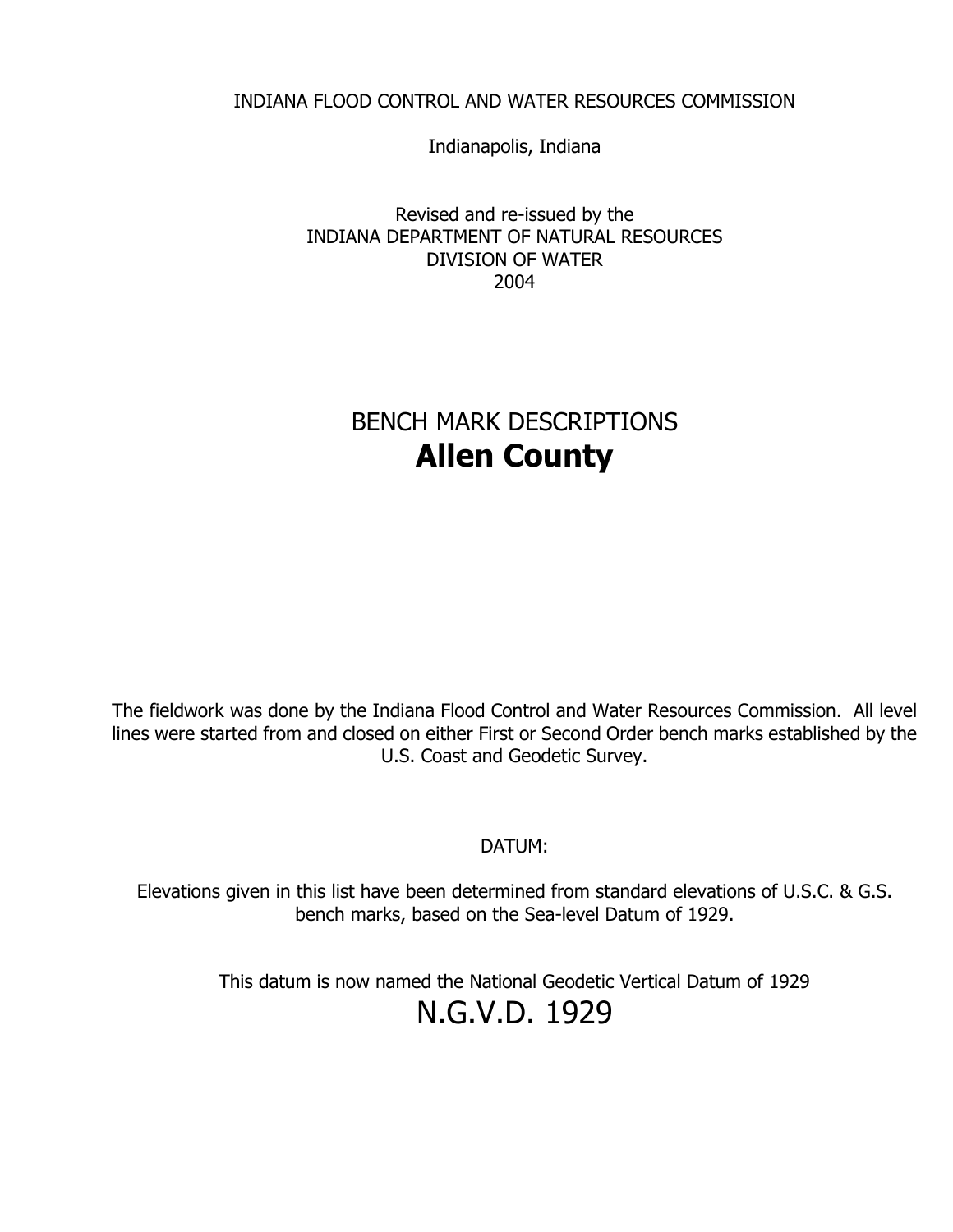## June 30, 1998

The following elevations were determined during August, September, and October 1955, by leveling between U.S. Coast and Geodetic Survey benchmarks along the Maumee River, the St. Mary's River, and the St. Joseph River. The Maumee River line runs eastward and northeastward from the confluence of the St. Mary's River with the St. Joseph River to form the Maumee River inside the city limits of Fort Wayne, to the Indiana-Ohio State Line near Antwerp, Paulding County, Ohio. The St. Mary's River line runs generally southeastward from the confluence of the St. Mary's River with the St. Joseph River, to the Allen-Adams County Line southeast of Poe, Allen County. The St. Joseph River line runs from the confluence of the St. Joseph River with the St. Mary's River, to the Allen-Dekalb County Line northeast of Hursh, Allen County.

Second order levels were run by the three-wire method using invar steel, yard roads. All level circuits closed within allowable limits for second order leveling.

All levels were adjusted to agree with the standard elevations of bench marks as published by the U.S. Coast and Geodetic Survey whenever the adjustments required was with in second order limits between consecutive USC & GS bench marks. All elevations are based on USC & GS standard (adjusted) elevations for the following marks: C 15, D 15, E 15, X 22, Y 22, Z 22, G 199, J 199, T 200, V 200, P 201, Q 201, T 201, V 201, W 201, C 222 RESET, B 222, ISHC BM Allen F1, and ISHC BM H 199 in Allen County; D 221, S 224, and ISHC BM E 221 in Adams County; A 199, B 199, D 199, E 199, P 199, Q 199, A 201, and ISHC BM in DeKalb County; and M 126 in Van Wert County, Ohio.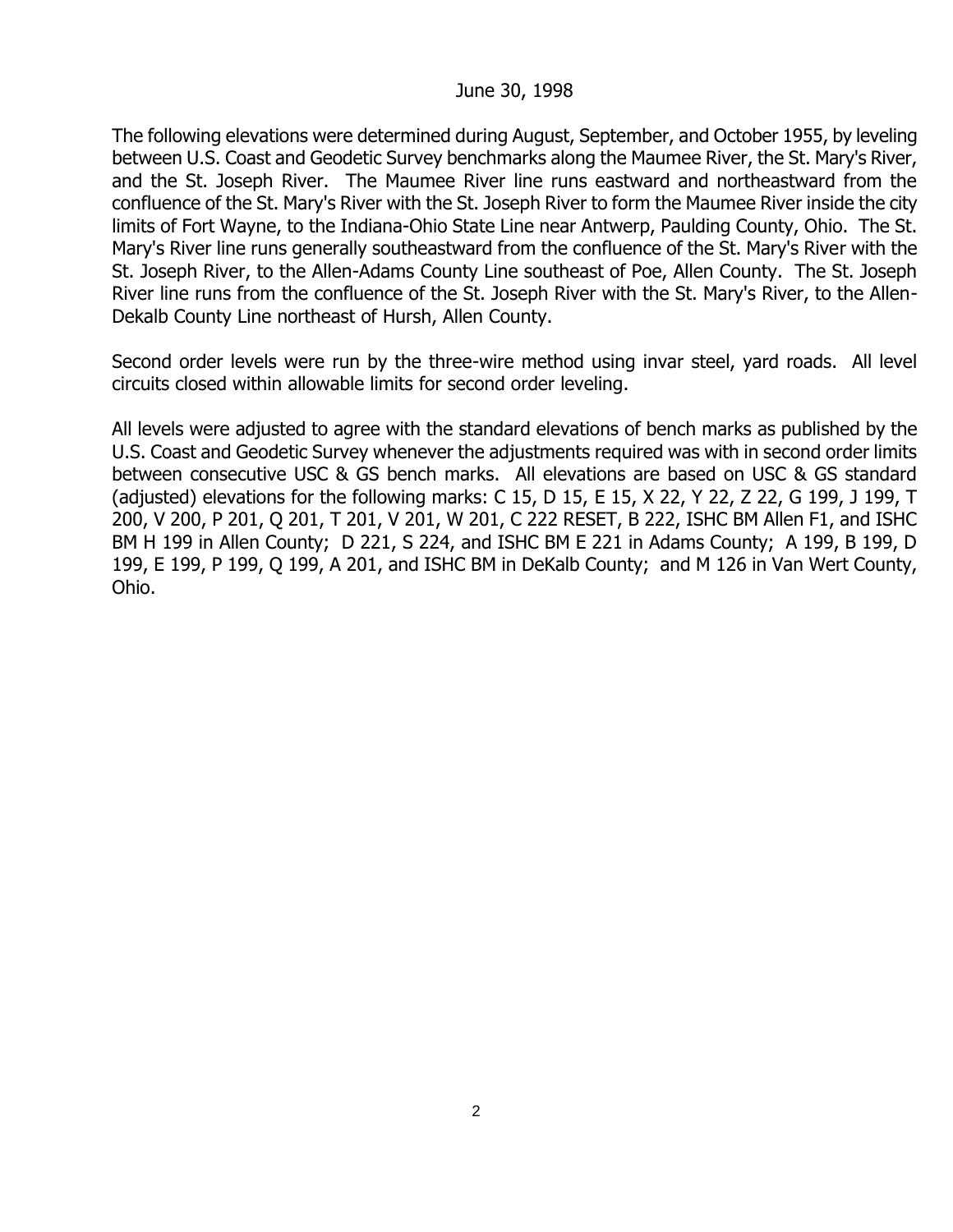## **IFC&WRC BM AL 2, 1955**

In Allen County, Ft. Wayne West Quad., T. 30 N., R. 12 E., 2<sup>nd</sup> PM.; at Ft. Wayne; at the Spy Run Avenue (Lafayette Street) Bridge over the St. Mary's River, set in the top of the southeast wingwall, 24 feet east of the center line of the Avenue, 3.5 feet east of the east handrail of the bridge, 0.8 foot southwest of the northeast edge of the southeast wingwall, 0.1 foot south of the south end of the bridge; a Indiana Flood Control and Water Resources Commission bronze bench mark tablet, stamped "AL 2 1955".

## **DESTROYED See AL 2 RESET**

#### **759.590 feet N.G.V.D.1929 231.5235 meters N.G.V.D. 1929**

### **IFC&WRC TBM SM 1, 1955**

In Allen County, Ft. Wayne West Quad., Near Section 1, T. 30 N., R. 12 E.,  $2^{nd}$  PM.; at Ft. Wayne; at the Spy Run Avenue (Lafayette Street) Bridge over the St. Mary's River; set in the top of the east corner of the northeast wingwall, 30 feet east of the center line of the Avenue, 6 feet north of the north end of the bridge; a chiseled square.

#### **DESTROYED**

## **759.062 feet N.G.V.D. 1929 231.3626 meters N.G.V.D. 1929**

### **USC&GS BM E 15, 1930**

In Allen County, Fort Wayne West Quad., in the NE 1/4 of Section 2, T. 30 N., R. 12 E., 2<sup>nd</sup> PM.; at Ft. Wayne; on the New York, Chicago and St. Louis Railroad, 100 yards east of the station, at the brick building facing South Clinton Street (the building was owned in 1930 by G.E. Bursley & Co.); set vertically in the west face of the building, in the face of the stone water table, 30 feet north of the track, and 3 feet above the sidewalk; a U.S. Coast & Geodetic Survey bronze tablet, stamped "766.570 E 15 1930."

## **766.570 feet N.G.V.D. 1929 233.6510 meters N.G.V.D. 1929**

#### **IFC&WRC TBM SM 2, 1955**

In Allen County, Fort Wayne West Quad., in the NE 1/4 of Section 2, T. 30 N., R. 12 E., 2<sup>nd</sup> PM.; .at Ft. Wayne; at the East Fourth Street Bridge over Spy Run Creek; set in the top at the northeast corner of the lamp post base and handrail post, 20 feet south of the center line of the street, 3.6 feet above the sidewalk, at the west spring line of the arch bridge; a chiseled triangle. **759.573 feet N.G.V.D. 1929 231.5183 meters N.G.V.D. 1929**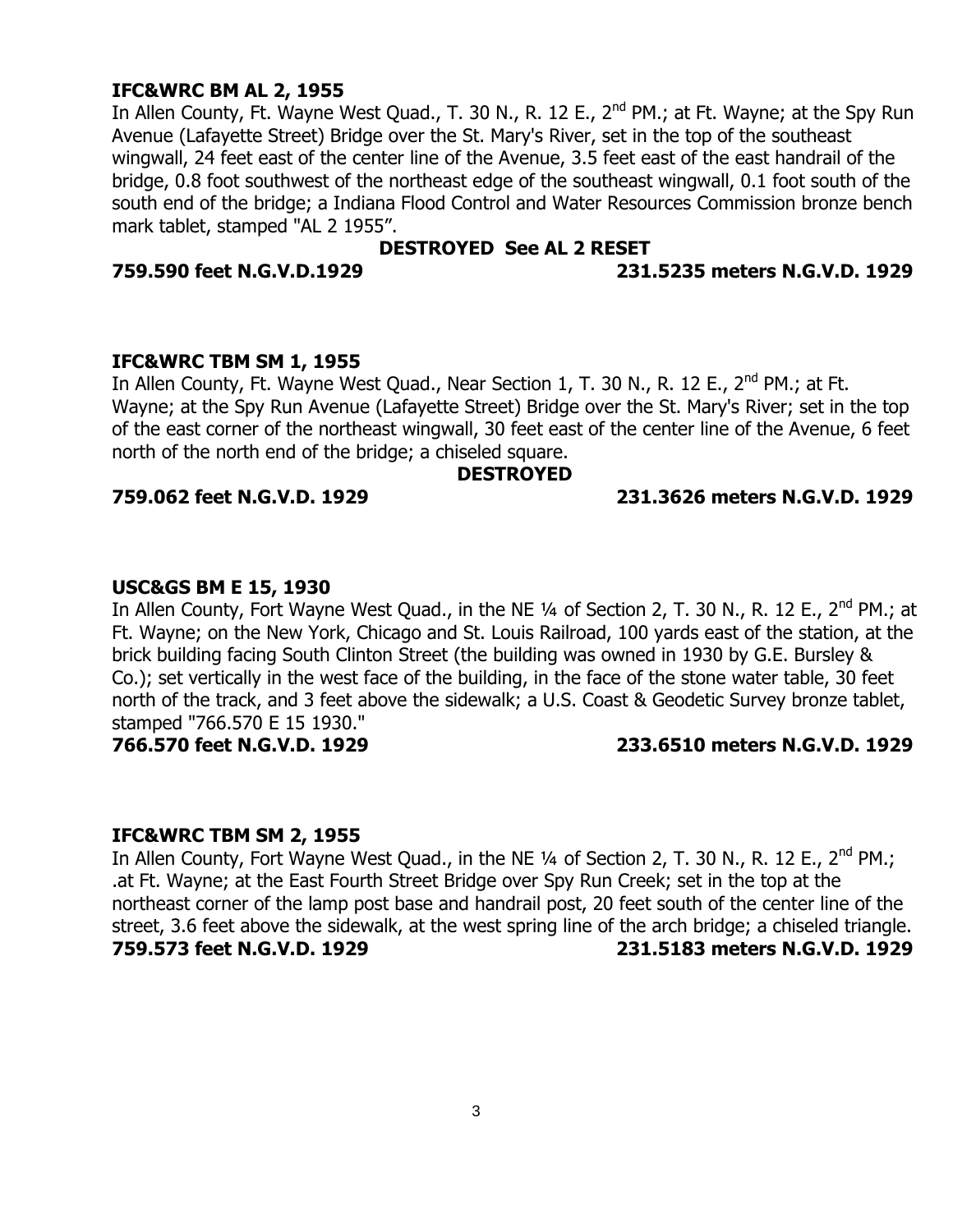## **IFC&WRC BM AL 3, 1955**

In Allen County, Ft. Wayne West Quad., in the NE 1/4 of Section 2, T. 30 N., R. 12 E., 2<sup>nd</sup> PM.; at Ft. Wayne; at the North Clinton Street Bridge over the St. Mary's River; set in the top of west handrail, 21 feet west of the centerline of the street, 3.8 feet above the sidewalk, 0.7 foot north of the south face of the north abutment, 0.6 foot east of the west face of the bridge; a Indiana Flood Control and Water Resources Commission brass control station tablet, stamped "AL 3 1955."

#### **DESTROYED**

#### **763.054 feet N.G.V.D. 1929 232.5793 meters N.G.V.D. 1929**

### **USC&GS BM X 22, 1934**

In Allen County, Ft. Wayne West Quad., in the NE  $\frac{1}{4}$  of Section 2, T. 30 N., R. 12 E., 2<sup>nd</sup> PM.; at Ft. Wayne; about 110 yards north of the north end of the New York Central Railroad station, set in the top of a concrete post projecting 0.4 foot above the ground, 21 yards south of the crossing of the centerline of North Harrison Street and the west rail, 14.8 feet west of the west rail of the west track, 6.7 feet southwest of pole number 1/008; a U.S. Coast and Geodetic Survey brass bench mark tablet, stamped "X 22 1934."

#### **758.493 feet N.G.V.D. 1929 231.1891 meters N.G.V.D. 1929**

## **IFC&WRC TBM SM 4, 1955**

In Allen County, Ft. Wayne West Quad., in the NE 1/4 of Section 2, T. 30 N., R. 12 E., 2<sup>nd</sup> PM.; at Ft. Wayne; at the South Harrison Street Bridge over the St. Mary's River; set on top of the east handrail at the northeast corner of the second light post base and handrail post from the south end of the bridge, 25 feet east of the centerline of the street, 3.9 feet above the sidewalk; a painted square marked with the painted letters "BM".

#### **DESTROYED**

#### **769.723 feet N.G.V.D. 1929 234.6120 meters N.G.V.D. 1929**

#### **IFC&WRC TBM SM 5, 1955**

In Allen County, Ft. Wayne West Quad., in the NE  $\frac{1}{4}$  of Section 2, T. 30 N., R. 12 E., 2<sup>nd</sup> PM.; at Ft. Wayne; at the Wells Street Bridge over the St. Mary's River; set in the top at the north end of the east handrail base, 20 feet east of the center line of the street, 0.2 foot above the sidewalk, 0.5 foot north of and 0.2 foot west of the northwest corner of the north handrail post of the east handrail; a chiseled cross.

#### **DESTROYED**

**761.503 feet N.G.V.D.1929 232.1066 meters N.G.V.D.1929**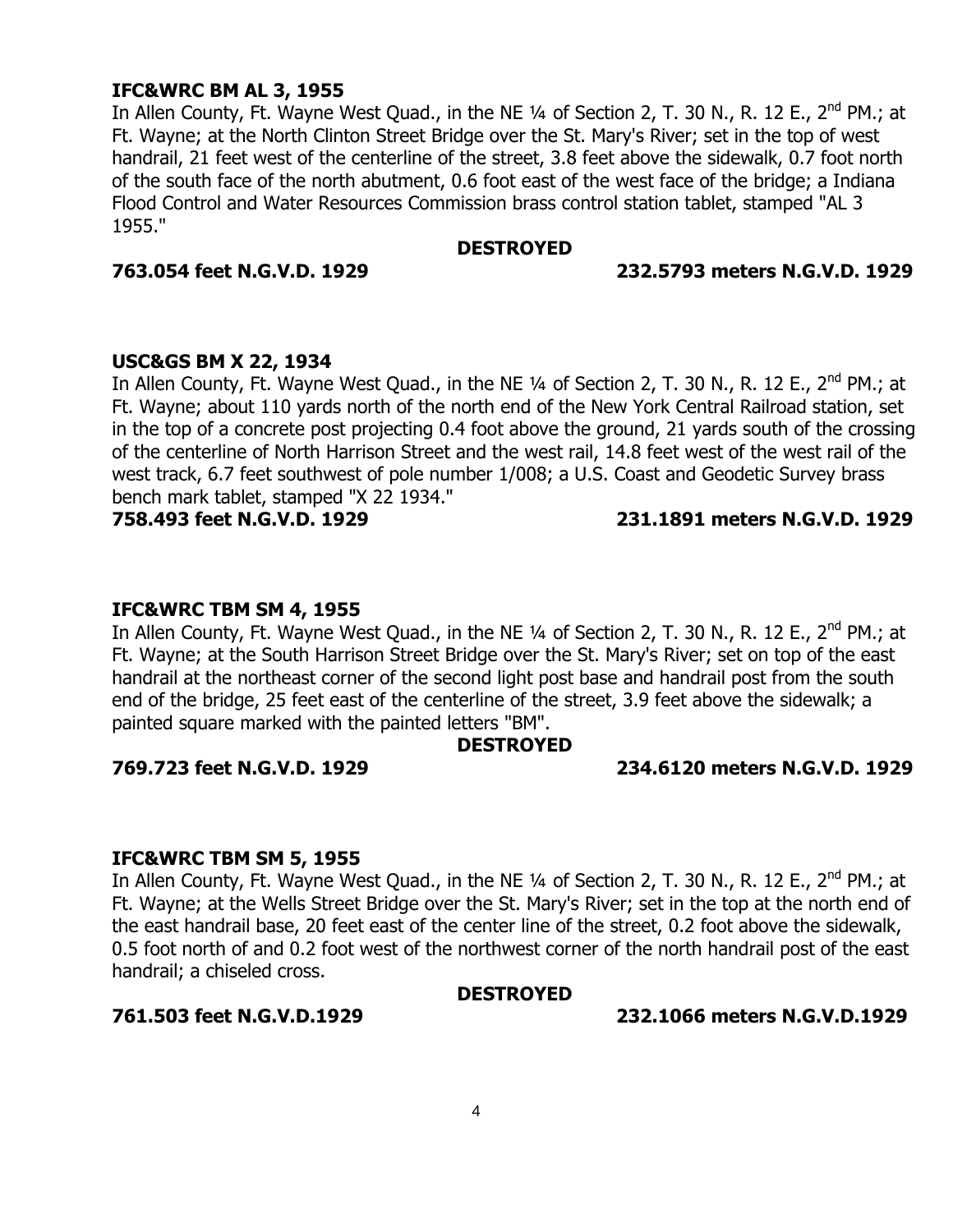## **IFC&WRC BM AL 4, 1955**

In Allen County, Ft. Wayne West Quad., in the NE 1/4 of Section 2, T. 30 N., R. 12 E., 2<sup>nd</sup> PM.; at Ft. Wayne; at the Wells Street Bridge over the St. Mary's River; set in the top of the northwest wingwall, 28 feet west of centerline of the street, 4.3 feet southeast of the northwest end of the northwest wingwall, 2 feet below the road; a Indiana Flood Control and Water Resources Commission bronze bench mark tablet, stamped "AL 4 1955."

## **DESTROYED**

### **758.326 feet N.G.V.D.1929 231.1382 meters N.G.V.D.1929**

### **USC&GS BM Y 22, 1934**

In Allen County, Ft. Wayne West Quad., in the SW 1/4 of Section 2, T. 30 N., R. 12 E., 2<sup>nd</sup> PM.; at Ft. Wayne; at the Norfolk and Western railroad concrete bridge over North Sherman Street (U.S. 30/33); set in the top of the south end of the east bridge seat, 25.5 feet east of the center line of the street, 12.5 feet south of the rail, about 6 feet lower than track, and about 8 feet higher than the sidewalk; a U.S. Coast and Geodetic Survey brass bench mark tablet, stamped "Y 22 1934". **754.861 feet N.G.V.D. 1929 230.0821 meters N.G.V.D. 1929**

### **DNR BM AL 5, 1955**

In Allen County, Ft. Wayne West Quad., in the NW  $\frac{1}{4}$  of Section 2, T. 30 N., R. 12 E., 2<sup>nd</sup> PM.; at Ft. Wayne; at the Van Buren Street Bridge over the St. Mary's River, set in the top of the southwest handrail at the southeast end of the first lamp post base from the northwest end of the southwest handrail, 26 feet southwest of the center line of the street, 4.2 feet above the sidewalk, 0.8 foot northwest of the southeast face of the northwest abutment; a Indiana Flood Control and Water Resources Commission bronze bench mark tablet, stamped "AL 5 1955."

#### **DESTROYED**

#### **764.746 feet N.G.V.D. 1929 233.0950 meters N.G.V.D. 1929**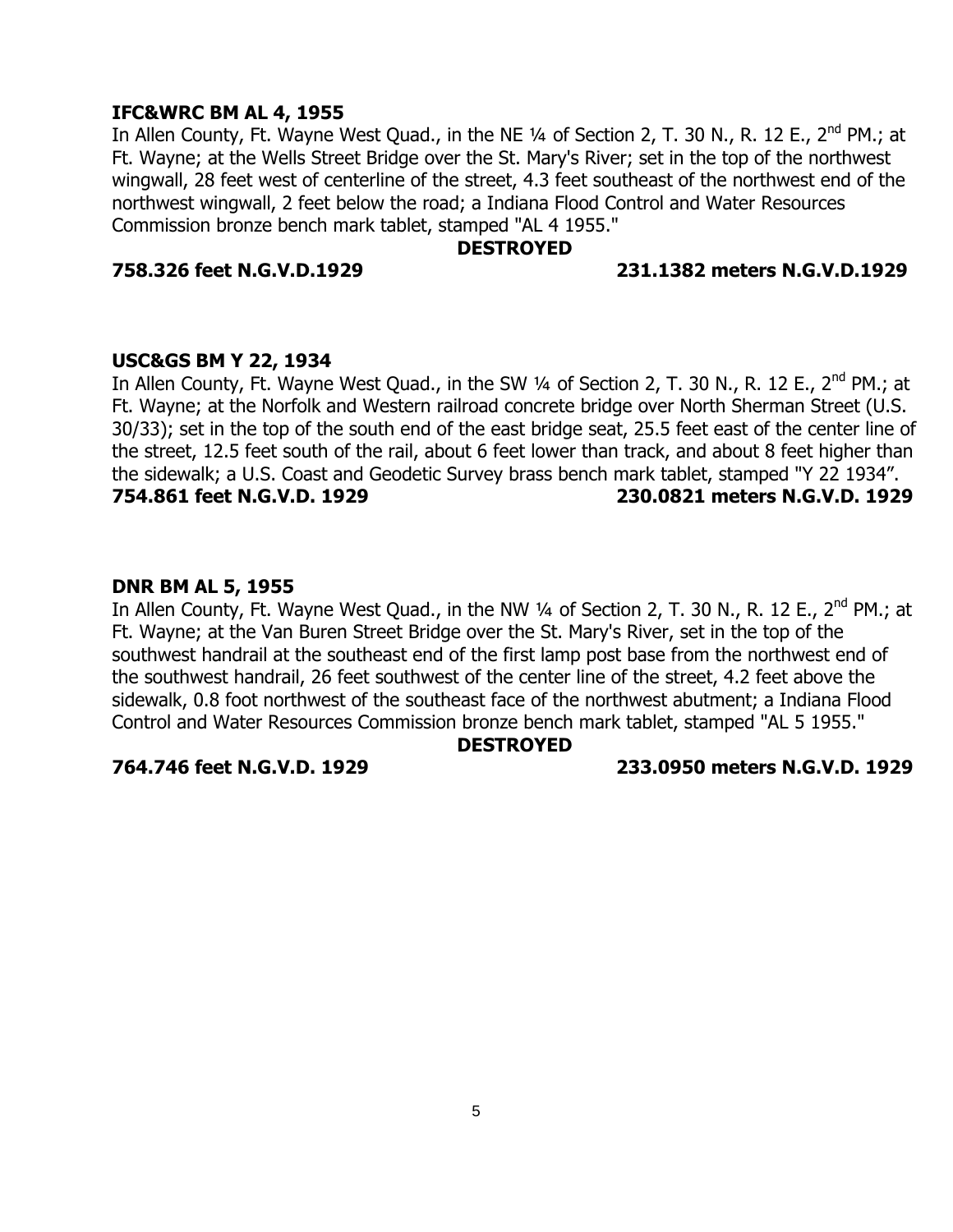### **IFC&WRC TBM SM 6, 1955**

In Allen County, Ft. Wayne West Quad., in the NW 1/4 of Section 2, T. 30 N., R. 12 E., 2<sup>nd</sup> PM.; at Ft. Wayne; at the Van Buren Street Bridge over the St. Mary's River; on the northeast side of the northeast handrail at the east corner of the handrail post, 26 feet northeast of the center line of the street, 9.4 feet northwest of the northwest face of the southeast abutment, 3.7 feet above the sidewalk; a painted square marked with the painted letters "BM".

## **DESTROYED**

### **764.306 feet N.G.V.D. 1929 232.9609 meters N.G.V.D. 1929**

## **IFC&WRC TBM SM 7, 1955**

In Allen County, Ft. Wayne West Quad., in the SE 1/4 of Section 3, T. 30 N., R. 12 E., 2<sup>nd</sup> PM.; at Ft. Wayne; at the north bridge of two Norfolk and Western railroad bridges over the St. Mary's River, between Van Buren Street over the St. Mary's River and Main Street over the St. Mary's River, set in the top of the south end of the west abutment, 3.7 feet south of the south rail of the tracks, 1.2 feet west of the east face of the west abutment; a chiseled square.

**764.045 feet N.G.V.D. 1929 232.8814 meters N.G.V.D. 1929**

## **IFC&WRC BM AL 6, 1955**

In Allen County, Ft Wayne West Quad., in the SE 1/4 of Section 3, T. 30 N., R.12 E., 2<sup>nd</sup> PM.; at Ft. Wayne; at the West Main Street Bridge over the St. Mary's River; set in the top of the first handrail post east from the west end post of the north handrail, 28 feet north of the centerline of the street, 12.4 feet east of the west end of the north handrail, 4.2 feet above the sidewalk; a Indiana Flood Control and Water Resources Commission brass control station tablet, stamped "AL 6 1955".

**DESTROYED USC&GS Elevation 765.405 feet N.G.V.D. 1929 233.2959 meters N.G.V.D. 1929 DNR Elevation 765.416 feet N.G.V.D. 1929 233.2993 meters N.G.V.D. 1929**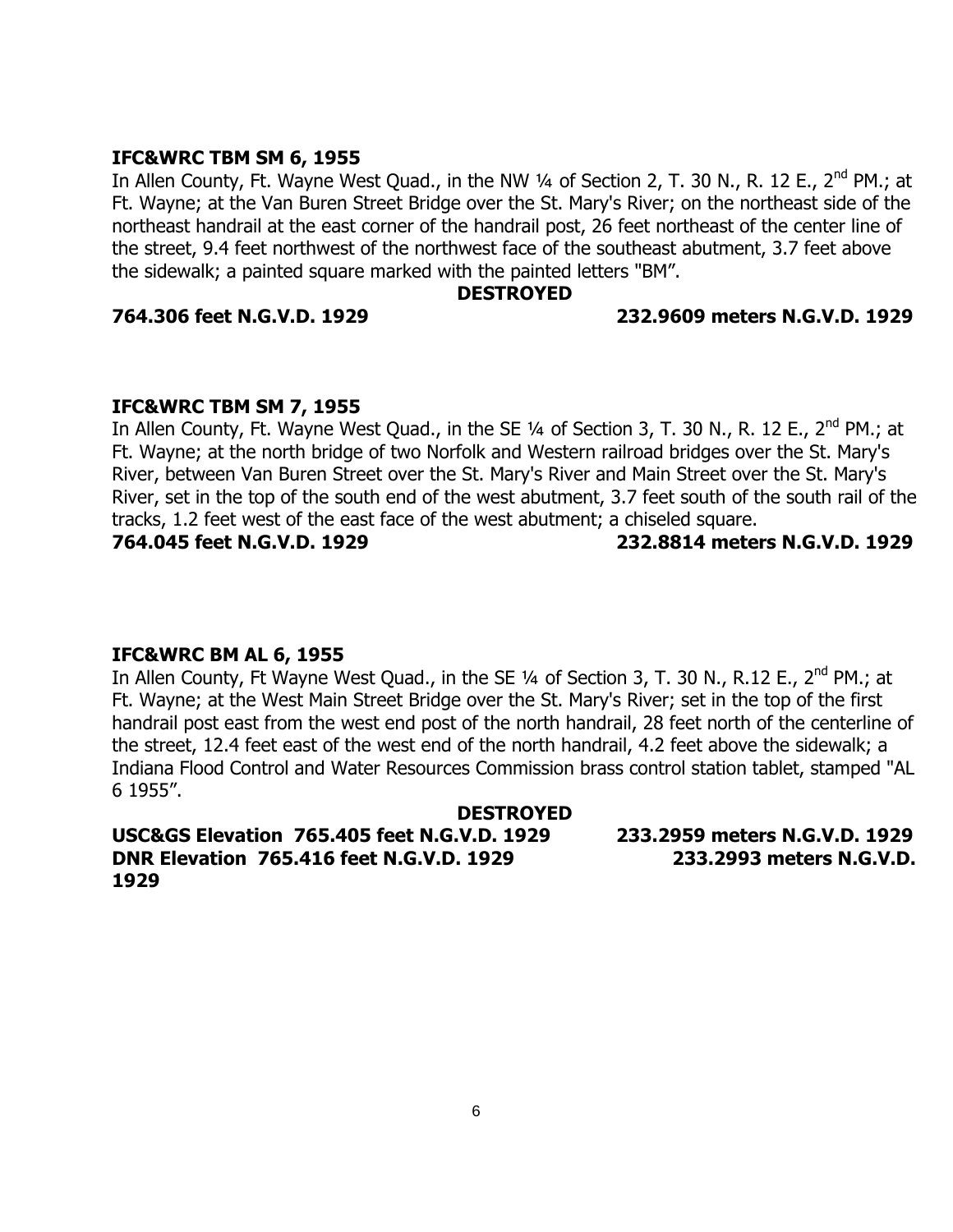### **IFC&WRC TBM SM 9, 1955**

In Allen County, Ft Wayne West Quad., in the SE 1/4 of Section 3, T. 30 N., R. 12 E., 2<sup>nd</sup> PM.; at Ft. Wayne; at the junction of West Main Street and Osage Street; set in the top at the northwest corner of a lamp post base, 21 feet south of the center line of West Main Street, 16 feet east of the center line of Osage Street, 0.5 foot south of the north edge of the south curbing of West Main Street; a chiseled triangle.

#### **DESTROYED**

**756.918 feet N.G.V.D. 1929 230.7091 meters N.G.V.D. 1929**

### **USC&GS BM D 15, 1930**

In Allen County, Ft. Wayne West Quad., in the SE 1/4 of Section 3., T. 30 N., R. 12 E., 2<sup>nd</sup> PM.; at Ft. Wayne; at the Norfolk and Western Railroad bridge over Osage Street; set in the top of the south side wall, 25 yards northeast across Osage Street from the northeast corner of the Horton Manufacturing Company Building, 18 feet east of the center line of the street, 13.5 feet southwest of the southwest rail of the southwest track, 9 feet west of the east end of the wall, directly over the east sidewalk column, and level with the track; a U.S. Coast and Geodetic Survey brass bench mark tablet, stamped "766.563 D 15 1930".

### **766.563 feet N.G.V.D. 1929 233.6489 meters N.G.V.D. 1929**

#### **USC&GS BM C 15, 1930**

In Allen County, Ft. Wayne West Quad., in the NW  $\frac{1}{4}$  of Section 10, T. 30 N., R. 12 E., 2<sup>nd</sup> PM.; at Ft. Wayne; on the west side of Swinney Park, on the Conrail Railroad, at the crossing of the Norfolk railroad, 86 feet northwest of the center line of the park driveway; set in the top of a concrete post level with the ground, 58 feet east of the center of the crossing and 22 feet east of the transfer track, about 3 feet below the top of the track, 2.0 feet north of a iron witness post and a orange carsonite witness post; a U.S. Coast and Geodetic Survey brass bench mark tablet, stamped "756.885 C 15 1930".

**756.885 feet N.G.V.D. 1929 230.6990 meters N.G.V.D. 1929**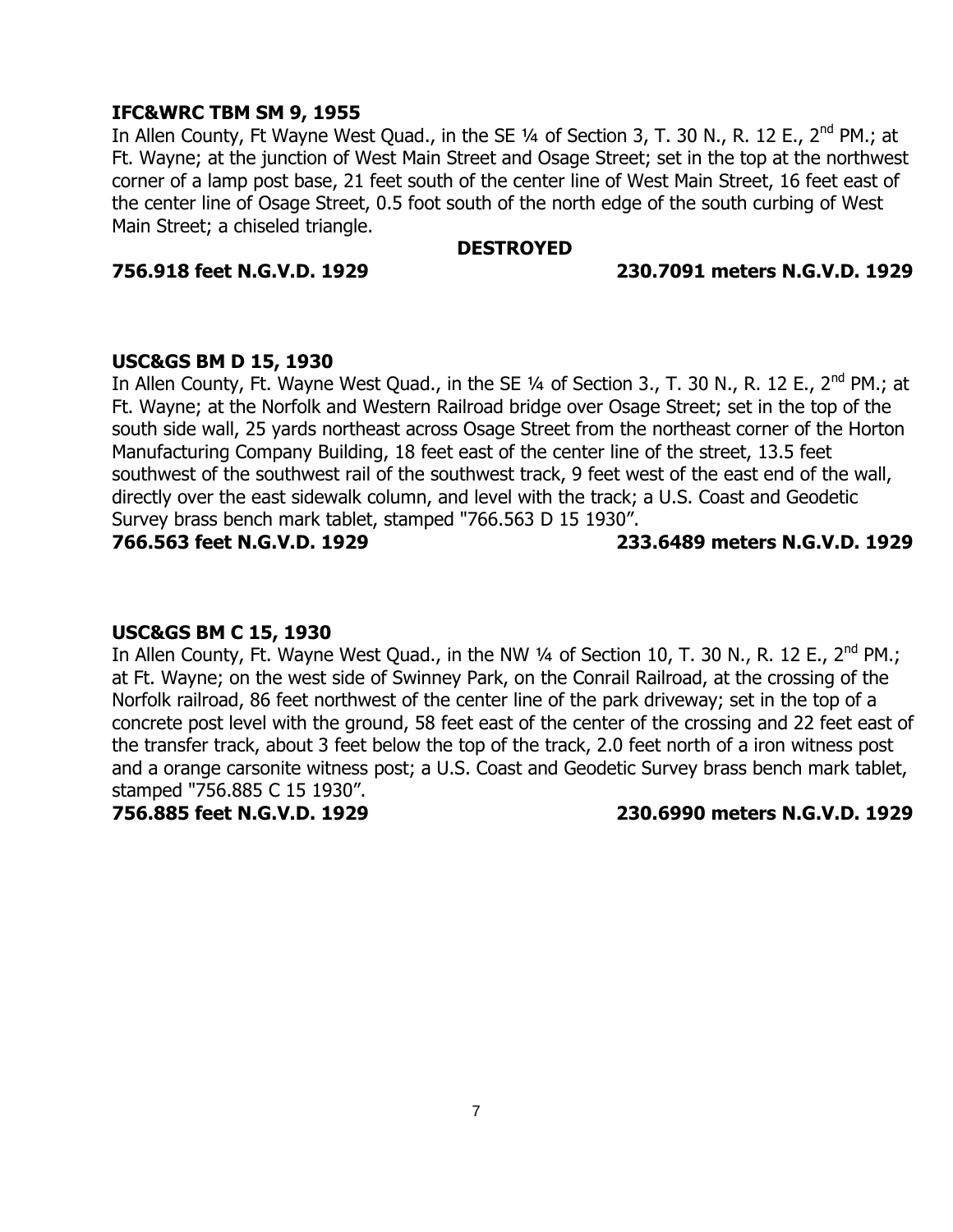## **IFC&WRC BM AL 1, 1953**

In Allen County, Ft. Wayne West Quad., in the NW 1/4 of Section 10, T. 30 N., R. 12 E., 2<sup>nd</sup> PM.; at Ft. Wayne; at the West Washington Road (U.S. 24 and State Roads 14 & 37) Bridge over the St. Mary's River; set in the top of the east end of the north handrail, 30 feet north of the centerline of the road, 3 feet above the sidewalk, 1.4 feet west of the east end of the north handrail; a Indiana Flood Control and Water Resources Commission brass control station tablet, stamped "1953 AL 1".

## **DESTROYED see DOT BM F 195 ALL 768.053 feet N.G.V.D. 1929 234.1030 meters N.G.V.D. 1929**

### **IFC&WRC TBM SM 10, 1954**

In Allen County, Ft. Wayne West Quad., in the NW  $\frac{1}{4}$  of Section 10, T. 30 N., R. 12 E., 2<sup>nd</sup> PM.; at Ft. Wayne; at the West Washington Road (U.S. 24 and State Roads 14 & 37) Bridge over the St. Mary's River; set in the top of the east end of the south handrail, 31 feet south of the center line of the road, 3 feet above the sidewalk, 2 feet west of the east end of the south handrail; a plug, stamped "TBM SM 10 1955".

#### **DESTROYED**

## **768.037 feet N.G.V.D. 1929 234.0981 meters N.G.V.D. 1929**

## **IFC&WRC BM AL 7, 1955**

In Allen County, Ft. Wayne West Quad., near the Center of Section 10, T. 30 N., R. 12 E., 2<sup>nd</sup> PM.; at Ft. Wayne; at the Taylor Street Bridge over the St. Mary's River; set in the top of the south concrete sidewalk, 25 feet south of the center line of the street, 4.7 feet south of the north face of the concrete sidewalk1.4 feet north of the south face of the bridge, 1.8 feet northwest of the lamp post at the west end of the south handrail, 0.9 foot above the concrete bridge deck, 0.3 foot east of the expansion joint of the bridge, 0.25 foot north of the north face of the concrete base of the metal guardrail of the bridge; a Indiana Flood Control and Water Resources Commission brass control station tablet, stamped "AL 7 1955".

| 764.787 feet N.G.V.D. 1929                            |                       | 233.1075 meters N.G.V.D. 1929 |
|-------------------------------------------------------|-----------------------|-------------------------------|
| Elevation Revised $1/20/2004$ – reset in new sidewalk |                       |                               |
| 764.898 feet N.G.V.D. 1929                            | 3 <sup>rd</sup> Order | 233.1414 meters N.G.V.D. 1929 |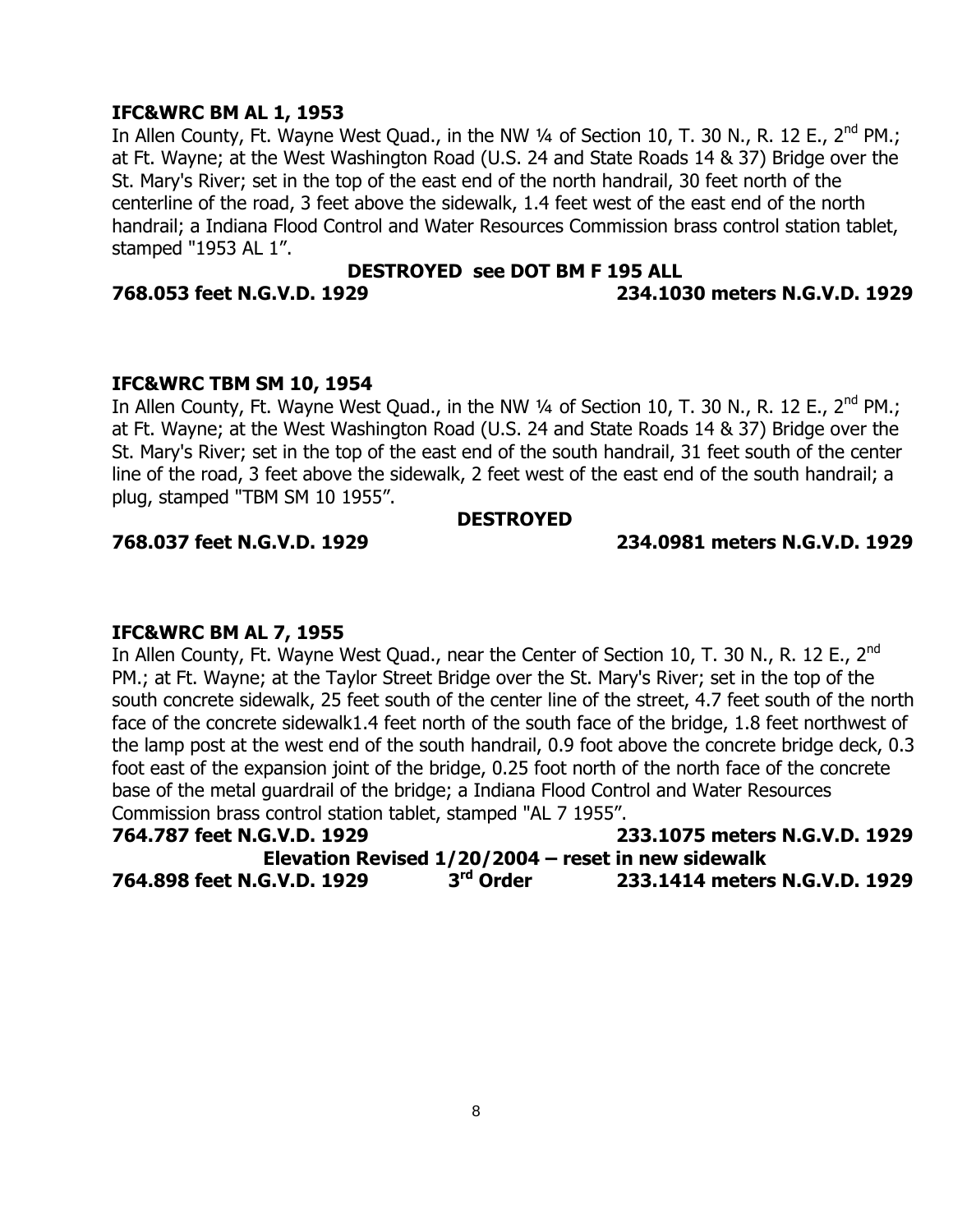## **IFC&WRC BM AL 8, 1955**

In Allen County, Ft. Wayne West Quad., in the SE 1/4 of Section 10, T. 30 N., R. 12 E., 2<sup>nd</sup> PM.; at Ft. Wayne; at the Hale Avenue Bridge over the St. Mary's River; set in the top of the southeast stone wingwall, 17 feet south of the center line of the road, 1.6 feet south of the south handrail, 1.3 feet below the road, 0.9 foot northeast of the southwest edge of the southeast wingwall, 0.7 foot west of the east end of the south handrail; a Indiana Flood Control and Water Resources Commission brass control station tablet, stamped "AL 8 1955".

NOTE: The mark is now under the new bridge deck and is still useable.

### **759.090 feet N.G.V.D. 1929 231.3711 meters N.G.V.D. 1929**

## **IFC&WRC BM AL 9, 1955**

In Allen County, Ft. Wayne West Quad., in the SE  $\frac{1}{4}$  of Section 10, T. 30 N., R. 12 E., 2<sup>nd</sup> PM.; at Ft. Wayne; at the Wabash Railroad Bridge over the St. Mary's River; set in the top of the northwest end of the southwest abutment, 7 feet northwest of the northwest rail of the tracks, 1.3 feet below the top of the rail, 0.7 foot southwest of the northeast face of the southwest abutment; a Indiana Flood Control and Water Resources Commission brass control station tablet, stamped "AL 9 1955".

## **775.700 feet N.G.V.D. 1929 236.4338 meters N.G.V.D. 1929**

## **IFC&WRC TBM SM 11, 1955**

In Allen County, at Ft. Wayne; at the junction of Gruber Avenue and Vesey Avenue; set in the southeast side of a 20 inch Elm tree, 69 feet west of the extended centerline of Vesey Avenue, 18 feet south of the centerline of Gruber Avenue, 2.3 feet north of the north edge of the sidewalk, 0.6 foot above the ground; a railroad spike driven through a brass plate, stamped "TBM SM 11, 1955".

## **757.419 feet N.G.V.D. 1929 230.8618 meters N.G.V.D. 1929**

## **IFC&WRC TBM SM 12, 1955**

In Allen County, Ft. Wayne West Quad., in the SE 1/4 of Section 15, T. 30 N., R. 12 E., 2<sup>nd</sup> PM.; at Ft. Wayne; at the Bluffton Road (State Roads 1 & 3) Bridge over the St. Mary's River; set on the top of the north handrail at the northwest corner of the second lamp post base from the east end of the north handrail, 27 feet north of the center line of the road, 4.1 feet above the sidewalk; a painted square marked with the painted letters "BM".

## **DESTROYED**

#### **772.789 feet N.G.V.D. 1929 235.5466 meters N.G.V.D. 1929**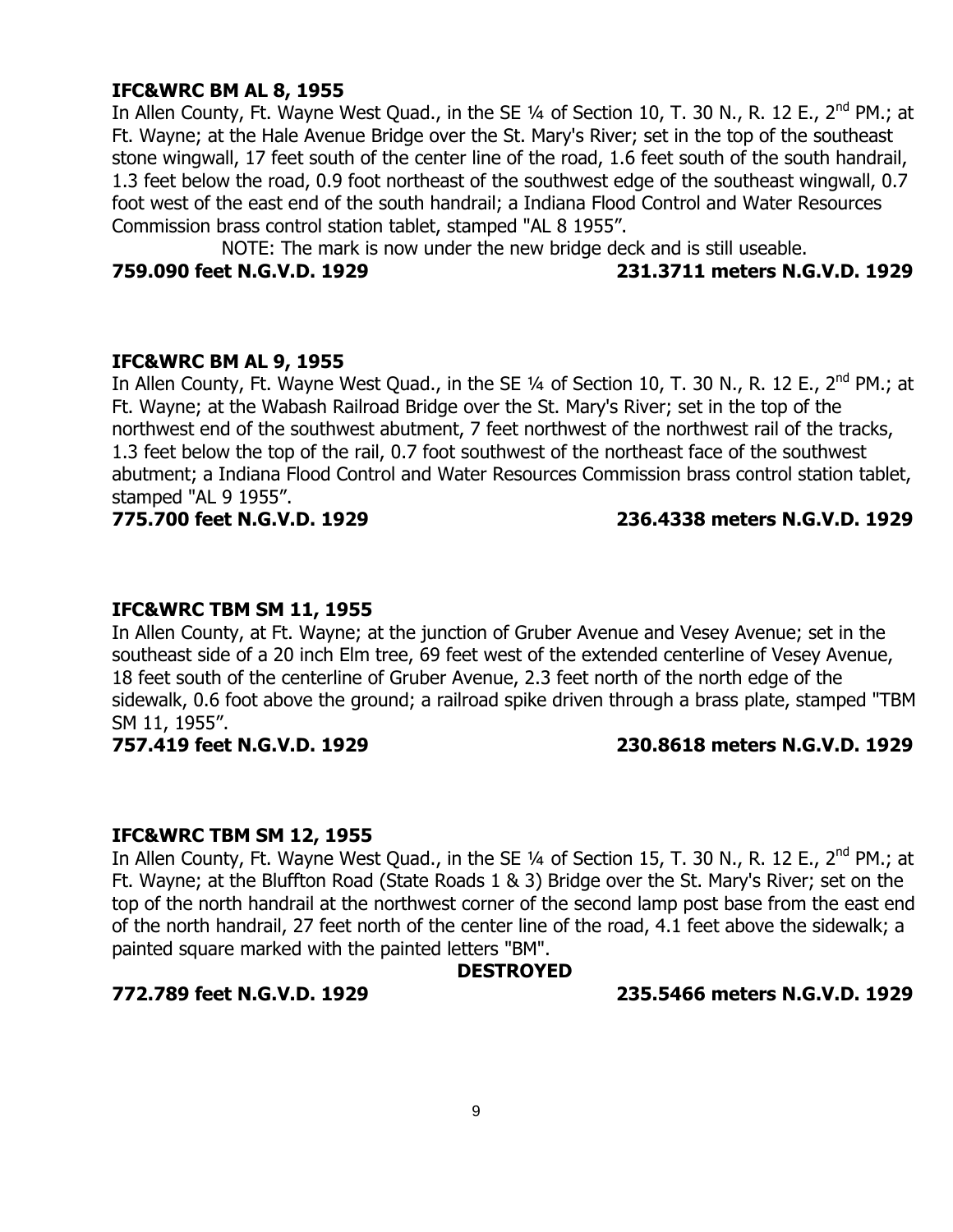## **USC&GS BM Z 22, 1934**

In Allen County, Ft. Wayne West Quad., in the SE  $\frac{1}{4}$  of Section 15, T. 30 N., R. 12 E., 2<sup>nd</sup> PM.; at Ft. Wayne; at the junction of Broadway Boulevard and Bluffton Road (State Roads 1 & 3) leading west and Oakdale Drive leading east; set in the top of a concrete post projecting about 4 inches above the ground, 85.5 feet northeast of the east end of the north concrete banister of the highway bridge over the St. Mary's River, 52 feet west of the center line of Broadway Boulevard, 40.5 feet south of the centerline of a short dead-end street leading west, 20 feet southwest of power transmission line pole #77/844, 17 feet northwest of the curb, 5.7 feet southeast of the southeast edge of the sidewalk, and level with the street; a U.S. Coast & Geodetic Survey bronze tablet, stamped "Z 22 1934".

## **767.525 feet N.G.V.D. 1929 233.9421 meters N.G.V.D. 1929**

## **IFC&WRC TBM SM 13, 1956**

In Allen County, Ft. Wayne West Quad., in Section 22, T. 30 N., R. 12 E., 2<sup>nd</sup> PM.; at Ft. Wayne; at a foot bridge over the St. Mary's River at Foster Park, 143 feet southeast across Bluffton Road (State Roads 1 & 3) from the junction of Maniton Boulevard and the east-bound road of Indian Village Boulevard at Indian Village, at the southwest end of the top step (has handrail posts set in it); set in the top of the top step at the west corner of the step, 24 feet northeast of pole number 29, 0.8 foot below the road; a chiseled triangle.

**780.635 feet N.G.V.D. 1929 237.9380 meters N.G.V.D. 1929**

## **DOT BM ALLEN F 1**

In Allen County, Ft. Wayne West Quad., in the SE 1/4 of Section 22, T. 30 N., R. 12 E., 2<sup>nd</sup> PM.; at Ft. Wayne; at the Bluffton Road (State Roads 1 & 3) River 40 foot concrete bridge over the St. Mary's River; set in the top of the southeast end of the northwest wingwall, 24.5 feet west of the center line of the highway, 0.8 foot west of the concrete banister, and level with the highway; a Indiana State Highway Commission brass tablet, stamped "ALLEN F 1".

**763.132 feet N.G.V.D. 1929 232.6031 meters N.G.V.D. 1929**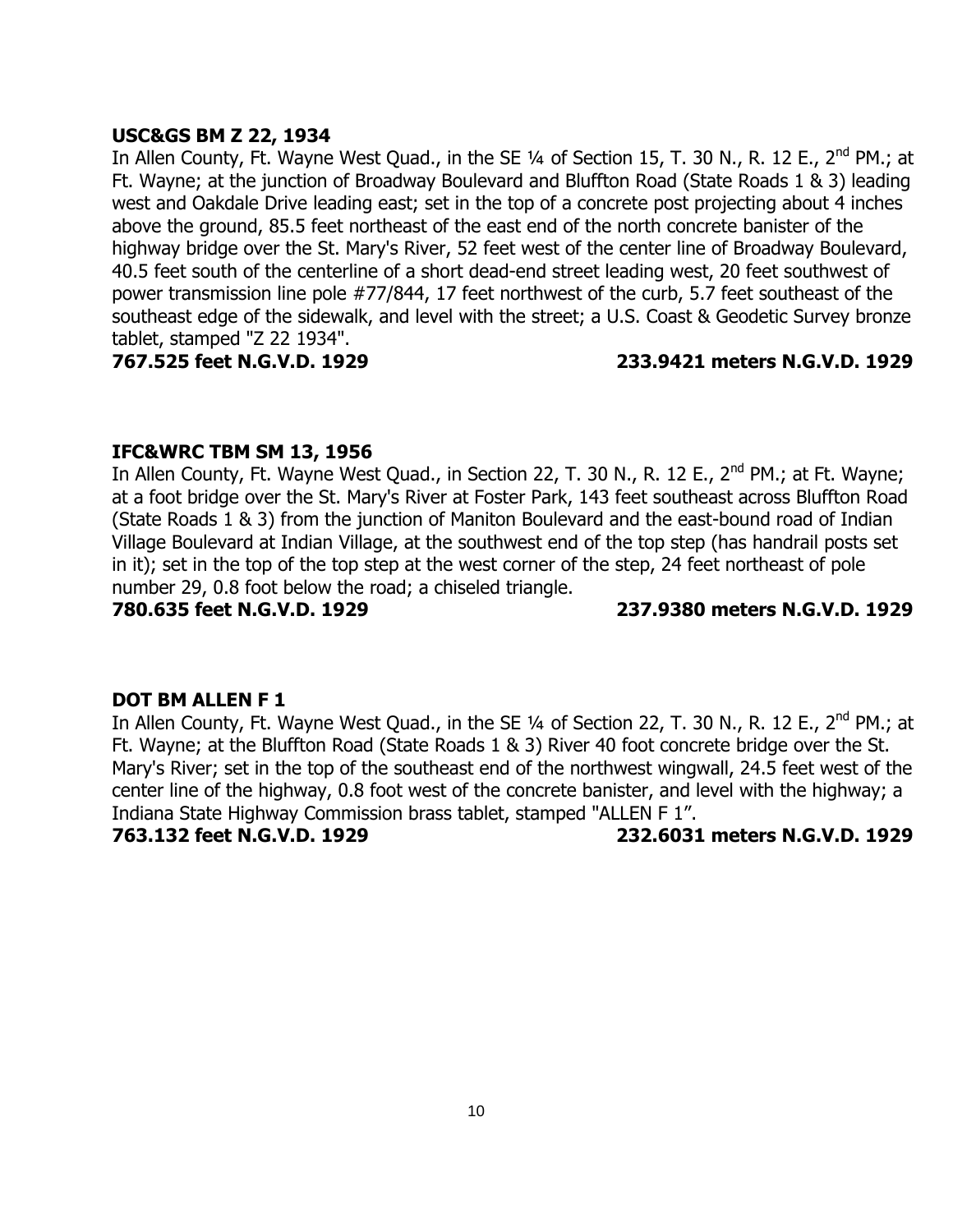## **IFC&WRC BM AL 10, 1955**

In Allen County, Ft. Wayne West Quad., in the SW 1/4 of Section 22, T. 30 N., R. 12 E., 2<sup>nd</sup> PM.; at Ft. Wayne; at the intersection of Babcock Drive and Winchester Road; set in the top of a concrete post projecting 0.4 foot above the ground, 45 feet southeast of the center line of Babcock Drive (north), 27 feet northwest of the center line of Babcock Drive (south), 20 feet southwest of the center line of Winchester Road, 2.7 feet north of a fire hydrant; a Indiana Flood Control and Water Resources Commission brass control station tablet, stamped "AL 10 1955".

#### **DESTROYED**

## **767.622 feet N.G.V.D. 1929 233.9717 meters N.G.V.D. 1929**

## **IFC&WRC TBM SM 14, 1955**

In Allen County, Ft. Wayne West Quad., in the SE 1/4 of Section 22, T. 30 N., R. 12 E., 2<sup>nd</sup> PM.; at Ft. Wayne; about 0.75 mile southeast along Winchester Road from its junction with Bluffton Road (State Roads 1 & 3); set in the northeast side of a 20 inch tree, 93 feet northeast of the north corner of a house (first house southeast of house number 5926), 21 feet northwest of pole number 12179, 19 feet southwest of the centerline of the road, 1.3 feet above the ground; a railroad spike driven through a brass plate, stamped "TBM SM 14 1955".

**763.523 feet N.G.V.D. 1929 232.7223 meters N.G.V.D. 1929**

## **IFC&WRC BM AL 11, 1955**

In Allen County, Ft. Wayne West Quad., in the NW 1/4 of Section 26, T. 30 N., R. 12 E., 2<sup>nd</sup> PM.; at Ft. Wayne; about 1.15 miles southeast along Winchester Road from its junction with Bluffton Road (State Roads 1 & 3); set in the top of a concrete post, projecting 0.3 foot above the ground, on the northeast side of the road between a new ranch type home on the southwest side of the road and an imitation red brick house on the northeast side of the road, 19 feet northeast of the centerline of the road, 4.1 feet northwest of a pole; a Indiana Flood Control and Water Resources Commission brass control station tablet, stamped "AL 11 1955".

**758.687 feet N.G.V.D. 1929 231.2483 meters N.G.V.D. 1929**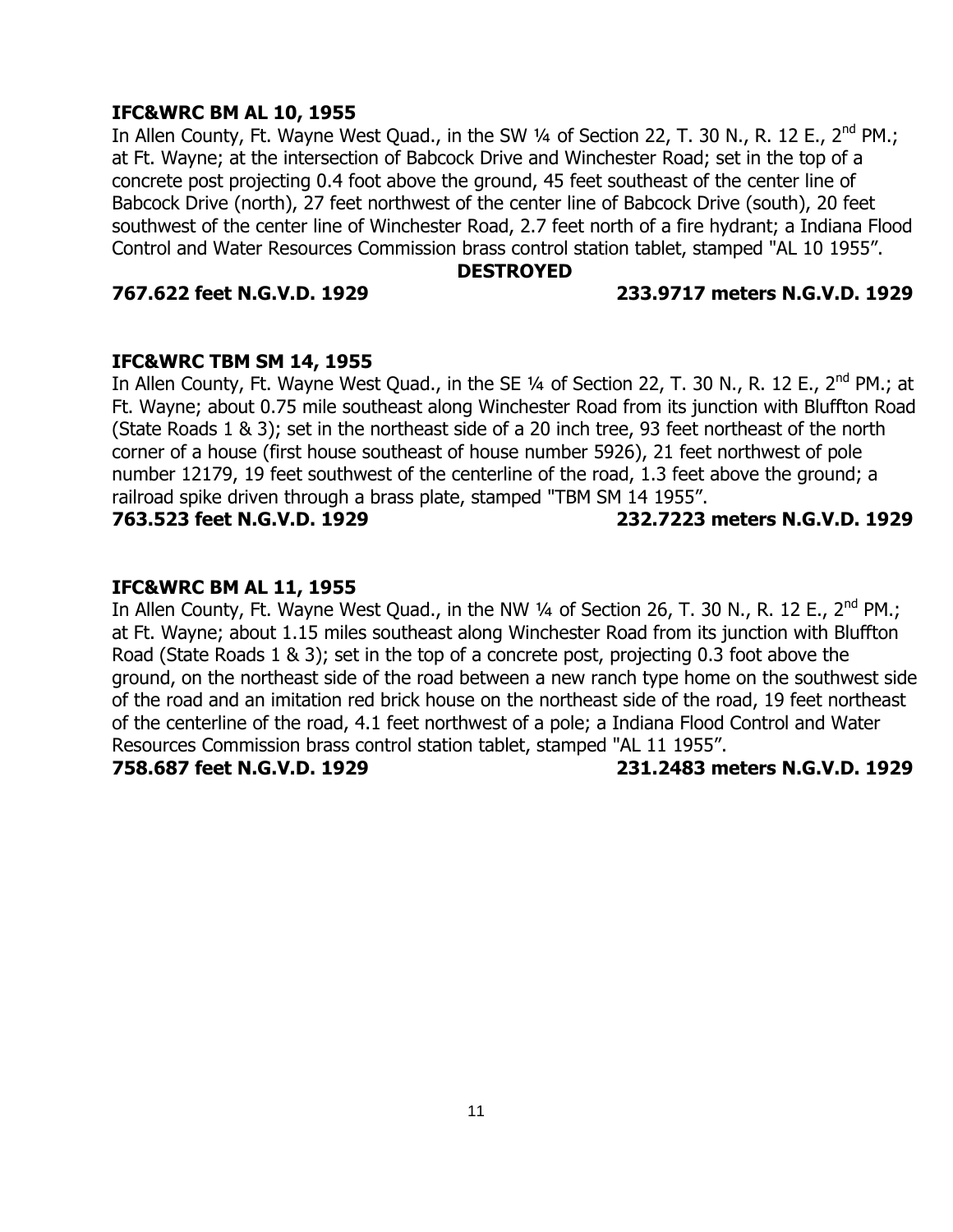## **IFC&WRC TBM SM 15, 1955**

In Allen County, Ft. Wayne West Quad., at Ft. Wayne; about 1.55 miles south along Winchester Road from its junction with Bluffton Road (State Roads 1 & 3), about 300 feet northwest of a private driveway; set in the northwest root of a 34 inch Elm tree, about 150 feet northwest of a transmission line, 27 feet southwest of the centerline of the road, 1.0 foot above the ground; a railroad spike driven through a brass plate, stamped "TBM SM 15 1955".

**767.692 feet N.G.V.D. 1929 233.9930 meters N.G.V.D. 1929**

## **IFC&WRC BM AL 12, 1955**

In Allen County, Ft. Wayne West Quad., in the SE 1/4 of Section 26, T. 30 N., R. 12 E., 2<sup>nd</sup> PM.; at Ft. Wayne; at the Stellhorn Bridge over the St. Mary's River; set in the top of the southeast wingwall, 14 feet south of the centerline of the road, 7 feet east of the west face of the east abutment, 5 feet south of the south steel guardrail, 1.0 foot southeast of the southeast corner of the concrete guardrail on top of the wingwall, 0.9 foot northeast of the southwest edge of the southeast wingwall; a Indiana Flood Control and Water Resources Commission bronze bench mark tablet, stamped "AL 12 1955".

## **(DESTROYED SEE AL 12 RESET)**

**767.037 feet N.G.V.D.1929 233.7933 meters N.G.V.D.1929**

## **IFC&WRC TBM SM 16, 1955**

In Allen County, Ft. Wayne West Quad., in the SE 1/4 of Section 26, T. 30 N., R. 12 E., 2<sup>nd</sup> PM.; at Ft. Wayne; at the Stellhorn Bridge over the St. Mary's River; set in the top of the northeast wingwall, 21 feet north of the centerline of the road, 17 feet east of the west face of the east abutment, 10.5 feet north of the north steel guardrail, at the north corner of the wingwall; a chiseled square.

**(DESTROYED SEE TBM STELLHORN 1) 766.950 feet N.G.V.D. 1929 233.7668 meters N.G.V.D. 1929**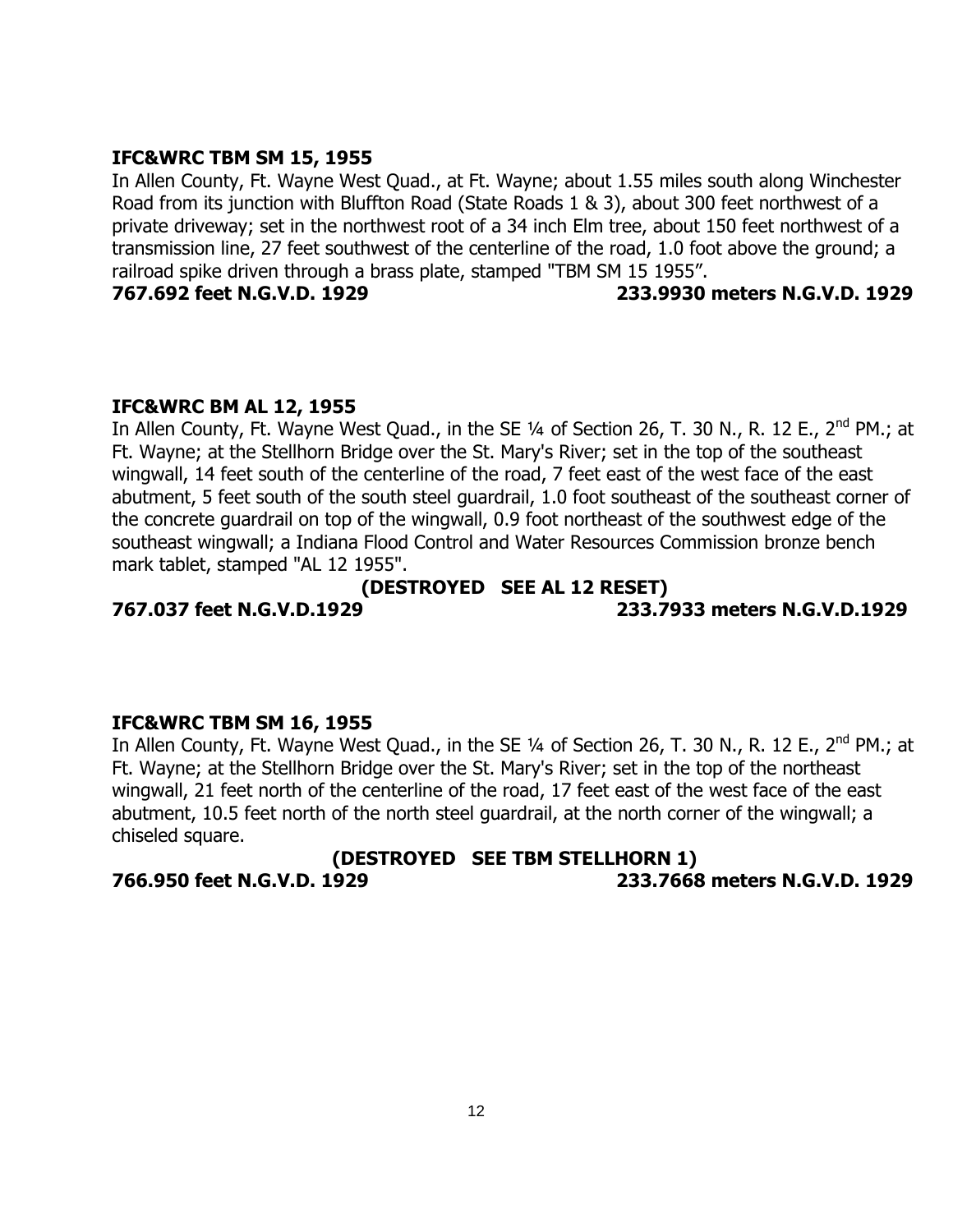## **IFC&WRC TBM SM 17, 1955**

In Allen County, Ft. Wayne West Quad., at Ft. Wayne; about 2.1 miles east along Lower Huntington Road and Tillman Road from the intersection of State Road 3 leading west and State Road 1 leading north and south, at a small bridge over a tributary of the St. Mary's River; set in the top of the north end of the southwest abutment, 9.5 feet south of the center line of the road, 2.2 feet above the road, 0.8 foot west of the west end of the south plate girder, 0.5 foot south of the north edge of the southwest abutment; a chiseled triangle.

#### **768.678 feet N.G.V.D. 1929 234.2935 meters N.G.V.D. 1929**

#### **IFC&WRC TBM SM 100, 1955**

In Allen County, Ft. Wayne East Quad., in the NE 1/4 of Sec. 36, T. 30 N., R. 12 E., 2<sup>nd</sup> PM.; at Ft. Wayne; on Tillman Road about midway between U.S. 27/33 (new road) and Decatur Road (old highway); set in the north side of a 36 inch Oak tree, at the south edge of the road in the front yard of 1516 Tillman Road, about 20 feet south of the centerline of the road, about 30 feet east of the mailbox of Stanley S. Sondles, about 1 foot above the ground; a railroad spike.

**790.545 feet N.G.V.D. 1929 240.9586 meters N.G.V.D. 1929**

### **IFC&WRC TBM SM 102, 1955**

In Allen County, Ft. Wayne East Quad., in the SE 1/4 of Sec. 36, T. 30 N., R. 12 E., 2<sup>nd</sup> PM.; at Ft. Wayne; about 0.1 mile north along Anthony Boulevard from its intersection with Maples Road, at a concrete culvert under Anthony Boulevard; set on the northeast corner of the west headwall, 225 feet north of the centerline of Maples Road, about 200 feet north of the residence of E.C. Harrick, about 15 feet west and 2.0 feet above the centerline of Anthony Boulevard; a chiseled square.

#### **780.999 feet N.G.V.D. 1929 238.0490 meters N.G.V.D. 1929**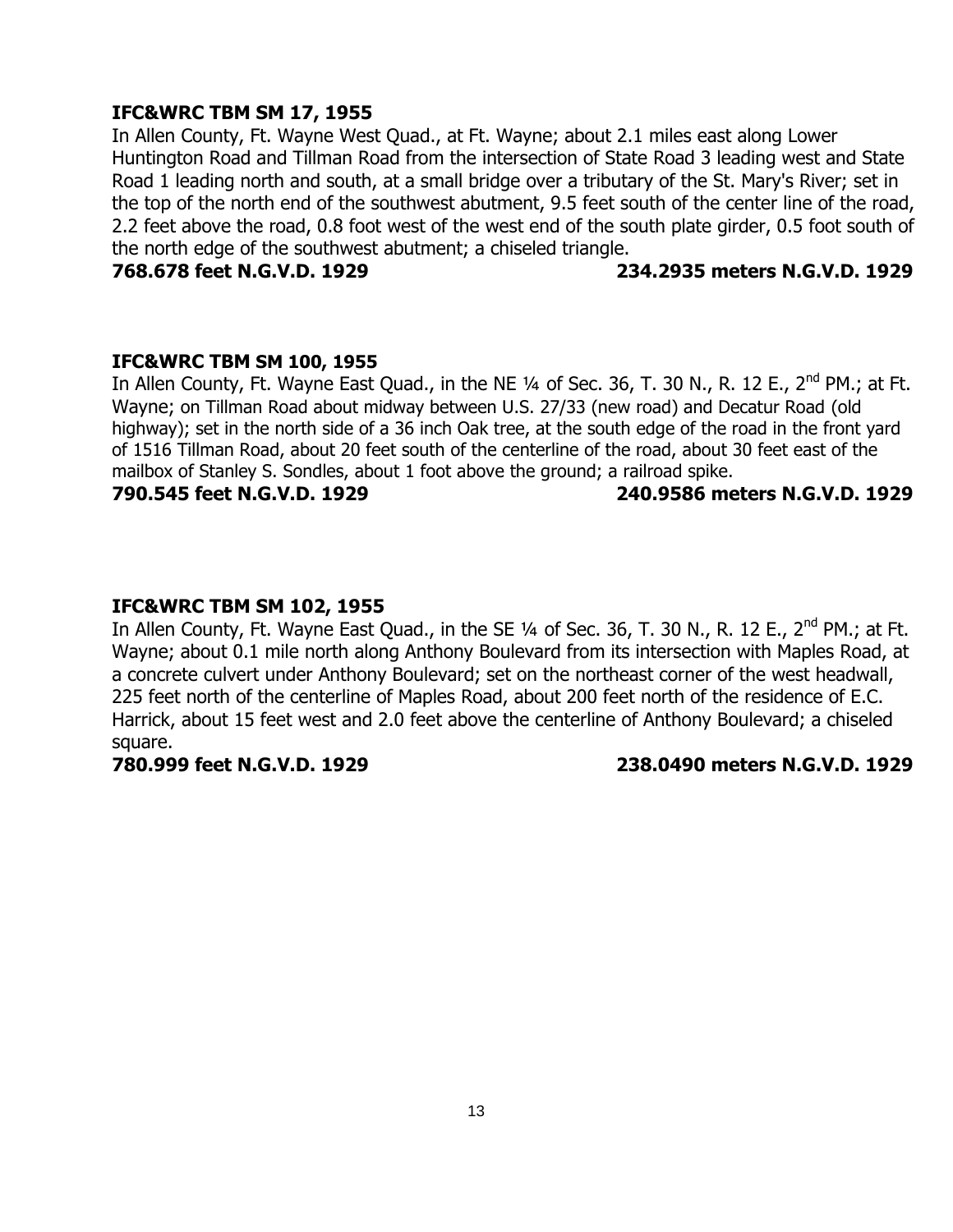## **IFC&WRC BM AL 13, 1955**

In Allen County, about 5 miles south of Ft. Wayne; 2.5 miles south and 0.5 mile west of south city limits of Ft. Wayne at Anthony Boulevard, 2.9 miles east along Lower Huntington Road and Tillman Road from the intersection of State Road 3 leading west and State Road 1 leading north and south (at the intersection of Decatur Road, U.S. 27/33), thence 0.15 mile southeast along Decatur Road (at the intersection of South Anthony Boulevard), thence 0.9 mile south along South Anthony Boulevard, thence 0.55 mile west along Maples Road, at the end of the road and at the entrance to farm residence; set in the top of a concrete post projecting 0.1 foot above the ground, 17.3 feet east of a corner fence post, 14.5 feet east of the extended centerline of the road leading to farm residence. 14 feet north of the extended centerline of the road, 0.7 foot south of a fence line; a Indiana Flood Control and Water Resources Commission brass control station tablet, stamped "AL 13 1955".

## **776.021 feet N.G.V.D. 1929 236.5317 meters N.G.V.D. 1929**

### **IFC&WRC TBM SM 103, 1955**

In Allen County, about 5.9 miles south of Ft. Wayne; about 2.9 miles south along South Anthony Road from Fire House #12 at the south city limits of Ft. Wayne, 0.35 mile north of the Muldoon Bridge over the St. Mary's River; 360 feet north of the mailbox and entrance to the farm of Paul Hollman; set in the west side of pole #R-734, 22 feet east of the center line of the road, about 1.0 foot below the roadway and 0.5 foot above the ground; a railroad spike.

**773.617 feet N.G.V.D. 1929 235.7989 meters N.G.V.D. 1929**

## **IFC&WRC BM AL 14, 1955**

In Allen County, Poe Quad., in the NW  $\frac{1}{4}$  of Sec. 7, T. 29 N., R. 13 E., 2<sup>nd</sup> PM.; about 1.25 miles northwest of Hessen Cassel; at the U.S.G.S. Gaging Station "Ft. Wayne", at the Anthony Boulevard/Muldoon Bridge over the St. Mary's River; set in the top of the west end of the north abutment, 10 feet west of the center line of the road, 2.2 feet below the roadway, 0.8 foot north of the south face of the north abutment; a Indiana Flood Control and Water Resources Commission bronze bench mark tablet, stamped "AL 14 1955."

**769.296 feet N.G.V.D. 1929 234.4819 meters N.G.V.D. 1929**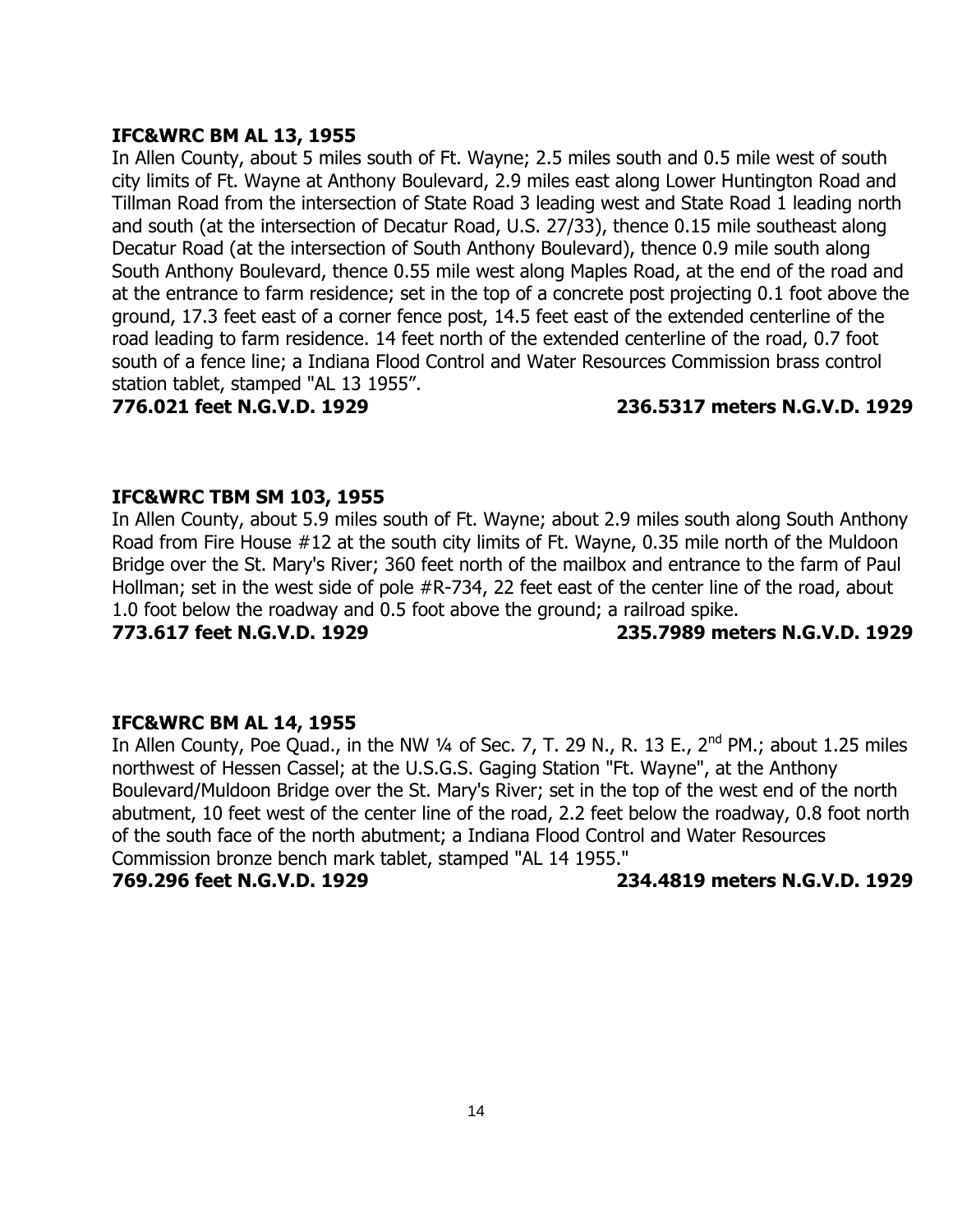### **U.S.G.S. R.M. 2**

In Allen County, Poe Quad., in the NW 1/4 of Sec. 7, T. 29 N., R. 13 E.,  $2^{nd}$  PM.; about 1.25 miles northwest of Hessen Cassel; at the U.S.G.S. Gaging Station "Ft. Wayne", at the Anthony Boulevard/Muldoon Bridge over the St. Mary's River; 9.3 feet east of the centerline of the road, 2 feet south of the north face of the south abutment, 1.0 foot below the road; the top of a rivet, the rivet is the fifth rivet from the bottom in the east row of rivets of the south slanting member of the east truss, the rivet is marked with a chiseled cross.

### **770.969 feet N.G.V.D. 1929 234.9918 meters N.G.V.D. 1929**

#### **U.S.G.S. R.M. 3**

In Allen County, Poe Quad., in the NW 1/4 of Sec. 7, T. 29 N., R. 13 E.,  $2^{nd}$  PM.; about 1.25 miles northwest of Hessen Cassel; at the U.S.G.S. Gaging Station "Ft. Wayne", at the Anthony Boulevard/Muldoon Bridge over the St. Mary's River; set in the top of the southwest end of the southwest wingwall, 25 feet west of the center line of the road, 1.9 feet below the roadway, 1.0 foot northeast of the southwest end of the southwest wingwall; a chiseled square.

**769.770 feet N.G.V.D. 1929 234.6264 meters N.G.V.D. 1929**

### **U.S.G.S. R.M. 4**

In Allen County, Poe Quad., in the NW  $\frac{1}{4}$  of Sec. 7, T. 29 N., R. 13 E., 2<sup>nd</sup> PM.; about 1.25 miles northwest of Hessen Cassel; at the U.S.G.S. Gaging Station "Ft. Wayne", at the Anthony Boulevard/Muldoon Bridge over the St. Mary's River; about 120 feet west of the south end of the bridge, at the recorder gage house; set in the top at the northeast corner of the top step of the steps leading to side opening of gage well, 9.5 feet south of the southwest corner of the gage house, 3.9 feet west of the west edge of the wooden walkway (to gage house entrance); a chiseled square.

## **771.928 feet N.G.V.D. 1929 235.2841 meters N.G.V.D. 1929**

#### **IFC&WRC TBM SM 104, 1955**

In Allen County, Poe Quad., in a Grant, T. 29 N., R. 13 E., 2<sup>nd</sup> PM.; about 1.0 mile west of Hessen Cassel; about 0.2 mile northwest along Muldoon Road from its "T" road intersection with Bostick Road; set in the southwest side of an unmarked telephone pole, 15 feet high on the northeast side of Muldoon Road, 265 feet northwest along Muldoon Road from a fence corner post on the same side of the road, across the road from a dilapidated barn, the second telephone pole northwest of the concrete post; a railroad spike.

**788.221 feet N.G.V.D. 1929 240.2502 meters N.G.V.D. 1929**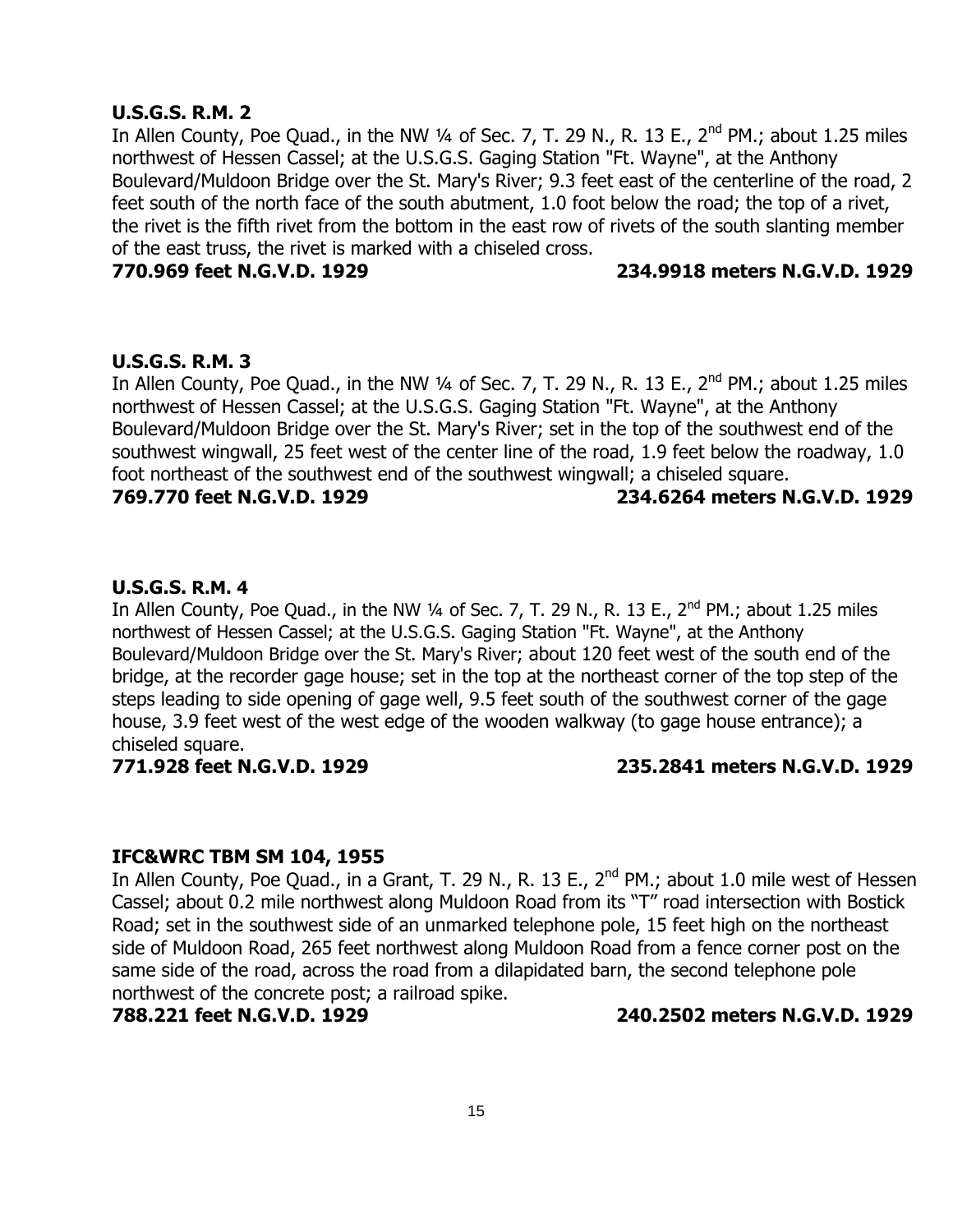### **IFC&WRC BM AL 15, 1955**

In Allen County, Poe Quad., in the SW  $\frac{1}{4}$  of Sec. 8, T. 29 N., R. 13 E., 2<sup>nd</sup> PM.; about 0.5 mile west of Hessen Cassel; at the Bostick Road (Turner Bridge) over the St. Mary's River; set in the top of the north end of the east bridge seat, 10 feet north of the centerline of the road, 1.3 feet below the road, 1.1 feet east of west face of the east abutment; a Indiana Flood Control and Water Resources Commission brass control station tablet, stamped "AL 15 1955".

**770.598 feet N.G.V.D.1929 234.8787 meters N.G.V.D.1929**

#### **IFC&WRC TBM SM 129, 1955**

In Allen County, Poe Quad., in the NE  $\frac{1}{4}$  of Sec. 19, T. 29 N., R. 13 E., 2<sup>nd</sup> PM.; about 1.25 miles southwest of Hessen Cassel; about 1.0 mile north along Muldoon Road from its "T" road intersection with Lehman Road, at the residence of Eugene Vachon; set in the southwest side of a telephone pole, about 150 feet north of the centerline of the drive to the Vachon residence, about 20 feet east of the centerline of Muldoon Road, about level with the road; a railroad spike. **791.647 feet N.G.V.D. 1929 241.2945 meters N.G.V.D. 1929**

## **IFC&WRC TBM SM 128, 1955**

In Allen County, Poe Quad., in the NE 1/4 of Sec. 19, T. 29 N., R. 13 E., 2<sup>nd</sup> PM.; about 1.25 miles southwest of Hessen Cassel; about 1.0 mile north along Muldoon Road from its "T" road intersection with Lehman Road, at the residence of Eugene Vachon; set in the north side of a 7 inch Elm tree along an east-west fence line, about 125 feet north of the centerline of the drive to the Vachon residence, about 40 feet west of the centerline of Muldoon Road, about 15 feet west of a fence corner post, about 1.0 foot above the road; a railroad spike driven through a brass plate, stamped "TBM SM 128 1955".

## **793.795 feet N.G.V.D. 1929 241.9492 meters N.G.V.D. 1929**

#### **IFC&WRC TBM SM 106, 1955**

In Allen County, Poe Quad., in the SE  $1/4$  of Sec. 17, T. 29 N., R. 13 E., 2<sup>nd</sup> PM.; about 1.2 miles southeast of Hessen Cassel; about 1.25 miles southeast along U.S. 27/33 from its junction with Bostick Road in Hessen Cassel; set atop an highway right-of-way marker, about 60 feet northeast of the centerline of the highway, east of a new white house, 15 feet northeast of a pole, flush against a fence line; a chiseled cross.

## **792.482 feet N.G.V.D. 1929 241.5490 meters N.G.V.D. 1929**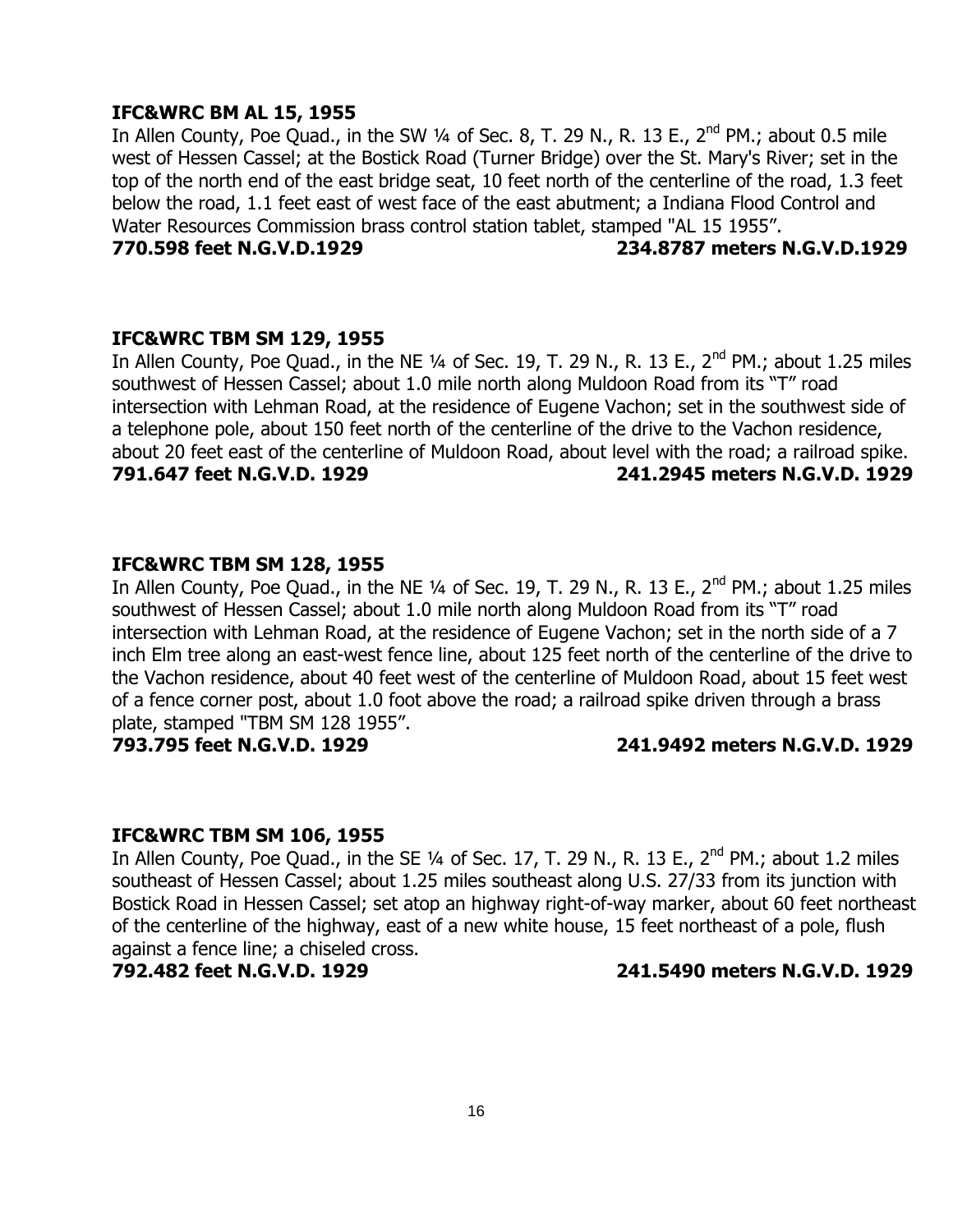## **IFC&WRC BM AL 16, 1955**

In Allen County, Poe Quad., in the NE 1/4 of Sec. 20, T. 29 N., R. 13 E., 2<sup>nd</sup> PM.; about 1.6 miles north of Poe; about 0.45 mile west along Flatrock Road from its intersection with U.S. 27/33 and Mill Road to a small bridge over a tributary of the St. Mary's River; set in the top at the center of the south handrail, 10.9 feet west of the east end of the south handrail, 2.9 feet above the roadway, 0.4 foot north of the south face of the bridge; a Indiana Flood Control and Water Resources Commission brass control station tablet, stamped "AL 16 1955".

## **DESTROYED - Disk is gone, stem is still there.**

**772.839 feet N.G.V.D. 1929 235.5618 meters N.G.V.D. 1929**

### **IFC&WRC TBM SM 107, 1955**

In Allen County, Poe Quad., in the NW  $\frac{1}{4}$  of Sec. 21, T. 29 N., R. 13 E., 2<sup>nd</sup> PM.; about 1.4 miles southeast of Hessen Cassel; at the intersection of U.S. 27/33 and Flatrock Road and Mill Road, at a 1.2 foot diameter pipe culvert under the highway; about 85 feet northeast of the centerline of Flatrock Road, 40 feet east of the centerline of the highway, on the east edge of the culvert; a chiseled triangle.

### **795.983 feet N.G.V.D. 1929 242.6161 meters N.G.V.D. 1929**

## **IFC&WRC TBM SM 108, 1955**

In Allen County, Poe Quad., in the NW 1/4 of Sec. 21, T. 29 N., R. 13 E.,  $2^{nd}$  PM.; about 1.9 miles southeast of Hessen Cassel; about 2.0 miles southeast along U.S. 27/33 from its junction with Bostick Road at Hessen Cassel, and about 0.7 mile northwest along U.S. 27/33 from its junction with Hoagland Road, 225 feet generally south of a large red barn, at a 5 foot concrete culvert; 45 feet east of the centerline of the highway, on the northeast corner of the culvert; a chiseled square.

## **786.827 feet N.G.V.D. 1929 239.8254 meters N.G.V.D. 1929**

## **IFC&WRC TBM SM 127, 1955**

In Allen County, Poe Quad., in the SE 1/4 of Sec. 19, T. 29 N., R. 13 E.,  $2^{nd}$  PM.; about 1.0 mile northwest of Poe; about 0.1 mile north along Muldoon Road from its "T" intersection with Lehman Road; set in the southwest side of a power pole, 24 feet west of the centerline of Muldoon Road, about 6 feet north of a "T" fence-corner post, about 1.0 foot above the ground; a railroad spike driven through a brass plate stamped "SM 127 1955".

**795.804 feet N.G.V.D. 1929 242.5615 meters N.G.V.D. 1929**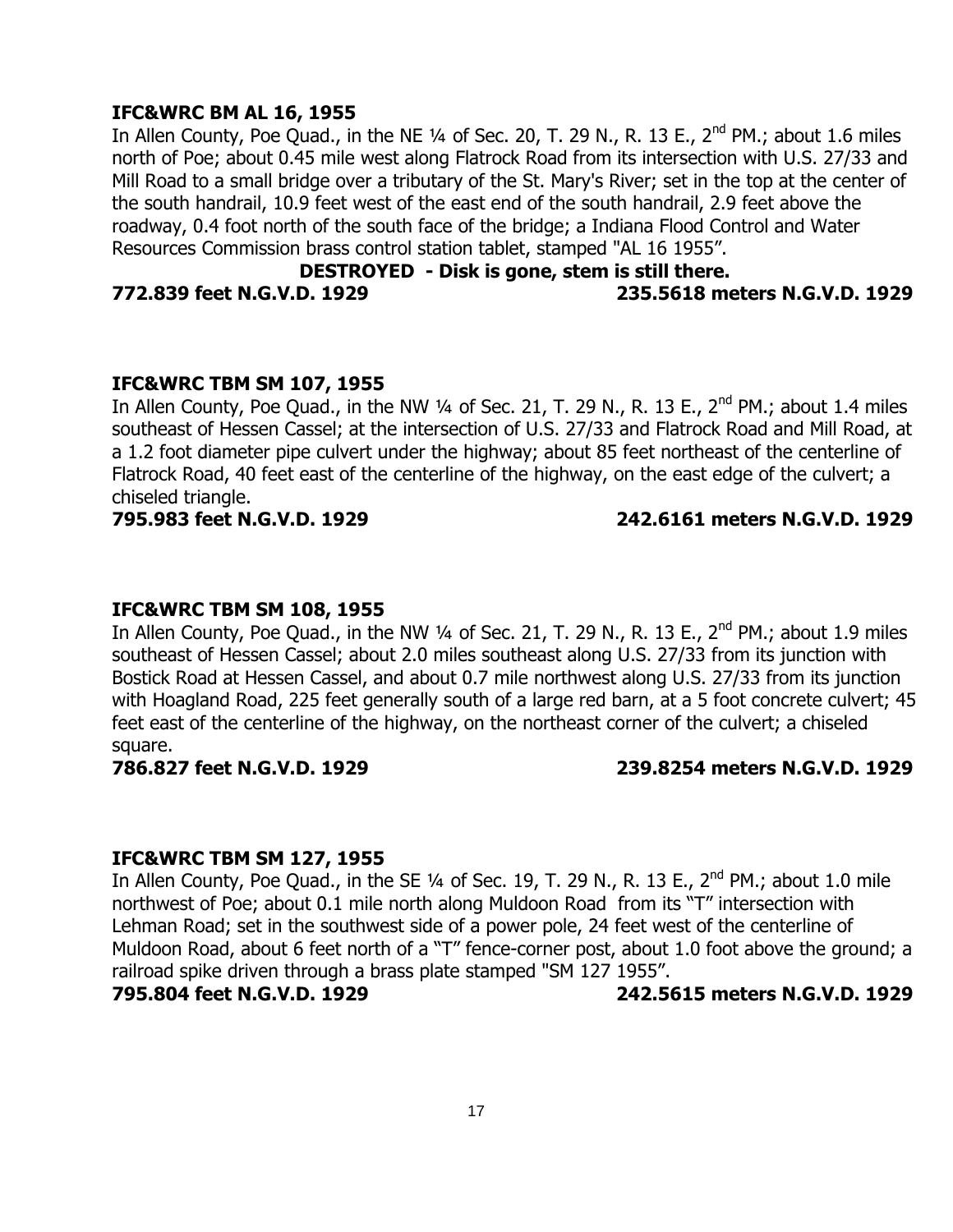## **USC&GS BM A 222, 1947**

In Allen County, Poe Quad., in the NW 1/4 of Sec. 27, T. 29 N., R. 13 E., 2<sup>nd</sup> PM.; about 2 miles northeast of Poe; at the intersection of U.S. 27/33 and Hoagland Road, at a 6 foot concrete culvert running diagonally southeast-northwest under the intersection; set in the top of the southwest end of the southeast headwall, across the highway from a two-story brick service station building, 31 feet northeast of the centerline of the highway, 28 feet south of the center of Hoagland Road; a U.S. Coast and Geodetic Survey brass bench mark tablet, stamped "A 222 1947".

## **DESTROYED see USC&GS A 222 RESET 1955 786.344 feet N.G.V.D. 1929 239.6781 meters N.G.V.D. 1929**

## **IFC&WRC TBM SM 109, 1955**

In Allen County, Poe Quad., in the NE  $\frac{1}{4}$  of Sec. 28, T. 29 N., R. 13 E., 2<sup>nd</sup> PM.; about 1.2 miles northeast of Poe; about 1.4 miles northeast along Hoagland Road from its intersection with Winchester Road at Poe, and about 0.5 mile west and southwest along Hoagland Road from its intersection with U.S. 27/33, at a 7 foot concrete culvert; set on the northeast corner of the south headwall, about 35 feet generally east of power pole #60/867, about 17 feet south and 2 feet above the centerline of the road; a chiseled square.

**778.790 feet N.G.V.D. 1929 237.3757 meters N.G.V.D. 1929**

## **USC&GS BM B 222, 1947**

In Allen County, Poe Quad., in the NE  $\frac{1}{4}$  of Sec. 29, T. 29 N., R. 13 E., 2<sup>nd</sup> PM.; about 0.8 mile northeast of Poe; at the intersection of Hoagland Road and Mill Road; set in the top of a concrete post projecting 4 inches above the ground, 29 feet west of the centerline of Mill Road, 26 feet south of the centerline of Hoagland Road, 21 feet northwest of power pole #42518, 5 feet east of power pole #92/519, 2 feet west of a white wooden witness post, about 0.5 foot below the highway; a U.S. Coast and Geodetic Survey brass control station tablet, stamped "B 222 1947". **794.857 feet N.G.V.D. 1929 242.2729 meters N.G.V.D. 1929**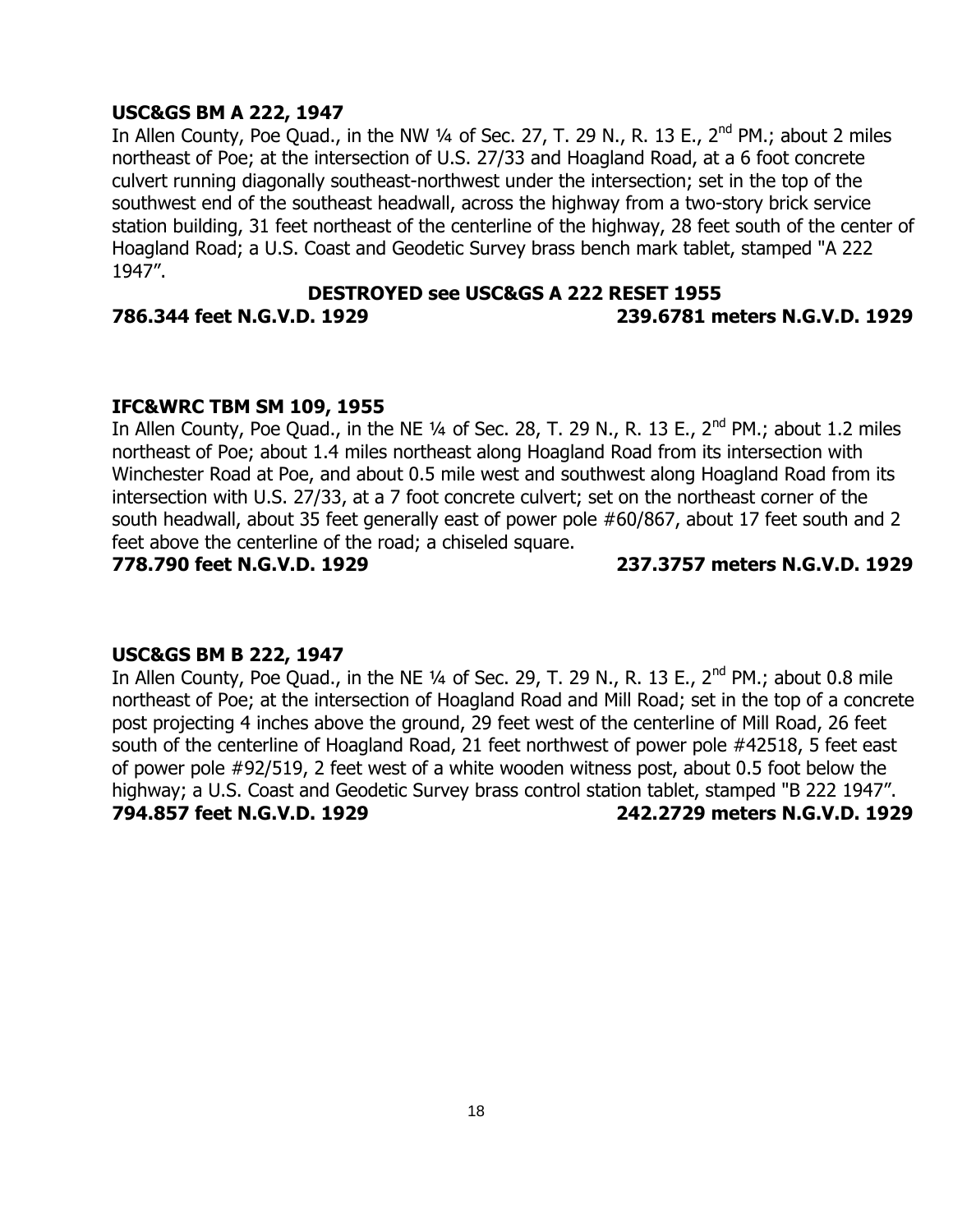## **IFC&WRC TBM SM 126, 1955**

In Allen County, Poe Quad., in the NW 1/4 of Sec. 29, T. 29 N., R. 13 E., 2<sup>nd</sup> PM.; about 0.4 mile northwest of Poe; at the "T" road intersection of Muldoon Road and Winchester Road; set in the north side of 24 inch Walnut tree, 30 feet southwest of the centerline of Winchester Road, about 100 feet southeast of the extended centerline of Muldoon Road, about 1.0 foot above ground; a railroad spike driven through a brass plate, stamped "TBM SM 126 1955".

### **793.572 feet N.G.V.D.1929 241.8812 meters N.G.V.D.1929**

## **USC&GS BM C 222 RESET1948**

In Allen County, Poe Quad., in the SW 1/4 of Sec. 29, T. 29 N., R. 13 E., 2<sup>nd</sup> PM.; at Poe; at the Hoagland Road Bridge over the St. Mary's River; set in the top of the sidewalk, 12.6 feet northeast of the southwest end of the bridge, 12.4 feet northwest of the centerline of the road, 0.7 foot above the road, 0.3 foot northwest of the southeast edge of the northwest sidewalk; a U.S. Coast and Geodetic Survey brass benchmark tablet, stamped "C 222 RESET 1948".

## **NOTE: new bridge - mark has been reset in same location 782.018 feet N.G.V.D. 1929 238.3596 meters N.G.V.D. 1929 New 3rd ORDER ELEVATION December 2003 feet N.G.V.D. 1929 meters N.G.V.D. 1929**

#### **IFC&WRC TBM SM 110, 1955**

In Allen County, Poe Quad., in the NW  $\frac{1}{4}$  of Sec. 27, T. 29 N., R. 13 E., 2<sup>nd</sup> PM.; about 1.6 miles east of Poe; about 1.45 miles generally north along Marion Center Road from its "T" intersection with Winchester Road to a culvert; set on the northeast corner of the east headwall, about 12 feet east of the centerline of the road, 1.5 feet above the road; a chiseled square. **783.708 feet N.G.V.D. 1929 238.8747 meters N.G.V.D. 1929**

#### **IFC&WRC BM AL 17, 1955**

In Allen County, Poe Quad., in the NW  $\frac{1}{4}$  of Sec. 34, T. 29 N., R. 13 E., 2<sup>nd</sup> PM.; about 1.6 miles east of Poe; at the Marion Center Road (Morton) Bridge over the St. Mary's River; set in the top of the east end of the north bridge seat, 9 feet east of the centerline of the road, 1.2 feet below the road, 0.7 foot north of the south face of the north abutment; a Indiana Flood Control and Water Resources Commission brass control station tablet, stamped "AL 17 1955". **778.053 feet N.G.V.D. 1929 237.1510 meters N.G.V.D. 1929**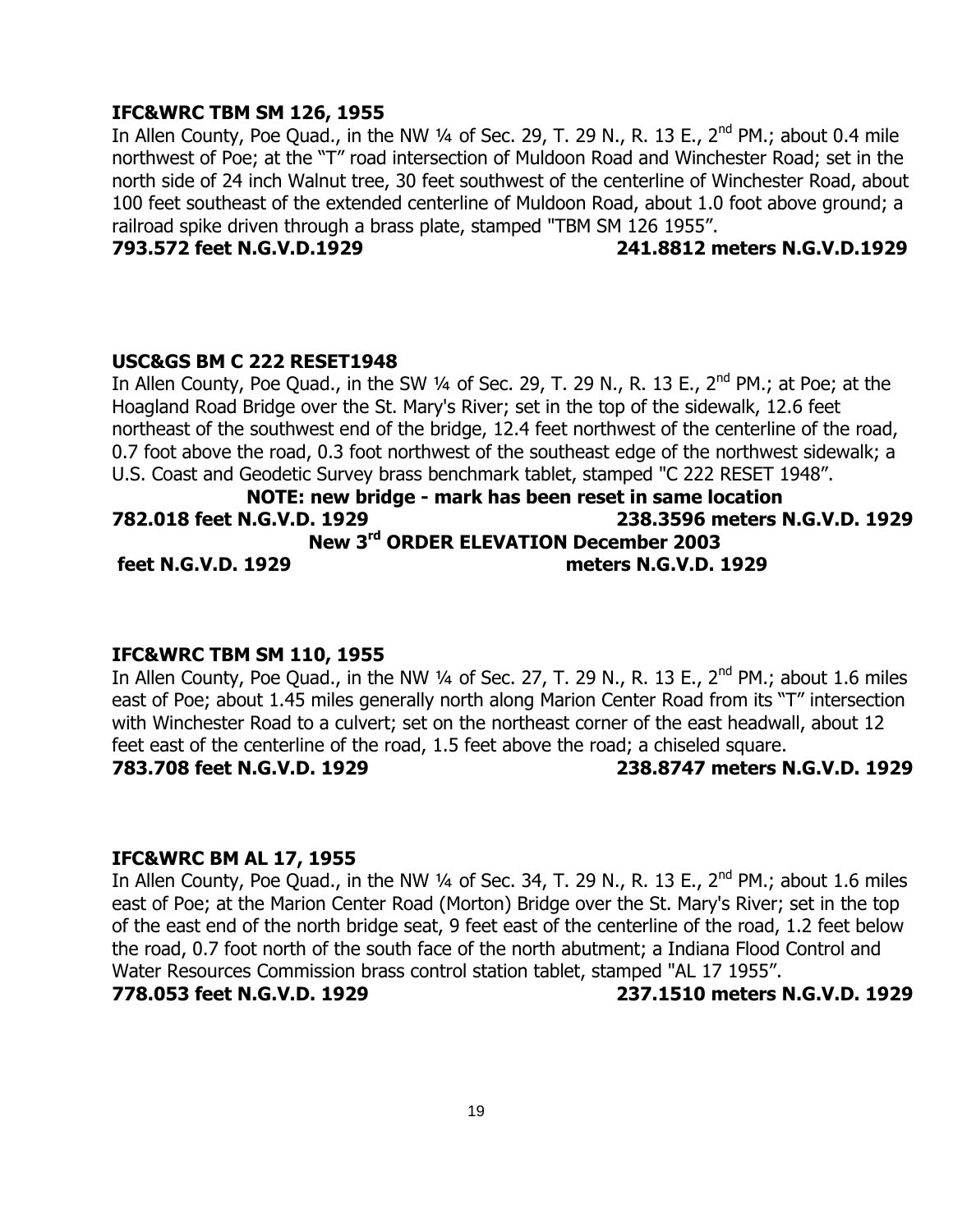## **IFC&WRC TBM SM 111, 1955**

In Allen County, Poe Quad., in the SW 1/4 of Sec. 34, T. 29 N., R. 13 E., 2<sup>nd</sup> PM.; about 2.1 miles southeast of Poe; about 2.1 miles southeast along Winchester Road from the M. E. Church at Poe, at a steel power line tower #231; about 150 feet northeast of the center line of the road, on the northwest corner, on the structural steel beam; a chiseled cross.

## **(Searched for not found 7/7/92)**

### **798.324 feet N.G.V.D. 1929 243.3296 meters N.G.V.D. 1929**

#### **IFC&WRC BM AL 40, 1955**

In Allen County, Ft. Wayne West Quad., in the NW  $\frac{1}{4}$  of Sec. 1, T. 30 N., R. 12 E., 2<sup>nd</sup> PM.; at Ft. Wayne; at the Tennessee Avenue Bridge over the St. Joseph River; set in the top of the southwest corner of the handrail base, 36 feet west of the centerline of St. Joseph Boulevard, 35 feet south of the centerline of Tennessee Avenue, 1.7 feet above the sidewalk, 0.8 foot north of the south end and 0.7 foot east of the west edge of the southeast abutment and wingwall; a Indiana Flood Control and Water Resources Commission brass control station tablet, stamped "AL 40 1955".

### **760.039 feet N.G.V.D. 1929 231.6604 meters N.G.V.D. 1929**

### **IFC&WRC TBM SJ 1, 1955**

In Allen County, , Ft. Wayne West Quad., in the NW  $\frac{1}{4}$  of Sec. 1, T. 30 N., R. 12 E., 2<sup>nd</sup> PM.; at Ft. Wayne; at the Tennessee Avenue Bridge over the St. Joseph River; set on the top at the southeast corner of the first handrail post east of the center lamppost, 22 feet south of the centerline of the avenue, 19.5 feet east of the center of the center lamppost on the south side of the bridge, 4.2 feet above the sidewalk; a painted square marked with the painted letters "BM".

#### **DESTROYED**

#### **765.942 feet N.G.V.D.1929 233.4596 meters N.G.V.D.1929**

#### **IFC&WRC TBM SJ 2, 1955**

In Allen County, Ft. Wayne West Quad., in the SW  $\frac{1}{4}$  of Sec. 36, T. 31 N., R. 12 E., 2<sup>nd</sup> PM.; at Ft. Wayne; at the intersection of St. Joseph Boulevard and McDougal Avenue; set in the northeast corner of a retaining wall at the bend in the wall along St. Joseph Boulevard, 100 feet south of the extended center line of McDougal Avenue leading east, 14 feet west of the centerline of St. Joseph Boulevard, 3.9 feet above the road; a painted square. **759.029 feet N.G.V.D. 1929 231.3525 meters N.G.V.D. 1929**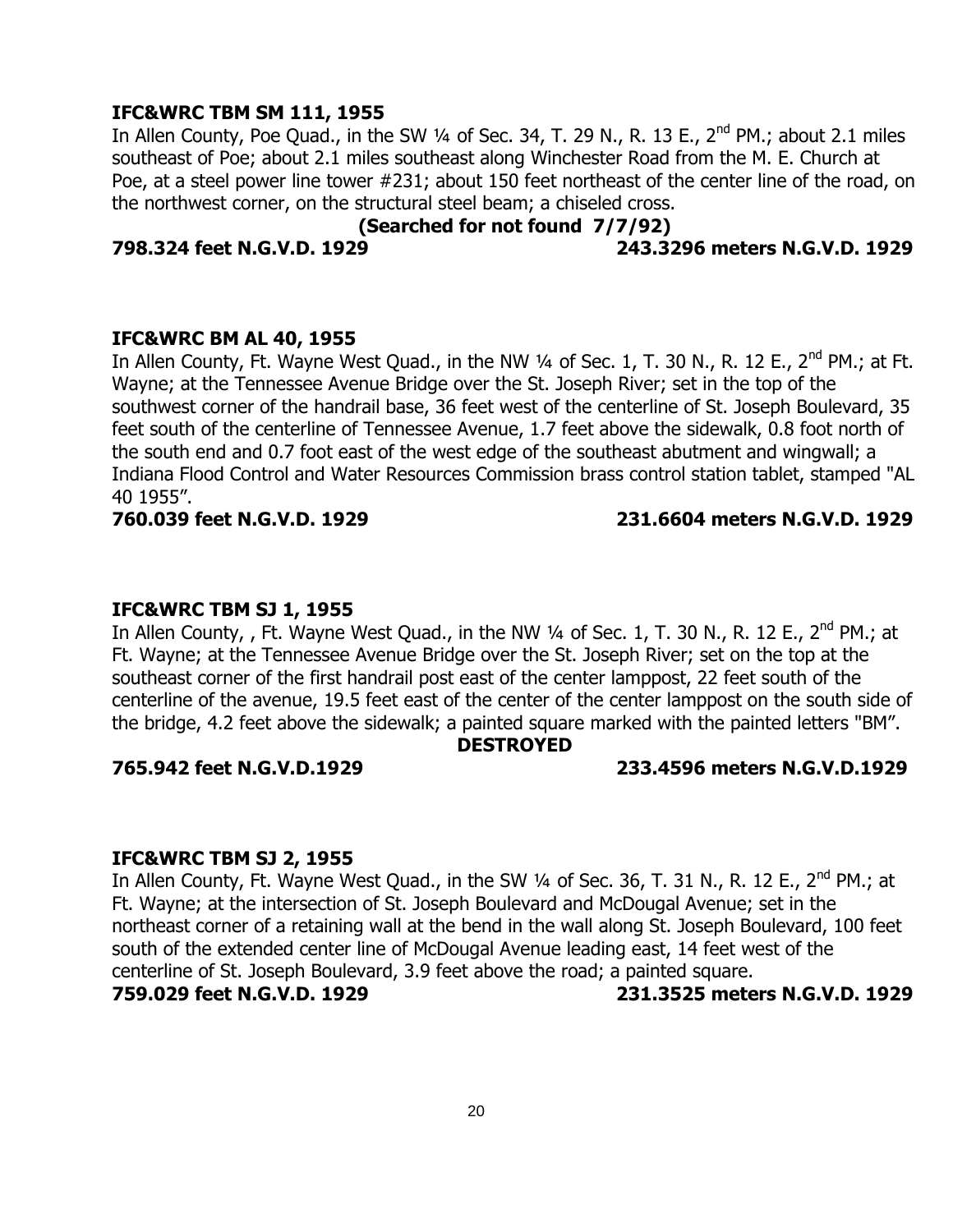### **IFC&WRC BM AL 41, 1955**

In Allen County, Ft. Wayne West Quad., in the NW 1/4 of Sec. 36, T. 31 N., R. 12 E., 2<sup>nd</sup> PM.; at Ft. Wayne; at the State Boulevard Bridge over the St. Joseph River; set in the top of the east end of the north handrail, 26 feet north of the centerline of the boulevard, 4 feet above the sidewalk, 1.2 feet east of the east spring line of the east arch; a Indiana Flood Control and Water Resources Commission brass control station tablet, stamped "AL 41 1955".

## **DESTROYED see AL41 RESET 1990**

### **765.651 feet N.G.V.D. 1929 233.3709 meters N.G.V.D. 1929**

#### **IFC&WRC TBM SJ 4, 1955**

In Allen County, Ft. Wayne West Quad., at Ft. Wayne; at the junction of St. Joseph River Drive and Vance Avenue; set in the northeast corner on the top of a 4 X 4 foot block of concrete with a rounded portion in the center, 77 feet south of the extended centerline of Vance Avenue, 42 feet west of the centerline of St. Joseph River Drive, across the road from residence number 3028, 0.8 foot above the ground, 0.7 foot south of the north edge and 0.5 foot west of the east edge; a chiseled cross.

## **756.200 feet N.G.V.D. 1929 230.4902 meters N.G.V.D. 1929**

## **IFC&WRC BM AL 42, 1955**

In Allen County, Ft. Wayne West Quad., in the SE 1/4 of Sec. 25, T. 31 N., R. 12 E., 2<sup>nd</sup> PM.; at Ft. Wayne; at the Parnell Avenue Bridge over the St. Joseph River; set in the top at the center of the first post north of the south lamp post on the east side of the bridge, 11.5 feet east of the centerline of the avenue, 9.5 feet north of the south spring line of the south arch, 3.7 feet above the sidewalk; a Indiana Flood Control and Water Resources Commission brass control station tablet, stamped "AL 42 1955".

#### **DESTROYED see AL 42 RESET 1990**

**769.517 feet N.G.V.D. 1929 234.5493 meters N.G.V.D. 1929**

#### **IFC&WRC TBM SJ 5, 1955**

In Allen County, Ft. Wayne West Quad., in the SE  $\frac{1}{4}$  of Sec. 25, T. 31 N., R. 12 E., 2<sup>nd</sup> PM.; at Ft. Wayne; at the Parnell Avenue Bridge over the St. Joseph River; set on the top at the southwest corner of the first post south of the west center lamp post, 14 feet south of the center of the center lamp post on the west side of the bridge, 3.7 feet above the sidewalk, a type "A" wireweight gage attached to the post; a painted square marked with the letters "BM". **770.178 feet N.G.V.D. 1929 234.7507 meters N.G.V.D. 1929**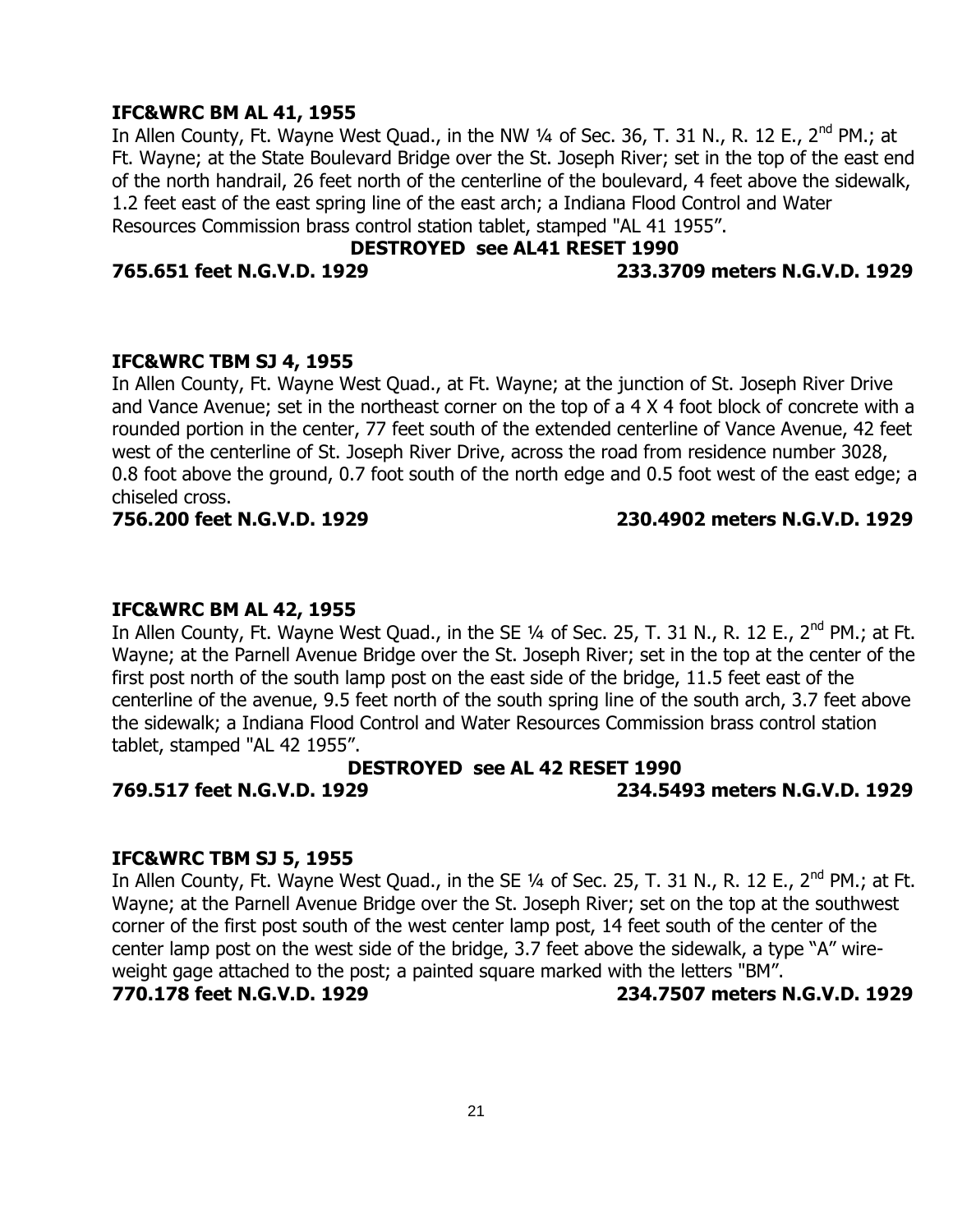## **USGS RM 1**

In Allen County, Ft. Wayne East Quad., in the NW 1/4 of Sec. 30, T. 31 N., R. 13 E., 2<sup>nd</sup> PM.; at Ft. Wayne; at the Ft. Wayne Water Works Dam and Pumping Station on the St. Joseph River, at the front entrance to the station; set in the top of the top step, 5 feet northwest of the southeast edge of the front entrance steps, 4.4 feet southwest of the center of the front entrance, 1.6 feet above the front sidewalk; a pipe.

## **772.459 feet N.G.V.D. 1929 235.4460 meters N.G.V.D. 1929**

### **USGS RM 2**

In Allen County, Ft. Wayne East Quad., in the NW 1/4 of Sec. 30, T. 31 N., R. 13 E., 2<sup>nd</sup> PM.; at Ft. Wayne; at the Ft. Wayne Water Works Dam and Pumping Station on the St. Joseph River, on the inside of the building, in the screw end of a bolt; 7 feet southeast of the southeast face of the northwest side of the building, 3.2 feet above the floor, at the northwest side of the generator base; a chiseled cross.

## **765.719 feet N.G.V.D.1929 233.3916 meters N.G.V.D.1929**

## **USGS RM 3**

In Allen County, Ft. Wayne East Quad., in the NW 1/4 of Sec. 30, T. 31 N., R. 13 E., 2<sup>nd</sup> PM.; at Ft. Wayne; at the Ft. Wayne Water Works Dam and Pumping Station on the St. Joseph River; 33.5 feet northeast of the northeast face of the concrete walkway over the dam, 13.3 feet northwest of the northwest side of the station, 6.7 feet northwest of the guard chain for the trash racks; the top of a steel angle iron guard point of the second guard point northeast of the dam (guard point has a staff section attached to it on the southwest side).

**757.015 feet N.G.V.D.1929 230.7386 meters N.G.V.D.1929**

## **DOT BM F 14 ALLEN**

In Allen County, Ft. Wayne East Quad., in the NE 1/4 of Sec. 25, T. 31 N., R. 12 E., 2<sup>nd</sup> PM.; at Ft. Wayne; at the State Road 24/37 and U.S. 24/30 (Johnny Appleseed Memorial) Bridge over the St. Joseph River; set in the top of the northwest end of the northeast handrail, 21 feet northeast of the centerline of the highway, 3 feet above the sidewalk, 0.5 foot northwest of the southeast face of the northwest abutment; an Indiana State Highway Commission brass tablet, stamped "F 14 Allen".

#### **DESTROYED**

**769.427 feet N.G.V.D.1929 234.5218 meters N.G.V.D.1929**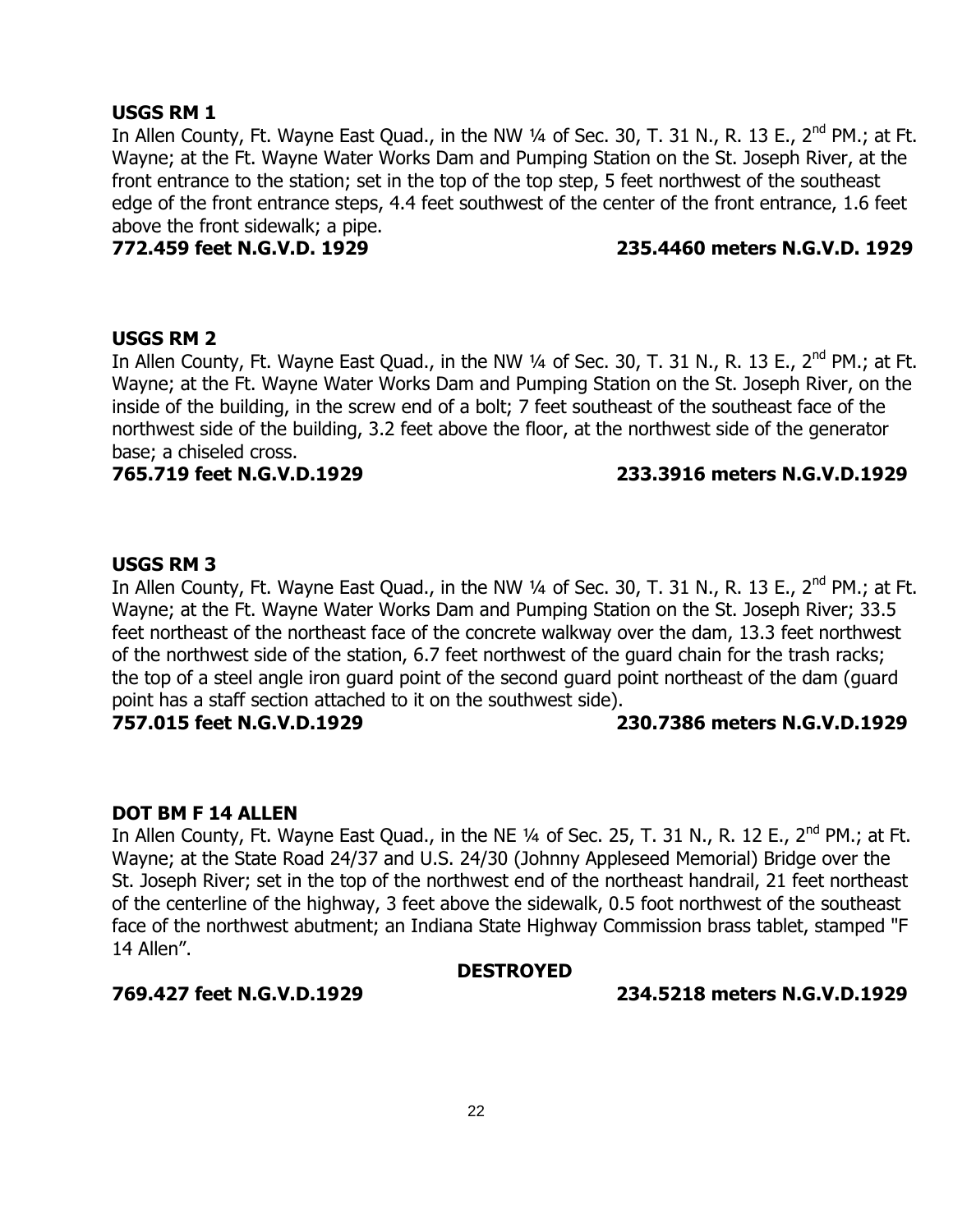## **IFC&WRC BM AL 43, 1955**

In Allen County, Ft. Wayne East Quad., in the NE  $\frac{1}{4}$  of Sec. 30, T. 31 N., R. 13 E., 2<sup>nd</sup> PM.; at Ft. Wayne; about 0.45 mile northeast along State Road 37 from its intersection with State Road 14 and U.S. 24/30, to a concrete bridge over a creek; set in the top at the center of the east handrail, 13 feet east of the centerline of the road, 11.5 feet north of the south end of the bridge, 2.8 feet above the road, 0.5 foot west of the east face of the bridge; a Indiana Flood Control and Water Resources Commission brass control station tablet, stamped "AL 43 1955".

#### **DESTROYED**

### **777.424 feet N.G.V.D.1929 236.9593 meters N.G.V.D.1929**

## **IFC&WRC BM AL 44, 1955**

In Allen County, Cedarville Quad., in T. 31 N., R. 13 E., 2<sup>nd</sup> PM.; at Ft. Wayne; at the St. Joseph Center Road (Paper Mill) Bridge over the St. Joseph River; set in the top of the south end of the east bridge seat, 10 feet south of the centerline of the road, 2.8 feet south of the south edge of the roadway, 1.4 feet below the road, 1.0 foot east of the west face of the east abutment; a Indiana Flood Control and Water Resources Commission brass control station tablet, stamped "AL 44 1955".

### **DESTROYED**

## **765.940 feet N.G.V.D.1929 233.4590 meters N.G.V.D.1929**

## **IFC&WRC TBM SJ 101, 1955**

In Allen County, Cedarville Quad., in T. 31 N., R. 13 E., 2<sup>nd</sup> PM.; at Ft. Wayne; about 0.25 mile northeast along St. Joe Road from its intersection with St. Joseph Center Road; set in the east side of a 30 inch Elm tree, 25 feet northwest of the centerline of the road, 45 feet generally north of the Dean E. Jump mailbox, 6222 St. Joe Road, 20 feet southeast of a pole with a transformer on it, about 1 foot above the ground; a railroad spike.

## **792.015 feet N.G.V.D.1929 241.4067 meters N.G.V.D.1929**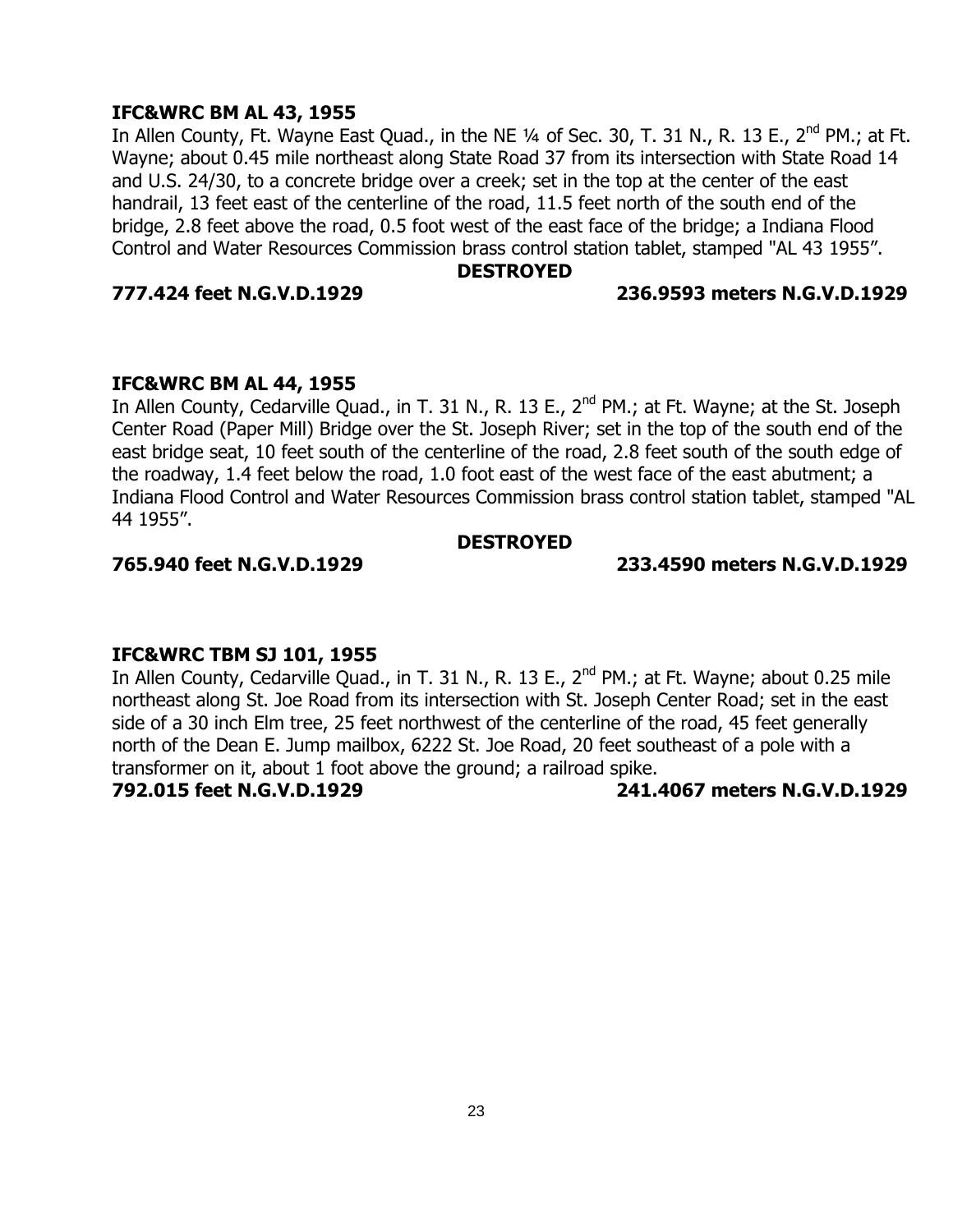## **IFC&WRC BM AL 45, 1955**

In Allen County, Cedarville Quad., in T. 31 N., R. 13 E., 2<sup>nd</sup> PM.; at Ft. Wayne; about 0.1 mile northeast along St. Joe Road from its "T" intersection with Evard Road, at a 4 foot cast iron culvert; set in the top of the southwest end of the southeast headwall, 17 feet southeast of the centerline of the road, 1.1 feet northeast of the southwest end of the southeast headwall, 0.5 foot northwest of the southeast face of the culvert, 0.5 foot below the road; a Indiana Flood Control and Water Resources Commission brass control station tablet, stamped "AL 45 1955".

#### **DESTROYED**

#### **780.440 feet N.G.V.D.1929 237.8786 meters N.G.V.D.1929**

### **IFC&WRC BM AL 46, 1955**

In Allen County, Cedarville Quad., in T. 31 N., R. 13 E., 2<sup>nd</sup> PM.; at Ft. Wayne; at the "T" intersection of St. Joe Road and Rothman Road; set in the top of north wingwall, 26 feet northeast of the center line of Rothman Road, 15 feet southwest of the center line of a road leading northwest, 14 feet northwest of the center line of the road, 0.6 foot northeast of the northeast end of the northwest side of the bridge, 0.3 foot below the road; a Indiana Flood Control and Water Resources Commission brass control station tablet, stamped "AL 46 1955".

#### **DESTROYED**

## **775.464 feet N.G.V.D.1929 236.3619 meters N.G.V.D.1929**

## **IFC&WRC BM AL 47, 1955**

In Allen County, Cedarville Quad., in the SE  $\frac{1}{4}$  of Sec. 4, T. 31 N., R. 13 E., 2<sup>nd</sup> PM.; about 0.5 mile northeast of Ft. Wayne; at the Mayhew Road (Ely) Bridge over the St. Joseph River; set in the top of the southwest end of the northwest abutment, 14 feet southwest of the centerline of the road, 5 feet southwest of the southwest edge of the road, 1.5 feet below the road, on line with the southeast face of the northwest abutment; a Indiana Flood Control and Water Resources Commission brass control station tablet, stamped "AL 47 1955".

**781.101 feet N.G.V.D.1929 238.0801 meters N.G.V.D.1929**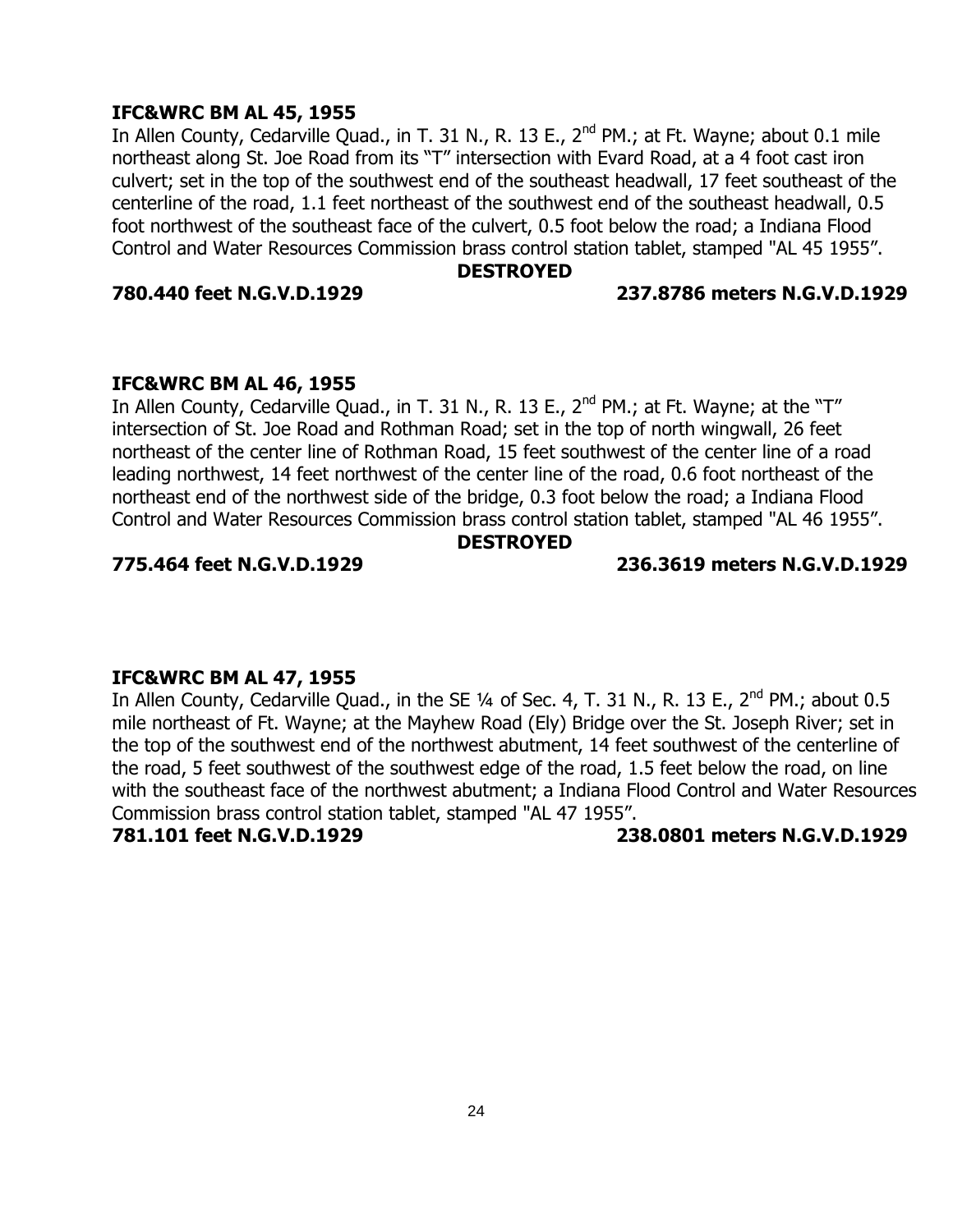## **USGS RM 3**

In Allen County, Cedarville Quad., in the SE 1/4 of Sec. 4, T. 31 N., R. 13 E., 2<sup>nd</sup> PM.; about 0.5 mile northeast of Ft. Wayne; at the Mayhew Road, Ely Bridge over the St. Joseph River; set in the top at the east corner of the northwest abutment cap stone, 12.3 feet northeast of the centerline of the road, 3.3 feet northeast of the northeast edge of the road, 0.2 foot northwest of the southeast face of the northwest abutment; a chiseled square with a chiseled cross in it. **781.665 feet N.G.V.D.1929 238.2520 meters N.G.V.D.1929**

#### **USGS RM 4**

In Allen County, Cedarville Quad., in the SE  $\frac{1}{4}$  of Sec. 4, T. 31 N., R. 13 E., 2<sup>nd</sup> PM.; about 0.5 mile northeast of Ft. Wayne; at the Mayhew Road, Ely Bridge over the St. Joseph River; set on the top of the eleventh rivet of the southwest row of rivets of the southwest truss from the bottom top plate, 10.6 feet southwest of the centerline of the road, 2.2 feet southeast of the southeast face of the northwest abutment, 1.3 feet southwest of the southwest edge of the road, 0.5 foot above the road; a chiseled mark.

## **782.941 feet N.G.V.D.1929 238.6409 meters N.G.V.D.1929**

## **IFC&WRC TBM SJ 102, 1955**

In Allen County, Cedarville Quad.; in T. 31 N., R. 13 E., 2<sup>nd</sup> PM.; about 0.2 mile northeast of Ft. Wayne; at the "T" intersection of St. Joe Road and Mayhew Road, in the northwest quarter of the intersection; set in power pole #85/115; a railroad spike.

#### **DESTROYED**

### **790.059 feet N.G.V.D.1929 240.8105 meters N.G.V.D.1929**

#### **IFC&WRC TBM SJ 3, 1955**

In Allen County, Cedarville Quad.; near the center of Sec. 3, T. 31 N., R. 13 E., 2<sup>nd</sup> PM.; about 2.8 miles southwest of Cedarville; at the "T" intersection of St. Joe Road and Eby Road south to the first house south of Eby Road; set on a huge rock sunk deep in the ground (ancient building foundation), 25 feet east of the centerline of St. Joe Road, at the north corner of the yard, 11 feet northwest of a 22 inch Catalpa tree, at the north end of a hedge yard fence; a chiseled cross.

#### **DESTROYED**

**803.552 feet N.G.V.D.1929 244.9231 meters N.G.V.D.1929**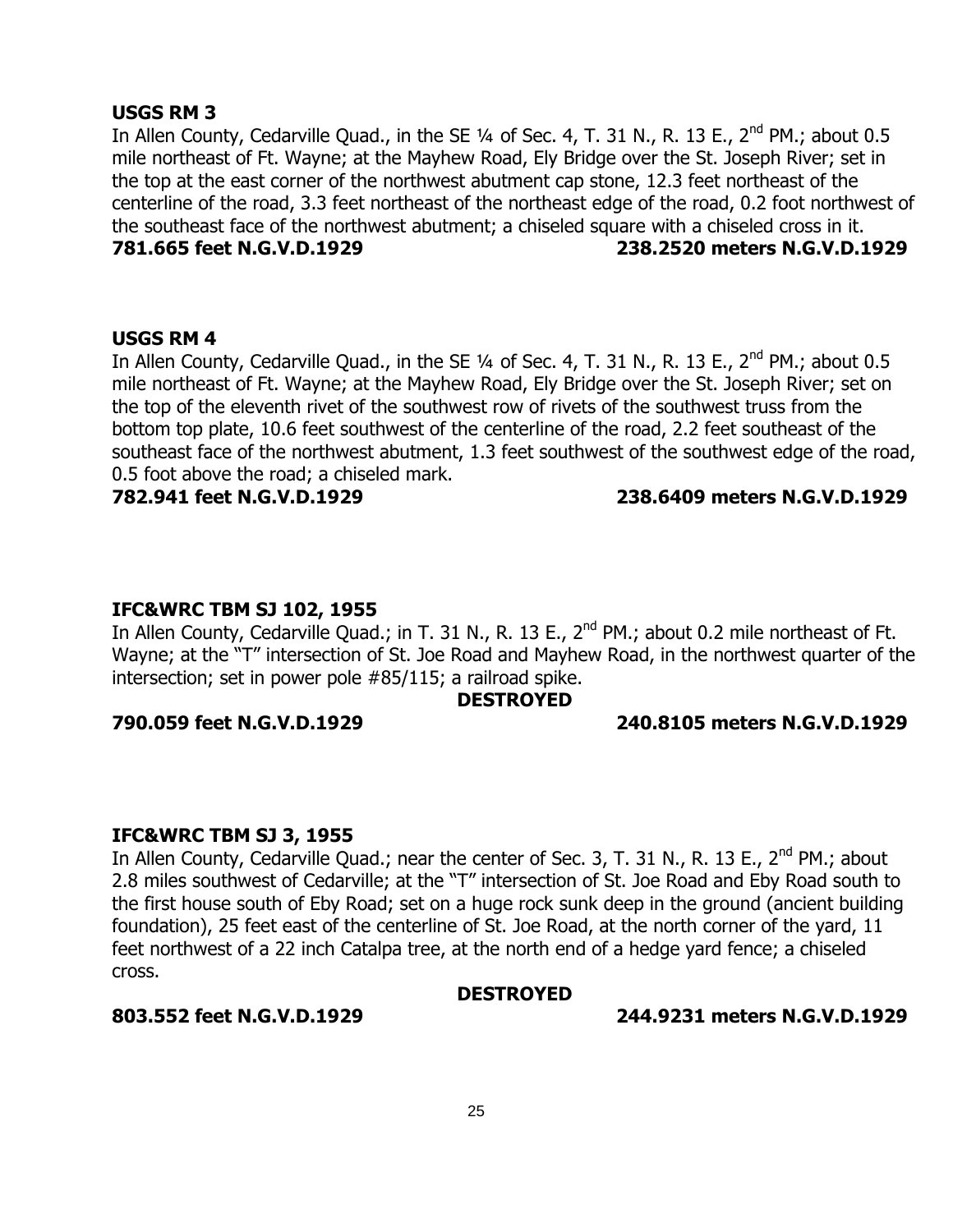### **IFC&WRC BM AL 48, 1955**

In Allen County, Cedarville Quad., in the NE 1/4 of Section 3, T. 31 N., R. 13 E., 2<sup>nd</sup> PM.; about 1.1 miles northeast of Ft. Wayne; about 0.35 mile southwest along St Joe Road from its junction with Notestine Road, at a 4 foot cast iron pipe culvert; set in the top of the southwest end of the southeast headwall, 16 feet southeast of the centerline of the road, 1.6 feet above the road, 0.9 foot northeast of the southwest end of the southeast headwall, 0.5 foot northwest of the southeast face of the culvert; a Indiana Flood Control and Water Resources Commission brass control station tablet, stamped "AL 48 1955".

## **782.760 feet N.G.V.D.1929 238.5857 meters N.G.V.D.1929**

#### **IFC&WRC BM AL 49, 1955**

In Allen County, Cedarville Quad., in the SE  $\frac{1}{4}$  of Section 32, T. 32 N., R. 13 E., 2<sup>nd</sup> PM.; approximately 1.2 miles southwest of Cedarville; about 0.45 mile northeast along St Joe Road from its intersection with Notestine Road, at a concrete bridge over a creek; set in the top of the southeast end of the southwest abutment, 14 feet southeast of the centerline of the road, 0.8 foot below the road, 0.6 foot southeast of the southeast face of the bridge, 0.5 foot southwest of the northeast face of the southwest abutment; a Indiana Flood Control and Water Resources Commission brass control station tablet, stamped "AL 49 1955".

**778.717 feet N.G.V.D.1929 237.3534 meters N.G.V.D.1929**

### **IFC&WRC TBM SJ 6, 1955**

In Allen County, Cedarville Quad.; in T. 32 N., R. 13 E., 2<sup>nd</sup> PM.; 1.2 miles southwest of Cedarville, 0.05 mile southwest along St. Joe Road from its "T" intersection with Wheelock Road, at a bridge over a creek; set in the top of the south corner of the southwest abutment, 11 feet northwest of the center line of the road, 2.6 feet above the road, 0.2 foot northeast of the southwest face of the southwest abutment; a chiseled square.

#### **DESTROYED**

#### **778.234 feet N.G.V.D.1929 237.2062 meters N.G.V.D.1929**

#### **USC&GS BM W 201, 1946**

In Allen County, Cedarville Quad.; in T. 32 N., R. 13 E., 2<sup>nd</sup> PM.; about 1.2 miles southwest of Cedarville; at the "T" intersection of St. Joe Road and Wheelock Road, at the Wheelock Road 20 foot concrete bridge over a small stream; set in the center of the top of the northeast wingwall, 138 feet southeast of the center of the junction of the two roads, 11.5 feet northeast of the centerline of the gravel road, and about 0.5 foot lower than the gravel road; a US Coast and Geodetic Survey brass bench mark tablet, stamped "W 201 1946".

## **DESTROYED**

**775.215 feet N.G.V.D.1929 236.2860 meters N.G.V.D.1929**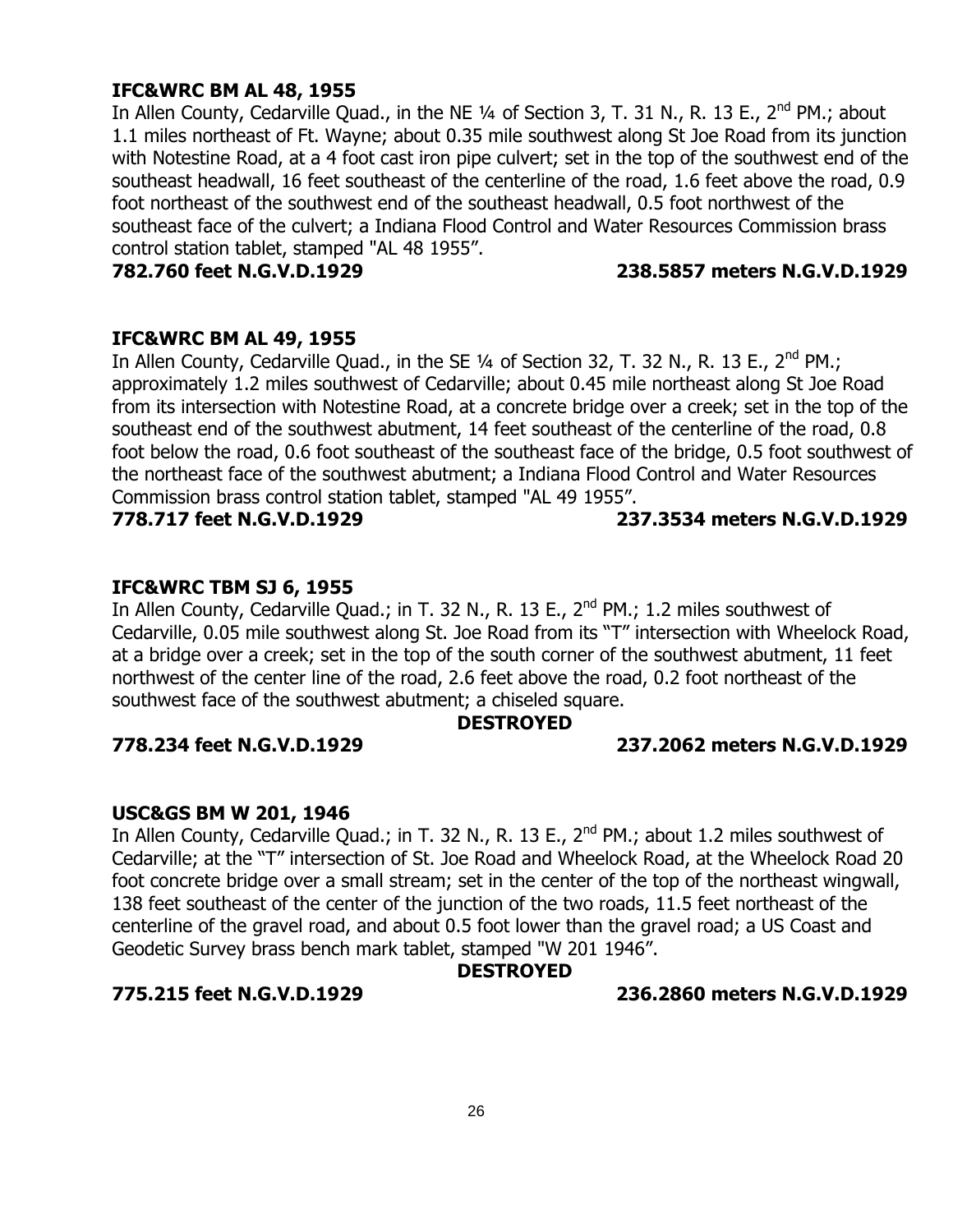## **IFC&WRC TBM SJ 104, 1955**

In Allen County, Cedarville Quad.; in T. 32 N., R. 13 E., 2<sup>nd</sup> PM.; about 1.0 mile south of Cedarville; approximately 0.2 mile southwest along St. Joe Road from its "T" intersection with Halter Road at a culvert; set on the southeast corner of the headwall, 32 feet southeast of the centerline of the road, 6 feet north of a fence line, about level with the road; a triangle formed by a chiseled line and the southeast corner of the headwall.

### **DESTROYED**

## **791.429 feet N.G.V.D.1929 241.2280 meters N.G.V.D.1929**

#### **USC&GS BM V 201, 1946**

In Allen County, Cedarville Quad., in the SE 1/4 of Section 28, T. 32 N., R. 13 E., 2<sup>nd</sup> PM.; about 0.2 mile south of Cedarville; about 0.4 mile south along a blacktop road from its intersection with State Road 1 at Cedarville, at the 176 foot steel bridge over the St. Joseph River; set in the top of the northeast end of the third step from the top of the northeast stone wingwall, 22 feet east of the centerline of the road, 14 feet northeast of the north end of the steel beams, and about 2 feet lower than the road; a U. S. Coast and Geodetic Survey brass bench mark tablet, stamped "V 201 1946".

#### **780.586 feet N.G.V.D.1929 237.9231 meters N.G.V.D.1929**

## **IFC&WRC BM AL 50, 1955**

In Allen County, Cedarville Quad., in the SE  $1/4$  of Section 28, T. 32 N., R. 13 E., 2<sup>nd</sup> PM.; at Cedarville; at the spillway of the Cedarville Reservoir dam, at the northwest abutment of the spillway; set in the top of the northeast end of the northwest abutment, 1.0 foot northwest of the southeast face of the abutment, on line with the flash boards; a Indiana Flood Control and Water Resources Commission brass control station tablet, stamped "AL 50 1955".

#### **782.886 feet N.G.V.D.1929 238.6241 meters N.G.V.D.1929**

#### **USC&GS BM U 201, 1946**

In Allen County, Cedarville Quad., in the SW 1/4 of Section 22, T. 32 N., R. 13 E., 2<sup>nd</sup> PM.; about 1.3 miles southwest of Leo; about 0.7 mile southwest along State Highway 1 from public school at Leo; about 1.0 mile northeast of the highway bridge over Cedar Creek at Cedarville, at the "Y" junction of Amstutz Road leading north, at a 24 inch pipe culvert; set in the top of the northeast end of the northwest concrete headwall, 39 feet east of the centerline of Amstutz Road, 19 feet northwest of the centerline of the highway, 0.5 foot lower than the highway; a U.S. Coast and Geodetic Survey brass bench mark tablet, stamped "U 201 1946".

**804.034 feet N.G.V.D.1929 245.0701 meters N.G.V.D.1929**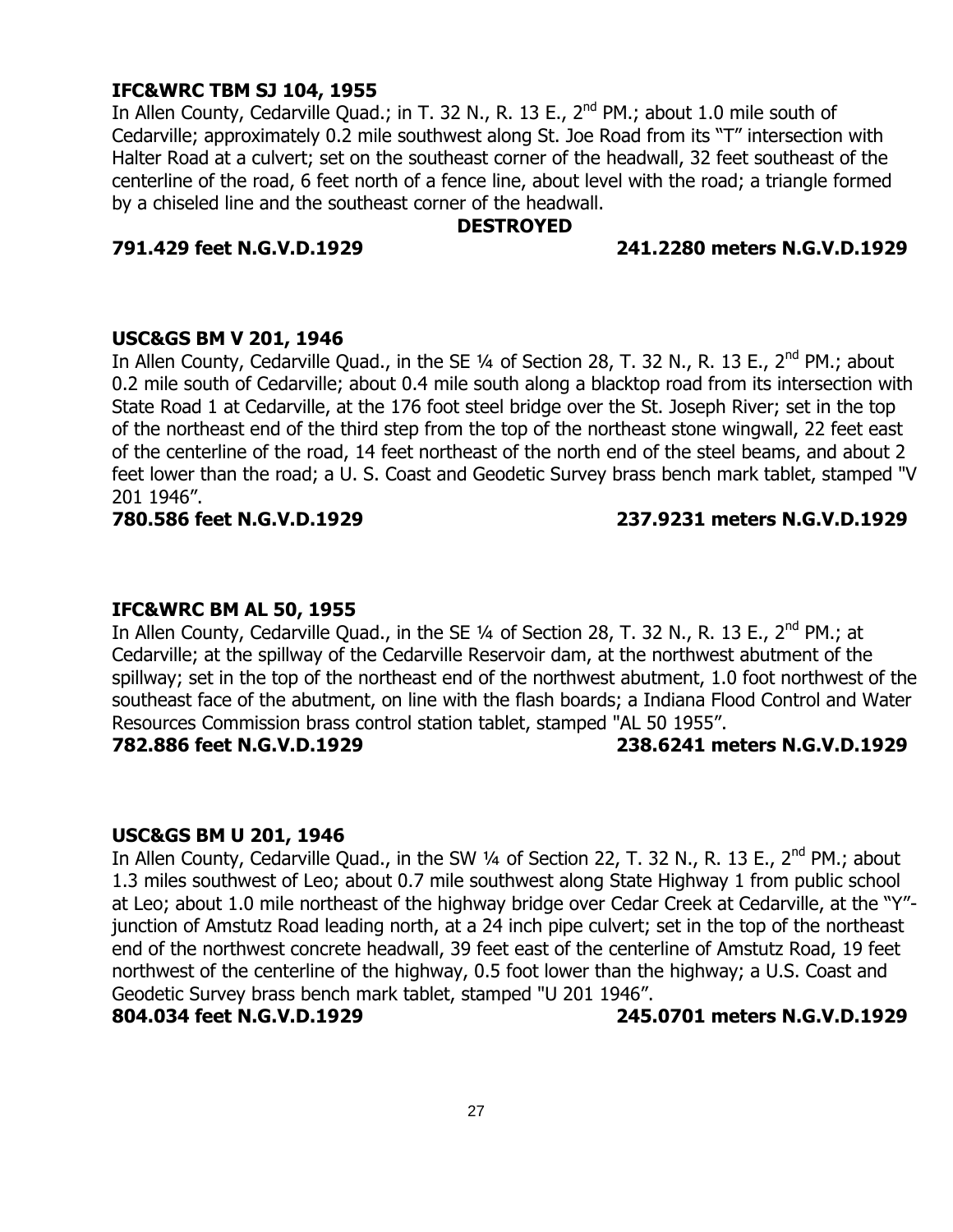## **USC&GS BM T 201, 1946**

In Allen County, Cedarville Quad., in the NW 1/4 of Section 22, T. 32 N., R. 13 E., 2<sup>nd</sup> PM.; at Leo; west across State Road 1 and a blacktop street from the cemetery; set vertically in the south wall of a small Mennonite Chapel, about 100 feet south of the south side of the public school building, about 225 feet northwest of the centerline of the highway, 4.2 feet above the ground, 2 feet east of the southwest corner of a protrusion in the wall; a U.S. Coast and Geodetic Survey brass bench mark tablet, stamped "T 201 1946".

### **799.624 feet N.G.V.D.1929 243.7259 meters N.G.V.D.1929**

#### **USC&GS BM 7 RHP 1951**

In Allen County, Cedarville Quad., in the NW 1/4 of Section 22, T. 32 N., R. 13 E., 2<sup>nd</sup> PM.; at Leo; at the Leo Bridge (Grabill Road bridge) over the St. Joseph River, 21 feet north of the centerline of the road, 10.4 feet west of the west end of the bridge, 4.1 feet southeast of the northwest end of the middle step of the northwest wingwall; a U.S. Coast and Geodetic Survey brass tablet (triangulation), stamped "793 RHP 1951".

**DESTROYED**

#### **793.124 feet N.G.V.D.1929 241.7447 meters N.G.V.D.1929**

**USGS RM 2, A.K.A. IFC&WRC TBM SJ 7** In Allen County, Cedarville Quad., in the NW 1/4 of Section 22, T. 32 N., R. 13 E., 2<sup>nd</sup> PM.; at Leo, at the discontinued U.S.G.S. Stream Gaging Station "Leo", at the Leo Bridge (Grabill Road bridge) over the St. Joseph River; set in the top at the north corner of the middle step of the northwest wingwall, 24 feet north of the centerline of the road, 13.7 feet west of the west end of the bridge; a chiseled square.

## **DESTROYED**

## **793.124 feet N.G.V.D.1929 241.7447 meters N.G.V.D.1929**

## **USGS RM 1, A.K.A. IFC&WRC TBM SJ 8**

In Allen County, Cedarville Quad., in the NW  $\frac{1}{4}$  of Section 22, T. 32 N., R. 13 E., 2<sup>nd</sup> PM.; at Leo; at the discontinued U.S.G.S. Stream Gaging Station "Leo", at the Leo Bridge (Grabill Road bridge) over the St. Joseph River; set in the top of the west corner of the middle step of the southwest wingwall, 20 feet south of the centerline of the road, 13 feet west of the west end of the bridge; a chiseled square.

#### **DESTROYED**

**793.205 feet N.G.V.D.1929 241.7694 meters N.G.V.D.1929**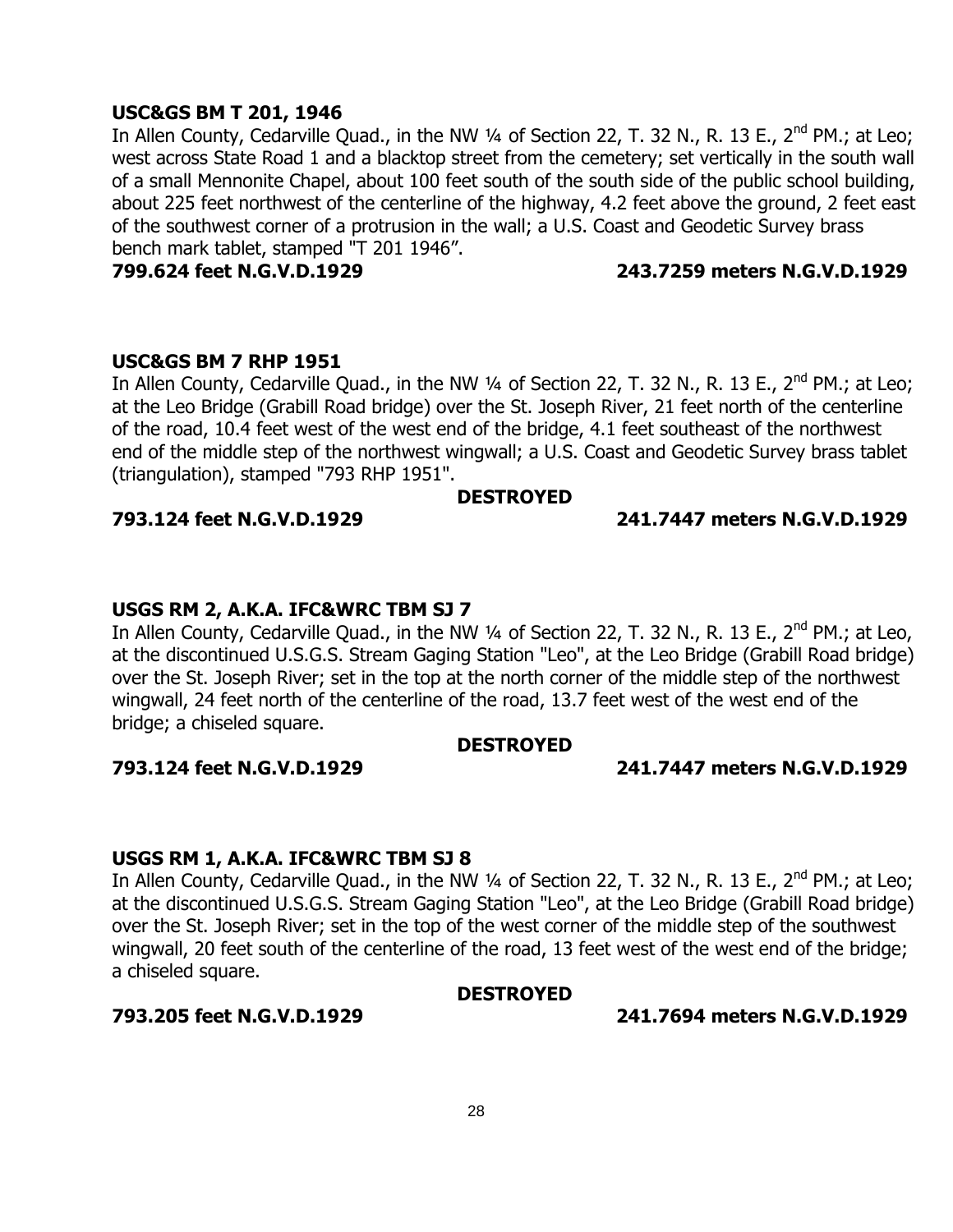## **DOT BM NOT STAMPED**

In Allen County, Cedarville Quad., in the Center of the South ½ of Section 15, T. 32 N., R. 13 E., 2<sup>nd</sup> PM.; at Leo; about 0.45 mile northeast along State Road 1 from the public school at Leo, 45 yards northeast of the city limits of Leo, at a 25 foot concrete arch bridge over Warner Ditch; set in the top of the west headwall, 18 feet northwest of the center line of the highway and about level with the pavement; a Indiana State Highway Commission brass tablet, not stamped. **785.947 feet N.G.V.D.1929 239.5571 meters N.G.V.D.1929**

#### **USC&GS BM L 199, 1946**

In Allen County, Cedarville Quad., in the NE 1/4 of Section 15, T. 32 N., R. 13 E., 2<sup>nd</sup> PM.; about 0.9 mile northeast along State Road 1 from the public school at Leo, about 0.8 mile northeast of the intersection of an east-and-west blacktop road; about 0.1 mile northeast of the Y-junction of a gravel road leading north, at a 6-foot concrete culvert; set in the top of the northeast end of the 24-foot northwest headwall, 25 feet northwest of the center line of the highway, and about 1 foot lower than the highway; a U.S. Coast and Geodetic Survey brass bench mark tablet, stamped "L 199 1946:.

## **795.445 feet N.G.V.D.1929 242.4521 meters N.G.V.D.1929**

## **DOT BM K 199, 1946**

In Allen County, Grabill Quad., in the SW 1/4 of Section 11, T. 32 N., R. 13 E., 2<sup>nd</sup> PM.; about 2.0 miles northwest of Grabill; at the State Road 1, 14-foot concrete bridge over Swartz - Carnahan Ditch; set in the top of the north end of the south wingwall, 32.5 feet southeast of the center line of the highway, and about 5 feet lower than the highway; a Indiana State Highway Commission brass tablet, stamped "K 199 1946".

## **780.858 feet N.G.V.D.1929 238.0060 meters N.G.V.D.1929**

## **USGS RM 1, A.K.A. IFC&WRC TBM SJ 9**

In Allen County, Grabill Quad., in the NW  $\frac{1}{4}$  of Section 12, T. 32 N., R. 13 E., 2<sup>nd</sup> PM.; at Hursh; at the discontinued U.S.G.S. Stream Gaging Station "Hursh", at the Hurshtown Bridge (Vanzila Road bridge) over the St. Joseph River; set in the top of the south corner of the west wingwall, 15.5 feet northwest of the southeast face of the northwest abutment, 13 feet southwest of the centerline of the road, 1.5 feet above the road; a chiseled semi-circle.

**792.114 feet N.G.V.D.1929 241.4368 meters N.G.V.D.1929**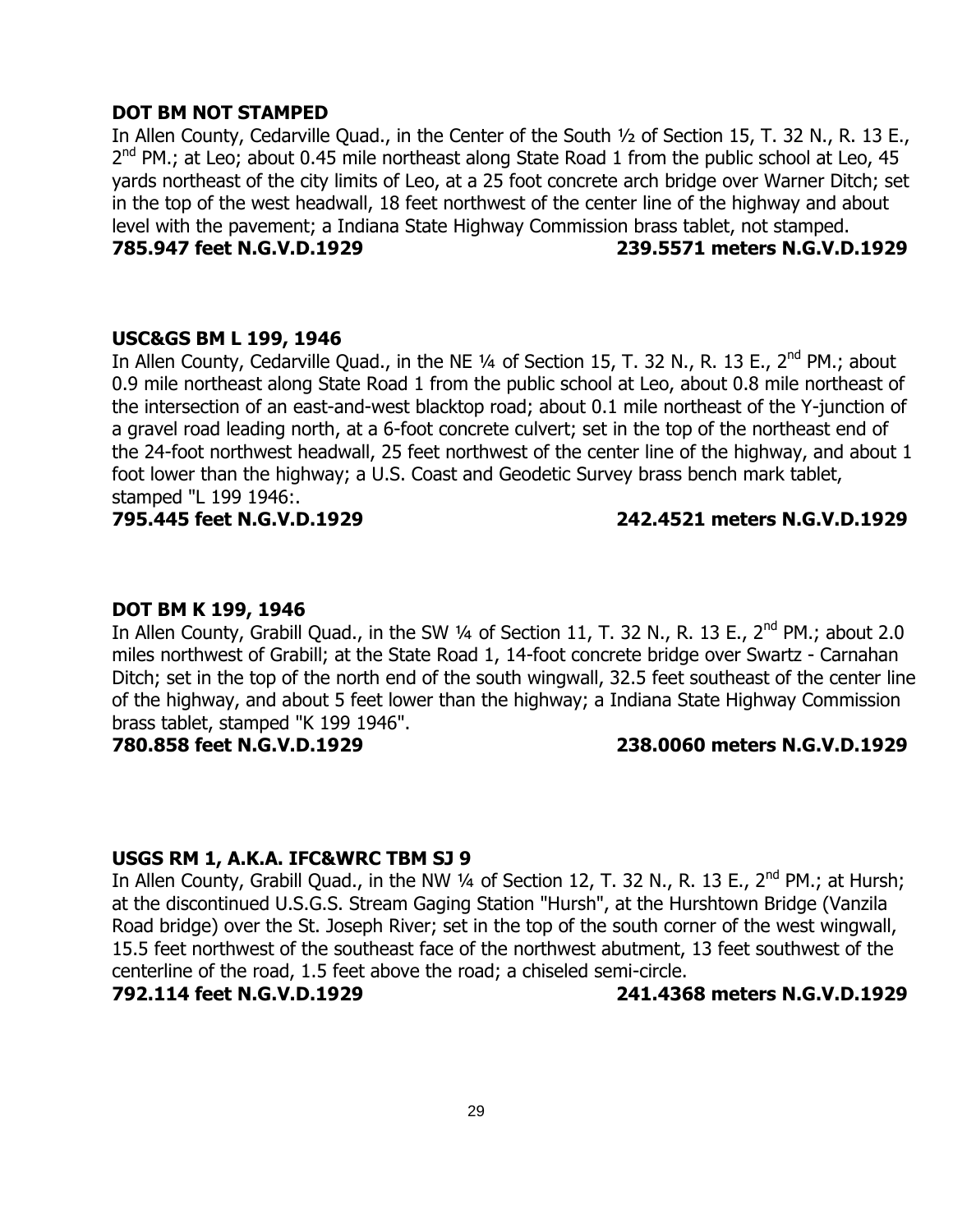## **IFC&WRC TBM SJ 10, 1955**

In Allen County, Grabill Quad., in the NW 1/4 of Section 12, T. 32 N., R. 13 E.,  $2^{nd}$  PM.; at Hursh; at the discontinued U.S.G.S. Stream Gaging Station "Hursh", at the Hurshtown Bridge (Vanzila Road bridge) over the St. River; set in the top of the southwest end of the northwest bridge seat, 10.5 feet southwest of the center line of the road, 1.3 feet below the road, 0.2 foot northwest of the southeast face of the northwest abutment; a chiseled square.

## **789.716 feet N.G.V.D.1929 240.7059 meters N.G.V.D.1929**

### **USGS RM 3, A.K.A. IFC&WRC TBM SJ 11 1955**

In Allen County, Grabill Quad., in the NW 1/4 of Section 12, T. 32 N., R. 13 E., 2<sup>nd</sup> PM.; at Hursh; at the discontinued U.S.G.S. Stream Gaging Station "Hursh", at the Hurshtown Bridge (Vanzila Road bridge) over the St. River; set in the top of the northeast corner of the north wingwall, 22 feet northeast of the centerline of the road, 12 feet northwest of the southeast face of the northwest abutment, 1.5 feet above the road; a chiseled square.

**792.098 feet N.G.V.D.1929 241.4320 meters N.G.V.D.1929**

## **USGS RM 3, A.K.A. IFC&WRC TBM SJ 12**

In Allen County, Grabill Quad., in the NW  $\frac{1}{4}$  of Section 12, T. 32 N., R. 13 E., 2<sup>nd</sup> PM.; at Hursh; at the discontinued U.S.G.S. Stream Gaging Station "Hursh", at the Hurshtown Bridge (Vanzila Road bridge) over the St. River; set in the south side of an 8-inch fork of a twin forked Apple tree, 27 feet northeast of the centerline of the road, 8 feet northwest of the southeast face of the northwest abutment; a ¼ inch lag bolt.

## **790.586 feet N.G.V.D.1929 240.9711 meters N.G.V.D.1929**

#### **USC&GS BM J 199, 1946**

In Allen County, Grabill Quad., in the NW  $\frac{1}{4}$  of Section 12, T. 32 N., R. 13 E., 2<sup>nd</sup> PM.; at Hursh; approximately 0.1 mile northeast along State Road 1 from its intersection with Vanzila Road to a 16-inch pipe culvert; set in the top of the east end of the south concrete headwall, 24 feet south of the centerline of the highway, and about ½ foot lower than the highway; a U.S. Coast and Geodetic Survey brass bench mark tablet, stamped "J 199 1946."

## **794.710 feet N.G.V.D.1929 242.2281 meters N.G.V.D.1929**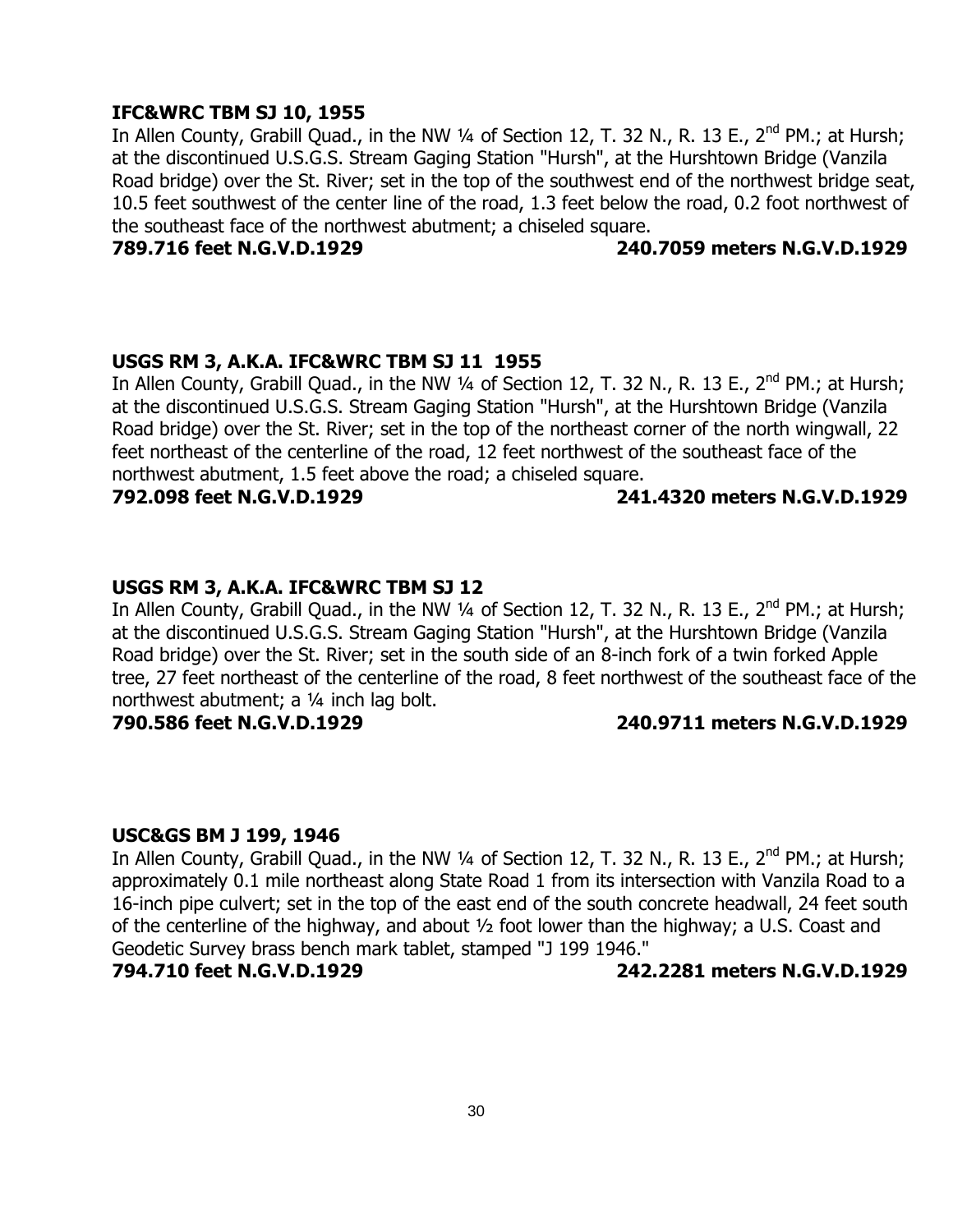#### **DOT BM H 199, 1946**

In Allen County, Saint Joe Quad., in the SW 1/4 of Section 6, T. 32 N., R. 14 E., 2<sup>nd</sup> PM.; about 2.3 miles southwest of Spencerville, DeKalb County; at the State Road 1, twenty nine-foot concrete arch bridge over Metcalf Ditch; set in the top of the east end of the west wingwall, 29 feet northwest of the centerline of the highway, and about 4 feet lower than the highway; a Indiana State Highway Commission brass tablet, stamped "H 199 1946"

## **788.109 feet N.G.V.D.1929 240.2161 meters N.G.V.D.1929**

### **IFC&WRC BM AL 51, 1955**

In Allen County, Saint Joe Quad., in the NE 1/4 of Section 6, T. 32 N., R. 14 E., 2<sup>nd</sup> PM.; about 1.9 miles southwest of Spencerville, DeKalb County; at the Bair Bridge over the St. Joseph River; set in the top of the east end of the northwest abutment and wingwall, 8.4 feet west of the centerline of the road, 2.3 feet north of the south face of the north abutment, 1.9 feet above the road, 0.9 foot west of the east end of the northwest abutment and wingwall; a Indiana Flood Control and Water Resources Commission brass control station tablet, stamped "AL 51 1955". **796.112 feet N.G.V.D.1929 242.6554 meters N.G.V.D.1929**

#### **USC&GS BM G 199, 1946**

In Allen County, Saint Joe Quad., in the NE 1/4 of Section 6, T. 32 N., R. 14 E., 2<sup>nd</sup> PM.; about 1.7 miles southwest of Spencerville, DeKalb County; about 0.25 mile southwest along State Road 1 from its crossing of the Wabash Railway at 14-inch pipe culvert; set in the top of the northeast end of the northwest concrete headwall, 25.5 feet northwest of the centerline of the highway, and about 1.5 feet lower than the highway; a U.S. Coast and Geodetic Survey brass bench mark tablet, stamped "G 199 1946".

### **789.011 feet N.G.V.D.1929 240.4910 meters N.G.V.D.1929**

#### **IFC&WRC TBM MR 1, 1955**

In Allen County, Ft. Wayne West Quad., in Section 1, T. 30 N., R. 12 E., 2<sup>nd</sup> PM.; at Ft. Wayne; at the Columbia Avenue (Old Fort) Bridge over the Maumee River; set in the top at the south corner of the southwest end of the southeast handrail, 3.8 feet above the sidewalk, 0.3 foot northeast of the southwest end of the southeast handrail; a chiseled cross.

**766.680 feet N.G.V.D.1929 233.6845 meters N.G.V.D.1929**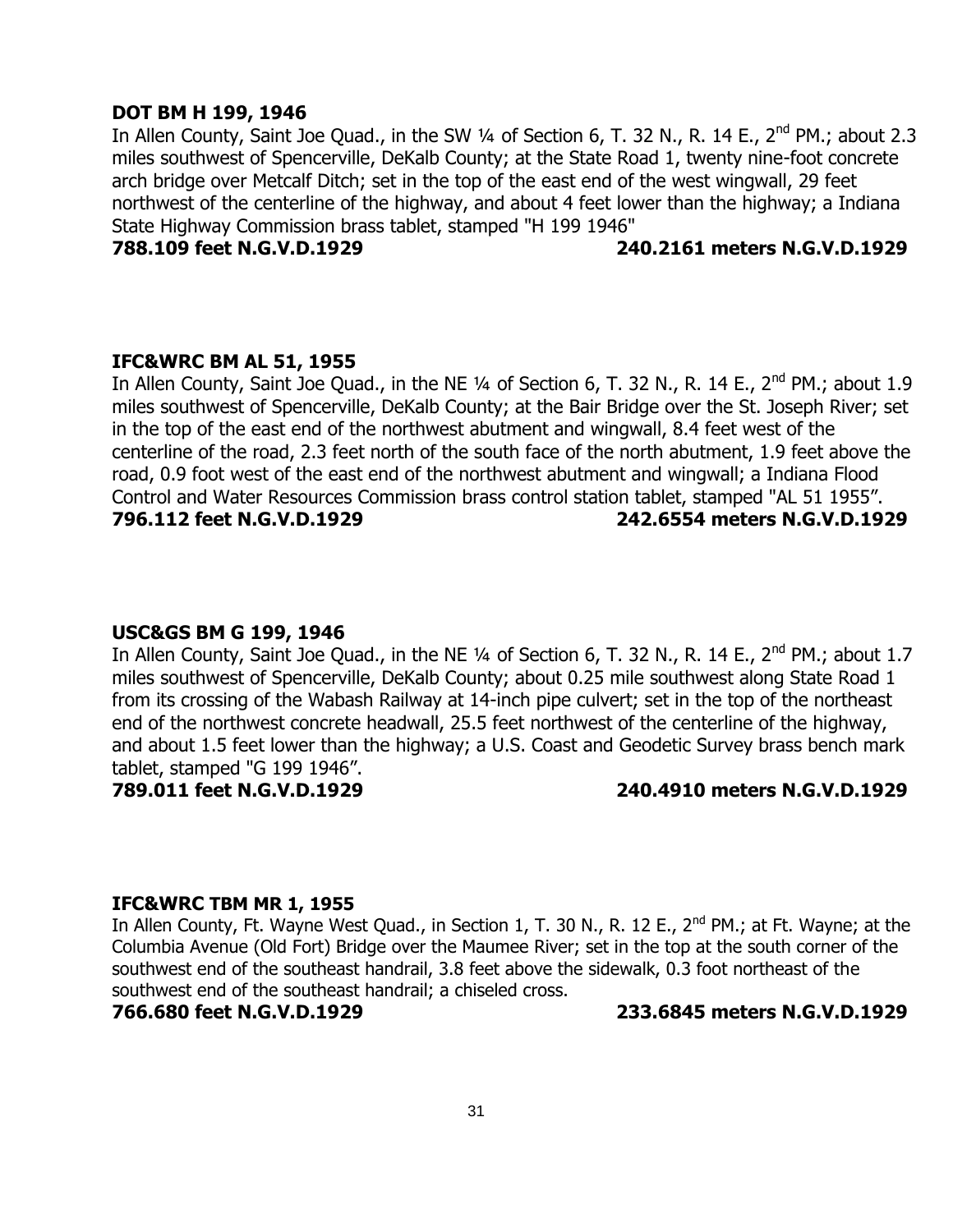## **IFC&WRC TBM MR 2, 1955**

In Allen County, Ft. Wayne West Quad., in Section 1, T. 30 N., R. 12 E., 2<sup>nd</sup> PM.; at Ft. Wayne; at the Columbia Avenue (Old Fort) Bridge over the Maumee River; set in the center top of the handrail post, 3.8 feet above the sidewalk, 1.1 feet northwest of the southeast side, 0.6 foot northeast of the southwest end of the southeast handrail; a chiseled cross.

### **766.686 feet N.G.V.D.1929 233.6864 meters N.G.V.D.1929**

### **IFC&WRC TBM MR 3, 1955**

In Allen County, Ft. Wayne West Quad., in Section 1, T. 30 N., R. 12 E., 2<sup>nd</sup> PM.; at Ft. Wayne; at the Columbia Avenue (Old Fort) Bridge over the Maumee River; set in the top of the handrail between the third and fourth lamp posts from the west end of the south handrail of the bridge, at the northeast corner of the handrail post; 11.9 feet west of the west side of the fourth lamp post (metal part), 3.9 feet above the sidewalk, 0.3 foot south of the north face of the south handrail; a chiseled cross.

### **767.619 feet N.G.V.D.1929 233.9707 meters N.G.V.D.1929**

### **IFC&WRC BM AL 18, 1955**

In Allen County, Ft. Wayne West Quad., in Section 1, T. 30 N., R. 12 E., 2<sup>nd</sup> PM.; at Ft. Wayne; at the Columbia Avenue (Old Fort) Bridge over the Maumee River; set in the top of the west handrail; 31 feet west of the centerline of Edgewater Avenue, 13.7 feet north of the south end of the west handrail, 4.4 feet above the sidewalk, 0.6 foot east of the west side of the west handrail; a Indiana Flood Control and Water Resources Commission brass control station tablet, stamped "AL 18 1955".

## **764.597 feet N.G.V.D.1929 233.0496 meters N.G.V.D.1929**

#### **IFC&WRC TBM MR 4, 1955**

In Allen County, Ft. Wayne West Quad., in Section 1, T. 30 N., R. 12 E., 2<sup>nd</sup> PM.; at Ft. Wayne; at the intersection of Loree Street and Edgewater Avenue; set in the northwest side of a root of a 24 inch Maple tree, 13 feet southeast of the centerline of Edgewater Avenue, 13 feet northeast of the centerline of Loree Street, 1.0 foot northeast of the northeast curb of Loree Street, 0.5 foot above the southeast curbing of Edgewater Avenue; a railroad spike driven through a brass plate, stamped "TBM MR 4 1955".

#### **750.929 feet N.G.V.D.1929 228.8836 meters N.G.V.D.1929**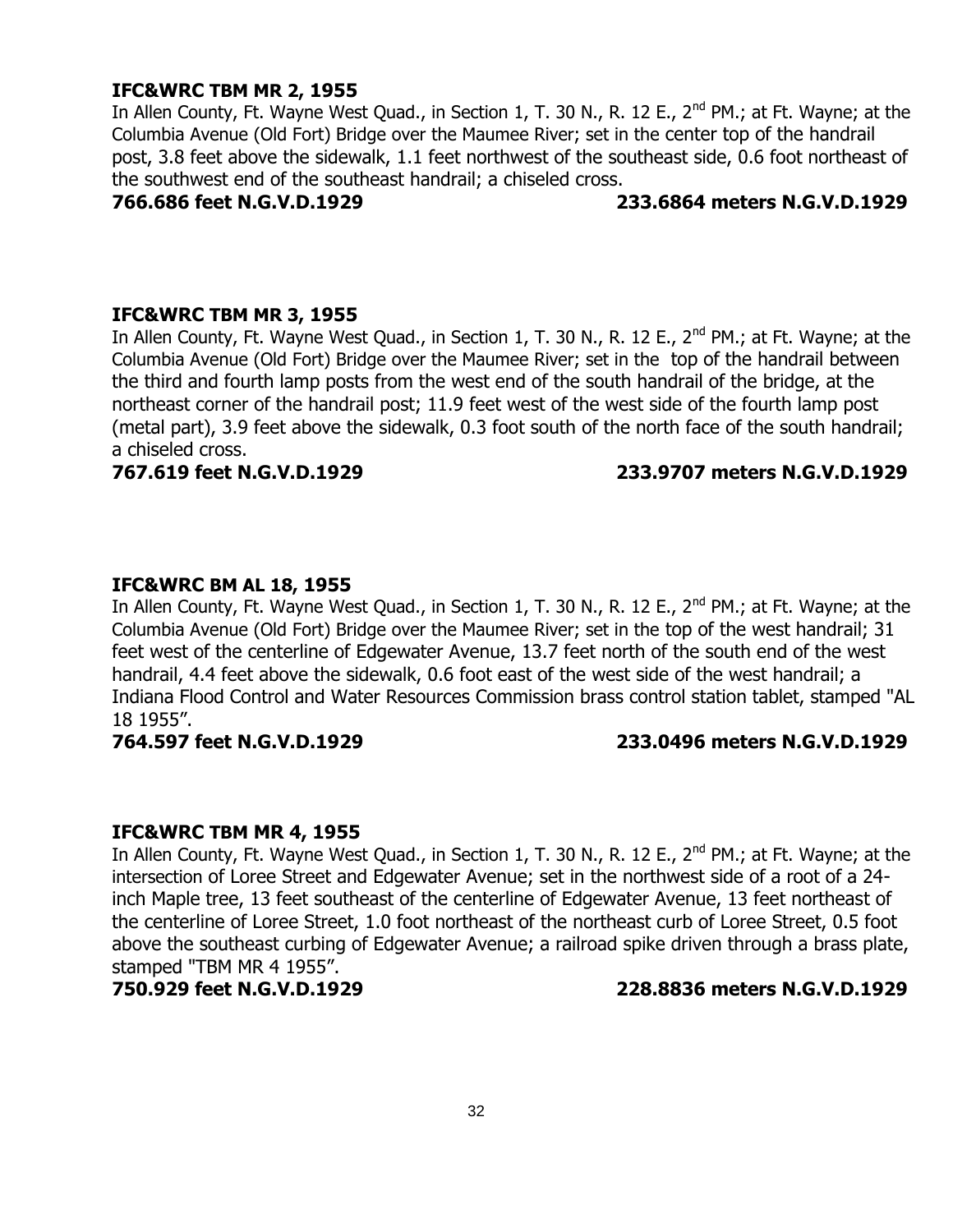## **IFC&WRC BM AL 19, 1955**

In Allen County, Ft. Wayne East Quad., in Section 1, T. 30 N., R. 12 E., 2<sup>nd</sup> PM.; at Ft. Wayne; at the Tecumseh Street Bridge over the Maumee River; set in the top of the north wingwall, 27.6 feet northeast of the centerline of the street, 1.1 feet southwest of the northeast edge and 0.5 foot northwest of the southeast face of the north wingwall, 0.7 foot above the ground; a Indiana Flood Control and Water Resources Commission brass control station tablet, stamped "AL 19 1955".

#### **757.841 feet N.G.V.D.1929 230.9904 meters N.G.V.D.1929**

### **IFC&WRC TBM MR 5, 1955**

In Allen County, Ft. Wayne East Quad., in Section 1, T. 30 N., R. 12 E., 2<sup>nd</sup> PM.; at Ft. Wayne; at the Tecumseh Street Bridge over the Maumee River; at the second lamp post northwest of the southeast end of the bridge; set in the top of the lamp post at the east corner of the base, 20 feet southwest of the centerline of the street, 4.2 feet above the sidewalk; a chiseled cross. **764.903 feet N.G.V.D.1929 233.1429 meters N.G.V.D.1929**

## **IFC&WRC TBM MR 6, 1956**

In Allen County, Ft. Wayne East Quad., in Section 1, T. 30 N., R. 12 E.,  $2^{nd}$  PM.; at Ft. Wayne; at the Tecumseh Street Bridge over the Maumee River; at the second lamp post northwest of the southeast end of the bridge; set in the top of the lamp post at the west corner of the base, 20 feet southwest of the centerline of the street, 4.3 feet above the sidewalk; a chiseled cross. **764.954 feet N.G.V.D.1929 233.1584 meters N.G.V.D.1929**

## **IFC&WRC TBM MR 7, 1955**

In Allen County, Ft. Wayne East Quad., in Section 1, T. 30 N., R. 12 E., 2<sup>nd</sup> PM; at Ft. Wayne; at the Maumee River Dam, at the Dam Gate House; set in the top at the northwest corner of the east concrete abutment, 102 feet west of the centerline of North Anthony Boulevard, 13.5 feet north of the north face of the gate house; a chiseled cross.

**756.207 feet N.G.V.D.1929 230.4924 meters N.G.V.D.1929**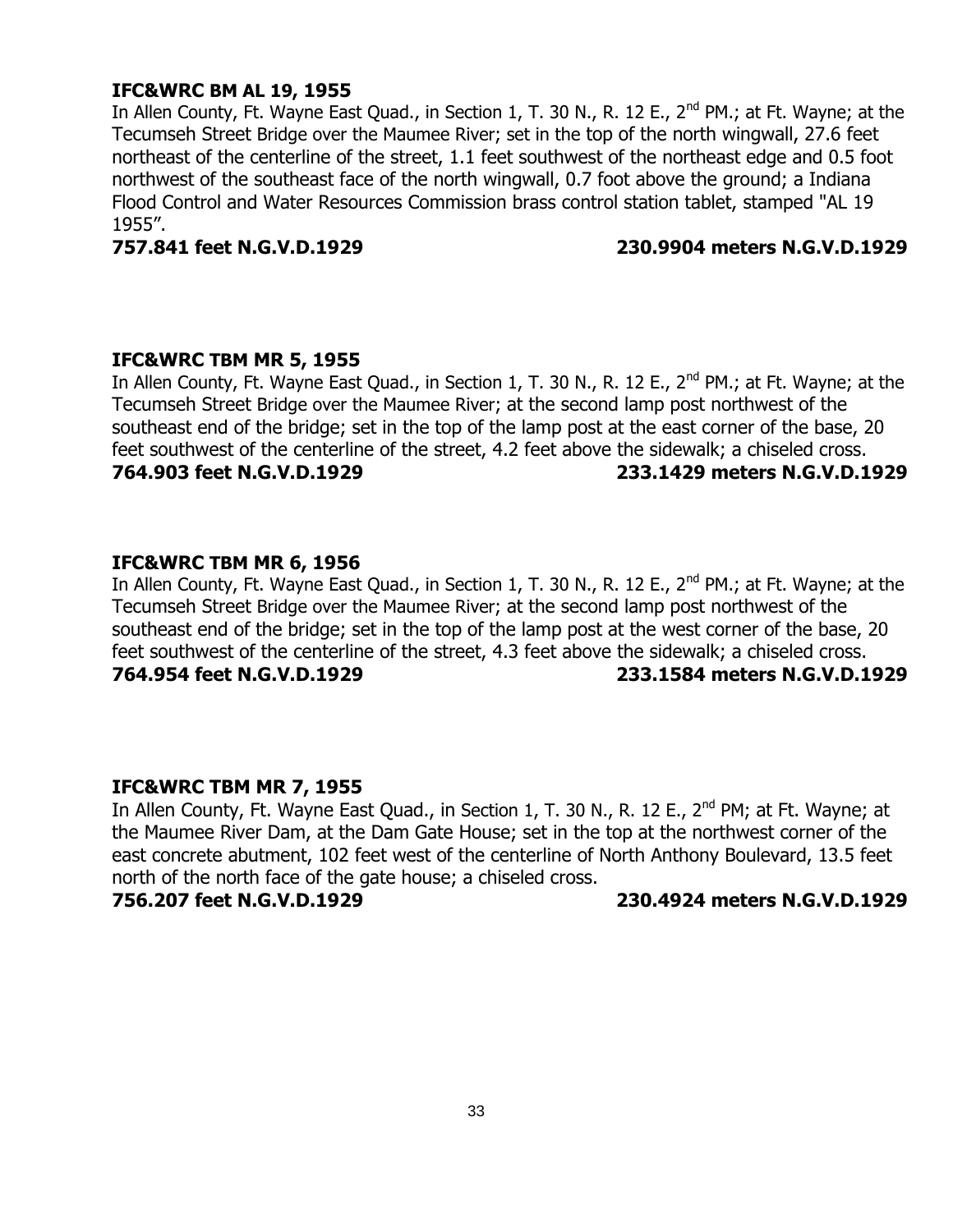### **IFC&WRC TBM MR 8, 1955**

In Allen County, Ft. Wayne East Quad., in Section 1, T. 30 N., R. 12 E., 2<sup>nd</sup> PM; at Ft. Wayne; at the Maumee River Dam, at the Dam Gate House; set in the top of the south abutment of the steps leading to the gates, 100 feet west of the centerline of North Anthony Boulevard, 1.1 feet southeast of the northeast corner of the gate house; a chiseled cross.

## **759.837 feet N.G.V.D.1929 231.5988 meters N.G.V.D.1929**

#### **IFC&WRC TBM MR 9, 1955**

In Allen County, Ft. Wayne East Quad., in the SW 1/4 of Section 6, T. 30 N., R. 13 E., 2<sup>nd</sup> PM.; at Ft. Wayne; at the North Anthony Boulevard, State Road 37 (Walton Avenue) Bridge over the Maumee River; set in the top of the northeast wingwall, 22 feet east of the centerline of the road, 1.3 feet southwest of the northeast edge and 1.1 feet northwest of the southeast edge of the top stone of the northeast wingwall; a screw.

#### **762.711 feet N.G.V.D.1929 232.475 meters N.G.V.D.1929**

### **IFC&WRC BM AL 20, 1955**

In Allen County, Ft. Wayne East Quad., in the SW 1/4 of Section 6, T. 30 N., R. 13 E., 2<sup>nd</sup> PM.; at Ft. Wayne; at the North Anthony Boulevard, State Road 37 (Walton Avenue) Bridge over the Maumee River; set in the top of the northwest wingwall, 26 feet west of the centerline of the road, 1.6 feet southeast of the northwest end and 1.6 feet northeast of the southwest edge of the northwest wingwall; a Indiana Flood Control and Water Resources Commission brass control station tablet, stamped "AL 20 1955".

## **762.500 feet N.G.V.D.1929 232.4105 meters N.G.V.D.1929**

#### **IFC&WRC TBM MR 10, 1955**

In Allen County, Ft. Wayne East Quad., in the SW 1/4 of Section 6, T. 30 N., R. 13 E., 2<sup>nd</sup> PM.; at Ft. Wayne; at the intersection of Glasgow Avenue and the Norfolk and Western Railroad; set in the top of the west curbing, in the southwest quarter of the intersection, 29 feet south of the south rail, 20 feet west of the center of the intersection, 6.2 feet northeast of a pole, 0.4 foot above the Avenue; a chiseled triangle.

**756.293 feet N.G.V.D.1929 230.5186 meters N.G.V.D.1929**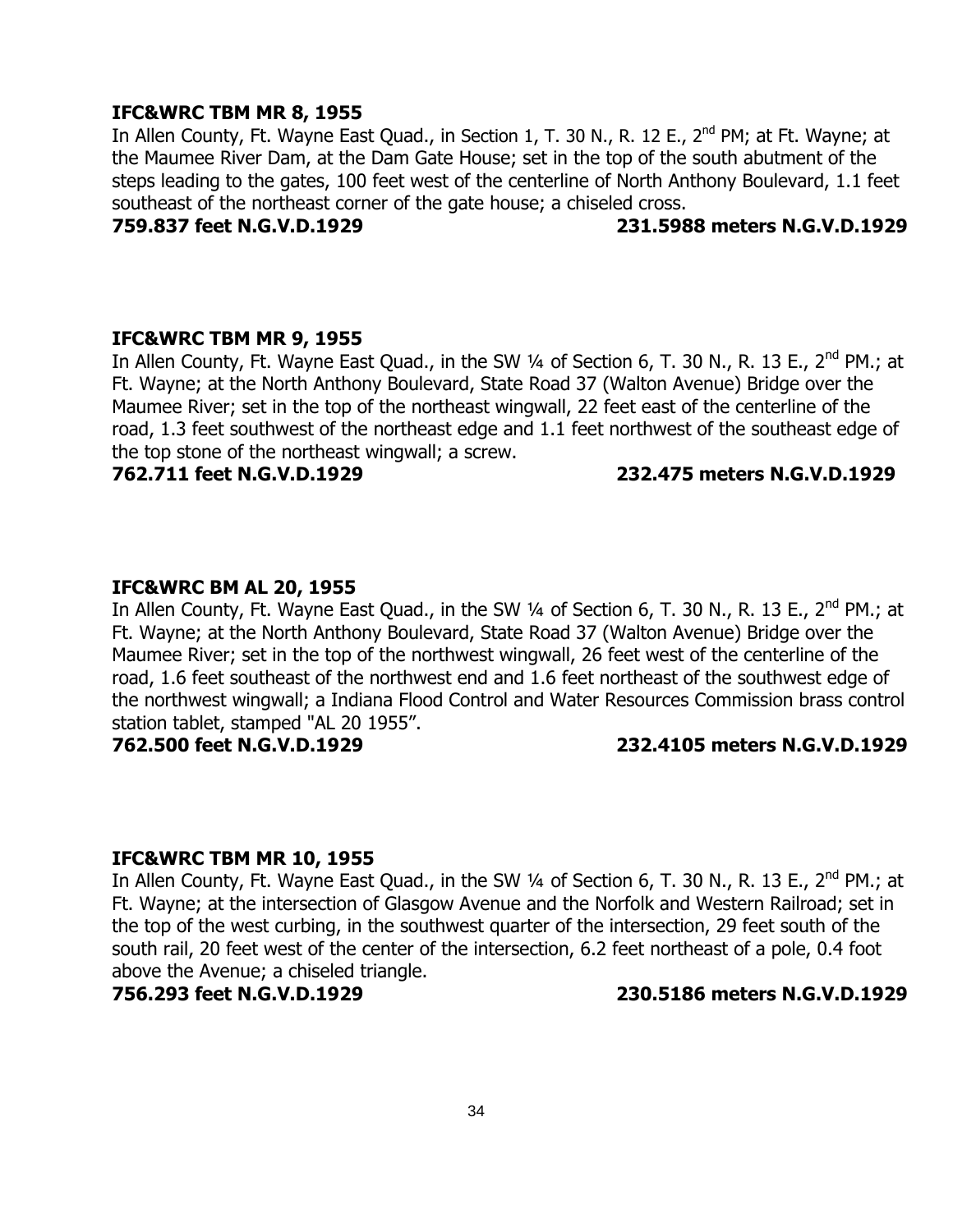### **IFC&WRC TBM MR 11, 1955**

In Allen County, Ft. Wayne East Quad., in Section 6, T. 30 N., R. 13 E., 2<sup>nd</sup> PM.; at Ft. Wayne; set in the top of the west end of an abandoned signal base, about 150 feet east of the intersection of the extended centerline of Greenwalk Avenue with Norfolk and Western Railroad, on the with Norfolk and Western Railroad, 81 feet west of the semaphore 369/2, 8.2 feet north of the north rail, 1.4 feet below the top of the rail; a chiseled triangle.

### **757.285 feet N.G.V.D.1929 230.8209 meters N.G.V.D.1929**

## **DOT BM F 27 ALLEN**

In Allen County, Ft. Wayne East Quad., in the South  $\frac{1}{2}$  of Section 5, T. 30 N., R. 13 E., 2<sup>nd</sup> PM.; at Ft. Wayne; at the U.S. 24 & 30 and State Road 14 Bridge over the Maumee River; set in the top of the north end of the east handrail, 32 feet east of the centerline of the road, 2.9 feet above the sidewalk, 0.4 foot north of the south face of the north abutment; a Indiana State Highway Commission brass tablet, stamped "F 27 ALLEN".

## **766.332 feet N.G.V.D.1929 233.5785 meters N.G.V.D.1929**

### **IFC&WRC TBM MR 12, 1955**

In Allen County, Ft. Wayne East Quad., in the NW 1/4 of Section 9, T. 30 N., R.13 E., 2<sup>nd</sup> PM.; at Ft. Wayne; 0.2 mile north along Meyer Road from the crossing of the Norfolk and Western Railroad, at the intersection of the Norfolk and Western Railroad with the extended centerline of Meyer Road, at the junction with South Shore Road; set in the west side of a 17-inch tree, 135 south of the centerline of South Shore Road, 39 feet east of the centerline of Meyer Road, 13 feet south of the center of a drive to a farm residence, about 0.4 foot above the ground; a railroad spike driven through a brass plate, stamped "TBM MR 12 1955". **766.629 feet N.G.V.D.1929 233.6690 meters N.G.V.D.1929**

## **IFC&WRC BM AL 21, 1955**

In Allen County, Ft. Wayne East Quad., in the NW 1/4 of Section 9, T. 30 N., R.13 E., 2<sup>nd</sup> PM.; at Ft. Wayne; 0.45 mile east along South Shore Road from its intersection with Meyer Road, 41 feet south of the south rail of the Norfolk and Western Railroad; set in the top of a concrete post projecting 0.1 foot above the ground, 21 feet east of the center of the drive to the residence of "R. J. Williams", 14 feet south of the centerline of the road, 3 feet east of pole number 81/408; a Indiana Flood Control and Water Resources Commission brass control station tablet, stamped "AL 21 1955".

#### **760.244 feet N.G.V.D.1929 231.7228 meters N.G.V.D.1929**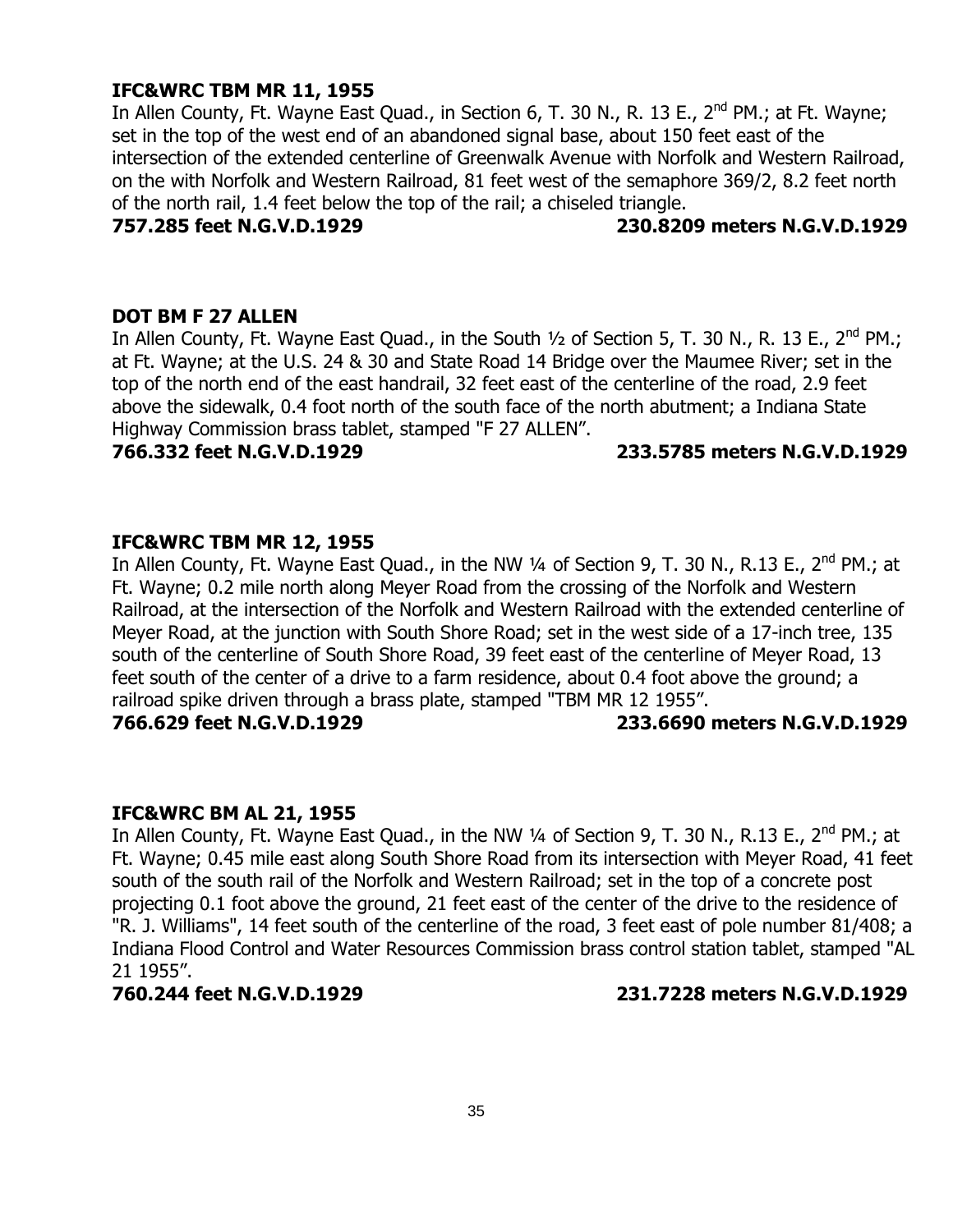## **IFC&WRC TBM MR 13, 1955**

In Allen County, Ft. Wayne East Quad., in the NE 1/4 of Section 9, T. 30 N., R.13 E., 2<sup>nd</sup> PM.; at Ft. Wayne; at the "T" road intersection of South River Road and Norfolk Railroad, in the southeast quarter of the intersection; set in the top of the northwest corner of a concrete sewer cover, 67 feet south of the south rail of the tracks, 39 feet south of the centerline of the road leading west, 30 feet east of the centerline of the road leading north-south, 0.6 foot above the ground; a chiseled triangle.

### **758.734 feet N.G.V.D.1929 231.2626 meters N.G.V.D.1929**

### **IFC&WRC BM AL 22, 1955**

In Allen County, Ft. Wayne East Quad., in the SW 1/4 of Section 3, T. 30 N., R.13 E., 2<sup>nd</sup> PM.; at Ft. Wayne; approximately 0.5 mile north-northeast along South River Road from its intersection with the Norfolk and Western Railroad to a box culvert under South River Road; set in the top of the east end of the west abutment and wingwall, 8 feet south of the centerline of the road, 0.7 foot south of the south face of the bridge, 0.6 foot west of the east face of the west abutment; a Indiana Flood Control and Water Resources Commission brass control station tablet, stamped "AL 22 1955".

## **742.428 feet N.G.V.D.1929 226.2925 meters N.G.V.D.1929**

#### **IFC&WRC TBM MR 14, 1955**

In Allen County, Ft. Wayne East Quad., in the SW 1/4 of Section 3, T. 30 N., R.13 E., 2<sup>nd</sup> PM.; at Ft. Wayne; approximately 1.0 mile north-northeast along South River Road from its intersection with the Norfolk and Western Railroad to a Sycamore tree; set in the west side of a 24-inch Cottonwood tree, 31 feet northwest of the centerline of the road, 30 feet northeast of the "R.O. Dunfee" mail box post, 7 feet northeast of the center of the drive to a farm residence; a spike driven through a brass plate, stamped "TBM MR 14 1955".

## **741.805 feet N.G.V.D.1929 226.1026 meters N.G.V.D.1929**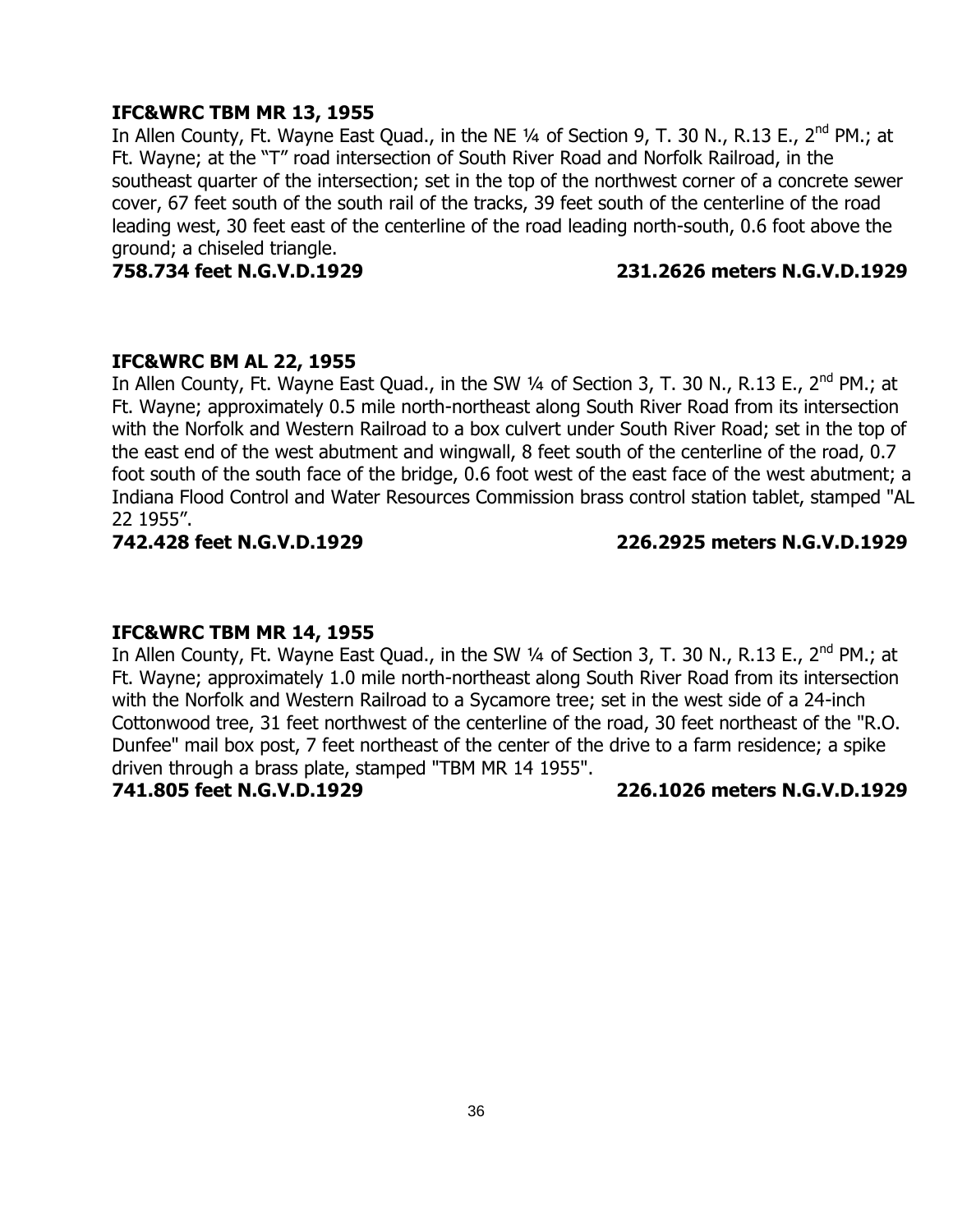### **IFC&WRC BM AL 23, 1955**

In Allen County, Ft. Wayne East Quad., in the NE 1/4 of Section 3, T. 30 N., R.13 E., 2<sup>nd</sup> PM.; at Ft. Wayne; approximately 1.4 mile north-northeast along South River Road from its intersection with the Norfolk and Western Railroad to a bend in the road; set in the top of a concrete post projecting 0.3 foot above the ground, 117 feet south of a 30-inch Elm tree, 63 feet south of the south edge of a small dump, 16 feet east of the centerline of the road, 8 feet west of a fence line; a Indiana Flood Control and Water Resources Commission brass control station tablet stamped "AL 23 1955".

#### **DESTROYED**

#### **744.701 feet N.G.V.D.1929 226.9853 meters N.G.V.D.1929**

#### **IFC&WRC TBM MR 15, 1955**

In Allen County, Ft. Wayne East Quad., in the NW 1/4 of Section 12, T. 30 N., R. 13 E., 2<sup>nd</sup> PM.; at Ft. Wayne; at the Rose Avenue (Parrot Road) bridge over Trier Ditch; set in the top of the southwest corner of the east bridge seat, about 150 feet west of the crossing of the Wabash Railroad, 9 feet south of the centerline of the road, 1.2 feet below the road, 0.3 foot east of the west face of the east abutment; a chiseled square.

#### **748.414 feet N.G.V.D.1929 228.1170 meters N.G.V.D.1929**

#### **USC&GS BM P 201, 1946**

In Allen County, Ft. Wayne East Quad., in the SW  $\frac{1}{4}$  of Section 1, T. 30 N., R.13 E., 2<sup>nd</sup> PM; at New Haven; at the northwest corner of the intersection of South Rufus Street and Powers Street (Old U.S. Highway 24), about 100 yards southeast of the south end of the Landin Road 90-foot steel bridge over the Maumee River; set in the top of the south concrete wingwall of the southeast concrete abutment, 15 feet southwest of the centerline of the road, 3.4 feet south of the southeast end of the steel beams, and about 1 foot lower than the road; a U.S. Coast and Geodetic Survey brass bench mark tablet, stamped "P 201 1946".

**751.189 feet N.G.V.D.1929 228.9629 meters N.G.V.D.1929**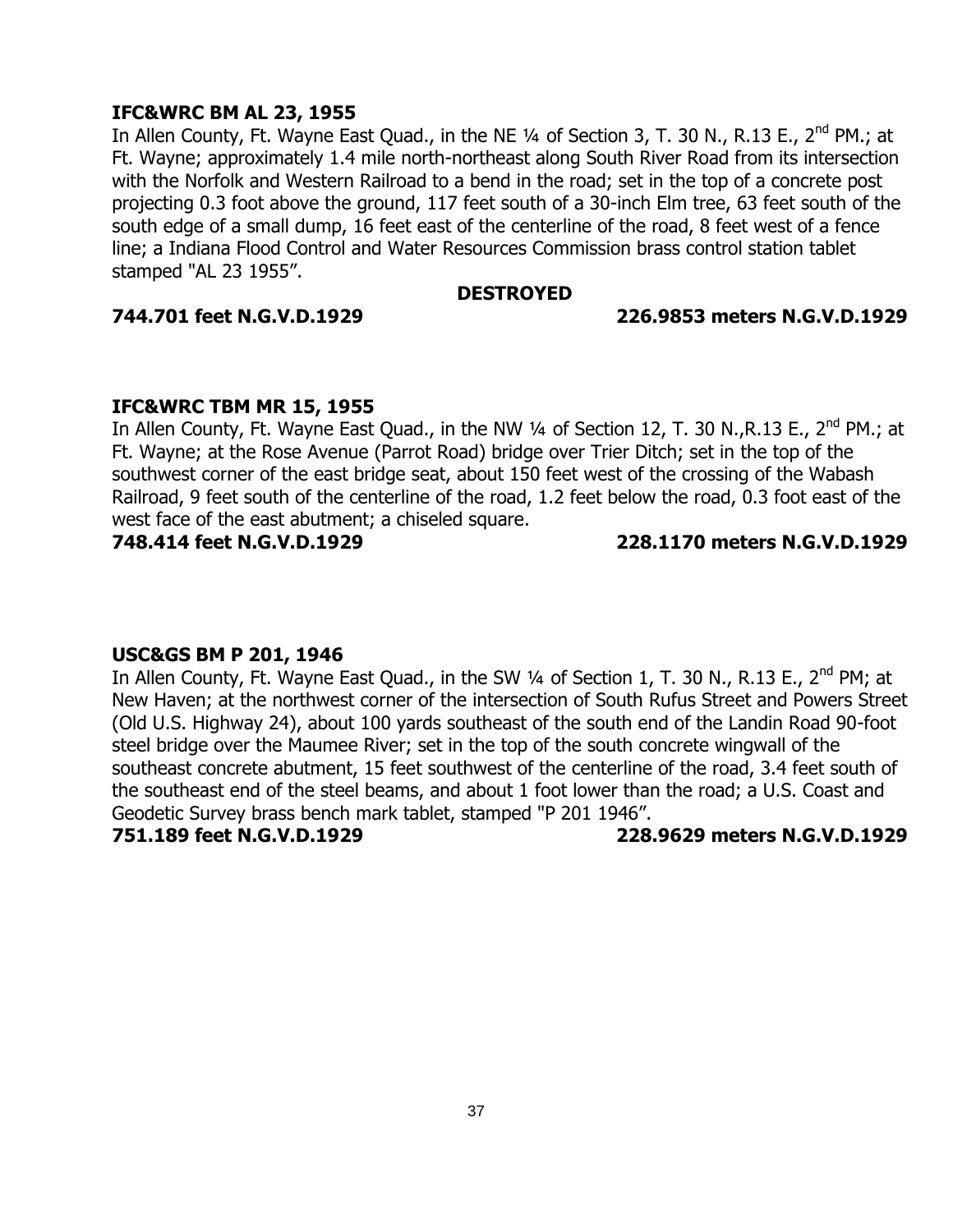#### **USC&GS R M 1**

In Allen County, Ft. Wayne East Quad., in the SW 1/4 of Section 1, T. 30 N., R.13 E., 2<sup>nd</sup> PM; at New Haven; at the Landin Road 90-foot steel bridge over the Maumee River, at the U.S.G.S. Stream Gaging Station "New Haven"; set on the top of the east vertical plate at then north end of the west truss of the bridge, 9.3 feet west of the centerline of the road, 1.3 feet below the road; the center of two file notch marks.

#### **751.909 feet N.G.V.D.1929 229.1823 meters N.G.V.D.1929**

#### **USC&GS R M 2**

In Allen County, Ft. Wayne East Quad., in the SW 1/4 of Section 1, T. 30 N., R.13 E., 2<sup>nd</sup> PM; at New Haven; at the Landin Road 90-foot steel bridge over the Maumee River, at the U.S.G.S. Stream Gaging Station "New Haven; set on top of the last vertical plate at the north end of the center line of the road, 1.3 feet below the road; the center of two file notch marks.

**751.930 feet N.G.V.D.1929 229.1887 meters N.G.V.D.1929**

#### **USC&GS BM Q 201, 1946**

In Allen County, Ft. Wayne East Quad., in the SE 1/4 of Section 35, T. 31 N., R. 13 E., 2<sup>nd</sup> PM.; about 1.2 miles north of New Haven; at the Landin Road 35-foot steel bridge over Bullerman Ditch; set in the top of the northwest stone wingwall, 11 feet west of the centerline of the road, 6.8 feet northwest of the north end of the steel beam, 1 foot southeast of the northwest end, and about 1 foot lower than the road; a U. S. Coast and Geodetic Survey brass bench mark tablet, stamped "Q 201 1946".

#### **752.131 feet N.G.V.D.1929 229.2500 meters N.G.V.D.1929**

#### **IFC&WRC TBM MR 16, 1955**

In Allen County, Ft. Wayne East Quad., in the NE  $\frac{1}{4}$  of Section 1, T. 30 N., R. 13 E., 2<sup>nd</sup> PM.; about 1 mile northeast of New Haven; at the North River Road bridge over Bullerman Ditch; set in the top of the east end of the south handrail, 14 feet south of the centerline of the road, 2.9 feet above the road, 1.0 foot west of the east end of the south handrail, 0.6 foot north of the south face of the bridge; a chiseled triangle.

#### **748.987 feet N.G.V.D.1929 228.292 meters N.G.V.D.1929**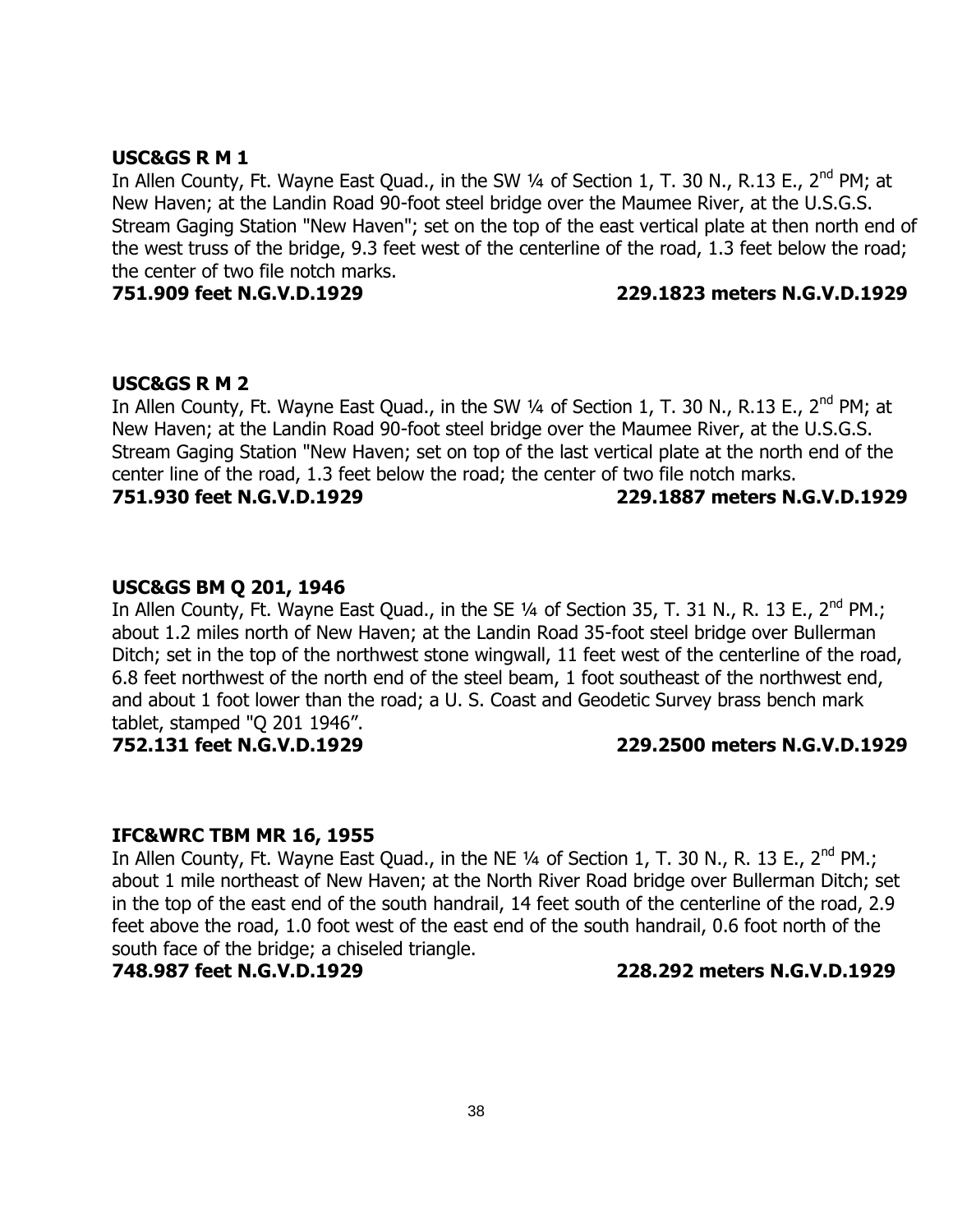### **IFC&WRC BM AL 24, 1955**

In Allen County, Ft. Wayne East Quad., in the NE  $\frac{1}{4}$  of Section 1, T. 30 N., R. 13 E., 2<sup>nd</sup> PM.; about 1.2 miles northeast of New Haven; approximately 0.2 mile northeast along North River Road from its intersection with Helen Drive, at a 5-foot pipe culvert under the road; set in the top about in the center of the southeast headwall, 20 feet southeast of the centerline of the road, 8.6 feet southeast of the northeast end of the southeast headwall, 3 feet above the ground, 0.5 foot northeast of the southeast face of the culvert; a Indiana Flood Control and Water Resources Commission brass control station tablet, stamped "AL 24 1955".

**747.399 feet N.G.V.D.1929 227.808 meters N.G.V.D.1929**

#### **IFC&WRC TBM MR 17, 1955**

In Allen County, Maples Quad., in the SE 1/4 of Section 31, T. 31 N., R. 14 E., 2<sup>nd</sup> PM.; approximately 5.8 miles north of Maples; approximately 0.7 mile south along North River Road from its intersection with Parent Road, at a 3-foot cast iron pipe culvert under the road; set in the top about in the center of the east headwall, 109 feet south of a mail box post, 79 feet south of the north end of the east headwall, 0.5 foot west of the east face of the culvert; a chiseled triangle.

#### **744.830 feet N.G.V.D.1929 227.025 meters N.G.V.D.1929**

#### **IFC&WRC BM AL 25, 1955**

In Allen County, Maples Quad., in the NE 1/4 of Section 31, T. 31 N., R. 14 E., 2<sup>nd</sup> PM.; approximately 6.3 miles north of Maples; approximately 0.2 mile south along North River Road from its intersection with Parent Road, at a 5-foot pipe culvert over Six mile Creek; set in the top about in the center of the southeast headwall, 20 feet southeast of the centerline of the road, 8.6 feet southwest of the northeast end of the southeast headwall, 3 feet above the ground, 0.5 foot northwest of the southeast face of the culvert; a Indiana Flood Control and Water Resources Commission brass control station tablet, stamped "AL 25 1955".

**746.153 feet N.G.V.D.1929 227.428 meters N.G.V.D.1929**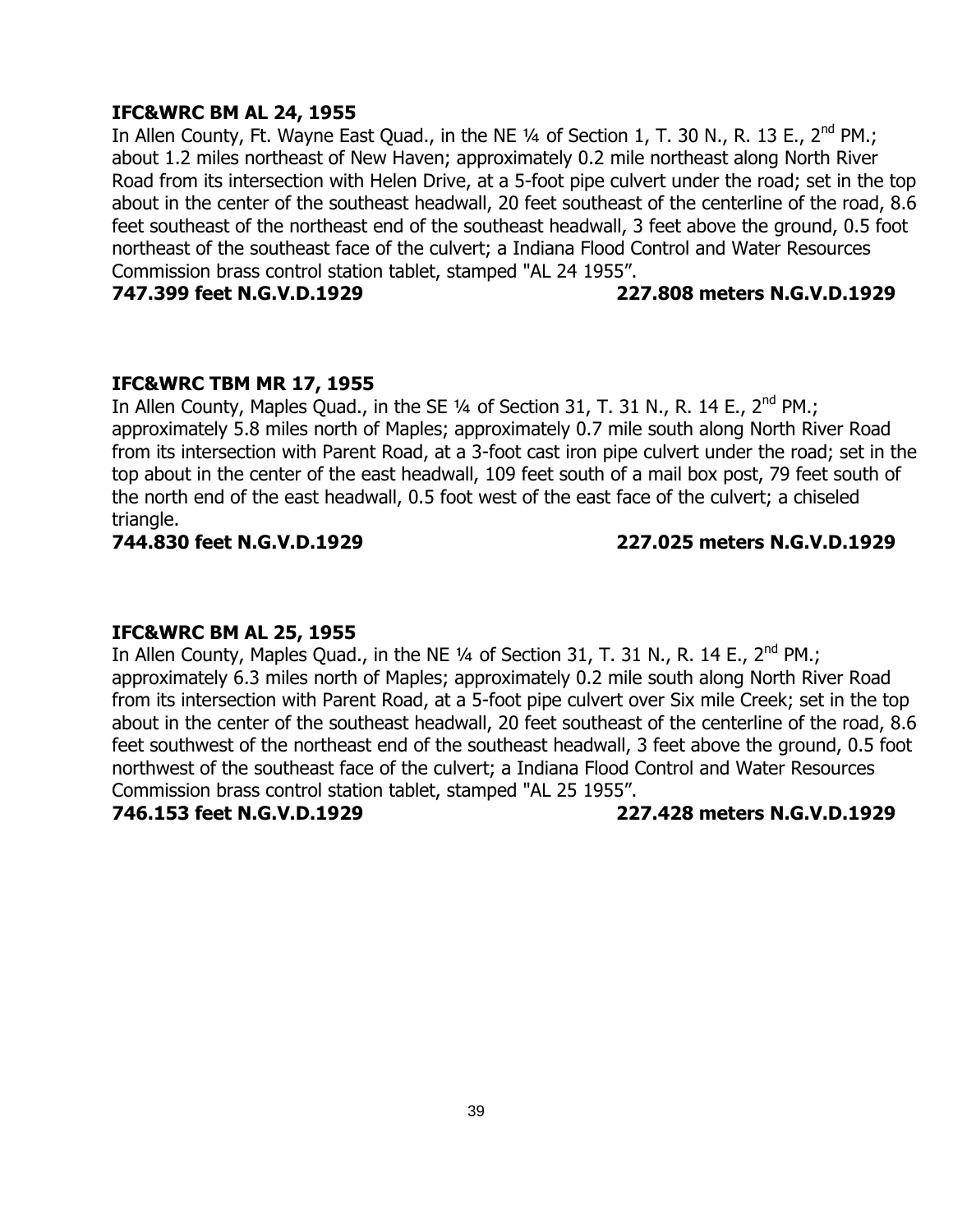#### **IFC&WRC TBM MR 18, 1955**

In Allen County, Maples Quad., in the SW 1/4 of Section 29, T. 31 N., R. 14 E., 2<sup>nd</sup> PM.; approximately 6.5 miles north of Maples; approximately 0.35 mile east along Parent Road from the "T"-road intersection with Schaefer Road; set in the north side of power pole number 63/908, 12.4 feet north of centerline of the road, 11 feet west of a farm lane leading south, 2.6 feet west of a mail box, 0.7 foot above the ground, about level with the road; a railroad spike driven through a brass plate, stamped "TBM MR 18, 1955".

**749.591 feet N.G.V.D.1929 228.476 meters N.G.V.D.1929**

#### **IFC&WRC BM AL 26, 1955**

In Allen County, Maples Quad., in the SE  $\frac{1}{4}$  of Section 29, T. 31 N., R. 14 E., 2<sup>nd</sup> PM.; approximately 6.6 miles north of Maples; at the Schlink Bridge over the Maumee River; set in the top of west end of the north bridge seat, 10 feet west of the centerline of the road, 1.5 feet below the road, 0.9 foot north of the south face of the north abutment; a Indiana Flood Control and Water Resources Commission bronze bench mark tablet, stamped "AL 26 1955."

**745.740 feet N.G.V.D.1929 227.302 meters N.G.V.D.1929**

#### **IFC&WRC TBM MR 101, 1955**

In Allen County, Maples Quad., in the SW 1/4 of Section 28, T. 31 N., R. 14 E., 2<sup>nd</sup> PM.; approximately 6.7 miles north of Maples; about 0.3 mile east along Parent Road from its intersection with Bruick Road; set in pole #1317, 330 feet east of a farm entrance, 15 feet north of the center line of Parent Road; a railroad spike.

**748.268 feet N.G.V.D.1929 228.073 meters N.G.V.D.1929**

#### **IFC&WRC BM AL 27, 1955**

In Allen County, Maples Quad., near Section 28, T. 31 N., R. 14 E., 2<sup>nd</sup> PM.; approximately 6.6 miles north of Maples; at the Parent Road bridge over Summers Ditch; set in the top of the southwest end of the northwest headwall, 10 feet northwest of the centerline of the road, 1.2 feet northeast of the southwest end of the northwest headwall, 0.7 foot southeast of the northwest face of the bridge, 0.2 foot below the road; a Indiana Flood Control and Water Resources Commission brass control station tablet, stamped "AL 27 1955". **738.911 feet N.G.V.D.1929 225.221 meters N.G.V.D.1929**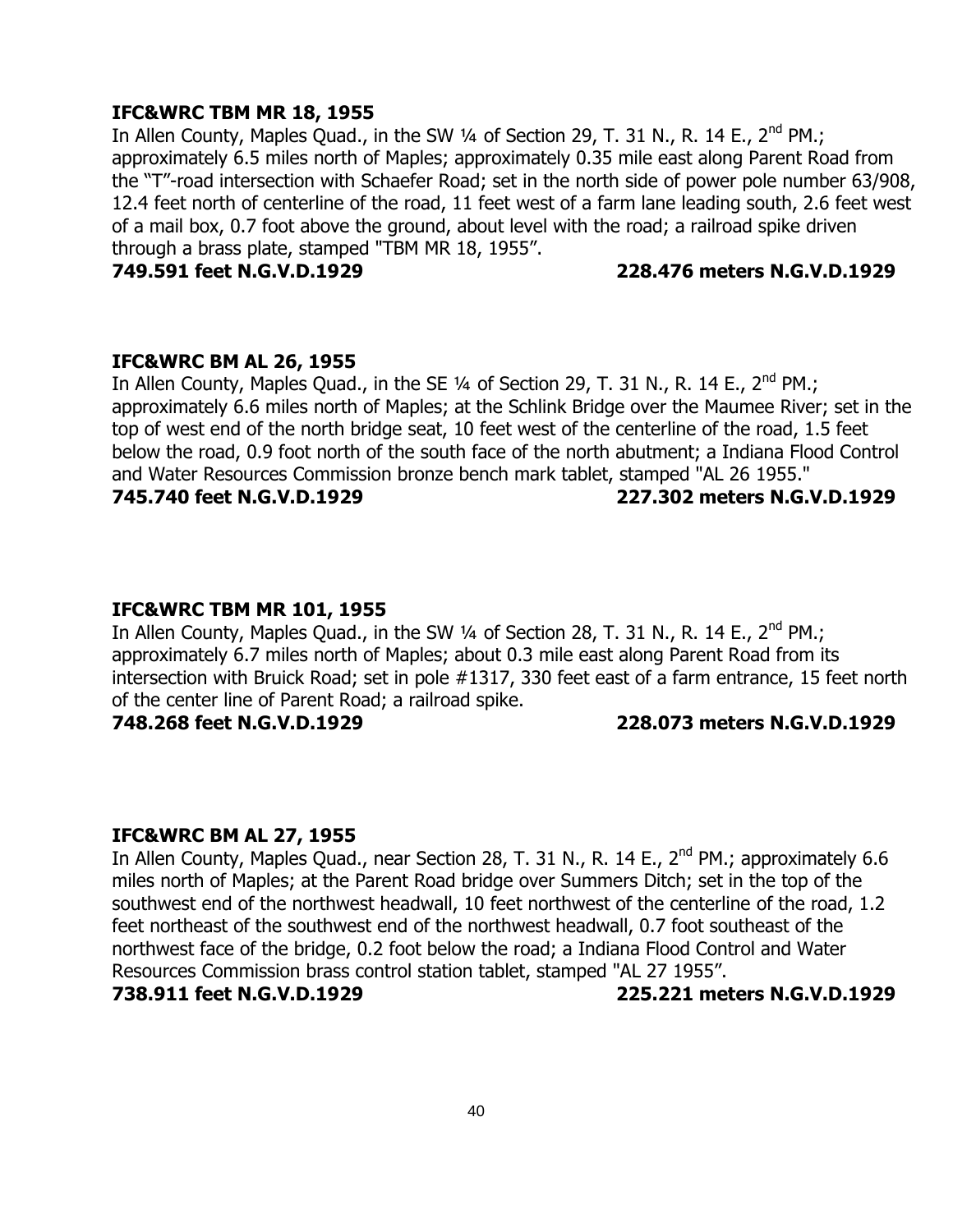#### **IFC&WRC BM AL 28, 1955**

In Allen County, Maples Quad., near the Section line of Section 22 and 27, T. 31 N., R. 14 E., 2<sup>nd</sup> PM.; approximately 0.9 mile west of Five Points; approximately 1.6 miles north-northeast along Parent Road from its intersection with Bruick Road at a 30-inch culvert under the road; set in the top of the southwest end of the northwest headwall, 12 feet northwest of the centerline of the road, 1.6 feet northeast of the southwest end of the northwest headwall, 0.5 foot southeast of the northwest face of the culvert, 0.5 foot southwest of the "H" in "H Young May 1917", 0.3 foot above the road; a Indiana Flood Control and Water Resources Commission bronze bench mark tablet, stamped "AL 28 1955."

#### **DESTROYED**

#### **742.778 feet N.G.V.D.1929 226.399 meters N.G.V.D.1929**

#### **IFC&WRC TBM MR 102, 1955**

In Allen County, Grabill Quad., in the SW  $\frac{1}{4}$  of Section 22, T. 31 N., R. 14 E., 2<sup>nd</sup> PM.; approximately 1.0 mile south of Milan Center; at the intersection of Platter Road, Milan Center Road, Parent Road, and Rohman Road; set in the west side of a 20-inch tree, 80 feet south of the centerline of Platter Road, 25 feet east of the centerline of Milan Center Road, and 125 feet north of the intersection of Milan Center Road with Parent and Rohman Roads, about 1.5 feet above the ground; a railroad spike.

### **755.860 feet N.G.V.D.1929 230.387 meters N.G.V.D.1929**

#### **IFC&WRC BM AL 29, 1955**

In Allen County, Grabill Quad., in the NE  $\frac{1}{4}$  of Section 22, T. 31 N., R. 14 E., 2<sup>nd</sup> PM.; approximately 1.0 mile southeast of Milan Center; at the Platter Road Bridge over the Maumee River; set in the top of the southwest abutment, 8 feet south of the centerline of the road, 1.7 feet above the road, 0.9 foot south of the north end and 0.6 foot west of the east face of the southwest abutment; a Indiana Flood Control and Water Resources Commission brass control station tablet, stamped "AL 29 1955".

#### **DESTROYED**

**746.439 feet N.G.V.D.1929 227.515 meters N.G.V.D.1929**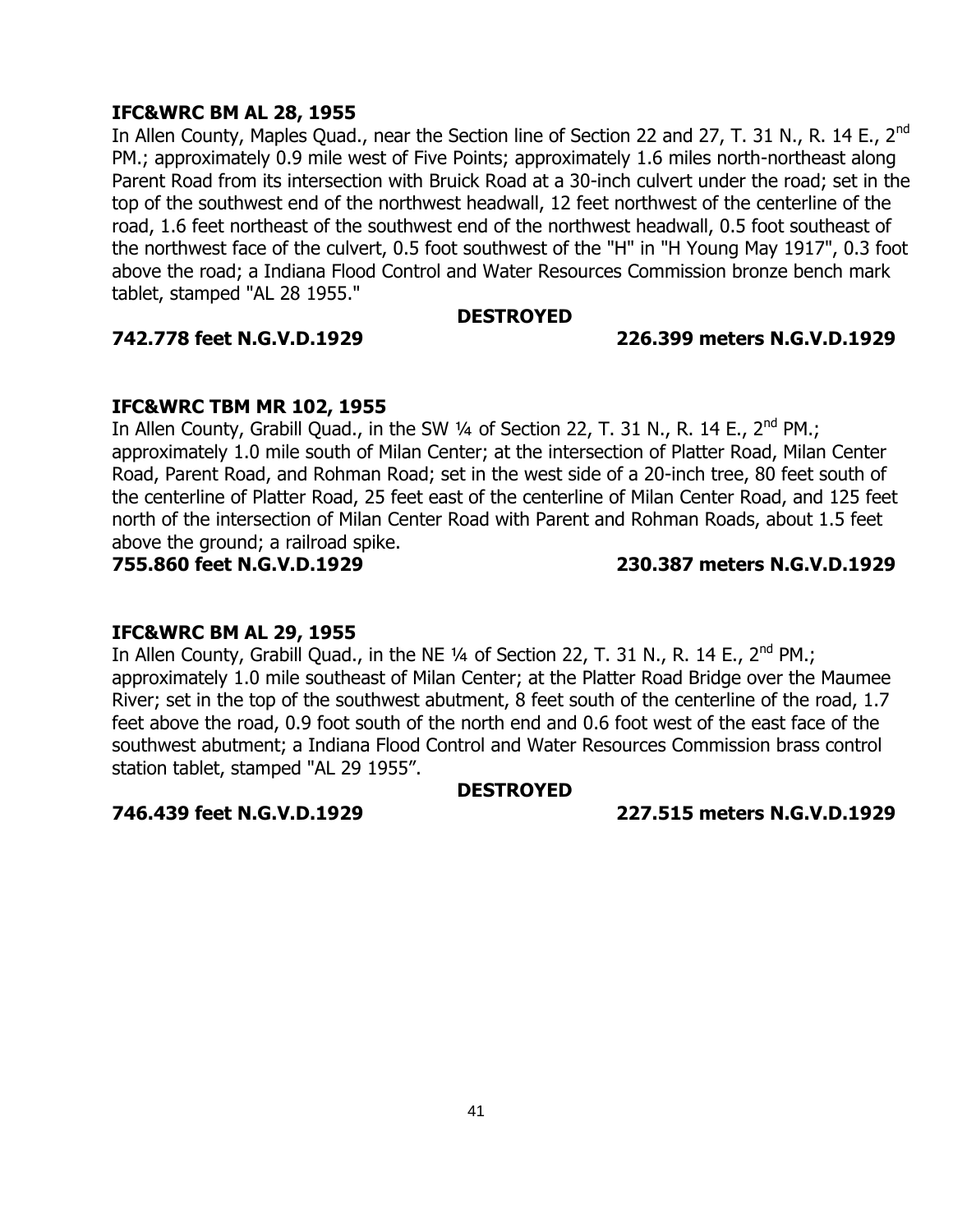#### **IFC&WRC TBM MR 104, 1955**

In Allen County, Grabill Quad., in the NE  $\frac{1}{4}$  of Section 22, T. 31 N., R. 14 E., 2<sup>nd</sup> PM.; approximately 0.8 mile southeast of Milan Center; approximately 0.19 mile east along Irving Road from its intersection with Thimler Road; set in the south side of power pole #A 371/13, 12 feet south of the centerline of Irving Road, 12 feet east of a fence corner, about 1.5 feet above the ground; a railroad spike.

#### **DESTROYED**

#### **751.755 feet N.G.V.D.1929 229.1354 meters N.G.V.D.1929**

#### **IFC&WRC BM AL 30, 1955**

In Allen County, Grabill Quad., in the SW  $\frac{1}{4}$  of Section 14, T. 31 N., R. 14 E., 2<sup>nd</sup> PM.; approximately 1.3 mile southeast of Milan Center; at the Irving Road bridge over Wilbur Ditch; set in the top of the northwest abutment, 9 feet north of the centerline of the road, 2.4 feet above the road, 1.3 feet north of the south end, 0.5 foot northwest of the southeast face of the northwest abutment; a Indiana Flood Control and Water Resources Commission brass control station tablet, stamped "AL 30 1955".

#### **DESTROYED**

#### **738.078 feet N.G.V.D.1929 224.9666 meters N.G.V.D.1929**

#### **IFC&WRC BM AL 31, 1955**

In Allen County, Grabill Quad., in the SW  $\frac{1}{4}$  of Section 23, T. 31 N., R. 14 E., 2<sup>nd</sup> PM.; approximately 1.8 mile southeast of Milan Center; approximately 0.45 miles southwest along U.S. 24 from the U.S. 24 bridge over Grover Ditch, 0.1 mile southwest of a sign "Maumee Gateway Rest Park", at a box culvert under U.S. 24; set in the top of the southwest end of the southeast headwall, 24 feet southeast of the centerline of the highway, 6.2 feet southwest of a 12-inch Elm tree, 5.3 feet below the road, 0.5 foot northeast of the southwest end and 0.5 foot northwest of the southeast face of the southeast concrete headwall; a Indiana Flood Control and Water Resources Commission brass control station tablet, stamped "AL 31 1955".

### **DESTROYED**

**742.944 feet N.G.V.D.1929 226.4498 meters N.G.V.D.1929**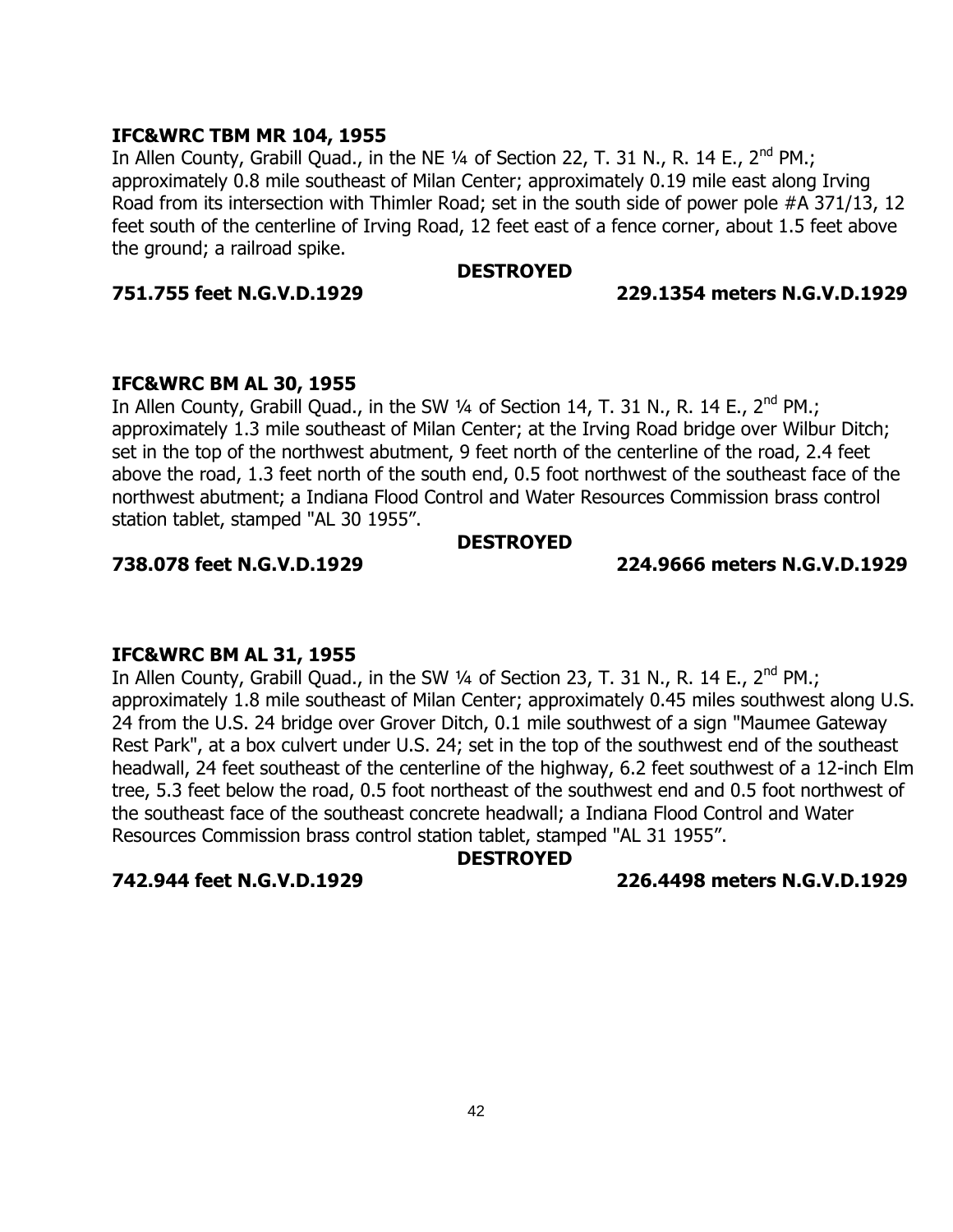#### **IFC&WRC TBM MR 19, 1955**

In Allen County, Grabill Quad., in the SW 1/4 of Section 14, T. 31 N., R. 14 E., 2<sup>nd</sup> PM.; approximately 1.6 mile east-southeast of Milan Center; approximately 1.0 miles east along Irving Road from its intersection with Thimler Road, about 0.1 mile east of a farm lane leading to the "Ernest Yerks" residence; set in a root on the southeast side of a 26-inch Elm tree, about 250 feet west of a bend in the road, 91 feet west of drive to residence of "Paul H. Parsons", 14 feet north of the centerline of the road, 11.5 feet east of a fence line, 0.3 foot above the ground; a railroad spike driven through a brass plate, stamped "TBM MR 19 1955."

#### **DESTROYED**

#### **749.386 feet N.G.V.D.1929 228.4133 meters N.G.V.D.1929**

#### **IFC&WRC BM AL 32, 1955**

In Allen County, Grabill Quad., in the NW  $\frac{1}{4}$  of Section 24, T. 31 N., R. 14 E., 2<sup>nd</sup> PM.; approximately 2.3 mile east-southeast of Milan Center; approximately 0.4 miles northeast along U.S. 24 from the U.S. 24 bridge over Grover Ditch, at a "T"-road leading south; set in the top of a concrete post projecting 0.1 foot above the ground, 33 feet southwest of the centerline of the "T"-road south, 28 feet southeast of the centerline of the highway, 17 feet southwest of a 21 inch Elm tree, 3 feet northwest of a fence line, 3 feet northeast of a pole; a Indiana Flood Control and Water Resources Commission brass control station tablet, stamped "AL 32 1955". **744.912 feet N.G.V.D.1929 227.050 meters N.G.V.D.1929**

#### **IFC&WRC BM AL 33, 1955**

In Allen County, Grabill Quad., in the SE 1/4 of Section 14, T. 31 N., R. 14 E., 2<sup>nd</sup> PM.; approximately 2.9 mile east of Milan Center; approximately 0.4 miles southwest along U.S. 24 from its intersection with Sampson Road; set in the top of a concrete post projecting 0.2 foot above the ground, 30 feet southeast of the center line of the highway, 8 feet northwest of a twin-trunked popular tree, 4 feet below the highway; a Indiana Flood Control and Water Resources Commission bronze bench mark tablet, stamped "AL 33 1955." **745.323 feet N.G.V.D.1929 227.175 meters N.G.V.D.1929**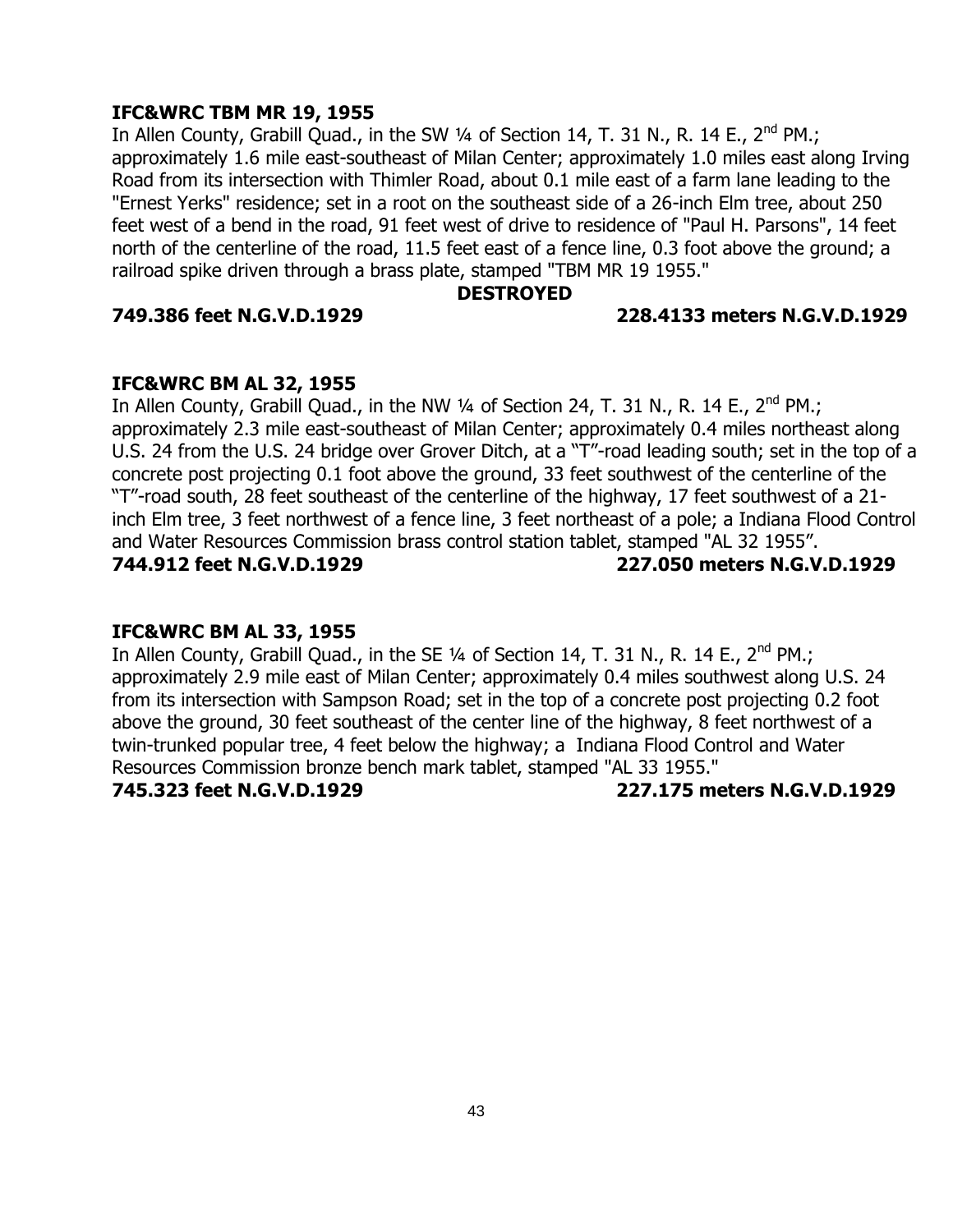### **IFC&WRC TBM MR 20, 1955**

In Allen County, Grabill Quad., in the NE 1/4 of Section 18, T. 31 N., R. 15 E., 2<sup>nd</sup> PM.; approximately 3.5 mile east of Milan Center; approximately 0.6 miles northeast along U.S. 24 from its intersection with Sampson Road; set in the southeast side of a 30-inch tree, 350 feet southwest of a fence line at the southwest edge of a cemetery, 28 feet northwest of the centerline of the highway, 19 feet southwest of the southwest post of a gate, 18 feet southwest of a pole, on the extended centerline of a driveway across the highway, 2.7 feet southeast of a fence line, about 0.5 foot above the highway, 0.2 foot above the ground; a railroad spike driven through a brass plate, stamped "TBM MR 20 1955."

#### **751.471 feet N.G.V.D.1929 229.049 meters N.G.V.D.1929**

#### **USC&GS BM T 200, 1946**

In Allen County, Woodburn North Quad., in the NW 1/4 of Section 20, T. 31 N., R. 15 E., 2<sup>nd</sup> PM.; approximately 0.7 mile north of Woodburn; at the intersection of Maumee Center Road and Bull Rapids Road, in the southwest quarter of the intersection; set in the top of a concrete post projecting 4 inches above the ground, 33 feet southwest of the centerline of Bull Rapids Road, 16 feet south of the centerline of Maumee Center Road, 16.5 feet west of a fence corner, 1 foot north of the wire fence, about level with the roads; a U.S. Coast and Geodetic Survey brass bench mark tablet, stamped "T 200 1946".

**748.640 feet N.G.V.D.1929 228.186 meters N.G.V.D.1929**

#### **USC&GS BM U 200, 1946**

In Allen County, Woodburn North Quad., in the NE 1/4 of Section 18, T. 31 N., R. 15 E., 2<sup>nd</sup> PM.; approximately 1.5 mile northwest of Woodburn; at the intersection of Bull Rapids Road and U.S. 24; set in the top of a concrete post projecting 4 inches above the ground, 46 feet northwest of the center line of U. S. Highway 24, 43 feet southwest of the centerline of Bull Rapids Road, 29 feet south of a fence corner post, 27 feet north of a fence corner post, 1 foot east of a fence line, about level with the highway; a U. S. Coast and Geodetic Survey brass bench mark tablet, stamped "U 200 1946".

#### **DESTROYED**

**748.358 feet N.G.V.D.1929 228.1000 meters N.G.V.D.1929**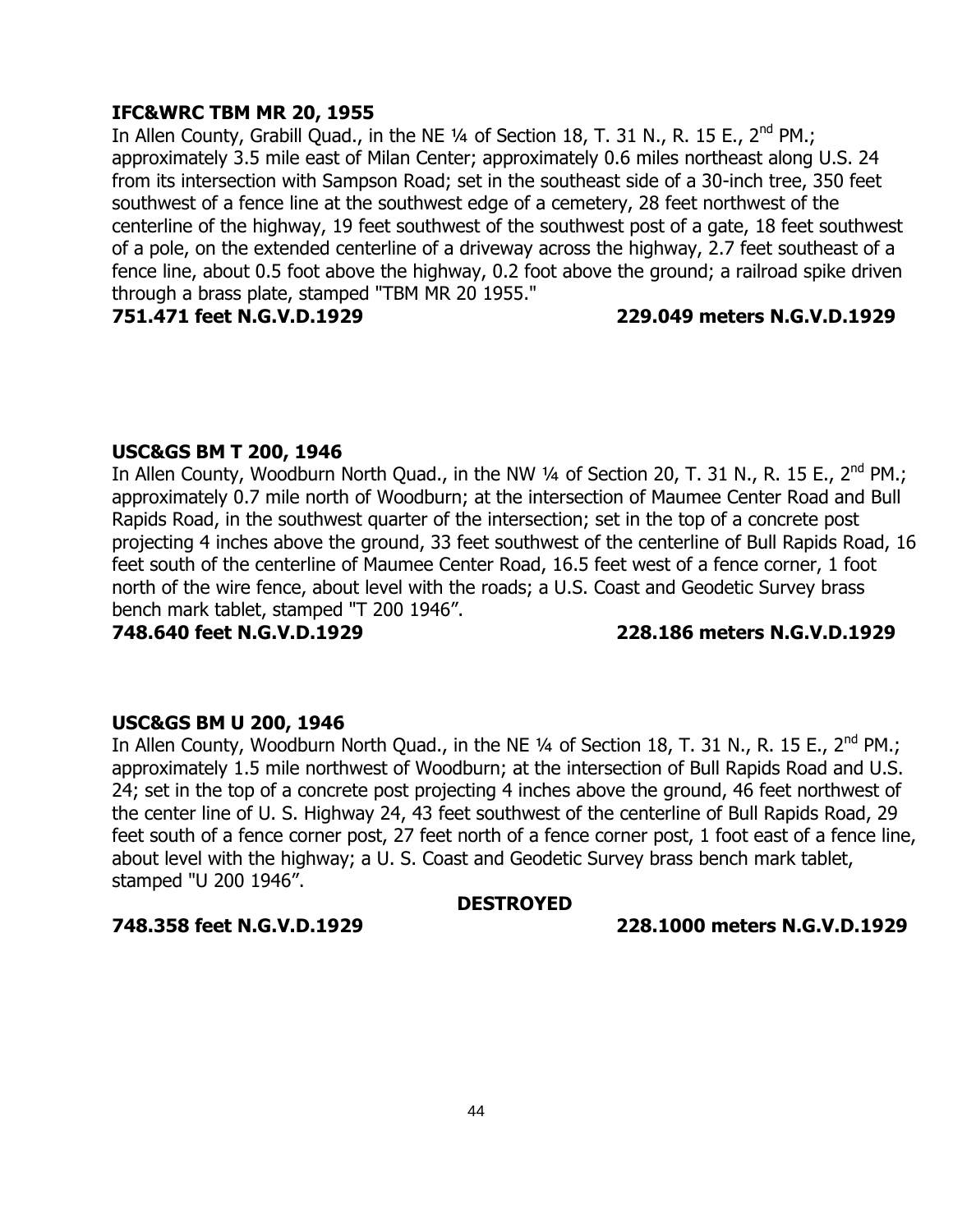#### **USC&GS BM V 200, 1946**

In Allen County, Grabill Quad., in the SW  $\frac{1}{4}$  of Section 7, T. 31 N., R. 15 E., 2<sup>nd</sup> PM.; approximately 3.5 mile east of Milan Center; at the Bull Rapids two-span steel bridge over the Maumee River; set in the top and 17.8 feet northeast of the southwest end of the southwest stone masonry wingwall, 23 feet south of the centerline of the road, 10.5 feet southwest of the end of the steel span, and about 2 feet below the road; a U. S. Coast and Geodetic Survey brass bench mark tablet, stamped "V 200 1946".

#### **736.298 feet N.G.V.D.1929 224.4241 meters N.G.V.D.1929**

#### **IFC&WRC TBM MR 21, 1955**

In Allen County, Woodburn North Quad., in the NW 1/4 of Section 8, T. 31 N., R. 15 E., 2<sup>nd</sup> PM.; approximately 2.0 miles north-northwest of Woodburn; approximately 0.2 mile west along Ehle Road from the Ehle Road bridge over Black Creek; set in the northwest side of a 10-inch tree, 85 feet northwest of the northwest side of a concrete block building, 42 feet south of the centerline of the road, 22 feet east of the east side of a "MEN" rest spot, 11 feet east of a sign "Woodburn Conservation Club - Sportsman"s Park", about 0.6 foot above the ground; a railroad spike driven through a brass plate, stamped "TBM MR 21 1955".

#### **744.628 feet N.G.V.D.1929 226.963 meters N.G.V.D.1929**

#### **IFC&WRC BM AL 34, 1955**

In Allen County, Woodburn North Quad., in the SW  $\frac{1}{4}$  of Section 8, T. 31 N., R. 15 E., 2<sup>nd</sup> PM.; approximately 1.5 miles north of Woodburn; approximately 0.2 mile east along U.S. 24 from its "T" intersection with Bluecast Road, in the front yard of a "limestone block" house; set in the top of the center of the south headwall of a concrete catch basin, 29 feet north of the centerline of the highway, 1.7 feet below the road, 0.7 foot above the ground; a Indiana Flood Control and Water Resources Commission brass control station tablet, stamped "AL 34 1955". **747.551 feet N.G.V.D.1929 227.854 meters N.G.V.D.1929**

#### **IFC&WRC TBM MR 106, 1955**

In Allen County, Woodburn North Quad., in the SE  $\frac{1}{4}$  of Section 8, T. 31 N., R. 15 E., 2<sup>nd</sup> PM.; approximately 1.6 miles north of Woodburn; approximately 450 feet north of the junction of State Road 101 and U. S. 24, at a concrete culvert; set in the middle and on top of the north headwall, 30 feet west of the centerline of State Road 101, 10 feet west of and 10 feet south of a "Junction US 24" sign post; a chiseled triangle.

**748.262 feet N.G.V.D.1929 228.071 meters N.G.V.D.1929**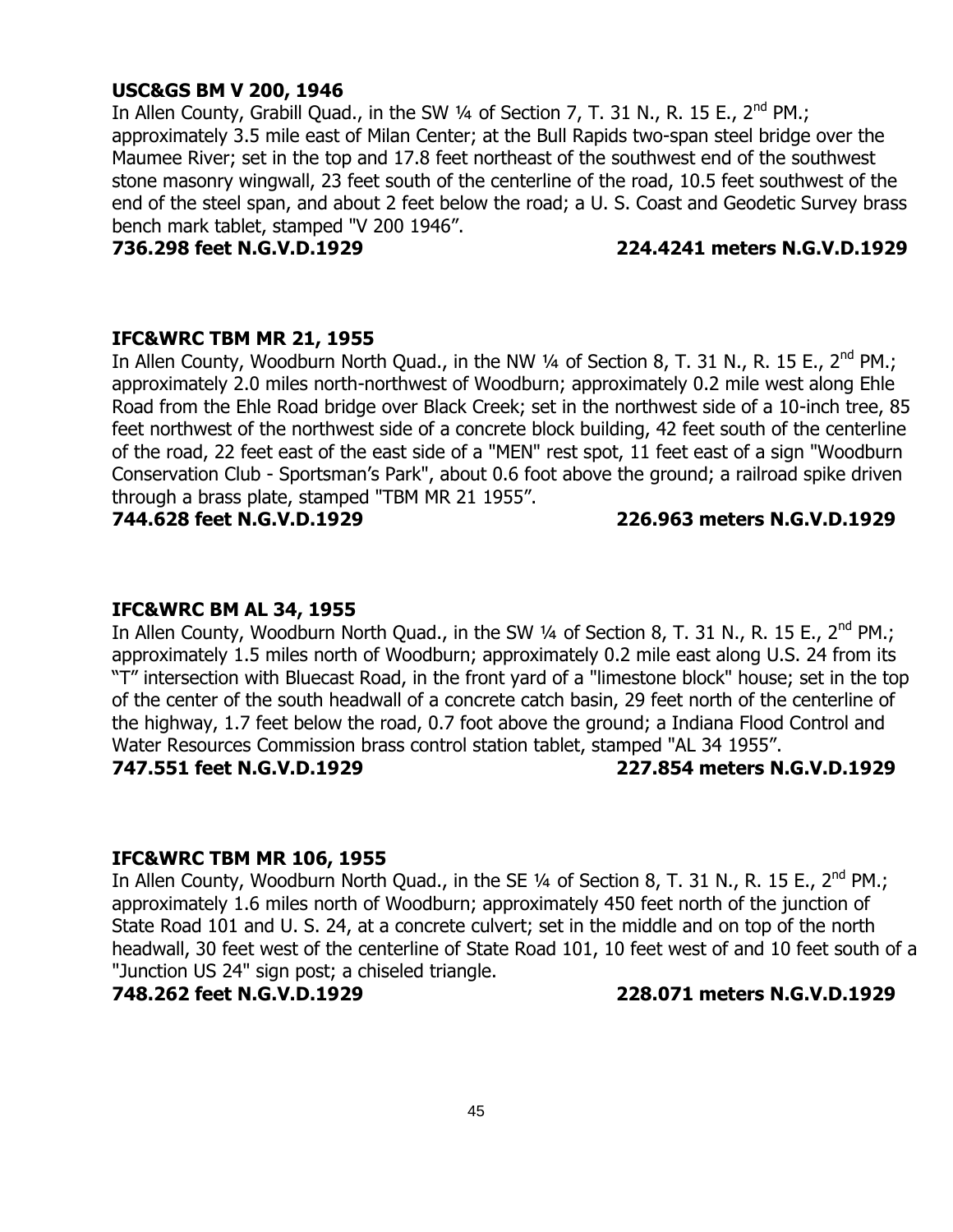#### **IFC&WRC TBM MR 105, 1955**

In Allen County, Woodburn North Quad., in the SW 1/4 of Section 8, T. 31 N., R. 15 E., 2<sup>nd</sup> PM.; approximately 2.2 miles north of Woodburn; approximately 0.24 mile south along Ashton Road from its intersection with Ward Road; set in the west side of a 24-inch Elm tree, 20 feet west of the centerline of Ehle Road, 6 feet west of a fence line; a railroad spike.

**747.089 feet N.G.V.D.1929 227.713 meters N.G.V.D.1929**

#### **IFC&WRC TBM MR 108, 1955**

In Allen County, Woodburn North Quad., in the SW 1/4 of Section 31, T. 32 N., R. 15 E., 2<sup>nd</sup> PM.; approximately 3.5 miles north of Woodburn; approximately 0.3 mile east along Notestine Road from its intersection with Killian Road, about 0.1 mile east of a farm house; set in the south side of power pole #A 260/29, 30 feet north of the centerline of Notestine Road; a railroad spike. **748.167 feet N.G.V.D.1929 228.042 meters N.G.V.D.1929**

#### **IFC&WRC TBM MR 22, 1955**

In Allen County, Woodburn North Quad., in the NW 1/4 of Section 9, T. 31 N., R. 15 E., 2<sup>nd</sup> PM.; approximately 2.2 miles north of Woodburn; at the "T" road intersection of State Road 101 and Kammeyer Road; set in the top of the west end of the north headwall of a culvert under Kammeyer Road, in the northeast quarter of the junction; 28 feet east of the centerline of State Road 101, 23 feet north of the centerline of Kammeyer Road, about level with the highway; a chiseled triangle.

#### **742.318 feet N.G.V.D.1929 226.259 meters N.G.V.D.1929**

#### **IFC&WRC BM AL 35, 1955**

In Allen County, Woodburn North Quad., in the SW  $\frac{1}{4}$  of Section 4, T. 31 N., R. 15 E., 2<sup>nd</sup> PM.; approximately 2.6 miles north of Woodburn; at the State Road 101 (Butt) Bridge over the Maumee River; set in the top of the east end of the north bridge seat, 12 feet east of the centerline of the highway, 1.6 feet below the road, 0.8 foot south of the south face of the northeast abutment and wingwall, 0.7 foot northwest of the southeast face of the north abutment; a Indiana Flood Control and Water Resources Commission brass control station tablet, stamped "AL 35 1955".

#### **735.702 feet N.G.V.D.1929 224.242 meters N.G.V.D.1929**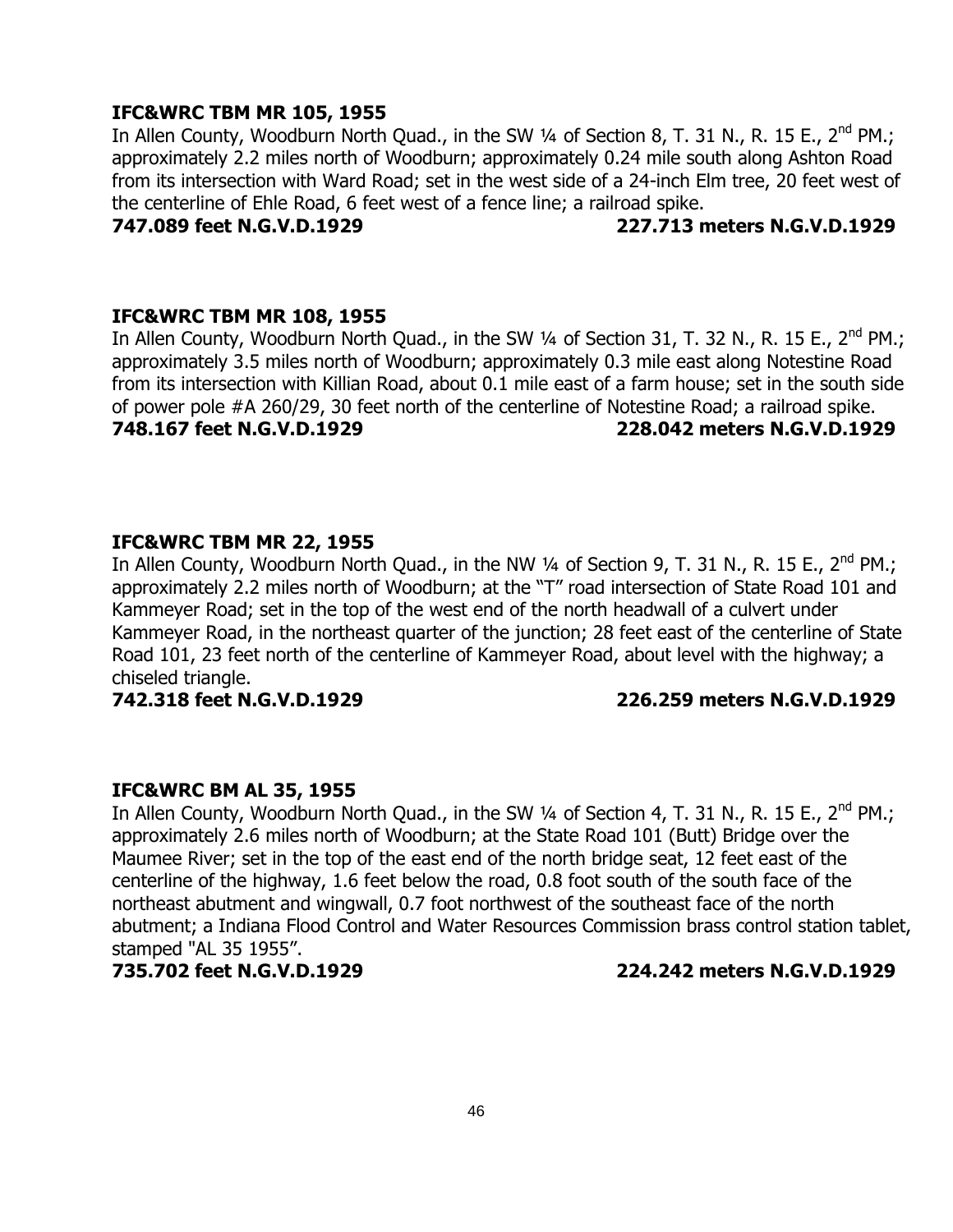#### **IFC&WRC TBM MR 23, 1955**

In Allen County, Woodburn North Quad., in the NW  $\frac{1}{4}$  of Section 9, T. 31 N., R. 15 E., 2<sup>nd</sup> PM.; approximately 2.2 miles north of Woodburn; at the intersection of Butt Road East and Kammeyer Road; set in the east side of a 36-inch tree, 90 feet south of the extended centerline of Kammeyer Road, 79 feet south of the mail box post of "James F. Butt", 19 feet west of the centerline of Butt Road East, at a fence line, level with the ground; a railroad spike driven through a brass plate, stamped "TBM MR 23 1955".

**747.064 feet N.G.V.D.1929 227.706 meters N.G.V.D.1929**

#### **IFC&WRC TBM MR 24, 1955**

In Allen County, Woodburn North Quad., in the SW  $\frac{1}{4}$  of Section 3, T. 31 N., R. 15 E., 2<sup>nd</sup> PM.; approximately 3.2 miles north of Woodburn; approximately 0.6 mile south along Mettert Road from its intersection with Notestine Road; set in the west side of pole number A 290/61 (pole is in a apple orchard lot), about 175 feet south of the south edge of a house, 47 feet east of the centerline of the road, 32 feet east of a fence line, about 0.6 foot above the ground; a railroad spike driven through a brass plate, stamped "TBM MR 24 1955".

#### **744.144 feet N.G.V.D.1929 226.816 meters N.G.V.D.1929**

#### **IFC&WRC BM AL 36, 1955**

In Allen County, Woodburn North Quad., in the SE 1/4 of Section 4, T. 31 N., R. 15 E., 2<sup>nd</sup> PM.; approximately 2.8 miles north-northeast of Woodburn; at the intersection of Mettert Road and River Road, in the northwest quarter of the bend of the road; set in the top of a concrete post projecting 0.3 foot above the ground, 14 feet northeast of the north gate post of a farm road leading west, 13 feet north of the extended centerline of River Road, 6 feet west of the extended centerline of Mettert Road; a Indiana Flood Control and Water Resources Commission brass control station tablet, stamped "AL 36 1955".

**746.262 feet N.G.V.D.1929 227.461 meters N.G.V.D.1929**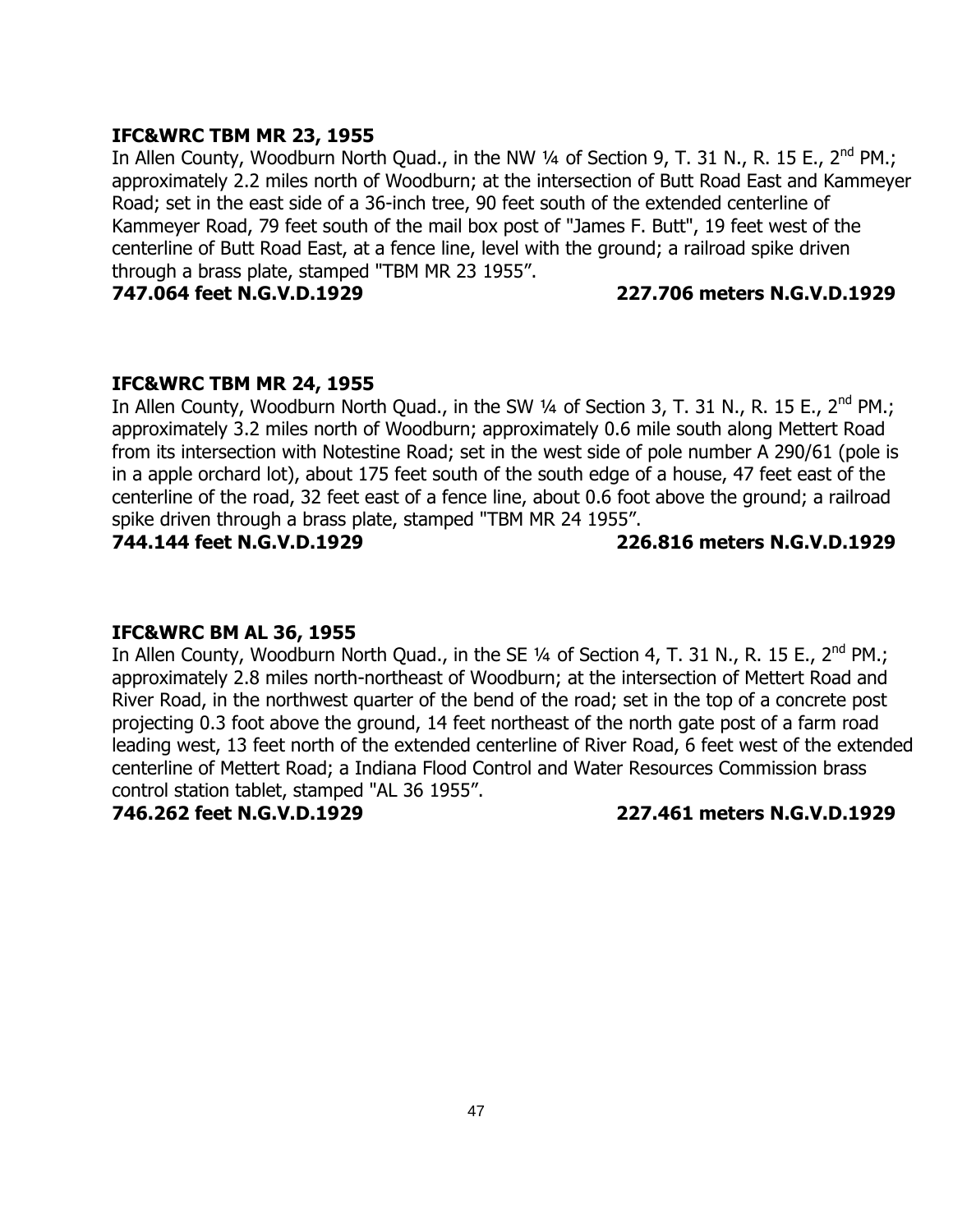#### **IFC&WRC TBM MR 110**

In Allen County, Woodburn North Quad., in the SE  $\frac{1}{4}$  of Section 9, T. 31 N., R. 15 E., 2<sup>nd</sup> PM.; approximately 2.0 miles north of Woodburn; approximately 0.25 mile north along Butt Road East from its intersection with U.S. 24, at the top of a grade sloping down northward; set in the east side of an unmarked telephone pole, second pole south of a prominent concrete culvert, about 35 feet east of the centerline of the road, 30 feet north of a fence corner; a railroad spike. **746.453 feet N.G.V.D.1929 227.519 meters N.G.V.D.1929**

#### **ISHC BM F 26 ALLEN**

In Allen County, Woodburn North Quad., in the SE 1/4 of Section 9, T. 31 N., R. 15 E., 2<sup>nd</sup> PM.; approximately 2.0 miles northeast of Woodburn; at the U.S. 24 Bridge over Marsh Ditch; set in the south end of the northwest abutment, 15 feet north of the centerline of the highway, 0.8 foot above the road, 0.5 foot west of the east face of the west abutment; a Indiana State Highway Commission brass bench mark tablet, stamped "F 26 ALLEN".

#### **748.632 feet N.G.V.D.1929 228.1835 meters N.G.V.D.1929**

### **IFC&WRC TBM MR 109, 1955**

In Allen County, Woodburn North Quad., in the SW 1/4 of Section 10, T. 31 N., R. 15 E., 2<sup>nd</sup> PM.; approximately 2.3 miles northeast of Woodburn; approximately 1.5 miles east along U.S. 24, from its junction with State Road 101, at a "T"-road north; set in power pole #1904, 35 feet south of the center line of U.S. 24, 15 feet west of extended centerline of the "T"-road, 3 feet above the ground; a railroad spike.

#### **747.139 feet N.G.V.D.1929 227.7284 meters N.G.V.D.1929**

#### **IFC&WRC BM AL 37, 1955**

In Allen County, Woodburn North Quad., in the North 1/2 of Section 10, T. 31 N., R. 15 E., 2<sup>nd</sup> PM.; approximately 2.7 miles northeast of Woodburn; approximately 1.5 miles east along U.S. 24, from its junction with State Road 101 to a "T" road north, thence 0.5 mile north to the residence of "GILB G. KUEHNERT"; set in the top of a concrete post projecting 0.1 foot above the ground, 125 feet north of the bend in the farm lane, 105 feet north of the south fence corner post, 15 feet west of the field road, 13 feet southwest of a 14-inch tree, 1.3 feet east of a fence line; a Indiana Flood Control and Water Resources Commission brass control station tablet, stamped "AL 37 1955".

**731.044 feet N.G.V.D.1929 222.8227 meters N.G.V.D.1929**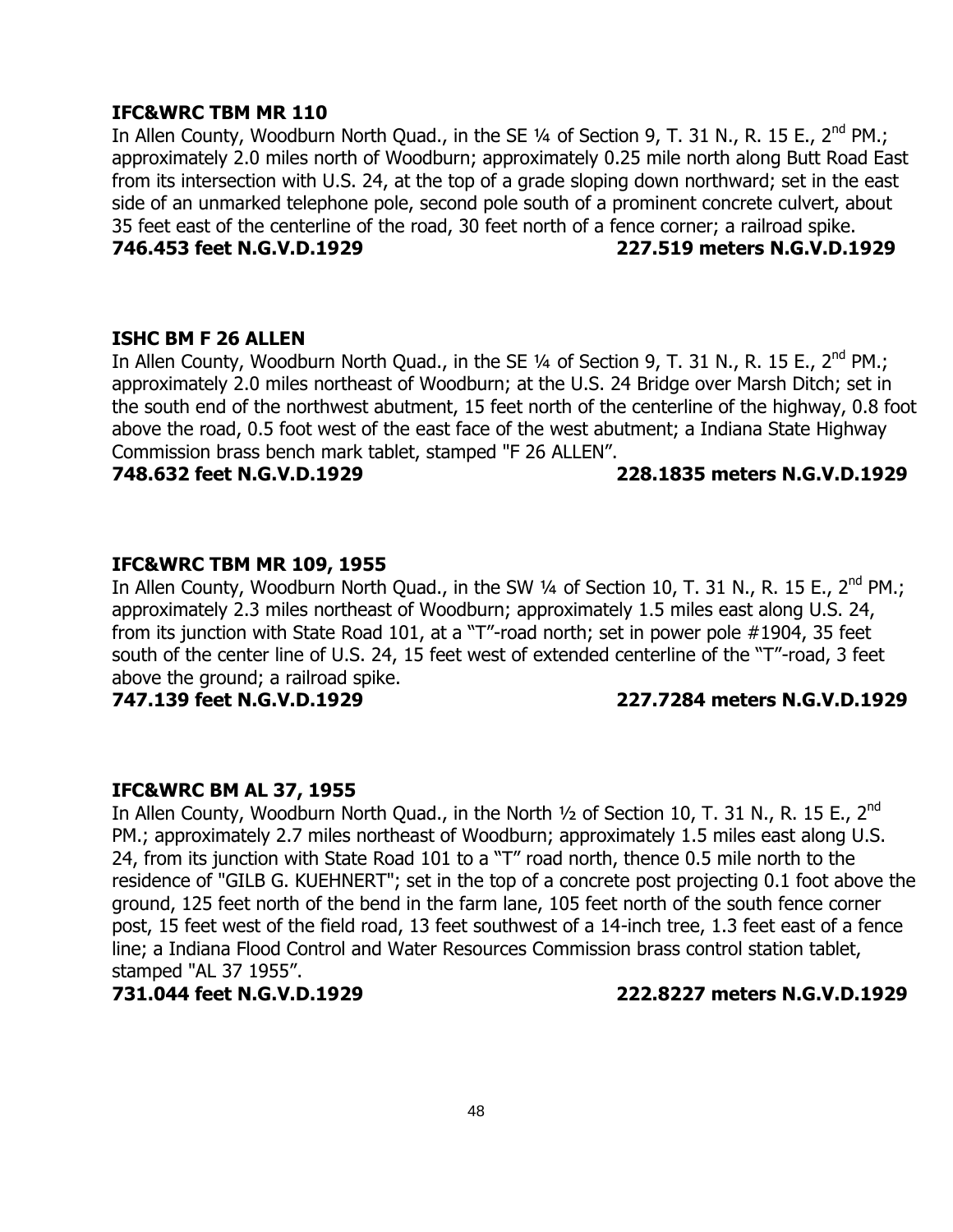#### **IFC&WRC TBM MR 25, 1955**

In Allen County, Woodburn North Quad., in the SE  $\frac{1}{4}$  of Section 3, T. 31 N., R. 15 E., 2<sup>nd</sup> PM.; approximately 3.4 miles northeast of Woodburn; approximately 0.3 mile east along River Road from its intersection with Husted Road, or 0.15 mile west along River Road from the "Lutheran Church Bethel ULCA"; set in the northeast side of a triple trunked tree; 45 feet northeast of the northeast corner of a partial house (has basement), 36 feet south of the centerline of the road, 12 feet east of a drive to the house, 0.6 foot above the ground; a railroad spike driven through a brass plate, stamped "MR 25 1955".

#### **743.822 feet N.G.V.D.1929 226.7174 meters N.G.V.D.1929**

#### **IFC&WRC BM AL 38, 1955**

In Allen County, Woodburn North Quad., East of Section 10, T. 31 N., R. 15 E., 2<sup>nd</sup> PM.; approximately 2.8 miles northeast of Woodburn; approximately 0.95 mile northeast along U.S. 24 from its intersection with Marsh Road, thence 0.3 mile north along Scipio Road, at the Scipio Road Bridge over the Maumee River; set in the top of the west end of the north bridge seat, 11 feet west of the centerline of the road, 1.1 feet below the road, 1.0 foot north of the south face of the north abutment; a Indiana Flood Control and Water Resources Commission brass control station tablet, stamped "AL 38 1955".

**725.753 feet N.G.V.D.1929 221.2100 meters N.G.V.D.1929**

#### **IFC&WRC BM AL 39, 1955**

In Allen County, Woodburn North Quad., East of Section 3, T. 31 N., R. 15 E., 2<sup>nd</sup> PM.; approximately 3.6 miles northeast of Woodburn; at the River Road concrete bridge over Hamm Interceptor Ditch, about 250 feet west of the Ohio-Indiana State Line; set in the top of the west end of the south handrail, 12 feet south of the centerline of the road, 3.1 feet above the road, 0.8 foot east of the west end of the south handrail; a Indiana Flood Control and Water Resources Commission brass control station tablet, stamped "AL 39 1955".

**727.088 feet N.G.V.D.1929 221.6169 meters N.G.V.D.1929**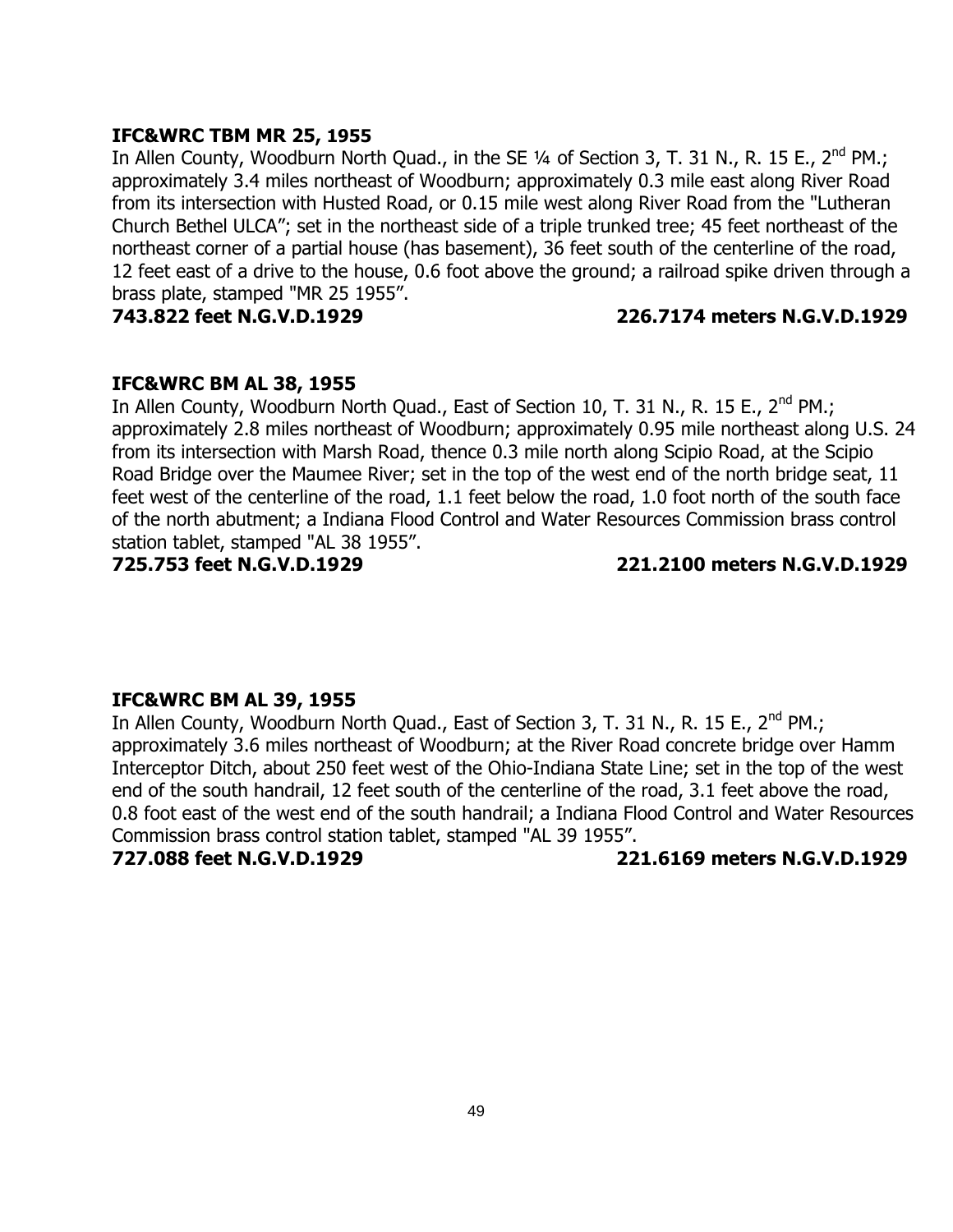ALLEN COUNTY September 15, 1959

The following mark was set to replace a mark, which has been destroyed.

Second order levels were run by the three-wire method using invar-steel yard rods. The level circuit closed within allowable limits for second order leveling.

The levels were adjusted to agree with the standard elevations of benchmarks as published by the U. S. Coast and Geodetic Survey. All elevations are based on USC&GS standard (adjusted) elevations for the following mark: USC&GS BM E15 in Allen County.

#### **IFC&WRC BM AL 2 RESET 1959**

In Allen County, Ft. Wayne West Quad., Near Section 1, T. 30 N., R. 12 E., 2<sup>nd</sup> PM.; at Ft. Wayne; at the Lafayette Street Bridge over the St. Mary's River; set in the end of the northeast handrail, 30 feet east of the centerline of the street, 2.0 feet above the street, 1.1 feet south of the north end of the east handrail, 0.9 foot west of the east face of the handrail; a Indiana Flood Control and Water Resources Commission brass control station tablet, stamped "AL 2 1955 RESET 1959".

### **Reported Destroyed by INDOT**

**762.354 feet N.G.V.D.1929 232.3660 meters N.G.V.D.1929**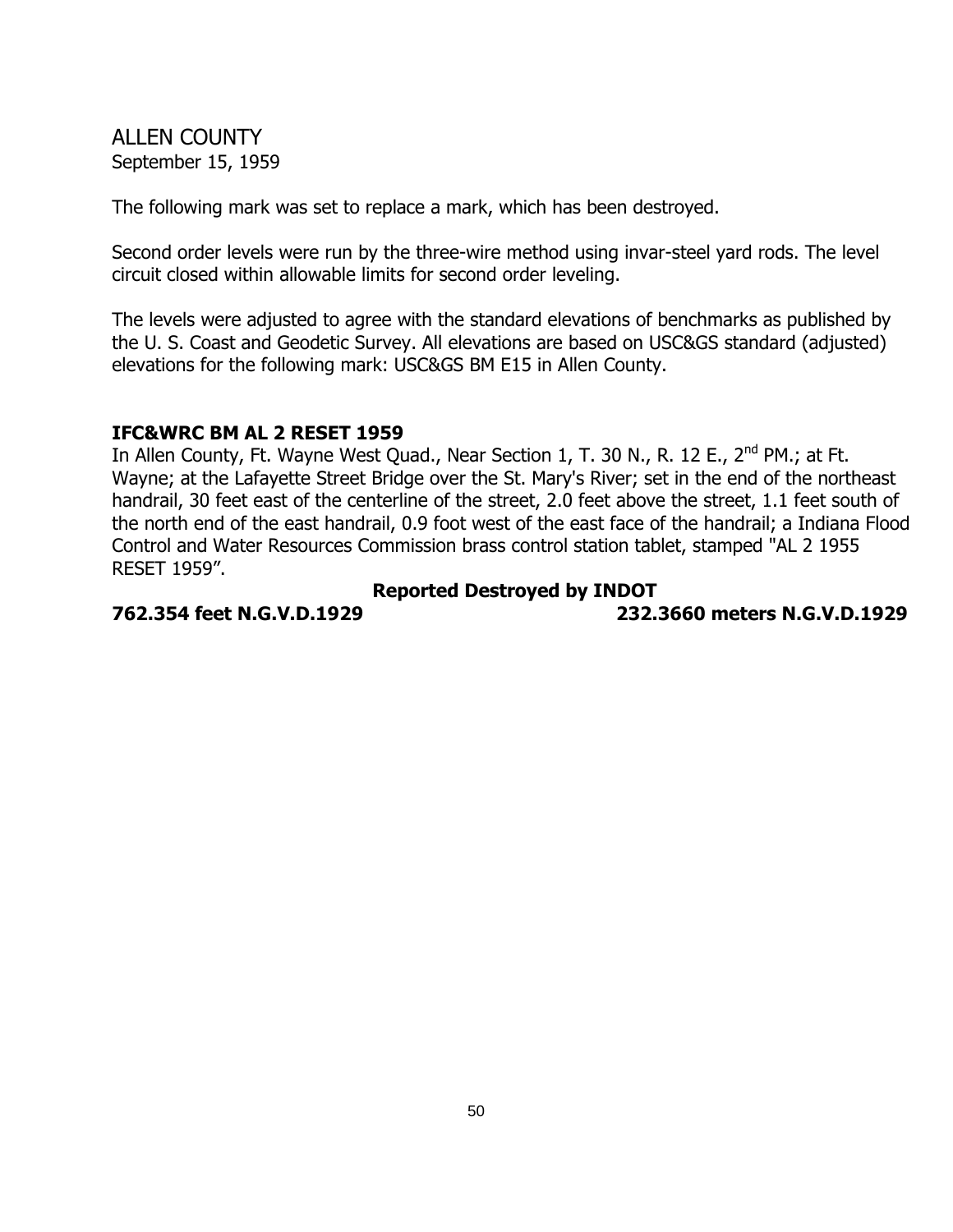# ALLEN COUNTY August 1960

The following elevations were determined during September 1959 and August 1960 by closed circuit leveling along the St. Mary's River in the vicinity of the Stellhorn Bridge at Ft. Wayne, Indiana.

Second order levels were run by the three-wire method using invar-steel yard rods. All level circuits closed within allowable limits for second order leveling.

All levels were adjusted to agree with the standard elevations of benchmarks as published by the U. S. Coast and Geodetic Survey and the Indiana Flood Control and Water Resources Commission. The following elevations are based on the published elevations of TBM SM 16 and BM AL 12, pages 12 and 11 respectively of the Indiana Flood Control and Water Resources Commission Allen County Bench Mark listing published January 1, 1957.

The following marks will be destroyed when the replacement of the Stellhorn Bridge over the St. Mary's River has been completed: TBM SM 16 and BM AL 12.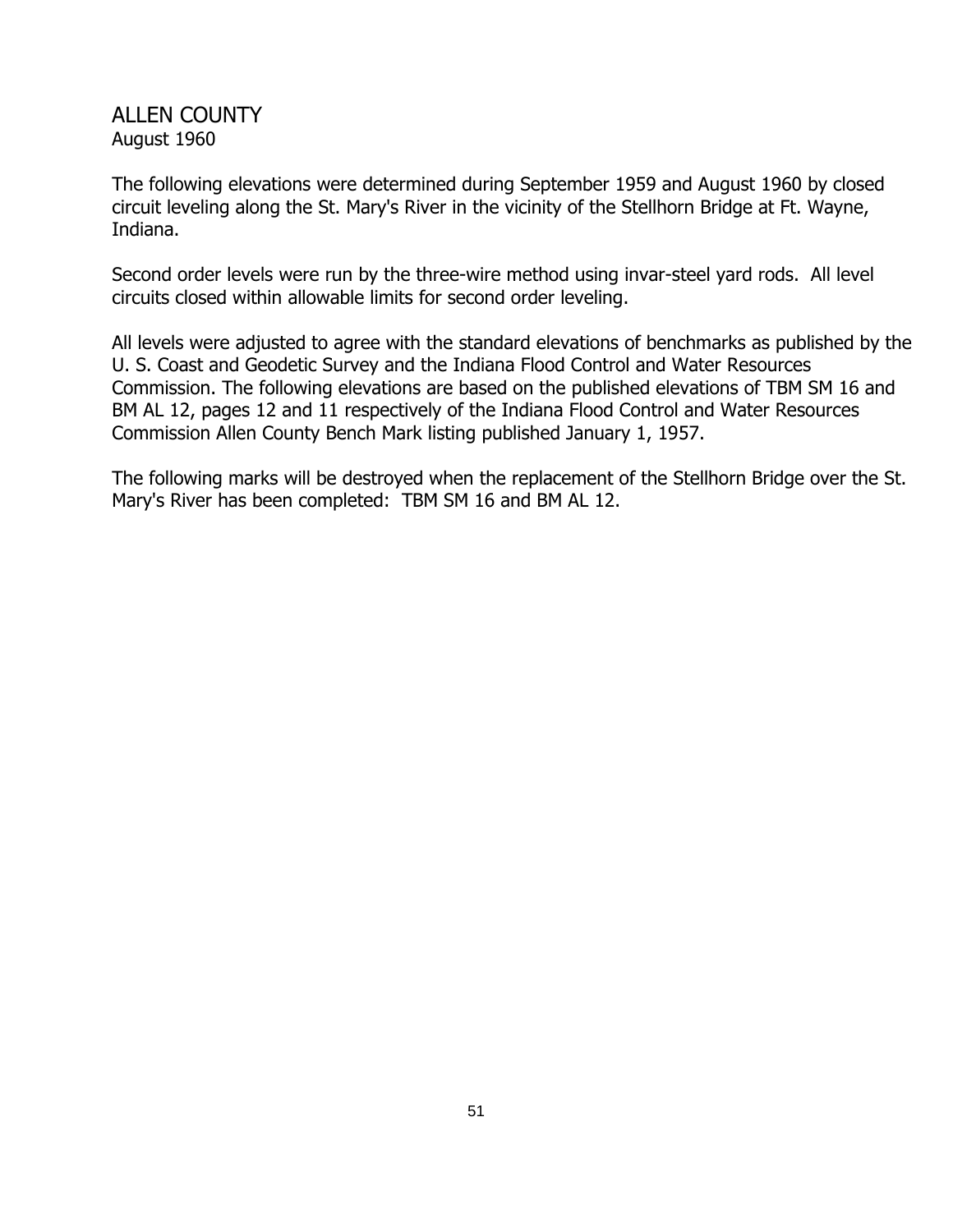### **IFC&WRC TBM STELLHORN 1**

In Allen County, Ft. Wayne West Quad., in the SE 1/4 of Section 26, T. 30 N., R. 12 E., 2<sup>nd</sup> PM.; at Ft. Wayne; at the Stellhorn Bridge over the St. Mary's River; 135 feet east along Tillman Road (Fairfield Avenue) from the extended centerline of Kinerk Road to a 1-foot pipe culvert under the road; set in the top of the south headwall of the culvert, 17 feet south of the centerline of the road, 0.5 foot east from the west end of the headwall; a chiseled square.

**764.241 feet N.G.V.D. 1929 232.9411 meters N.G.V.D.1929**

#### **IFC&WRC BM AL 12 RESET 1960**

In Allen County, Ft. Wayne West Quad., in the SE  $\frac{1}{4}$  of Section 26, T. 30 N., R. 12 E., 2<sup>nd</sup> PM.; at Ft. Wayne; at the new Stellhorn Bridge over the St. Mary's River; set in the top at the northwest corner of the northeast bridge seat; 97 feet south-southwest of the centerline of Fairfield Avenue/Tillman Road, 35 feet north-northwest of the centerline of Huntington Road and the center of the concrete median, 12.5 feet northeast of the centerline of the concrete and asphalt walkway under the bridge, 3.6 feet below the top of the concrete sidewalk of the bridge, 0.5 foot southeast of the northwest end of the northeast bridge seat, 0.5 foot northeast of the southwest face of the northeast bridge seat; a Indiana Flood Control and Water Resources Commission brass control station tablet, stamped "AL 12 1955 RESET 1960".

**770.380 feet N.G.V.D.1929 234.8123 meters N.G.V.D.1929**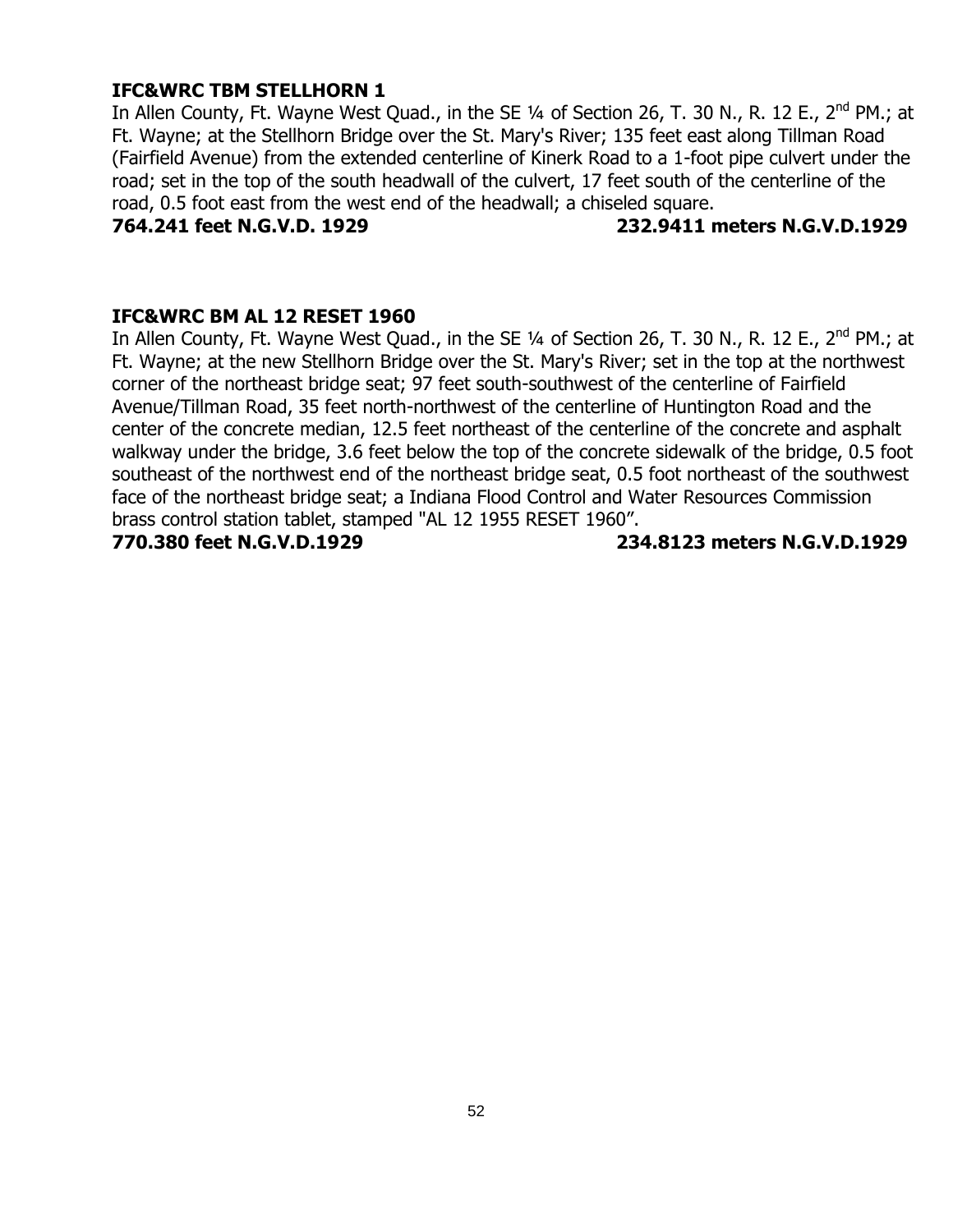October 1961 The following marks were inadvertently not published. A field check of these marks during June 1961, found them still in a useful condition.

# **IFC&WRC TBM SJ 105**

In Allen County, Saint Joe Quad., in the NE 1/4 of Section 7, T. 32 N., R. 14 E., 2<sup>nd</sup> PM; approximately 3.0 miles southwest of Spencerville; approximately 3.0 miles southwest along State Road 1 from the Post Office at Spencerville, DeKalb County, to a "T"-road north (Bishop Road); set in the top of the northwest corner of the north concrete culvert under a farm lane southeast, 175 feet northeast of the centerline of Bishop Road, 29 feet east of the centerline of State Road 1, 0.3 foot above the ground; a chiseled square.

### **793.989 feet N.G.V.D.1929 242.008 meters N.G.V.D.1929**

# **IFC&WRC TBM MR 107**

In Allen County, Woodburn North Quad., in the NW  $\frac{1}{4}$  of Section 4, T. 31 N., R. 15 E., 2<sup>nd</sup> PM.; approximately 3.8 miles north of Woodburn; approximately 1.85 miles north along State Road 101 from its junction with U.S. 24 to a farm lane east; set in the top of the west corner of the north concrete and stone headwall under the farm lane, 29 feet east of the center line of the highway, 9 feet west and 12 feet south of a telephone pole, 0.2 foot above the ground; a chiseled triangle.

**747.748 feet N.G.V.D.1929 227.914 meters N.G.V.D.1929**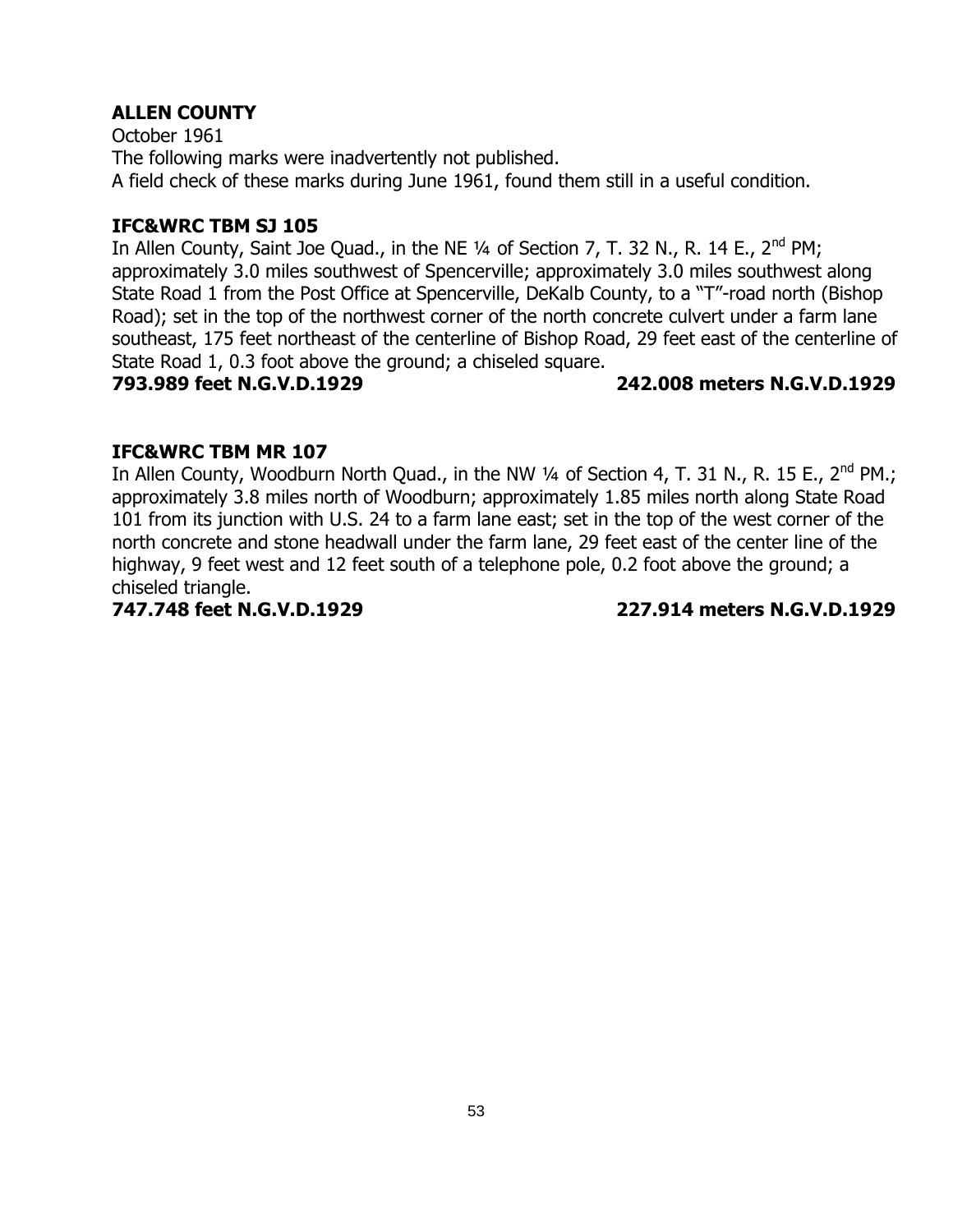October 1961

The following elevations were determined during October 1961, by leveling between U. S. Coast and Geodetic Survey benchmarks along the Little (Wabash) River. The level line follows generally upstream from the west county line to its head at the southwest edge of Ft. Wayne. The listings of the marks follow in order upstream along the Little (Wabash) River, with listing of other marks by streams at the end.

Second order levels were run by the three-wire method using invar-steel yard rods. All level circuits closed within allowable limits for second order leveling.

All levels were adjusted to agree with the standard elevations of bench marks as published by the U. S. Coast and Geodetic Survey whenever the adjustment required was within second order limits between published marks. All elevations in this line are based on the standard elevations for the following marks: USC&GS BM E 189, B 190, Waynedale and Waynedale Azimuth all in Allen County.

#### **IFC&WRC BM AL 52, 1960**

In Allen County, Zanesville Quad., in the NW 1/4 of Section 8, T. 29 N., R. 11 E., 2<sup>nd</sup> PM.; approximately 1.0 mile south of Aboite; approximately 1.2 miles south along Aboite Road from its crossing with the Wabash Railway at Aboite, to a 10-foot box culvert under the road, and approximately 0.15 mile north along Aboite Road from its intersection with Kress Road; set in the top at the north end of the east headwall of the culvert, 9.5 feet east of the centerline of the road, 0.65 foot south of the north end of the headwall, 0.6 foot above the road; a Indiana Flood Control and Water Resources Commission brass control station tablet, stamped "AL 52 1960". **798.454 feet N.G.V.D.1929 243.3693 meters N.G.V.D.1929**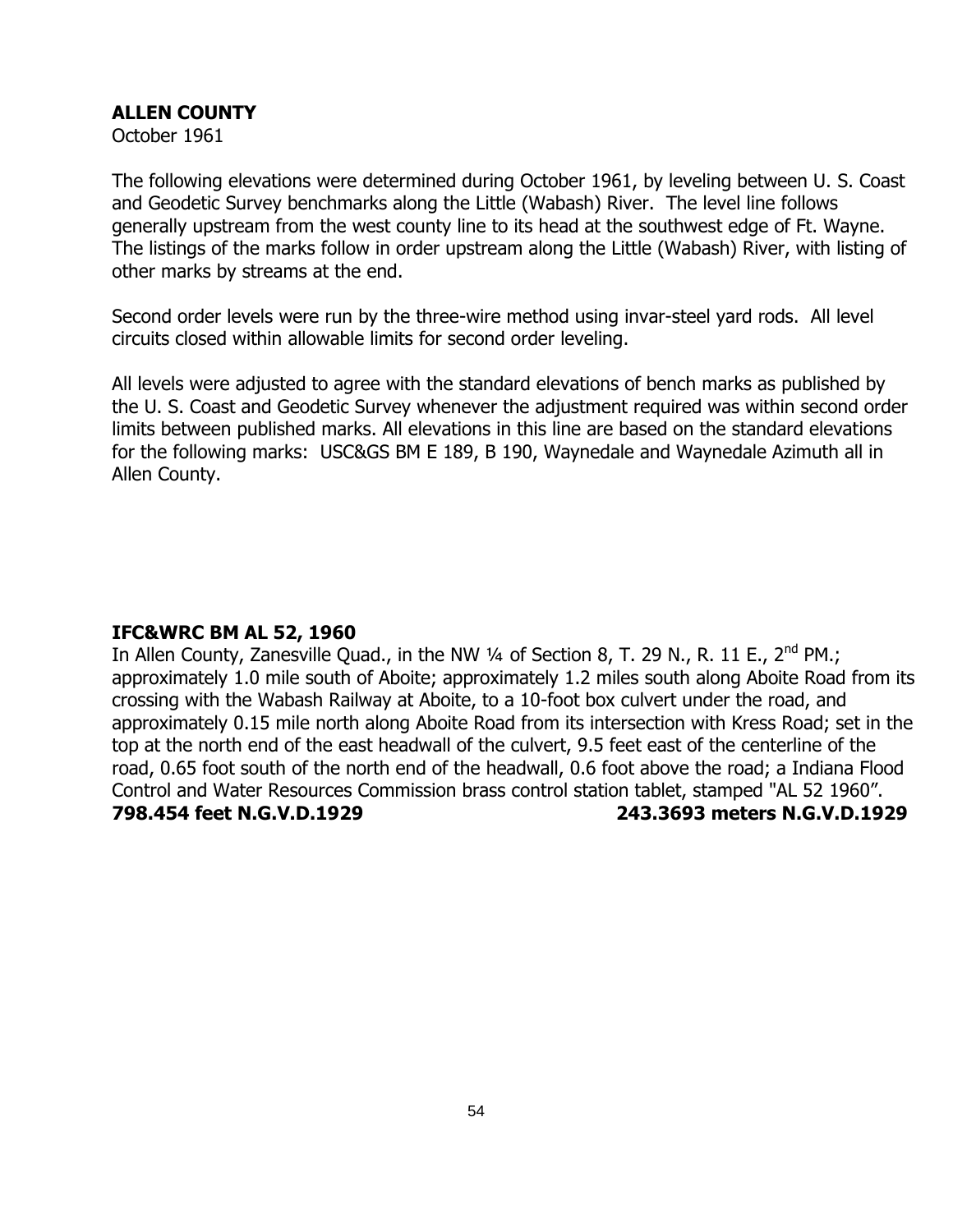#### **USC&GS BM E 189, 1946**

In Allen County, Zanesville Quad., in Grant 47; approximately 0.7 mile south of Aboite; approximately 0.9 mile south along Aboite Road from its crossing with the Wabash Railway at Aboite, and approximately 0.45 mile north along Aboite Road from its intersection with Kress Road; set in the top of a concrete post, 120 feet northeast and across Aboite Road from the northeast corner of an old brick school building now occupied as a farm residence, 71 feet north of the centerline of a driveway leading east to a white farm house, 28 feet east of the centerline of the road, 4 feet southwest of a "T"-fence corner, 3 feet south of a power pole, 0.5 foot above the ground, level with the road; a U.S. Coast and Geodetic Survey bench mark tablet, stamped "E 189 1946".

#### **823.027 feet N.G.V.D.1929 250.8591 meters N.G.V.D.1929**

#### **USC&GS BM B 190, 1946**

In Allen County, Zanesville Quad., in Grant 47; at Aboite; at the Aboite Road 107-foot steel truss bridge over the Little Wabash River; set in the top at the west end of the north bridge seat, 11 feet west of the centerline of the road, 1.5 feet below the bridge floor, 1.0 foot west of the west steel footing; a U.S. Coast and Geodetic Survey bench mark tablet, stamped "B 190 1946". **757.630 feet N.G.V.D.1929 230.9261 meters N.G.V.D.1929**

#### **IFC&WRC TBM # 15**

In Allen County, Arcola Quad., in the SW  $\frac{1}{4}$  of Section 32, T. 30 N., R. 11 E.,  $2^{nd}$  PM.; approximately 0.2 mile northeast of Aboite; approximately 0.15 mile northeast along the Norfolk and Western Railroad from its crossing with Aboite Road in Aboite to the Norfolk and Western Railroad bridge over Graham-McCulloch Ditch; set in the top of the southeast corner of the west bridge (seat) abutment, 27 feet south of the centerline of the tracks, 4.4 feet below the top of the rail, 2.3 feet southeast of the southeast corner of the top wall of the west abutment, at southeast corner of the abutment where wingwall bends southwest; no visible mark. **753.430 feet N.G.V.D.1929 229.6459 meters N.G.V.D.1929**

#### **IFC&WRC TBM # 13**

In Allen County, Arcola Quad., in the SE  $\frac{1}{4}$  of Section 32, T. 30 N., R. 11 E., 2<sup>nd</sup> PM.; approximately 0.9 mile northeast of Aboite; at the Amber Road steel truss bridge over Graham-McCulloch Ditch; set in the top at the west end of the south abutment of the bridge, 9 feet west of the centerline of the road, 0.7 foot south of the south end of the west steel truss and on line with the west side of the west truss, level with the road; no visible mark.

**755.145 feet N.G.V.D.1929 230.1687 meters N.G.V.D.1929**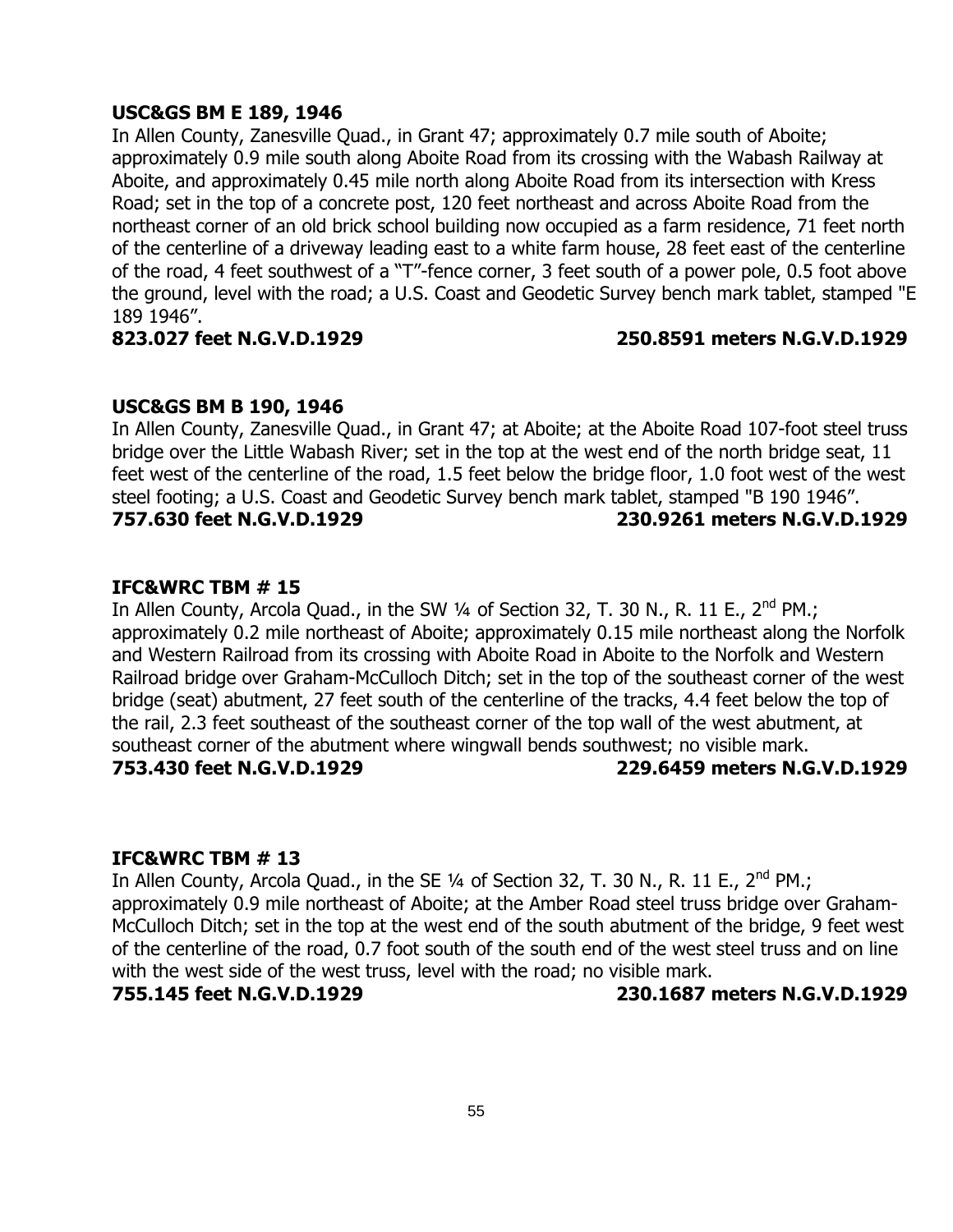#### **IFC&WRC BM AL 53, 1960**

In Allen County, Arcola Quad., in the SE 1/4 of Section 32, T. 30 N., R. 11 E., 2<sup>nd</sup> PM.; approximately 0.75 mile northeast of Aboite; at the Amber Road one-span steel pony truss bridge over the Little Wabash River; set in the top of the northwest retaining wall of the bridge, 19 feet west of the centerline of Amber Road, 11 feet west of the northwest end of the west steel truss of the bridge, 1.0 foot below the road, 1.0 foot south of the north end of the west steel truss; a Indiana Flood Control and Water Resources Commission brass control station tablet, stamped "AL 53 1960".

#### **752.801 feet N.G.V.D.1929 229.4542 meters N.G.V.D.1929**

#### **IFC&WRC BM AL 54, 1960**

In Allen County, Arcola Quad., in the SE  $\frac{1}{4}$  of Section 33, T. 30 N., R. 11 E., 2<sup>nd</sup> PM.; approximately 1.8 mile northeast of Aboite; at the Homestead Road one-span steel pony truss bridge over the Little Wabash River; set in the top of the northwest wingwall, 9 feet west of the centerline of Homestead Road, 2.0 feet above the road, 0.2 foot south of the north end of the west truss; a Indiana Flood Control and Water Resources Commission brass control station tablet, stamped "AL 54 1960".

### **755.223 feet N.G.V.D.1929 230.1924 meters N.G.V.D.1929**

#### **IFC&WRC TBM LWR 15**

In Allen County, Arcola Quad., in the SE  $\frac{1}{4}$  of Section 33, T. 30 N., R. 11 E., 2<sup>nd</sup> PM.; approximately 1.8 mile northeast of Aboite; at the Homestead Road one-span steel pony truss bridge over the Little Wabash River; set in the top of the southeast wingwall of the bridge, 9 feet east of the centerline of Homestead Road, 1.5 feet above the road, 0.5 foot south of the north edge of the southeast wingwall; a chiseled square.

#### **755.225 feet N.G.V.D.1929 230.1930 meters N.G.V.D.1929**

#### **IFC&WRC TBM # 10**

In Allen County, Arcola Quad., in the NE  $\frac{1}{4}$  of Section 33, T. 30 N., R. 11 E.,  $2^{nd}$  PM.; approximately 1.9 mile northeast of Aboite; at the Homestead Road bridge over Graham-McCulloch Ditch; set in the top of the southwest wingwall of the bridge, 9 feet west of the centerline of the road, 3.4 feet above the road, at the northwest corner of the southwest wingwall; a chiseled cross.

#### **760.137 feet N.G.V.D.1929 231.6902 meters N.G.V.D.1929**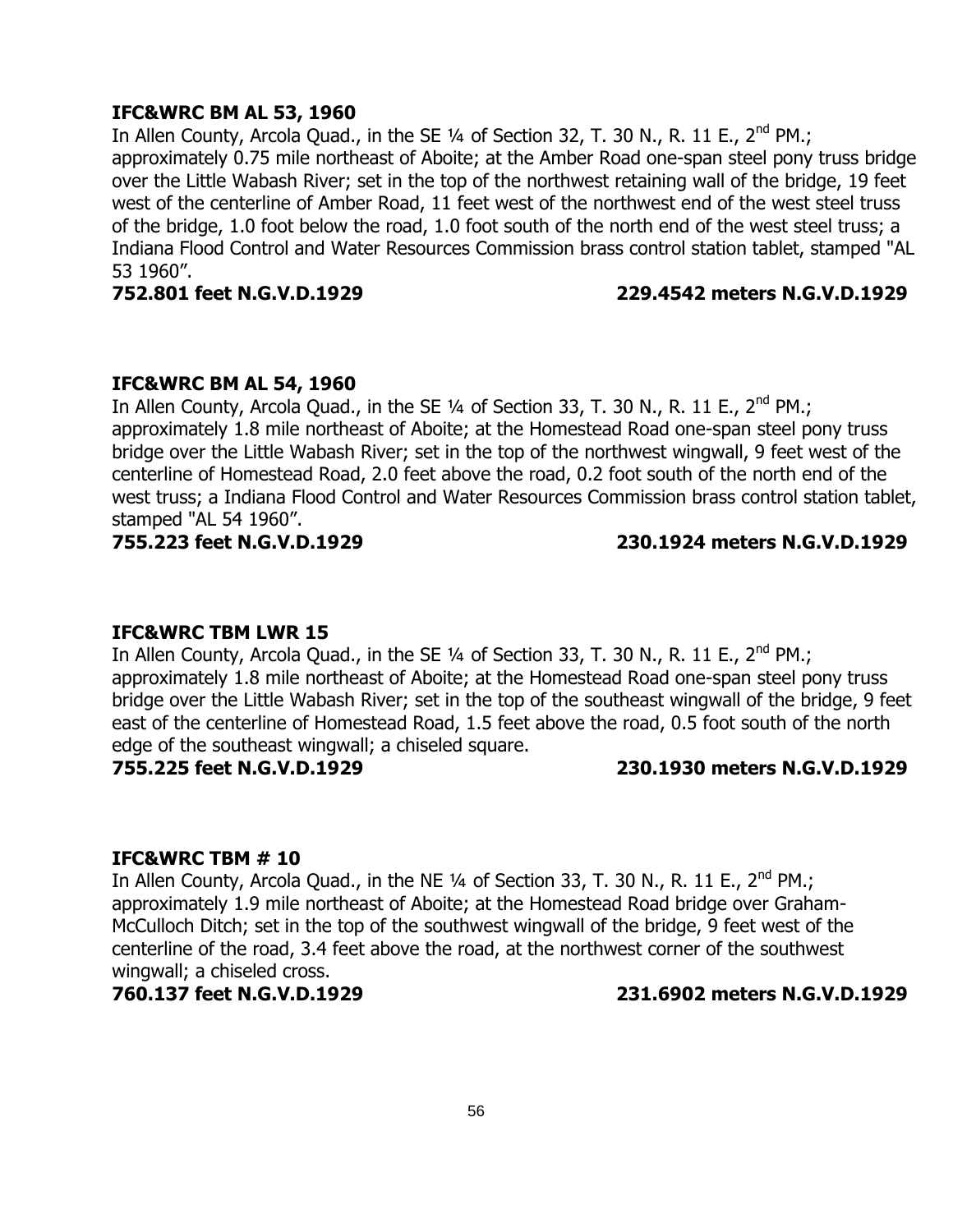#### **IFC&WRC TBM LWR 11**

In Allen County, Arcola Quad., in the SW 1/4 of Section 26, T. 30 N., R. 11 E., 2<sup>nd</sup> PM.; approximately 3.1 mile northeast of Aboite; approximately 3.1 miles northeast along the Wabash Railway from its crossing with Aboite Road in Aboite to a set of signal towers; and 0.4 mile southwest of the Ellison Road crossing; set in the top at the south edge of the circular concrete base of the south signal tower, 8.5 feet south of the south rail of the tracks, 1.5 feet above the track, 1.0 foot south of the steel post that the tower is mounted on, across the track from the north tower which has #1540 mounted on it, the tower has 3 lights and a red "A" mounted on it; a chiseled triangle.

### **761.175 feet N.G.V.D.1929 232.0066 meters N.G.V.D.1929**

### **IFC&WRC TBM UE 759.0**

In Allen County, Arcola Quad., in the SW  $\frac{1}{4}$  of Section 26, T. 30 N., R. 11 E., 2<sup>nd</sup> PM.; approximately 3.5 mile northeast of Aboite; at the Ellison Road bridge over Graham-McCulloch Ditch; set in the top of the southwest wingwall of the bridge, 13.2 feet west of the centerline of the road, 1.0 foot west of the west side of the bridge, 0.5 foot above the road, 0.3 foot south of the south end of the west guardrail; a painted square.

### **DESTROYED**

### **758.919 feet N.G.V.D.1929 231.3190 meters N.G.V.D.1929**

### **IFC&WRC TBM # 7**

In Allen County, Arcola Quad., in the SW  $\frac{1}{4}$  of Section 26, T. 30 N., R. 11 E., 2<sup>nd</sup> PM.; approximately 3.5 mile northeast of Aboite; at the Ellison Road bridge over Graham-McCulloch Ditch; set in the top of the southeast wingwall of the bridge, 24 feet east of the centerline of the road, 12.5 feet southeast of the southeast corner of the east guardrail of the bridge, 0.5 foot below the road, at the southeast corner of the wingwall; a chiseled cross.

### **DESTROYED**

**757.929 feet N.G.V.D.1929 231.0172 meters N.G.V.D.1929**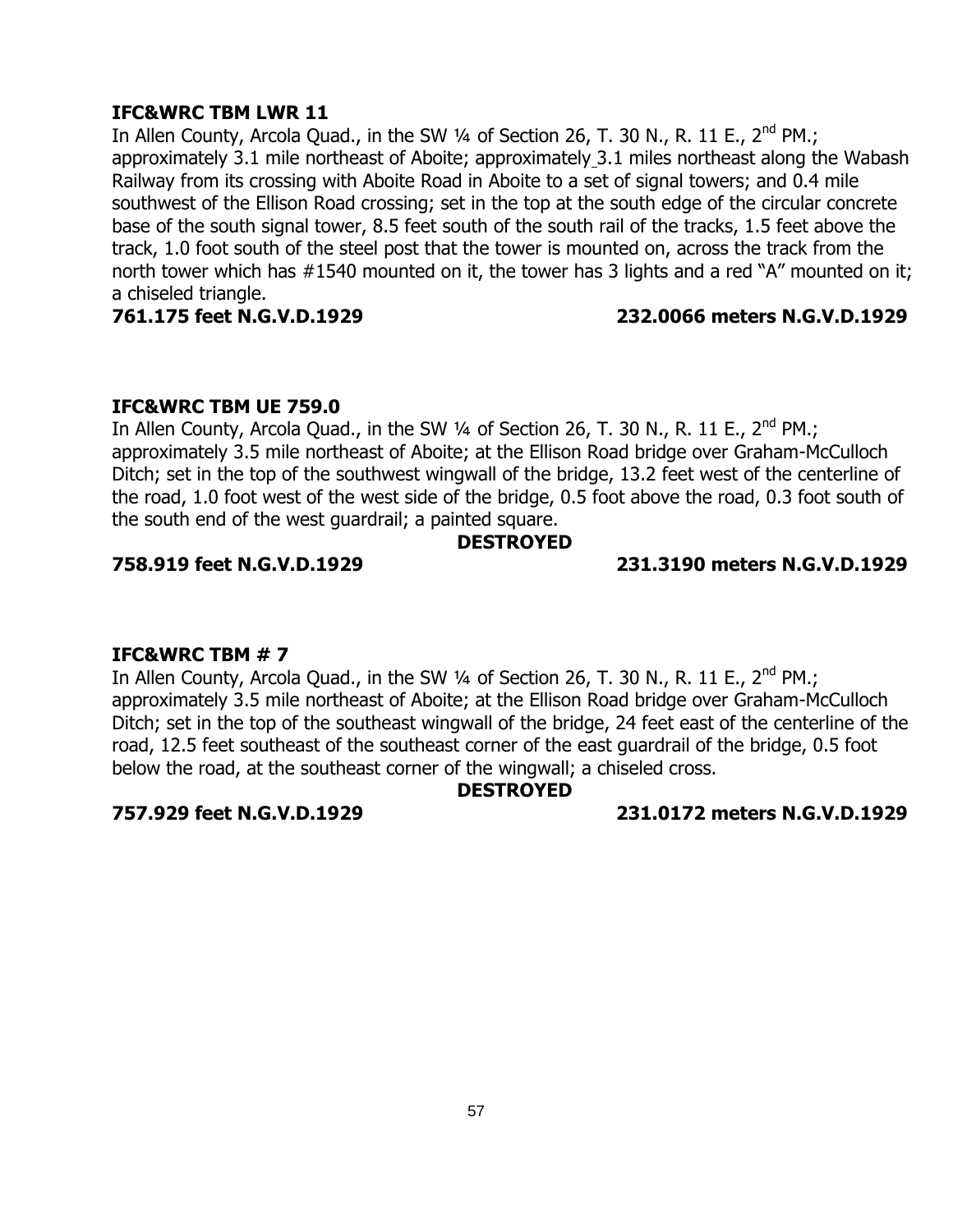### **IFC&WRC BM AL 55, 1960**

In Allen County, Arcola Quad., in the NW 1/4 of Section 35, T. 30 N., R. 11 E., 2<sup>nd</sup> PM.; approximately 3.5 mile northeast of Aboite; at the Branstrator Road single-span steel and wood bridge over the Little Wabash River; set in the top of the southeast wingwall of the bridge, 10 feet east of the centerline of Branstrator Road, 1.0 foot south of the north face of the wingwall, level with the road; a Indiana Flood Control and Water Resources Commission brass control station tablet, stamped "AL 55 1960".

#### **DESTROYED SUPERSEDED**

#### **758.806 feet N.G.V.D.1929 231.2845 meters N.G.V.D.1929**

#### **IFC&WRC BM AL 56, 1960**

In Allen County, Fort Wayne West Quad., in the SE 1/4 of Section 26, T. 30 N., R. 11 E., 2<sup>nd</sup> PM.; approximately 3.9 mile west of Waynedale; approximately 2.08 miles southwest and west along Yohne Road from its intersection with Smith Road to a bend in the road southwest and a farm field entrance to the north; set in the top of a concrete post, 0.38 mile west of a private drive north, 27.5 feet north of the centerline of Yohne Road, 15 feet west of the centerline of the farm field entrance, 3.2 feet southwest of a utility pole on the north side of the road, 1.5 feet below the road, flush with the ground; a Indiana Flood Control and Water Resources Commission bronze bench mark tablet, stamped "AL 56 1960".

### **(Possibly Destroyed)**

#### **757.019 feet N.G.V.D.1929 230.7399 meters N.G.V.D.1929**

**IFC&WRC TBM LWR 14** In Allen County, Fort Wayne West Quad., in the SW 1/4 of Section 25, T. 30 N., R. 11 E., 2<sup>nd</sup> PM.; approximately 3.5 mile west of Waynedale; approximately 1.7 miles southwest and west along Yohne Road from its intersection with Smith Road to a private drive north; set in the north side of a telephone pole, in the northeast quarter of the junction, 21 feet north of the centerline of Yohne Road, 12 feet east of the centerline of the private drive, level with the road; a railroad spike driven thru an aluminum tag, stamped "TBM LWR 14 1961".

**758.464 feet N.G.V.D.1929 231.1803 meters N.G.V.D.1929**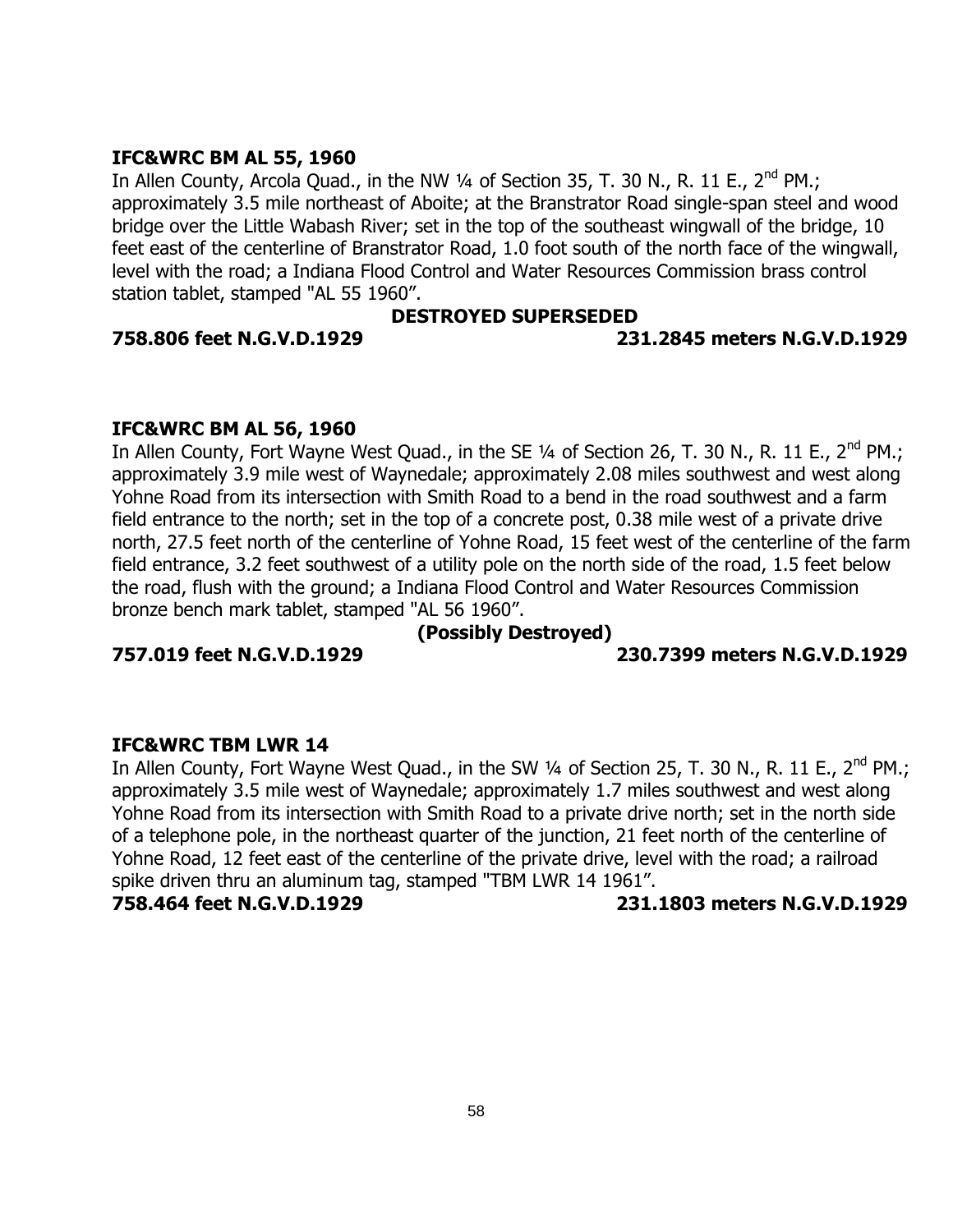### **IFC&WRC BM AL 57, 1960**

In Allen County, Fort Wayne West Quad., in the SE  $\frac{1}{4}$  of Section 25, T. 30 N., R. 11 E., 2<sup>nd</sup> PM.; approximately 2.9 mile west of Waynedale; approximately 1.1 miles southwest and west along Yohne Road from its intersection with Smith Road to a utility pole #6736; set in the top of a concrete post, 0.49 mile west of TBM LWR 13 1961, 180 feet west of the centerline of a foot bridge leading south to the residence of Howard Tegeder, 13.5 feet north of the centerline of Yohne Road, 2.5 feet southeast of the utility pole (has a silver cylindrical unit attached about 15 feet above ground), 1.0 foot below the road and level with the ground; a Indiana Flood Control and Water Resources Commission brass control station tablet, stamped "AL 57 1960".

#### **Not Found Possibly Destroyed**

#### **759.798 feet N.G.V.D.1929 231.5869 meters N.G.V.D.1929**

#### **IFC&WRC TBM LWR 13, 1961**

In Allen County, Fort Wayne West Quad., in the SW 1/4 of Section 30, T. 30 N., R. 11 E., 2<sup>nd</sup> PM.; approximately 2.4 mile west of Waynedale; approximately 0.6 mile southwest and west along Yohne Road from its intersection with Smith Road to a bend in the road due west; set in the southeast side of a telephone pole with a guy wire, 175 feet southwest of the centerline of a private drive north, 135 feet northeast of the bend in the road, 11 feet northwest of the centerline of Yohne Road, 1.0 foot above the road; a railroad spike driven through an aluminum tag, stamped "TBM LWR 13 1961".

#### **DESTROYED**

#### **760.536 feet N.G.V.D.1929 231.8118 meters N.G.V.D.1929**

# **IFC&WRC BM AL 58, 1960**

In Allen County, Fort Wayne West Quad., in the SE 1/4 of Section 30, T. 30 N., R. 11 E., 2<sup>nd</sup> PM.; approximately 1.5 mile west of Waynedale; at the Smith Road one-span concrete bridge over the Little Wabash River; set in the top of the northwest wingwall of the bridge, 14 feet west of the centerline of the road, 0.7 foot north of the north end of the west guardrail of the bridge, level with the road; a Indiana Flood Control and Water Resources Commission brass control station tablet, stamped "AL 58 1960".

# **Possibly Unstable Use With Caution 762.300 feet N.G.V.D.1929 232.3495 meters N.G.V.D.1929 NEW ELEVATION 762.198 feet N.G.V.D.1929 232.3184 meters N.G.V.D.1929**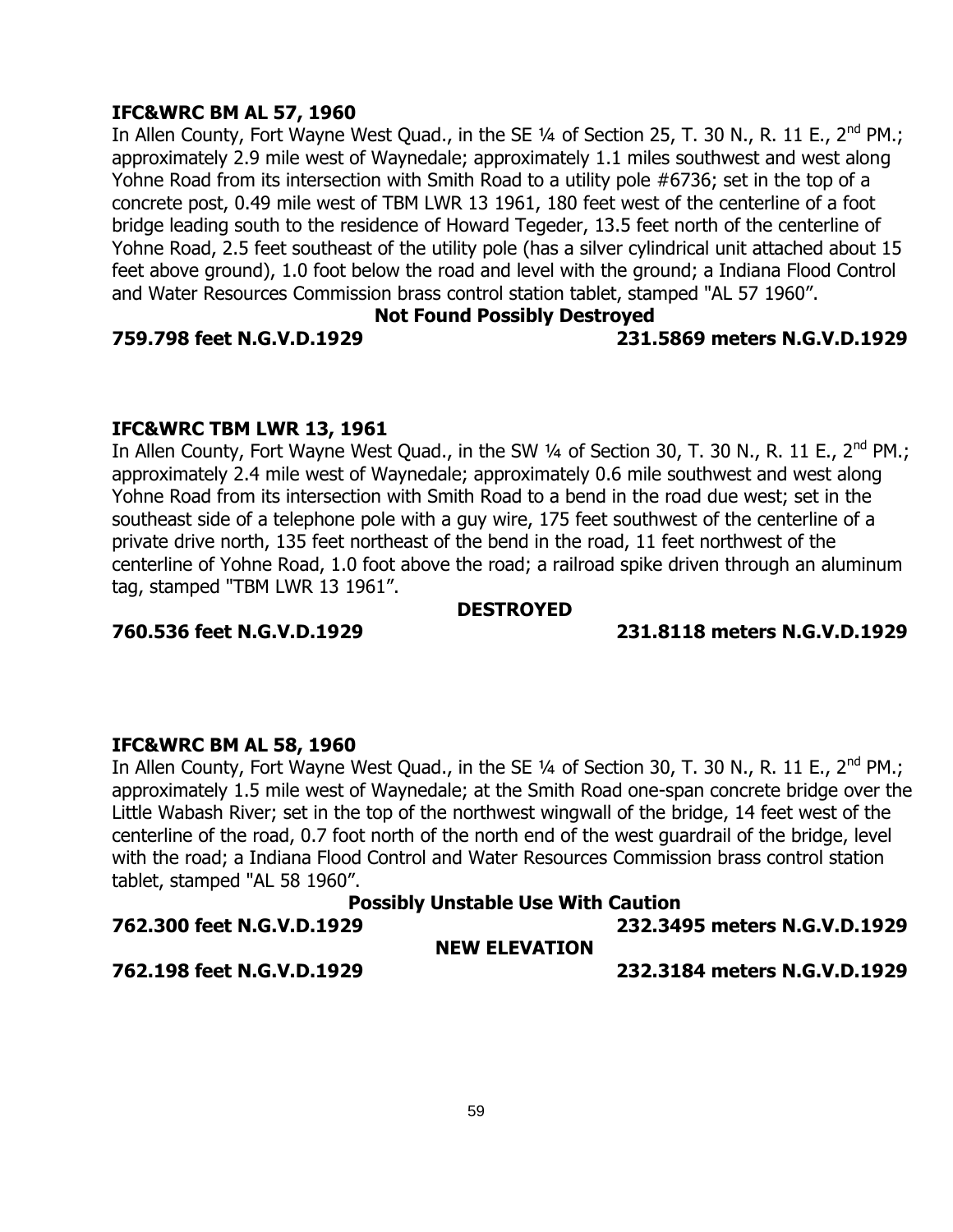#### **USGS BM24 RHP1951**

In Allen County, Fort Wayne West Quad., in the NW  $\frac{1}{4}$  of Section 32, T. 30 N., R. 11 E., 2<sup>nd</sup> PM.; approximately 1.5 mile west of Waynedale; at the intersection of Lower Huntington Road and Smith Road, in the northeast quarter of the intersection; set in the top of a concrete post, 31 feet east of the centerline of Smith Road, 28.5 feet north of the centerline of Lower Huntington Road, 3.7 feet north of a telephone pole R-27632, 2.0 feet above the road, 0.6 foot above the ground; a U.S. Geological Survey bench mark tablet, stamped "24 RHP 788 1951".

#### **DESTROYED**

#### **788.068 feet N.G.V.D.1929 240.2036 meters N.G.V.D.1929**

#### **IFC&WRC TBM LWR 12**

In Allen County, Fort Wayne West Quad., in the NW 1/4 of Section 32, T. 30 N., R. 11 E., 2<sup>nd</sup> PM.; approximately 1.2 mile west of Waynedale; at the Lower Huntington Road pipe culvert over the head of the Little Wabash River; set in the top at the east end of the north headwall of the pipe culvert (south entrance is a drop type), 0.18 mile west of the Orchard Ridge Country Club entrance, 25 feet north of the centerline of the road, 8 feet below the road, 1.0 foot west of the east end of the headwall; a chiseled triangle.

# **Not Found Possibly Destroyed**

**763.396 feet N.G.V.D.1929 232.6836 meters N.G.V.D.1929**

#### **USC&GS Waynedale 1946**

In Allen County, Fort Wayne West Quad., in the SE 1/4 of Section 28, T. 30 N., R. 11 E., 2<sup>nd</sup> PM.; at Waynedale; at the junction of Old Trail Road and Mac Arthur Drive leading southwest and Church Street leading east, across Old Trail Road from the yellow brick Methodist Church, at Wayne Township District 8 School; set in the top of a concrete post in the southeast corner of the school grounds, 99.8 feet east of the southeast corner of the schoolhouse, 93.8 feet southeast of the flag pole, 59.5 feet south of the south edge of the sidewalk leading to the main entrance, 53 feet west of the centerline of Mac Arthur Drive, 24.5 feet west of the concrete post at the south end of the sidewalk along Old Trail Road, flush with the ground, level with the road; a U.S. Coast and Geodetic Survey triangulation-station disk, stamped "WAYNEDALE 1946". NGS ELEVATION

# DNR ELEVATION

**792.938 feet N.G.V.D.1929 241.6880 meters N.G.V.D.1929**

**792.879 feet N.G.V.D.1929 241.6700 meters N.G.V.D.1929**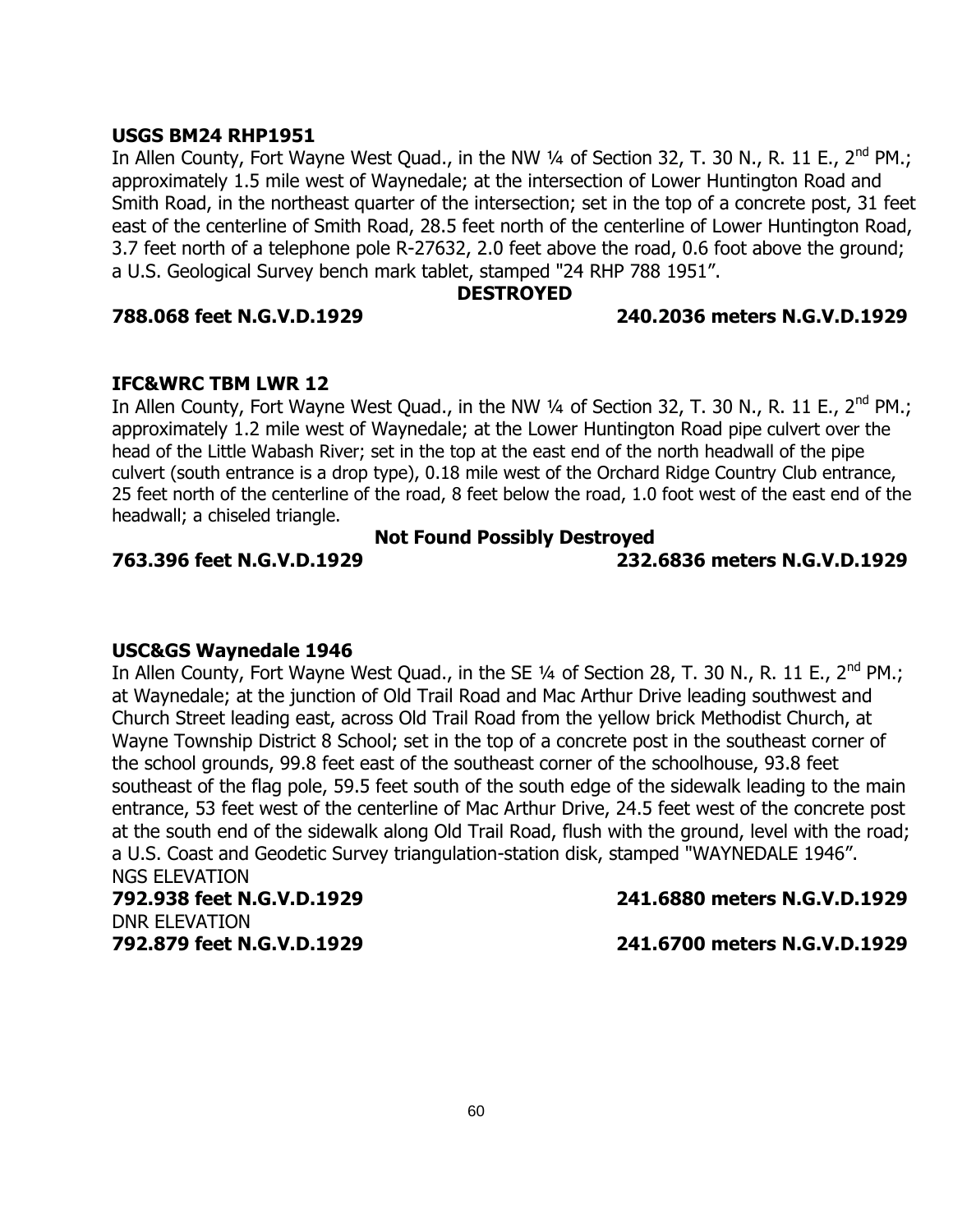#### **USC&GS Waynedale RM 1, 1946**

In Allen County, Fort Wayne West Quad., in the SE  $\frac{1}{4}$  of Section 28, T. 30 N., R. 11 E., 2<sup>nd</sup> PM.; at Waynedale; at the junction of Old Trail Road and Mac Arthur Drive leading southwest and Church Street leading east, across Old Trail Road from the yellow brick Methodist Church, at Wayne Township District 8 School; set in the top of a concrete post, 133 feet north of triangulation station Waynedale, 104 feet northeast of the northeast corner of the school house, 89.3 feet northeast of the flagpole, 67.9 feet north of the north edge of the sidewalk leading to the main entrance, 12 feet southwest of a pole, 1.7 feet west of the west edge of the sidewalk along Old Trail Road, about 1.0 foot lower than the road, flush with the ground; a U.S. Coast and Geodetic Survey reference mark disk, stamped "WAYNEDALE NO. 1 1946". NGS ELEVATION

# **792.380 feet N.G.V.D.1929 241.5179 meters N.G.V.D.1929** DNR ELEVATION

**792.449 feet N.G.V.D.1929 241.5389 meters N.G.V.D.1929**

#### **USC&GS Waynedale RM 2, 1946**

In Allen County, Fort Wayne West Quad., in the SE 1/4 of Section 28, T. 30 N., R. 11 E., 2<sup>nd</sup> PM.; at Waynedale; at the junction of Old Trail Road and Mac Arthur Drive leading southwest and Church Street leading east, across Old Trail Road from the yellow brick Methodist Church, at Wayne Township District 8 School; set in the top of a concrete post, 133 feet north of triangulation station Waynedale, 104 feet northeast of the northeast corner of the school house, 89.3 feet northeast of the flagpole, 67.9 feet north of the north edge of the sidewalk leading to the main entrance, 12 feet southwest of a pole, 1.7 feet west of the west edge of the sidewalk along Old Trail Road, about 1.0 foot lower than the road, flush with the ground; a U.S. Coast and Geodetic Survey reference mark disk, stamped "WAYNEDALE NO. 2, 1946". **794.431 feet N.G.V.D.1929 242.1431 meters N.G.V.D.1929**

#### **USC&GS Waynedale Azimuth 1946**

In Allen County, Fort Wayne West Quad., in the NE 1/4 of Section 33, T. 30 N., R. 11 E., 2<sup>nd</sup> PM.; at Waynedale; at the intersection of Old Trail Road leading northwest into the town and Bluffton Road; set in the top of a concrete post, at the east side of a triangular grass plot, 81 feet south of the centerline of Old Trail Road, 57 feet south of the south curb, 25.5 feet west of the centerline of the highway, 2.8 feet west of the west curb of the highway, 0.5 foot above the road and the ground; a U.S. Coast and Geodetic Survey Azimuth Mark disk, stamped "WAYNEDALE 1946".

**793.824 feet N.G.V.D.1929 241.9580 meters N.G.V.D.1929**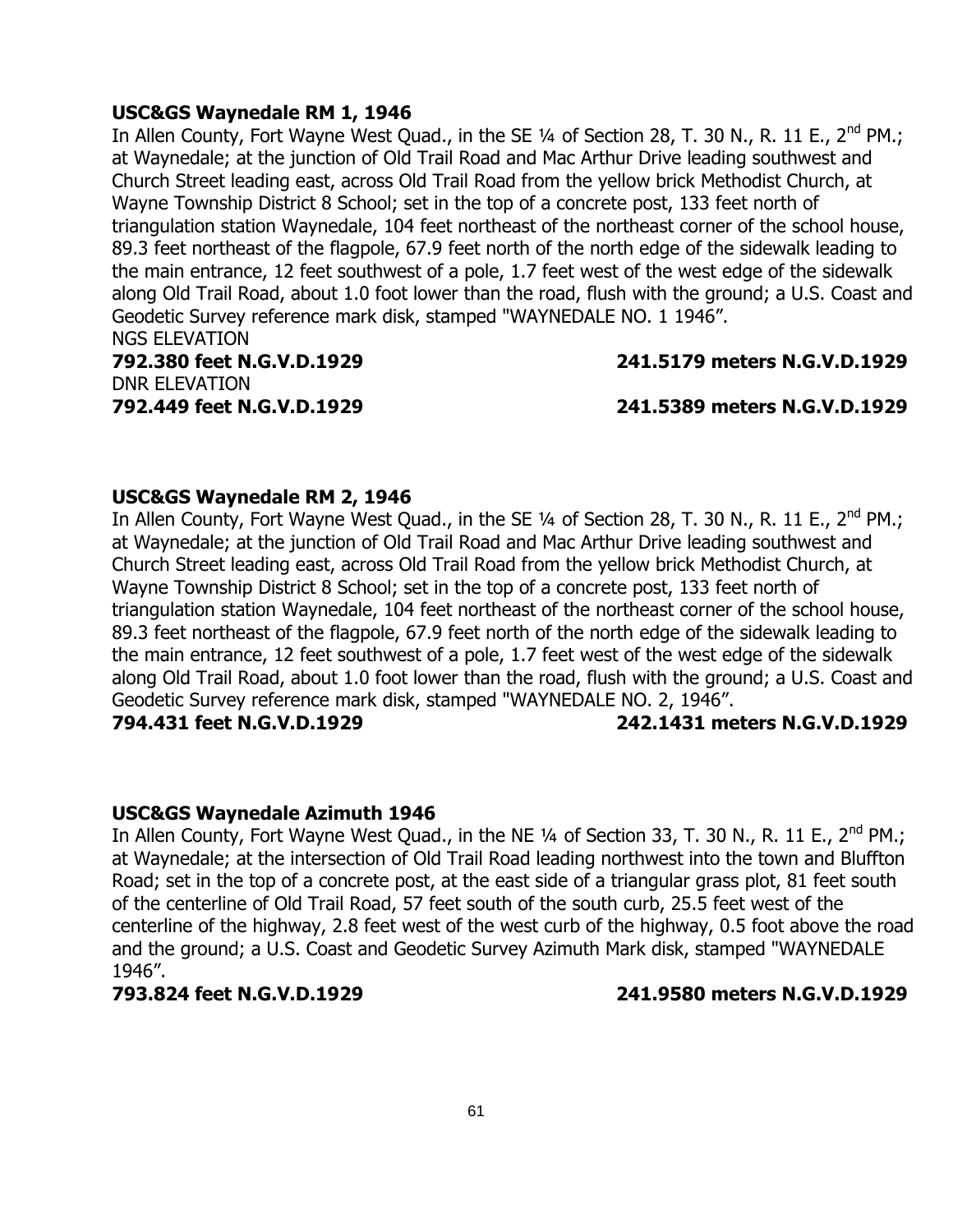#### **IFC&WRC BM AL 59, 1960**

In Allen County, Fort Wayne West Quad., in the SW 1/4 of Section 28, T. 30 N., R. 11 E., 2<sup>nd</sup> PM.; approximately 0.5 mile west of Waynedale; at the Lower Huntington Road concrete slab bridge over Fairfield Ditch; set in the top of the west corner post of the north handrail of the bridge, 14 feet north of the centerline of the road, 3.2 feet above the road, 0.45 foot east of the west side of north handrail; a Indiana Flood Control and Water Resources Commission brass control station tablet, stamped "AL 59 1960".

#### **SUPERSEDED**

**773.022 feet N.G.V.D.1929 235.6176 meters N.G.V.D.1929**

**New Elevation**

**772.762 feet N.G.V.D. 1929 235.5383 meters N.G.V.D. 1929**

#### **IFC&WRC RM 1**

In Allen County, Fort Wayne West Quad., in the SW 1/4 of Section 28, T. 30 N., R. 11 E., 2<sup>nd</sup> PM.; approximately 0.5 mile west of Waynedale; at the Lower Huntington Road concrete slab bridge over Fairfield Ditch; set in the top of the east corner post of the south handrail of the bridge, 14 feet south of the centerline of the road, 3.2 feet above the road, at the northeast corner of the corner post; a chiseled cross.

**773.191 feet N.G.V.D.1929 235.6691 meters N.G.V.D.1929**

#### **IFC&WRC BM AL 61, 1961**

In Allen County, Fort Wayne West Quad., in the SW 1/4 of Section 28, T. 30 N., R. 11 E., 2<sup>nd</sup> PM.; approximately 0.5 mile west of Waynedale; at the Lower Huntington Road concrete slab bridge over Fairfield Ditch; set in the top of a concrete post, 75 feet east of the east end of the bridge, 23 feet south of the centerline of the road, 10 feet south of a 35 M.P.H. sign, 2 feet north of a fence line, 0.4 foot below the road, 0.4 foot above the ground; a Indiana Flood Control and Water Resources Commission brass control station tablet, stamped "AL 61 1961".

**770.420 feet N.G.V.D.1929 234.8245 meters N.G.V.D.1929**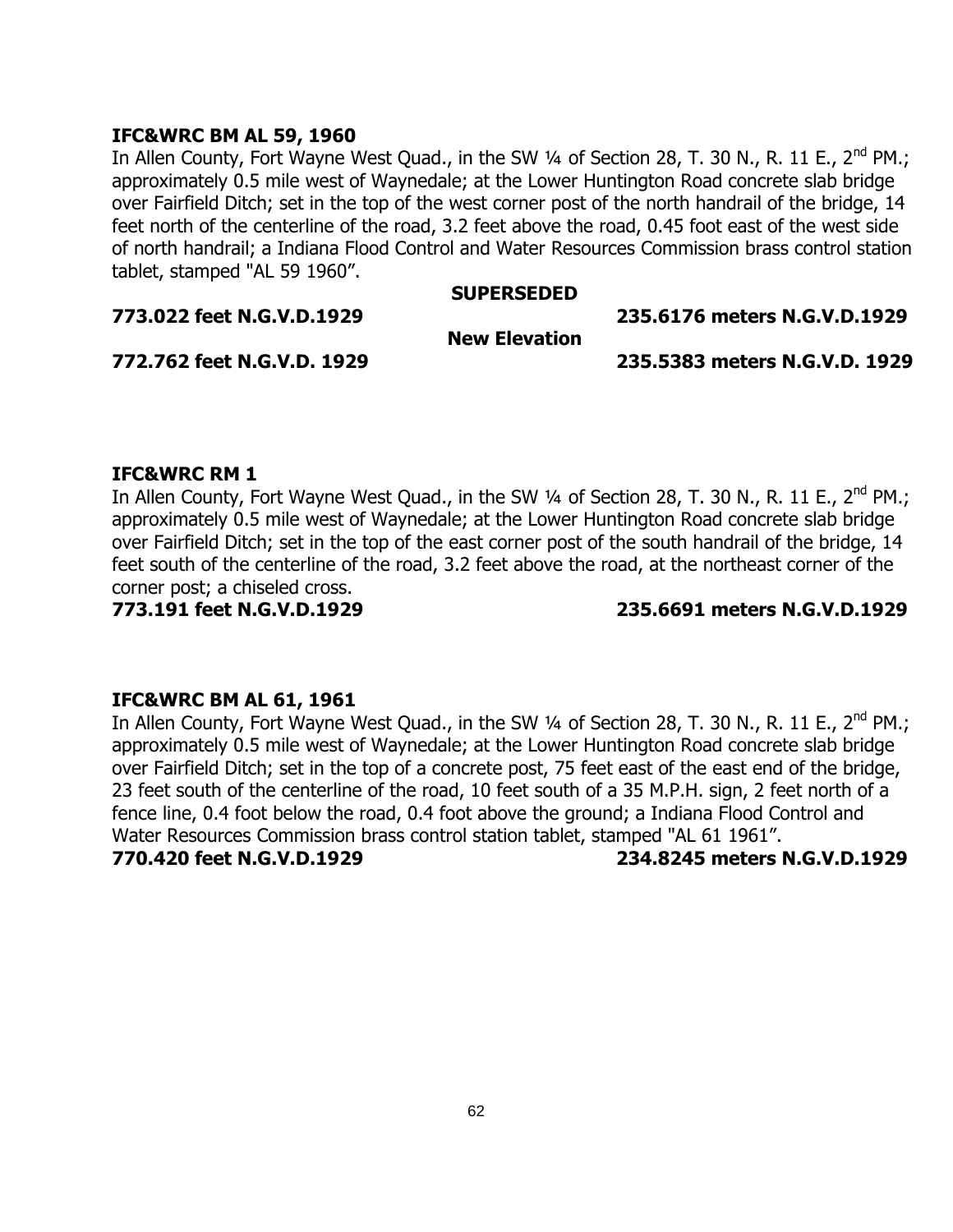#### **IFC&WRC BM AL 62, 1961**

In Allen County, Fort Wayne West Quad., in the SE  $\frac{1}{4}$  of Section 29, T. 30 N., R. 11 E., 2<sup>nd</sup> PM.; approximately 0.5 mile west of Waynedale; at the Lower Huntington Road concrete slab bridge over Fairfield Ditch; set in the top of a concrete post, 220 feet west of the west end of the bridge, 60 feet west of the centerline of Ardmore Avenue, 6 feet east of "Fort Wayne City Limit" sign, 1.2 feet below the road, 0.3 foot above the ground; a Indiana Flood Control and Water Resources Commission brass control station tablet, stamped "AL 62 1961".

#### **768.720 feet N.G.V.D.1929 234.3063 meters N.G.V.D.1929**

#### **IFC&WRC BM AL 60, 1960**

In Allen County, Fort Wayne West Quad., in the SW 1/4 of Section 28, T. 30 N., R. 11 E., 2<sup>nd</sup> PM.; approximately 0.2 mile west of Waynedale; approximately 0.64 mile west along Lower Huntington Road from its intersection with Bluffton Road at Waynedale to a 8-foot concrete box culvert under the road; set in the top of the west wingwall of the culvert, 33 feet east of the centerline of Baer Road ( a "T"-road north at the west end of the culvert), 12.5 feet northwest of the centerline of the road, 1.5 feet above the road; a Indiana Flood Control and Water Resources Commission brass control station tablet, stamped "AL 60 1960".

#### **DESTROYED**

#### **773.631 feet N.G.V.D.1929 235.8032 meters N.G.V.D.1929**

#### **IFC&WRC BM # 1**

In Allen County, Fort Wayne West Quad., in the NE 1/4 of Section 30, T. 30 N., R. 11 E., 2<sup>nd</sup> PM.; approximately 1.5 mile northwest of Waynedale; at the intersection of Smith Road and a "T"-road west (Macbeth Road); set in the northeast side of telephone pole, in the southwest quarter of the junction, 22 feet south of the centerline of Macbeth Road, 20.5 feet west of the center line of Smith Road, 0.5 foot below the road; a spike nail.

### **DESTROYED**

**759.894 feet N.G.V.D.1929 231.6162 meters N.G.V.D.1929**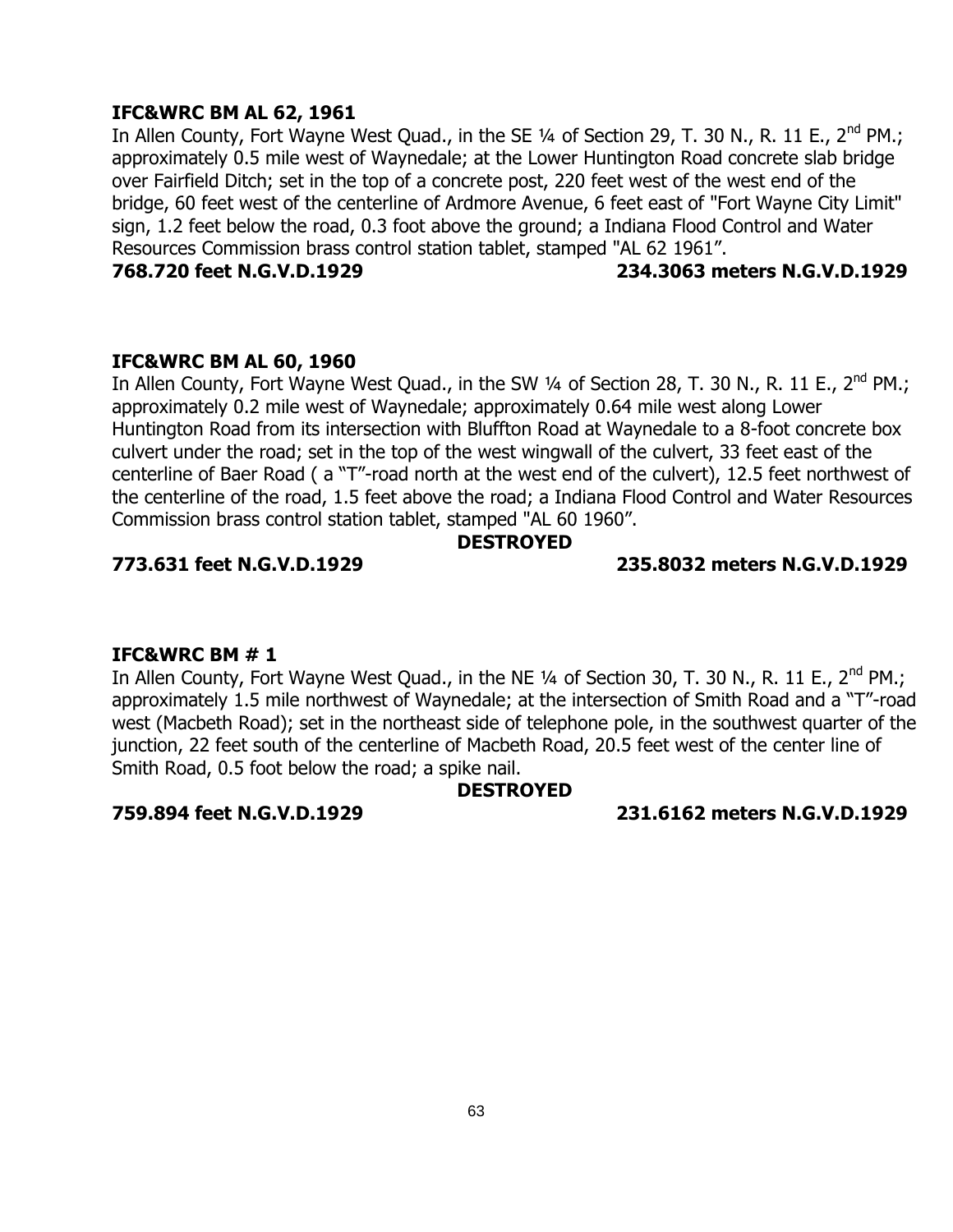### **IFC&WRC BM # 6**

In Allen County, Fort Wayne West Quad., in the SW 1/4 of Section 17, T. 30 N., R. 11 E., 2<sup>nd</sup> PM.; approximately 1.5 mile northwest of Waynedale; at the Smith Road Bridge over Junk Ditch, set in the top of the northeast wingwall of the bridge, 0.05 mile north of the "T"-road junction with Engle Road, 15.5 feet east of the centerline of the road, 6.6 feet northeast of the northeast end of the east guardrail of the bridge, 0.5 foot below the road, at the northeast corner of the wingwall; a chiseled square.

#### **SUPERSEDED**

**753.664 feet N.G.V.D.1929 229.7172 meters N.G.V.D.1929**

**New Elevation**

**753.582 feet N.G.V.D. 1929 235.5383 meters N.G.V.D. 1929**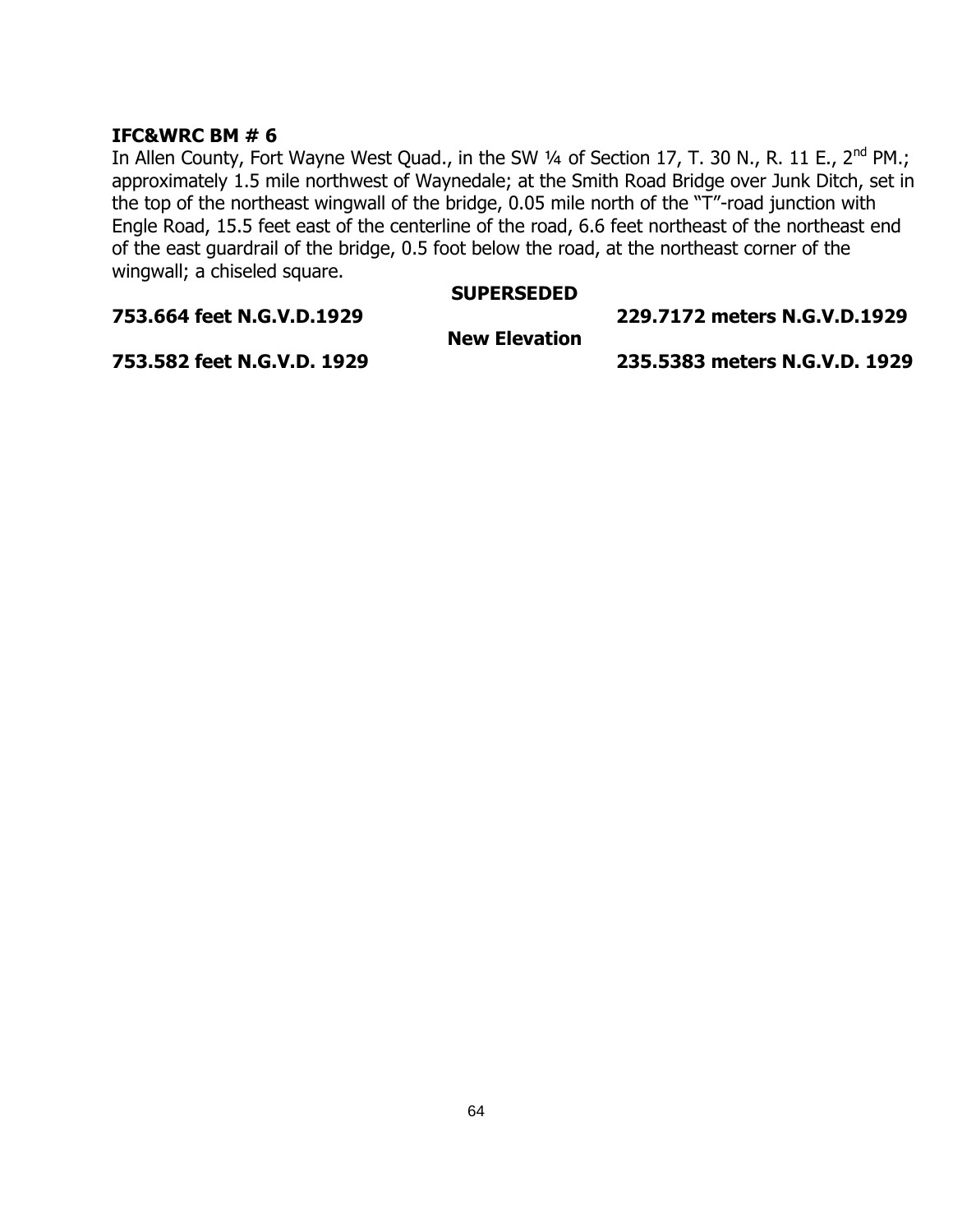The following elevations were determined during October 1961, by closed circuit leveling from a U. S. Coast and Geodetic Survey benchmark along Junk Ditch. The level line follows generally upstream along Junk Ditch. The listing of the marks follow in order upstream along Junk Ditch.

Second order levels were run by the three-wire method using invar-steel yard rods. All level circuits closed within allowable limits for second order leveling.

All levels were adjusted to agree with the standard elevations of bench marks as published by the U. S. Coast and Geodetic Survey whenever the adjustment required was within second order limits between published marks. All elevations in this line are based on the standard elevations for the following mark: USC&GS BM C 15 in Allen County.

#### **IFC&WRC BM # 22**

In Allen County, Fort Wayne West Quad., in the NW 1/4 of Section 10, T. 30 N., R. 11 E., 2<sup>nd</sup> PM.; at Fort Wayne; at Swinney Park; set in the north side of 52-inch tree, on the south bank of Junk Ditch about midway between the mouth and the first bridge (do not include the foot bridge) over Junk Ditch, 110 feet southeast of the centerline of the wooden foot bridge, 33 feet south of the south bank of Junk Ditch, 0.7 foot above the ground; a boat spike.

**746.709 feet N.G.V.D.1929 227.5974 meters N.G.V.D.1929**

#### **IFC&WRC BM # 21**

In Allen County, Fort Wayne West Quad., in the NW  $\frac{1}{4}$  of Section 10, T. 30 N., R. 11 E., 2<sup>nd</sup> PM.; at Fort Wayne; at Swinney Park; at the second bridge above the mouth on Junk Ditch (do not include foot bridge), just southeast of the ( now abandoned) New York Central and St. Louis Railroad Bridge over Junk Ditch, at the northeast end of the southeast handrail of a 15-foot arch bridge over Junk Ditch; 0.14 mile northeast of U.S. Coast and Geodetic Survey Bench Mark C 15, 13 feet southeast of the centerline of the street, 1.1 feet above the road, at the southwest corner of a concrete retaining wall butting into the northeast end of the bridge; no visible mark. (Mark number corresponds to number by County Surveyor for this bridge.)

**757.417 feet N.G.V.D.1929 230.8612 meters N.G.V.D.1929**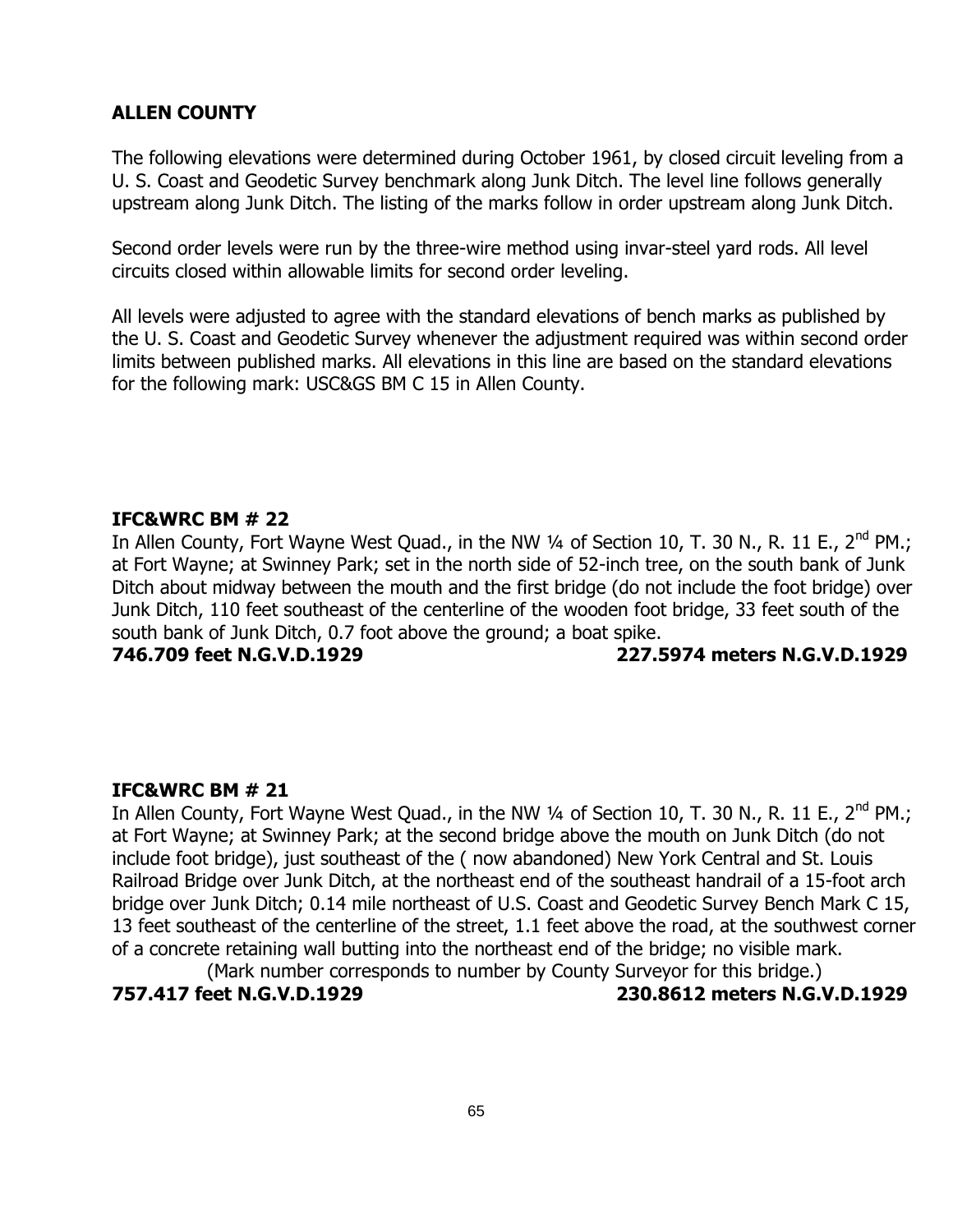The following elevations were determined during August 1962, by leveling between benchmarks determined by leveling between U. S. Coast and Geodetic Survey benchmarks along Maumee River.

Second Order Levels were run by the three-wire method using invar-steel yard rods. The level circuit closed within allowable limits for second order leveling.

The levels were adjusted to agree with the standard elevations as published by the U. S. Coast and Geodetic Survey. All elevations in this line are based on the following marks: IFC&WRC BM AL 28 and AL 30 in Allen County. TBM MR 102 1955, BM AL 29 and TBM 104 1955 destroyed.

### **IFC&WRC BM AL 29 RESET 1962**

In Allen County, Grabill Quad., in the NW 1/4 of Section 22, T. 31 N., R. 14 E., 2<sup>nd</sup> PM.; approximately 4.0 miles south-southwest of Harlan; at the Platter Road bridge over the Maumee River; set in top at the south end of the west concrete retaining wall of the bridge, 17.3 feet south of the centerline of the road, 1.6 feet south of the south face of the south concrete guardrail base, 0.7 foot west of the east face of the retaining wall, 0.15 foot below the road; a Indian Flood Commission brass control station tablet, stamped "AL 29 1955 RESET 1962". **745.681 feet N.G.V.D.1929 227.2840 meters N.G.V.D.1929**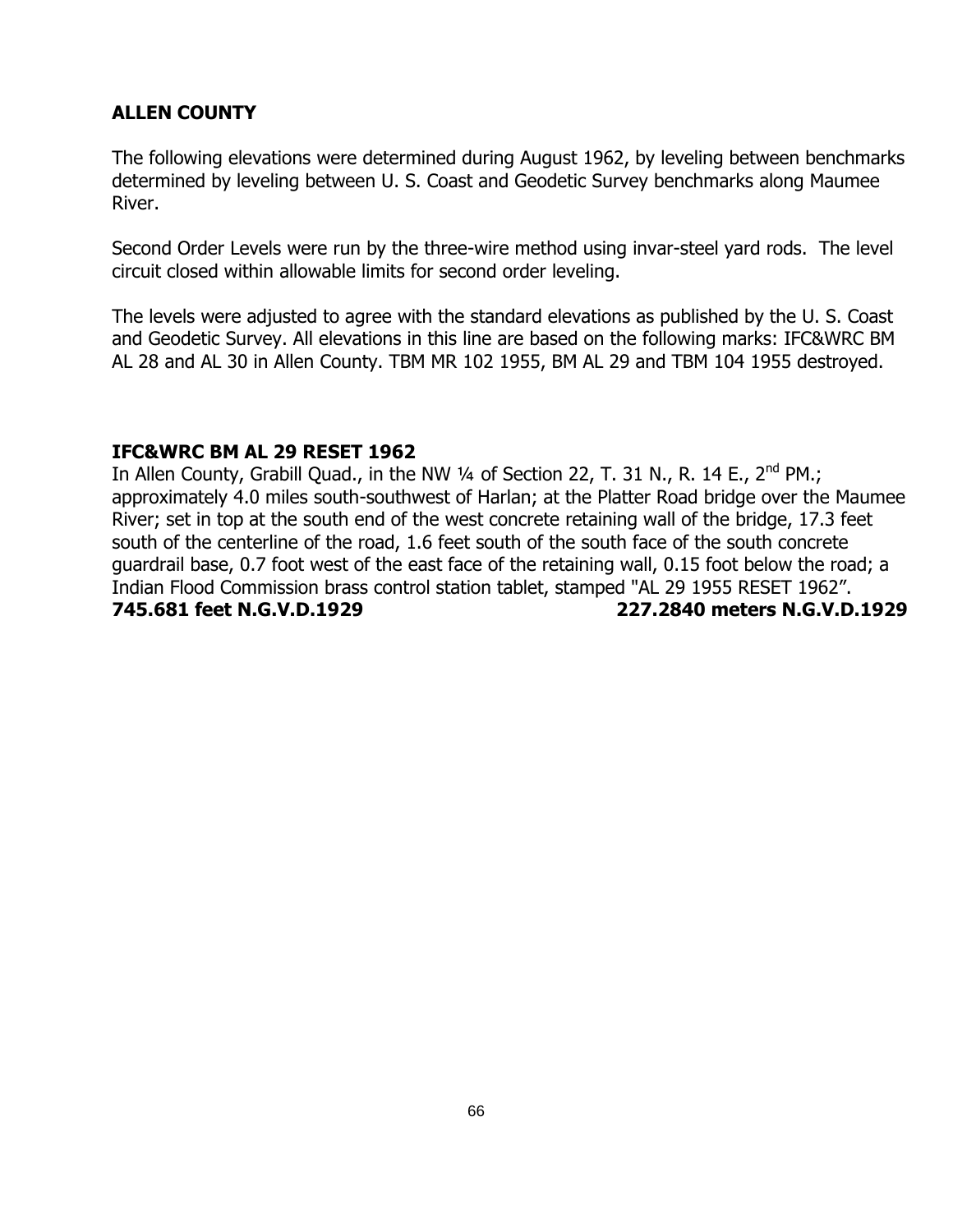The following elevations were determined during August 1962, by leveling between benchmarks determined by leveling between U. S. Coast and Geodetic Survey benchmarks along the St. Joseph River.

Second Order Levels were run by the three-wire method using invar-steel yard rods. The level circuit closed within allowable limits for second order leveling.

The levels were adjusted to agree with the standard elevations as published by the U. S. Coast and Geodetic Survey. All elevations in this line are based on the following marks: U. S. G.S. RM 3 AUX. Gage Ft. Wayne and ISHC BM F 14 in Allen County.

BM AL 43 has been destroyed. See ISHC BM F 63 ALLEN.

### **ISHC BM F 63 ALLEN**

In Allen County, Fort Wayne West Quad., in the SW 1/4 of Section 24, T. 31 N., R. 12 E., 2<sup>nd</sup> PM.; at Fort Wayne; approximately 0.45 mile northeast along Clinton Street from its intersection with U. S. 30/24; set in the top of a concrete post, about 0.2 mile northeast of the east entrance to the Northcrest Shopping Center, 120 feet south of a 15-foot pipe culvert under the highway, 90 feet north of the centerline of a private drive east to a house and barns, 47 feet east of the centerline of the north-bound traffic lanes of the highway, 2.5 feet below the highway level, 1.0 foot south of a concrete R/W post, 1.2 feet above the ground; a Indiana State Highway Commission bench mark tablet, stamped "F 63 ALLEN".

#### **NOTE: This mark replaces BM AL 43 775.640 feet N.G.V.D.1929 236.4155 meters N.G.V.D.1929**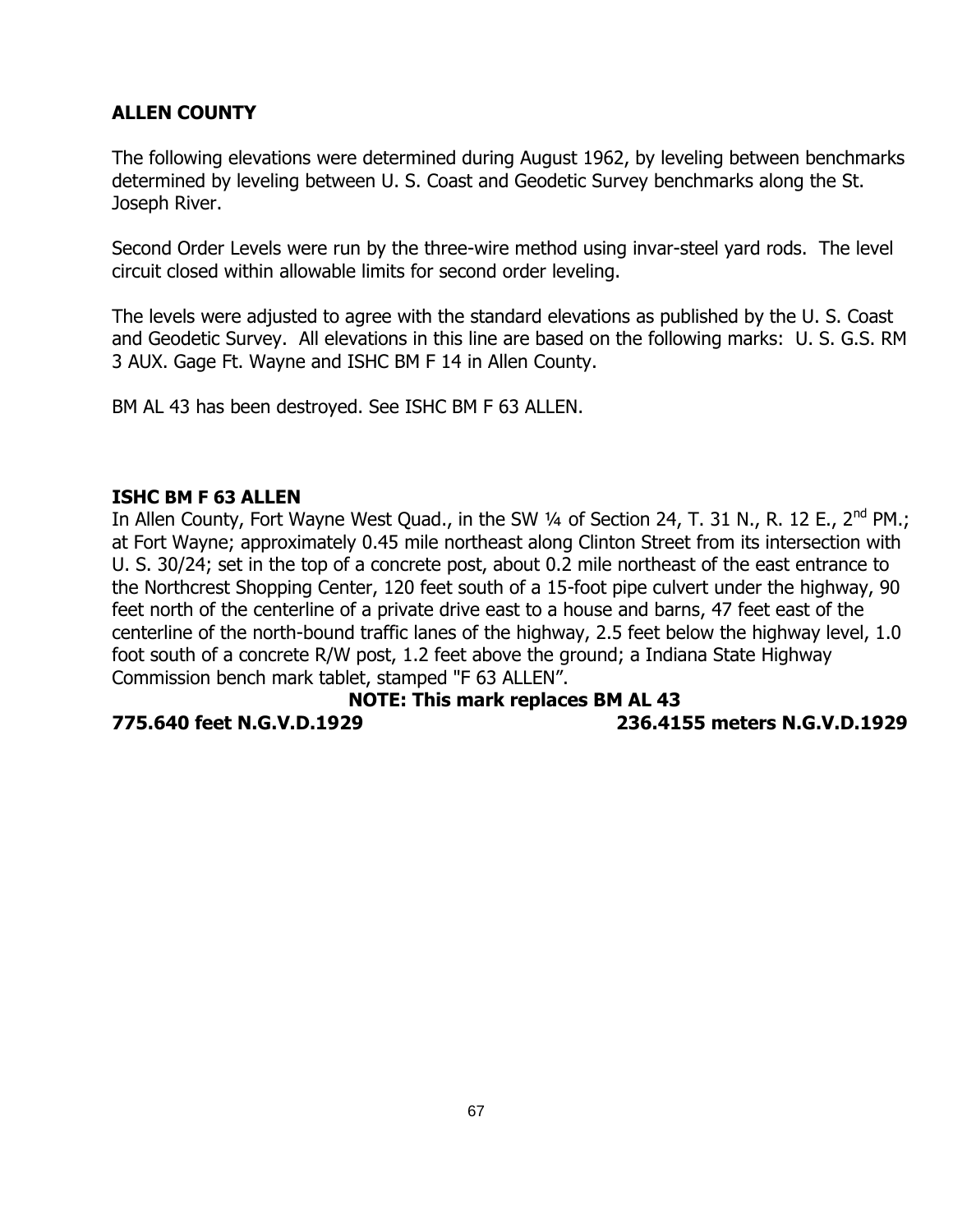Indiana Department of Natural Resources Division of Water Surveying and Mapping Section

The following control points were used/and or established during floodplain mapping projects in and around Allen County. This includes Cedar Creek, Junk Ditch, Maumee River, St. Joe River, and St. Mary's River.

#### **USC&GS BOURIES 1946**

In Allen County, Cedarville Quad., in the SE  $\frac{1}{4}$  of Section 5, T. 31 N., R. 13 E., 2<sup>nd</sup> PM; approximately 1.0 mile north of Fort Wayne; at the intersection of State Road 1 and Diebold Road, at the Indiana & Michigan Electric Company sub-station; set in the top of a concrete post, in the center of a round concrete camera target that is 8.0 feet in diameter, 35.0 feet north of the north edge of State Road 1, 27.0 feet northeast of a stone parking lot, 19.5 feet northwest of a guardrail; a U.S. Coast and Geodetic Survey Triangulation Station tablet, stamped "BOURIES 1946".

**"X" = 657,975.78 feet N.A.D. 1927 "Y" = 1,337,084.470 feet N.A.D. 1927**

#### **USC&GS LEO 1947**

In Allen County, Cedarville Quad., in the NW 1/4 of Section 22, T. 32 N., R. 13 E., 2<sup>nd</sup> PM; at Leo; at the Leo Grade School; 114.0 southwest of the southwest corner of a brick church, 33.3 feet southeast of the southeast corner of a concrete dugout, 24.0 feet west of a row of guard posts, 19.5 feet south of the south corner of the press box, 0.2 foot below the ground; a U.S. Coast and Geodetic Survey Triangulation Station tablet, stamped "LEO 1947".

**"X" = 679,805.770 feet N.A.D. 1927 "Y" = 1,356,168.940 feet N.A.D. 1927**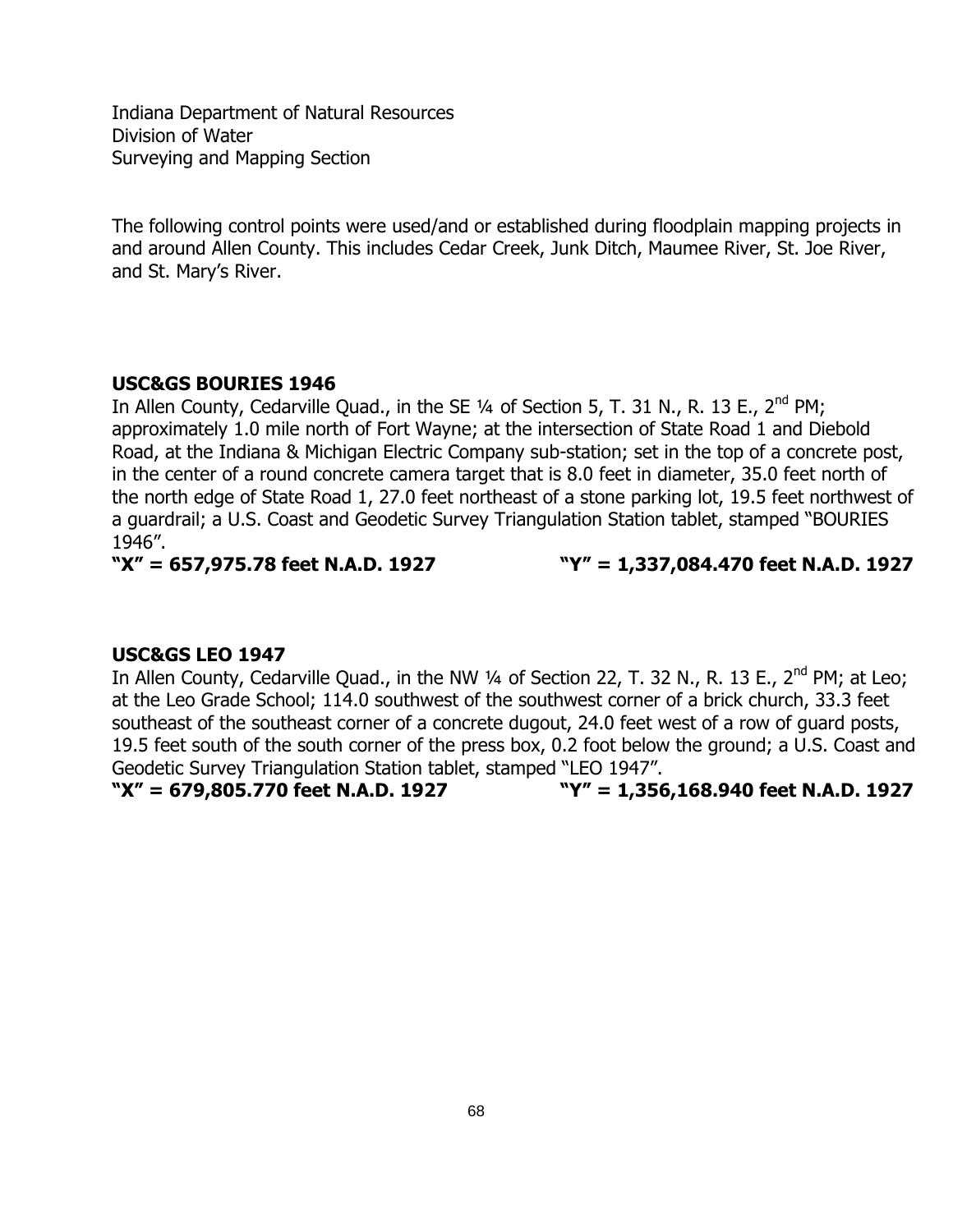#### **USC&GS LEO 1947 AZIMUTH**

In Allen County, Cedarville Quad., in the NW  $\frac{1}{4}$  of Section 22, T. 32 N., R. 13 E., 2<sup>nd</sup> PM; at Leo; at the intersection of Hosler Road and Amstutz Road; 77.5 feet northeast of the northeast corner of a white one-story brick house, 60.0 feet northeast of a chain link fence, 57.8 feet northwest of the northwest corner of a two-story brown brick house, 31.7 feet east of a telephone pole, 26.0 feet south of the centerline of Hosler Road; a U.S. Coast and Geodetic Survey Triangulation Station Azimuth tablet, stamped "LEO 1947".

### **"X" = 678,305.210 feet N.A.D. 1927 "Y" = 1,356,668.681 feet N.A.D. 1927**

#### **USC&GS FITCH RM 2, 1946**

In Allen County, Garrett Quad.; in the NE  $\frac{1}{4}$  of Section 4, T. 32 N., R. 12 E.,  $2^{nd}$  PM.; approximately 5.3 miles south of Garrett; approximately 600 feet north along State Road 327 from its intersection with Fitch Road, on the west side of Fitch Road; set in the top of a concrete post, 74.9 feet northwest of a telephone pole, 39.8 feet north of a power pole, 36.4 feet southeast of USC&GS station FITCH, 19.7 feet west of the west edge of pavement of State Road 327; a U.S. Coast and Geodetic Survey brass reference mark, stamped "FITCH NO 2, 1946"

**853.368 feet N.G.V.D.1929 260.1071 meters N.G.V.D.1929 "X" = 646,137.073 feet N.A.D. 1927 "Y" = 1,370,826.770 feet N.A.D. 1927**

#### **DNR HS SJL 2**

In Allen County, Cedarville Quad., in the SW 1/4 of Section 31, T. 32 N., R. 13 E., 2<sup>nd</sup> PM.; approximately 2.5 miles southwest of Cedarville; approximately 0.4 mile northeast along a concrete side road from the intersection of State Road 1 and Mayhew Road; 97.5 feet northeast of telephone pole # T-720, 87.1 feet northwest of the northeast corner of a one-story brick and aluminum house, 47.0 feet southeast of power pole #A248/94, 31.3 feet southwest of a telephone pole, 15.8 feet southeast of the centerline of the concrete side road; a 5/8 inch rebar and a aluminum cap, stamped "SJL 2 RLS S0147".

**"X" = 664,300.732 feet N.A.D. 1927 "Y" = 1,341,392.303 feet N.A.D. 1927**

#### **DNR HS SJL 3**

In Allen County, Cedarville Quad., in the SW  $\frac{1}{4}$  of Section 31, T. 32 N., R. 13 E., 2<sup>nd</sup> PM.; approximately 2.3 miles southwest of Cedarville; 0.6 mile northeast along State Road 1 from its intersection with Mayhew Road; 139.3 feet northeast of mailbox #10821, 133. 4 feet northeast of telephone pole # T 10900, 12.5 feet southwest of a telephone pole, 27.9 feet southeast of the southeast edge of pavement of the road; a 5/8 inch rebar and an aluminum cap, stamped "SJL 3 RLS S0147 ".

**"X" = 664,866.926 feet N.A.D. 1927 "Y" = 1,342,183.913 feet N.A.D. 1927**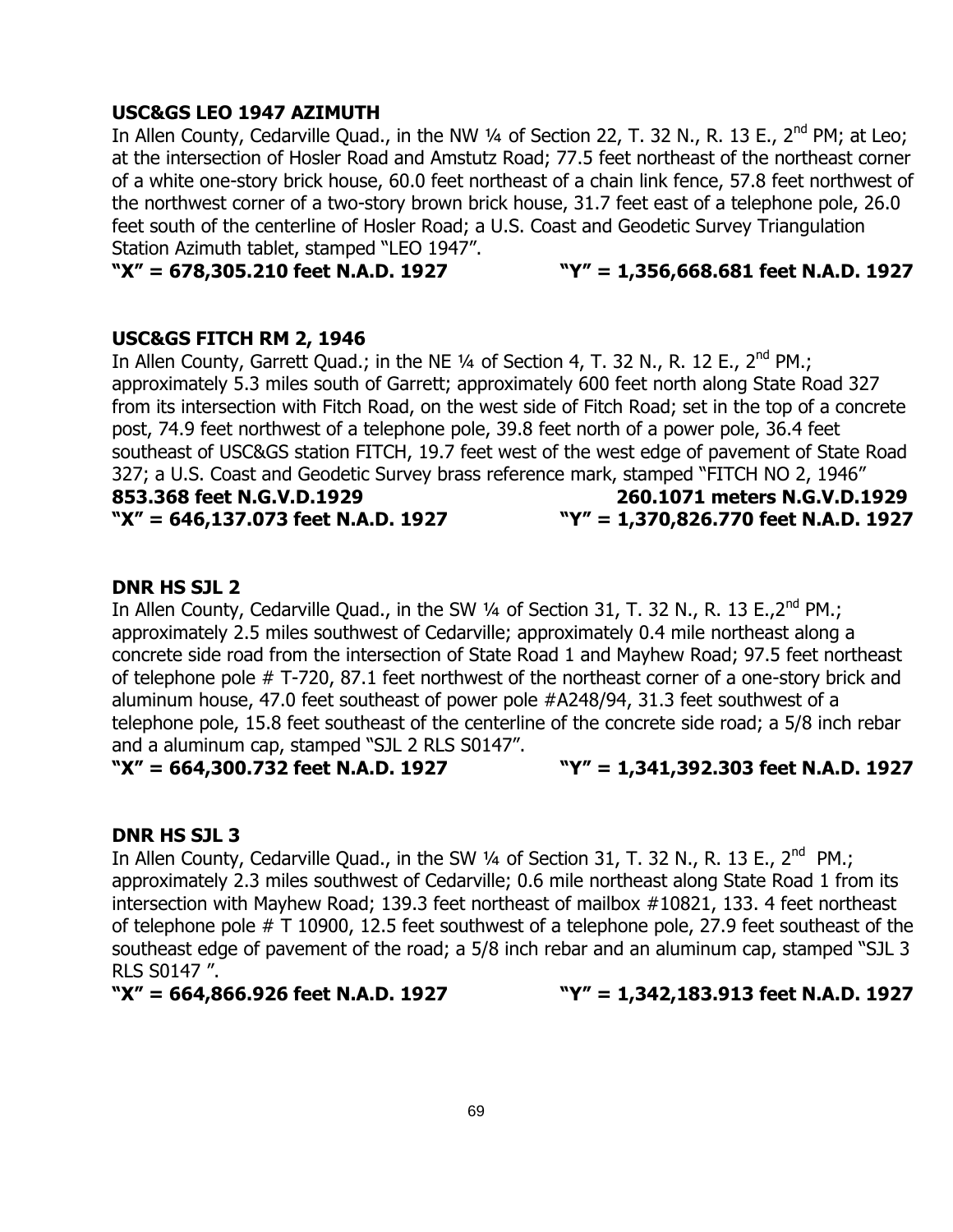#### **IFC&WRC BM SJL 4**

In Allen County, Cedarville Quad., in the SW 1/4 of Section 29, T. 32 N., R. 13 E., 2<sup>nd</sup> PM.; approximately 1.5 miles east-southeast of Cedarville; at the intersection of State Road 1 and Puff Road; set in the top of a concrete post, 176.0 feet north of power pole #A222/28, 99.0 feet north of State Road 1, 91.0 feet south of a power pole, 20.0 feet east of the centerline of Puff Road; a Indiana Flood Control and Water Resources brass control station tablet, stamped "SJL 4". **828.763 feet N.G.V.D.1929 252.6075 meters N.G.V.D.1929 "X" = 667,908.811 feet N.A.D. 1927 "Y" = 1,347,491.778 feet N.A.D. 1927**

#### **IFC&WRC BM SJL 5**

In Allen County, Cedarville Quad., in the NE 1/4 of Section 30, T. 32 N., R. 13 E., 2<sup>nd</sup> PM.; approximately 1.5 miles east of Cedarville; at the intersection of Union Chapel Road and Puff Road; set in the top of a concrete post, 1,000 feet north of Union Chapel Road, 103.0 feet southwest of power pole #A222/81, 27.0 feet west of a fence line, 15.0 feet east of a wire fence, 10.0 feet west of the centerline of Puff Road; an Indiana Flood Control and Water Resources brass control station tablet, stamped "SJL 5".

**831.960 feet N.G.V.D.1929 253.5819 meters N.G.V.D.1929 "X" = 667,810.796 feet N.A.D. 1927 "Y" = 1,349,664.538 feet N.A.D. 1927**

#### **IFC&WRC TBM SJL 6**

In Allen County, Cedarville Quad., in the NW  $\frac{1}{4}$  of Section 20, T. 32 N., R. 13 E., 2<sup>nd</sup> PM.; approximately 1.6 miles northwest of Cedarville; at the intersection of Hursh Road and Puff Road; set in the north edge of Hursh Road, 69.6 feet southwest of a telephone pole and cable box, 55.8 feet northeast of a concrete right-of-way marker, 54.7 feet northwest of a telephone guy pole, 7.8 feet north of the centerline of Hursh Road, 5.0 feet east of the extended centerline of Puff Road; a railroad spike with a chiseled cross.

**817.165 feet N.G.V.D.1929 249.0724 meters N.G.V.D.1929 "X" = 667,697.513 feet N.A.D. 1927 "Y" = 1,353,722.959 feet N.A.D. 1927**

#### **DNR HS SJL 7**

In Allen County, Cedarville Quad., in the Center of Section 19, T. 32 N., R. 13 E.,2<sup>nd</sup> PM.; approximately 2.2 miles northwest of Cedarville; approximately 2,600 feet west along Hursh Road from its intersection with Puff Road, on the south side of Hursh Road, 82.5 feet south of a 6 inch wood fence post on the east side of a stone drive to the north, 65.8 feet northwest of a white board fence, 14.3 feet south of the centerline of Hursh Road, 5.0 feet north of telephone pole #A 194/72; a 5/8 inch rebar and a aluminum cap, stamped "SJL 7 RLS S0147". **"X" = 664,375.958 feet N.A.D. 1927 "Y" = 1,353,606.707 feet N.A.D. 1927**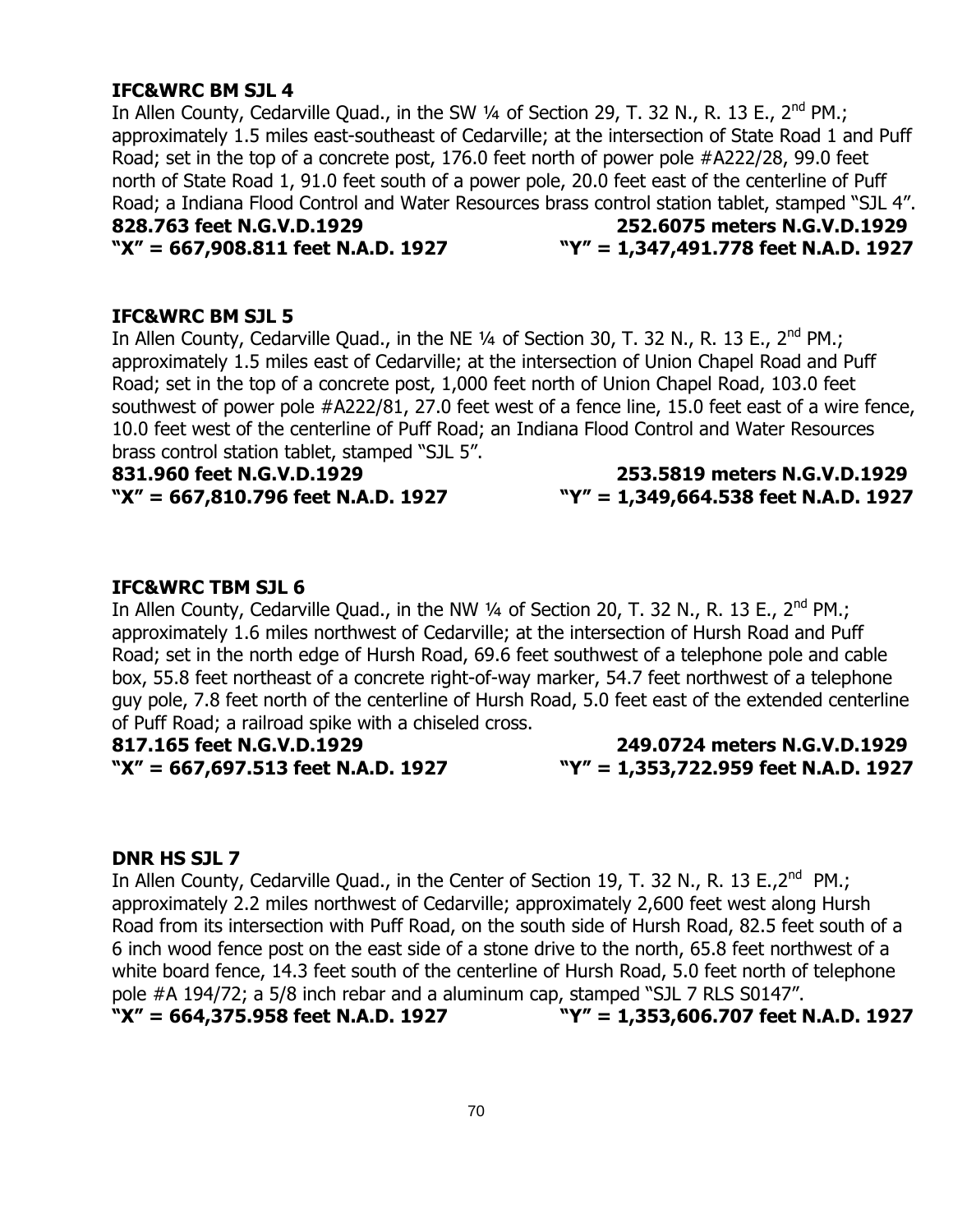### **IFC&WRC BM SJL 8**

In Allen County, Cedarville Quad., in the NE  $\frac{1}{4}$  of Section 24, T. 32 N., R. 12 E., 2<sup>nd</sup> PM.; approximately 2.7 miles northwest of Cedarville; at the intersection of Old State Road 427 and Hursh Road; set in the top of a concrete post, 500 feet north of Hursh Road, 26.0 feet west of the west edge of Old State Road 427, 13.5 feet east of a wood rail fence; a Indiana Flood Control and Water Resources brass control station tablet, stamped "SJL 8".

# **845.651 feet N.G.V.D. 1929 257.7549 meters N.G.V.D.1929 "X" = 662,299.973 feet N.A.D. 1927 "Y" = 1,353,927.592 feet N.A.D. 1927**

#### **IFC&WRC HS SJL 9**

In Allen County, Cedarville Quad., in the SW  $\frac{1}{4}$  of Section 18, T. 32 N., R. 13 E., 2<sup>nd</sup> PM.; approximately 2.7 miles northwest of Cedarville; at the intersection of Old State Road 427 and Hosler Road; set in the top of a concrete post, 53.6 feet west of a telephone pole and cable box, 30.0 feet east of the east edge of Old State Road 427, 23.5 feet south of the south edge of Hosler Road; an Indiana Flood Control and Water Resources brass control station tablet, stamped "SJL 9 AZI SJL 8".

#### **"X" = 662,272.886 feet N.A.D. 1927 "Y" = 1,357,194.287 feet N.A.D. 1927**

#### **DNR HS SJL 10**

In Allen County, Cedarville Quad., in the South  $\frac{1}{2}$  of Section 18, T. 32 N., R. 13 E., 2<sup>nd</sup> PM.; approximately 2.4 miles northwest of Cedarville; approximately 2,500 feet west along Hosler Road from its intersection with Viberg Road; set on the north side of Hosler Road, 80.6 feet east of power pole #167/82, 78.0 feet west of power pole #A167/88, 46.0 feet north of telephone pole #R846, 11.3 feet west of a mailbox (R.M. Sauder), 6.8 feet north of the north edge of pavement of Hosler Road; a 5/8 inch rebar and a aluminum cap, stamped "SJL 10 RLS S0147". **"X" = 664,916.413 feet N.A.D. 1927 "Y" = 1,358,074.566 feet N.A.D. 1927**

#### **DNR HS SJL 11**

In Allen County, Cedarville Quad., in the SE  $\frac{1}{4}$  of Section 18, T. 32 N., R. 13 E.,2<sup>nd</sup> PM.; approximately 2.2 miles northwest of Cedarville; at the intersection of Hosler Road and Viberg Road; 61.6 feet northwest of a wood fence post, 52.0 feet southwest of a "warning buried gas" sign post, 32.6 feet west of telephone pole # 10651, 10.5 feet south of the south edge of Hosler Road; a 5/8 inch rebar and a aluminum cap, stamped "SJL 11 RLS SO147". **"X" = 667,479.705 feet N.A.D. 1927 "Y" = 1,358,172.290 feet N.A.D. 1927**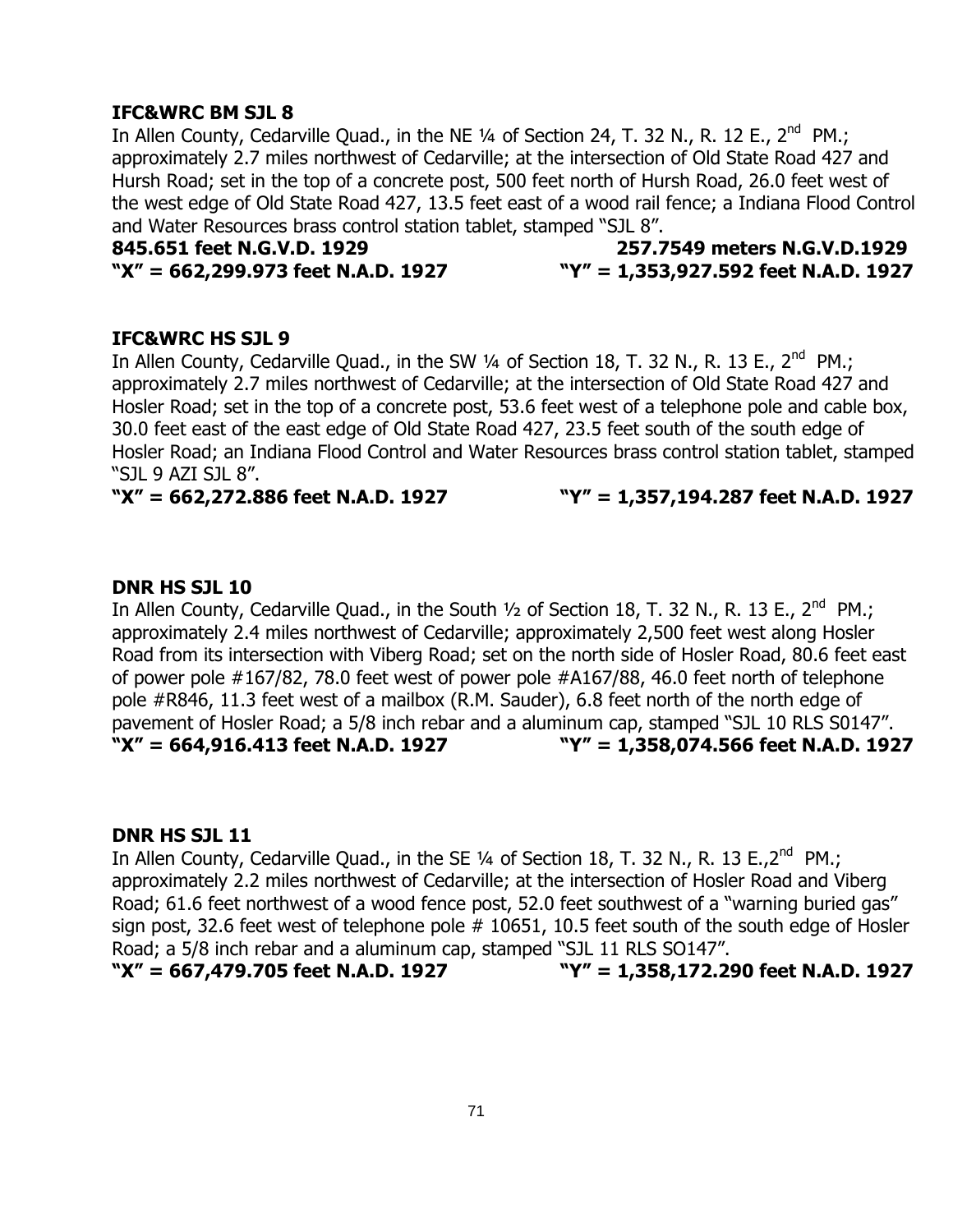#### **DNR HS SJL 12**

In Allen County, Cedarville Quad., in the SW  $\frac{1}{4}$  of Section 17, T. 32 N., R. 13 E.,2<sup>nd</sup> PM.; approximately 1.6 miles northwest of Cedarville; approximately 3,000 feet west along Hosler Road from its "T" road intersection with Halter Road, to a subdivision located north of Hosler Road, on the north side of a gravel road in the subdivision; 95.3 feet north of the northeast corner of a one-story tan aluminum house, 43.0 feet northwest of a mailbox (J.A. Meyers #7706), 22.0 feet northeast of a mailbox on a brick pillar, 1.5 feet north of the north edge of the gravel road; a 5/8 inch rebar and a aluminum cap, stamped "SJL 12 RLS S0147". **"X" = 669,938.120 feet N.A.D. 1927 "Y" = 1,356,863.948 feet N.A.D. 1927**

#### **IFC&WRC BM SJL 13**

In Allen County, Cedarville Quad., in the SE  $\frac{1}{4}$  of Section 17, T. 32 N., R. 13 E.,2<sup>nd</sup> PM.; approximately 1.3 miles northwest of Cedarville; approximately 750 feet west along Hosler Road from its "T" road intersection with Halter Road, on the north side of Hosler Road; set in the top of a concrete post, 61.5 feet west of a power pole, 49.5 feet south of a wood fence post, 12.0 feet southeast of a wood fence post, 12.0 feet north of the north edge of Hosler Road; a Indiana Flood Control and Water Resources brass control station tablet, stamped "SJL 13".

**819.272 feet N.G.V.D.1929 249.7146 meters N.G.V.D.1929 "X" = 672,047.292 feet N.A.D. 1927 "Y" = 1,356,534.939 feet N.A.D. 1927**

#### **IFC&WRC BM SJL 14**

In Allen County, Cedarville Quad., in the SE  $\frac{1}{4}$  of Section 16, T. 32 N., R. 13 E.,2<sup>nd</sup> PM.; approximately 1.0 mile north of Cedarville; approximately 1,600 feet along Hosler Road from its intersection with Amstutz Road, on the north side of Hosler Road; set in the top of a concrete post, 109 feet southeast of a telephone pole, 96.5 feet southwest of telephone pole # 30200/1, 84 feet northwest of a cedar tree, 17.0 feet north of the north edge of Hosler Road; a Indiana Flood Control and Water Resources brass control station tablet, stamped "SJL 14".

**823.293 feet N.G.V.D.1929 250.9402 meters N.G.V.D.1929 "X" = 676,652.831 feet N.A.D. 1927 "Y" = 1,356,663.253 feet N.A.D. 1927**

#### **IFC&WRC BM SJL 16**

In Allen County, Cedarville Quad., in the SE 1/4 of Section 16, T. 32 N., R. 13 E.,2<sup>nd</sup> PM.; at Leo; at the Graybill Road bridge over Cedarville Reservoir; set in concrete, 49.7 feet northeast of power pole # 197/284, 42.5 feet north of the south guard rail on the south side of Graybill Road, 17.2 feet southwest of a telephone pole, 7.7 feet north of the north edge of pavement; a Indiana Flood Control and Water Resources brass control station tablet, stamped "SJL 16".

**791.157 feet N.G.V.D.1929 241.1451 meters N.G.V.D.1929 "X" = 680,916.629 feet N.A.D. 1927 "Y" = 1,356,765.668 feet N.A.D. 1927**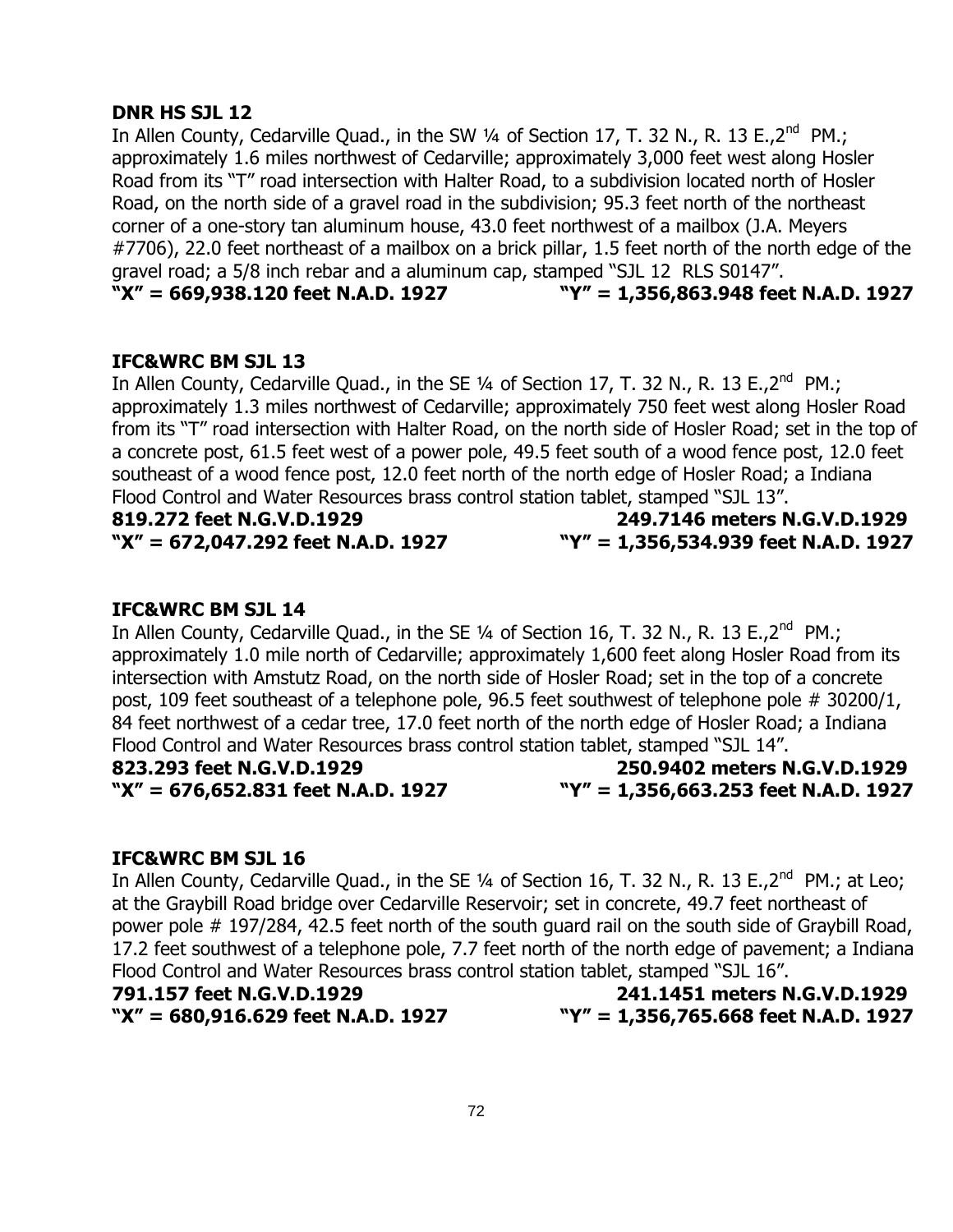# **DNR HS SJL 17**

In Allen County, Cedarville Quad., in the SE  $\frac{1}{4}$  of Section 22, T. 32 N., R. 13 E.,  $2^{nd}$  PM.; 0.5 mile northeast of Cedarville; approximately 1,900 feet north along Schwartz Road from its "T" road intersection with Witmer Road; in the east side of Schwartz Road, 71.0 feet southwest of the southwest corner of a four car garage, 23.0 feet northwest of utility pole # A197/237, 4.4 feet north of mailbox # 1392, 3.8 feet east of the east edge of the Schwartz Road pavement; a 5/8 inch rebar and a aluminum cap, stamped "SJL 17 RLS S0147".

**"X" = 680,940.622 feet N.A.D. 1927 "Y" = 1,353,577.705 feet N.A.D. 1927**

### **DNR HS SJL 18**

In Allen County, Cedarville Quad., in the SW 1/4 of Section 22, T. 32 N., R. 13 E., 2<sup>nd</sup> PM.; 0.3 mile northeast of Cedarville; approximately 1,100 feet north along Schwartz Road from its "T" road intersection with Witmer Road; in the west side of Schwartz Road; 57.4 feet southwest of a telephone pole, 42.2 feet southwest of a mailbox #186, 36.8 feet southeast of power pole # A197/29, 35.0 feet northwest of a 27 inch Fir tree, on the west edge of the pavement; a railroad spike with a chiseled cross.

#### **"X" = 680,965.662 feet N.A.D. 1927 "Y" = 1,352,604.334 feet N.A.D. 1927**

# **DNR HS SJL 19**

In Allen County, Cedarville Quad., in the SE 1/4 of Section 27, T. 32 N., R. 13 E., 2<sup>nd</sup> PM.; 0.5 mile southeast of Cedarville; at the intersection of Schwartz Road and St. Joe Road; 250 feet north of St. Joe Road, 65.4 feet northeast of power pole # A 224/155, 18.0 feet southwest of a telephone pole, 15.0 feet west of the top of a embankment, 4.5 feet east of the east edge of pavement; a 5/8 inch rebar and a aluminum cap, stamped "SJL 19 RLS S0147".

**"X" = 681,128.215 feet N.A.D. 1927 "Y" = 1,348,450.747 feet N.A.D. 1927**

#### **DNR HS SJL 20**

In Allen County, Cedarville Quad., in the SW 1/4 of Section 27, T. 32 N., R. 13 E., 2<sup>nd</sup> PM.; 0.5 mile southeast of Cedarville; at the intersection of Schwartz Road and St. Joe Road; 300 feet west of Schwartz Road; 197.3 feet northeast of the corner of a church, 93.0 feet west of a "STOP" sign post, 67.0 feet southwest of utility pole #A224/141, 53.5 feet west of the west edge of a brick "Prince of Peace Lutheran Church" sign, 18.4 feet south of the south edge of pavement; a 5/8 inch rebar and a aluminum cap, stamped "SJL 20 RLS S0147".

**"X" = 681,003.838 feet N.A.D. 1927 "Y" = 1,348,008.767 feet N.A.D. 1927**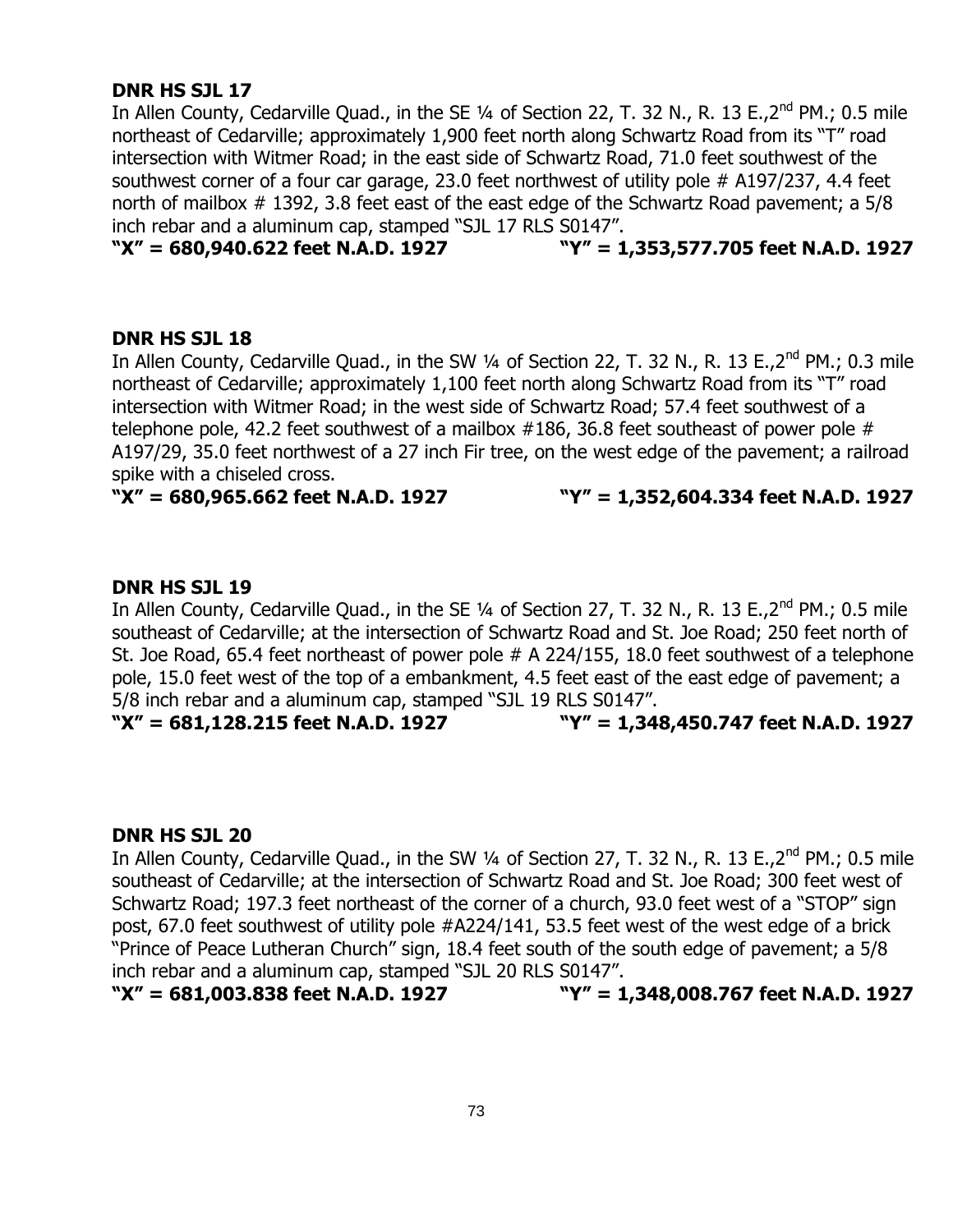#### **DNR HS SJL 21**

In Allen County, Cedarville Quad., in the SW 1/4 of Section 27, T. 32 N., R. 13 E., 2<sup>nd</sup> PM.; 0.5 mile southeast of Cedarville; approximately 1,800 feet southwest along St Joe Road from its "T" road intersection with Schwartz Road; 92.8 feet northeast of the northeast corner of a red barn, 62.4 feet southeast of power pole # A224/94, 56.2 feet northeast of a light pole, 46.1 feet southeast of power pole # A224/7, 7.7 feet west of a 6 inch fence post; a 5/8 inch rebar and a aluminum cap, stamped "SJL 21 RLS S0147".

**"X" = 679,819.844 feet N.A.D. 1927 "Y" = 1,347,081.601 feet N.A.D. 1927**

#### **IFC&WRC BM SJL 22**

In Allen County, Cedarville Quad., in the NE 1/4 of Section 33, T. 32 N., R. 13 E., 2<sup>nd</sup> PM.; 0.6 mile south of Cedarville; approximately 4,000 feet southwest along St Joe Road from its "T" road intersection with Schwartz Road; set in the top of a concrete post, 171.0 feet east of RM #1, 118.0 feet southwest of RM #2, 37.3 feet northeast of a tree, 6.0 feet south of the south edge of pavement; a Indiana Flood Control and Water Resources brass control station tablet, stamped "SJL 22".

**802.571 feet N.G.V.D.1929 244.6241 meters N.G.V.D.1929 "X" = 677,972.144 feet N.A.D. 1927 "Y" = 1,345,752.234 feet N.A.D. 1927**

#### **IFC&WRC BM SJL 22 RM 1**

In Allen County, Cedarville Quad., in the NE  $\frac{1}{4}$  of Section 33, T. 32 N., R. 13 E., 2<sup>nd</sup> PM.; 0.6 mile south of Cedarville; approximately 4,000 feet southwest along St Joe Road from its "T" road intersection with Schwartz Road; set in the top of a concrete post, 171.0 feet west of BM SJL 22, 13.5 feet south of the south edge of pavement; a Indiana Flood Control and Water Resources brass control station tablet.

#### **800.007 feet N.G.V.D.1929 243.8426 meters N.G.V.D.1929**

#### **IFC&WRC BM SJL 22 RM 2**

In Allen County, Cedarville Quad., in the NE 1/4 of Section 33, T. 32 N., R. 13 E., 2<sup>nd</sup> PM.; 0.6 mile south of Cedarville; approximately 4,000 feet southwest along St Joe Road from its "T" road intersection with Schwartz Road; set in the top of a concrete post, 118.0 feet northeast of BM SJL 22, 9.0 feet north of the north edge of pavement; a Indiana Flood Control and Water Resources brass control station tablet.

**No elevation available for this station.**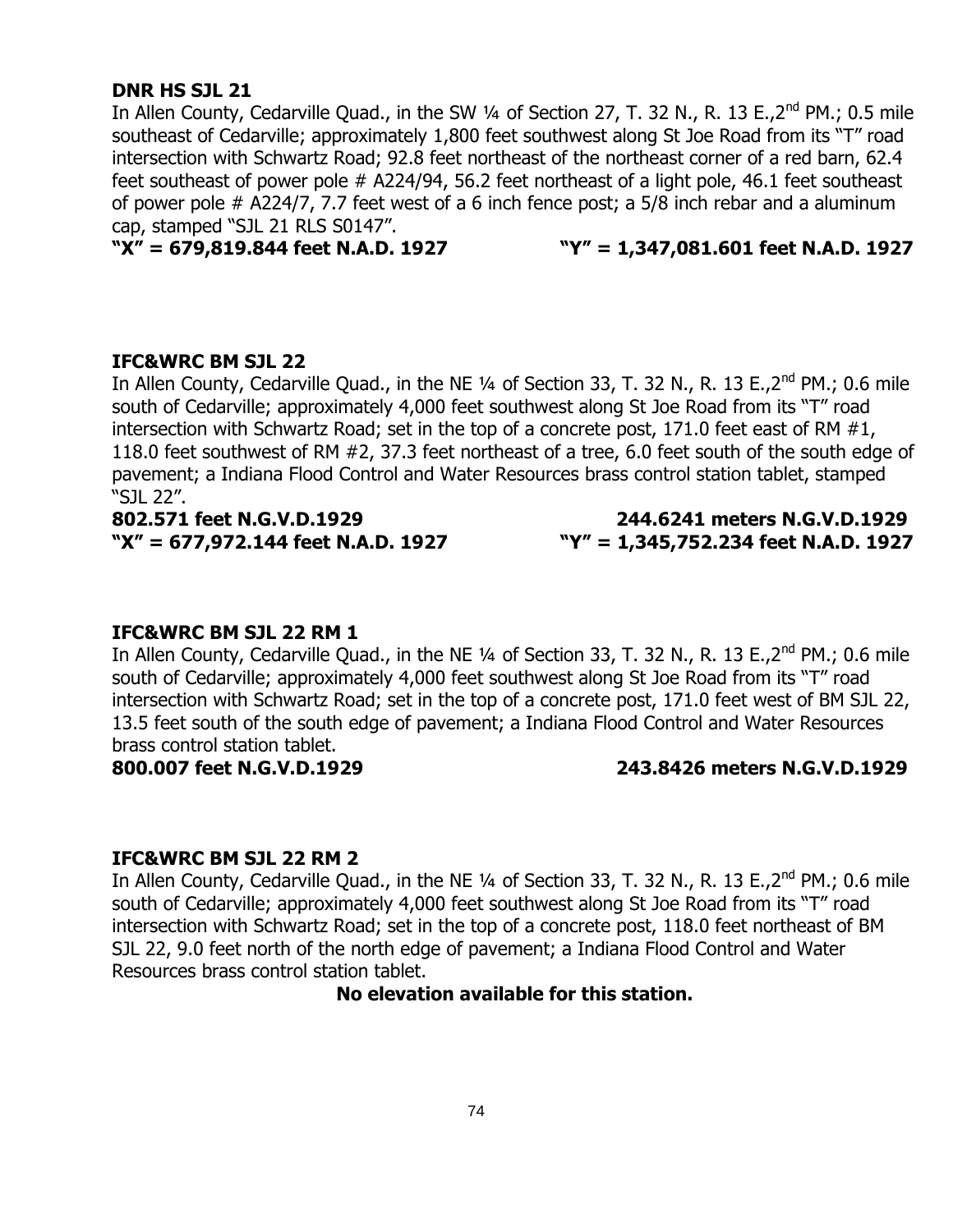# **IFC&WRC BM SJL 23**

In Allen County, Cedarville Quad., in the NE  $\frac{1}{4}$  of Section 33, T. 32 N., R. 13 E.,  $2^{nd}$  PM.; 0.7 mile south of Cedarville; approximately 2,000 feet northeast along St Joe Road from its "T" road intersection with Wheelock Road; set in the top of a concrete post, 78.0 feet southwest of the southwest corner of a one story white frame house, 56.8 feet northwest of a twin trunked 12.0 inch tree, 10.0 feet north of the north edge of pavement, 9.3 feet southwest of utility pole  $#$ 3040/31; an Indiana Flood Control and Water Resources brass control station tablet, stamped "SJL 23 AZI SJL22".

**799.209 feet N.G.V.D.1929 243.5994 meters N.G.V.D.1929**

# **"X" = 676,323.199 feet N.A.D. 1927 "Y" = 1,345,086.737 feet N.A.D. 1927**

# **DNR HS SJL 24**

In Allen County, Cedarville Quad., in the NW 1/4 of Section 33, T. 32 N., R. 13 E., 2<sup>nd</sup> PM.; 0.8 mile south-southwest of Cedarville; approximately 800 feet northeast along St Joe Road from its intersection with Wheelock Road, on the south side of St. Joe Road; 168.8 feet northeast of a wood fence post, 145.0 feet west of the centerline of a stone driveway, 38.5 feet southwest of utility pole # A250/20, 4.0 feet south of the south edge of pavement; a 5/8 inch rebar and a aluminum cap, stamped "SJL 24 RLS S0147".

**"X" = 674,765.394 feet N.A.D. 1927 "Y" = 1,344,405.989 feet N.A.D. 1927**

# **DNR HS SJL 25**

In Allen County, Cedarville Quad., in the NE 1/4 of Section 2, T. 31 N., R. 13 E., 2<sup>nd</sup> PM.; 1.4 mile south-southwest of Cedarville; approximately 1,900 feet west along Notestine Road from its intersection with Wheelock Road, on the south side of Notestine Road; 113.0 feet northwest of a 15.0 inch apple tree, 53.6 feet northeast of power pole # A 279/117, 29.2 feet southwest of a 18.0 inch tree, 14.0 feet south of the centerline of Notestine Road; a 5/8 inch rebar and a aluminum cap, stamped "SJL 25 RLS S0147".

**"X" = 674,305.068 feet N.A.D. 1927 "Y" = 1,341,167.357 feet N.A.D. 1927**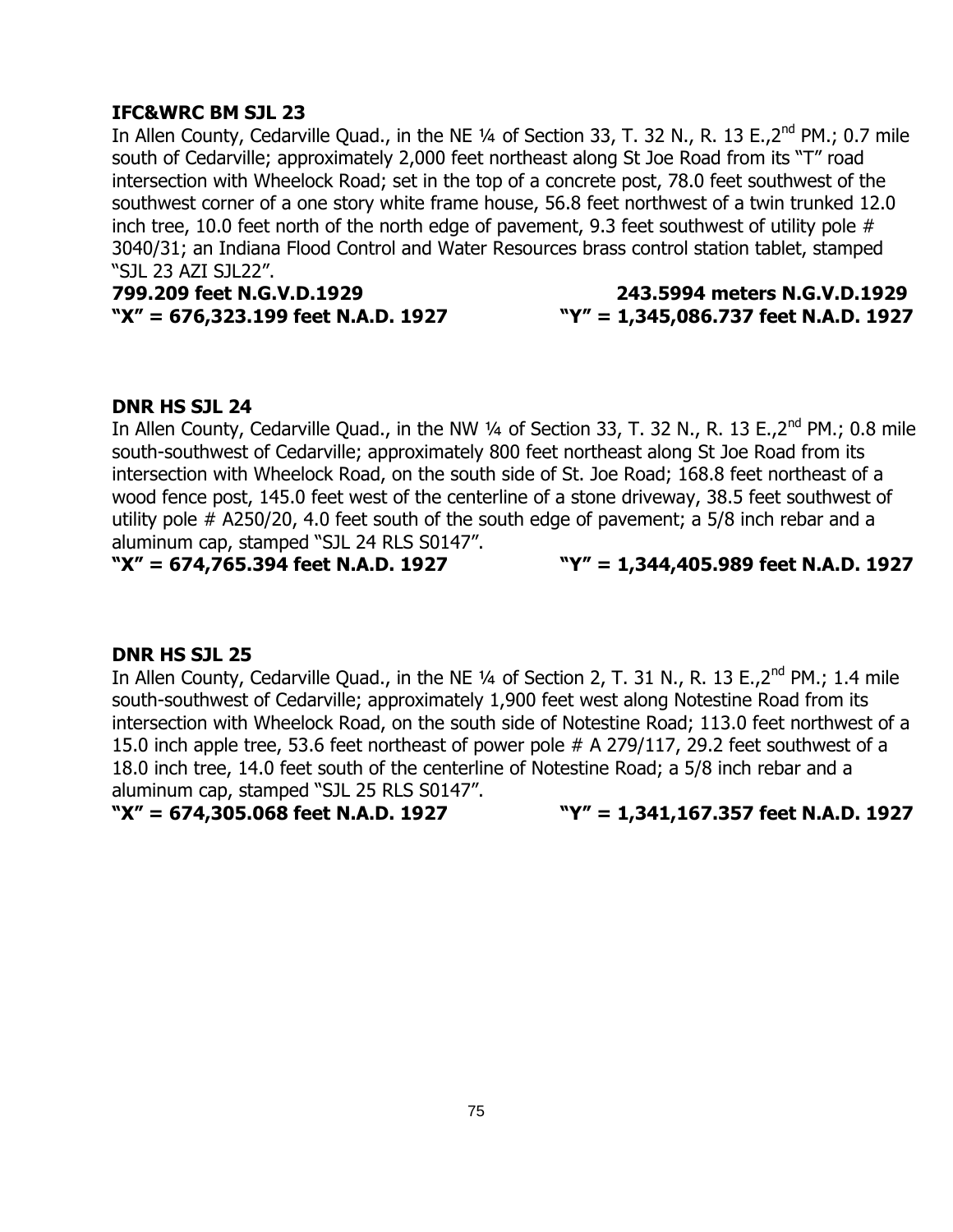### **IFC&WRC BM SJL 26**

In Allen County, Cedarville Quad., in the SW  $\frac{1}{4}$  of Section 32, T. 32 N., R. 13 E.,  $2^{nd}$  PM.; 1.9 miles southwest of Cedarville; at the intersection of St. Joe Road and Notestine Road; set in the top of a concrete post, 119.0 feet southwest of a telephone pole, 65.0 feet northwest of a telephone pole, 43.3 feet northwest of a street sign post, 21.0 feet northwest of the centerline of St. Joe Road, 12.1 feet northeast of a telephone pole; a Indiana Flood Control and Water Resources brass control station tablet, stamped "SJL 26".

# **787.673 feet N.G.V.D.1929 240.0832 meters N.G.V.D.1929 "X" = 670,278.523 feet N.A.D. 1927 "Y" = 1,341,024.082 feet N.A.D. 1927**

#### **DNR BM SJL 27**

In Allen County, Cedarville Quad., in the SW  $\frac{1}{4}$  of Section 32, T. 32 N., R. 13 E.,  $2^{nd}$  PM.; 2.5 miles southwest of Cedarville; at the intersection of St. Joe Road and Eby Road; approximately 600 feet northeast of Eby Road, 117.0 feet southwest of the centerline of a stone driveway, 69.4 feet southwest of power pole # A 278/233, 106.0 feet northeast of a stone driveway, 30.9 feet southeast of a mailbox #9738 post, 17.0 feet southeast of the centerline of the road, 17.0 feet northeast of the centerline of a stone driveway, 14.5 feet northwest of a cedar bush; a 5/8 inch rebar and a aluminum cap, stamped "SJL 27 RLS S0147".

**794.595 feet N.G.V.D.1929 242.1930 meters N.G.V.D.1929 "X" = 668,262.800 feet N.A.D. 1927 "Y" = 1,338,222.398 feet N.A.D. 1927**

#### **IFC&WRC BM SJL 28**

In Allen County, Cedarville Quad., in the SW 1/4 of Section 3, T. 31 N., R. 13 E., 2<sup>nd</sup> PM.; 2.7 miles southwest of Cedarville; at the intersection of St. Joe Road and Eby Road; approximately 450 feet southwest of Eby Road, set in the top of a concrete post, 95.6 feet northeast of a wood fence post, 36.3 feet southeast of power pole # A278/147, 19.0 feet southeast of the centerline of St. Joe Road, 17.6 feet northwest of power pole # A 278/148, 14.4 feet north of a 6.0 inch tree; a Indiana Flood Control and Water Resources brass control station tablet, stamped "SJL 28". **803.285 feet N.G.V.D.1929 244.8418 meters N.G.V.D.1929**

**"X" = 667,681.282 feet N.A.D. 1927 "Y" = 1,337,449.261 feet N.A.D. 1927**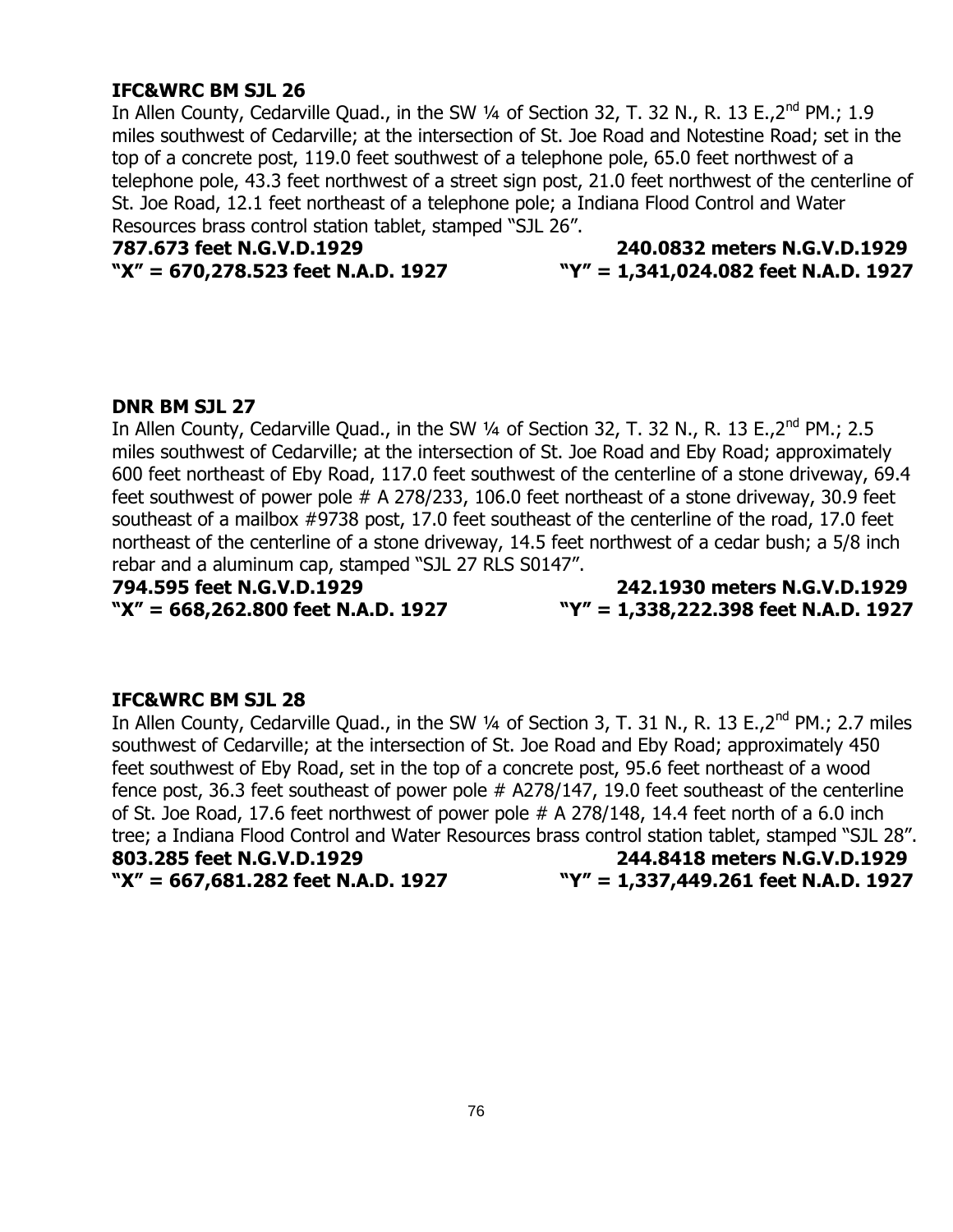### **DNR HS SJL 29**

In Allen County, Cedarville Quad., in the SW 1/4 of Section 3, T. 31 N., R. 13 E., 2<sup>nd</sup> PM.; 3.0 miles southwest of Cedarville; at the intersection of St. Joe Road and Flutter Road; approximately 50 feet northeast of Flutter Road, 91.3 feet northwest of the northwest corner of a garage, 83.0 feet northeast of and across St. Joe Road from a power pole, 82.0 feet northeast of a power pole, 61.3 feet northwest of the northwest corner of a two-story house, 24.4 feet southwest of a mailbox, 8.5 feet southeast of the southeast edge of the pavement of St. Joe Road; a 5/8 inch rebar and a aluminum cap, stamped "SJL 29 RLS S0147".

#### **"X" = 666,592.355 feet N.A.D. 1927 "Y" = 1,336,143.423 feet N.A.D. 1927**

#### **DNR BM SJL 30**

In Allen County, Cedarville Quad., in the NE 1/4 of Section 9, T. 31 N., R. 13 E., 2<sup>nd</sup> PM.; 3.3 miles southwest of Cedarville; at the intersection of St. Joe Road and Mayhew Road; approximately 900 feet northeast of Mayhew Road, 123.4 feet northeast of a telephone pole, 105.2 feet southeast of power pole # A 306/339, 86.3 feet east of a mailbox set on top of a sawed off telephone pole, 17.9 feet southwest of a telephone pole, 9.3 feet south of the south edge of pavement of St. Joe Road; a 5/8 inch rebar and a aluminum cap, stamped "SJL 30 RLS S0147".

**784.332 feet N.G.V.D.1929 239.0649 meters N.G.V.D.1929 "X" = 665,393.662 feet N.A.D. 1927 "Y" = 1,334,976.474 feet N.A.D. 1927**

### **DNR HS SJL 31**

In Allen County, Cedarville Quad., in the NE 1/4 of Section 9, T. 31 N., R. 13 E., 2<sup>nd</sup> PM.; 3.5 miles southwest of Cedarville; at the intersection of St. Joe Road and Mayhew Road; approximately 100 feet southwest of Mayhew Road, and opposite an abandoned gas station, 68.8 feet northeast of a telephone pole, 61.0 feet southwest of a mail box # 8368, 41.5 feet southeast of the north end of an asphalt curb on the northwest side of St. Joe Road, 15.3 feet west of a 14.0 inch cedar tree, 8.0 feet southeast of the southeast edge of pavement of St. Joe Road; a 5/8 inch rebar and a aluminum cap, stamped "SJL 31 RLS S0147".

**"X" = 664,583.895 feet N.A.D. 1927 "Y" = 1,334,497.789 feet N.A.D. 1927**

#### **DNR HS SJL 32**

In Allen County, Cedarville Quad., in the NW 1/4 of Section 9, T. 31 N., R. 13 E., 2<sup>nd</sup> PM.; 3.7 miles southwest of Cedarville; approximately 2,200 feet southwest along St. Joe Road from its intersection with Mayhew Road, on the northwest side of St. Joe Road; 60.5 feet west of telephone pole # 7338, 47.5 feet northeast of power pole # A 306/478, 38.0 feet southwest of a 15.0 inch tree, 14.5 feet northwest of the centerline of St. Joe Road, 10.0 feet northeast of mailbox # 7930; a 5/8 inch rebar and a aluminum cap, stamped "SJL 32 RLS S0147". **"X" = 663,051.841 feet N.A.D. 1927 "Y" = 1,332,948.390 feet N.A.D. 1927**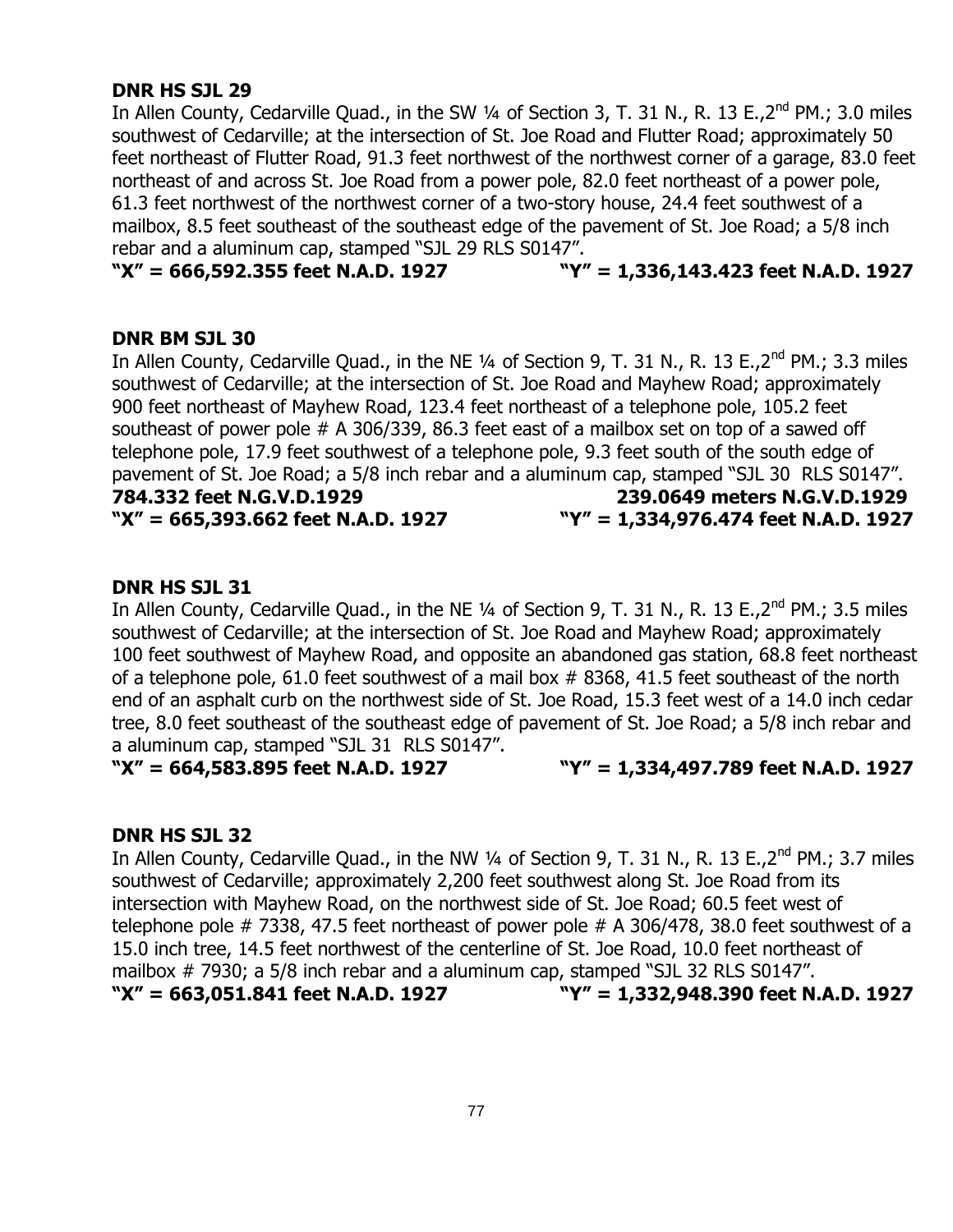# **IFC&WRC BM SJL 33**

In Allen County, Cedarville Quad., in the SW  $\frac{1}{4}$  of Section 9, T. 31 N., R. 13 E.,  $2^{nd}$  PM.; 3.9 miles southwest of Cedarville; approximately 0.6 mile southwest along St. Joe Road from its intersection with Mayhew Road, to a high tension power line over St. Joe Road; set in the top of a concrete post, 112.0 feet southwest of a telephone pole, 64.9 feet northeast of a telephone pole, 44.0 feet southeast of power pole # A 306.7, 39.5 feet southeast of a wood fence post, 9.3 feet southeast of the southeast edge of pavement of St. Joe Road; an Indiana Flood Control and Water Resources brass control station tablet, stamped "SJL 33".

# **782.938 feet N.G.V.D.1929 238.6400 meters N.G.V.D.1929 "X" = 662,259.454 feet N.A.D. 1927 "Y" = 1,332,073.018 feet N.A.D. 1927**

# **DNR HS SJL 34**

In Allen County, Cedarville Quad., in the SE  $\frac{1}{4}$  of Section 5, T. 31 N., R. 13 E., 2<sup>nd</sup> PM; approximately 1.0 mile north of Fort Wayne; approximately 0.1 mile southwest along State Road 1 from its intersection with Diebold Road to a high tension line over State Road 1; 383.0 feet southwest of USC&GS triangulation station Bouries, 79.2 feet southwest of power pole # A 276/85, 54.7 feet northeast of utility pole # T 196, 20.0 feet southeast of the centerline of State Road 1, 8.3 feet southeast of the southeast edge of State Road 1, 4.4 feet northwest of a fence line; a 5/8 inch rebar and a aluminum cap, stamped "SJL 34 RLS S0147".

**"X" = 657,704.850 feet N.A.D. 1927 "Y" = 1,336,812.480 feet N.A.D. 1927**

# **DNR BM SJF A 1**

In Allen County, Fort Wayne West Quad., in the SW 1/4 of Section 27, T. 31 N., R. 12 E., 2<sup>nd</sup> PM.; at Fort Wayne; at the intersection of Goshen Road and Butler Road; set in the top of a concrete post, 80.0 feet southeast of a power pole, 61.3 feet north of the intersection of Goshen Road and Butler Road, 42.6 feet southwest of the southeast corner of a tennis court fence, 39.4 feet northeast of the centerline of Goshen Road, 4.5 feet southwest of power pole # A 38826; a Department of Natural Resources brass control station tablet, stamped "SJF A 1".

**793.655 feet N.G.V.D.1929 241.9065 meters N.G.V.D.1929 "X" = 637,118.977 feet N.A.D. 1927 "Y" = 1,314,338.947 feet N.A.D. 1927**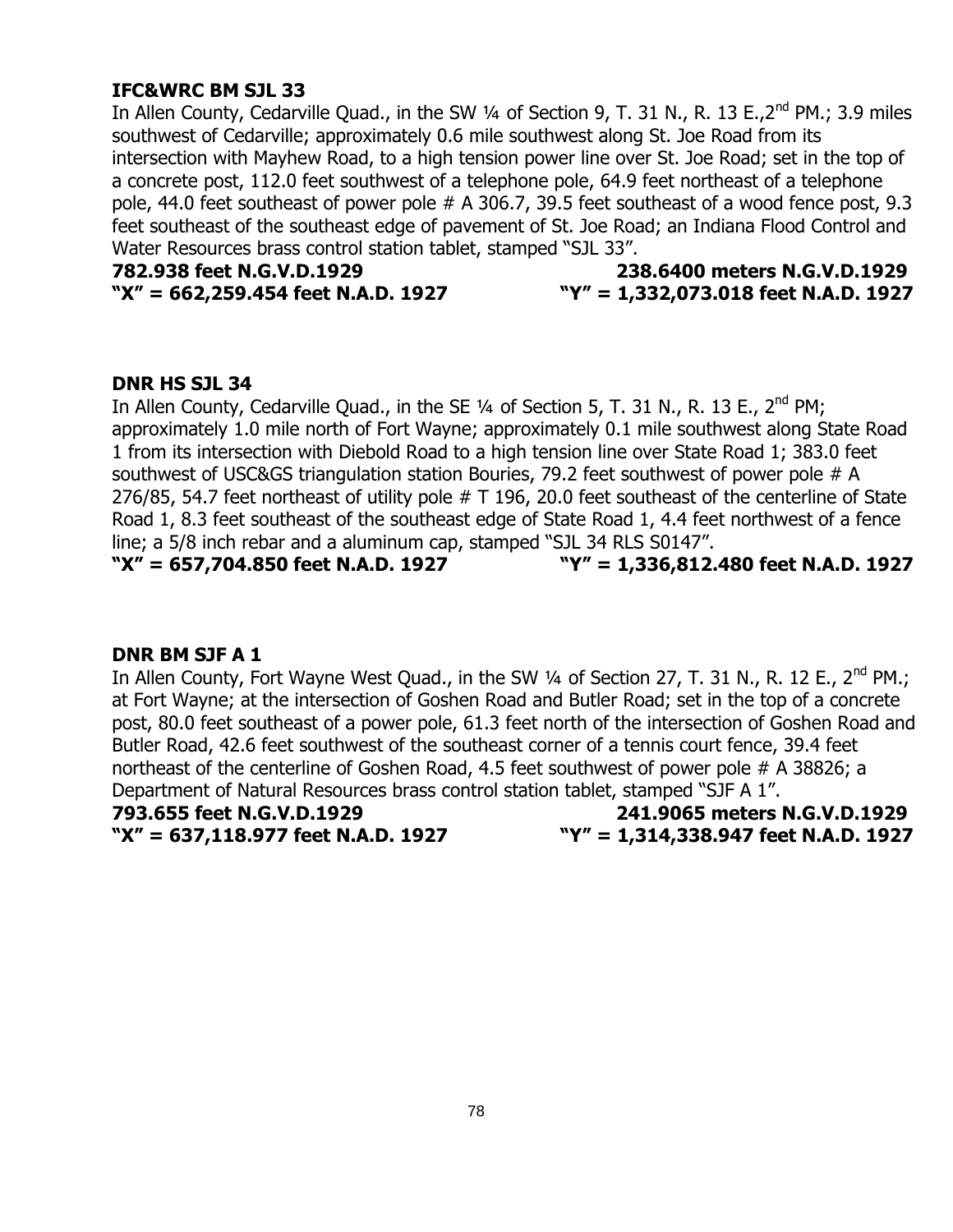# **DNR BM SJF A 2**

In Allen County, Fort Wayne West Quad., in the SW  $\frac{1}{4}$  of Section 23, T. 31 N., R. 12 E., 2<sup>nd</sup> PM.; at Fort Wayne; at the intersection of Coliseum Drive (U.S. 30) and Virginia Avenue; set in the top of a concrete post, 120 feet west of Virginia Avenue, 44.6 feet east of the centerline of a private drive north, 41.0 feet southwest of a right-of-way marker, 34.8 feet north of the centerline of the west bound lane of Coliseum Drive, 22.1 feet southwest of a 14.0 inch Maple tree, 4.3 feet northeast of the northeast corner of the concrete of a sign pole; a Department of Natural Resources brass control station tablet, stamped "SJF A 2".

**814.055 feet N.G.V.D.1929 248.1245 meters N.G.V.D.1929**

# **"X" = 641,682.262 feet N.A.D. 1927 "Y" = 1,318,170.465 feet N.A.D. 1927**

### **DNR BM SJF A 3**

In Allen County, Cedarville Quad., in the SW 1/4 of Section 18, T. 31 N., R. 13 E., 2<sup>nd</sup> PM.; at Fort Wayne; at the intersection of North Clinton Street and Red Haw Drive; set in the top of a concrete post, 86.4 feet southwest of a power pole, 84.7 feet northeast of a power pole, 46.2 feet southeast of the centerline of North Clinton Street, 24.8 feet northeast of a light pole, 5.9 feet northwest of a chain link fence; a Department of Natural Resources brass control station tablet, stamped "SJF A 3".

**792.915 feet N.G.V.D.1929 241.6810 meters N.G.V.D.1929**

**"X" = 651,426.034 feet N.A.D. 1927 "Y" = 1,326,455.481 feet N.A.D. 1927**

#### **DNR BM SJF B 1**

In Allen County, Cedarville Quad., near the Center of Section 17, T. 31 N., R. 13 E., 2<sup>nd</sup> PM.; at Fort Wayne; at Shoaf Park, at the intersection of St. Joe Road and the entrance drive to the Shoaf Park Baptist Church; set in the top of a concrete post, 124.8 feet southeast of RM 2, 110.7 feet northeast of RM 1, 42.4 feet northeast of a 6,0 inch Cherry tree, 25.6 feet southwest of the centerline of the drive to the church, 19.0 feet southeast of power pole # A 334/103; a Department of Natural Resources brass control station tablet, stamped "SJF B 1".

**796.890 feet N.G.V.D.1929 242.8926 meters N.G.V.D.1929 "X" = 658,517.027 feet N.A.D. 1927 "Y" = 1,327,284.942 feet N.A.D. 1927**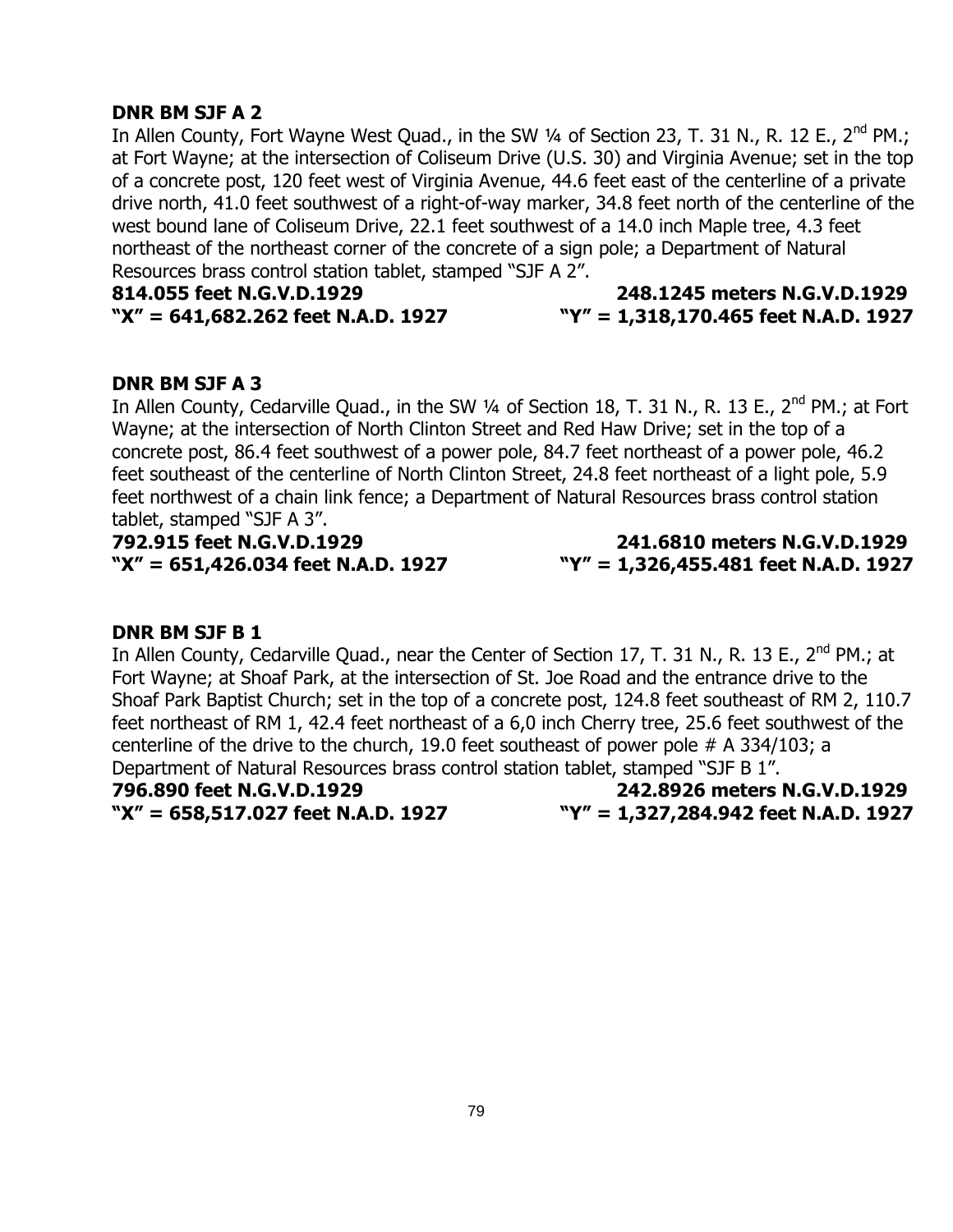#### **DNR BM SJF B 1 AZI**

In Allen County, Cedarville Quad., in the SW 1/4 of Section 17, T. 31 N., R. 13 E., 2<sup>nd</sup> PM.; at Fort Wayne; 0.4 mile northeast along St. Joe Road from its intersection with St. Joseph Center Road, on the southeast side of St. Joe Road; set in the top of a concrete post, 77.7 feet southwest of a private drive southeast to house # 6314, 60.0 feet northeast of a private drive southeast, 17.3 feet southeast of the centerline of St. Joe Road, 3.7 feet southwest of a power pole; a Department of Natural Resources brass control station tablet, stamped "SJF B 1 AZI".

# **796.632 feet N.G.V.D.1929 242.8139 meters N.G.V.D.1929 "X" = 657,611.801 feet N.A.D. 1927 "Y" = 1,325,887.375 feet N.A.D. 1927**

# **DNR BM SJF B 2**

In Allen County, Cedarville Quad., in the NW 1/4 of Section 20, T. 31 N., R. 13 E., 2<sup>nd</sup> PM.; at Fort Wayne; approximately 0.4 mile east along St. Joseph Center Road from its intersection with St. Joe Road, at the intersection of St. Joseph Center Road and Neighbor Drive; set in the top of a concrete post, 25.4 feet east of power pole # A 363/32, 24.7 feet southeast of the intersection of St. Joseph Center Road and Neighbor Drive, 18.6 feet northwest of a 28 inch Oak tree, 18.6 feet northwest of the northwest corner of a house, 12.8 feet west of the centerline of a private drive south; a Department of Natural Resources brass control station tablet, stamped "SJF B 2". **792.460 feet N.G.V.D.1929 241.5423 meters N.G.V.D.1929**

**"X" = 658,490.098 feet N.A.D. 1927 "Y" = 1,324,080.957 feet N.A.D. 1927**

#### **DNR BM SJF B 3**

In Allen County, Fort Wayne East Quad., in the SW 1/4 of Section 30, T. 31 N., R. 13 E., 2<sup>nd</sup> PM.; at Fort Wayne; at the intersection of Anthony Boulevard and Crescent Avenue; set in the top of a concrete post, 400 feet northeast of Anthony Boulevard, 125 feet southwest of the centerline of a drive to the northwest, 96.67 feet northwest of and across Crescent Avenue from RM 2, 81.07 feet west of and across Crescent Avenue from RM 1, 30.2 feet northwest of the centerline of Crescent Avenue, 26.5 feet northeast of a asphalt walk intersection, 8.5 feet southeast of power pole # Z 391/191; a Department of Natural Resources brass control station tablet, stamped "SJF B 3".

**\*NOTE: mark may have been reset by the county 7/3/1990 785.801 feet N.G.V.D.1929 239.5126 meters N.G.V.D.1929 "X" = 652,149.911 feet N.A.D. 1927 "Y" = 1,313,891.087 feet N.A.D. 1927**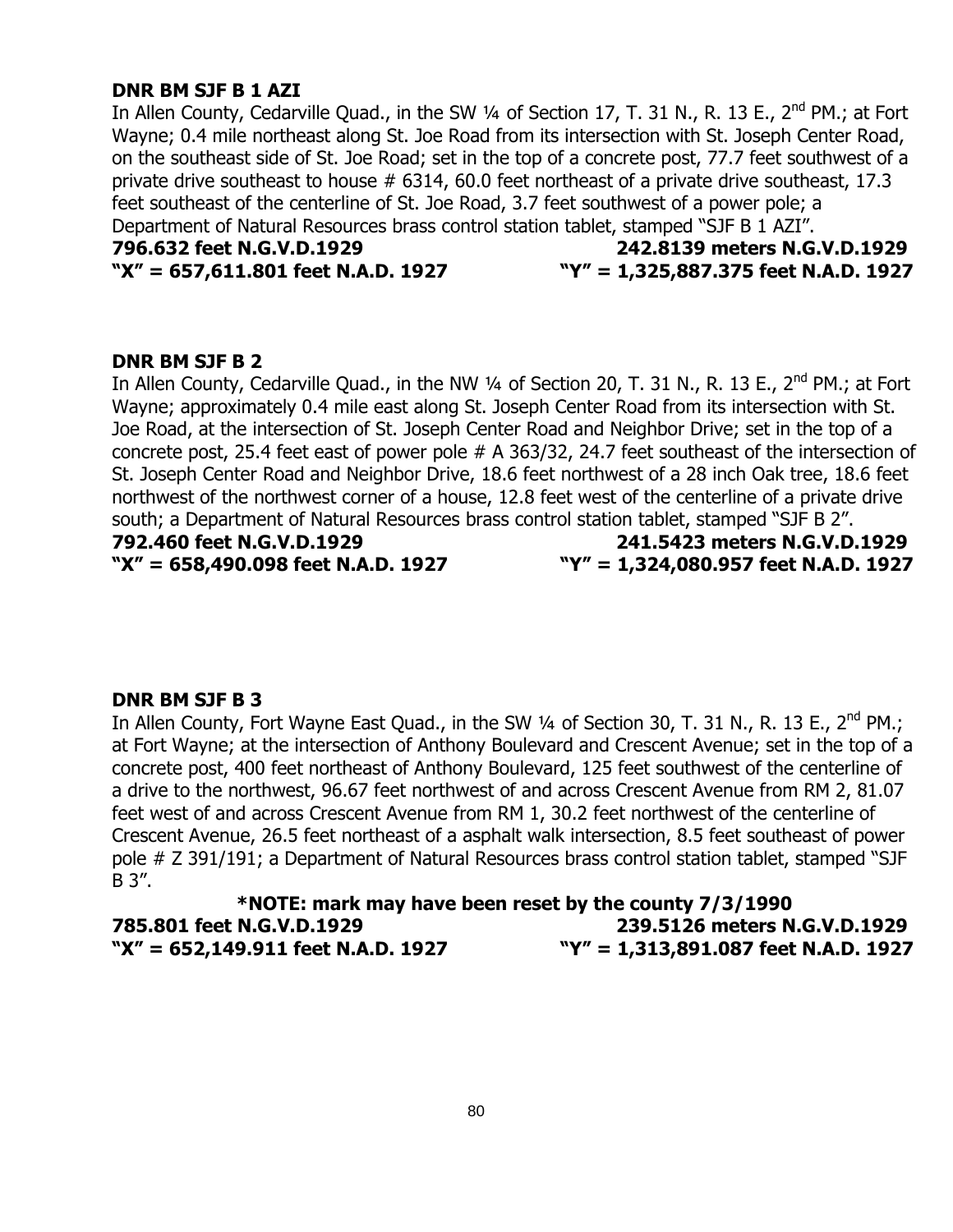#### **DNR BM SJF B 3 AZI**

In Allen County, Fort Wayne East Quad., in the SW  $\frac{1}{4}$  of Section 30, T. 31 N., R. 13 E., 2<sup>nd</sup> PM.; at Fort Wayne; approximately 0.25 mile southwest along Crescent Avenue from its intersection with U.S. 24/30, on the southeast side of Crescent Avenue; set in the top of a concrete post, 55.1 feet southwest of a power pole, 25.6 feet southeast of the centerline of Crescent Avenue, 13.7 feet northwest of a right-of-way marker, 4.7 feet south of a "Jct. 30" sign post; a Department of Natural Resources brass control station tablet, stamped "SJF B 3 AZI". **789.590 feet N.G.V.D.1929 240.6675 meters N.G.V.D.1929**

# **"X" = 653,188.623 feet N.A.D. 1927 "Y" = 1,315,151.764 feet N.A.D. 1927**

#### **DNR BM SJF B 4**

In Allen County, Fort Wayne West Quad., in the SW 1/4 of Section 25, T. 31 N., R. 12 E., 2<sup>nd</sup> PM.; at Fort Wayne; at the intersection of Kentucky Avenue and Vance Street; set in the top of a concrete post, 19.6 feet east of the centerline of Kentucky Avenue, 18.6 feet north of the centerline of Vance Street, 12.5 feet southeast of a power pole, 1.0 foot southeast of the southeast corner of a sidewalk intersection; a Department of Natural Resources brass control station tablet, stamped "SJF B 4".

**765.921 feet N.G.V.D.1929 233.4532 meters N.G.V.D.1929 "X" = 649,214.602 feet N.A.D. 1927 "Y" = 1,313,090.337 feet N.A.D. 1927**

# **DNR BM SJF C 1**

In Allen County, Huntertown Quad.; in the NW  $\frac{1}{4}$  of Section 15, T. 31 N., R. 12 E., 2<sup>nd</sup> PM.; approximately 1.0 mile northwest of Fort Wayne; at the "T" road intersection of Cook Road and Hanauer Road; set in the top of a concrete post, 75.0 feet southeast of the intersection of Cook Road and Hanauer Road, 43.5 feet northwest of a fence corner, 25.9 feet southeast of a railroad crossing sign post, 19.1 feet south of the centerline of Cook Road, 8.1 feet east of the centerline of the railroad tracks; a Department of Natural Resources brass control station tablet, stamped "SJF C 1".

**838.187 feet N.G.V.D.1929 255.4799 meters N.G.V.D.1929 "X" = 635,525.121 feet N.A.D. 1927 "Y" = 1,328,566.770 feet N.A.D. 1927**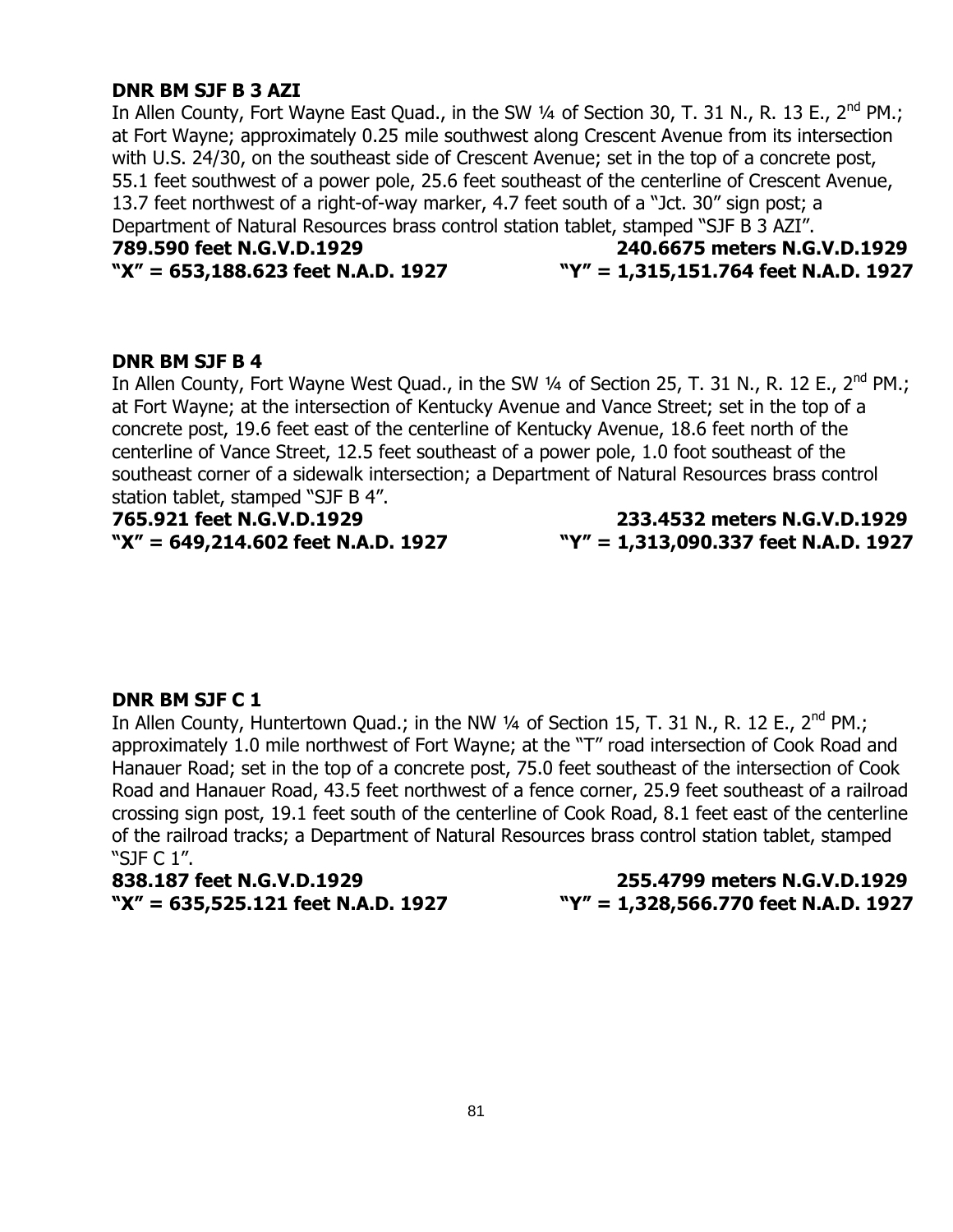### **DNR BM SJF C 2**

In Allen County, Huntertown Quad.; in the NE 1/4 of Section 22, T. 31 N., R. 12 E., 2<sup>nd</sup> PM.; at Fort Wayne; at the intersection of Washington Center Road and State Road 3; set in the top of a concrete post, 154.5 feet southeast of the centerline of Washington Center Road, 144.35 feet southwest of RM 1, 104.41 feet northwest of RM 2, 96.5 feet south of a traffic light pole, 47.6 feet southwest of the centerline of the south bound lane of State Road 3, 2.0 feet east of a rightof-way fence; a Department of Natural Resources brass control station tablet, stamped "SJF C 2". **823.125 feet N.G.V.D.1929 250.8890 meters N.G.V.D.1929**

# **"X" = 639,458.821 feet N.A.D. 1927 "Y" = 1,323,250.021 feet N.A.D. 1927**

### **DNR BM SJF C 2 AZI**

In Allen County, Huntertown Quad.; in the SE  $\frac{1}{4}$  of Section 15, T. 31 N., R. 12 E., 2<sup>nd</sup> PM.; at Fort Wayne; at the intersection of Ludwig Road and State Road 3;set in the top of a concrete post, 65.0 feet south of the centerline of Ludwig Road, 52.0 feet east of the centerline of the north bound lanes of State Road 3, 22.0 feet north of the centerline of a drive to the east, 11.5 feet southwest of the southwest corner of a concrete base of a sign, 4.6 feet northwest of a right-of-way marker; a Department of Natural Resources brass control station tablet, stamped "SJF C 2 AZI".

**826.694 feet N.G.V.D.1929 251.9768 meters N.G.V.D.1929 "X" = 639,027.518 feet N.A.D. 1927 "Y" = 1,325,957.738 feet N.A.D. 1927**

#### **DNR BM SJF D 1**

In Allen County, Fort Wayne West Quad., in the SW 1/4 of Section 26, T. 31 N., R. 12 E., 2<sup>nd</sup> PM.; at Fort Wayne; approximately 1800 feet north along Wells Street from its intersection with Lillian Avenue, in the northwest corner of the Borden Company property; set in the top of a concrete post, 52.2 feet north of the centerline of a drive to the east, 29.0 feet southwest of a power pole, 23.8 feet southwest of a Pine tree, 23.2 feet east of the centerline of Wells Street; a Department of Natural Resources brass control station tablet, stamped "SJF D 1".

**802.547 feet N.G.V.D.1929 244.6168 meters N.G.V.D.1929 "X" = 643,048.443 feet N.A.D. 1927 "Y" = 1,314,383.339 feet N.A.D. 1927**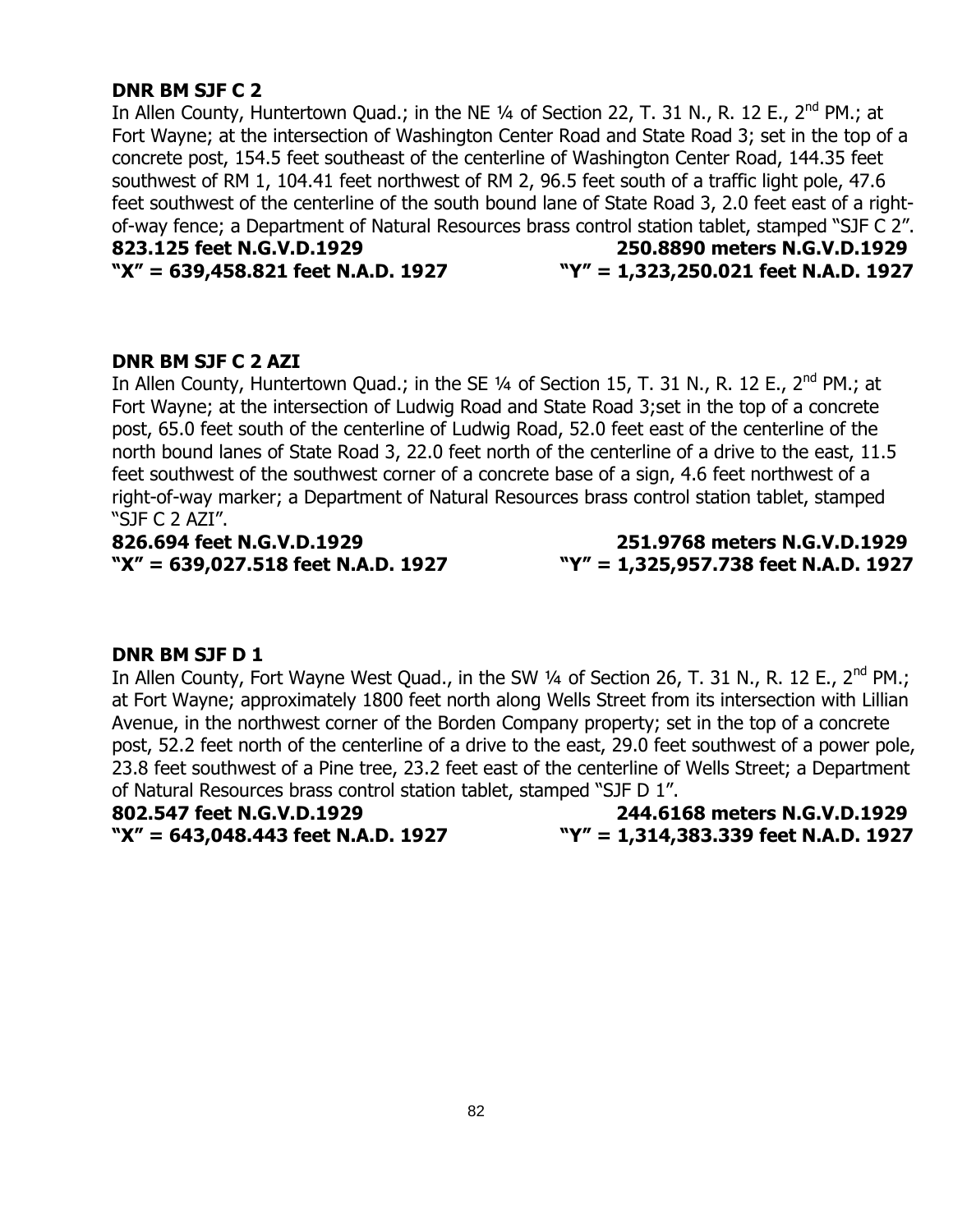# **DNR HS CC 1**

In Allen County, Cedarville Quad., in the NE 1/4 of Section 24, T. 32 N., R. 12 E., 2<sup>nd</sup> PM.; approximately 2.7 miles northwest of Cedarville; at the intersection of Old State Road 427 and Hursh Road; 250 feet west of Old State Road 427, 96.1 feet east of a telephone pole, 87.0 feet west of a telephone pole "EX/BD", 65.3 feet northwest of a mailbox (F.J. Hosler), 38.5 feet north of a fence on the south side of Hursh Road, 14.0 feet north of the centerline of Hursh Road, 10.5 feet southeast of a telephone pole; a 5/8 inch rebar and a aluminum cap, stamped "CC 1 S0147".

**"X" = 662,036.548 feet N.A.D. 1927 "Y" = 1,353,669.343 feet N.A.D. 1927**

# **DNR BM CC 2**

In Allen County, Cedarville Quad., in the NW  $\frac{1}{4}$  of Section 24, T. 32 N., R. 12 E., 2<sup>nd</sup> PM.; approximately 3.4 miles northwest of Cedarville; approximately 0.7 mile southeast along Hursh Road from its bridge over I 69, on the northeast side of Hursh Road; set in the top of a concrete post, 61.7 feet east of telephone pole  $# R$  101/79, 53.0 feet northwest of power pole  $# 18$ , 44.7 feet northeast of a mailbox, 15.9 feet west of a telephone pole, 5.6 feet northeast of the northeast edge of pavement of Hursh Road; a Department of Natural Resources brass control station tablet, stamped "CC 2".

**852.279 feet N.G.V.D.1929 259.7752 meters N.G.V.D.1929 "X" = 657,974.267 feet N.A.D. 1927 "Y" = 1,355,141.299 feet N.A.D. 1927**

# **DNR HS CC 3**

In Allen County, Cedarville Quad., in the NW  $\frac{1}{4}$  of Section 23, T. 32 N., R. 12 E., 2<sup>nd</sup> PM.; approximately 4.2 miles northwest of Cedarville; at the Hursh Road bridge over I 69; 35.8 feet southwest of the northwest corner of the bridge rail, 32.5 feet south of the north guardrail on the north side of Hursh Road, 9.4 feet west of the west end of the bridge, 0.5 foot north of the south guardrail of Hursh Road; a 5/8 inch rebar and a aluminum cap, stamped "CC 3 S0147". **"X" = 654,734.446 feet N.A.D. 1927 "Y" = 1,356,080.960 feet N.A.D. 1927**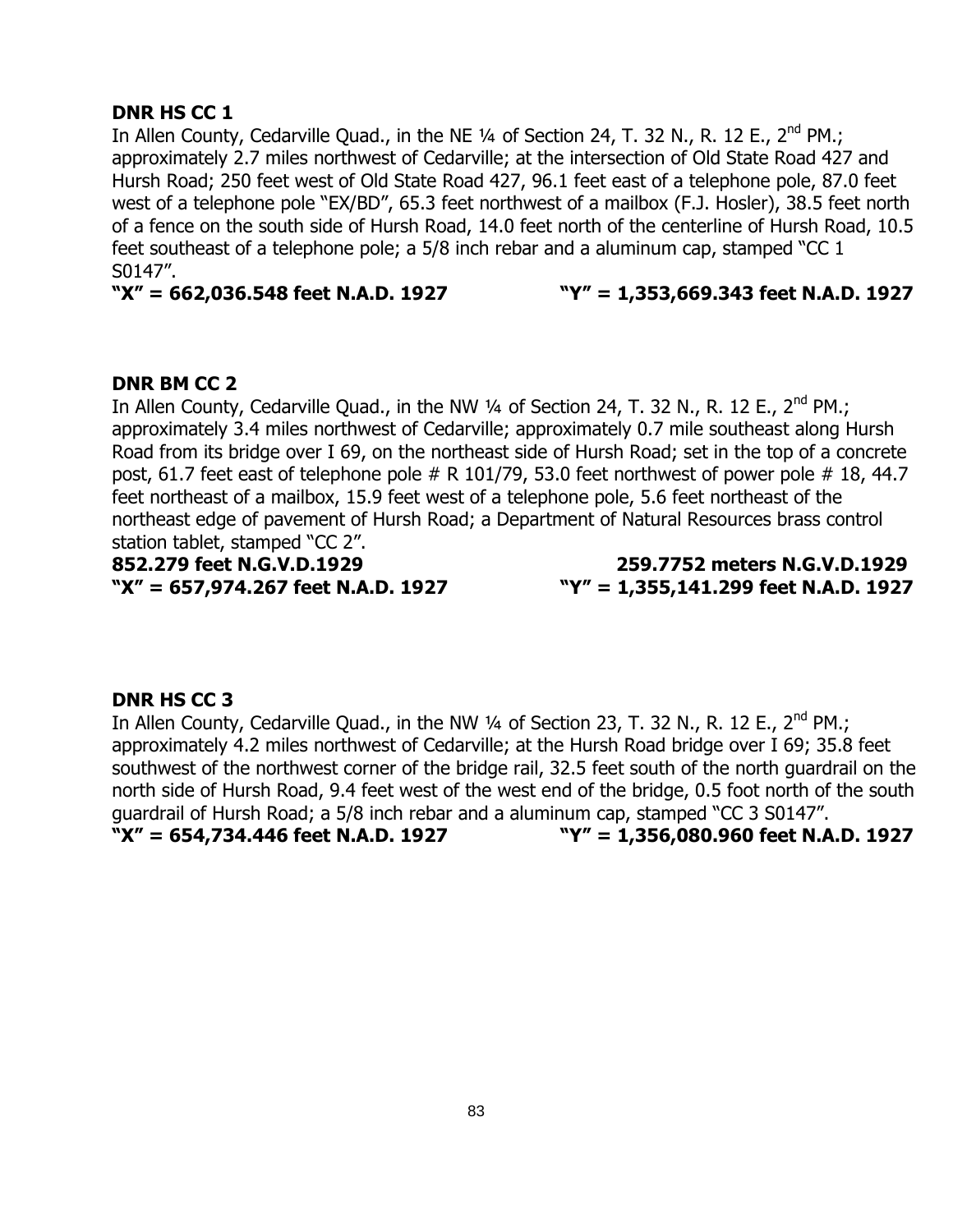# **DNR BM CC 4**

In Allen County, Cedarville Quad., in the SW 1/4 of Section 14, T. 32 N., R. 12 E., 2<sup>nd</sup> PM.; approximately 4.4 miles northwest of Cedarville; at the intersection of Auburn Road and Gump Road; set in the top of a concrete post, 46.4 feet southwest of power pole # KA/24, 44.8 feet north of a telephone box, 19.0 feet east of the centerline of Auburn Road, 8.4 feet northwest of a corner fence post, 3.0 feet west of a fence line; a Department of Natural Resources brass control station tablet, stamped "CC 4".

**856.382 feet N.G.V.D.1929 261.0258 meters N.G.V.D.1929**

# **"X" = 653,833.290 feet N.A.D. 1927 "Y" = 1,357,418.722 feet N.A.D. 1927**

# **DNR HS CC 5**

In Allen County, Huntertown Quad.; in the SW  $\frac{1}{4}$  of Section 15, T. 32 N., R. 12 E., 2<sup>nd</sup> PM.; approximately 1.7 miles east of Huntertown; at the intersection of Gump Road and State Road 327; approximately 1000 feet east of State Road 327, 108.0 feet southwest of power pole #43, 72.0 feet southwest of a 6.0 inch Shagbark Hickory tree, 40.7 feet west of a telephone pole and box, across the road from a gravel drive (Lost Valley Drive); a 5/8 inch rebar and a aluminum cap, stamped "CC 5 S0147".

**"X" = 647,599.032 feet N.A.D. 1927 "Y" = 1,357,264.426 feet N.A.D. 1927**

# **DNR HS CC 6**

In Allen County, Huntertown Quad.; in the SE 1/4 of Section 16, T. 32 N., R. 12 E., 2<sup>nd</sup> PM.; approximately 1.5 miles east of Huntertown; at the intersection of Gump Road and State Road 327 (Coldwater Road); 88.5 feet south of a sign, 65.7 feet east of a 10 inch Maple tree, 28.7 feet west of the centerline of State Road 327, 2.6 feet north of a power pole and a concrete fence post; a 5/8 inch rebar and a aluminum cap, stamped "CC 6 S0147".

**"X" = 646,566.630 feet N.A.D. 1927 "Y" = 1,357,276.878 feet N.A.D. 1927**

# **DNR BM CC 7**

In Allen County, Huntertown Quad.; in the NW  $\frac{1}{4}$  of Section 15, T. 32 N., R. 12 E., 2<sup>nd</sup> PM.; approximately 1.7 miles east of Huntertown; at the "T" road intersection of Halldale Drive (gravel) and State Road 327 (Coldwater Road); set in the top of a concrete post, 64.8 feet southeast of a wood fence post on the west side of State Road 327, 57.3 feet northeast of a power pole, 28.3 feet south of a 48 inch Oak tree, 20.0 feet east of the centerline of State Road 327, 15.3 feet north of a telephone pole, across State Road 327 from Halldale Drive; a Department of Natural Resources brass control station tablet, stamped "CC 7 AZI 8". **878.894 feet N.G.V.D.1929 267.8874 meters N.G.V.D.1929 "X" = 646,530.770 feet N.A.D. 1927 "Y" = 1,359,902.816 feet N.A.D. 1927**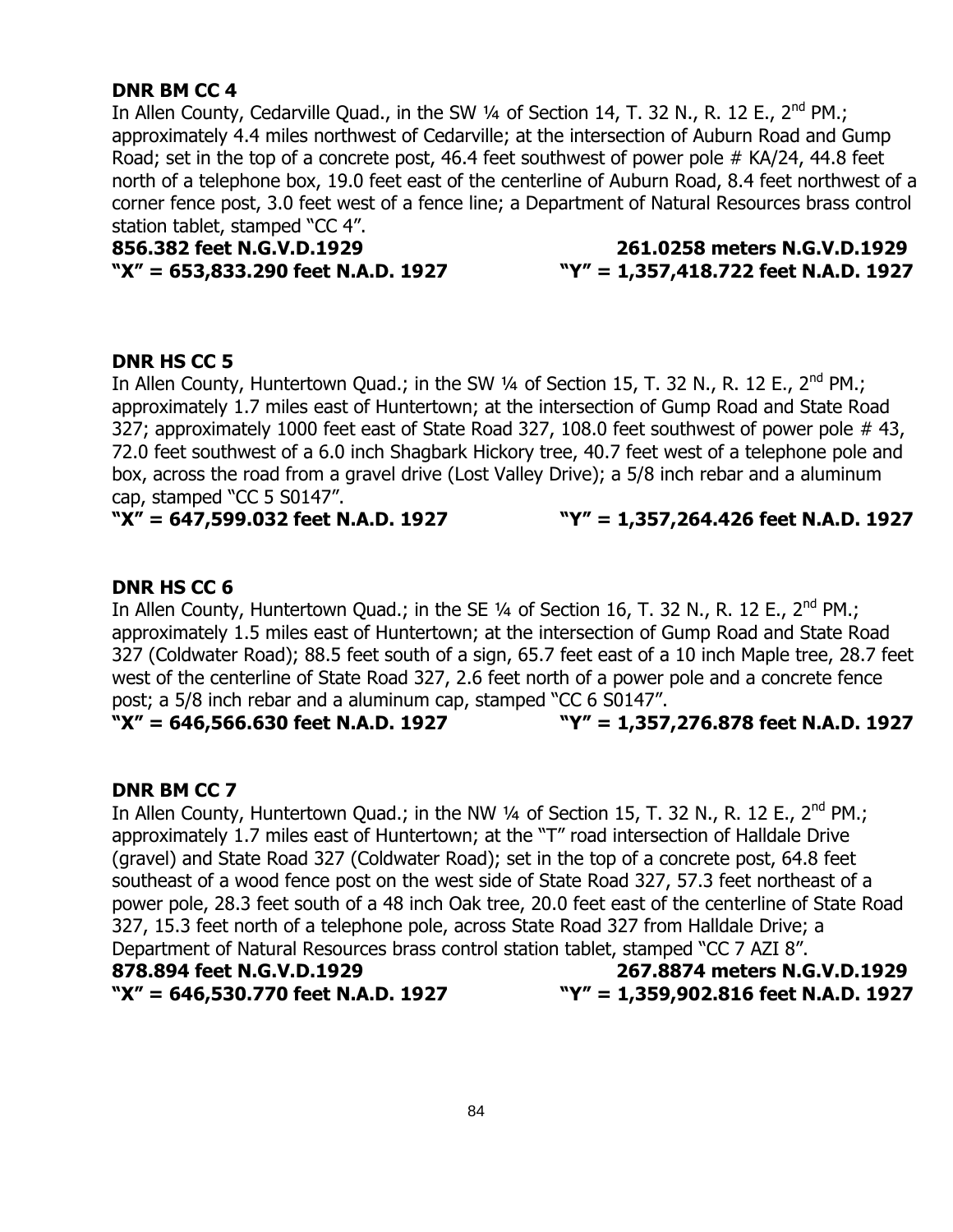# **DNR BM CC 8**

In Allen County, Huntertown Quad.; in the SE  $\frac{1}{4}$  of Section 9, T. 32 N., R. 12 E., 2<sup>nd</sup> PM.; approximately 1.8 miles northeast of Huntertown; approximately 1,900 feet north along State Road 327 (Coldwater Road) from its intersection with Cedar Canyons Road, on the west side of State Road 327; set in the top of a concrete post, 94.8 feet northwest of RM 1, 82.2 feet south of RM 2, 74.0 feet north of a power pole, 49.2 feet west of a wood fence post, 17.0 feet west of the centerline of State Road 327; a Department of Natural Resources brass control station tablet, stamped "CC 8".

**859.794 feet N.G.V.D.1929 262.0657 meters N.G.V.D.1929**

# **"X" = 646,400.039 feet N.A.D. 1927 "Y" = 1,363,012.553 feet N.A.D. 1927**

# **DNR BM CC 9**

In Allen County, Garrett Quad.; in the SW  $\frac{1}{4}$  of Section 3, T. 32 N., R. 12 E., 2<sup>nd</sup> PM.; approximately 5.8 miles south of Garrett; approximately 700 feet north along State Road 327 from its intersection with Shoaff Road, on the east side of Shoaff Road; set in the top of a concrete post, 61.0 feet northeast of a power pole, 35.5 feet southwest of a telephone pole, 16.0 feet east of the centerline of State Road 327, 13.7 feet west of a power pole; a Department of Natural Resources brass control station tablet, stamped "CC 9".

**825.818 feet N.G.V.D.1929 251.7098 meters N.G.V.D.1929 "X" = 646,288.718 feet N.A.D. 1927 "Y" = 1,367,441.046 feet N.A.D. 1927**

# **DNR BM MSMF A 1**

In Allen County, Fort Wayne West Quad., in the NE 1/4 of Section 21, T. 30 N., R. 12 E., 2<sup>nd</sup> PM.; at Fort Wayne; at the Kekionga Jr. High School, at the intersection of Vernon Street and Kekionga Street; set in the top of a concrete post, 112.11 feet west of RM 1, 104.24 feet south of RM 2, 33.8 feet northeast of the centerline centerline of Kekionga and Vernon Streets, 28.3 feet north of the centerline of Vernon Street, 27.8 feet southeast of a light pole, 18.5 feet east of the centerline of Kekionga Street; a Department of Natural Resources brass control station tablet, stamped "MSMF A 1".

**778.207 feet N.G.V.D.1929 237.2275 meters N.G.V.D.1929**

**"X" = 634,907.773 feet N.A.D. 1927 "Y" = 1,290,455.965 feet N.A.D. 1927**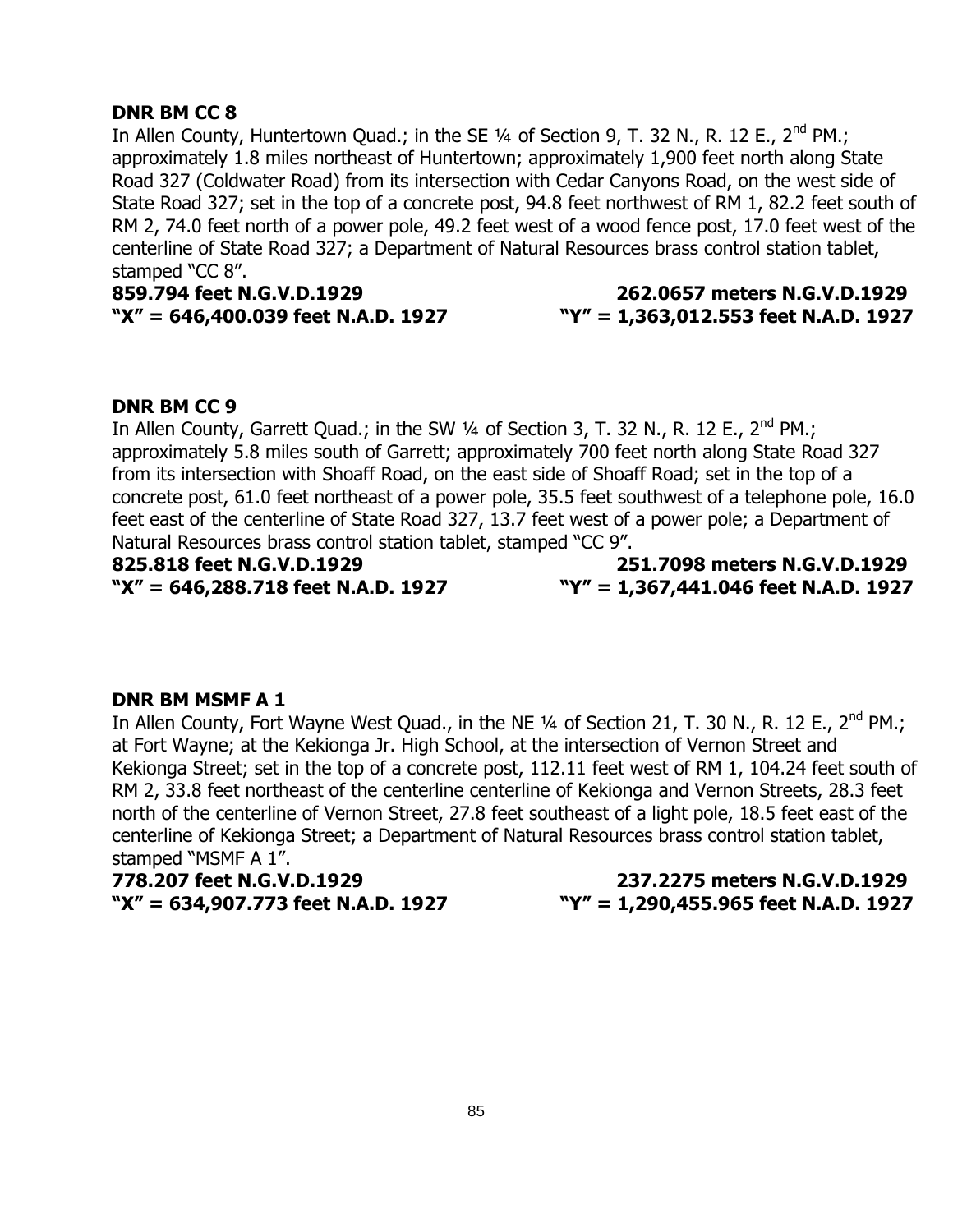### **DNR BM MSMF A 1 AZI**

In Allen County, Fort Wayne West Quad., in the SE  $\frac{1}{4}$  of Section 16, T. 30 N., R. 12 E., 2<sup>nd</sup> PM.; at Fort Wayne; at the intersection of Engle Road and Kekionga Street; set in the top of a concrete post, 110.4 feet west of the centerline of Mound Pass Street, 40.0 feet east of the west end of the sidewalk, 39.8 feet northeast of the intersection of Engle Road and Kekionga Street, 34.0 feet north of the centerline of Engle Road, 32.7 feet northeast of the center of a manhole cover, 4.3 feet south of the centerline of a sidewalk; a Department of Natural Resources brass control station tablet, stamped "MSMF A 1 AZI".

**787.307 feet N.G.V.D.1929 240.0009 meters N.G.V.D.1929**

**"X" = 634,873.469 feet N.A.D. 1927 "Y" = 1,291,806.327 feet N.A.D. 1927**

#### **DNR BM MSMF A 2**

In Allen County, Fort Wayne West Quad., in the SE 1/4 of Section 28, T. 30 N., R. 12 E., 2<sup>nd</sup> PM.; at Waynedale; at the intersection of Lower Huntington Road and Elzey Street; set in the top of a concrete post, 117.0 feet northeast of power pole # A 561/972, 86.4 feet east of the centerline of Elzey Street, 26.7 feet south of the centerline of Lower Huntington Road, 10.0 feet west of a private drive south, 3.0 feet southeast of power pole # A 561/60; a Department of Natural Resources brass control station tablet, stamped "MSMF A 2".

**782.754 feet N.G.V.D.1929 238.5839 meters N.G.V.D.1929 "X" = 636,028.789 feet N.A.D. 1927 "Y" = 1,282,500.675 feet N.A.D. 1927**

#### **DNR BM MSMF B 1**

In Allen County, Fort Wayne West Quad., in the NW  $\frac{1}{4}$  of Section 15, T. 30 N., R. 12 E., 2<sup>nd</sup> PM.; at Fort Wayne; at the intersection of Brooklyn Avenue and the Norfolk and Western Railroad; set in the top of a concrete post, 37.1 feet southwest of a power pole with 4 guy wires, 27.8 feet east of the centerline of Brooklyn Avenue, 26.4 feet northwest of the centerline of the northwest set of tracks, 25.7 feet southeast of power pole # 163/11, 12.6 feet northwest of the northeast corner of a railroad signal box, 9.4 feet northwest of the northwest corner of the west concrete base of the railroad signal box; a Department of Natural Resources brass control station tablet, stamped "MSMF B 1".

**778.639 feet N.G.V.D.1929 237.3296 meters N.G.V.D.1929 "X" = 638,335.452 feet N.A.D. 1927 "Y" = 1,296,525.401 feet N.A.D. 1927**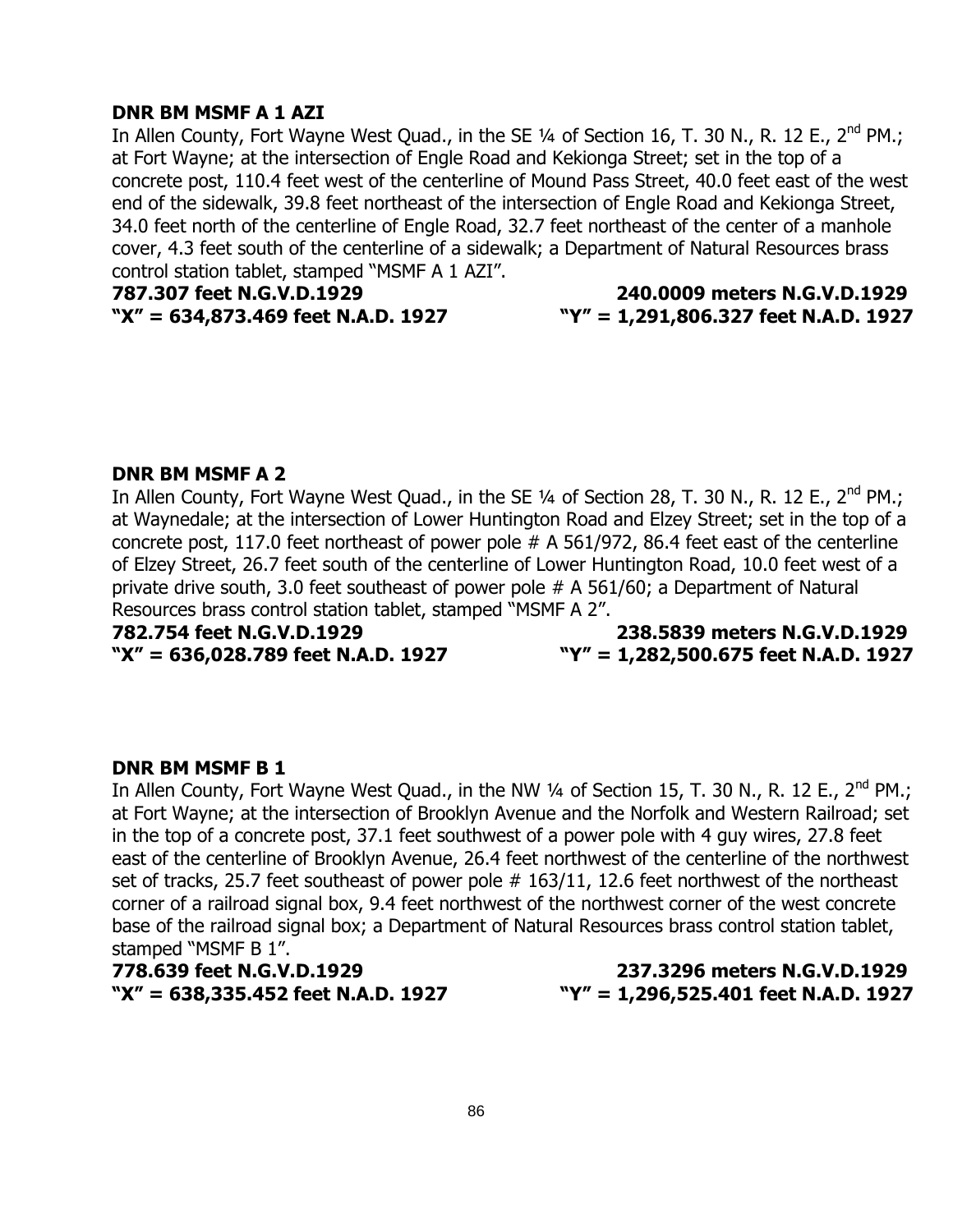### **DNR BM MSMF C 1**

In Allen County, Fort Wayne West Quad., in the NW 1/4 of Section 23, T. 30 N., R. 12 E., 2<sup>nd</sup> PM.; at Fort Wayne; at the intersection of South Wayne Street and Sherwood Terrace; set in the top of a concrete post, 80.4 feet southeast of a light post, 62.5 feet southwest of a sidewalk intersection, 51.5 feet northwest of a light post, 47.2 feet south of the centerline of Sherwood Terrace, 29.6 feet east of the centerline of the south bound lane of South Wayne Street, 28.7 feet west of the centerline of the north bound lane of South Wayne Street, 26.9 feet northeast of a fire hydrant; a Department of Natural Resources brass control station tablet, stamped "MSMF C  $1$ ".

**779.871 feet N.G.V.D.1929 237.7052 meters N.G.V.D.1929**

# **"X" = 643,426.318 feet N.A.D. 1927 "Y" = 1,290,358.371 feet N.A.D. 1927**

# **DNR BM MSMF C 2**

In Allen County, Fort Wayne West Quad., in the NE 1/4 of Section 26, T. 30 N., R. 12 E., 2<sup>nd</sup> PM.; at Fort Wayne; approximately 670 feet south along Lafayette Street (U.S. 27&33), from its intersection with Paulding Road, on the west side of Lafayette Street; set in the top of a concrete post, 49.6 feet northeast of power pole # T 102/250, 30.9 feet west of the centerline of the south bound lane of Lafayette Street, 24.9 feet southeast of a white wood fence end post, 19.0 feet east of a right-of-way fence; a Department of Natural Resources brass control station tablet, stamped "MSMF C2".

**790.677 feet N.G.V.D.1929 240.9988 meters N.G.V.D.1929 "X" = 647,427.842 feet N.A.D. 1927 "Y" = 1,286,035.974 feet N.A.D. 1927**

#### **DNR BM MSMF C 3**

In Allen County, Fort Wayne East Quad., in the SW 1/4 of Section 31, T. 30 N., R. 13 E., 2<sup>nd</sup> PM.; at Fort Wayne; approximately 2000 feet south along Anthony Boulevard (Oetting Road) from its intersection with U.S. 27&33; set in the top of a concrete post, 58.2 feet northeast of power pole # A5, 46.5 feet southeast of the west edge of Anthony Blvd. and the centerline of a drive west (#8332), 22.2 feet southwest of a telephone pole with cable, 15.8 feet east of the centerline of Anthony Blvd., 6.5 feet southwest of a railroad tie fence post; a Department of Natural Resources brass control station tablet, stamped "MSMF C 3".

**803.735 feet N.G.V.D.1929 244.9789 meters N.G.V.D.1929 "X" = 653,115.025 feet N.A.D. 1927 "Y" = 1,278,004.705 feet N.A.D. 1927**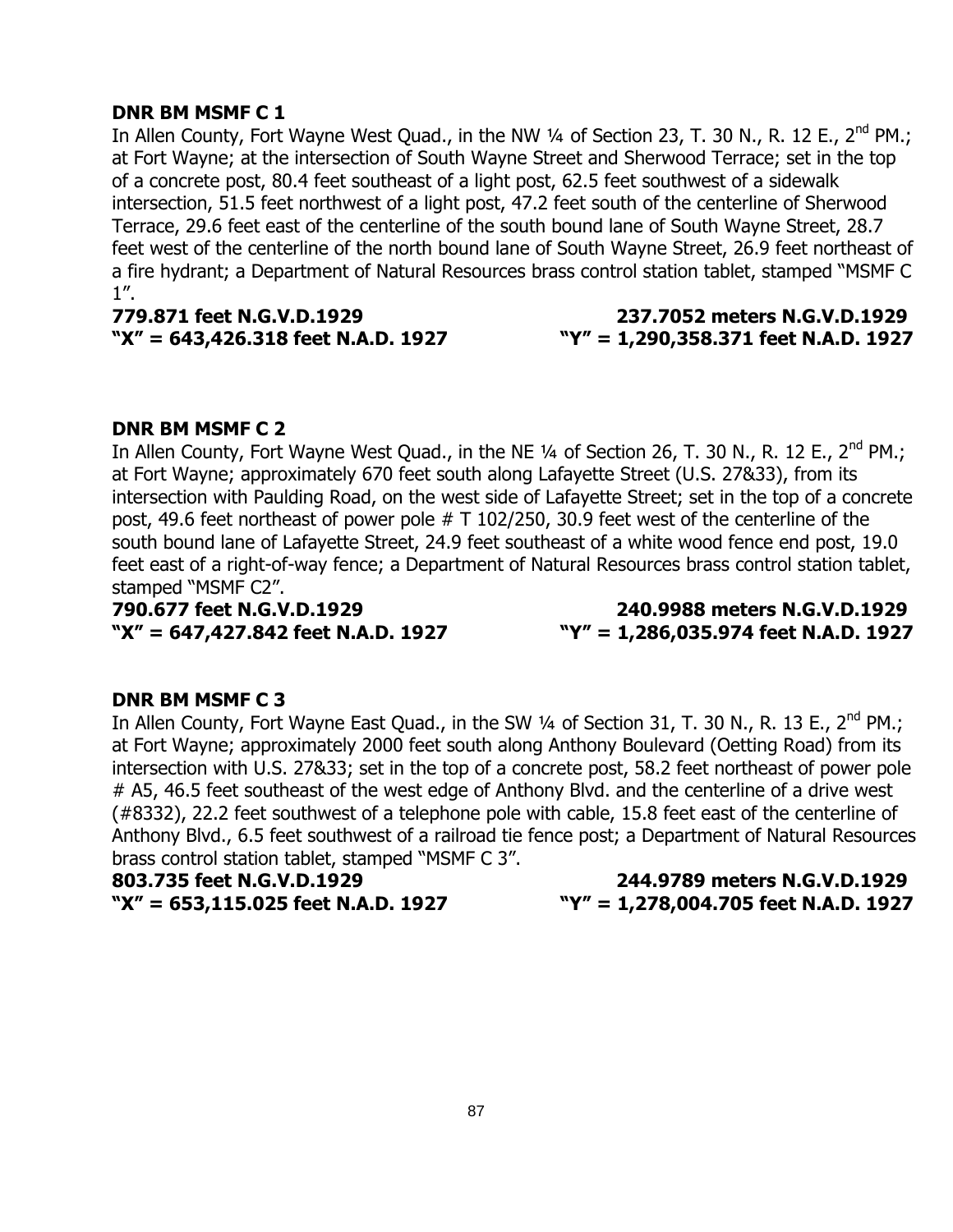### **DNR BM MSMF D 1**

In Allen County, Fort Wayne West Quad., in the NW  $\frac{1}{4}$  of Section 3, T. 30 N., R. 12 E., 2<sup>nd</sup> PM.; at Fort Wayne; at the west end of High Street and the east side of the Conrail Railroad tracks; set in the top of a concrete post, 84.6 feet northwest of power pole # A 446/1184, 71.5 feet northeast of power pole # 18767, 36.1 feet southwest of power pole # A 446/1171, 33.7 feet northwest of a manhole, 33.4 feet northeast of the centerline of the railroad tracks, 28.6 feet southwest of power pole # 12473; a Department of Natural Resources brass control station tablet, stamped

"MSMF D1".

#### **793.441 feet N.G.V.D.1929 241.8413 meters N.G.V.D.1929 "X" = 637,144.246 feet N.A.D. 1927 "Y" = 1,306,087.477 feet N.A.D. 1927**

### **DNR BM MSMF D 2**

In Allen County, Fort Wayne West Quad., in the NW 1/4 of Section 3, T. 30 N., R. 12 E., 2<sup>nd</sup> PM.; at Fort Wayne; at the intersection of Sherman Street and Michaels Street; set in the top of a concrete post, 107.52 feet southwest of RM 1, 84.7 feet southwest of the centerline of a drive leading to a boat launch, 64.1 feet northwest of power pole # A 447/816, 61.70 feet northwest of RM 2, 58.0 feet northeast of the centerline of Sherman Street, 38.0 feet northwest of the centerline of Michaels Street, 30.0 feet northeast of the centerline of a walk, 23.5 feet southeast of a power pole; a Department of Natural Resources brass control station tablet, stamped "MSMF  $D 2''$ .

**755.290 feet N.G.V.D.1929 230.2129 meters N.G.V.D.1929 "X" = 642,150.181 feet N.A.D. 1927 "Y" = 1,304,675.492 feet N.A.D. 1927**

#### **DNR BM MSMF D 2 AZI**

In Allen County, Fort Wayne West Quad., in the NW  $\frac{1}{4}$  of Section 2, T. 30 N., R. 12 E., 2<sup>nd</sup> PM.; at Fort Wayne; at the south end of Barthold Street, north of the Conrail Railroad; set in the top of a concrete post, 86.6 feet northeast of a railroad signal post, 64.4 feet southeast of a fire hydrant, 35.7 feet southeast of power pole # 19756, 31.9 feet south of a sidewalk, 18.0 feet southeast of the centerline of Barthold Street, 17.3 feet north of the centerline of the tracks; a Department of Natural Resources brass control station tablet, stamped "MSMF D2 AZI".

**"X" = 642,252.951 feet N.A.D. 1927 "Y" = 1,305,690.993 feet N.A.D. 1927**

**753.916 feet N.G.V.D.1929 229.7941 meters N.G.V.D.1929**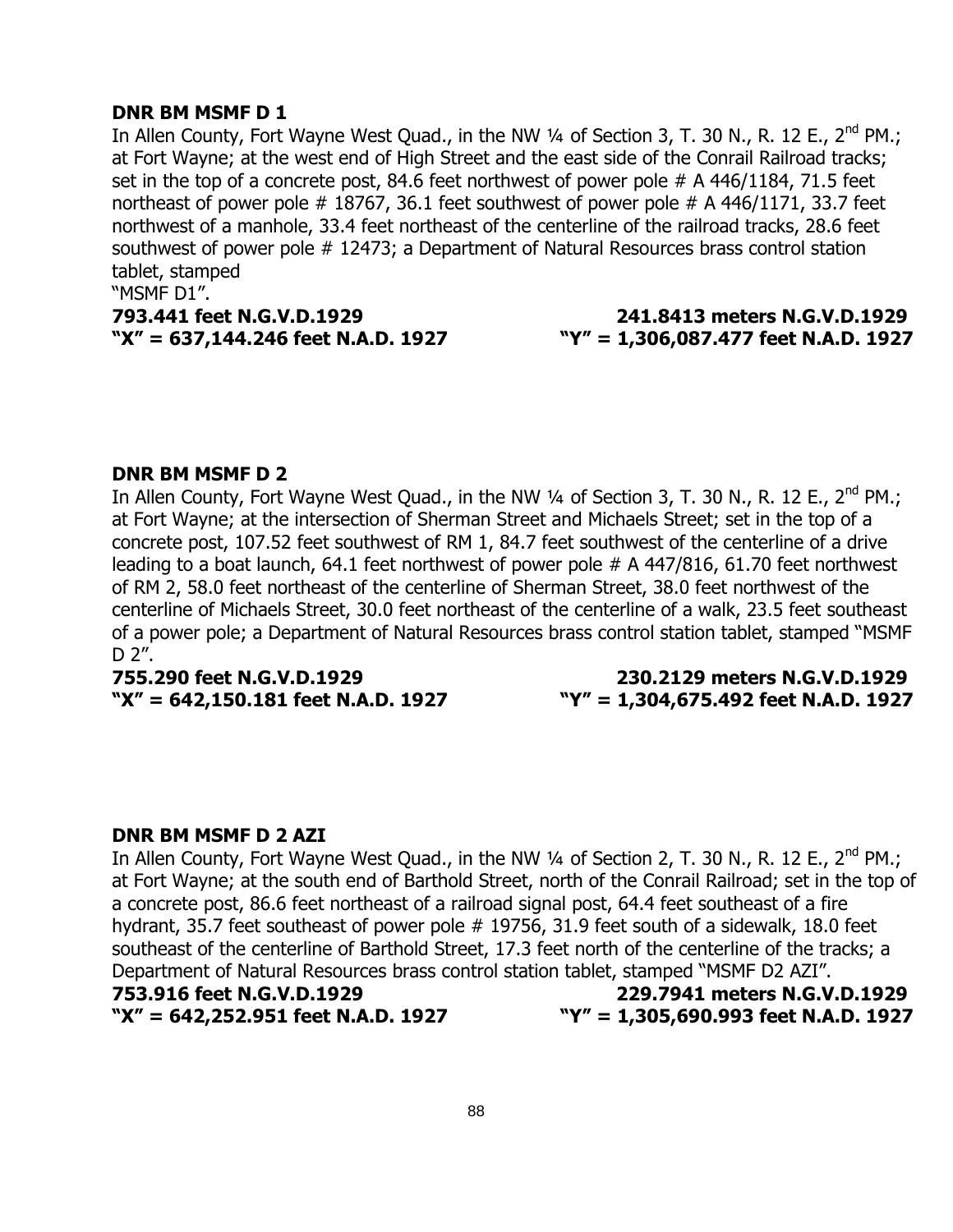#### **DNR BM MSMF D 3**

In Allen County, Fort Wayne West Quad., in the NE 1/4 of Section 2, T. 30 N., R. 12 E., 2<sup>nd</sup> PM.; at Fort Wayne; at the Spy Run Avenue bridge over the St. Marys River; set in the top of a concrete post, 82.1 feet south of the centerline of a private drive, 72.6 feet southwest of a light pole, 64.6 feet southeast of a telephone manhole, 39.0 feet west of the centerline of Spy Run Avenue, 28.9 feet southeast of a telephone manhole, 14.6 feet southwest of a light pole, 11.8 feet west of the centerline of a sidewalk, 9.9 feet northwest of the northwest end of the bridge abutment; a Department of Natural Resources brass control station tablet, stamped "MSMF D 3".

**759.604 feet N.G.V.D.1929 231.5278 meters N.G.V.D.1929 "X" = 646,262.173 feet N.A.D. 1927 "Y" = 1,305,883.003 feet N.A.D. 1927**

#### **DNR BM MSMF E 1**

In Allen County, Fort Wayne West Quad., in the SE  $\frac{1}{4}$  of Section 27, T. 30 N., R. 12 E., 2<sup>nd</sup> PM.; at Fort Wayne; at the intersection of Lower Huntington Road and Baer Field Road; set in the top of a concrete post, 62.0 feet southeast of the centerline centerline of a sidewalk and a private drive # 1222, 48.0 feet southwest of the centerline of Lower Huntington Road, 33.3 feet northeast of power pole # A 562/437, 26.1 feet west of a "stop" light pole, 13.6 feet southeast of the centerline and end of a sidewalk, 9.2 feet south of power pole # A 562/661, 3.7 feet east of a right-of-way fence; a Department of Natural Resources brass control station tablet, stamped "MSMF E1".

**788.200 feet N.G.V.D.1929 240.2438 meters N.G.V.D.1929 "X" = 641,517.808 feet N.A.D. 1927 "Y" = 1,281,790.625 feet N.A.D. 1927**

#### **DNR BM MSMF E 2**

In Allen County, Fort Wayne West Quad., in the North  $\frac{1}{2}$  of Section 2, T. 30 N., R. 12 E., 2<sup>nd</sup> PM.; at Fort Wayne; at the intersection of Dunkelburg, Winchester, and Muldoon Roads; set in the top of a concrete post, 113.10 feet northwest of RM 1, 108.19 feet southeast of RM 2, 52.0 feet south of the centerline of Dunkelburg Road, 40.4 feet west of the centerline of Winchester Road, 40.2 feet southeast of a telephone pole, 6.9 feet southwest of a telephone pole, 2.9 feet northwest of the northwest edge of a sidewalk; a Department of Natural Resources brass control station tablet, stamped "MSMF E2".

**788.778 feet N.G.V.D.1929 240.4200 meters N.G.V.D.1929**

**"X" = 645,878.888 feet N.A.D. 1927 "Y" = 1,276,048.371 feet N.A.D. 1927**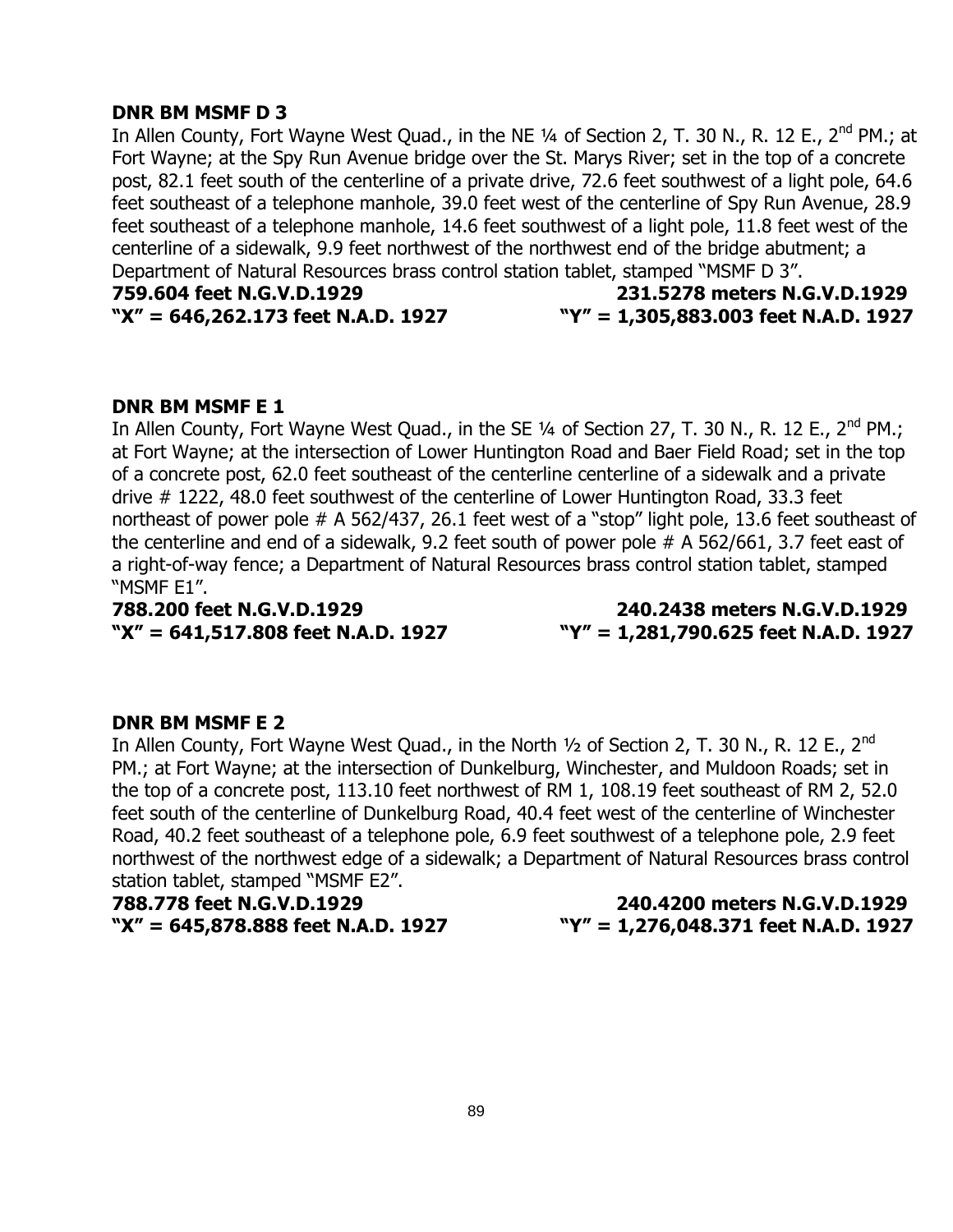# **DNR BM MSMF E 2 AZI**

In Allen County, Ossian Quad., in the NE  $\frac{1}{4}$  of Section 2, T. 29 N., R. 12 E.,  $2^{nd}$  PM.; approximately 1.5 miles south of Fort Wayne; at the Wayne Stadium; approximately 1,900 feet southeast along Winchester Road from its intersection with State Road 1/3 (Bluffton Road); set in the top of a concrete post, 250 feet south of a drive west to Wayne Stadium, 130.0 feet northeast of a telephone pole, 90.2 feet southwest of and across Winchester Road from power pole # 27682, 55.2 feet northwest of and across Winchester Road from power pole # 22957, 20.5 feet northeast of a telephone pole19.5 feet southwest of the centerline of Winchester Road; a Department of Natural Resources brass control station tablet, stamped "MSMF E2 AZI". **792.828 feet N.G.V.D.1929 241.6545 meters N.G.V.D.1929 "X" = 646,499.055 feet N.A.D. 1927 "Y" = 1,274,302.954 feet N.A.D. 1927**

### **DNR BM MSMF E 3**

In Allen County, Poe Quad., in the NE 1/4 of Section 12, T. 29 N., R. 12 E., 2<sup>nd</sup> PM.; approximately 1.3 miles west-northwest of Hessen Cassel; at the intersection of Anthony Blvd. (Oetting Road) and Muldoon Road; set in the top of a concrete post, 81.2 feet northeast of a concrete post, 56.5 feet northeast of the centerline of Muldoon Road, 40.7 feet north of and across Anthony Boulevard from a concrete gate post, 32.9 feet northwest of and across Anthony Blvd. from a telephone pole, 15.0 feet northwest of the centerline of Anthony Boulevard, 3.9 feet northeast of power pole # A 651/13; a Department of Natural Resources brass control station tablet, stamped "MSMF E3".

**782.159 feet N.G.V.D.1929 238.4025 meters N.G.V.D.1929 "X" = 652,890.711 feet N.A.D. 1927 "Y" = 1,270,030.051 feet N.A.D. 1927**

#### **DNR BM MSMF J 1**

In Allen County, Fort Wayne East Quad., in the NW 1/4 of Section 6, T. 30 N., R. 13 E., 2<sup>nd</sup> PM.; at Fort Wayne; at the intersection of Randalia Drive, and Lake Avenue, at the Lakeside Junior High School; set in the top of a concrete post, 88.1 feet southeast of power pole # 28705, 51.4 feet east of the centerline of a sidewalk south leading to the Lakeside Junior High School, 32.1 feet south of the centerline of Lake Avenue, 31.0 feet west of the centerline of a drive to the Lakeside Junior High School, 14.7 feet southeast of power pole # T 100/040, 11.3 feet west of the southwest corner of a sidewalk intersection, 9.7 feet southwest of a "WALK / DON'T WALK" sign post, 1.5 feet south of the south edge of a sidewalk; a Department of Natural Resources brass control station tablet, stamped "MSMF J 1".

**753.237 feet N.G.V.D.1929 229.5871 meters N.G.V.D.1929 "X" = 653,072.197 feet N.A.D. 1927 "Y" = 1,307,897.960 feet N.A.D. 1927**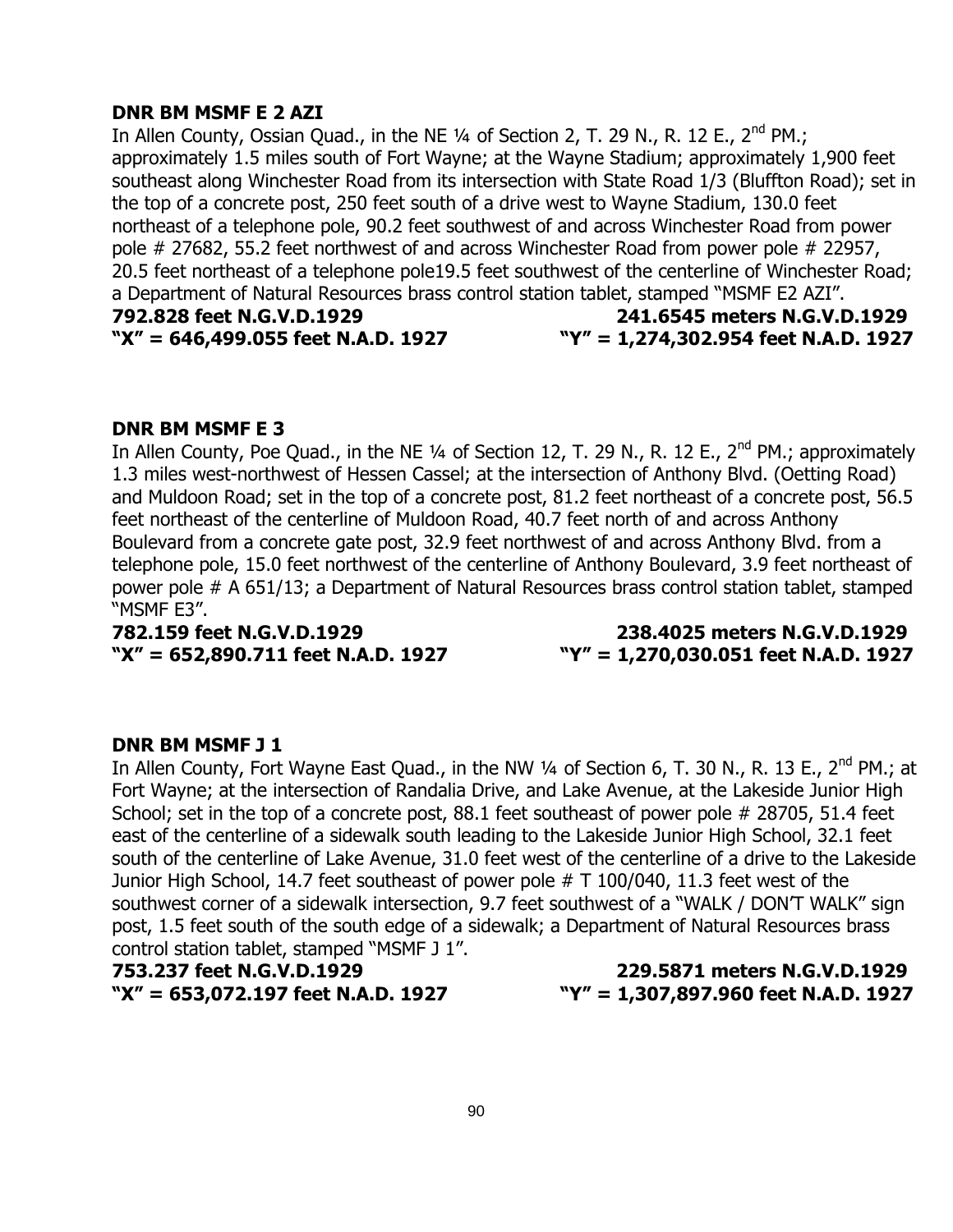#### **DNR BM MSMF J 2**

In Allen County, Fort Wayne East Quad., in the NE 1/4 of Section 5, T. 30 N., R. 13 E., 2<sup>nd</sup> PM.; at Fort Wayne; at the Lakeside Golf Course; set in the top of a concrete post, 35.8 feet northwest of power pole # A 451/237, 25.5 feet southwest of the centerline centerline of Reed Street and a drive to a farm, 23.3 feet south of the drive to the clubhouse, 18.5 feet west of the centerline of Reed Street, 18.2 feet southeast of power pole # A 450/285; a Department of Natural Resources brass control station tablet, stamped "MSMF J 2".

# **751.846 feet N.G.V.D.1929 229.1631 meters N.G.V.D.1929 "X" = 662,089.390 feet N.A.D. 1927 "Y" = 1,306,265.891 feet N.A.D. 1927**

#### **DNR BM MSMF J 2 AZI**

In Allen County, Fort Wayne East Quad., in the NE  $\frac{1}{4}$  of Section 5, T. 30 N., R. 13 E., 2<sup>nd</sup> PM.; at Fort Wayne; at the intersection of Reed Street and Old Maysville Road; set in the top of a concrete post, 55.0 feet southwest of the intersection, 40.9 feet southwest of the southwest end of the southwest bridge abutment, 29.9 feet west of a fire hydrant, 18.6 feet northeast of a 8 inch tree, 12.5 feet west of the centerline of Reed Street; a Department of Natural Resources brass control station tablet, stamped "MSMF J 2 AZI".

**757.615 feet N.G.V.D.1929 230.9215 meters N.G.V.D.1929 "X" = 661,999.972 feet N.A.D. 1927 "Y" = 1,307,812.994 feet N.A.D. 1927**

#### **DNR BM MSMF J 3**

In Allen County, Fort Wayne East Quad., in the NE 1/4 of Section 4, T. 30 N., R. 13 E., 2<sup>nd</sup> PM.; at Fort Wayne; approximately 1,800 feet west along Lake Avenue from its intersection with North River Road and Maysville Road, on the north side of Lake Avenue; set in the top of a concrete post, 108.4 feet southeast of power pole # A 451/188, 88.2 feet southwest of a 30 inch tree, 72.0 feet southeast of a 18 inch tree, 65.6 feet northwest of power pole # A 451/190, 30.5 feet southeast of two 10 inch trees, 28.4 feet north of the centerline of Lake Avenue, 23.0 feet west of the centerline of a field drive to the north; a Department of Natural Resources brass control station tablet, stamped "MSMF J 3".

**778.456 feet N.G.V.D.1929 237.2739 meters N.G.V.D.1929**

**"X" = 667,099.449 feet N.A.D. 1927 "Y" = 1,307,428.244 feet N.A.D. 1927**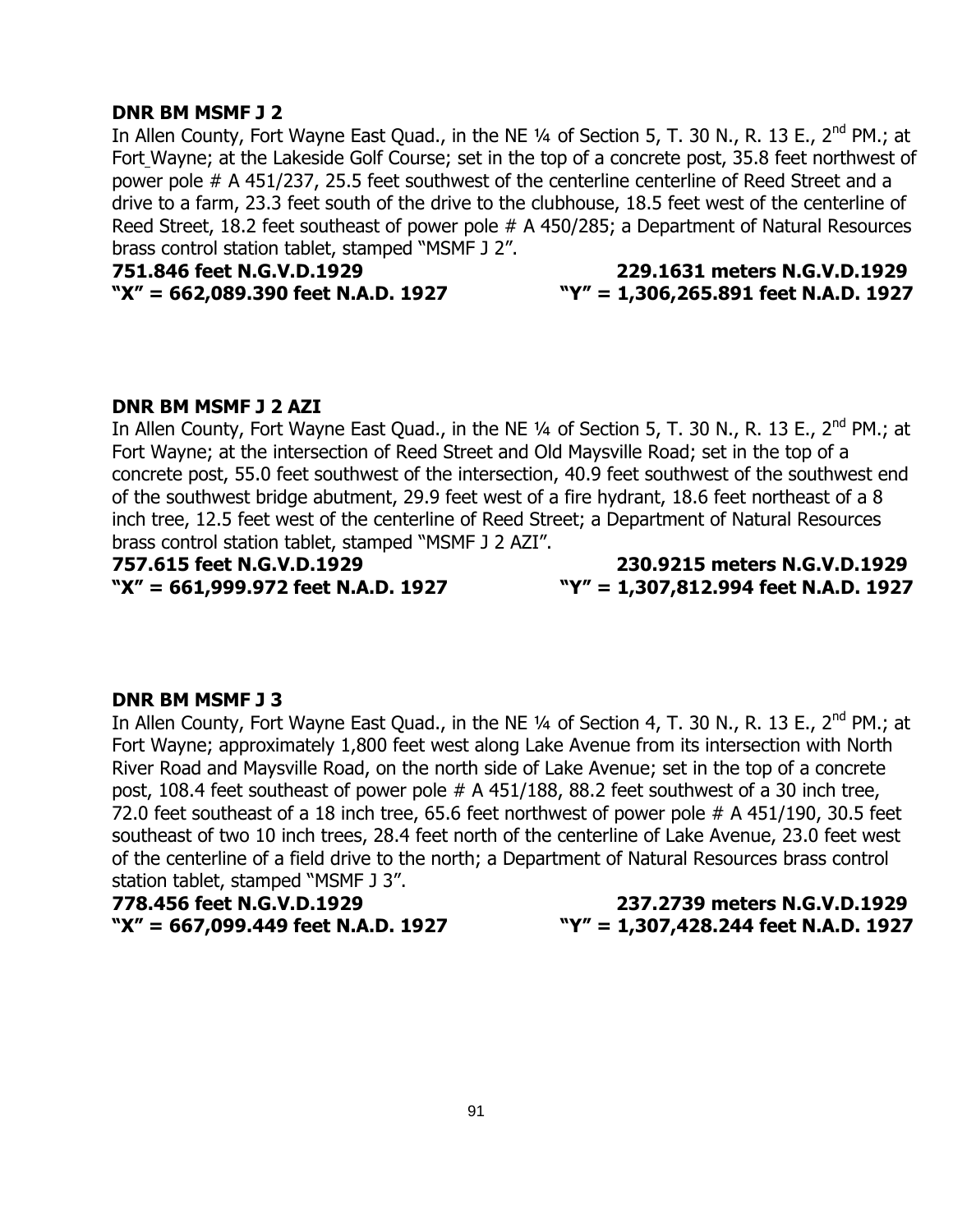### **DNR BM MSMF J 4**

In Allen County, Fort Wayne East Quad., in the NE  $\frac{1}{4}$  of Section 3, T. 30 N., R. 13 E., 2<sup>nd</sup> PM.; approximately 1.0 mile northwest of New Haven; approximately 1.0 mile west along North River Road from its intersection with Landin Road, on the south side of Landin Road; set in the top of a concrete post, 236.0 feet southeast of power pole # A 452/175, 212.5 feet northwest of power pole # A 452/179, 119.3 feet southeast of a telephone cable pedestal, 43.5 feet southwest of a power pole, 20.0 feet southwest of the centerline of North River Road; a Department of Natural Resources brass control station tablet, stamped "MSMF J 4".

**749.551 feet N.G.V.D.1929 228.4636 meters N.G.V.D.1929 "X" = 672,719.525 feet N.A.D. 1927 "Y" = 1,306,747.202 feet N.A.D. 1927**

# **DNR BM MSMF J 5**

In Allen County, Fort Wayne East Quad., in the NE 1/4 of Section 2, T. 30 N., R. 13 E., 2<sup>nd</sup> PM.; approximately 0.5 mile north of New Haven; approximately 1,000 feet west along North River Road from its intersection with Landin Road, on the north side of Landin Road; set in the top of a concrete post, 75.5 feet east of the east end of a guardrail on the north side of North River Road, 26.1 feet east of the centerline of a field drive to the north, 17.2 feet southeast of power pole # A 453/14, 16.7 feet north of the centerline of North River Road; a Department of Natural Resources brass control station tablet, stamped "MSMF J 5".

**750.187 feet N.G.V.D.1929 228.6575 meters N.G.V.D.1929 "X" = 677,125.571 feet N.A.D. 1927 "Y" = 1,306,449.210 feet N.A.D. 1927**

# **DNR BM MSMF J 6**

In Allen County, Fort Wayne East Quad., in the NE 1/4 of Section 1, T. 30 N., R. 13 E., 2<sup>nd</sup> PM.; approximately 0.7 mile north of New Haven; at the intersection of North River Road and Helen Drive; set in the top of a concrete post, 94.08 feet east-southeast of and across North River Road from RM 1, 93.06 feet southeast of and across North River Road from RM 2, 57.2 feet southwest of and across North River Road from a telephone pole, 14.0 feet south of the centerline centerline of North River Road and Helen Drive, 11.8 feet northwest of power pole # A 454/50; a Department of Natural Resources brass control station tablet, stamped "MSMF J 6".

**749.441 feet N.G.V.D.1929 228.4301 meters N.G.V.D.1929 "X" = 681,847.696 feet N.A.D. 1927 "Y" = 1,307,735.648 feet N.A.D. 1927**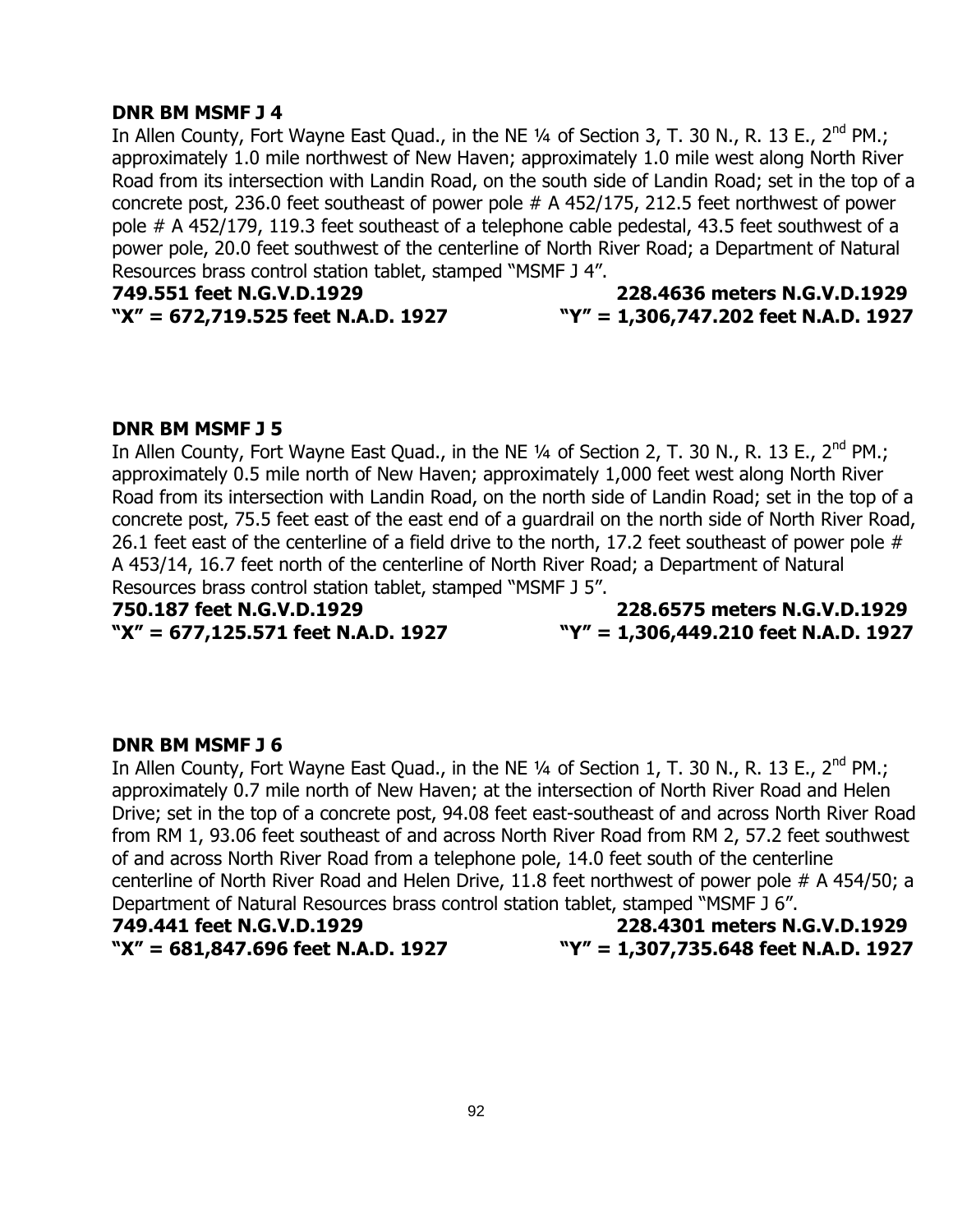# **DNR BM MSMF J 6 AZI**

In Allen County, Fort Wayne East Quad., in the NW  $\frac{1}{4}$  of Section 6, T. 30 N., R. 14 E., 2<sup>nd</sup> PM.; approximately 0.9 mile north of New Haven; approximately0.35 mile northeast along North River Road from its intersection with Helen Drive, on the south side of North River Road; set in the top of a concrete post, about 500 feet southwest of a high tension transmission line over North River Road, 158.2 feet southwest of power pole # A 455/110, 134. 1 feet southwest of the centerline centerline of North River Road and a farm drive to the north, 44.7 feet southwest of and across North River Road from a telephone pole, 14.0 feet southeast of the centerline of North River Road, 3.1 feet northeast of power pole # A 455/109; a Department of Natural Resources brass control station tablet, stamped "MSMF J 6 AZI".

**"X" = 683,558.406 feet N.A.D. 1927 "Y" = 1,308,593.034 feet N.A.D. 1927**

#### **DNR BM MSMF K 1**

In Allen County, Fort Wayne East Quad., in the SE 1/4 of Section 11, T. 30 N., R. 13 E., 2<sup>nd</sup> PM.; at New Haven; at the Werling Road bridge over Cochoit Ditch; set in the top of a concrete post, 123.9 feet northwest of the northeast bridge abutment, 97.7 feet north of the northwest bridge abutment, 40.3 feet northwest of and across Werling Road from 14.9 feet west of the centerline of Werling Road; power pole # A 483/1120, 38.9 feet northeast of power pole # A 482/718; a Department of Natural Resources brass control station tablet, stamped "MSMF K 1".

**766.923 feet N.G.V.D.1929 233.7586 meters N.G.V.D.1929 "X" = 678,089.944 feet N.A.D. 1927 "Y" = 1,299,092.574 feet N.A.D. 1927**

#### **DNR BM MSMF K 2**

In Allen County, Fort Wayne East Quad., in the NW 1/4 of Section 11, T. 30 N., R. 13 E., 2<sup>nd</sup> PM.; at New Haven; at the intersection of U.S. 30 and State Road 14; set in the top of a concrete post, 60.8 feet northwest of a light pole, 53.5 feet northwest of a stop light pole, 34.0 feet south of the centerline of west bound State Road 14, 31.4 feet north of the centerline of east bound U.S. 30, 5.8 feet southeast of a stop light pole; a Department of Natural Resources brass control station tablet, stamped "MSMF K 2".

**762.702 feet N.G.V.D.1929 232.4720 meters N.G.V.D.1929 "X" = 673,302.004 feet N.A.D. 1927 "Y" = 1,300,849.582 feet N.A.D. 1927**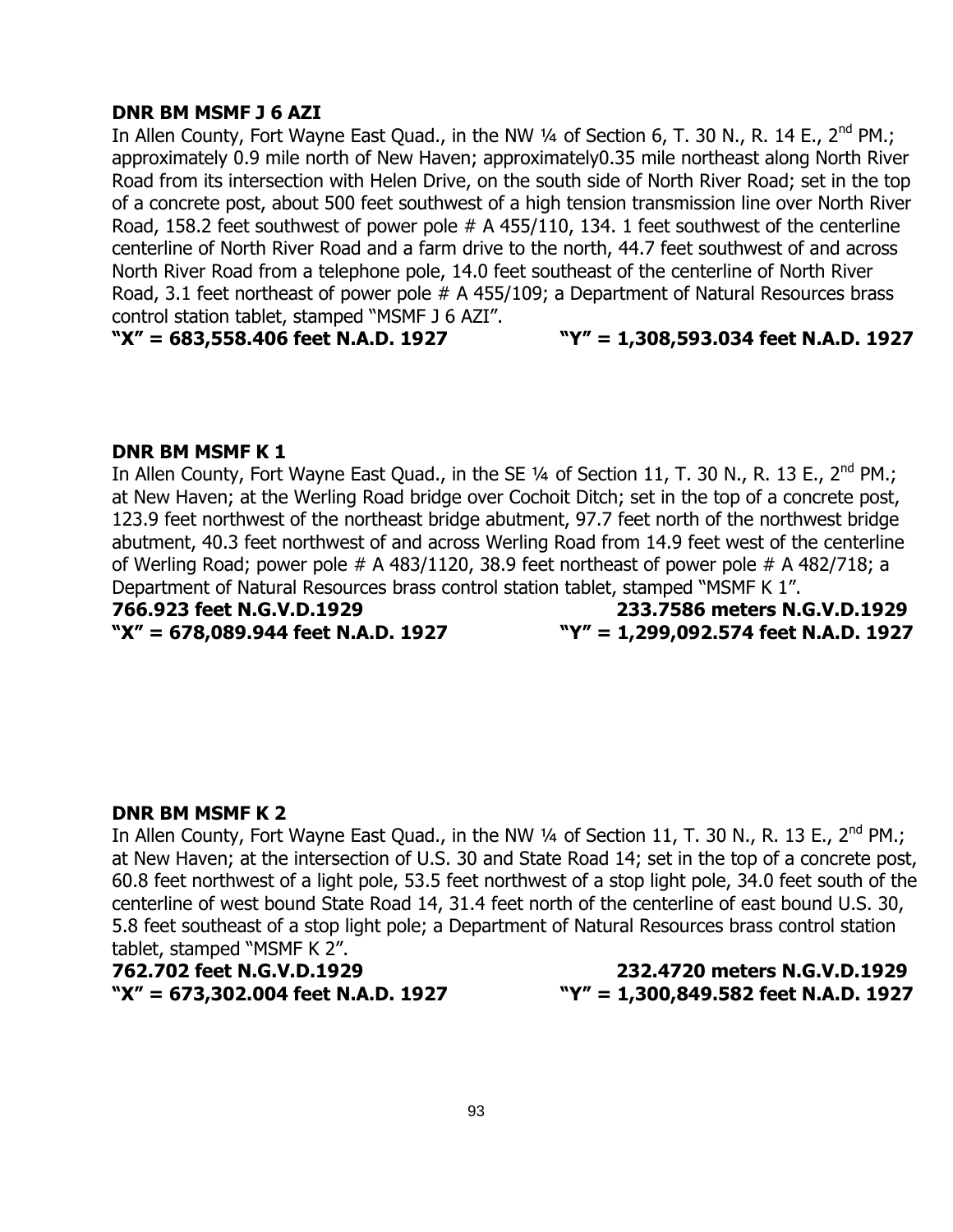### **DNR BM MSMF K 3**

In Allen County, Fort Wayne East Quad., in the NE  $\frac{1}{4}$  of Section 16, T. 30 N., R. 13 E., 2<sup>nd</sup> PM.; approximately 1.0 mile east of Fort Wayne; approximately 0.6 mile south along Adams Center Road from its intersection with U.S. 30 & State Road 14, and approximately 2,150 feet north along Adams Center Road from its intersection with Moeller Road; set in the top of a concrete post, 119.5 feet north of the centerline of a drive to the west leading to the "REA Magnet Wire Co., Inc.", 42.8 feet west of power pole # A 510/74, 41.0 feet northeast of a 14 inch tree, 33.0 feet north of a telephone pole, 19.0 feet west of the centerline of Adams Center Road; a Department of Natural Resources brass control station tablet, stamped "MSMF K 3". **778.027 feet N.G.V.D.1929 237.1431 meters N.G.V.D.1929**

# **"X" = 667,654.212 feet N.A.D. 1927 "Y" = 1,297,431.502 feet N.A.D. 1927**

# **DNR BM MSMF K 4**

In Allen County, Fort Wayne East Quad., in the NW 1/4 of Section 22, T. 30 N., R. 13 E., 2<sup>nd</sup> PM.; approximately 1.0 mile east of Fort Wayne; approximately 1.0 mile south along Adams Center Road from its intersection with Moeller Road; set in the top of a concrete post, 238.4 feet south of power pole  $# A 539/16$ , 105.6 feet north of power pole  $# A 538/18$ , 63.1 feet south of power pole # A 539/17, 48.8 feet southeast of and across Adams Center Road from a telephone pole, 17.7 feet east of the centerline of Adams Center Road; a Department of Natural Resources brass control station tablet, stamped "MSMF K 4".

**791.017 feet N.G.V.D.1929 241.1025 meters N.G.V.D.1929 "X" = 667,899.167 feet N.A.D. 1927 "Y" = 1,290,375.122 feet N.A.D. 1927**

# **DNR BM MSMF K 5**

In Allen County, Fort Wayne East Quad., in the NW  $\frac{1}{4}$  of Section 28, T. 30 N., R. 13 E., 2<sup>nd</sup> PM.; at Fort Wayne; at the intersection of Paulding Road and Meyer Road; set in the top of a concrete post, 139.49 feet southwest of and across Paulding Road from RM 1, 124.32 feet southeast of and across Meyer Road from RM 2, 51.0 feet northeast of and across the New Haven High School drive from the north end of a cyclone fence, 39.1 feet south of power pole # A 538/2, 24.0 feet east of a drive leading to the New Haven High School, 23.5 feet south of the centerline of Paulding Road; a Department of Natural Resources brass control station tablet, stamped "MSMF K 5".

**792.305 feet N.G.V.D.1929 241.4950 meters N.G.V.D.1929 "X" = 662,731.068 feet N.A.D. 1927 "Y" = 1,287,188.295 feet N.A.D. 1927**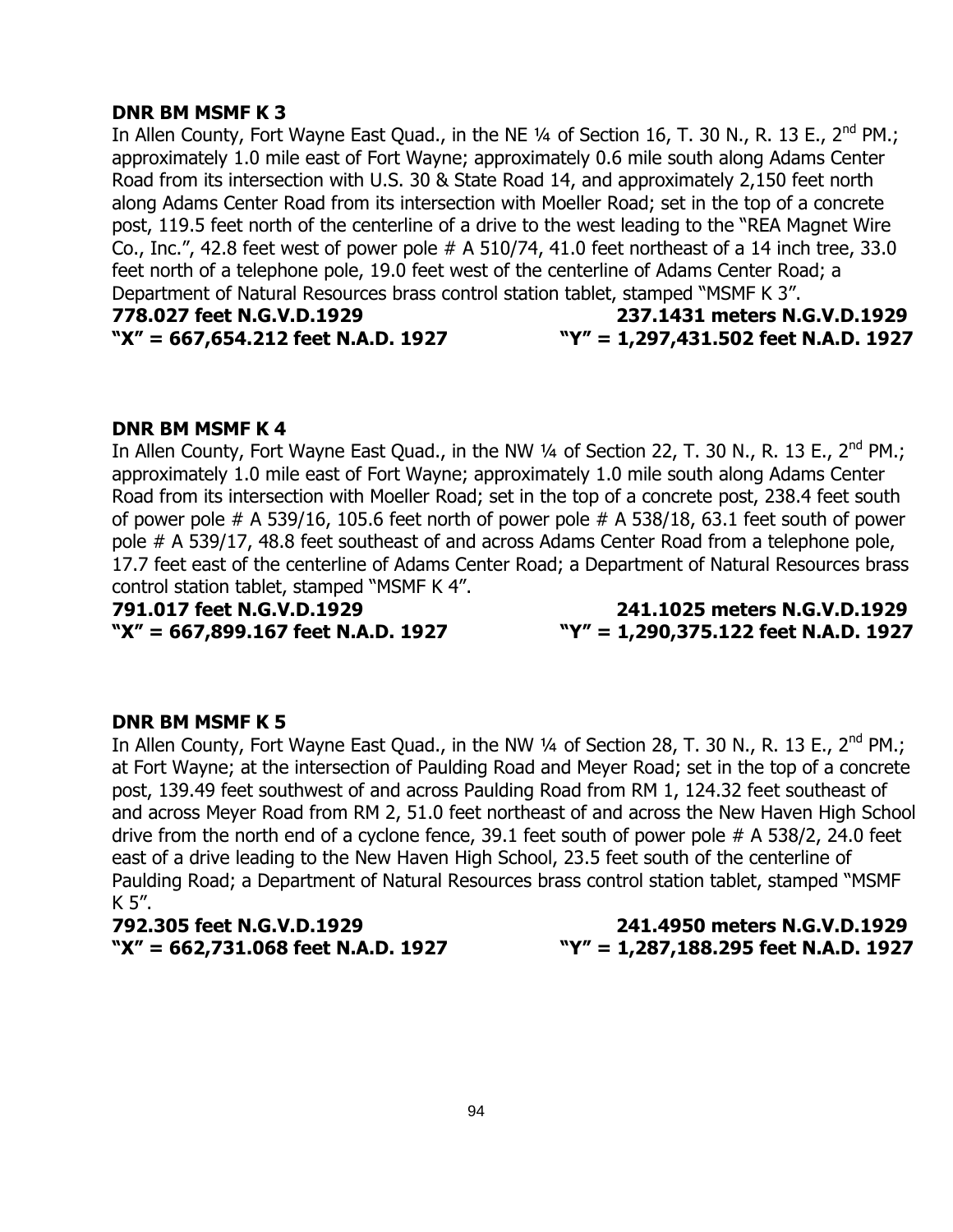# **DNR BM MSMF K 5 AZI**

In Allen County, Fort Wayne East Quad., in the SW 1/4 of Section 21, T. 30 N., R. 13 E., 2<sup>nd</sup> PM.; at Fort Wayne; approximately 0.35 mile north along Meyer Road from its intersection with Paulding Road, on the east side of Meyer Road; set in the top of a concrete post, 61.9 feet southwest of a 12 inch tree, 49.6 feet northeast of and across Meyers Road from power pole # A 547/436, 26.7 feet southwest of the north end of a concrete retaining bank on the west side of Doctor Ditch, 15.0 feet east of the centerline of Meyer Road, 11.9 feet west of a chiseled cross in the concrete retaining bank on the west side of Doctor Ditch; a Department of Natural Resources brass control station tablet, stamped "MSMF K 5 AZI".

**769.829 feet N.G.V.D.1929 234.6444 meters N.G.V.D.1929**

**"X" = 662,647.718 feet N.A.D. 1927 "Y" = 1,288,985.324 feet N.A.D. 1927**

### **DNR BM MSMF L 1**

In Allen County, Fort Wayne East Quad., in the SE 1/4 of Section 6, T. 30 N., R. 13 E., 2<sup>nd</sup> PM.; at Fort Wayne; at the intersection of Washington Blvd., Fairview Avenue, and Maumee Street; set in the top of a concrete post, 63.1 feet southwest of a light pole on the southwest side of Washington Blvd., 46.9 feet southeast of a light pole on the east side of Fairview Avenue, 44.1 feet northwest of a light pole on the north side of Maumee Street, 40.4 feet east of the centerline of Fairview Avenue, 26.8 feet north of the centerline of Maumee Street, 4.5 feet north of the centerline of a sidewalk a Department of Natural Resources brass control station tablet, stamped "MSMF L 1".

**784.547 feet N.G.V.D.1929 239.1304 meters N.G.V.D.1929 "X" = 656,076.089 feet N.A.D. 1927 "Y" = 1,302,931.325 feet N.A.D. 1927**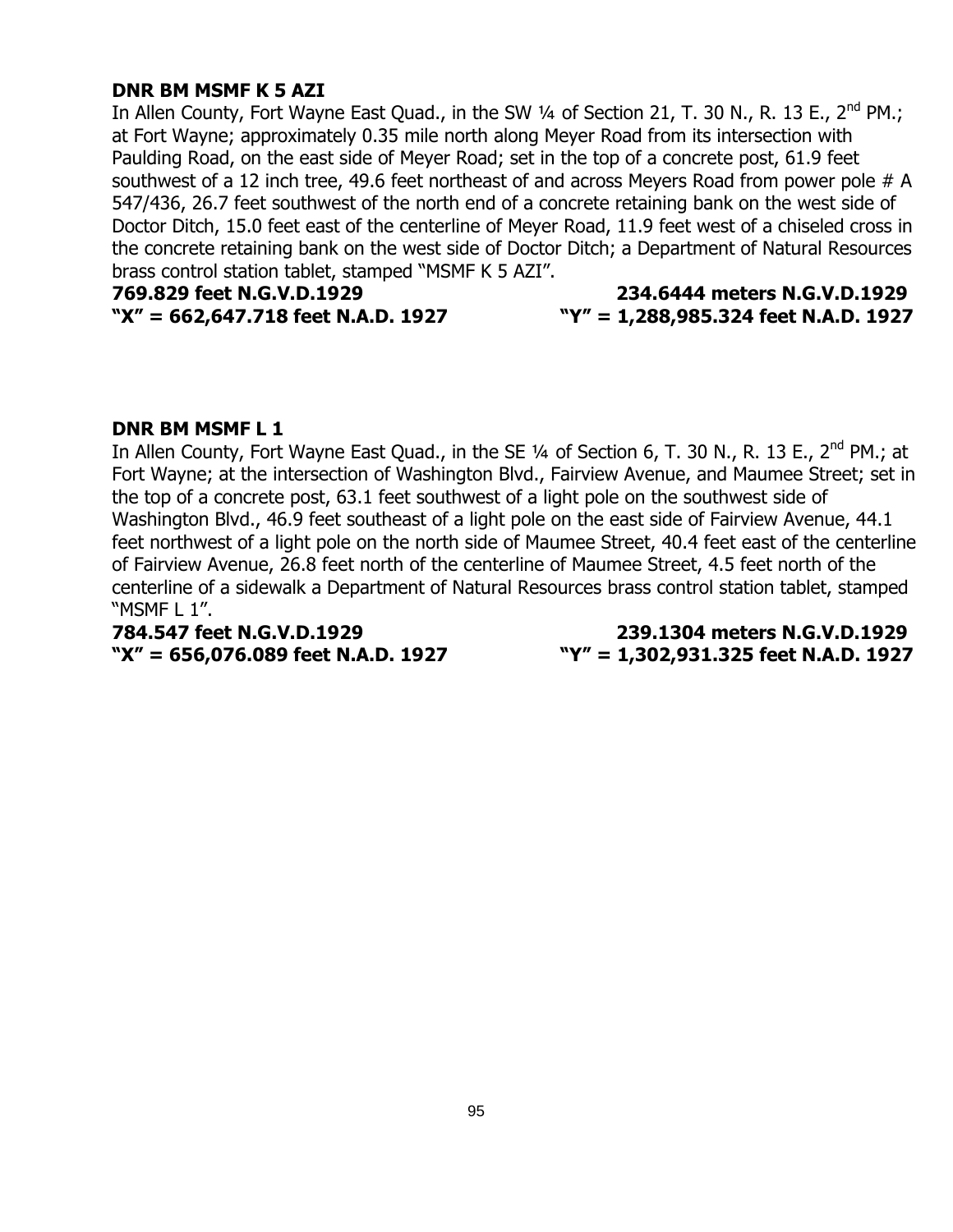# **DNR BM JD 1,1985**

In Allen County, Fort Wayne West Quad., in Grant 39, T. 30 N., R. 11 E., 2<sup>nd</sup> PM.; at Fort Wayne; about 1.25 mile southwest along Lower Huntington Road from its "T" road intersection with Coverdale Road, at a overgrown Cemetery on the southeast side of the road; set in the top of a concrete post, 73.4 feet north of a "PK" nail set in the north side of a twin trunked Ash tree in the Cemetery, 65.1 feet south of and across the road from power pole # 30D/35/4.8/16.0, 24.7 feet south of the south edge of the road, 1.7 feet south of a orange Department of Natural Resources witness post, level with the ground; a Department of Natural Resources control station tablet, stamped "JD 1 1985".

| 793.884 feet N.G.V.D. 1929                                                             | 241.9763 meters N.G.V.D. 1929                               |
|----------------------------------------------------------------------------------------|-------------------------------------------------------------|
| Position Data: 1 <sup>st</sup> Order GPS (GSI)                                         | <b>NAD 1927</b>                                             |
| Geodetic Position : $\acute{\phi} = 041^{\circ} 00^{\circ} 10.7900^{\prime\prime}$     | $\lambda = 085^{\circ}$ 14' 55.5738"                        |
| Indiana State Plane Coordinates in U.S. Survey Feet (one meter = 39.37 inches exactly) |                                                             |
| Indiana East Zone: Easting: 615,347.528<br><b>AZIMUTH DATA:</b>                        | Northing: 1,276,138.219                                     |
| Mark Name<br>Geodetic Azimuth<br>$0 \quad 1 \quad 1$<br>JD <sub>3</sub>                | Grid Azimuth<br>Grid Distance (feet)<br>$0 \quad 1 \quad 1$ |

# **DNR BM JD 2,1985**

In Allen County, Fort Wayne West Quad., in the NW 1/4 of Sec. 31, T. 30 N., R. 12 E., 2<sup>nd</sup> PM.; at Fort Wayne; about 0.1 mile northeast along Lower Huntington Road from its "T" road intersection with Coverdale Road, on the north side of Lower Huntington Road, in a farm pasture; set in the top of a concrete post, 107.6 feet west of power pole # 26688, 102.3 feet northeast of power pole # 23836, 85.7 feet northeast of the northeast corner of a concrete box culvert under the road, 59.2 feet north of and across the road from power pole # 27676, 34.3 feet southeast of RM  $\#$  1, 29.0 feet southwest of RM  $\#$  2, 16.4 feet north of the north edge of pavement of the road, 4.2 feet north of a orange Department of Natural Resources witness post, 3.6 feet north of a wire fence, 0.2 foot below the ground; a Department of Natural Resources control station tablet, stamped "JD 2 1985".

# **798.262 feet N.G.V.D. 1929 243.3107 meters N.G.V.D. 1929**

| Position Data: 1 <sup>st</sup> Order GPS (GSI)                                         |  |                     |  | <b>NAD 1927</b>                       |  |                      |  |  |
|----------------------------------------------------------------------------------------|--|---------------------|--|---------------------------------------|--|----------------------|--|--|
| Geodetic Position : $\acute{\phi}$ = 041° 00' 37.4123"                                 |  |                     |  | $\lambda = 085^{\circ} 13' 28.9168''$ |  |                      |  |  |
| Indiana State Plane Coordinates in U.S. Survey Feet (one meter = 39.37 inches exactly) |  |                     |  |                                       |  |                      |  |  |
| Indiana East Zone: Easting: 621,978.084                                                |  |                     |  | Northing: 1,278,865.206               |  |                      |  |  |
| AZIMUTH DATA:                                                                          |  |                     |  |                                       |  |                      |  |  |
| Mark Name                                                                              |  | Geodetic Azimuth    |  | Grid Azimuth                          |  | Grid Distance (feet) |  |  |
| JD <sub>4</sub>                                                                        |  | O <sub>1</sub><br>ш |  | 3550 15' 19"                          |  | 2,163.716            |  |  |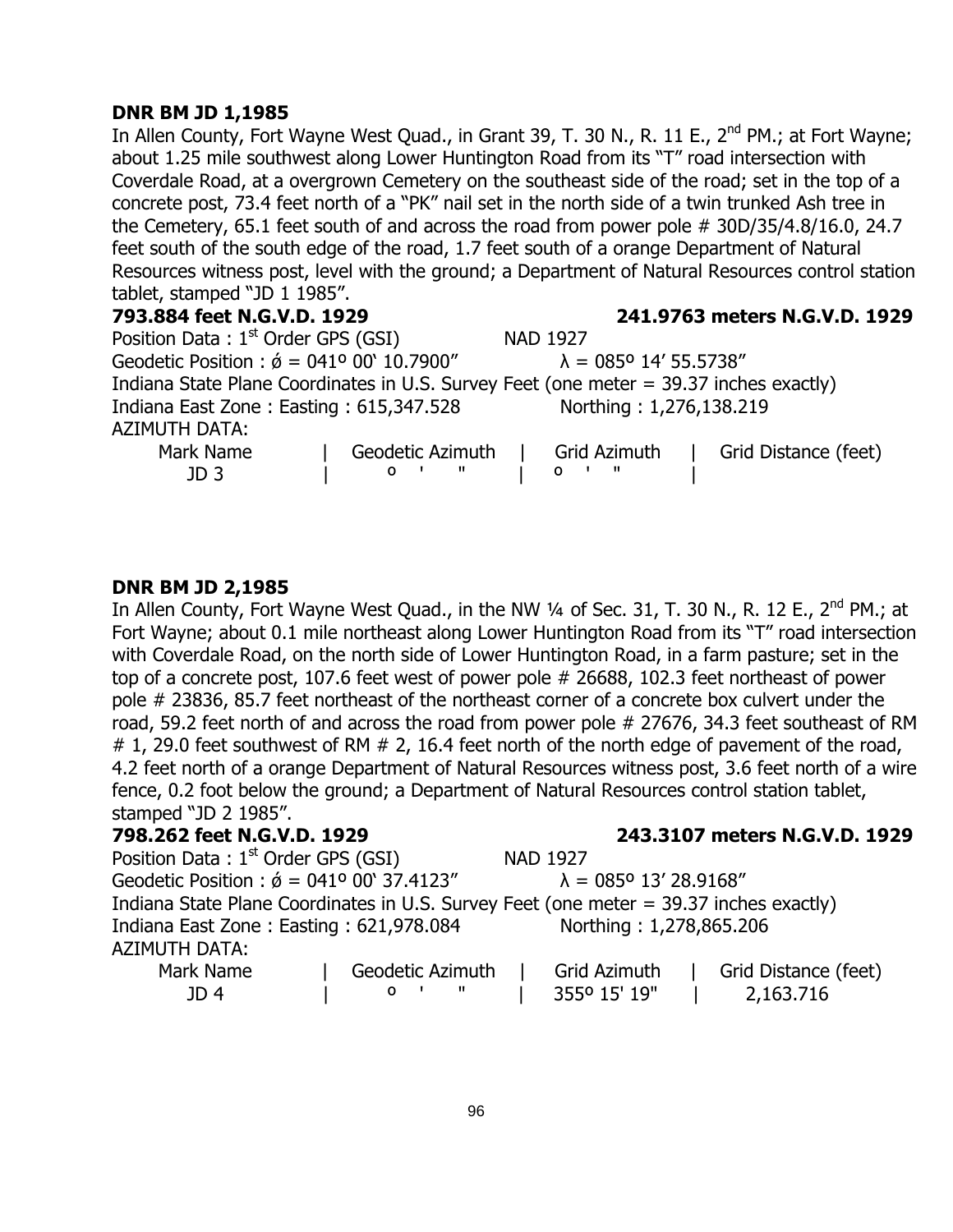## **DNR BM JD 2 RM # 1**

In Allen County, Fort Wayne West Quad., in the NW  $\frac{1}{4}$  of Sec. 31, T. 30 N., R. 12 E., 2<sup>nd</sup> PM.; at Fort Wayne; about 0.1 mile northeast along Lower Huntington Road from its "T" road intersection with Coverdale Road, on the north side of Lower Huntington Road, in a farm pasture; 81.7 feet northeast of power pole # 23836, 34.3 feet northwest of BM JD 2 1985, 24.6 feet north of a wire fence, level with the ground; a 5/8 inch rebar and aluminum cap, stamped "RM 1".

# **DNR BM JD 2 RM # 2**

In Allen County, Fort Wayne West Quad., in the NW 1/4 of Sec. 31, T. 30 N., R. 12 E., 2<sup>nd</sup> PM.; at Fort Wayne; about 0.1 mile northeast along Lower Huntington Road from its "T" road intersection with Coverdale Road, on the north side of Lower Huntington Road, in a farm pasture; 91.4 feet west of power pole # 26688, 29.0 feet northeast of BM JD 2 1985, 24.2 feet north of a wire fence, level with the ground; a 5/8 inch rebar and aluminum cap, stamped "RM 2".

# **ISHC BM F 83-ALL/DNR BM JD 3,1985**

In Allen County, Arcola Quad., in the SE 1/4 of Sec. 26, T. 30 N., R. 11 E., 2<sup>nd</sup> PM.; at Fort Wayne; at the Ellison Road bridge over I 69; set in the base of the north concrete handrail, 17.2 feet north-northeast of the centerline of the road, 2.8 feet east of the south most end of the guardrail, 1.9 feet west of a fence line, 0.2 foot northeast of the north concrete handrail; a Indiana State Highway Commission brass tablet, stamped "F 83-All".

**779.516 feet N.G.V.D. 1929 237.5970 meters N.G.V.D. 1929**

Position Data : NAD 1927 Geodetic Position :  $\acute{\phi} = 0$   $\prime$  "  $\lambda = 0$  ' " Indiana State Plane Coordinates in U.S. Survey Feet (one meter = 39.37 inches exactly) Indiana East Zone : Easting : 613,686.073 Northing : 1,280,878.406 AZIMUTH DATA:

| Mark Name | Geodetic Azimuth   Grid Azimuth |  |  | Grid Distance (feet) |
|-----------|---------------------------------|--|--|----------------------|
|           |                                 |  |  |                      |
| ID 4      |                                 |  |  |                      |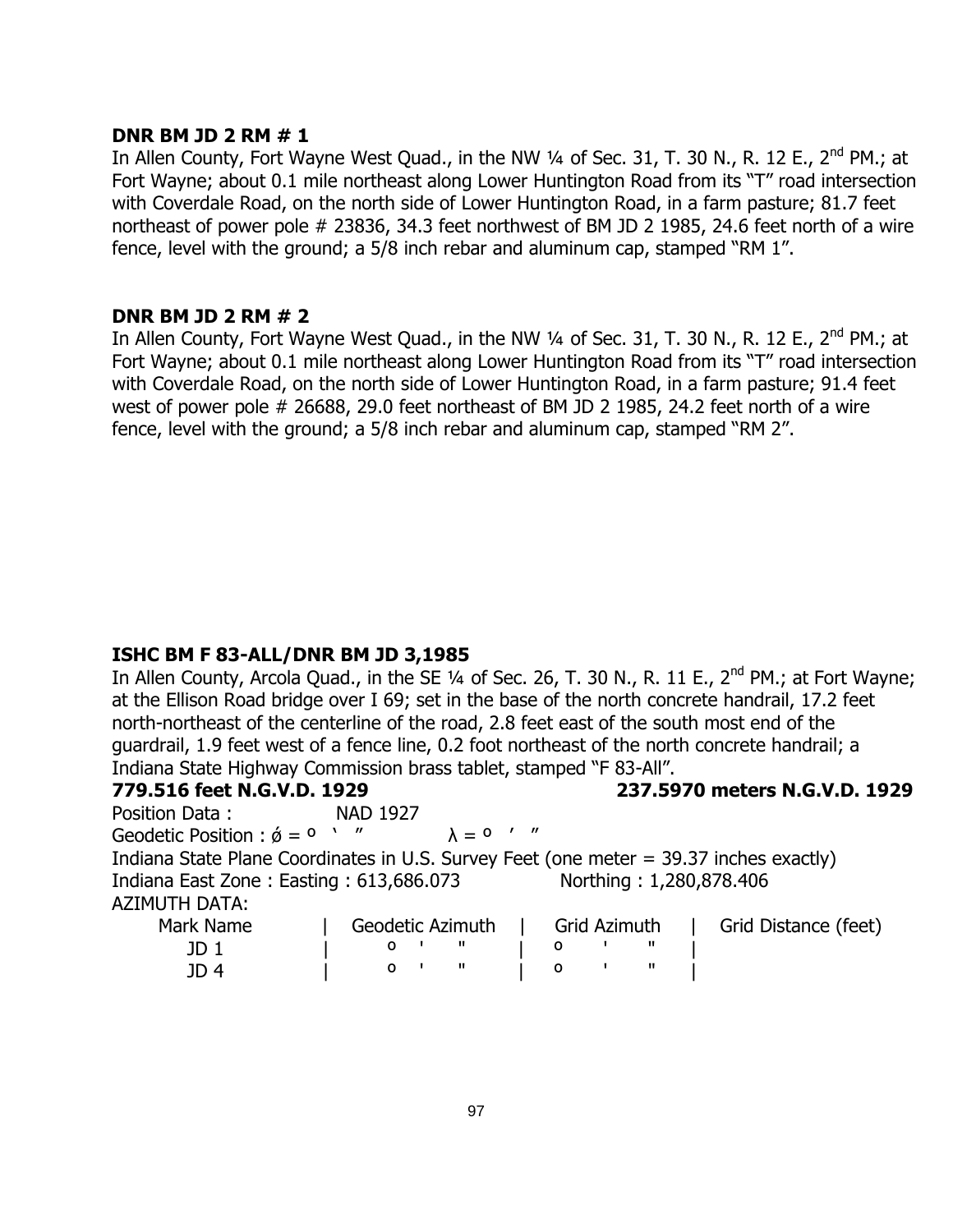# **DNR BM JD 4,1985**

In Allen County, Fort Wayne West Quad., in the NW 1/4 of Sec. 30, T. 30 N., R. 12 E., 2<sup>nd</sup> PM.; at Fort Wayne; about 1.0 mile southwest and west along Yohne Road from its intersection with Smith Road, at 6354 Yohne Road, a brick two story house with solar collectors on the roof; set in the top of a concrete post, 86.1 feet east of power pole # 33727, 76.3 feet northeast of and across the road from a 8 inch Elm tree, 72.9 feet southwest of the southwest corner of the porch at 6354 Yohne Road, 38.0 feet west of the north end of a 10 inch pvc pipe culvert under the road, 35.8 feet north of and across the road from DNR RM # 1, 17.9 feet north of the centerline of the road, 0.1 foot below the ground; a Department of Natural Resources control station tablet, stamped "JD 4 1985".

| 760.483 feet N.G.V.D. 1929                                                             |                        | 231.7957 meters N.G.V.D. 1929         |                      |  |  |  |
|----------------------------------------------------------------------------------------|------------------------|---------------------------------------|----------------------|--|--|--|
| Position Data: $1st$ Order GPS (GSI)                                                   |                        | <b>NAD 1927</b>                       |                      |  |  |  |
| Geodetic Position : $\acute{\phi} = 041^{\circ} 00^{\circ} 58.7223''$                  |                        | $\lambda = 085^{\circ} 13' 31.1909''$ |                      |  |  |  |
| Indiana State Plane Coordinates in U.S. Survey Feet (one meter = 39.37 inches exactly) |                        |                                       |                      |  |  |  |
| Indiana East Zone: Easting: 621,792.841                                                |                        | Northing: 1,281,020.978               |                      |  |  |  |
| <b>AZIMUTH DATA:</b>                                                                   |                        |                                       |                      |  |  |  |
| Mark Name                                                                              | Geodetic Azimuth       | <b>Grid Azimuth</b>                   | Grid Distance (feet) |  |  |  |
| <b>JD 4 AZI 1</b>                                                                      | - 11<br>O <sub>1</sub> | 90° 12' 18"                           | 1,886.324            |  |  |  |
| JD <sub>2</sub>                                                                        | - 11<br>$\mathbf{o}$   | 1750 05' 19"                          | 2,163.716            |  |  |  |

# **DNR BM JD 4 RM # 1**

In Allen County, Fort Wayne West Quad., in the NW 1/4 of Sec. 30, T. 30 N., R. 12 E., 2<sup>nd</sup> PM.; at Fort Wayne; about 1.0 mile southwest and west along Yohne Road from its intersection with Smith Road, at 6354 Yohne Road, a brick two story house with solar collectors on the roof;94.5 feet southeast of and across the road from power pole # 33727, 85.7 feet southwest of and across the road from the southwest corner of the porch at 6354 Yohne Road, 37.8 feet west of a 10 inch pvc pipe culvert under the road, 19.5 feet east of a 6 inch Elm tree, 18.8 feet south the centerline of the road, 0.1 foot below the ground; a 5/8 inch rebar and aluminum cap, stamped "RM 1".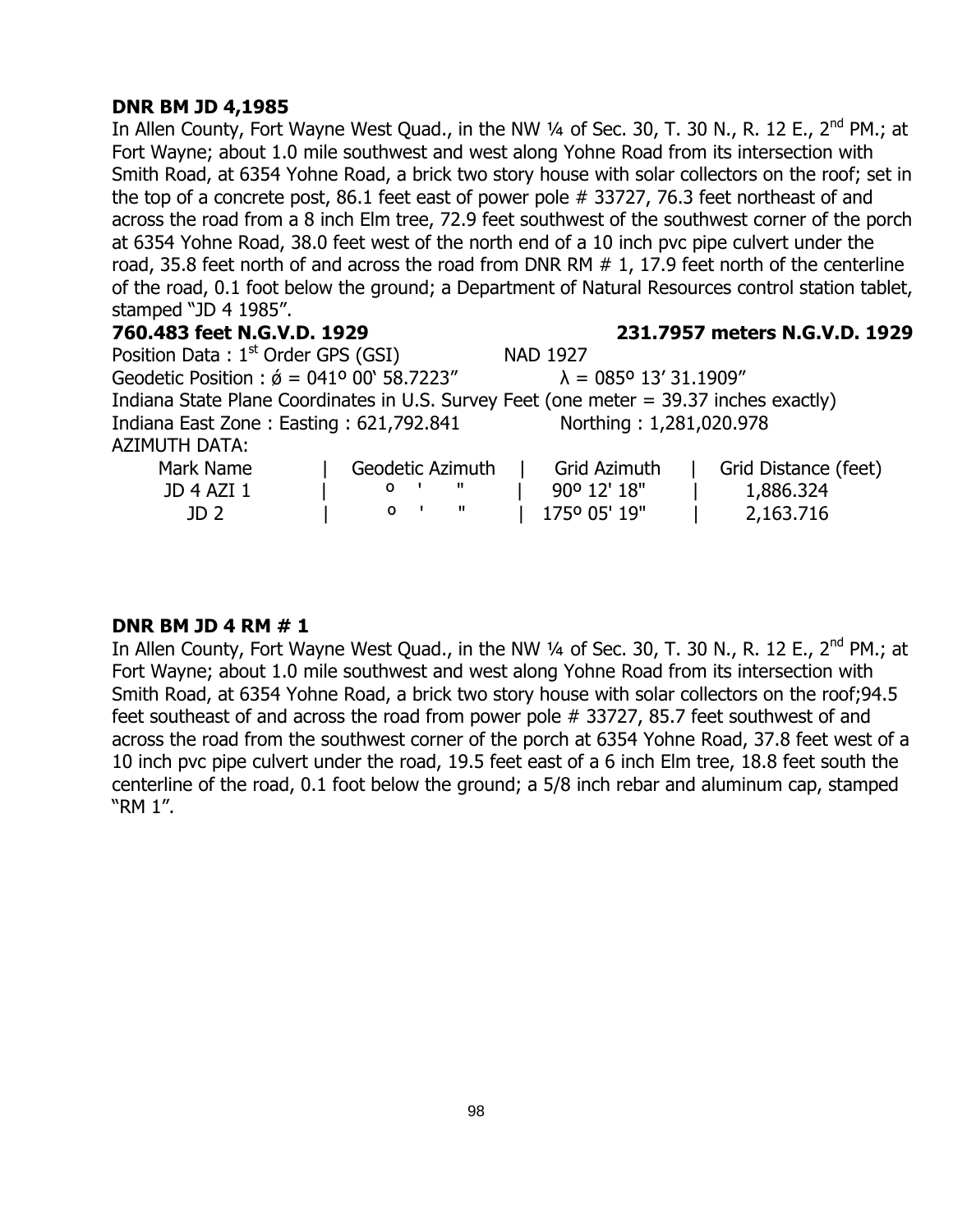#### **DNR BM JD 4 AZI 1**

In Allen County, Fort Wayne West Quad., in the NW 1/4 of Sec. 31, T. 30 N., R. 12 E., 2<sup>nd</sup> PM.; at Fort Wayne; about 0.65 mile southwest along Yohne Road from its intersection with Smith Road, at a bend in the road to the west; set in the top of a concrete post, 189.5 feet southeast of and across the road from a "PK" nail set in the south side of power pole # 313/718, 104.3 feet west of a "PK" nail set in the northwest side of a 7 inch Elm tree, 62.4 feet southwest of and across the road from a "PK" nail set in the west side of power pole # 313/717, 54.3 feet west of DNR RM  $\#$  1, 46.3 feet east of DNR RM  $\#$  2, 36.5 feet south of and across the road from a metal post with a white reflector mounted on the east side, 25.3 feet east of a metal post with a yellow reflector mounted on the east side and two white reflectors mounted on the west side, 21.4 feet south the centerline of the road, 2.0 feet north of a orange Department of Natural Resources witness post, 0.1 foot below the ground; a Department of Natural Resources control station tablet, stamped "JD 4 AZI 1".

#### **760.418 feet N.G.V.D. 1929 231.7759 meters N.G.V.D. 1929**

Position Data: 1<sup>st</sup> Order GPS (GSI) NAD 1927 Geodetic Position :  $\acute{\theta} = 041^{\circ} 00' 58.5607''$   $\lambda = 085^{\circ} 13' 06.5848''$ Indiana State Plane Coordinates in U.S. Survey Feet (one meter = 39.37 inches exactly) Indiana East Zone : Easting : 623,679.153 Northing : 1,281,014.233 AZIMUTH DATA: Mark Name | Geodetic Azimuth | Grid Azimuth | Grid Distance (feet) JD 4 | º ' " | 270º 12' 18" | 1,886.324

#### **DNR BM JD 4 AZI 1 RM # 1**

In Allen County, Fort Wayne West Quad., in the NW 1/4 of Sec. 31, T. 30 N., R. 12 E., 2<sup>nd</sup> PM.; at Fort Wayne; about 0.65 mile southwest along Yohne Road from its intersection with Smith Road, at a bend in the road to the west; 59.1 feet southeast of and across the road from a "PK" nail in the west side of power pole # 313/717, 54.3 feet east of DNR BM JD 4 AZI 1, 50.0 feet west of a "PK" nail set in the northwest side of a 7 inch Elm tree, 24.5 feet south the centerline of the road; a 5/8 inch rebar and aluminum cap, stamped "RM 1".

JD 5 | º ' " | 62º 50' 14" | 3,315.186

#### **DNR BM JD 4 AZI 1 RM # 2**

In Allen County, Fort Wayne West Quad., in the NW  $\frac{1}{4}$  of Sec. 31, T. 30 N., R. 12 E., 2<sup>nd</sup> PM.; at Fort Wayne; about 0.65 mile southwest along Yohne Road from its intersection with Smith Road, at a bend in the road to the west; 93.7 feet southeast of and across the road from a "PK" nail in the west side of power pole # 313/718, 46.3 feet west of DNR BM JD 4 AZI 1, 20.3 feet south the centerline of the road, 12.4 feet west of a metal post with a yellow reflector mounted on the east side and two white reflectors mounted on the west side; a 5/8 inch rebar and aluminum cap, stamped "RM 2".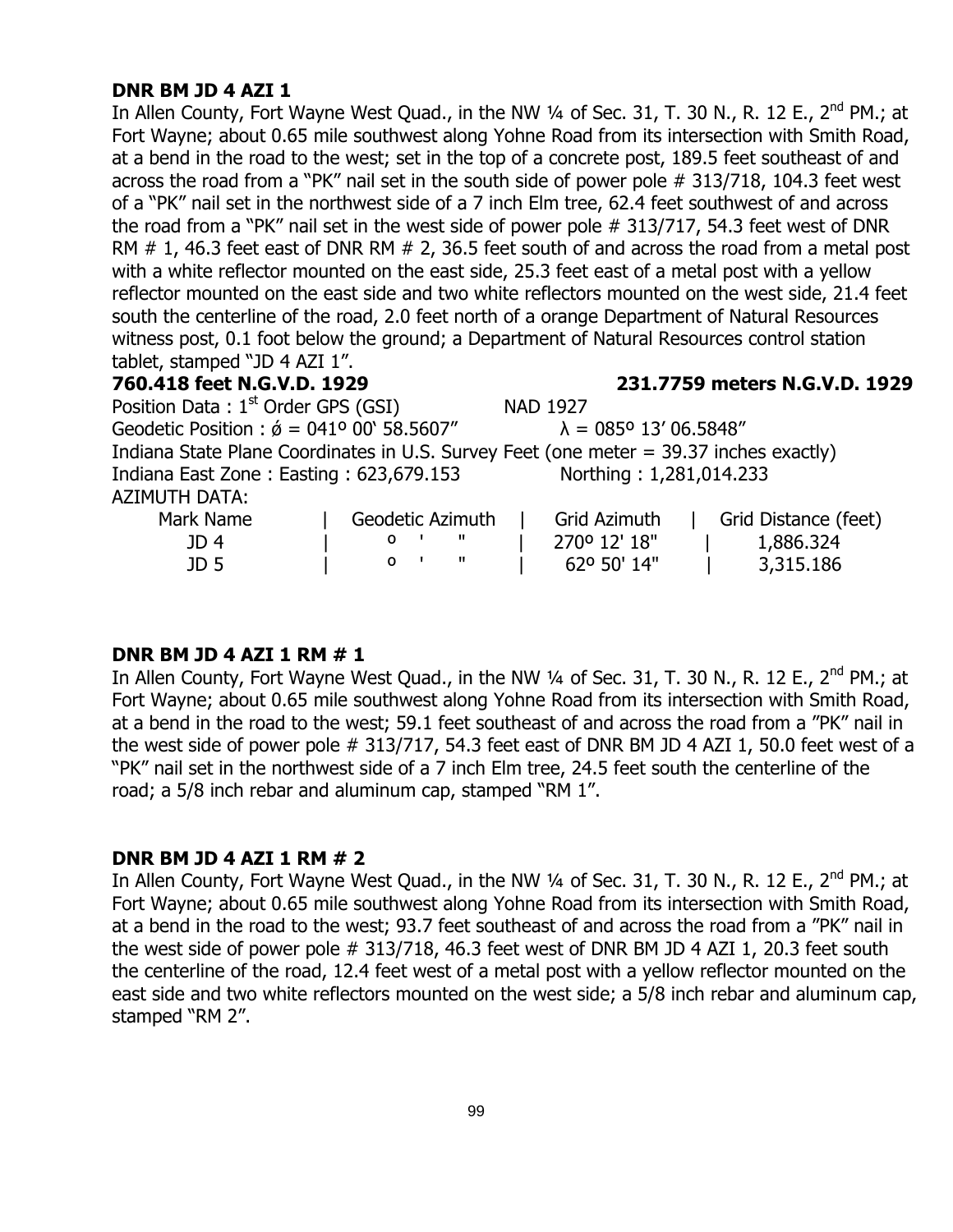# **DNR BM JD 5, 1985**

In Allen County, Fort Wayne West Quad., in the SE  $\frac{1}{4}$  of Sec. 30, T. 30 N., R. 12 E., 2<sup>nd</sup> PM.; at Fort Wayne; at the intersection of Yohne Road and Smith Road, in the southwest 1/4 of the intersection; set in the top of a concrete post, 81.1 feet northwest of Indiana Flood Control and Water Resources Commission BM AL 58, 1960, 75.8 feet west of the centerline of Smith Road, 52.0 feet south of and across the road from power pole # 33702 with a transformer, 42.1 feet north-northwest of DNR RM # 1, 37.9 feet east of a cut "+" on the west most guardrail post, 8.0 feet south of the guardrail; a Department of Natural Resources control station tablet, stamped "JD 5 1985".

| 758.796 feet N.G.V.D. 1929                                                             | 231.2815 meters N.G.V.D. 1929         |
|----------------------------------------------------------------------------------------|---------------------------------------|
| Position Data: $1st$ Order GPS (GSI)                                                   | <b>NAD 1927</b>                       |
| Geodetic Position : $\acute{\phi}$ = 041° 01' 13.3633"                                 | $\lambda = 085^{\circ} 12' 28.0046''$ |
| Indiana State Plane Coordinates in U.S. Survey Feet (one meter = 39.37 inches exactly) |                                       |
| Indiana East Zone: Easting: 626,628.719                                                | Northing: 1,282,527.678               |
| <b>AZIMUTH DATA:</b>                                                                   |                                       |
| Mark Name<br>Geodetic Azimuth                                                          | Grid Distance (feet)<br>Grid Azimuth  |
| $0$ $\blacksquare$<br><b>JD 4 AZI 1</b>                                                | 242° 50' 14"<br>3,315.186             |

### **DNR BM JD 5 RM # 1**

In Allen County, Fort Wayne West Quad., in the SE 1/4 of Sec. 30, T. 30 N., R. 12 E., 2<sup>nd</sup> PM.; at Fort Wayne; at the intersection of Yohne Road and Smith Road, in the southwest 1/4 of the intersection; 65.0 feet southeast of the centerline of Yohne Road, 50.7 feet west of the centerline of Smith Road, 41.9 feet south of a "STOP" sign post, 41.6 feet northwest of DNR BM AL 58, 1960; a 5/8 inch rebar and aluminum cap, stamped "RM 1".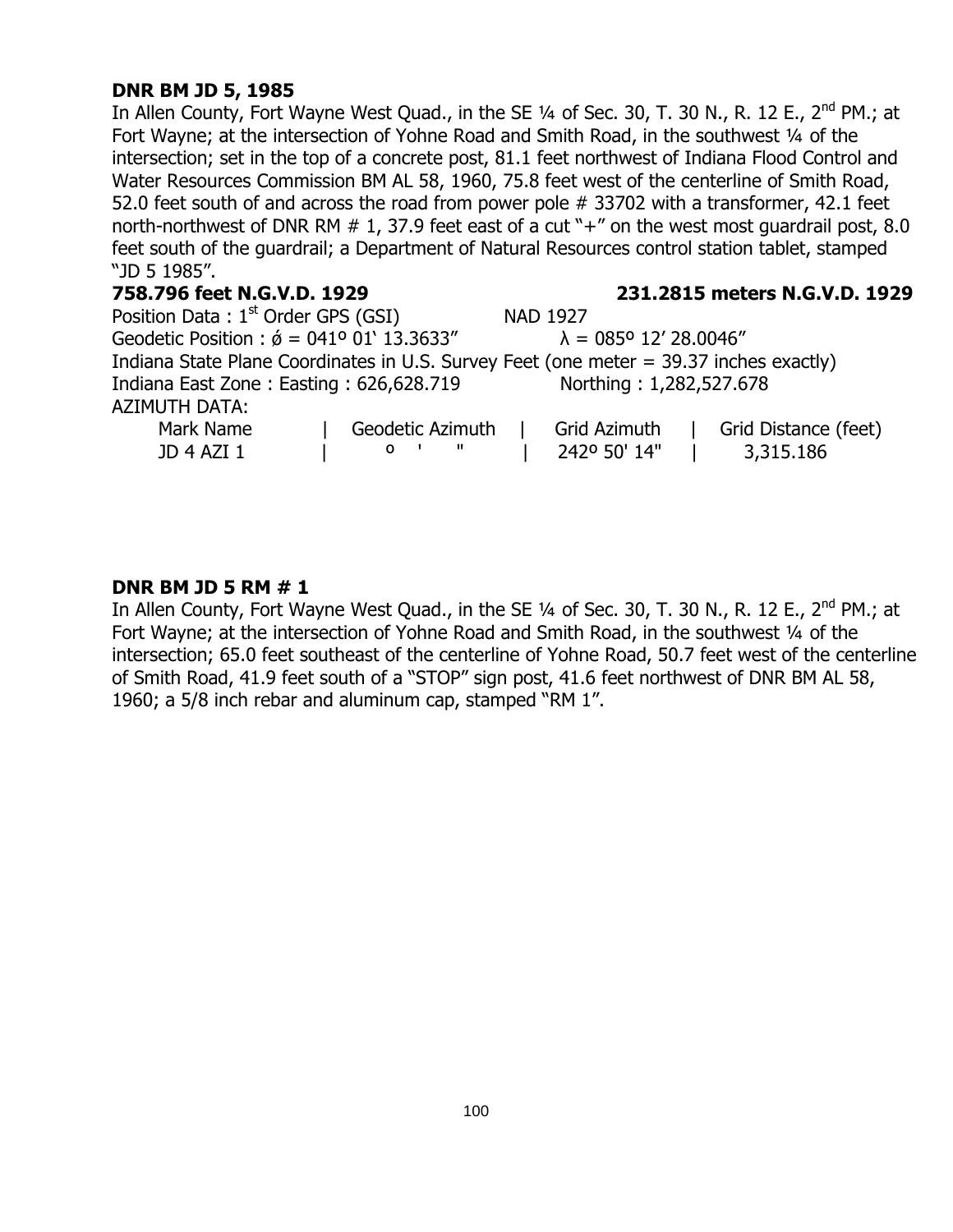# **DNR BM JD 6, 1985**

In Allen County, Fort Wayne West Quad., in the NE 1/4 of Sec. 29, T. 30 N., R. 12 E., 2<sup>nd</sup> PM.; at Fort Wayne; 0.5 mile north along Ardmore Avenue from its "T" road intersection with Lower Huntington Road, on the east side of the road, at a curve in the road; set in the top of a concrete post, 57.6 feet east of and across the road from a "TRUCK ENTRANCE" sign post, 36.5 feet east of the centerline of the road, 18.0 feet west of a north-south chain link fence, 6.0 feet northwest of power pole # A 561/882, 1.7 feet east of a orange Department of Natural Resources witness post, 0.3 foot below the ground; a Department of Natural Resources control station tablet, stamped "JD 6 1985".

# **765.790 feet N.G.V.D. 1929 233.4133 meters N.G.V.D. 1929**

| Position Data: 1 <sup>st</sup> Order GPS (GSI)                                         |  |                      |  | <b>NAD 1927</b>                       |  |                      |  |  |
|----------------------------------------------------------------------------------------|--|----------------------|--|---------------------------------------|--|----------------------|--|--|
| Geodetic Position : $\acute{\phi}$ = 041° 01' 27.2175"                                 |  |                      |  | $\lambda = 085^{\circ} 11' 19.0396''$ |  |                      |  |  |
| Indiana State Plane Coordinates in U.S. Survey Feet (one meter = 39.37 inches exactly) |  |                      |  |                                       |  |                      |  |  |
| Northing: 1,283,958.148<br>Indiana East Zone: Easting: 631,907.362                     |  |                      |  |                                       |  |                      |  |  |
| <b>AZIMUTH DATA:</b>                                                                   |  |                      |  |                                       |  |                      |  |  |
| Mark Name                                                                              |  | Geodetic Azimuth     |  | Grid Azimuth                          |  | Grid Distance (feet) |  |  |
| JD 6 AZI 1                                                                             |  | - 11<br>$\mathbf{o}$ |  | 181º 49' 03"                          |  | 2,392.150            |  |  |

# **DNR BM JD 6 AZI 1, 1985**

In Allen County, Fort Wayne West Quad., in the SE 1/4 of Sec. 29, T. 30 N., R. 12 E., 2<sup>nd</sup> PM.; at Fort Wayne; at the "T" road intersection of Ardmore Avenue and Lower Huntington Road, in the northwest ¼ of the intersection; set in the top of a concrete post, 87.8 feet north-northeast of a "NO DUMPING" sign post, 50.1 feet west of the centerline of Ardmore Avenue, 21.4 feet north of the top bolt of a fire hydrant, 10.3 feet southeast of a 5-inch round metal fence end post, 7.0 feet northwest of the center of a culvert, 6.8 feet south of a fence line, 0.2 foot below the ground; a Department of Natural Resources control station tablet, stamped "JD 6 AZI 1 1985". **767.761 feet N.G.V.D. 1929 234.0140 meters N.G.V.D. 1929** Position Data : 1<sup>st</sup> Order GPS (GSI) NAD 1927 Geodetic Position :  $\acute{\theta}$  = 041° 01' 03.5973"  $\lambda$  = 085° 11' 20.2001" Indiana State Plane Coordinates in U.S. Survey Feet (one meter = 39.37 inches exactly) Indiana East Zone : Easting : 631,831.494 Northing : 1,281,567.201

# AZIMUTH DATA:

| ALIITU III PAIA. |                  |              |                      |
|------------------|------------------|--------------|----------------------|
| Mark Name        | Geodetic Azimuth | Grid Azimuth | Grid Distance (feet) |
| JD 6             |                  | 51° 49' 03"  | 2,392.150            |

Note : JD 6 AZI 1 was the alternate master station for the Junk Ditch G.P.S. project at Ft. Wayne. Probably destroyed broken post and rebar found 10/15/1990.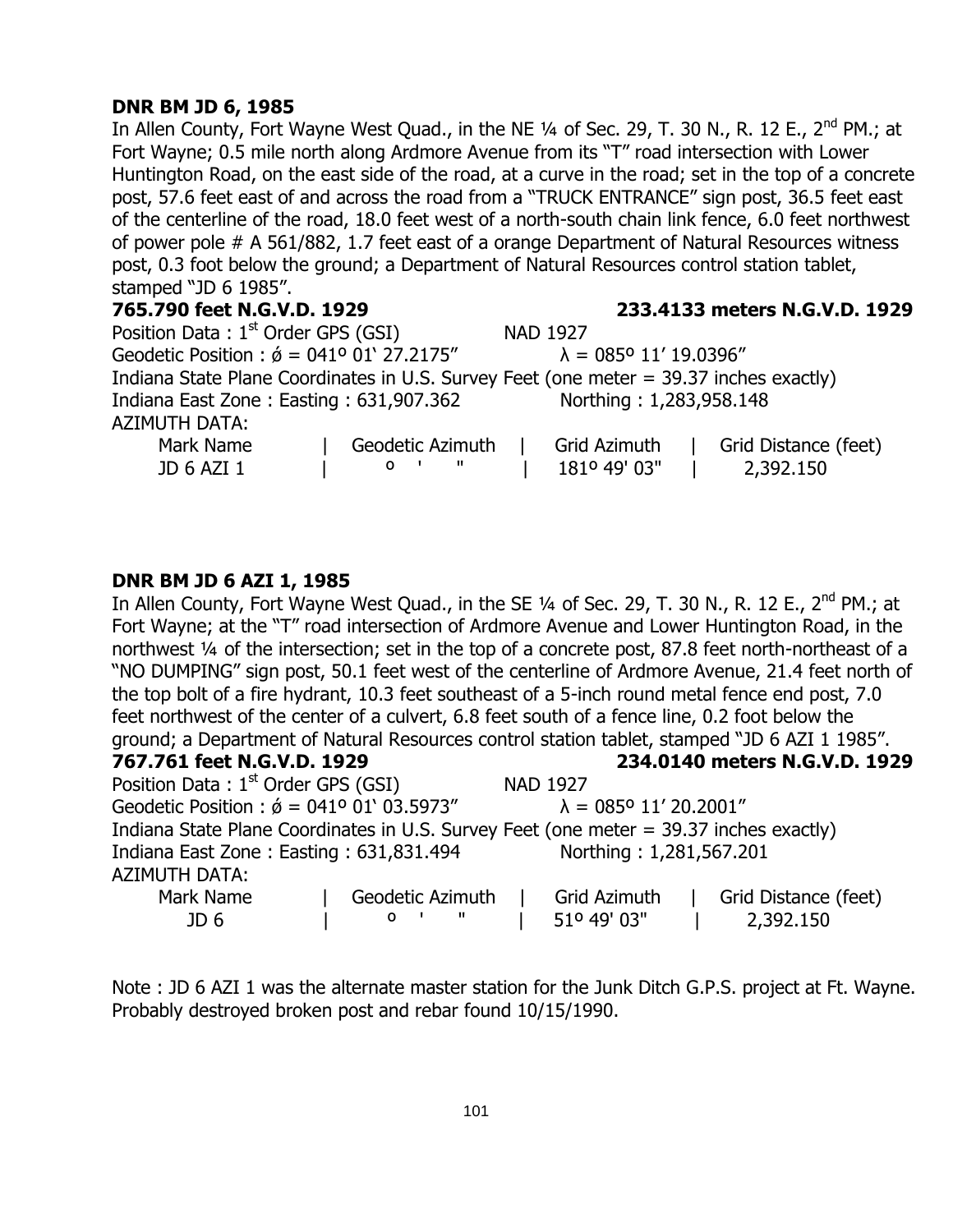# **DNR BM JD 7, 1985**

In Allen County, Fort Wayne West Quad., in the NW 1/4 of Sec. 24, T. 30 N., R. 11 E., 2<sup>nd</sup> PM.; at Fort Wayne; at the intersection of West Jefferson Boulevard and Engle Road, in the south 1/4 of the intersection; set in the north corner of the concrete base of a metal light pole, 63.0 feet southwest of the centerline of Engle Road, 41.1 feet southeast of the centerline of the northeast bound lanes of West Jefferson Boulevard, 0.8 foot north of the north bolt in the concrete base of the metal light pole, 0.6 foot south of the north corner of the concrete base of the metal light pole, a Department of Natural Resources control station tablet, stamped "JD 6 AZI 1 1985".

#### **feet N.G.V.D. 1929 meters N.G.V.D. 1929**

Position Data :  $2^{nd}$  Order Class II (DNR) NAD 1927<br>Geodetic Position :  $\acute{\theta} = 0$   $''$   $\lambda = 0$  ''' Geodetic Position :  $\acute{\phi} = 0$   $'$  " Indiana State Plane Coordinates in U.S. Survey Feet (one meter = 39.37 inches exactly) Indiana East Zone : Easting : 618,223.13 Northing : 1,291,317.81 AZIMUTH DATA: Mark Name | Geodetic Azimuth | Grid Azimuth | Grid Distance (feet) JD 8 | 292º 46' 28" | 292º 29' 35" | 2,233.16

# **DNR BM JD 7 RM # 1**

In Allen County, Fort Wayne West Quad., in the NW 1/4 of Sec. 24, T. 30 N., R. 11 E., 2<sup>nd</sup> PM.: at Fort Wayne; at the intersection of West Jefferson Boulevard and Engle Road, in the south 1/4 of the intersection; 68.75 feet north 31 degrees 28 minutes east to DNR JD 7, 33.4 feet north 17 degrees 11 minutes east to DNR JD 7 A; a 5/8 inch rebar.

# **DNR BM JD 7 A**

In Allen County, Fort Wayne West Quad., in the NW 1/4 of Sec. 24, T. 30 N., R. 11 E., 2<sup>nd</sup> PM.; at Fort Wayne; at the intersection of West Jefferson Boulevard and Engle Road, in the south 1/4 of the intersection; 37.3 feet southwest of DNR JD 7, 34.1 feet southeast of the centerline of the northeast bound lanes of West Jefferson Boulevard, 33.4 feet northeast of DNR JD 7 RM # 1, 7.9 feet southwest of a metal water access cover; a 5/8 inch rebar and Department of Natural Resources aluminum cap, stamped "JD 7A".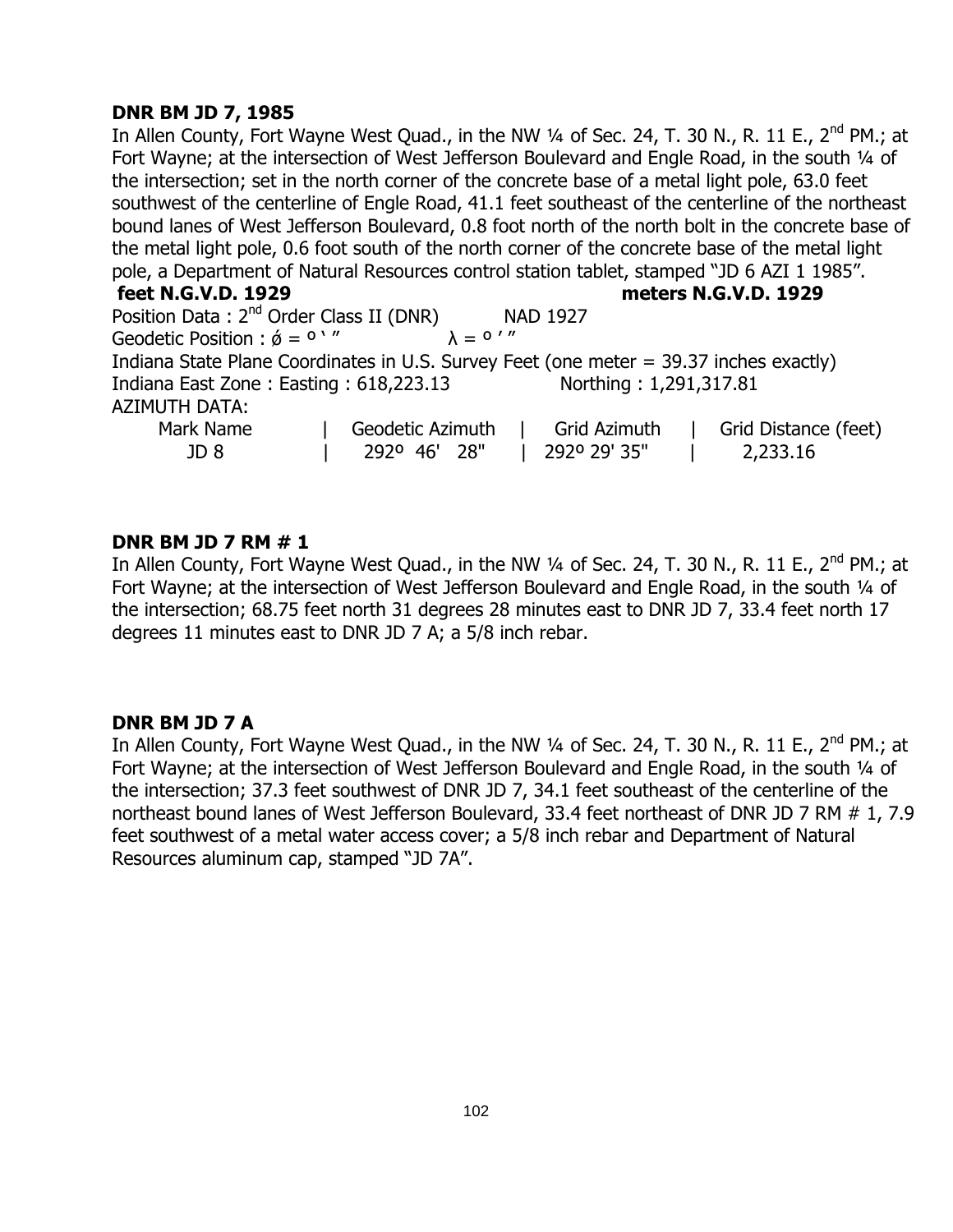# **DNR BM JD 8, 1985**

In Allen County, Fort Wayne West Quad., in the NE 1/4 of Sec. 24, T. 30 N., R. 11 E., 2<sup>nd</sup> PM.; at Fort Wayne; at the intersection of Engle Road and a old abandoned railroad grade to the northeast and a gravel road to the southwest; set in the top of a concrete post, 87.2 feet south of the centerline of Engle Road, 48.9 feet south of a wooden mailbox # 6811, 13.3 feet north of the centerline of the gravel road, 9.5 feet southwest of power pole # A 529/195, 1.9 feet southwest of a orange Department of Natural Resources witness post, 0.2 foot below the ground; a Department of Natural Resources control station tablet, stamped "JD 8 1985".

#### **758.931 feet N.G.V.D. 1929 231.3226 meters N.G.V.D. 1929**

| Position Data: 1 <sup>st</sup> Order GPS (GSI)                                         |  |                                       |  | <b>NAD 1927</b>         |  |                      |
|----------------------------------------------------------------------------------------|--|---------------------------------------|--|-------------------------|--|----------------------|
| Geodetic Position : $\acute{\phi}$ = 041° 02' 32.0962"                                 |  | $\lambda = 085^{\circ} 13' 50.2266''$ |  |                         |  |                      |
| Indiana State Plane Coordinates in U.S. Survey Feet (one meter = 39.37 inches exactly) |  |                                       |  |                         |  |                      |
| Indiana East Zone: Easting: 620,286.413                                                |  |                                       |  | Northing: 1,290,463.469 |  |                      |
| <b>AZIMUTH DATA:</b>                                                                   |  |                                       |  |                         |  |                      |
| Mark Name                                                                              |  | Geodetic Azimuth                      |  | Grid Azimuth            |  | Grid Distance (feet) |
| JD 9                                                                                   |  | 0 <sup>1</sup><br>- 11                |  | 76° 58' 47"             |  | 5,586.306            |

#### **DNR BM JD 9, 1985**

In Allen County, Fort Wayne West Quad., in the SE 1/4 of Sec. 18, T. 30 N., R. 12 E., 2<sup>nd</sup> PM.; at Fort Wayne; at the Engle Road bridge over Junk Ditch; set in the northeast concrete wingwall of the bridge, 1.6 feet north of the guardrail of the bridge, 0.9 foot east of the west end of the wingwall, 0.5 foot south of the north edge of the wingwall; a Department of Natural Resources control station tablet, stamped "JD 8 1985".

JD 7A | º ' " | 291º 58' 47" | 2,247.268

**761.651 feet N.G.V.D. 1929 232.1517 meters N.G.V.D. 1929**

| Position Data: $1st$ Order GPS (GSI)                                                   |                  | <b>NAD 1927</b>                       |                      |
|----------------------------------------------------------------------------------------|------------------|---------------------------------------|----------------------|
| Geodetic Position : $\acute{\phi}$ = 041° 02' 44.2571"                                 |                  | $\lambda = 085^{\circ} 12' 39.1143''$ |                      |
| Indiana State Plane Coordinates in U.S. Survey Feet (one meter = 39.37 inches exactly) |                  |                                       |                      |
| Indiana East Zone: Easting: 625,729.094                                                |                  | Northing: 1,291,722.053               |                      |
| <b>AZIMUTH DATA:</b>                                                                   |                  |                                       |                      |
| Mark Name                                                                              | Geodetic Azimuth | Grid Azimuth                          | Grid Distance (feet) |

| Mark Name | Geodetic Azimuth | Grid Azimuth | Grid Distance (fee |
|-----------|------------------|--------------|--------------------|
| JD 8      |                  | 2560 58' 47" | 5,586.306          |
| JD 10     |                  | 890 43' 34"  | 5,150.752          |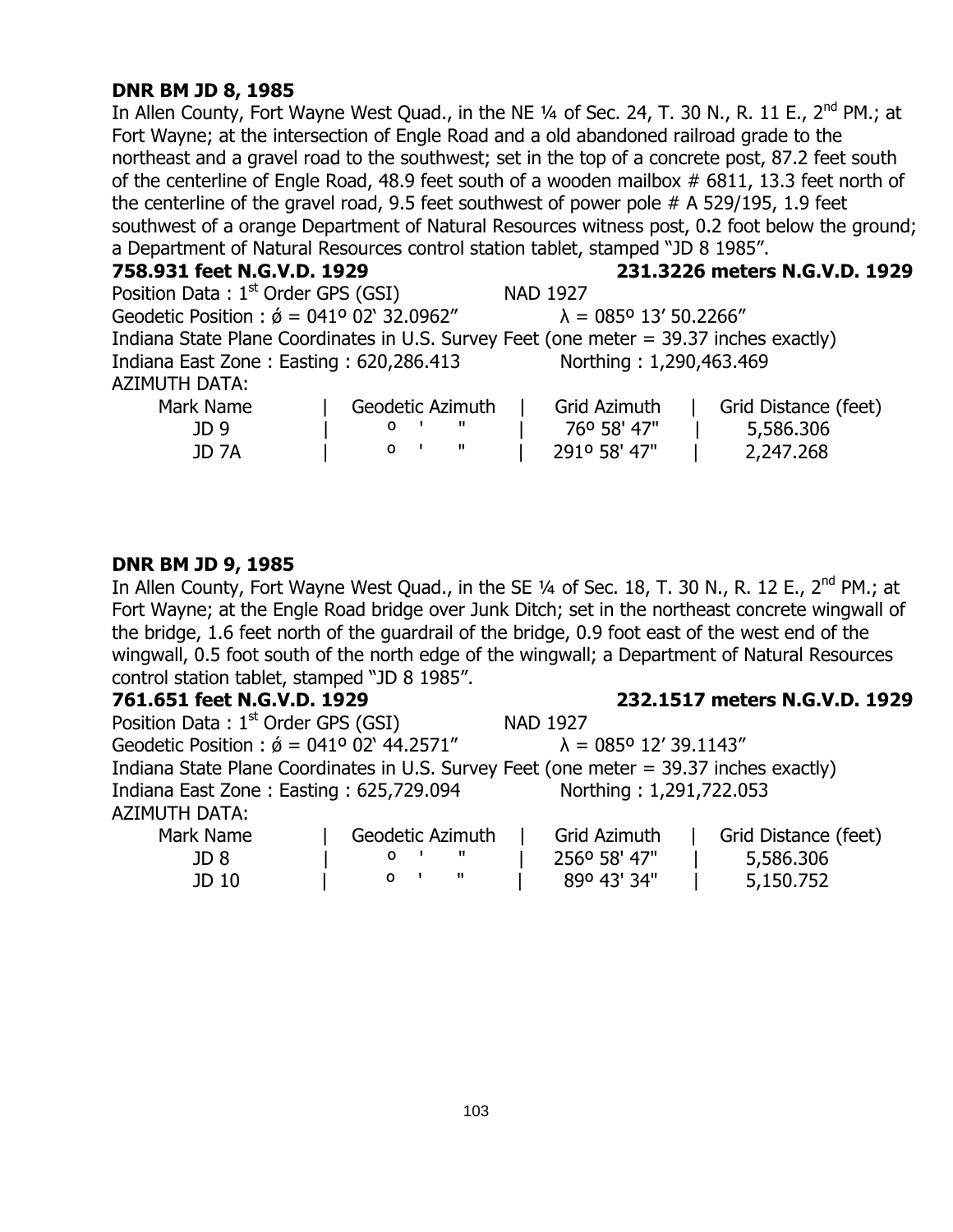# **DNR BM JD 10, 1985**

In Allen County, Fort Wayne West Quad., in the SE 1/4 of Sec. 17, T. 30 N., R. 12 E., 2<sup>nd</sup> PM.; at Fort Wayne; about 0.1 mile west along Engle Road from its intersection with Ardmore Avenue, at # 3916 Ardmore Avenue; set in the top of a concrete post, 118.6 feet east of a power pole, 50.2 feet east of a "NO LITTERING" sign post, 21.9 feet north of the north edge of the road, 14.4 feet west of power pole # 5500073954, 1.7 feet south of a orange Department of Natural Resources witness post, 0.2 foot below the ground; a Department of Natural Resources control station tablet, stamped "JD 10 1985".

| 776.937 feet N.G.V.D. 1929                                                             |                           | 236.8109 meters N.G.V.D. 1929         |                      |  |  |  |
|----------------------------------------------------------------------------------------|---------------------------|---------------------------------------|----------------------|--|--|--|
| Position Data: $1st$ Order GPS (GSI)                                                   |                           | <b>NAD 1927</b>                       |                      |  |  |  |
| Geodetic Position : $\acute{\phi} = 041^{\circ} 02^{\circ} 44.2992^{\prime\prime}$     |                           | $\lambda = 085^{\circ} 11' 31.8932''$ |                      |  |  |  |
| Indiana State Plane Coordinates in U.S. Survey Feet (one meter = 39.37 inches exactly) |                           |                                       |                      |  |  |  |
| Indiana East Zone: Easting: 630,879.787                                                |                           | Northing: 1,291,746.687               |                      |  |  |  |
| <b>AZIMUTH DATA:</b>                                                                   |                           |                                       |                      |  |  |  |
| Mark Name                                                                              | Geodetic Azimuth          | Grid Azimuth                          | Grid Distance (feet) |  |  |  |
| JD 9                                                                                   | - 11<br>O<br>$\mathbf{I}$ | 2690 43' 34"                          | 5,150.752            |  |  |  |

### **DNR BM JD 11, 1985**

In Allen County, Fort Wayne West Quad., in the NW 1/4 of Sec. 18, T. 30 N., R. 12 E., 2<sup>nd</sup> PM.; at Fort Wayne; at the intersection of West Jefferson Boulevard and Covington Road, in the southwest 1/4 of the intersection, at a Amoco gas station; set in the top of a concrete post, 98.1 feet southeast of a "PK" nail set about 1 foot up in the south side of power pole # A 501/415, 67.2 feet east of the southeast bolt of the Amoco sign, 35.4 feet northeast of a "SPEED LIMIT" sign post, 12.3 feet southwest of the northwest post of a church sign, 7.9 feet southwest of the center of a storm sewer inlet, 3.7 feet south of the south edge of the curb, 0.2 foot below the ground; a Department of Natural Resources control station tablet, stamped "JD 11 1985".

| 781.024 feet N.G.V.D. 1929 |  |  |
|----------------------------|--|--|
|----------------------------|--|--|

**781.024 feet N.G.V.D. 1929 238.0566 meters N.G.V.D. 1929**

| Position Data: $1st$ Order GPS (GSI)                                                   |                  | <b>NAD 1927</b>                       |                      |  |  |  |  |
|----------------------------------------------------------------------------------------|------------------|---------------------------------------|----------------------|--|--|--|--|
| Geodetic Position : $\acute{\phi}$ = 041° 03' 34.0824"                                 |                  | $\lambda = 085^{\circ} 13' 07.1511''$ |                      |  |  |  |  |
| Indiana State Plane Coordinates in U.S. Survey Feet (one meter = 39.37 inches exactly) |                  |                                       |                      |  |  |  |  |
| Indiana East Zone: Easting: 623,554.937                                                |                  | Northing: 1,296,753.473               |                      |  |  |  |  |
| <b>AZIMUTH DATA:</b>                                                                   |                  |                                       |                      |  |  |  |  |
| Mark Name                                                                              | Geodetic Azimuth | Grid Azimuth                          | Grid Distance (feet) |  |  |  |  |

| JD 11 AZI 1 |  |  | $\vert$ 231° 31′ 43″ | $\vert$ 3,507.896 |
|-------------|--|--|----------------------|-------------------|
|             |  |  |                      |                   |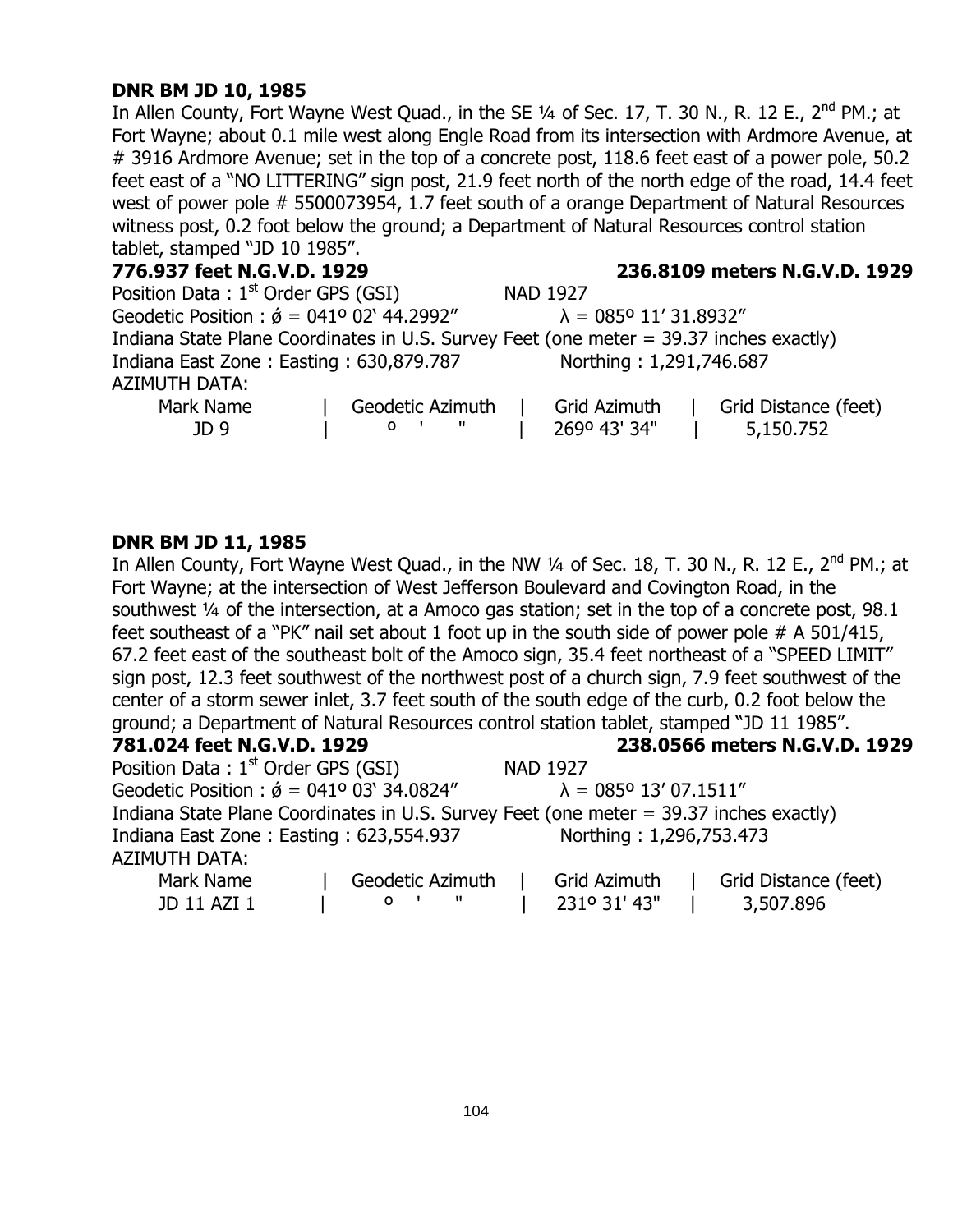# **DNR BM JD 11 AZI 1, 1985**

In Allen County, Fort Wayne West Quad., in the NE 1/4 of Sec. 13, T. 30 N., R. 11 E., 2<sup>nd</sup> PM.; at Fort Wayne; about 0.7 mile southwest along West Jefferson Boulevard from its intersection with Covington Road; set in the top of a concrete post, 79.6 feet west of a 24 inch Cottonwood tree, 25.7 feet north of powerpole # A 500/207, 25.0 feet southeast of the centerline of the northeast bound lanes of West Jefferson Boulevard, 24.0 feet northwest of the north end of a board fence; a Department of Natural Resources control station tablet, stamped "JD 11 AZI 1 1985".

| 777.293 feet N.G.V.D. 1929                             | 236.9194 meters N.G.V.D. 1929                                                          |
|--------------------------------------------------------|----------------------------------------------------------------------------------------|
| Position Data: $1st$ Order GPS (GSI)                   | <b>NAD 1927</b>                                                                        |
| Geodetic Position : $\acute{\phi}$ = 041° 03' 12.6571" | $\lambda = 085^{\circ} 13' 43.1438''$                                                  |
|                                                        | Indiana State Plane Coordinates in U.S. Survey Feet (one meter = 39.37 inches exactly) |
| Indiana East Zone: Easting: 620,808.537                | Northing: 1,294,571.130                                                                |
| <b>AZIMUTH DATA:</b>                                   |                                                                                        |
| Mark Name                                              | Grid Distance (feet)<br>Grid Azimuth<br>Geodetic Azimuth                               |
| JD 11                                                  | 51° 31' 43"<br>3,507.896<br>$\sim$ $\sim$ $\sim$ $\sim$<br>$O$ $\blacksquare$          |

Note : Possibly destroyed broken post & rebar found 10/15/1990.

### **DNR BM JD 12, 1985**

In Allen County, Fort Wayne West Quad., in the SE  $\frac{1}{4}$  of Sec. 8, T. 30 N., R. 12 E., 2<sup>nd</sup> PM.; at Fort Wayne; about 0.3 mile west along Covington Road from its intersection with Ardmore Avenue; set in the top of a concrete post, 115.2 feet southeast of the north post of a billboard, 103.9 feet east of a "PK" nail set about one foot up on the south side of a telephone pole, 20.6 feet west-southwest of a metal post set in the middle of four concrete and metal posts, 18.0 feet north of the centerline of Covington Road, 5.8 feet west of a bolt in the west side of a telephone pole, 2.5 feet south of a curb, 2.0 feet south of a orange Department of Natural Resources witness post, level with the ground; a Department of Natural Resources control station tablet, stamped "JD 12 1985".

# **756.321 feet N.G.V.D. 1929 230.5271 meters N.G.V.D. 1929** Position Data :  $1<sup>st</sup>$  Order GPS (GSI) NAD 1927 Geodetic Position :  $\acute{\theta}$  = 041º 03' 36.1755"  $\lambda$  = 085° 11' 43.8523" Indiana State Plane Coordinates in U.S. Survey Feet (one meter = 39.37 inches exactly) Indiana East Zone: Easting: 630,088.266 Northing: 1,296,999.754 AZIMUTH DATA: Mark Name | Geodetic Azimuth | Grid Azimuth | Grid Distance (feet) JD 12 AZI 1 | º ' " | 151º 13' 09" | 2,942.909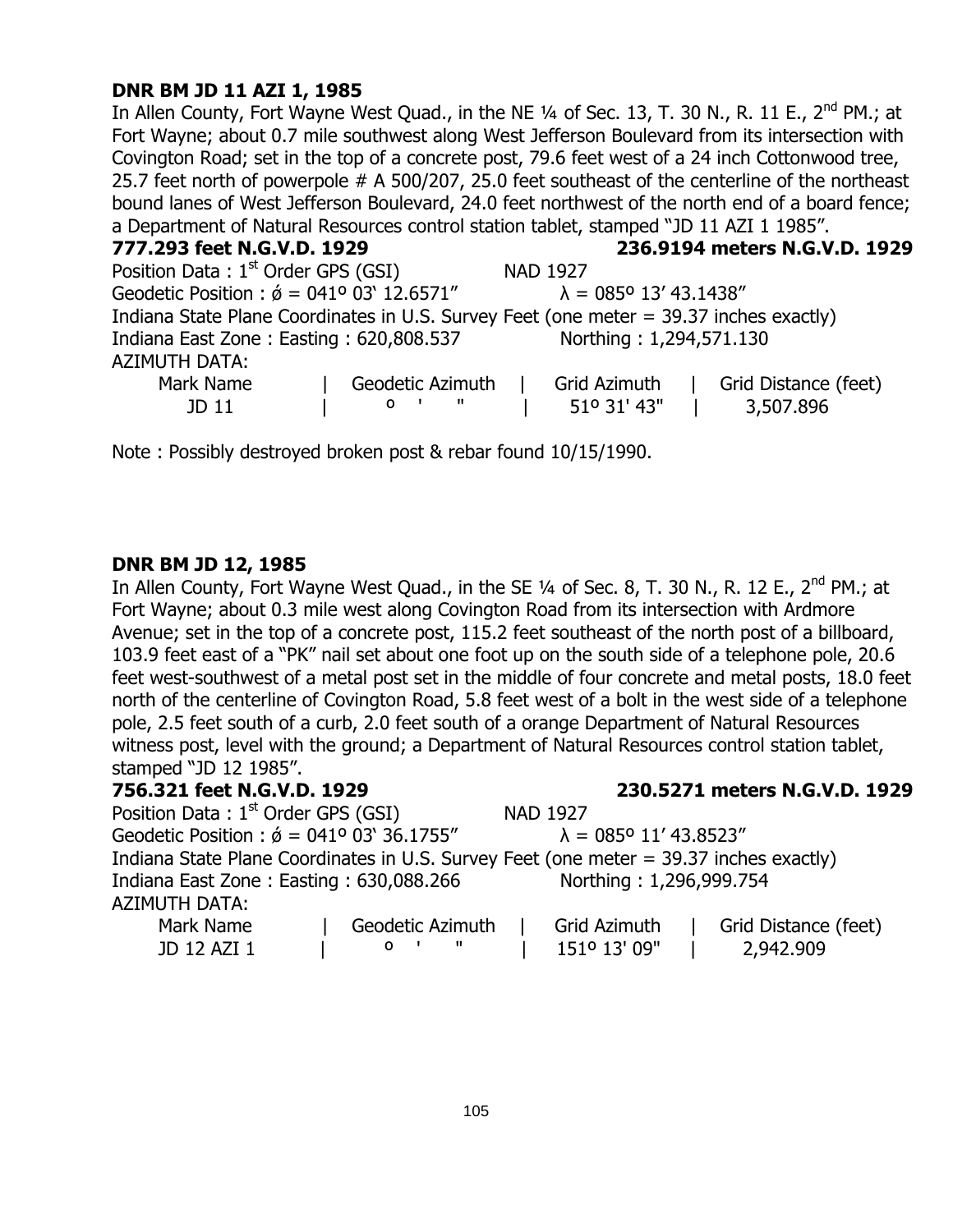# **DNR BM JD 12 AZI 1**

In Allen County, Fort Wayne West Quad., in the NE 1/4 of Sec. 17, T. 30 N., R. 12 E., 2<sup>nd</sup> PM.; at Fort Wayne; at the "T" road intersection of Ardmore Avenue and Nuttman Avenue; set in the top of a concrete post, 75.0 feet northwest of and across Ardmore Avenue from a "PK" nail set about one foot up on the south side of power pole # A 503/397, 73.8 feet northwest of the centerline of Ardmore Avenue and the extended centerline of Nuttman Avenue, 45.0 feet north of a railroad spike set about 1.5 feet up in the east side of power pole # A 502/158, 12.2 feet north of the guy wire anchor of power pole  $#A 502/158$ , 5.3 feet west of the west edge of the passing lane pavement of Ardmore Avenue, 1.4 feet east of a orange Department of Natural Resources witness post, 0.2 foot above the ground; a Department of Natural Resources control station tablet, stamped "JD 12 AZI 1".

# **757.533 feet N.G.V.D. 1929 230.8965 meters N.G.V.D. 1929** Position Data :  $1<sup>st</sup>$  Order GPS (GSI) NAD 1927 Geodetic Position :  $\acute{\theta}$  = 041° 03' 10.6135"  $\lambda$  = 085° 11' 23.5411" Indiana State Plane Coordinates in U.S. Survey Feet (one meter = 39.37 inches exactly) Indiana East Zone : Easting : 631,505.157 Northing : 1,294,420.387 AZIMUTH DATA: Mark Name | Geodetic Azimuth | Grid Azimuth | Grid Distance (feet) JD 12 | º ' " | 331º 13' 09" | 2,942.909

# **DNR BM JD 12 AZI 1 RM # 1**

In Allen County, Fort Wayne West Quad., in the NE  $\frac{1}{4}$  of Sec. 17, T. 30 N., R. 12 E., 2<sup>nd</sup> PM.; at Fort Wayne; at the "T" road intersection of Ardmore Avenue and Nuttman Avenue; 92.3 feet southwest of and across Ardmore Avenue from a "PK" nail set about 4.5 feet up on the west side of power pole # A 503/396, 69.9 feet north of DNR BM JD 12 AZI 1, 45.8 feet southwest of and across Ardmore Avenue from a "SPEED LIMIT" sign post, 32.6 feet west of the west edge of pavement of Ardmore Avenue at the intersection of the passing lane pavement; a 5/8 inch rebar and Department of Natural Resources aluminum cap, stamped "RM 1".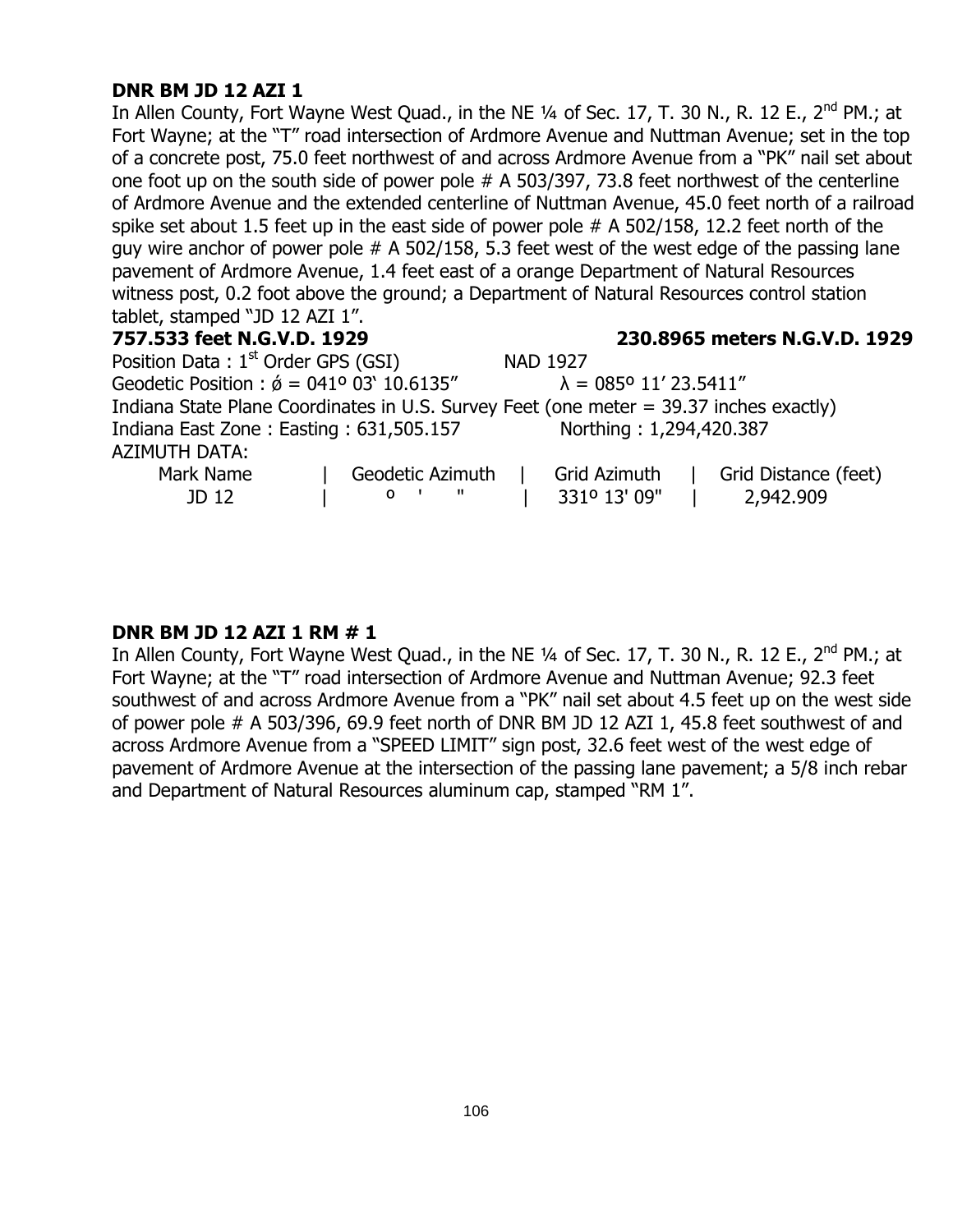# **DNR BM JD 13, 1985**

In Allen County, Fort Wayne West Quad., in the NE 1/4 of Sec. 16, T. 30 N., R. 12 E., 2<sup>nd</sup> PM.; at Fort Wayne; at the intersection of Covington Road and the Norfolk and Western Railroad, in the southeast ¼ of the intersection; set in the top of a concrete post, about 268 feet southwest along the tracks from the centerline of Covington Road, 252.8 feet southwest of a yellow painted metal "WARNING GAS PIPELINE" sign post on the south side of the road, 235.6 feet south of and across the tracks from the center of a metal railroad signal sign post, 40.1 feet northwest of a metal fence post in a chain link fence line with barbed wire on top, 8.5 feet southeast of the southeast rail of the tracks, 8.1 feet northwest of a orange Department of Natural Resources witness post, 7.0 feet southeast of a railroad spike driven through a rusted metal washer in the east end of a railroad tie, 2.0 feet lower than the top of the track, 0.2 foot above the ground; a Department of Natural Resources control station tablet, stamped "JD 13 1985".

# **768.285 feet N.G.V.D. 1929 234.1737 meters N.G.V.D. 1929**

Position Data :  $1<sup>st</sup>$  Order GPS (GSI) NAD 1927 Geodetic Position :  $\acute{\theta}$  = 041° 03' 34.2882"  $\lambda$  = 085° 10' 31.0159" Indiana State Plane Coordinates in U.S. Survey Feet (one meter = 39.37 inches exactly) Indiana East Zone : Easting : 635,515.851 Northing : 1,296,838.709 AZIMUTH DATA:

| Mark Name   | Geodetic Azimuth | Grid Azimuth | Grid Distance (feet) |
|-------------|------------------|--------------|----------------------|
| JD 13 AZI 1 |                  | 25° 30' 33"  | 3,241.393            |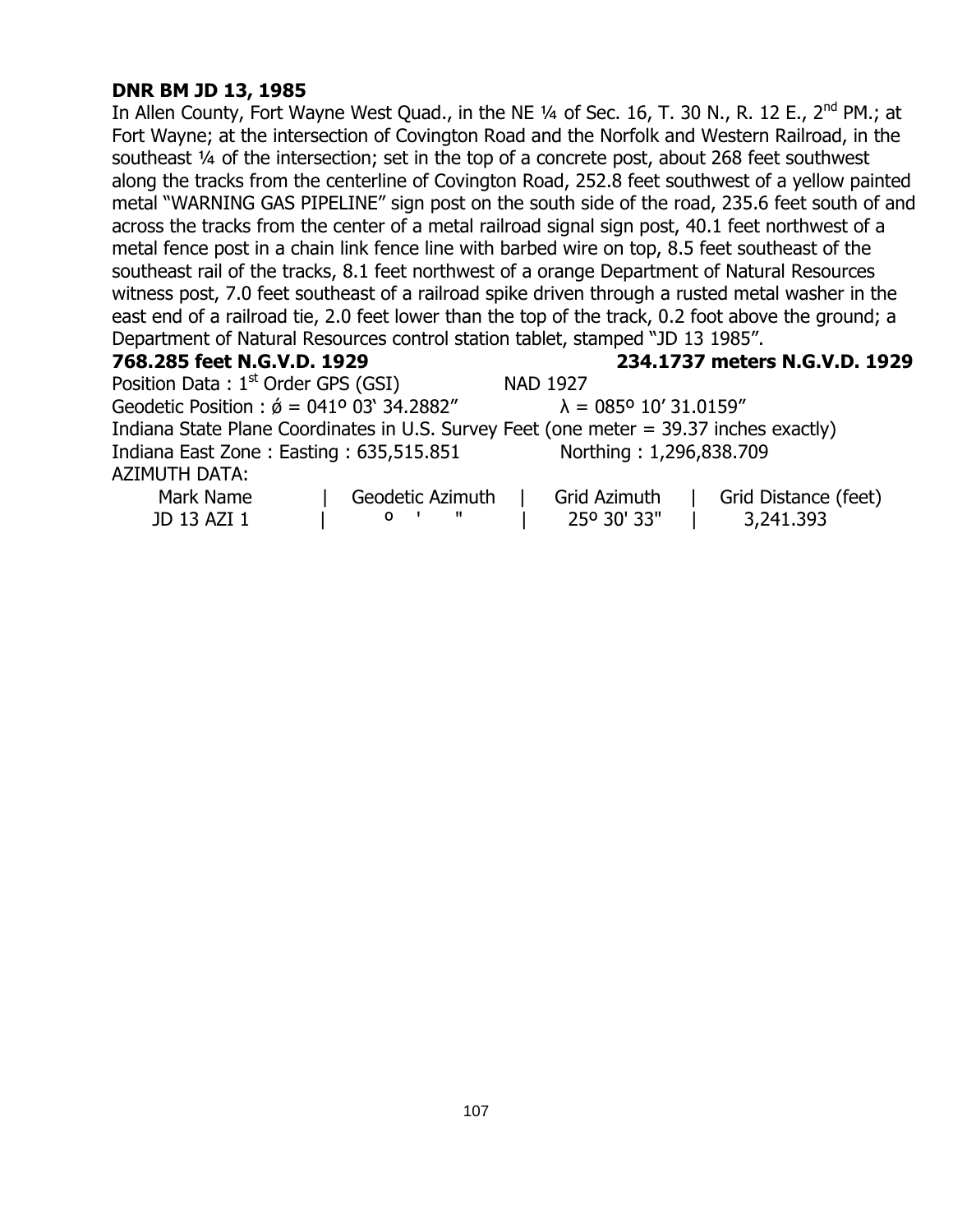# **DNR BM JD 13 AZI 1**

In Allen County, Fort Wayne West Quad., in the SW 1/4 of Sec. 10, T. 30 N., R. 12 E., 2<sup>nd</sup> PM.; at Fort Wayne; at the intersection of Taylor Street and the Norfolk and Western Railroad, on the south side of Taylor Street, between the two sets of railroad tracks; set in the top of a concrete post, 67.0 feet northwest of and across the east most set of tracks from power pole # 475/536, 66.4 feet southeast of and across the west most set of railroad tracks from the southeast most bolt on the base of the metal railroad signal post on the south side of Taylor Street, 51.4 feet east of the east rail of the west set of tracks, 51.2 feet west of and across the east most set of tracks from power pole # A 475/948, 12.2 feet west of the west rail of the east set of tracks, 7.0 feet east of a metal "WARNING UNDERGROUND CABLE – NORFOLK SOUTHERN" signpost, 4.6 feet south of the south edge of a sidewalk, 1.5 feet south of a orange Department of Natural Resources witness post, 0.2 foot below the ground; a Department of Natural Resources control station tablet, stamped "JD 13 AZI 1".

**DESTROYED** post and stem found / disk is gone.

| 758.267 feet N.G.V.D. 1929                                                             |                                |                 |                         | 231.1202 meters N.G.V.D. 1929 |
|----------------------------------------------------------------------------------------|--------------------------------|-----------------|-------------------------|-------------------------------|
| Position Data: $1st$ Order GPS (GSI)                                                   |                                | <b>NAD 1927</b> |                         |                               |
| Geodetic Position : $\acute{\phi} = 0$                                                 | $^{\prime\prime}$              | $\lambda = 0$   | $^{\prime\prime}$       |                               |
| Indiana State Plane Coordinates in U.S. Survey Feet (one meter = 39.37 inches exactly) |                                |                 |                         |                               |
| Indiana East Zone: Easting: 636,911.775                                                |                                |                 | Northing: 1,299,764.119 |                               |
| <b>AZIMUTH DATA:</b>                                                                   |                                |                 |                         |                               |
| Mark Name                                                                              | Geodetic Azimuth               | Grid Azimuth    |                         | Grid Distance (feet)          |
| JD 13                                                                                  | $\blacksquare$<br>$\mathbf{O}$ | $01$ $\sqrt{ }$ |                         | 3,241.393                     |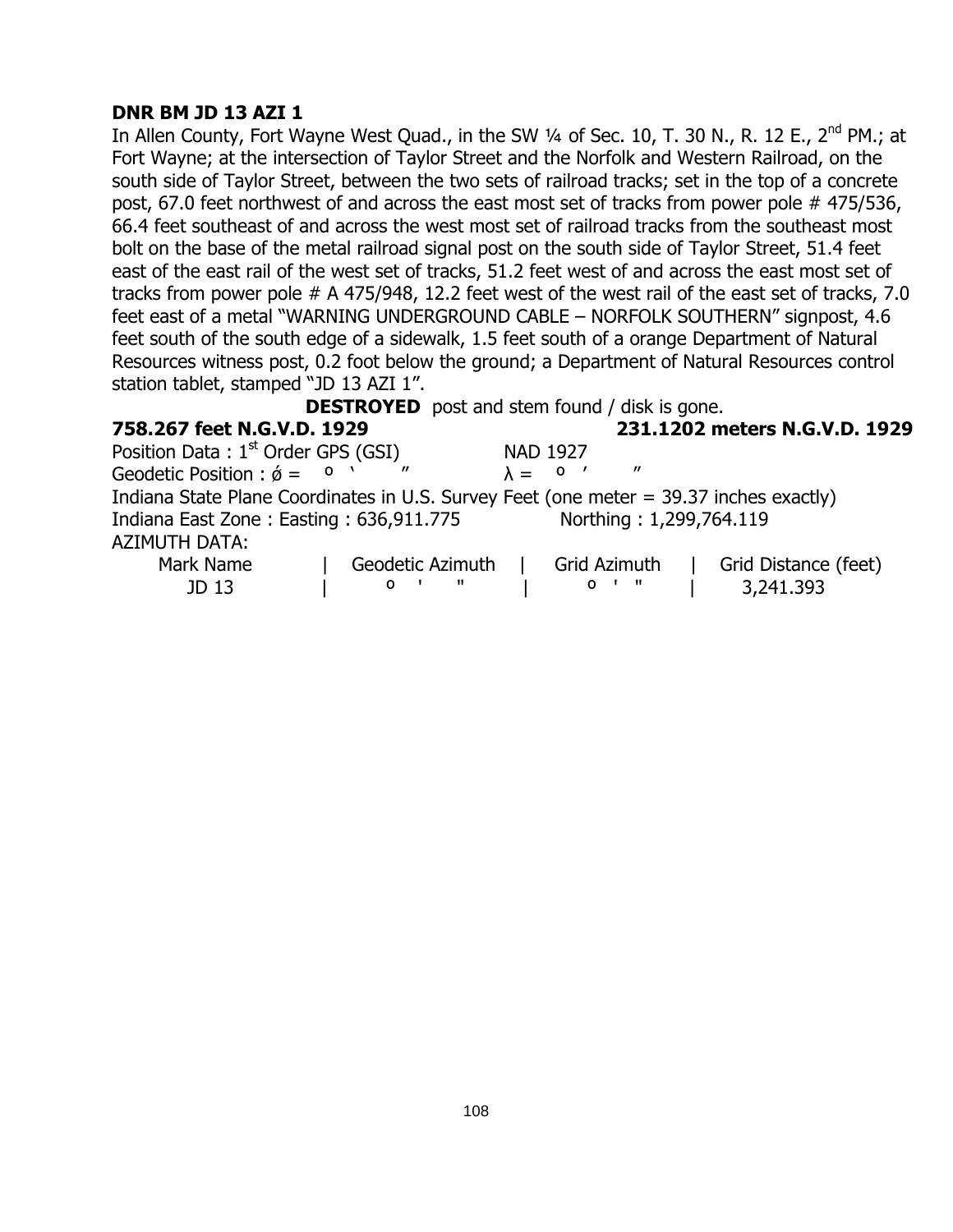# **DNR BM AL 65, 1985**

In Allen County, Fort Wayne West Quad., in the NE 1/4 of Sec. 12, T. 30 N., R. 11 E., 2<sup>nd</sup> PM.; at Fort Wayne; at the State Road 14 bridge over I 69; set in the southeast wingwall of the east bound bridge, 43.0 feet west of a "I 69 NORTH/LANSING" sign post, 7.9 feet west of a light pole, 1.4 feet west of the east end of the bridge, 0.8 foot north of the south concrete guard rail; a Department of Natural Resources control station tablet, stamped "AL 65 1985".

| 839.109 feet N.G.V.D. 1929                                                             |                                |                                       | 255.7609 meters N.G.V.D. 1929 |
|----------------------------------------------------------------------------------------|--------------------------------|---------------------------------------|-------------------------------|
| Position Data: $1st$ Order GPS (GSI)                                                   |                                | <b>NAD 1927</b>                       |                               |
| Geodetic Position : $\acute{\phi}$ = 041° 04' 27.6063"                                 |                                | $\lambda = 085^{\circ} 13' 40.6943''$ |                               |
| Indiana State Plane Coordinates in U.S. Survey Feet (one meter = 39.37 inches exactly) |                                |                                       |                               |
| Indiana East Zone: Easting: 620,958.050                                                |                                | Northing: 1,302,157.287               |                               |
| <b>AZIMUTH DATA:</b>                                                                   |                                |                                       |                               |
| Mark Name                                                                              | Geodetic Azimuth               | Grid Azimuth                          | Grid Distance (feet)          |
| AL 66                                                                                  | $\mathbf{u}$<br>0 <sup>1</sup> | 89º 40' 15"                           | 5,068.669                     |

#### **DNR BM AL 65 RM # 1**

In Allen County, Fort Wayne West Quad., in the NE 1/4 of Sec. 12, T. 30 N., R. 11 E., 2<sup>nd</sup> PM.; at Fort Wayne; at the State Road 14 bridge over I 69; 30.87 feet east of DNR BM AL 65, 23.9 feet east of a light pole, 12.3 feet west of a "I 69 NORTH/LANSING" sign post, 3.5 south of the south edge of the guardrail; a 5/8 inch rebar and Department of Natural Resources aluminum cap, stamped "RM 1".

# **DNR BM AL 65 RM # 2**

In Allen County, Fort Wayne West Quad., in the NE 1/4 of Sec. 12, T. 30 N., R. 11 E., 2<sup>nd</sup> PM.; at Fort Wayne; at the State Road 14 bridge over I 69;49.8 feet (slope distance) southwest of a "I 69 NORTH/LANSING" sign post, 31.21 feet (slope distance) south of DNR BM AL 65, 27.0 feet south (slope distance) of a light pole; a 5/8 inch rebar and Department of Natural Resources aluminum cap, stamped "RM 2".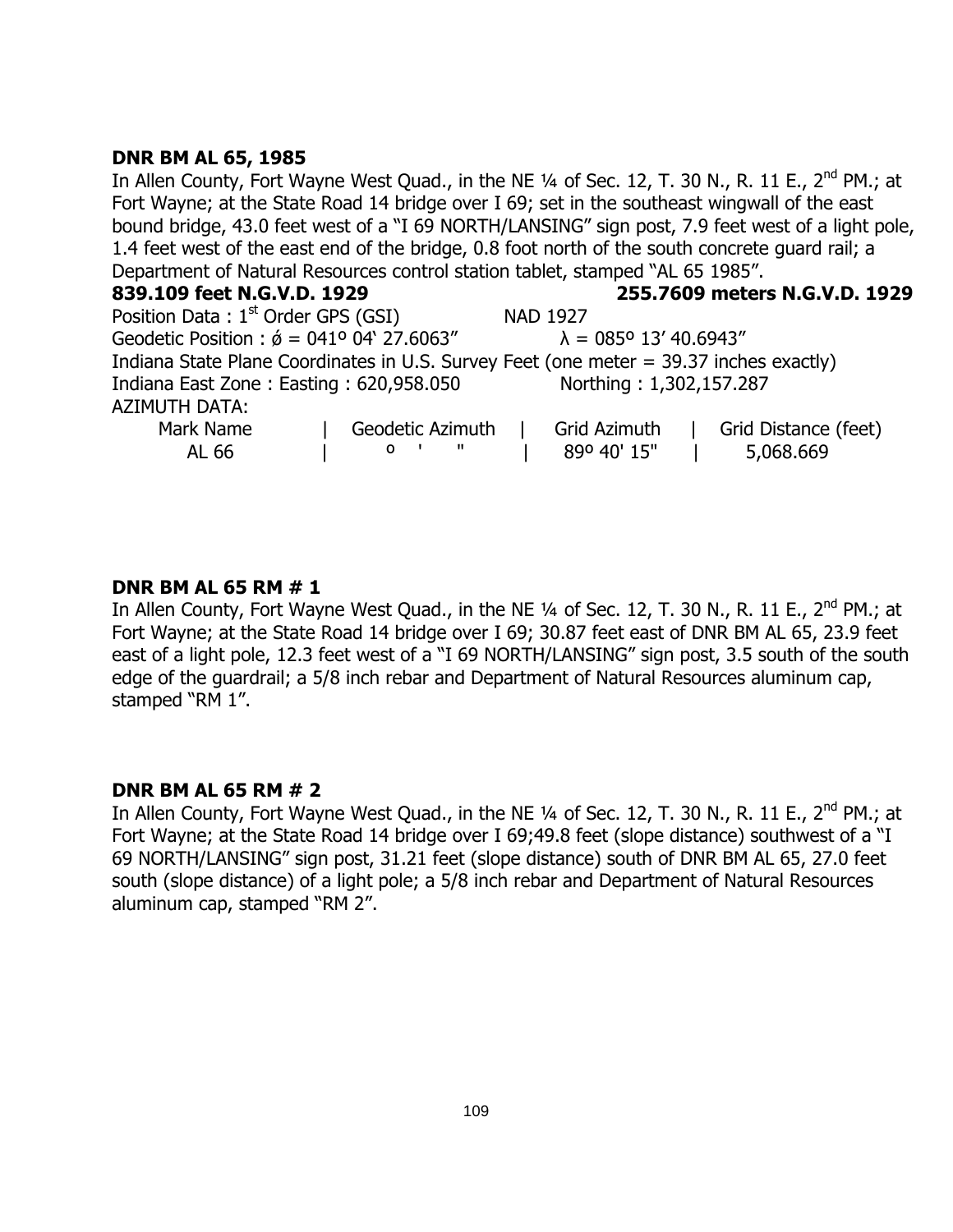# **DNR BM AL 66, 1985**

In Allen County, Fort Wayne West Quad., in the NW 1/4 of Sec. 8, T. 30 N., R. 12 E., 2<sup>nd</sup> PM.; at Fort Wayne; about 0.05 mile west along State Road 14 (Illinois Street) from its "T" road intersection with Reckweg Road, at the Ray"s Music Sales building; set in the top of a concrete post, 88.4 feet north-northeast of the northeast corner of the Ray"s Music Sales building, 56.3 feet northwest of a "PK" nail set one foot up in the north side of power pole # A 473/499, 46.4 feet northeast of the north post of a "RAY"S MUSIC SALES" sign, 41.3 feet southeast of mailbox # 5319, 15.2 feet south of the south edge of the shoulder pavement of State Road 14 (Illinois Road), 8.2 feet southeast of the southeast corner of the east most concrete box culvert at Ray"s Music Sales; a Department of Natural Resources control station tablet, stamped "AL 66 1985". **806.707 feet N.G.V.D. 1929 245.8848 meters N.G.V.D. 1929**

| Position Data: 1 <sup>st</sup> Order GPS (GSI)         |                  | <b>NAD 1927</b>                                                                        |                      |  |  |
|--------------------------------------------------------|------------------|----------------------------------------------------------------------------------------|----------------------|--|--|
| Geodetic Position : $\acute{\phi}$ = 041° 04' 27.6367" |                  | $\lambda = 085^{\circ} 12' 34.5156''$                                                  |                      |  |  |
|                                                        |                  | Indiana State Plane Coordinates in U.S. Survey Feet (one meter = 39.37 inches exactly) |                      |  |  |
| Indiana East Zone: Easting: 626,026.635                |                  | Northing: 1,302,186.397                                                                |                      |  |  |
| AZIMUTH DATA:                                          |                  |                                                                                        |                      |  |  |
| Mark Name                                              | Geodetic Azimuth | Grid Azimuth                                                                           | Grid Distance (feet) |  |  |
| AL 65                                                  | .<br>O           | 269º 40' 15"                                                                           | 5,068.669            |  |  |

Note : Probably destroyed by new sewer construction 12/3/1986 LJC.

# **DNR BM AL 67, 1985**

In Allen County, Fort Wayne West Quad., in the NE 1/4 of Sec. 8, T. 30 N., R. 12 E., 2<sup>nd</sup> PM.; at Fort Wayne; at the "Y" intersection of South Illinois Street and old Illinois Street, in the southeast ¼ of the intersection; set in the top of a concrete post, 131.4 feet northeast of and across the connecting lane of the two roads from a "STOP" sign post, 113.1 feet northwest of a light pole with a square concrete post near a parking lot, 106.2 feet northeast of a light pole with a street name sign, 67.5 feet southwest of the southwest corner of a concrete box culvert, 29.0 feet southeast of the centerline of the connecting lane of the two roads, 17.5 feet southwest of the center of a light pole, 0.5 foot below the ground; a Department of Natural Resources control station tablet, stamped "AL 67 1985".

| 805.087 feet N.G.V.D. 1929                                                             |                              |                                       | 245.3910 meters N.G.V.D. 1929 |  |
|----------------------------------------------------------------------------------------|------------------------------|---------------------------------------|-------------------------------|--|
| Position Data: 1 <sup>st</sup> Order GPS (GSI)                                         |                              | <b>NAD 1927</b>                       |                               |  |
| Geodetic Position : $\acute{\phi} = 041^{\circ} 04' 27.0868''$                         |                              | $\lambda = 085^{\circ} 11' 41.4472''$ |                               |  |
| Indiana State Plane Coordinates in U.S. Survey Feet (one meter = 39.37 inches exactly) |                              |                                       |                               |  |
| Indiana East Zone: Easting: 630,091.424                                                |                              | Northing: 1,302,152.393               |                               |  |
| AZIMUTH DATA:                                                                          |                              |                                       |                               |  |
| Mark Name                                                                              | Geodetic Azimuth             | Grid Azimuth                          | Grid Distance (feet)          |  |
| AL 68                                                                                  | $\mathbf{u}$<br>$\mathbf{o}$ | 204º 48' 05"                          | 2,786.496                     |  |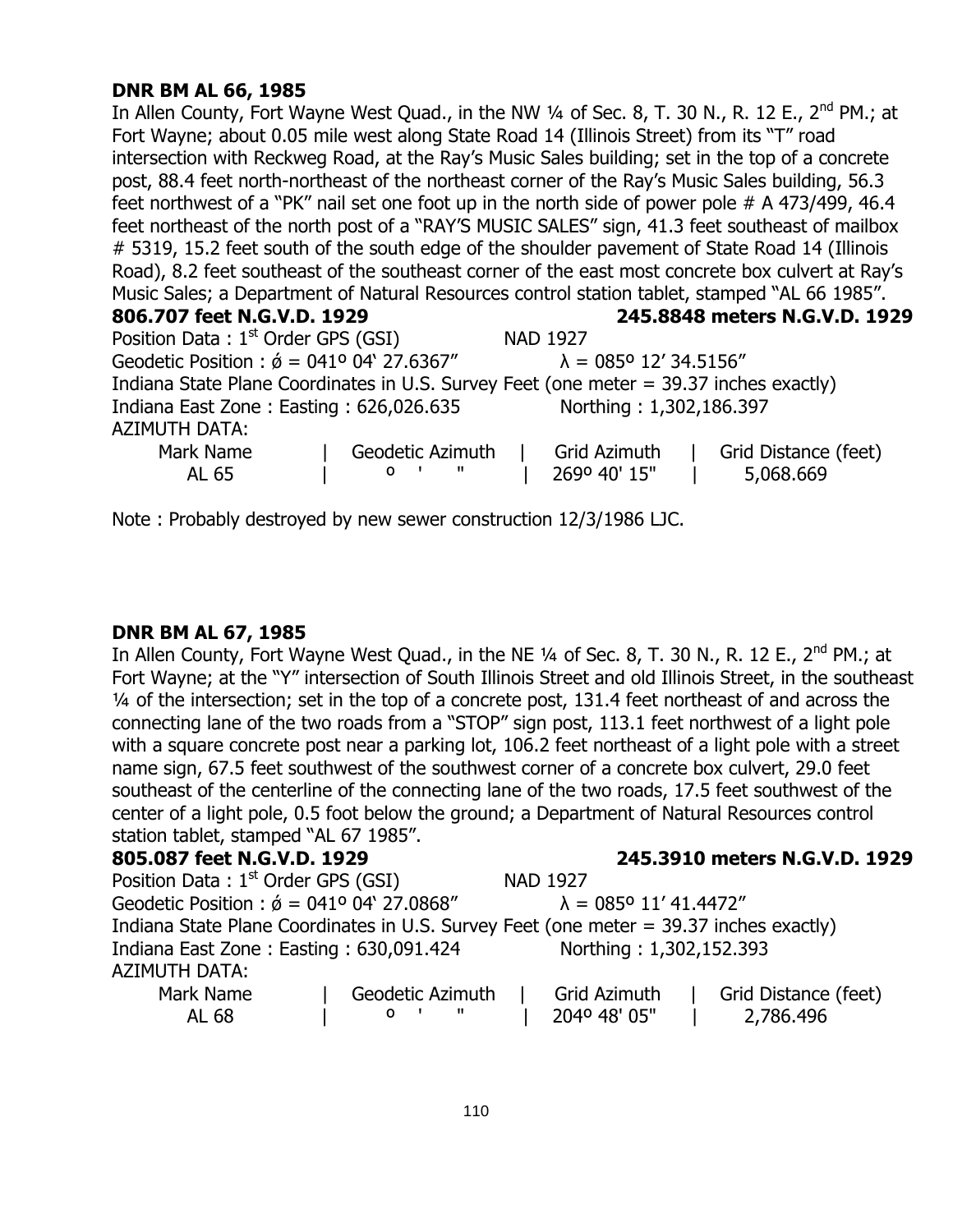# **DNR BM AL 68, 1985**

In Allen County, Fort Wayne West Quad., in the SW  $\frac{1}{4}$  of Sec. 8, T. 30 N., R. 12 E., 2<sup>nd</sup> PM.; at Fort Wayne; about 0.5 mile southwest along West Jefferson Boulevard from its "T" intersection with South Illinois Street; set in the top of a concrete post, 270.3 feet southwest of mailbox # 4427, 175.0 feet southeast of a "PK" nail in power pole # A 473/04, 131.3 feet east-northeast of a "PK" nail in a power pole, 59.2 feet southeast of the southeast edge of pavement of the northeast bound lane of the road, 9.1 feet northwest of a "PK" nail in the north side of the north most post of a billboard facing the northeast, 8.7 feet north of a "PK" nail in the north side of the north most post of a billboard facing the northwest, 0.2 foot below the ground, 1.0 foot north of a orange Department of Natural Resources witness post; ; a Department of Natural Resources control station tablet, stamped "AL 67 1985".

**793.020 feet N.G.V.D. 1929 241.7130 meters N.G.V.D. 1929**

Position Data: 1<sup>st</sup> Order GPS (GSI) NAD 1927 Geodetic Position :  $\acute{\theta} = 041^{\circ} 04' 02.1560''$   $\lambda = 085^{\circ} 11' 56.8852''$ Indiana State Plane Coordinates in U.S. Survey Feet (one meter = 39.37 inches exactly) Indiana East Zone : Easting : 628,922.558 Northing : 1,299,6222.905 AZIMUTH DATA: Mark Name | Geodetic Azimuth | Grid Azimuth | Grid Distance (feet)<br>ALGZ | 0 | "I CARAO' OF" | 240 AR AL 67 | º ' " | 24º 48' 05" | 2,786.496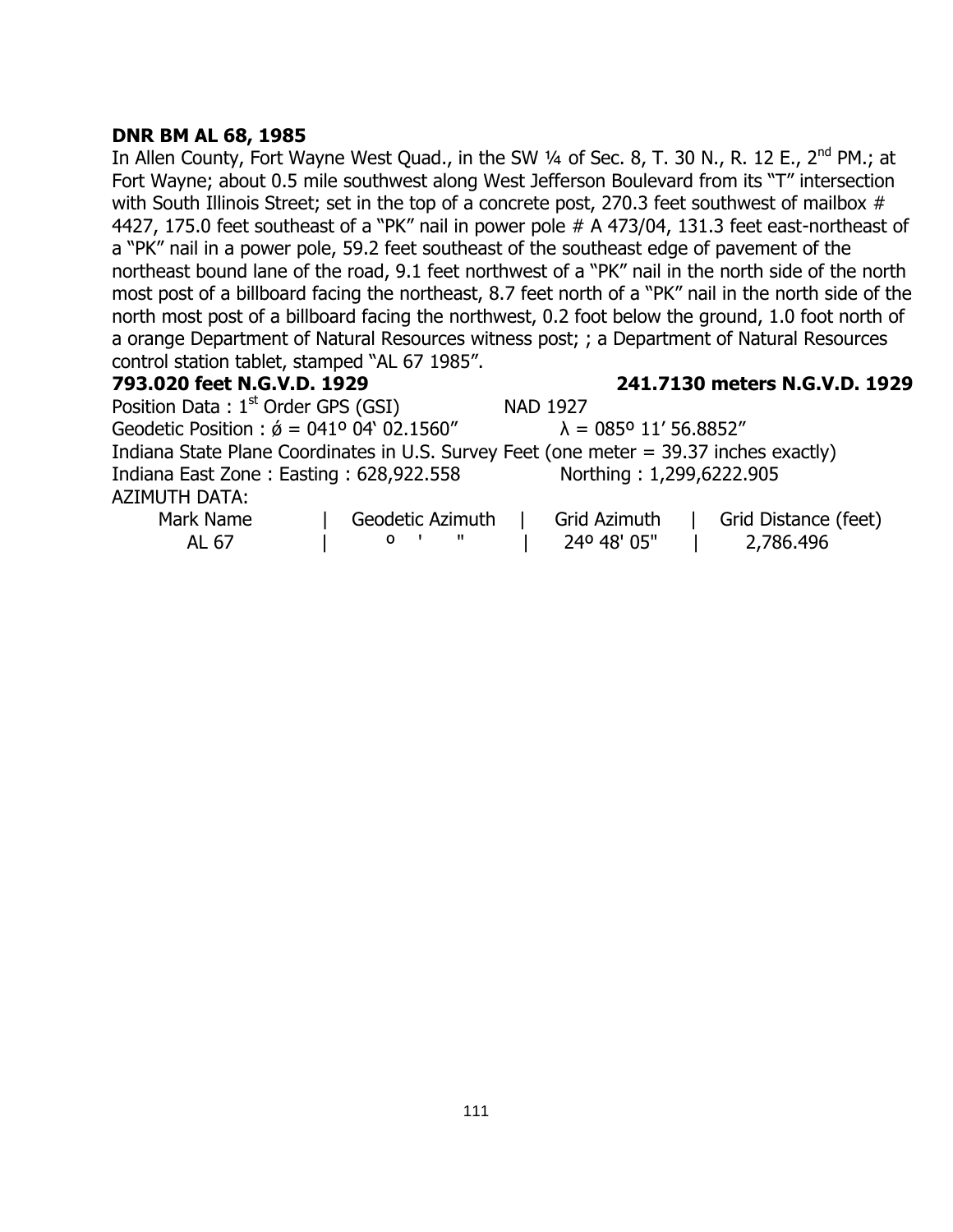The following benchmarks were established during various projects in Allen County.

# **DNR TBM 1-08584**

In Allen County, Fort Wayne East Quad., in the NW 1/4 of Section 14, T. 30 N., R. 13 E., 2<sup>nd</sup> PM.; at New Haven; at the Hartzel Road Bridge over Cochoit ditch; set on the northwest wingwall of the bridge, 19.0 feet west of the centerline of Hartzel Road, 9.3 feet south of the north end of the wingwall, 1.0 foot above the road surface; a chiseled triangle.

**767.305 feet N.G.V.D. 1929 3 rd Order 233.8750 meters N.G.V.D. 1929**

#### **DNR TBM 2-08584**

In Allen County, Fort Wayne East Quad., in the SW 1/4 of Section 11, T. 30 N., R. 13 E., 2<sup>nd</sup> PM.; at New Haven; at the Meadow Brook Grade School; set in the north side of power pole #"A511 161 1165/1, The Home Tel. & Tel. Co. R 12097 Fort Wayne, Indiana, the power pole is 135 feet east of the southeast corner of the parking lot of the Meadow Brook Grade School, 75 feet west of the left bank of Dannefelser Cochoit ditch; a railroad spike driven through an aluminum tag, stamped "DNR TBM 2-08584".

**754.900 feet N.G.V.D. 1929 3 rd Order 230.0940 meters N.G.V.D. 1929**

#### **DNR TBM 3-08584**

In Allen Co., Fort Wayne East Quad., in the SW of Section 13, T. 30 N., R. 13 E.,  $2^{nd}$  PM: at New Haven; at the "T" road intersection of Moller Road and Green Road, in the southwest 1/4 of the intersection; set in the north side of power pole #A-512-120, 40.0 feet south of Green Road, 0.5 foot above the ground; a railroad spike driven through an aluminum tag, stamped "DNR TBM 3- 08584".

**773.450 feet N.G.V.D.1929 3 rd Order 235.748 meters N.G.V.D.1929**

#### **DNR TBM 4-08584**

In Allen Co., Fort Wayne East Quad., in the SW 1/4 of Section 18, T. 30 N., R. 14 E., 2<sup>nd</sup> PM.; at New Haven; at the Minioh Road (Range Line Road) cmp culvert over Dannenfelser Cochit Ditch; set in the top (near the center) of a six-foot concrete headwall of a drain outlet, 240 feet north of the Dannenfelser Cochit Ditch cmp, 13.0 feet east of the centerline of Minioh Road, 0.8 foot above the road; a chiseled triangle.

**778.920 feet N.G.V.D.1929 3**

**rd Order 237.415 meters N.G.V.D.1929**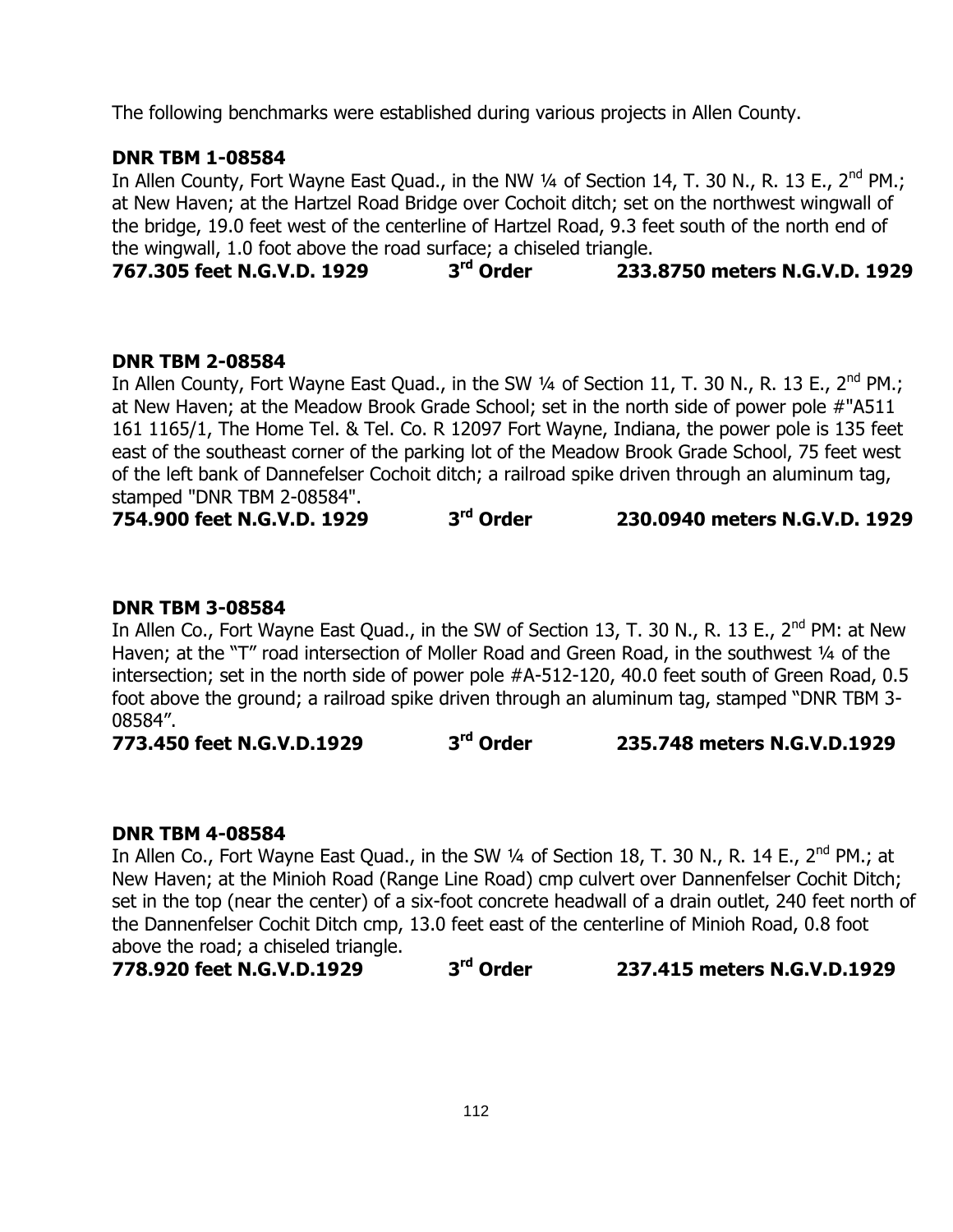#### **DNR TBM 5-08584**

In Allen Co., Maples Quad.; in the NW 1/4 of Section 19, T. 30 N., R. 14 E.,  $2^{nd}$  PM.; about 1.0 mile east of New Haven; at the Werling Farm (Body Shop); set in the top of the base of the tallest of 2 silos, on the north side of the silo, just east of a ladder on the side of the Silo; a chiseled triangle.

**783.890 feet N.G.V.D.1929 3 rd Order 238.930 meters N.G.V.D.1929**

#### **DNR TBM 6-8584**

In Allen Co., Maples Quad., near the east edge of Section 19, T. 30 N., R. 14 E., 2<sup>nd</sup> PM.; about 1.5 miles east of New Haven; at the Doyle Road cmp culvert over Dannenfelser Cochoit Ditch; set in the south side of a telephone pole, 49.0 feet west of the centerline of Doyle Road, 1.0 foot above the ground; a railroad spike driven through an aluminum tag, stamped "DNR TBM 6- 08584."

**786.020 feet N.G.V.D.1929 3 rd Order 239.579 meters N.G.V.D.1929**

# **DNR TBM MARY 1, 1992**

In Allen County, Poe Quad., in the SE 1/4 of Section 34, T. 29 N., R. 13 E., 2<sup>nd</sup> PM.; approximately 2.5 miles southeast of Poe; at the Allen/Adams County Line Road (1200 North Road) bridge over the St. Mary"s River; set in the top of the northeast concrete abutment of the bridge, 17.5 feet north of the centerline of the road, 5.5 feet west of the east end of the bridge, level with the bridge deck; a chiseled triangle.

**782.857 feet N.G.V.D.1929 3 rd Order 238.6153 meters N.G.V.D.1929**

# **DNR BM AL 41 RESET 1990**

In Allen County, Fort Wayne West Quad., in the SE 1/4 of Sec. 35, T.31 N., R.12 E., 2<sup>nd</sup> PM.; at Fort Wayne; at the State Boulevard Bridge over the St. Joseph River; set in the top of the southwest concrete wingwall of the bridge, 47.2 feet east of the centerline of Spy Run Avenue, 54.3 feet south of the centerline of State Boulevard, 2.2 feet below the sidewalk of the bridge; a Indiana Department of Natural Resources control station tablet, stamped "AL 41 RESET 1990." **760.219 feet N.G.V.D.1929 3 rd Order 231.7152 meters N.G.V.D.1929**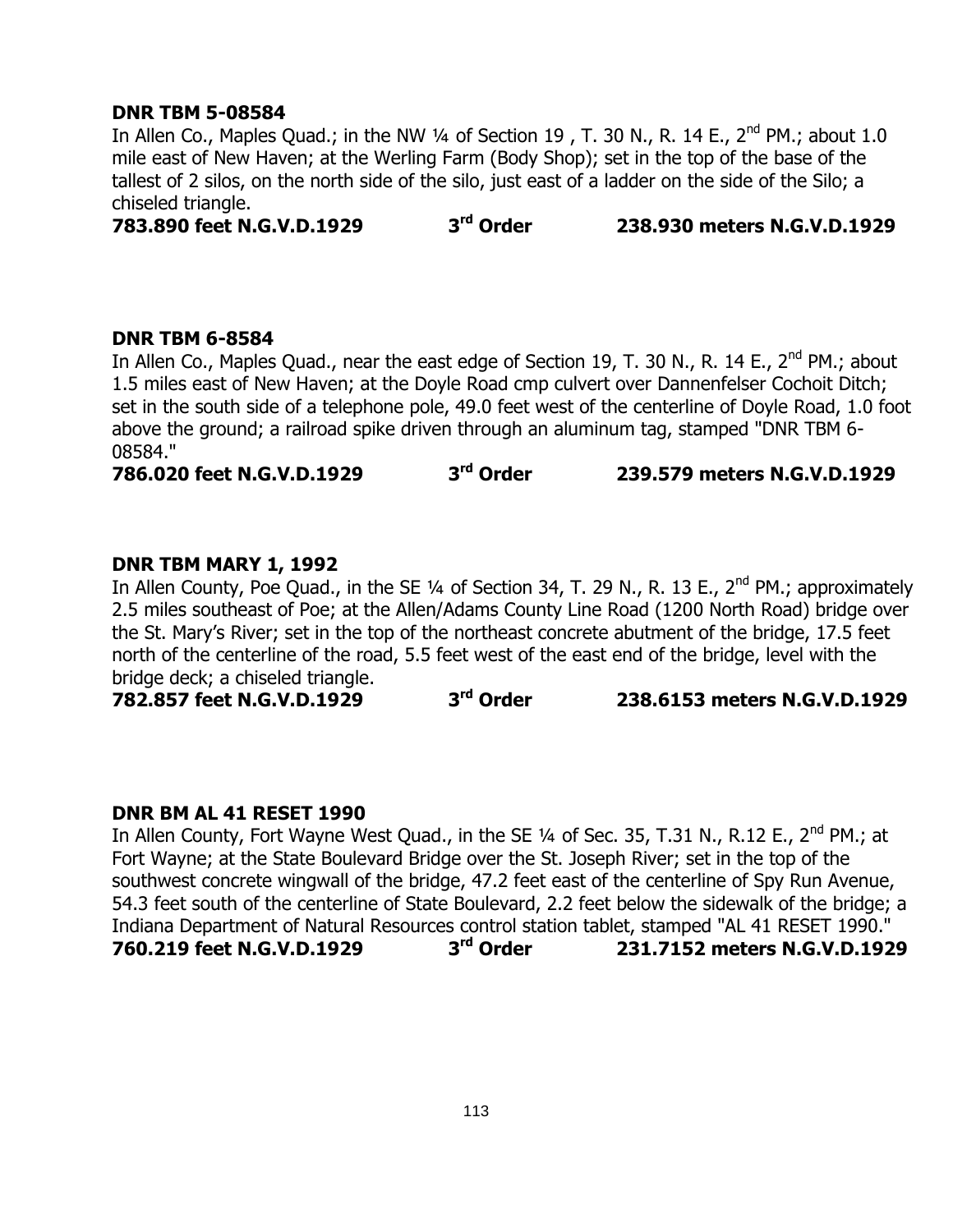#### **DNR BM AL 42 RESET 1990**

In Allen County, Fort Wayne West Quad., near the SE 1/4 of Sec. 25, T. 31 N., R. 12 E., 2<sup>nd</sup> PM.; at Fort Wayne; at the Parnell Avenue Bridge over the St. Joseph River; set vertically in the east face of the bridge support, near the north end of the bridge, 27.5 feet south from the north end of the bridge, 13.0 feet below the sidewalk, 5.8 feet north of the centerline of the wood sidewalk under the bridge, 4.7 feet northwest of the northwest most post of the wood sidewalk under the bridge, 3.1 feet above the ground, the mark has been painted over but is useable; a Indiana Department of Natural Resources control station tablet, stamped "AL 42 RESET 1990." **752.631 feet N.G.V.D.1929 3 rd Order 229.4024 meters N.G.V.D.1929**

#### **DNR TBM VICKI 1, 1990**

In Allen County, Fort Wayne West Quad., near the SE 1/4 of Sec. 25, T. 31 N., R. 12 E., 2<sup>nd</sup> PM.; at Fort Wayne; at the Parnell Avenue Bridge over the St. Joseph River, at the Johnny Appleseed Park; set in the north side of 38 inch Sycamore tree, 80.0 feet southeast of the northeast end of the Parnell Avenue bridge, 66.8 feet south of the centerline of the asphalt road leading to Johnny Appleseed Park, 29.2 feet southwest of the southwest corner of the east end post of the south wood handrail of the wood sidewalk leading to the bridge, 1.3 feet above the ground; a railroad spike driven through an aluminum tag, stamped "VICKI 1 1990."

**751.936 feet N.G.V.D.1929 3 rd Order 229.1906 meters N.G.V.D.1929**

#### **DNR TBM SJHB 1, 1999**

In Allen County, Grabill Quad., in the NW  $\frac{1}{4}$  of Section 12, T. 32 N., R. 13 E., 2<sup>nd</sup> PM.; approximately 2.5 miles north of Grabill; at the Hurshtown steel truss bridge over the St. Joseph River; set in the bridge seat, in the southwest corner of the bridge, 9.5 feet west of the centerline of the road, 2.05 feet north of the north face of the concrete guardrail of the bridge, 1.9 feet south of the north face of the bridge seat, 1.5 feet below the road, 0.4 foot west of the east edge of the base of the southwest most steel truss of the bridge; a chiseled triangle. **789.538 feet N.G.V.D.1929 3 rd Order 240.6517 meters N.G.V.D.1929**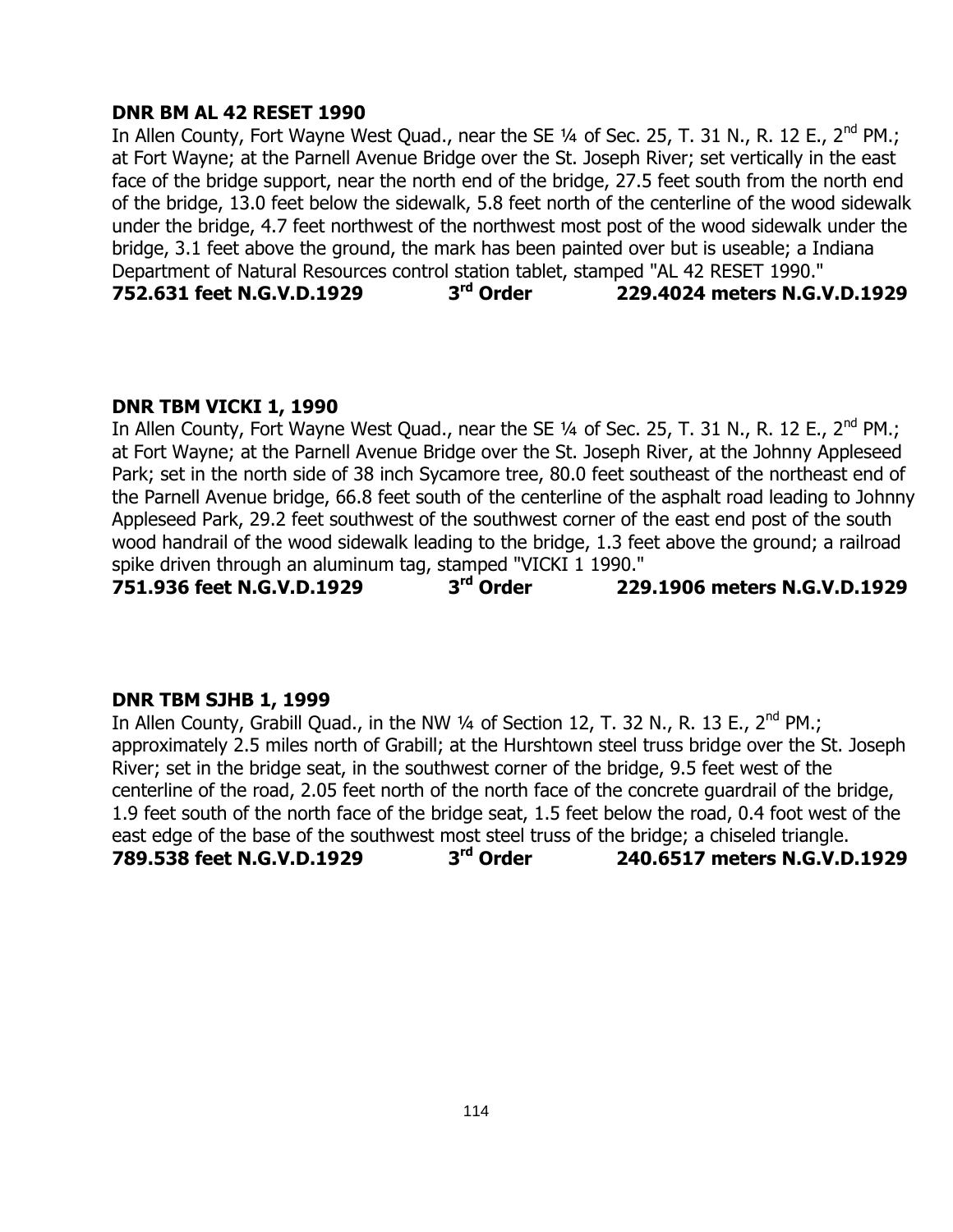# **DNR TBM SJHB 2, 1999**

In Allen County, Cedarville Quad., in the SE  $\frac{1}{4}$  of Section 28, T. 32 N., R. 13 E., 2<sup>nd</sup> PM.; approximately 2.5 miles south of Cedarville; at the Halter Road (Clay Street) bridge over the St. Joseph River; set in the top of the northwest concrete bridge abutment, 19.3 feet west of the centerline of the road, 5.3 feet north of the south end of the bridge abutment, 4.9 feet south of the north end of the bridge abutment, 1.0 foot west of the steel guardrail of the bridge, 0.7 foot north of the expansion joint of the bridge, about level with the concrete bridge deck; a chiseled triangle.

**786.314 feet N.G.V.D.1929 3 rd Order 239.6690 meters N.G.V.D.1929**

#### **DNR TBM SJEB 1**

In Allen County, Cedarville Quad., in the South 1/2 of Section 4, T. 31 N., R. 12 E., 2<sup>nd</sup> PM.; approximately 3.3 miles southwest of Cedarville; at the Mayhew Road (Ely) bridge over the St. Joseph River; set in the top of the northeast concrete bridge abutment, 17.2 feet northeast of the centerline of the road, 9.4 feet northwest of the expansion joint of the bridge, 1.6 feet northeast of the steel guardrail of the bridge, about level with the road; a chiseled square.<br>**782.551 feet N.G.V.D.1929 3<sup>rd</sup> Order 238.5220 meters N.G.V.D. 782.551 feet N.G.V.D.1929 3 rd Order 238.5220 meters N.G.V.D.1929**

# **DNR TBM SJEB 2**

In Allen County, Cedarville Quad., in the South 1/2 of Section 4, T. 31 N., R. 12 E., 2<sup>nd</sup> PM.; approximately 3.3 miles southwest of Cedarville; at the Mayhew Road (Ely) bridge over the St. Joseph River; set in the top of the northwest concrete bridge abutment, 18.7 feet northwest of the centerline of the road, 8.9 feet northwest of the expansion joint of the bridge, 1.6 feet southwest of the steel guardrail of the bridge, about level with the road; a chiseled square. **784.726 feet N.G.V.D.1929 3 rd Order 239.1850 meters N.G.V.D.1929**

#### **DOT BM F 188 ALL**

In Allen County, Cedarville Quad., in the S 1/2 of Section 4, T. 31 N., R. 12 E., 2<sup>nd</sup> PM.; approximately 3.5 miles southwest of Cedarville; at the I 469 bridge over the St. Joseph River; set in the top of the northeast concrete bridge abutment of the north bound lanes, 24.8 feet northeast of the centerline of the north bound lanes, 9.3 feet southeast of the streamward face of the bridge seat, 1.4 feet northeast of a wood support port for the steel guardrail, 1.1 feet northwest of the southeast end of the most easterly bridge abutment, about level with the road; a Indiana Department of Transportation bench mark, stamped "F 188 ALL".

**782.231 feet N.G.V.D.1929 3 rd Order 238.4245 meters N.G.V.D.1929**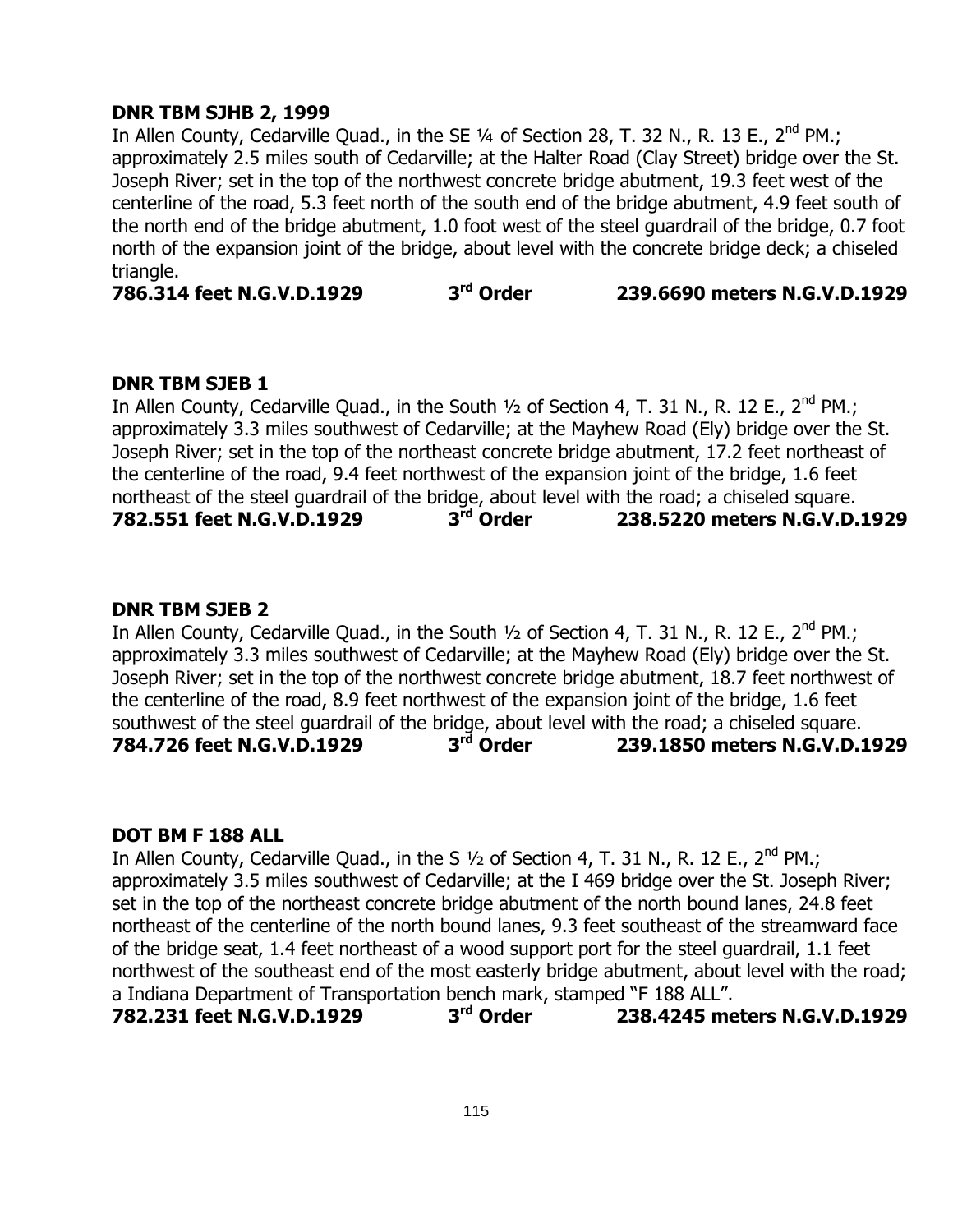## **DNR TBM SJB 930, 1999**

In Allen County, Fort Wayne East Quad., in the NW 1/4 of Section 30, T. 31 N., R. 13 E., 2<sup>nd</sup> PM.; at Fort Wayne; at the Coliseum Boulevard (Johnny Appleseed) bridge over the St. Joseph River; set in the top of the sidewalk at the northeast corner of the bridge, 28.1 feet north of the centerline of the west bound lanes of Coliseum Boulevard, 7.5 feet east of a St. Joseph River signpost, 5.2 feet west of the centerline of the wood support post of the steel guardrail, about 0.9 foot above the bridge deck, 0.7 foot east of the east end of the north concrete guardrail, 0.4 foot south of the north edge of the concrete sidewalk; a chiseled triangle.

**771.631 feet N.G.V.D.1929 3 rd Order 235.1936 meters N.G.V.D.1929**

#### **DNR TBM HWSJ 1, 1982**

In Allen County, Fort Wayne West Quad., in the SW 1/4 of Section 25, T. 31 N., R. 12 E., 2<sup>nd</sup> PM.; at Fort Wayne; at the "T" road intersection of Dalgren Avenue and Spy Run Ext.; set in the west side of power pole #A390/1018 with a street light, 28 feet west of the centerline of Spy Run Ext., 15 feet south of the centerline of Dalgren Avenue, 3 feet southeast of a metal "STOP" sign post, 1.2 feet above the ground; a railroad spike driven through an aluminum tag, stamped "DNR TBM HWSJ 1 1982 PD 05782".

**764.915 feet N.G.V.D.1929 3 rd Order 233.1466 meters N.G.V.D.1929**

#### **DNR TBM HWSJ 2, 1982**

In Allen County, Fort Wayne West Quad., in the SW 1/4 of Section 25, T. 31 N., R. 12 E., 2<sup>nd</sup> PM.; at Fort Wayne; approximately 200 feet north along Spy Run Ext. from the "STEVIE"S ISLAND" plaque set in the top of a rock, about even with the upstream end of Stevie"s Island in the St. Joseph River; set in the top of the rim of a manhole cover, in the south part of the rim, under a steel high voltage line tower, about 50 feet east of the centerline of Spy Run Ext., about 0.5 foot above the ground; the center of two filed notches.<br>765.272 feet N.G.V.D.1929 3rd Order

**765.272 feet N.G.V.D.1929 3**

**rd Order 233.2554 meters N.G.V.D.1929**

# **DNR TBM HWSJ 3, 1982**

In Allen County, Fort Wayne West Quad., near the SW 1/4 of Sec. 25, T. 31 N., R. 12 E., 2<sup>nd</sup> PM.; at Fort Wayne; at the Parnell Avenue Bridge over the St. Joseph River; set in the northwest corner of the bridge, 20 feet west of the centerline of the road, 0.2 foot east of the west face of the bridge, 0.2 foot south of the north end of the bridge, level with the sidewalk of the bridge; a chiseled cross inside a chiseled square.

**765.767 feet N.G.V.D.1929 3 rd Order 233.2554 meters N.G.V.D.1929**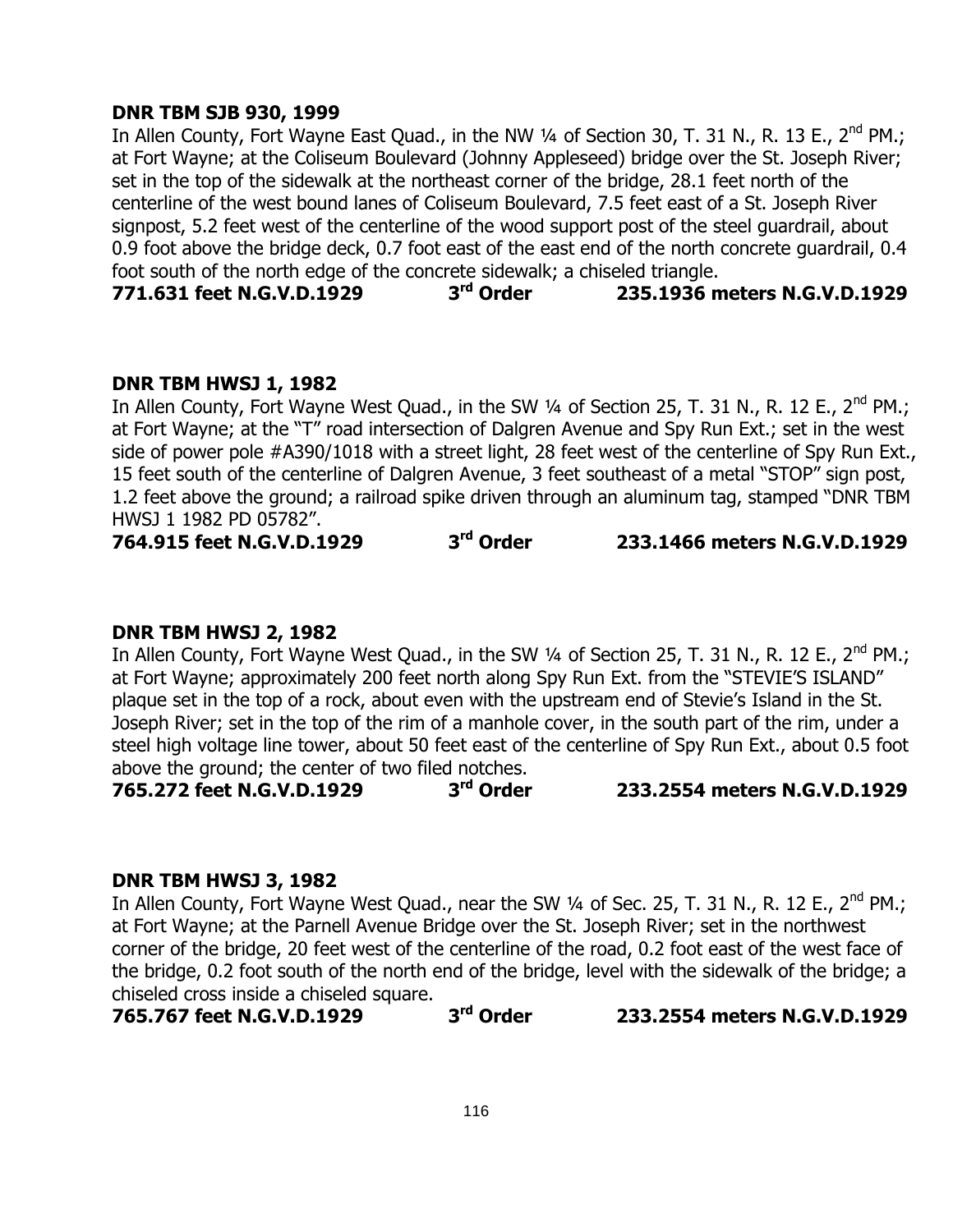## **DNR TBM HWSJ 4, 1982**

In Allen County, Fort Wayne East Quad., in the SW 1/4 of Section 19, T. 31 N., R. 13 E., 2<sup>nd</sup> PM.; at Fort Wayne; at the southwest corner of the Canteberry Apartment Complex; set on the northwest edge of a water valve casing, 23.3 feet of the extended centerline of the east-west apartment road, 9.3 feet northeast of a fire hydrant, 5.9 feet southeast of a wood address "2332- 2218" sign post, 5.0 feet northeast of a "Abbey Drive" sign post; the center of two filed notches.<br>**762.452 feet N.G.V.D.1929** 3<sup>rd</sup> Order 232.3958 meters N.G.V.D.1929 **762.452 feet N.G.V.D.1929 3 rd Order 232.3958 meters N.G.V.D.1929**

# **DNR TBM HWSJ 5, 1982**

In Allen County, Fort Wayne East Quad., in the NW 1/4 of Section 19, T. 31 N., R. 13 E., 2<sup>nd</sup> PM.; at Fort Wayne; at the St. Joseph Center Road bridge over the St. Joseph River; set in the top of the concrete handrail base of the bridge, 1.5 feet above the sidewalk, 0.3 foot west of the east end of the north concrete guardrail base, 0.2 foot south of the north face of the concrete handrail base; a chiseled triangle.

**772.906 feet N.G.V.D.1929 3 rd Order 235.5822 meters N.G.V.D.1929**

#### **DNR TBM HWSJ 6, 1882**

In Allen County, Cedarville Quad., near Section 17, T. 31 N., R. 13 E., 2<sup>nd</sup> PM.; at Ft. Wayne; at Shoaf Park; at the softball field; set in the infield facing side of a power pole with a light near 3<sup>rd</sup> base, 15 feet west of a fence, 0.5 foot above the ground; a railroad spike driven through an aluminum tag.

**765.676 feet N.G.V.D.1929 3 rd Order 233.3785 meters N.G.V.D.1929**

#### **DNR TBM HWSJ 7, 1982**

In Allen County, Cedarville Quad., near Section 17, T. 31 N., R. 13 E., 2<sup>nd</sup> PM.; at Ft. Wayne; approximately 0.25 mile northwest along DeRome Drive from its intersection with St. Joe Road; at the northwest end of DeRome Road; set in the top of a fire hydrant, 30 feet southeast of the northwest end of the pavement, 15 feet northeast of the centerline of DeRome Drive; the last "A" in "CHATTANOOGA" cast in the crown of the fire hydrant.

**790.989 feet N.G.V.D.1929 3 rd Order 241.0939 meters N.G.V.D.1929**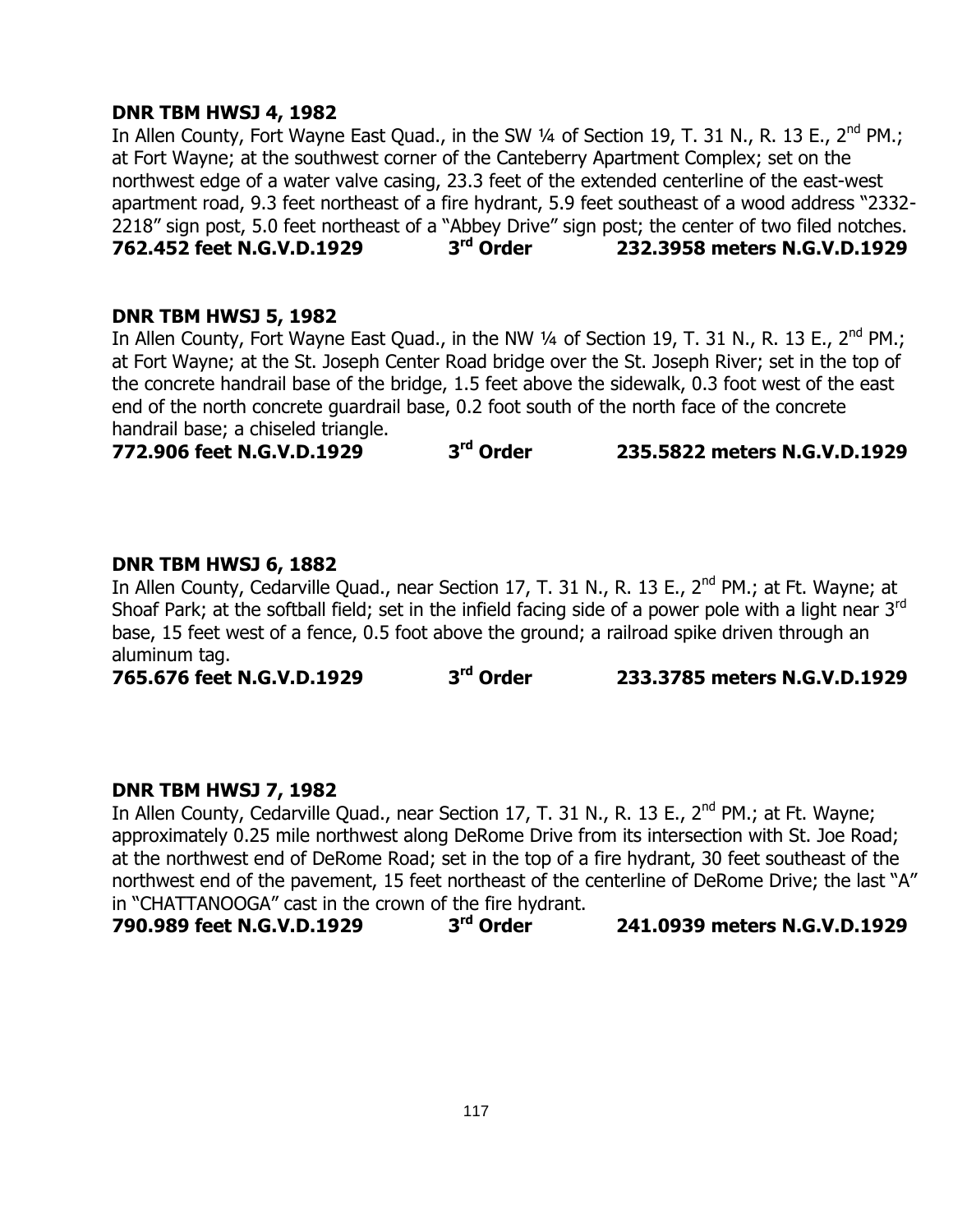## **DNR TBM HWSJ 8**

In Allen County, Cedarville Quad., near Section 8, T. 31 N., R. 13 E., 2<sup>nd</sup> PM.; at Ft. Wayne; at the River Bend Woods subdivision, approximately 0.25 miles northwest along Winding Way Drive from its intersection with St. Joe Road, at the northwest end of Winding Way Drive; set in the top of the base of the crown of the fire hydrant in the north side of the turnaround; the "R" in

"MUELLER" cast in the crown of the fire hydrant.<br>**776.928 feet N.G.V.D.1929** 3rd Order **776.928 feet N.G.V.D.1929 3 rd Order 236.8081 meters N.G.V.D.1929**

#### **DNR TBM HWSJ 9, 1983**

In Allen County, Saint Joe Quad., in the SE  $1/4$  of Section 6, T. 32 N., R. 14 E., 2<sup>nd</sup> PM.; approximately 2.0 miles southwest of Spencerville; at the Wabash Railroad bridge over the St Joseph River; set in the south headwall and bridge seat, 10.8 feet northwest of the centerline of the railroad tracks; a chiseled triangle.

**798.950 feet N.G.V.D.1929 3 rd Order 243.5204 meters N.G.V.D.1929**

#### **USC&GS BM A 198, 1946**

In Allen County, Cedarville quad., in the SE  $\frac{1}{4}$  of Section 18, T. 32 N. R. 13 E. 2<sup>nd</sup> P.M.; approximately 3 miles northwest of Cedarville; about 0.8 mile east along Hosler road from its intersection with Tonkle Road to the bench mark on the south side of Hosler Road; set in the top of a concrete post, 112 feet east of a telephone pedestal, 24.3 feet south of the centerline of Hosler Road, 20.5 feet east of the centerline of a gravel drive to house # 6606, 12.1 feet northwest of power pole # A 167 92, 0.2 foot below the ground; a U.S. Coast and Geodetic Survey bench mark tablet, stamped "A 198 1946".

**835.966 feet NAVD 1988 2 nd Order 836.452 feet N.G.V.D. 1929**

**254.8029 meters NAVD 1988 254.9511 meters N.G.V.D. 1929**

#### **DNR TBM CEDAR 1, 1996**

In Allen County, Cedarville Quad, in the NE 1/4 of Section 24, T. 32 N. R. 12 E. 2<sup>nd</sup> P.M.; approximately 3 miles northwest of Cedarville; at the Tonkle Road bridge over Cedar Creek; set in the top of the northwest wingwall of the bridge, 28 feet west of the centerline of Tonkle Road, 7.5 feet south of the north face of the wingwall, 1.2 feet west of north "I" beam along the sidewalk, 0.9 foot north of the south face; a chiseled triangle.

**802.707 feet N.G.V.D. 1929 3 rd Order 244.6656 meters N.G.V.D. 1929**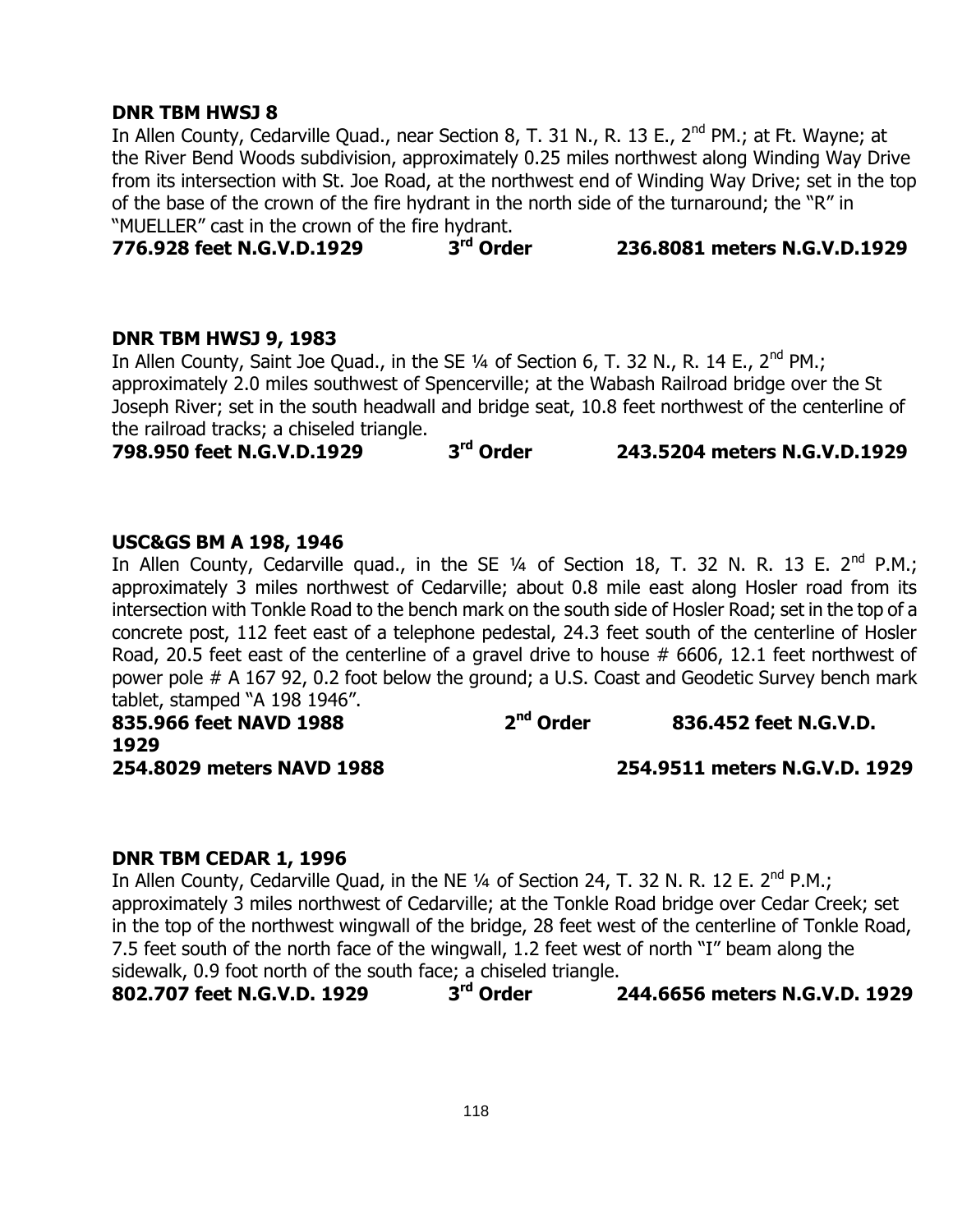# **DNR TBM DEK 5, 1999**

In Allen County, Cedarville Quad, in the SE  $\frac{1}{4}$  of Section 13, T.32 N. R.12 E. 2<sup>nd</sup> P.M.; approximately 3.5 miles northwest of Cedarville; at the intersection of Tonkle Road and Hosler Road, in the northwest 1/4 of the intersection; set on the east side of a traffic light pole, 37.8 feet north of the extended centerline of Hosler Road, 32.4 feet west of the centerline of Tonkle Road, 22 feet northeast of a fiber optic cable pedestal, 16.8 feet east of a chain link fence, 1.6 feet above the ground; a railroad spike driven through an aluminum tag, stamped "DEK 5 1999".<br>**843.706 feet NAVD 1988** 2<sup>nd</sup> Order 844.192 feet N.G.V.D. 1929 **843.706 feet NAVD 1988 2 nd Order 844.192 feet N.G.V.D. 1929 257.1621 meters NAVD 1929 257.3102 meters N.G.V.D. 1929**

#### **DNR TBM DEK 4, 1999**

In Allen County, Cedarville Quad, in the SE 1/4 of Section 12, T.32 N. R.12 E. 2<sup>nd</sup> P.M.; approximately 3.8 miles northwest of Cedarville; at the intersection of Tonkle Road and Van Dolah Road, in the northwest  $\frac{1}{4}$  of the intersection; set in the east side of power pole # A 139 42, 65.1 feet north of the centerline of Van Dolah Road, 33.6 feet west of the centerline of Tonkle Road, 36.2 feet north of a road sign post, 1.0 foot above the ground; a railroad spike driven through an aluminum tag, stamped "DEK 4 1999".

| 839.907 feet NAVD 1988    | 2 <sup>nd</sup> Order | 840.393 feet N.G.V.D. 1929    |
|---------------------------|-----------------------|-------------------------------|
| 256.0042 meters NAVD 1988 |                       | 256.1523 meters N.G.V.D. 1929 |

#### **IDOT BM F-183 ALL**

In Allen County, Cedarville Quad, in the NE 1/4 of Section 14, T.32 N. R. 12 E. 2<sup>nd</sup> P.M.; approximately 1.0 miles north of Ft. Wayne; at the I 69 bridge over Cedar Creek; set in the southwest headwall of the south bound I 69 bridge, 24.0 feet west of the centerline of south bound I 69, 5.4 feet south of north edge of the headwall, 3.5 feet north of a fence, 0.5 foot east of the west face of the headwall; a Indiana Department of Transportation bench mark tablet, stamped "F-183 ALL".

**814.677 feet N.G.V.D. 1929 3 rd Order 248.3140 meters N.G.V.D. 1929**

#### **IDOT BM F-199 ALL**

In Allen County, Cedarville Quad, in the NW 1/4 of Section 13, T.32 N. R. 12 E. 2<sup>nd</sup> P.M.; approximately 4.2 miles west of Leo; at the I 69 south bound bridge over Van Dolah Road, in the southwest corner of the bridge; set in top of the west concrete guardrail, 23.4 feet west of the centerline of south bound I 69, 15.7 feet north of the south end of the concrete guardrail, 0.5 foot south of southwest end of the I 69 bridge, 2.9 feet above the ground; a Indiana Department of Transportation bench mark tablet, stamped "F-199 ALL".

| 844.460 feet NAVD 1988    | 3 <sup>rd</sup> Order | 844.946 feet N.G.V.D. 1929    |
|---------------------------|-----------------------|-------------------------------|
| 257.3919 meters NAVD 1988 |                       | 257.5401 meters N.G.V.D. 1929 |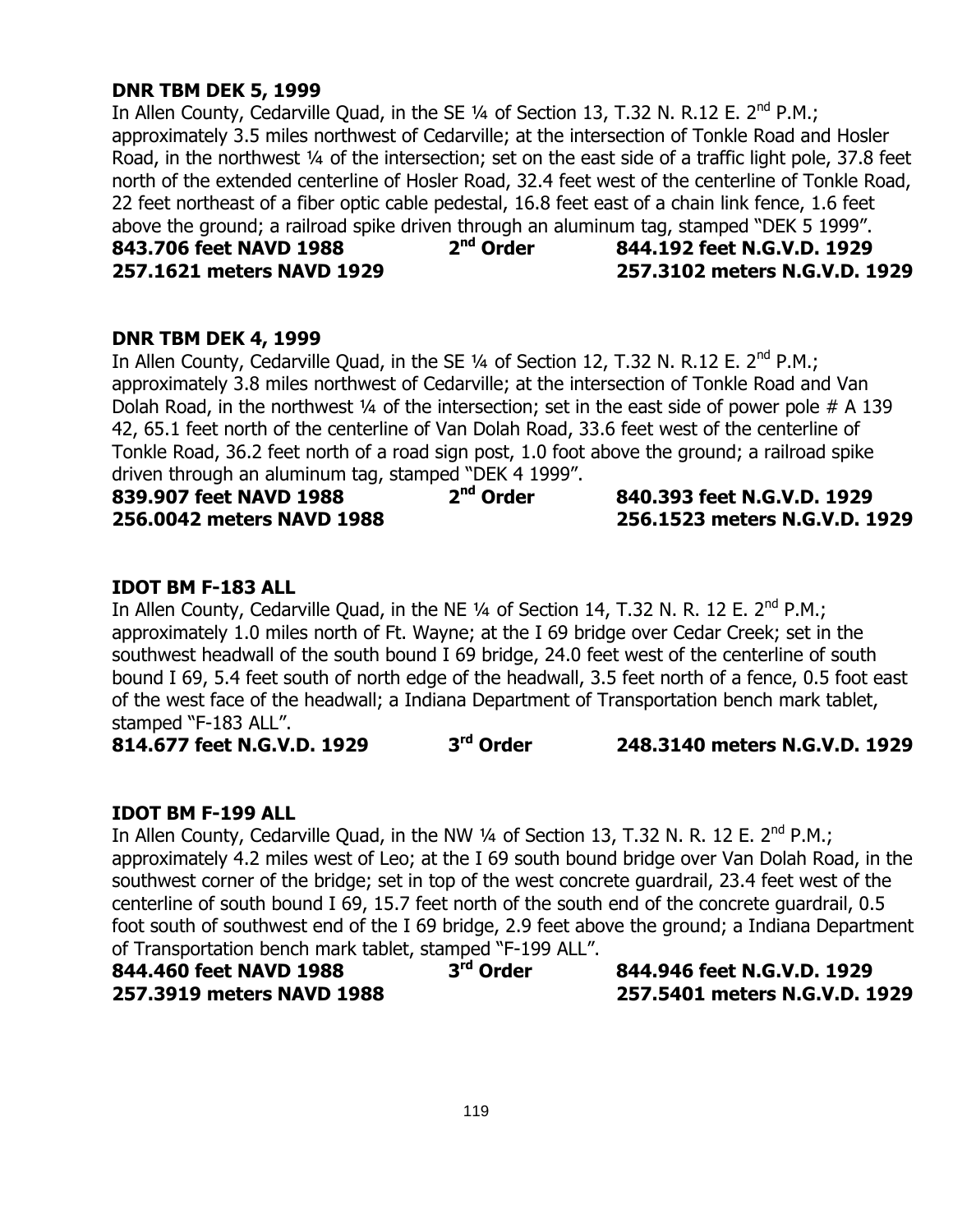## **DNR TBM DEK 6, 1999**

In Allen County, Cedarville Quad, in the SE  $\frac{1}{4}$  of Section 11, T.32 N. R. 12 E. 2<sup>nd</sup> P.M.; approximately 6 miles north of Ft. Wayne; at the intersection of Auburn Road and Van Dolah Road, in the northwest 1/4 of the intersection; set in the north side of power pole # KA 1417 with a transformer, 45.8 feet west of the centerline of Auburn Road, 23.2 feet north of the centerline of Van Dolah Road, 44.3 feet northwest of a riser box # 30300 130, 0.9 foot above the ground; a railroad spike driven through an aluminum tag, stamped "DEK 6 1999".

#### **846.299 feet NAVD 1988 2 nd Order 846.785 feet N.G.V.D. 1929 257.9525 meters NAVD 1988 258.1006 meters N.G.V.D. 1929**

#### **DNR TBM CEDAR 2, 1996**

In Allen County, Cedarville Quad, in the NE  $\frac{1}{4}$  of Section 14, T.32 N. R. 12 E. 2<sup>nd</sup> P.M.; approximately 6 miles north of Ft. Wayne; at the Van Dolan Road bridge over Cedar Creek; set in the top of the southeast concrete bridge abutment, 17.5 feet south of the centerline of Van Dolan road, 7.4 feet east of the west face of the southeast bridge abutment, 2.2 feet east of the east side of the east expansion joint, 0.8 feet west of the northwest corner of a concrete monolith for a bridge plaque, 0.6 feet south of the north face of concrete bridge abutment, about level with the road; a chiseled triangle.

**805.455 feet NAVD 1988 2 nd Order 805.941 feet N.G.V.D. 1929 245.5032 meters NAVD 1988 245.6513 meters N.G.V.D. 1929**

#### **DNR TBM CEDAR 3, 1996**

In Allen County, Garrett Quad, in the SE  $\frac{1}{4}$  of Section 4, T.32 N. R. 12 E., 2<sup>nd</sup> P.M.; approximately 6.5 miles south of Garrett; at the intersection of State Road 327 and Shoaff Road; set in the southwest wingwall of the State Road 327 bridge over Cedar Creek, 46 feet north of the centerline of Shoaff Road, 21.5 feet west of the centerline of State Road 327, 3 feet south of the north face of the wingwall, about level with the road surface; a chiseled triangle. **813.606 feet N.G.V.D. 1929 3 rd Order 247.9876 meters N.G.V.D. 1929**

#### **DNR TBM CEDAR 3 A 1996**

In Allen County, Garrett Quad, in the SW  $\frac{1}{4}$  of Section 3, T. 32 N., R. 12 E. 2<sup>nd</sup> P.M.; approximately 6.3 miles south of Garrett; at the State Road 327 bridge (north most bridge) over Cedar Creek; set on top of the second "I" beam north of the south end of the east guardrail, 61.5 feet north of "NO PASSING ZONE" sign post, 25.5 feet north of south end of the east guardrail, 16.0 feet east of the centerline of State Road 327, 2.1 feet above the ground; the center of two filed notches.

**817.024 feet N.G.V.D. 1929 3 rd Order 249.0294 meters N.G.V.D. 1929**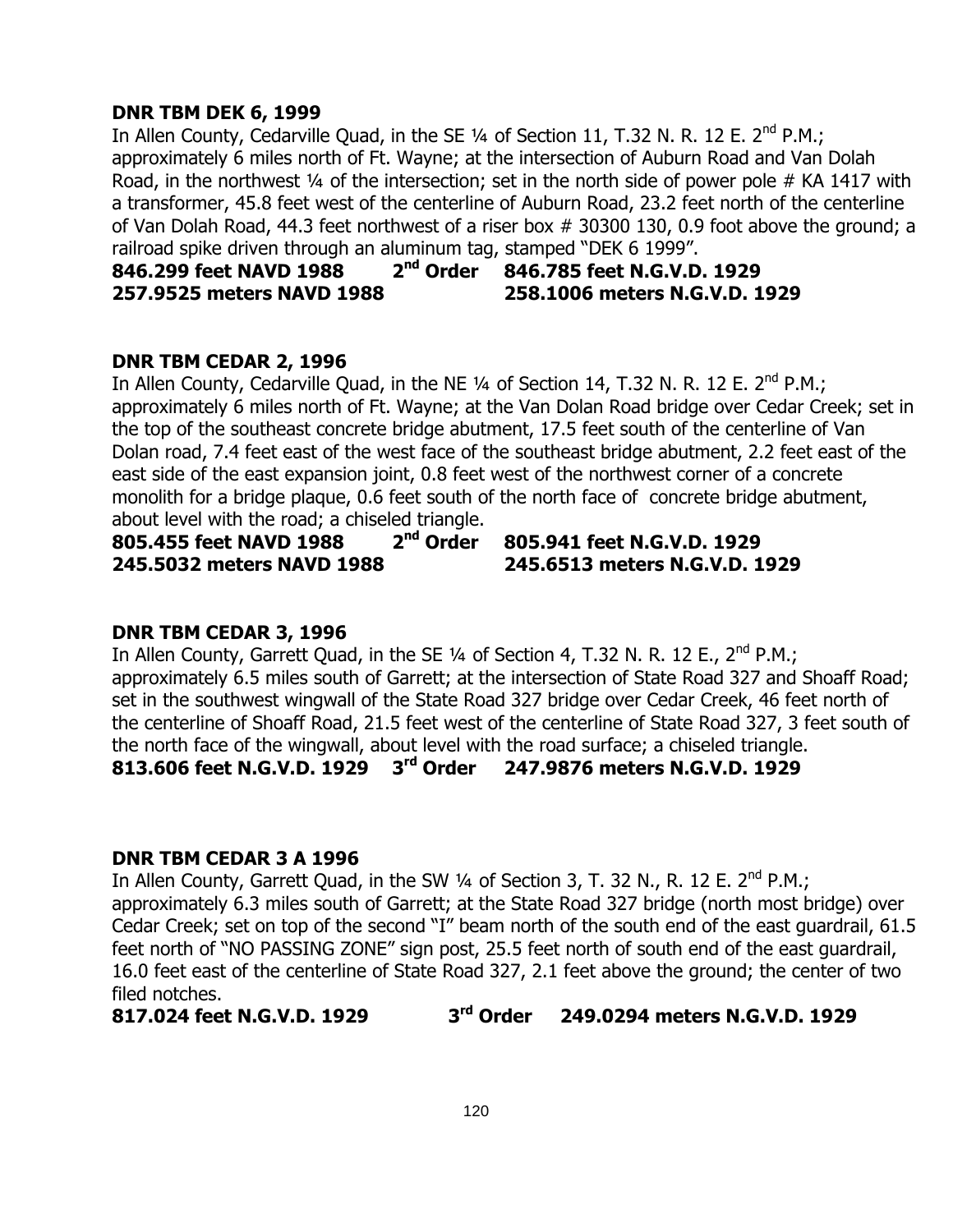## **DNR TBM L. CEDAR 8, 1996**

In Allen County, Garrett Quad, in the NE  $\frac{1}{4}$  of Section 4, T. 32 N. R. 12 E.,  $2^{nd}$  P.M.; approximately 5.8 miles south of Garrett; at the Fitch Road bridge over Little Cedar Creek; Set in the top of the southwest wingwall of the bridge, 17 feet south of the centerline of Fitch Road, 2.8 feet south of the south guardrail, 1.7 feet north of the south face of the wingwall; a chiseled square.

**818.982 feet N.G.V.D. 1929 3 rd Order 249.6262 meters N.G.V.D. 1929**

#### **DNR TBM DEK 1 1999**

In Allen County, Auburn Quad, in the SE  $\frac{1}{4}$  of Section 1, T. 32 N. R. 12 E., 2<sup>nd</sup> P.M.; approximately 7.9 miles south of Auburn; in the southwest 1/4 of the intersection of Tonkle Road and Garmen Road; set in the east side of power pole # AL 112-2320, 140.8 feet north of the centerline of a gravel driveway, 47.6 feet west of the centerline of Tonkle Road, 8 feet south of the centerline of a concrete driveway, 1.5 feet above the ground; a railroad spike driven through an aluminum tag, stamped "DEK 1 1999".

**863.663 feet NAVD 1988 2 nd Order 864.148 feet N.G.V.D. 1929 263.2450 meters NAVD 1988 263.3928 meters N.G.V.D. 1929**

#### **USC&GS DEKALB 1946**

In Dekalb County, Auburn Quad, in the SW  $\frac{1}{4}$  of Section 31, T. 33 N. R. 13 E., 2<sup>nd</sup> P.M.; approximately 7 miles south of Auburn; at the intersection of Tonkle Road and County Line Road, in the northeast ¼ of the intersection; set in the top of a concrete post, 53.1 feet east of the centerline of Tonkle Road, 55.6 feet north of the centerline of County Line Road, 37.5 feet northwest of power pole # D464-86, 31.4 feet northeast of a gas pipe line riser post, 6.4 feet southeast of the southeast most yellow concrete post, 0.1 foot above the ground; a US Coast and Geodetic Survey triangulation station tablet, stamped "DEKALB 1946".<br>875.407 feet NAVD 1988 2<sup>nd</sup> Order 875.892 feet N

**875.407 feet NAVD 1988 2**

**nd Order 875.892 feet N.G.V.D. 1929 266.8246 meters NAVD 1988 266.9724 meters N.G.V.D. 1929**

#### **DNR TBM CEDAR 10, 1991**

In Dekalb County, Garrett Quad, in the SE 1/4 of Section 33, T. 33 N. R. 12 E., 2<sup>nd</sup> P.M.; approximately 7.5 miles southwest of Auburn; at the Dekalb-Allen County Line Road bridge over Cedar Creek; set on top of the west end of the north concrete guardrail, 11.2 feet north of the centerline of County Line Road, 1.8 feet east of the west end of the concrete guardrail, 3.4 feet above the ground; a chiseled triangle.

**824.538 feet N.G.V.D. 1929 3 rd Order 251.3197 meters N.G.V.D. 1929**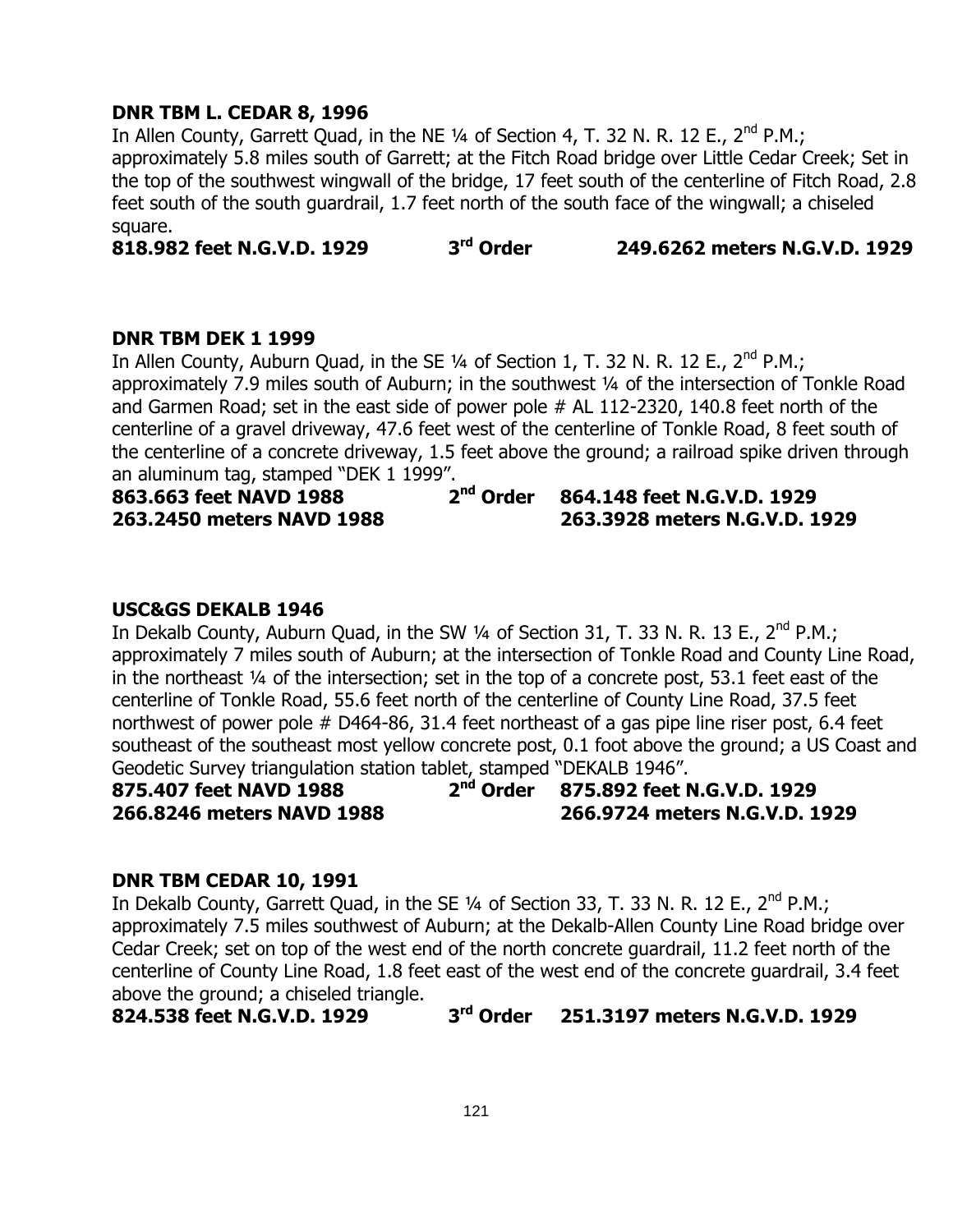## **DNR TBM MR 1 A 1990**

In Paulding County (Ohio), Woodburn North Quad., in the SW 1/4 of Section 31, T. 3 N., R. 1 E., 1<sup>st</sup> P. M.; about 3.5 miles northeast of Woodburn; about 0.3 mile northeast along U.S. 24 from its intersection with the Indiana – Ohio State Line Road; set in the west side of a utility pole, 25.7 feet north of U. S. 24, 1.5 feet south of a east-west fence line, about 1 foot above the ground; a railroad spike under an aluminum tag, stamped "IDNR TBM MR 1A 1990".<br>**743.859 feet N.G.V.D. 1929** 2<sup>nd</sup> Order 226.7287 m

**743.859 feet N.G.V.D. 1929 2 nd Order 226.7287 meters N.G.V.D. 1929**

# **DNR TBM MR 2 A 1990**

In Allen County, Woodburn North Quad., in the NE  $\frac{1}{4}$  of Section 10, T. 31 N., R. 15 E., 2<sup>nd</sup> P. M.; about 3.0 miles northeast of Woodburn; about 0.2 mile northeast of the intersection of U. S. 24 and Scipio Road (7700 North Road); set in the east side of a 34 inch White Oak tree, 70 feet east of the centerline of Viland Ditch, about 1 foot above the ground; a railroad spike under an aluminum tag, stamped "IDNR TBM MR 2A 1990".

**743.846 feet N.G.V.D. 1929 2 nd Order 226.7247 meters N.G.V.D. 1929**

# **DNR TBM MR 3 A 1990**

In Allen County, Woodburn North Quad., in the NE 1/4 of Section 10, T. 31 N., R. 15 E., 2<sup>nd</sup> P. M.; about 3.0 miles northeast of Woodburn; about 0.35 miles north along Cole Road from its intersection with U. S. 24; set in the south side of an utility pole # A319–32, 11.3 feet east of the centerline of Cole Road, about 1 foot above the ground; a railroad spike under an aluminum tag, stamped "IDNR TBM MR 3A 1990".

**740.619 feet N.G.V.D. 1929 2 nd Order 225.7411 meters N.G.V.D. 1929**

#### **DNR TBM MR 4 A 1990**

In Allen County, Woodburn North Quad., in the SE 1/4 of Section 9, T. 31 N., R. 15 E., 2<sup>nd</sup> P. M.; about 2.2 miles northeast of Woodburn; about 0.2 miles north along a field access road from its intersection with U. S. 24; set in the west side of a 26 inch Oak tree, 54 feet north of the northeast corner fence post., about 0.7 foot above the ground; a railroad spike under an aluminum tag, stamped "IDNR TBM MR 4A 1990".

**746.042 feet N.G.V.D. 1929 2 nd Order 227.3941 meters N.G.V.D. 1929**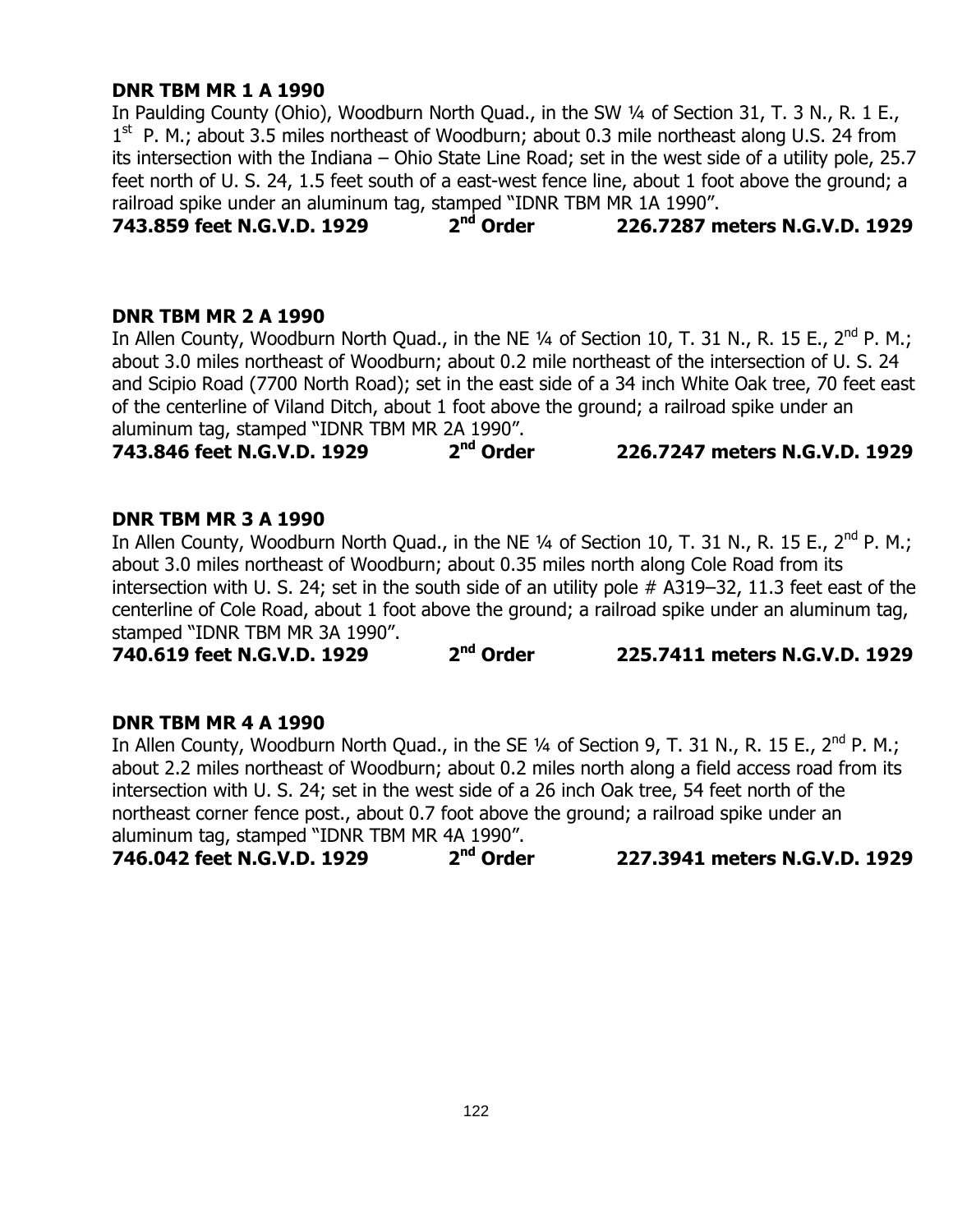# **DNR TBM MR 5 A 1990**

Allen County, Woodburn North Quad., in the NE  $\frac{1}{4}$  of Section 9, T. 31 N., R. 15 E., 2<sup>nd</sup> P. M.; about 2.4 miles northeast of Woodburn; about 0.25 miles east along a Oil Well Access Road (leading to a private residence) from its intersection with Butt Road; set in the southwest side of an utility pole with a transformer, 70 feet north of the centerline of the Oil Access Road, about 40 feet north of a satellite dish, about 1 foot above the ground; a railroad spike under an aluminum tag, stamped "IDNR TBM MR 5A 1990".

**745.115 feet N.G.V.D. 1929 2 nd Order 227.1115 meters N.G.V.D. 1929**

#### **DNR TBM MR 6 A 1990**

Allen County, Woodburn North Quad., in the NW  $\frac{1}{4}$  of Section 9, T. 31 N., R. 15 E., 2<sup>nd</sup> P. M.; about 2.3 miles north of Woodburn; about 0.16 miles northeast along Kammeyer Road from its intersection with State Road 101; set in the east side of a 10 inch Walnut tree, 156 feet north of the centerline of Kammeyer Rd., about 96 feet south of the top of the right bank of the Maumee River, about 1.6 foot above the ground; a railroad spike under an aluminum tag, stamped "IDNR TBM MR 6A 1990"

**736.227 feet N.G.V.D. 1929 2 nd Order 224.4024 meters N.G.V.D. 1929**

# **DNR TBM MR 7 A 1990**

Allen County, Woodburn North Quad, in the NE  $\frac{1}{4}$  of Section 8, T. 31 N., R. 15 E., 2<sup>nd</sup> P. M.; about 2.3 miles north of Woodburn; at the "T" road intersection of State Road 101 and Kammeyer Road; set in the north side of utility pole # A 317/98, about 93 feet northwest of the intersection, 50 feet west of a fence line, 44.2 feet northwest of a 4" by 4" concrete right-of way marker; a railroad spike under an aluminum tag, stamped "IDNR TBM MR 7A 1990".

**747.812 feet N.G.V.D. 1929 2 nd Order 227.9336 meters N.G.V.D. 1929**

#### **DNR TBM MR 8 A 1990**

In Allen County, Woodburn North Quad., in the NE  $\frac{1}{4}$  of section 9, T. 31 N., R. 15 E., 2<sup>nd</sup> P. M.; about 2.7 miles northeast of Woodburn; about 0.4 miles northeast along a field access road from the intersection of Butt Road East and Kammeyer Road; set in the south side of a 20 inch Chestnut tree, about 16 feet east of the top of the right bank of the Maumee River, about 2.3 foot above the ground; a railroad spike under an aluminum tag, stamped "IDNR TBM MR 8A 1990".

**725.836 feet N.G.V.D. 1929 2 nd Order 221.2353 meters N.G.V.D. 1929**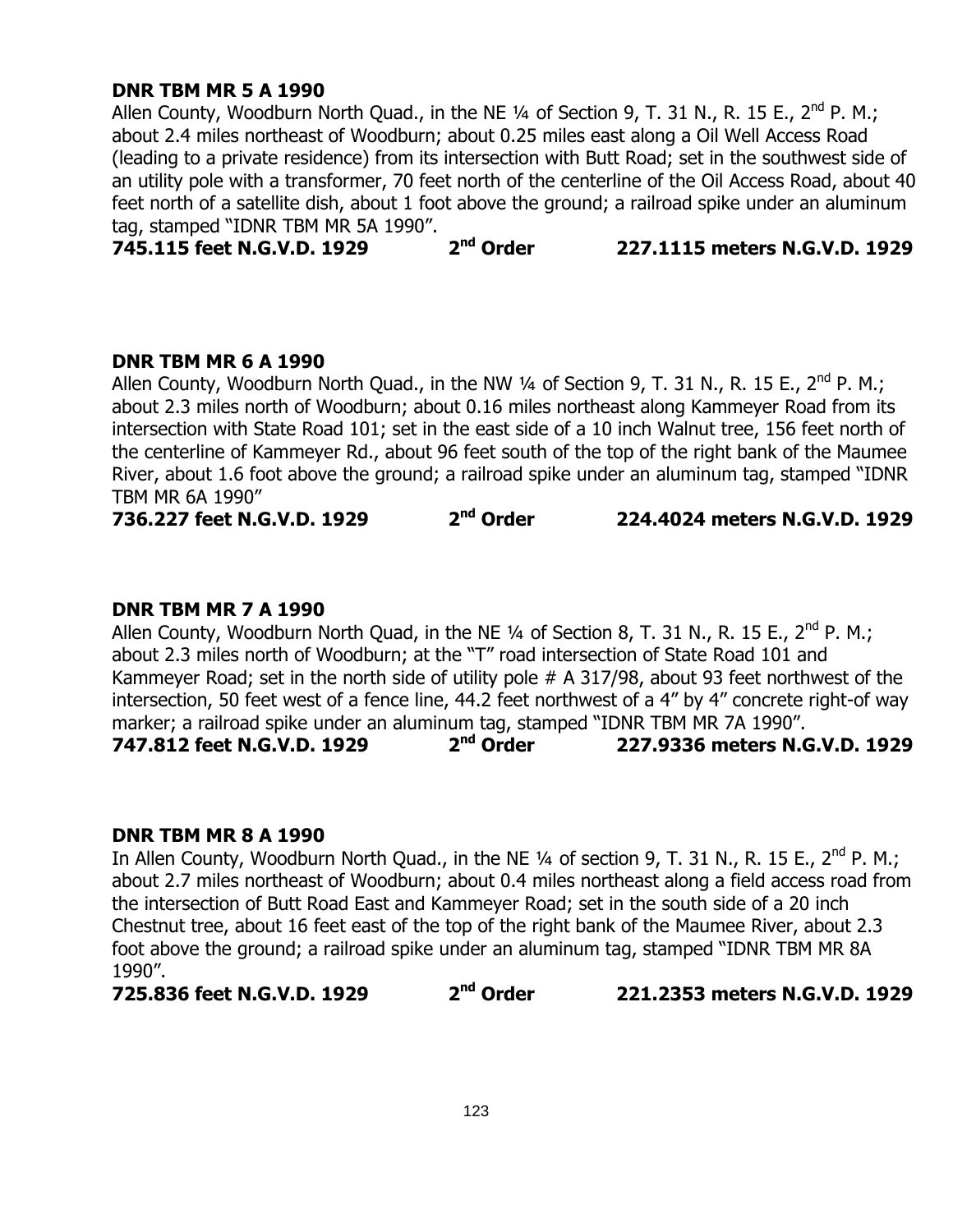#### **ISHC BM F 97 AL**

In Allen County, Woodburn North Quad., in the SE 1/4 of Section 5, T. 31 N., R. 15 E., 2<sup>nd</sup> P. M.; about 2.6 miles north of Woodburn; at the State Road 101 bridge over the Maumee River; set on top of the southwest wingwall of the bridge, 23.5 feet west of the centerline of State Road 101, 1.5 feet north of the south expansion joint, about 3.7 feet above the ground; a Indiana State

Highway Commission bench mark tablet.<br>**738.698 feet N.G.V.D. 1929** 2<sup>nd</sup> Order **738.698 feet N.G.V.D. 1929 2 nd Order 225.1556 meters N.G.V.D. 1929**

#### **DNR TBM MR 9 A 1990**

In Allen County, Woodburn North Quad., in the NE  $\frac{1}{4}$  of Section 8, T. 31 N., R. 15 E., 2<sup>nd</sup> P. M.; about 2.3 miles north of Woodburn; at 22019 Ashton Road; set in the southeast side of utility pole # A317/73, 164 feet south of the centerline of Ashton Road, 35 feet south of the southeast corner of the house, about 1.3 feet above the ground; a railroad spike under an aluminum tag, stamped "IDNR TBM MR 9A 1990".

**734.771 feet N.G.V.D. 1929 2 nd Order 223.9586 meters N.G.V.D. 1929**

#### **DNR TBM MR 10 A 1990**

In Allen County, Woodburn North Quad., in the SE  $\frac{1}{4}$  of Section 7, T. 31 N., R. 15 E., 2<sup>nd</sup> P. M.; about 2.0 miles north-northwest of Woodburn; about 0.1 mile north along Westerlin Drive from its "T" road intersection with Bluecast Road, at 22019 Westerlin Drive; set in the northwest side of utility pole # A 316/135, 14 feet east of the centerline of Westerlin Drive, 56 feet southeast of the southeast corner of a garage, about 1 foot above the ground; a railroad spike under an aluminum tag, stamped "IDNR TBM MR 10A 1990".

**743.484 feet N.G.V.D. 1929 2 nd Order 226.6144 meters N.G.V.D. 1929**

#### **DNR TBM MR 11 A 1990**

In Allen County, Grabill Quad., in the NE 1/4 of Section 18, T. 31 N., R. 15 E., 2<sup>nd</sup> P. M.; about 3.7 miles southeast of Harlan; at the E. V. Cemetery on U. S. 24; set in the north side of a utility pole, 33 feet east of the centerline of the entrance road of the Cemetery, 26 feet north of the centerline of U. S. 24, 3 feet south of the south face of the Cemetery sign, about 1 foot above the ground; a railroad spike under an aluminum tag, stamped "IDNR TBM MR 11A 1990". **751.989 feet N.G.V.D. 1929 2 nd Order 229.2067 meters N.G.V.D. 1929**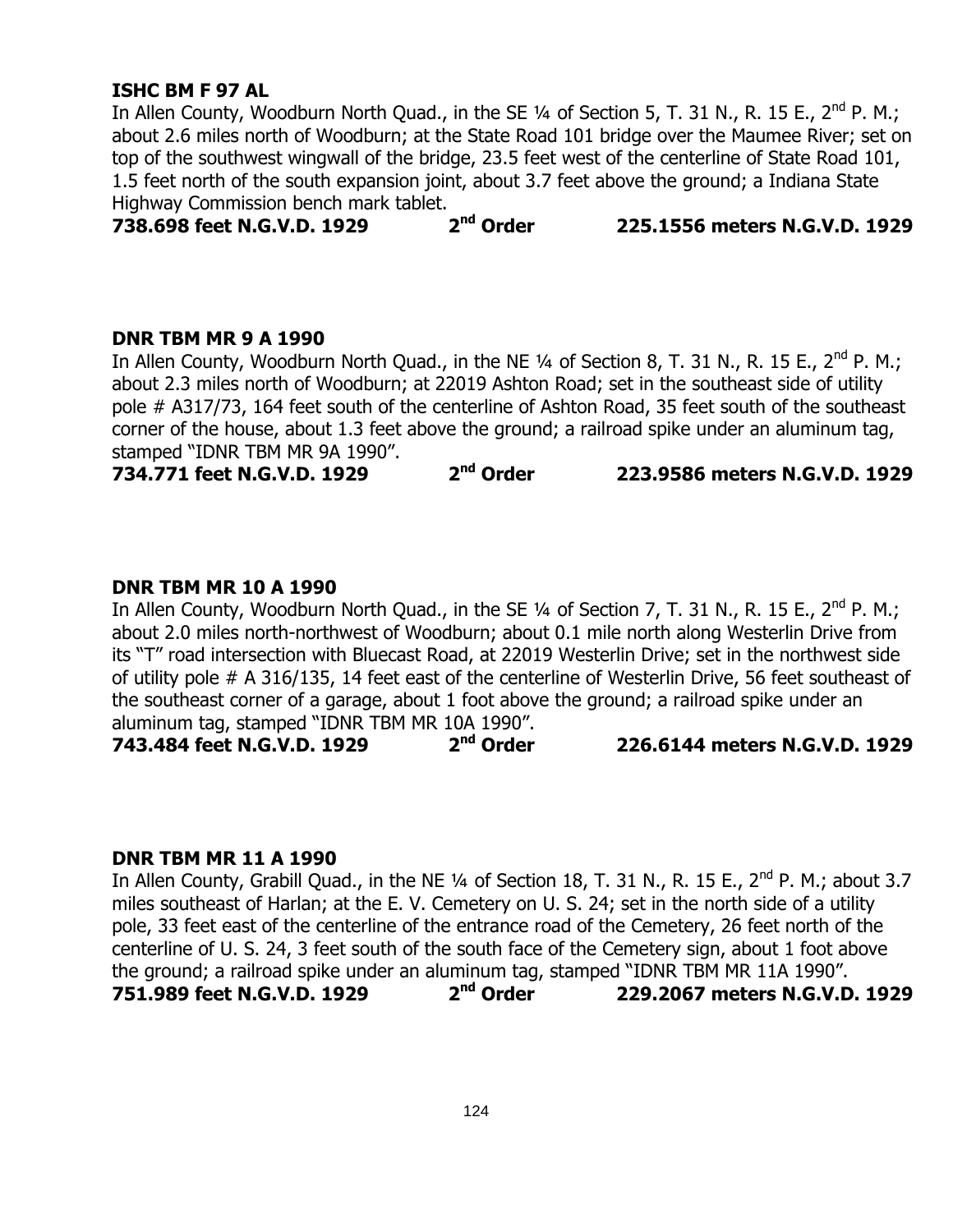#### **DNR TBM MR 12 A 1990**

In Allen County, Grabill Quad, in the SW 1/4 of Section 18, T. 31 N., R. 15 E., 2<sup>nd</sup> P. M.; about 3.7 miles southeast of Harlan; in the southeast 1/4 of the intersection of U. S. 24 and Sampson Road; set in the north side of a utility pole # A345/45, 50 feet south of the centerline of U. S. 24, 37.5 feet east of the centerline of Sampson Road, 21 feet north of the northwest corner post of a fence, about 0.7 foot above the ground; a railroad spike under an aluminum tag, stamped "IDNR TBM MR 12A 1990"

**745.957 feet N.G.V.D. 1929 2 nd Order 227.3682 meters N.G.V.D. 1929**

#### **DNR TBM MR 13 A 1990**

In Allen County, Grabill Quad, in the SE 1/4 of section 13, T. 31 N., R. 14 E., 2<sup>nd</sup> P. M.; about 3.7 miles southeast of Harlan; near the intersection of U. S. 24 and Maumee Center Road; set in the north side of utility pole # A344/48, 51 feet south of the centerline of U. S. 24, 37 feet northwest of a small gas line, about 1 foot above the ground; a railroad spike under an aluminum tag, stamped "IDNR TBM MR 13A 1990".

**745.457 feet N.G.V.D. 1929 2 nd Order 227.2157 meters N.G.V.D. 1929**

#### **DNR TBM MR 14 A 1990**

In Allen County, Grabill Quad, in the NW 1/4 of Section 24, T. 31 N., R. 14 E., 2<sup>nd</sup> P. M.; about 4.0 miles south-southeast of Harlan; across the road from the Uniroyal–Goodrich Tire Company; set in the north side of a utility pole, 45 feet north of the centerline of U.S. 24, 45 feet west of a utility access road, 5 feet southwest of a pipeline warning pole, about 1 foot above the ground; a railroad spike under an aluminum tag, stamped "IDNR TBM MR 14A 1990".<br>**746.953 feet N.G.V.D. 1929** 2<sup>nd</sup> Order 227.6717 me

**746.953 feet N.G.V.D. 1929 2 nd Order 227.6717 meters N.G.V.D. 1929**

#### **DNR TBM MR 15 A 1990**

Allen County, Grabill Quad., in the NE 1/4 of Section 23, T. 31 N., R. 14 E., 2<sup>nd</sup> P. M.; about 4.0 miles south of Harlan; at the intersection of U. S. 24 and the western most entrance to the Frank Stone Gravel Pit; set in the northwest side of utility pole # A 372/60, 83 feet north of the centerline of U.S. 24, 27 feet west of the Frank Stone Gravel access road, 33 feet southwest of the west gate post, about 1.2 feet above the ground; a railroad spike under an aluminum tag, stamped "IDNR TBM MR 15A 1990".

**747.626 feet N.G.V.D. 1929 2 nd Order 227.8769 meters N.G.V.D. 1929**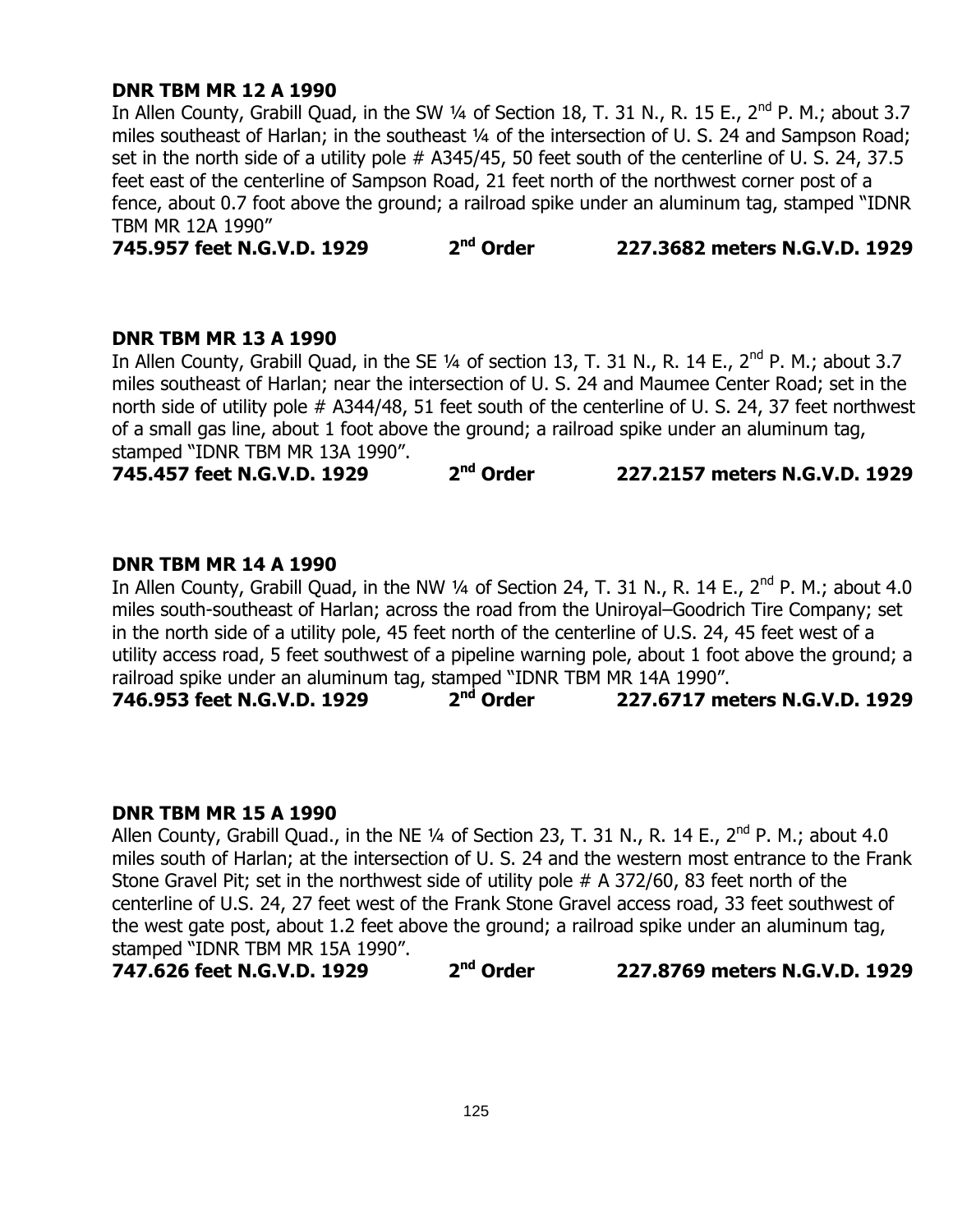#### **DNR TBM MR 16 A 1990**

In Allen County, Grabill Quad, in the SW  $\frac{1}{4}$  of Section 23, T. 31 N., R. 14 E., 2<sup>nd</sup> P. M.; about 4.2 miles south-southwest of Harlan; at the intersection of Webster Road and Platter Road; set in the north side of utility pole # A 372/113, 26 feet east of the centerline of Webster Road, 27 feet south of the centerline of Platter Road, 26 feet southeast of a underground cable box, about 1.3 feet above the ground; a railroad spike under an aluminum tag, stamped "IDNR TBM MR 16A 1990".

**746.187 feet N.G.V.D. 1929 2 nd Order 227.4382 meters N.G.V.D. 1929**

#### **DNR TBM MR 17 A 1990**

Allen County, Grabill Quad, in the SW 1/4 of Section 22, T. 31 N., R. 14 E.,  $2^{nd}$  P. M.; about 4.4 miles south-southwest of Harlan; at the intersection of Parent Road and Rohman Road; set in the south side of a utility pole # A 371/76, 93 feet south of the extended centerline of Rohman Road, 27 feet west of the centerline of Parent Road, 3 feet east of a fence line, about 1.5 feet above the ground; a railroad spike under an aluminum tag, stamped "IDNR TBM MR 17A 1990".<br>**746.013 feet N.G.V.D. 1929** 2<sup>nd</sup> Order 227.3852 meters N.G.V.D. 1929 **746.013 feet N.G.V.D. 1929 2 nd Order 227.3852 meters N.G.V.D. 1929**

#### **DNR TBM MR 18 A 1990**

Allen County, Maples Quad, in the NW  $\frac{1}{4}$  of Section 27, T. 31 N., R. 14 E., 2<sup>nd</sup> P. M.; near the intersection of Ort Drive and U.S. 24, at the Havenwood Forrest Addition; set in utility pole # A 400/192, 53 feet north of the centerline of U.S. 24, 23 feet east of the centerline of Ort Drive, 23 feet south of the southeast corner of a "Havenwood Forrest" sign, about 1 foot above the ground; a railroad spike under an aluminum tag, stamped "IDNR TBM MR 18A 1990". **748.455 feet N.G.V.D. 1929 2 nd Order 228.1295 meters N.G.V.D. 1929**

#### **DNR TBM MR 19 A 1990**

Allen County, Maples Quad, in the SE 1/4 of Section 27, T. 31 N., R. 14 E., 2<sup>nd</sup> P. M.; about 1.3 miles southwest of Five Points; near the "T" road intersection of Berthaud Road and U. S. 24; set in the north side of utility pole # A 400/130, 46 feet south of the centerline of U. S. 24, 44 feet east of the centerline of Berthaud Road, about 1 foot above the ground; a railroad spike under an aluminum tag, stamped "IDNR TBM MR 19A 1990".

**746.086 feet N.G.V.D. 1929 2 nd Order 227.4075 meters N.G.V.D. 1929**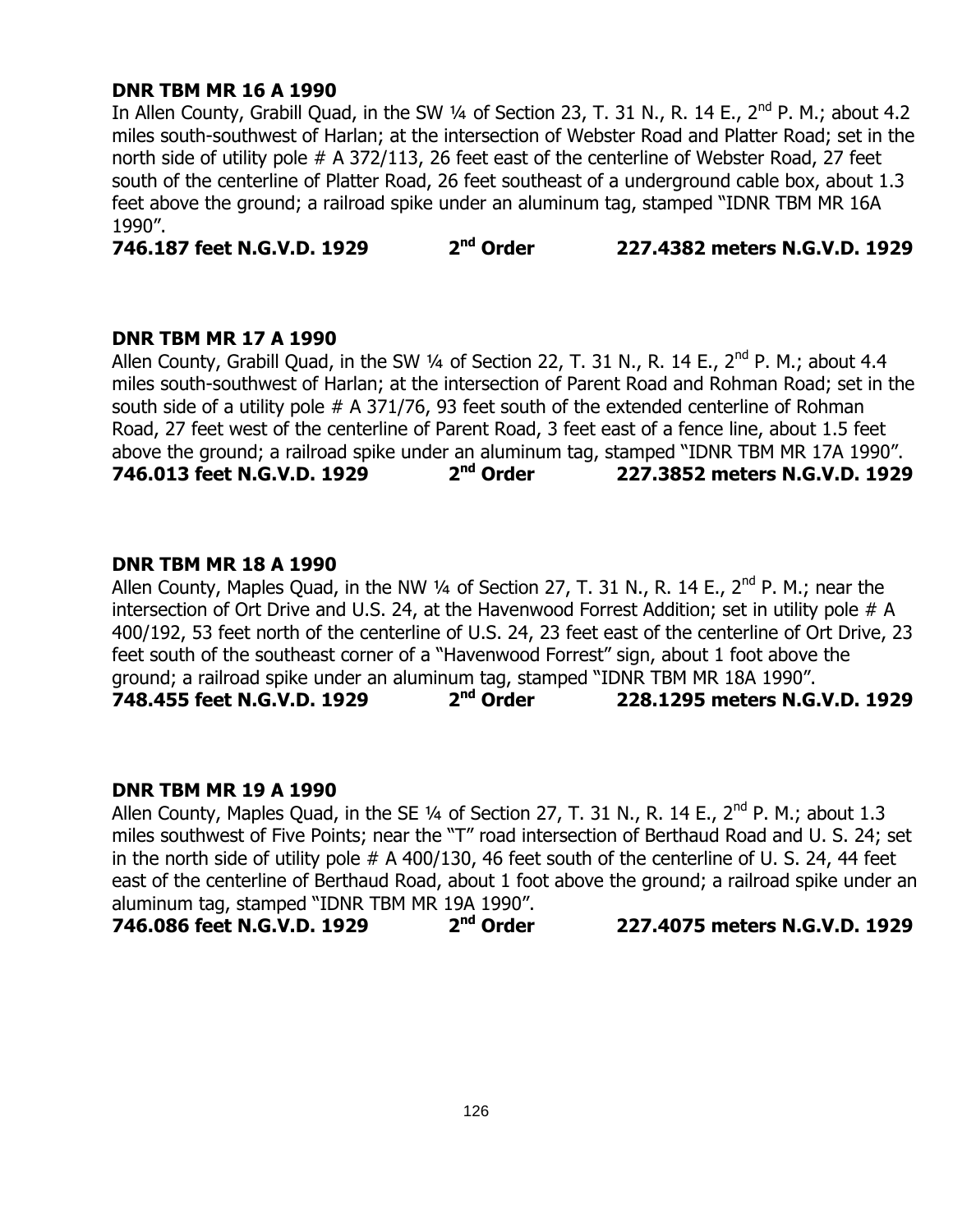#### **DNR TBM MR 20 A 1990**

In Allen County, Maples Quad., in the SE 1/4 of Section 24, T. 31 N., R. 14 E.,  $2^{nd}$  P. M.; about 1.6 miles southwest of Five Points; about 0.1 mile west along U. S. 24 from its crossing of Gar Creek; set in the north side of utility pole # A 399/ 106, 47 feet south of the centerline of U. S. 24, 8 feet north of the edge of a field, about 1.5 feet above the ground; a railroad spike under an aluminum tag, stamped "IDNR TBM MR 20A 1990".<br>**744.888 feet N.G.V.D. 1929** 2<sup>nd</sup> Order

**744.888 feet N.G.V.D. 1929 2 nd Order 227.0423 meters N.G.V.D. 1929**

#### **DNR TBM MR 21 A 1990**

Allen County, Maples Quad, in the NW  $\frac{1}{4}$  of Section 33, T. 31 N., R. 14 E.,  $2^{nd}$  P. M.; about 2.0 miles southwest of Five Points; about 0.3 mile east of the intersection of U. S. 24 and Bruick Road, at residence 14109 U. S. 24; set in the northeast side of utility pole # A 428/173 with a transformer, 50 feet north of the centerline of U. S. 24, 27 feet east of the centerline of the driveway of the residence, about 1 foot above the ground; a railroad spike under an aluminum

tag, stamped "IDNR TBM MR 21A 1990".<br>**749.312 feet N.G.V.D. 1929 2<sup>nd</sup> Order 749.312 feet N.G.V.D. 1929 2 nd Order 228.3908 meters N.G.V.D. 1929**

#### **DNR TBM MR 22 A 1990**

In Allen County, Maples Quad., in the SW 1/4 of Section 22, T. 31 N., R. 14 E., 2<sup>nd</sup> P. M.; about 0.3 mile northeast along U. S. 24 from its "T" road intersection with Bremer Road; set in the south side of utility pole # A 427/63, 50 feet north of the centerline of U. S. 24, 15 feet west of a underground cable box, 5 feet south of the edge of a field, about 1.3 feet above the ground; a railroad spike under an aluminum tag, stamped "IDNR TBM MR 22A 1990".<br>749.540 feet N.G.V.D. 1929 2<sup>nd</sup> Order 228.4602 me

**749.540 feet N.G.V.D. 1929 2 nd Order 228.4602 meters N.G.V.D. 1929**

#### **DNR TBM MR 23 A 1990**

In Allen County, Maples Quad., in the SW  $\frac{1}{4}$  of Section 32, T. 31 N., R. 14 E., 2<sup>nd</sup> P. M.; about 0.3 mile east along U. S. 24 from its intersection with Dole Road; set in the south side of utility pole # A 427/63, 49 feet north of the centerline of U. S. 24, 15 feet west of an underground cable box, 5 feet south of the edge of a field, about 1.3 feet above the ground; a railroad spike under an aluminum tag, stamped "IDNR TBM MR 23A 1990".

**749.939 feet N.G.V.D. 1929 2 nd Order 228.5819 meters N.G.V.D. 1929**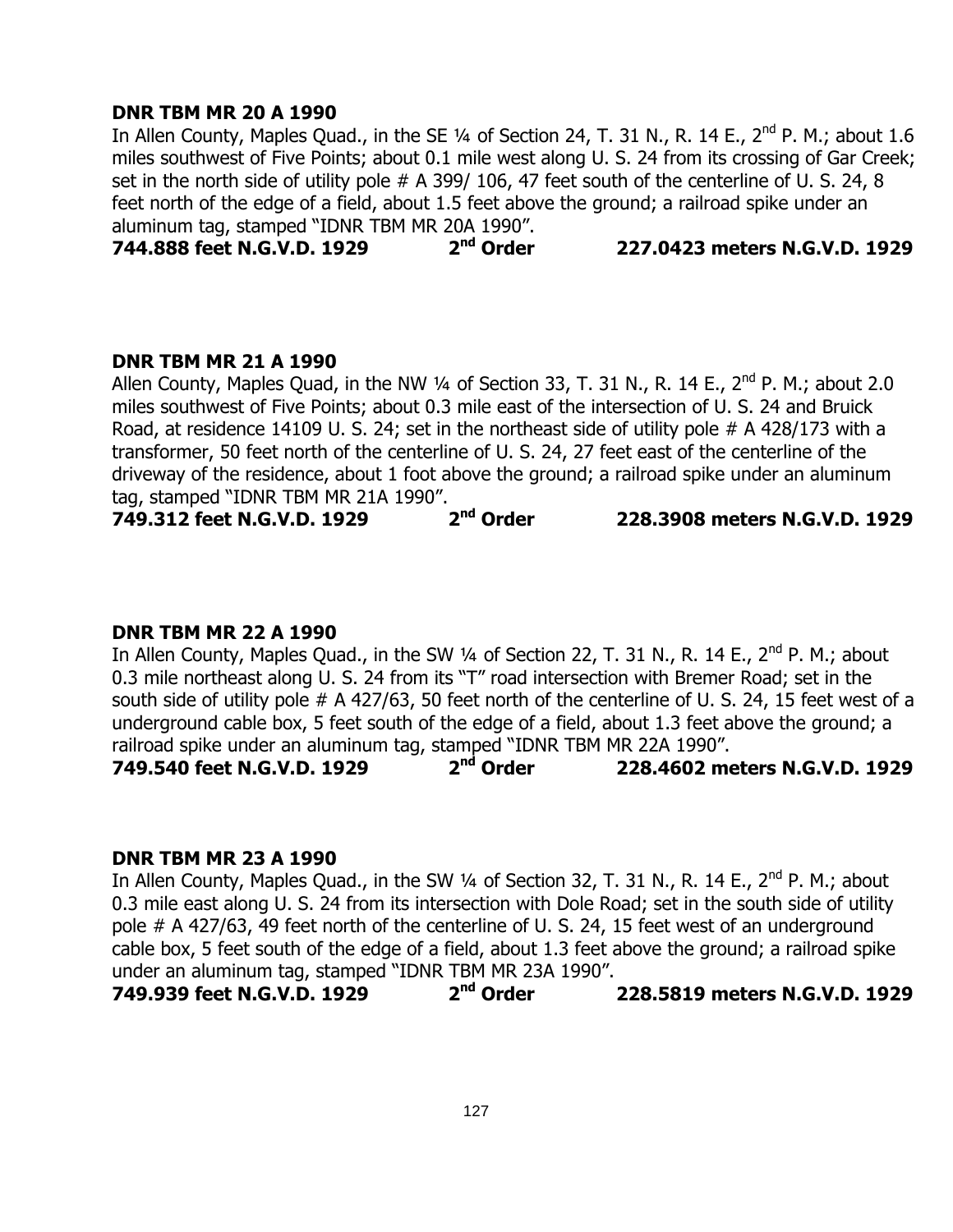#### **DNR TBM MR 25 A 1990**

In Allen County, Ft. Wayne East Quad., in the NE 1/4 of Section 1, T. 30 N., R. 13 E., 2<sup>nd</sup> P. M.; about 0.5 mile north of New Haven; at residence 10075 North River Road; set in the south side of utility pole # A 454/142, 24 feet south of the centerline of North River Road, 5.6 feet south of a mailbox wheel, about 1.5 feet above the ground; a railroad spike under an aluminum tag, stamped "IDNR TBM MR 25A 1990".

**750.468 feet N.G.V.D. 1929 2 nd Order 228.7431 meters N.G.V.D. 1929**

#### **DNR TBM MR 26 A 1990**

In Allen County, Maples Quad, in the SW 1/4 of Section 31, T. 31 N., R. 14 E.,  $2^{nd}$  P. M.; about 4.2 miles southwest of Five Points; about 0.1 mile east of the transmission line crossing River Road near the I 469 bridge; set in the north side of utility pole # A 426/64, 22 feet south of the centerline of River Road, 22 feet north of the edge of a field, about 1 foot above the ground; a railroad spike under an aluminum tag, stamped "IDNR TBM MR 26A 1990".<br>743.645 feet N.G.V.D. 1929 2<sup>nd</sup> Order 226.6634 me

**743.645 feet N.G.V.D. 1929 2 nd Order 226.6634 meters N.G.V.D. 1929**

#### **DNR TBM MR 27 A 1990**

In Allen County, Ft. Wayne East Quad., in the NW 1/4 of Section 1, T. 30 N., R. 13 E., 2<sup>nd</sup> P. M.; about 0.5 mile north of New Haven; about 0.15 mile east along River Road from its intersection with the Norfolk and Western Railroad; set in the south side of utility pole # A 454/138, 21 feet north of the centerline of River Road, 19 feet south of the edge of a field, about 0.8 foot above the ground; a railroad spike under an aluminum tag, stamped "IDNR TBM MR 27A 1990". **751.683 feet N.G.V.D. 1929 2 nd Order 229.1134 meters N.G.V.D. 1929**

#### **DNR TBM BART 1, 1990**

In Allen County, Maples Quad., in the SW 1/4 of Section 28, T. 31 N., R. 14 E., 2<sup>nd</sup> P. M.; about 2.2 miles southwest of Five Points; on the east side of Bruick Road, north of the Schlink bridge over the Maumee River; set in the west side of utility pole # A 399/150, 270 feet southeast along Bruick Road from the intersection of Parent Road and Bruick Road, 100 feet northeast of the northeast end of the Schlink bridge, 50 feet east of the centerline of Bruick road, about 1 foot above the ground; a railroad spike driven through an aluminum tag, stamped "IDNR TBM BART 1 1990".

**749.130 feet N.G.V.D. 1929 2 nd Order 228.3353 meters N.G.V.D. 1929**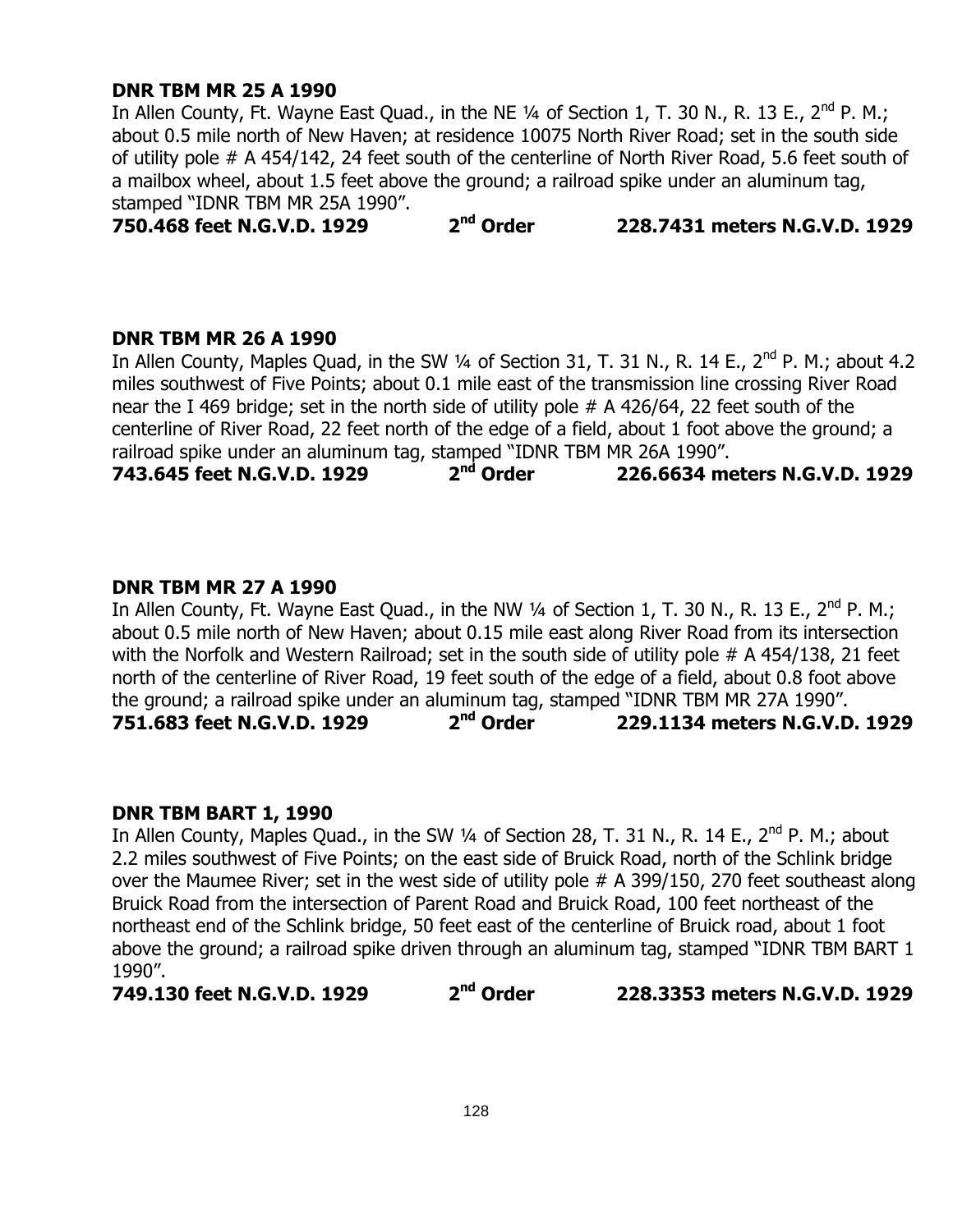#### **DNR TBM BART 2, 1990**

In Allen County, Woodburn North Quad., set in the SE 1/4 of Section 18, T. 31 N., R. 15 E., 2<sup>nd</sup> P. M.; about 1.5 miles northwest of Woodburn; in the northwest 1/4 of the intersection of U. S. 24 and Bull Rapids Road; set in the west side of utility pole # A345/61, 71 feet north of the centerline of U. S. 24, 23 feet south of the centerline of the driveway for residence # 7019 Bull Rapids Road, 22 feet west of the centerline of Bull Rapids Road; a railroad spike driven through an aluminum tag, stamped "IDNR TBM BART 2 1990".<br>**749.201 feet N.G.V.D. 1929** 2<sup>nd</sup> Order

**749.201 feet N.G.V.D. 1929 2 nd Order 228.3569 meters N.G.V.D. 1929**

#### **DNR TBM BART 3, 1990**

In Allen County, Grabill Quad., in the South  $1/2$  of Section 23, T. 31 N., R. 14 E., 2<sup>nd</sup> P.M.; about 4.0 miles south of Harlan; 0.5 mile northeast along U. S. 24 from its intersection with Webster Road; set in top of a concrete post, 137.3 feet east of the centerline of a driveway for residence #17431 U. S. 24, 37.5 feet west of the centerline of the driveway for residence #17525 U. S. 24, 31.5 feet north of the centerline of U.S. 24, about level with the ground; a iron plate, stamped "IDNR TBM BART 3 1990".

**745.880 feet N.G.V.D. 1929 2 nd Order 227.3447 meters N.G.V.D. 1929**

#### **DNR TBM BART 4, 1990**

In Allen County, Woodburn North Quad., in the SE  $\frac{1}{4}$  of Section 10, T. 31 N., R. 15 E., 2<sup>nd</sup> P. M.; in the northeast ¼ of the intersection of U. S. 24 and Cole Road; set in the west side of a utility pole, 111 feet north of the centerline of U. S. 24, 14.5 feet east of the centerline of Cole Road, 5 feet west of the edge of a field, about 1 foot above the ground; a railroad spike driven through an aluminum tag, stamped "IDNR TBM BART 4 1990".

**746.702 feet N.G.V.D. 1929 2 nd Order 227.5952 meters N.G.V.D. 1929**

# **DNR TBM BART 5, 1990**

In Allen County, Woodburn North Quad., in the SE  $\frac{1}{4}$  of Section 8, T. 31 N., R. 15 E., 2<sup>nd</sup> P. M.; about 1.5 miles north of Woodburn; in the northwest 1/4 of the intersection of U. S. 24 and State Road 101; set in the east side of utility pole # A 317/124, 150 feet north of the centerline of U. S. 24, 37 feet west of the centerline of State Road 101, about 1 foot above the ground; a railroad spike driven through an aluminum tag, stamped "IDNR TBM BART 5 1990".<br> **749.283 feet N.G.V.D. 1929** 2<sup>nd</sup> Order 228.3819 me

**749.283 feet N.G.V.D. 1929 2 nd Order 228.3819 meters N.G.V.D. 1929**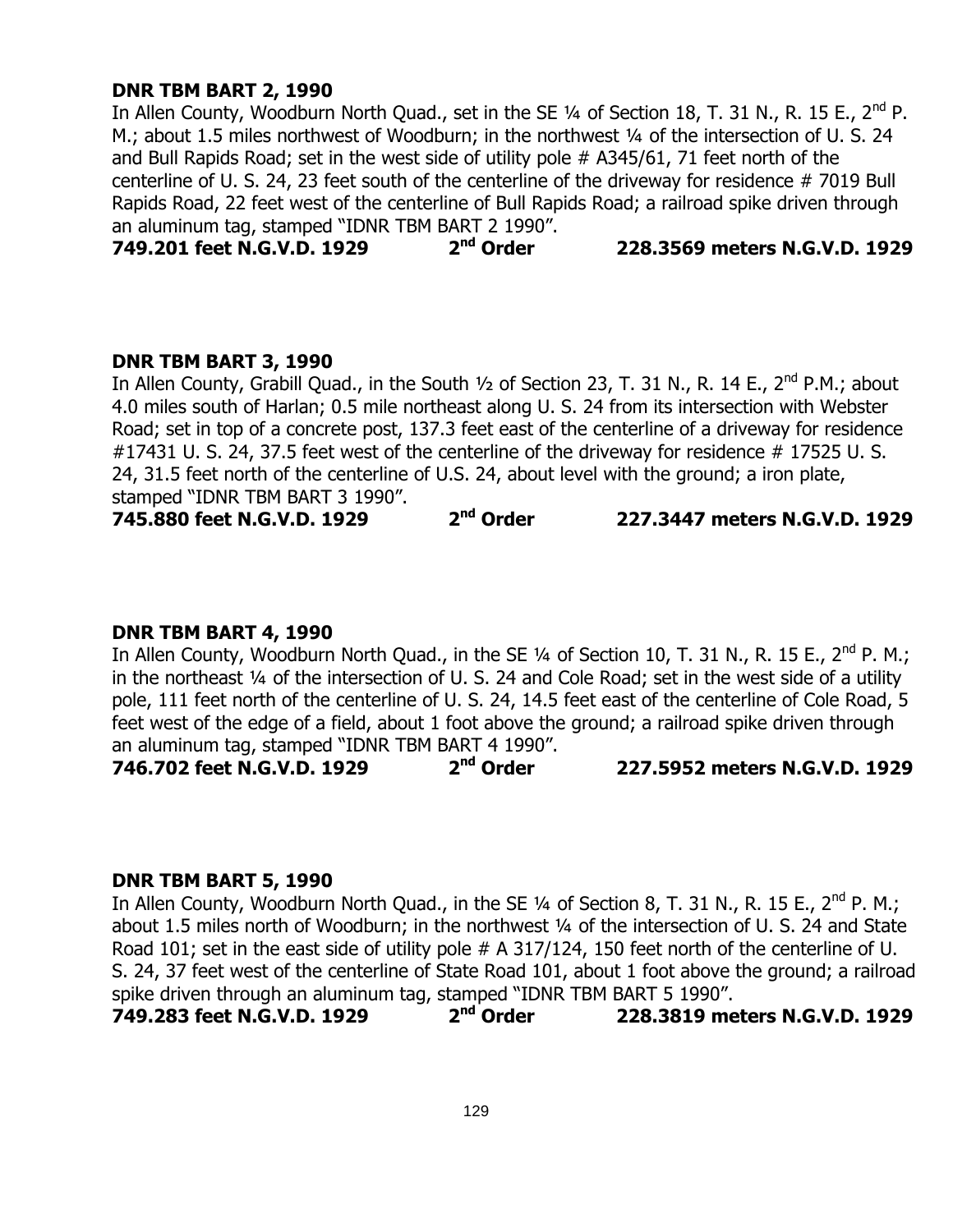## **DNR TBM MON 1, 1994**

In Allen County, Dixon Quad., in the NE  $\frac{1}{4}$  of Section 18, T. 29 N., R. 15 E., 2<sup>nd</sup> P. M.; at Monroeville; near the intersection of State Road 101 and the Conrail Railroad; set in the north side of power pole # A 693/658, 405 feet northwest along the south rail of the railroad from the centerline of State Road 101, 182.5 feet southwest of the south rail of the main track and not the spur line leading to grain silos, 65.0 feet southeast of the southeast corner of Will"s Repair Garage, 9 feet north of the centerline of a alley, 1.0 foot above the ground; a railroad spike driven through a aluminum tag, stamped "IDNR TBM MON 1 1994".

| 788.967 feet NAVD 1988     | 3 <sup>rd</sup> Order | 240.4776 meters NAVD 1988     |
|----------------------------|-----------------------|-------------------------------|
| 789.482 feet N.G.V.D. 1929 | 3 <sup>rd</sup> Order | 240.6346 meters N.G.V.D. 1929 |

# **DNR TBM MON 2, 1994**

In Allen County, Dixon Quad., in the NE 1/4 of Section 18, T. 29 N., R. 15 E., 2<sup>nd</sup> P. M.; at Monroeville; near the intersection of State Road 101 and the Conrail Railroad; set in the north side of power pole # A 693/711, 459 feet northwest along the south rail of the railroad from the centerline of State Road 101, 97.0 feet southwest of the south rail of the main track and not the spur line leading to grain silos, 33.3 feet northeast of the northeast corner of Will"s Repair Garage, 5 feet east of the east side of a white mini barn, 1.0 foot above the ground; a railroad spike driven through a aluminum tag, stamped "IDNR TBM MON 2 1994".<br> **787.430 feet NAVD 1988** 3<sup>rd</sup> Order 240.0091 n

**787.430 feet NAVD 1988 3 rd Order 240.0091 meters NAVD 1988 787.945 feet N.G.V.D. 1929 3 rd Order 240.1661 meters N.G.V.D. 1929**

# **DNR TBM LEV 1, 2002 Destroyed (March 4, 2013)**

In Allen County, Churubusco Quad., in the East 1/2 of Section 8, T. 31 N., R. 11 E., 2<sup>nd</sup> P. M.; near the outlet control structure for Lake Everett; set in the northwest side of utility pole # MBA 16 with a guy wire and a sign "East Dr. 8100N – LAKE EVERETT Dr. 12800". 21.2 feet north of the top of the southeast end of the north most of two concrete pipes under the road, 16 feet southeast of the centerline of East Drive, 33.6 feet east of and across the road from the northeast corner of the concrete retaining wall of the control structure, 0.8 foot above the ground; a railroad spike.

**838.545 feet N.G.V.D. 1929 3 rd Order 255.5890 meters N.G.V.D. 1929**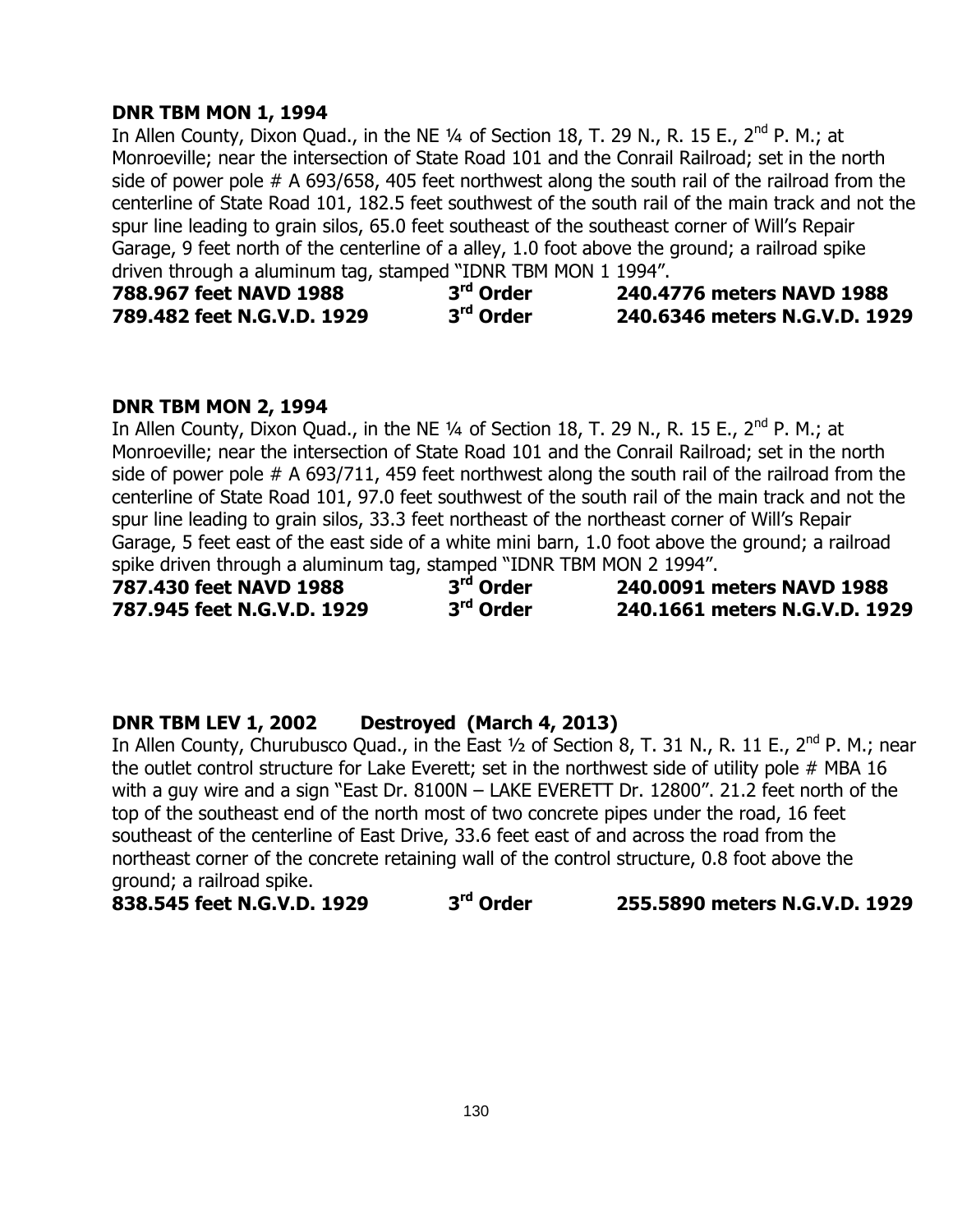# **SHCOI BM ALLEN F 100**

In Allen County, Fort Wayne West Quad., in the NW 1/4 of Section 26, T. 30 N., R. 12 E., 2<sup>nd</sup> PM.; at Fort Wayne; at the Paulding Road (State Road 1) bridge over the St. Mary"s River; set in the top of the southwest concrete abutment of the bridge, 23.3 feet northwest of the centerline of the southwest bound lanes of Paulding Road, 6.3 feet northeast of the southwest end of the abutment, 5.6 feet southwest of the northeast end of the abutment, 1.2 feet southeast of the northwest face of the abutment, 0.6 foot above the concrete bridge deck; a State Highway Commission of Indiana bench mark tablet, stamped "ALLEN F 100".

**775.520 feet N.G.V.D. 1929 3 rd ORDER 236.3789 meters N.G.V.D. 1929**

#### **IDOH BM F 139 ALL**

In Allen County, Poe Quad., in the SE  $\frac{1}{4}$  of Section 7, T. 29 N., R. 12 E., 2<sup>nd</sup> PM.; about 0.5 mile northwest of Hessen Cassel; at the I 469 bridge (Elmer MacDonald Memorial) (west bound) over the St. Mary"s River; set in the top of the northwest concrete abutment of the bridge, 24.5 feet north of the centerline of the west bound lanes of I 469, 6.6 feet east of the west end of the abutment, 4.8 feet west of the east end of the abutment, 0.5 foot south of the north face of the abutment, about level with the concrete bridge deck; a Indian Department of Highways bench mark tablet, stamped "F 139 ALL".

**779.756 feet N.G.V.D. 1929 3 rd ORDER 237.6701 meters N.G.V.D. 1929**

#### **IDOH BM F 147 ALL**

In Allen County, Fort Wayne West Quad., in the NW 1/4 of Section 1, T. 30 N., R. 12 E., 2<sup>nd</sup> PM.; at Fort Wayne; at the Spy Run Avenue bridge over the St. Mary"s River; set in the top of the north end of the east concrete guardrail of the bridge, 21.9 feet west of utility pole # 19079 with a transformer, 18.4 feet south of a metal street lamp post, 7.0 feet east of the east edge of Spy Run Avenue and the west face of the concrete curb, 2.7 feet above the east concrete sidewalk of the bridge, 0.9 foot west of the east face of the concrete guardrail, 0.55 foot south of the north end of the concrete guardrail, 0.5 foot east of the west face of the concrete guardrail; a Indiana Department of Highways bench mark tablet, stamped "F 147 ALL".

**763.894 feet N.G.V.D. 1929 3 rd ORDER 232.8354 meters N.G.V.D. 1929**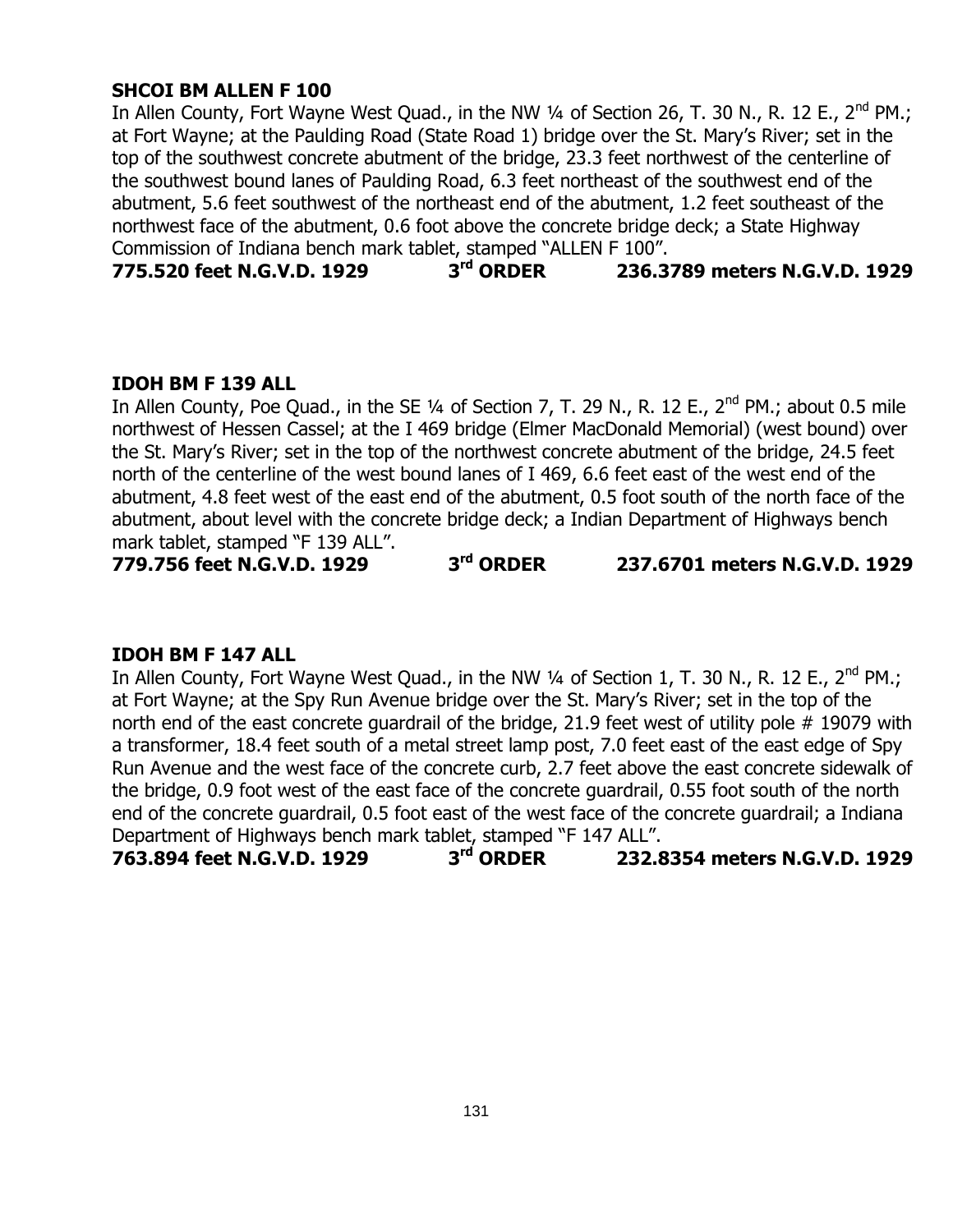# **IDOH BM F 93 ALLEN**

In Allen County, Fort Wayne West Quad., in the SW 1/4 of Section 2, T. 30 N., R. 12 E., 2<sup>nd</sup> PM.; at Fort Wayne; at the Van Buren Street bridge over the St. Mary"s River; set in the top of the concrete base of the north most of two metal guardrails, 27.6 feet east of the east face of a concrete floodwall, 21.3 feet east of the west end of the metal guardrail , 2.0 feet north of the northeast corner of a concrete sidewalk, 1.1 feet west of the center of the expansion joint of the bridge, 1.0 foot east of the east face of a metal base of a support post of the metal guardrail, about 0.7 foot above the road, 0.5 foot south of the north face of the concrete base of the metal guardrail, 0.4 foot north of the north face of the metal guardrail; a State Highway Commission of Indiana bench mark tablet, stamped "F 93 ALLEN".

**760.949 feet N.G.V.D. 1929 3**

#### **rd Order 231.9377 meters N.G.V.D. 1929**

# **COE BM UNSTAMPED**

In Allen County, Fort Wayne West Quad., in the NW 1/4 of Section 2, T. 30 N., R. 12 E., 2<sup>nd</sup> PM.; at Fort Wayne; about 0.1 mile south along Bethold Street from its intersection with High Street to an abandoned railroad track and the south end of Bethold Street; set in the top of the west end of a concrete floodwall, 73.5 feet south of the south rail of the tracks, 21.0 feet east of the extended centerline of a concrete sidewalk leading to a wood observation deck, 12.0 feet east of the extended centerline of Bethold Street, 4.0 feet north of the centerline of the concrete walkway along the floodwall, 0.7 foot west of the west metal end support post of the metal handrail set in the top of the floodwall, 0.5 foot southeast of the northwest corner of the floodwall, 0.5 foot north of the south face of the floodwall and the north edge of the walkway, 0.4 foot east of the west end of the floodwall, level with the ground; a Corps of Engineers U.S. Army survey mark, unstamped.

**763.846 feet N.G.V.D. 1929 3**

**rd Order 232.8207 meters N.G.V.D. 1929**

#### **COE BM W 5, 2001**

In Allen County, Fort Wayne West Quad., in the SW 1/4 of Section 3, T. 30 N., R. 12 E., 2<sup>nd</sup> PM.; at Fort Wayne; at the south end of Greenwood Avenue at the entrance to Swinney Park; set in the top of the concrete floodwall, about 175 feet east of the concrete post in the center of the gate opening of the concrete floodwall which leads to Swinney Park, about 155 feet east of the extended centerline of Greenwood Avenue, 27.9 feet northwest of the southwest end of a sheet metal retaining wall along the west bank of the St. Mary"s River, 9.3 feet west of a corner of the floodwall at a 45 degree bend in the floodwall to the northeast, 4.8 feet above the ground on the St. Mary"s River side of the floodwall, 0.5 foot north of the south face of the floodwall, 0.5 foot south of the north face of the floodwall; a Corps of Engineers U.S. Army survey mark, stamped "W 5 2001 DETROIT DIST".

**763.846 feet N.G.V.D. 1929 3**

**rd Order 232.8207 meters N.G.V.D. 1929**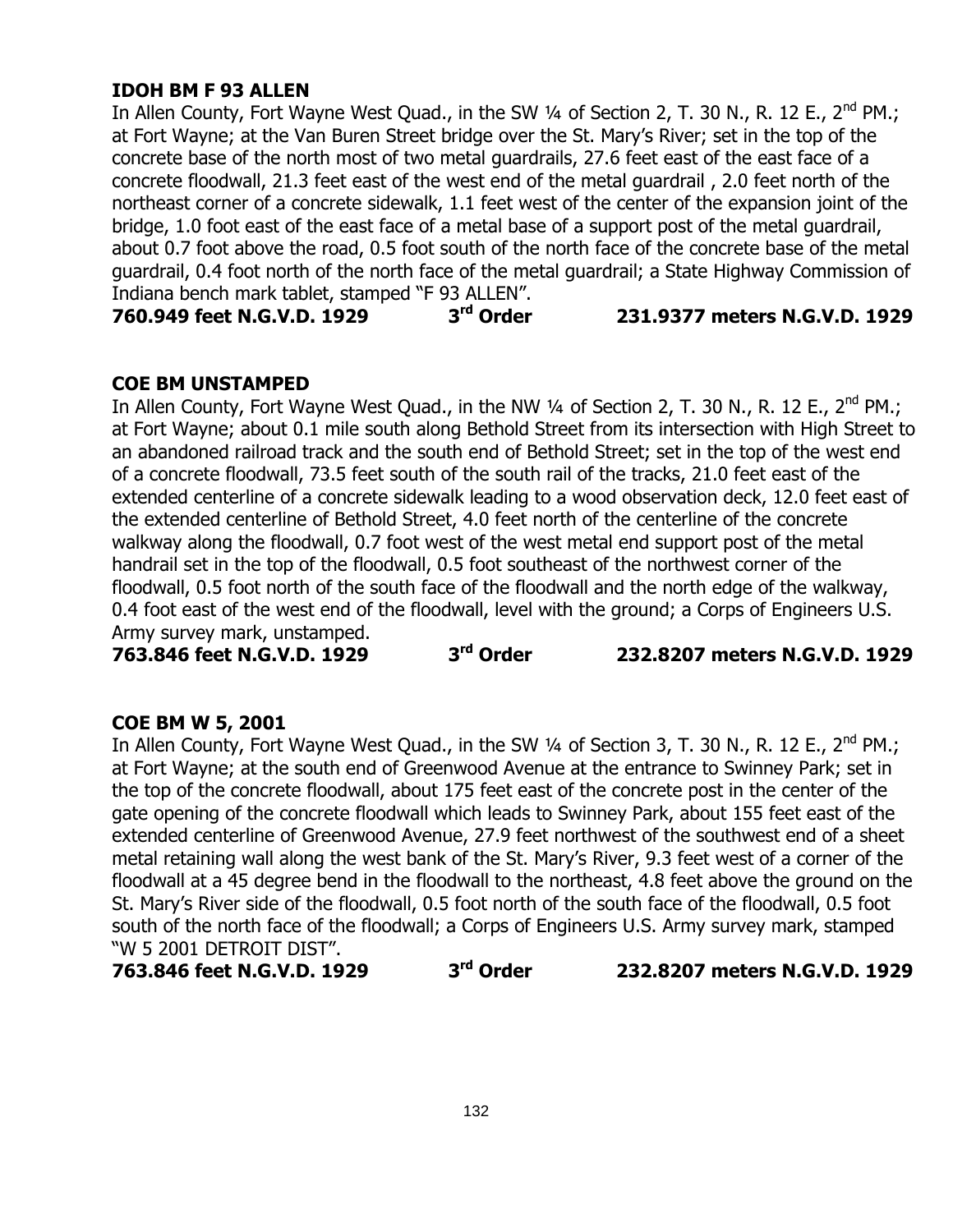# **COE BM W 7, 2001**

In Allen County, Fort Wayne West Quad., in the SE 1/4 of Section 3, T. 30 N., R. 12 E., 2<sup>nd</sup> PM.; at Fort Wayne; at the intersection of Main Street and Mechanic Street, about feet south along Mechanic Street from its intersection with Main Street to # Mechanic Street; set in the top of a concrete floodwall, feet north of a foot bridge over the St. Mary"s River, feet west of the centerline of Mechanic Street, feet south of the south edge of the house at # Mechanic Street, feet above the ground on the St. Mary's River side of the floodwall, 0.5 foot of the face of the floodwall, 0.5 foot of the face of the floodwall; a Corps of Engineers U.S. Army survey mark, stamped "W 7 2001 DETROIT DIST".

**763.873 feet N.G.V.D. 1929 3 rd Order 232.8290 meters N.G.V.D. 1929**

#### **COE BM W 8, 2001**

In Allen County, Fort Wayne West Quad., in the SE 1/4 of Section 3, T. 30 N., R. 12 E., 2<sup>nd</sup> PM.; at Fort Wayne; at the "T" road intersection of Huron Street and Mechanic Street, at # 315 Mechanic Street; set in the top of the southwest end of a concrete floodwall along the southeast (left) bank of the St Mary"s River, about 110 feet west of the centerline of Mechanic Street, about 85 feet south of the centerline of Huron Street, 11.0 feet southwest of a metal "NO TRESPASSING PRIVATE PROPERTY" sign post, 7.6 feet northwest of the centerline of a earthen levee, 2.0 feet northeast of the southwest end of the floodwall, 0.6 foot southeast of the northwest face of the floodwall, 0.5 foot northwest of the southeast face of the floodwall, about 0.5 foot below the top of the earthen levee; a Corps of Engineers U.S. Army survey mark, stamped "W 8 2001 DETROIT DIST".

**763.804 feet N.G.V.D. 1929 3**

**rd Order 232.8079 meters N.G.V.D. 1929**

#### **COE BM W 9, 2001**

In Allen County, Fort Wayne West Quad., in the SE 1/4 of Section 3, T. 30 N., R. 12 E., 2<sup>nd</sup> PM.; at Fort Wayne; at the intersection of Huron Street and Camp Allen Street; set in the top of the southwest end of a concrete floodwall along the northwest (left) bank of the St Mary"s River, about 55 feet northeast of the southwest end of the floodwall, 10 feet above the asphalt of Camp Allen Street, 8 feet southwest of the extended centerline of Huron Street, 3.0 feet above the ground on the southeast side of the floodwall, 0.5 foot southeast of the northwest face of the floodwall, 0.5 foot northwest of the southeast face of the floodwall; a Corps of Engineers U.S. Army survey mark, stamped "W 9 2001 DETROIT DIST".

**763.451 feet N.G.V.D. 1929 3 rd Order 232.7003 meters N.G.V.D. 1929**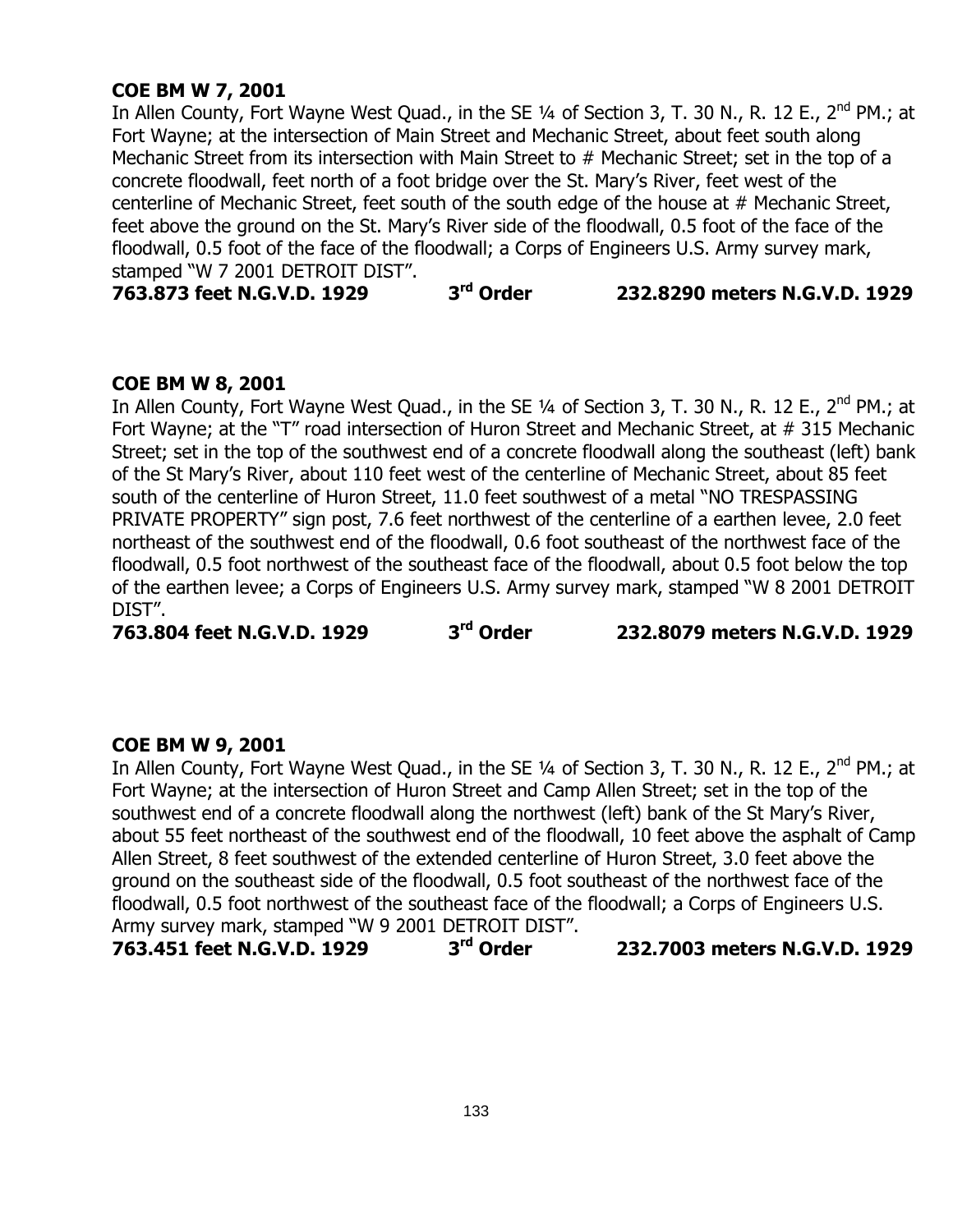## **COE BM W 10, 2001**

In Allen County, Fort Wayne West Quad., in the SE 1/4 of Section 3, T. 30 N., R. 12 E., 2<sup>nd</sup> PM.; at Fort Wayne; at the Main Street bridge over the St. Mary"s River; set in the top of the northeast end of a concrete floodwall at the southwest end of the bridge, 27.8 feet northeast of the northeast corner of a red brick sewage pump building, 13.2 feet southwest of the northeast end of the floodwall and the south face of the south concrete guardrail of the bridge, 3.0 feet above the ground on the northwest side of the floodwall, 0.5 foot southeast of the northwest face of the floodwall, 0.5 foot northwest of the southeast face of the floodwall; a Corps of Engineers U.S. Army survey mark, stamped "W 10 2001 DETROIT DIST".<br>763.470 feet N.G.V.D. 1929 3<sup>rd</sup> Order

**763.470 feet N.G.V.D. 1929 3 rd Order 232.7061 meters N.G.V.D. 1929**

#### **COE BM W 11, 2001**

In Allen County, Fort Wayne West Quad., in the NW 1/4 of Section 2, T. 30 N., R. 12 E., 2<sup>nd</sup> PM.; at Fort Wayne; at the Van Buren Street bridge over the St. Mary"s River; set in the top of the northeast end of a concrete floodwall at the northwest end of the bridge, 16.7 feet southwest of the northeast face of the concrete curb of the road, 15.5 feet west of the northwest end of the southwest most of two metal guardrails of the bridge, 9.0 feet southwest of the southwest edge of the concrete sidewalk, 3.8 feet southwest of the northeast end of the floodwall, 2.2 feet above the ground, 0.8 foot southeast of the northwest face of the floodwall, 0.8 foot northwest of the southeast face of the floodwall; a Corps of Engineers U.S. Army survey mark, stamped "W 11 2001 DETROIT DIST".

**762.694 feet N.G.V.D. 1929 3**

**rd Order 232.4696 meters N.G.V.D. 1929**

#### **COE BM W 14, 2001**

In Allen County, Fort Wayne West Quad., in the North 1/2 of Section 2, T. 30 N., R. 12 E., 2<sup>nd</sup> PM.; at Fort Wayne; about 0.1 mile south along Bethold Street from its intersection with High Street to an abandoned railroad track and the south end of Bethold Street, and a earthen levee and a concrete floodwall, thence about 550 feet east along the concrete floodwall from the west end of the concrete floodwall; set in the top of the concrete floodwall, about 100 feet west of a concrete pad with a chain link fence on top of it with a pump?, 43.5 feet south of the south rail of the abandoned railroad tracks, 4.0 feet north of the centerline of an asphalt path running along the floodwall, 3.0 feet west of the east end of the floodwall, 1.3 feet west of the east metal end post of a metal handrail set in the top of the floodwall, 0.5 foot north of the south face of the floodwall and the north edge of the asphalt path, 0.5 foot south of the north face of the floodwall, directly below the handrail; a Corps of Engineers U.S. Army survey mark, stamped "W 14 2001 DETROIT DIST".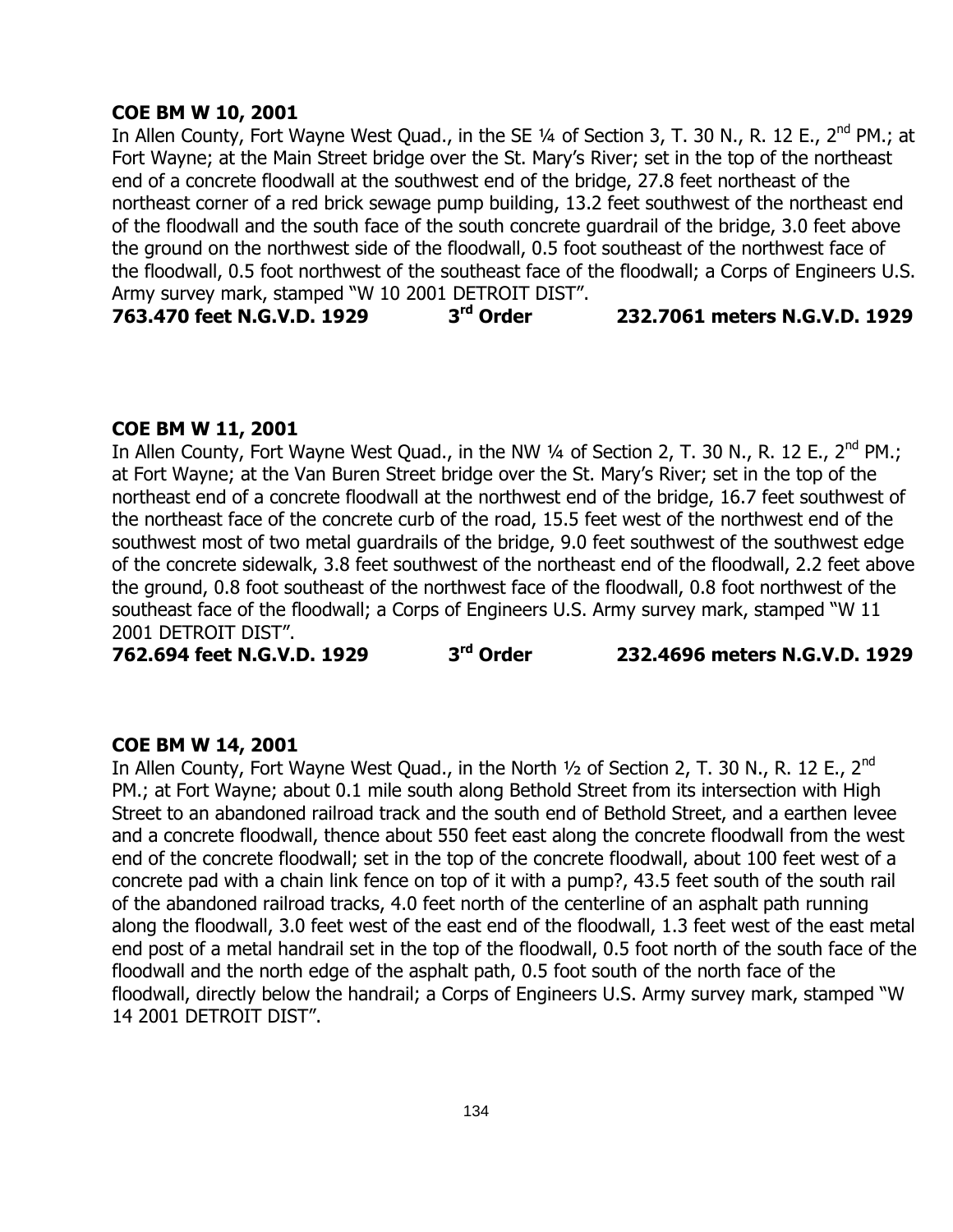#### **COE BM W 15, 2001**

In Allen County, Fort Wayne West Quad., in the North  $1/2$  of Section 2, T. 30 N., R. 12 E., 2<sup>nd</sup> PM.; at Fort Wayne; at the Wells Street steel pedestrian bridge (between Wells Street and Harrison Street) over the St. Mary"s River; set in the top of the northeast concrete sidewalk of the bridge, 32.8 feet northwest of the northwest corner of the northeast steel girder of the bridge, 32.5 feet northwest of the southeast end of the concrete sidewalk, 19.1 feet northeast of the centerline of the bridge, 10.5 feet southeast of the intersection of two concrete sidewalks, 1.2 feet southwest of the northeast edge of the sidewalk, 7.0 feet northeast of the concrete curb of the bridge, about level with the ground; a Corps of Engineers U.S. Army survey mark, stamped "W 15 2001 DETROIT DIST".

**761.854 feet N.G.V.D. 1929 3**

**rd Order 232.2136 meters N.G.V.D. 1929**

#### **COE BM W 16, 2001**

In Allen County, Fort Wayne West Quad., in the NE 1/4 of Section 2, T. 30 N., R. 12 E., 2<sup>nd</sup> PM.; at Fort Wayne; at the north end of the Harrison Street bridge over the St. Mary"s River; set in the top of the southwest end of a concrete floodwall, 80.6 feet southeast of the centerline intersection of an abandoned railroad and Harrison Street, 67.8 feet northeast of the centerline of Harrison Street, 21.2 feet south of a utility pole, 20.8 feet north of the southeast end post of a metal handrail along a concrete sidewalk, 17.5 feet northeast of the southwest end of the floodwall, 9.0 feet northwest of the northwest edge of the concrete sidewalk, 2.5 feet above the ground on the northwest side of the floodwall, 0.5 foot southeast of the northwest face of the floodwall, 0.5 foot northwest of the southeast face of the floodwall; a Corps of Engineers U.S. Army survey mark tablet, stamped "W 16 2001 DETROIT DIST".

**761.548 feet N.G.V.D. 1929 3 rd Order 232.1203 meters N.G.V.D. 1929**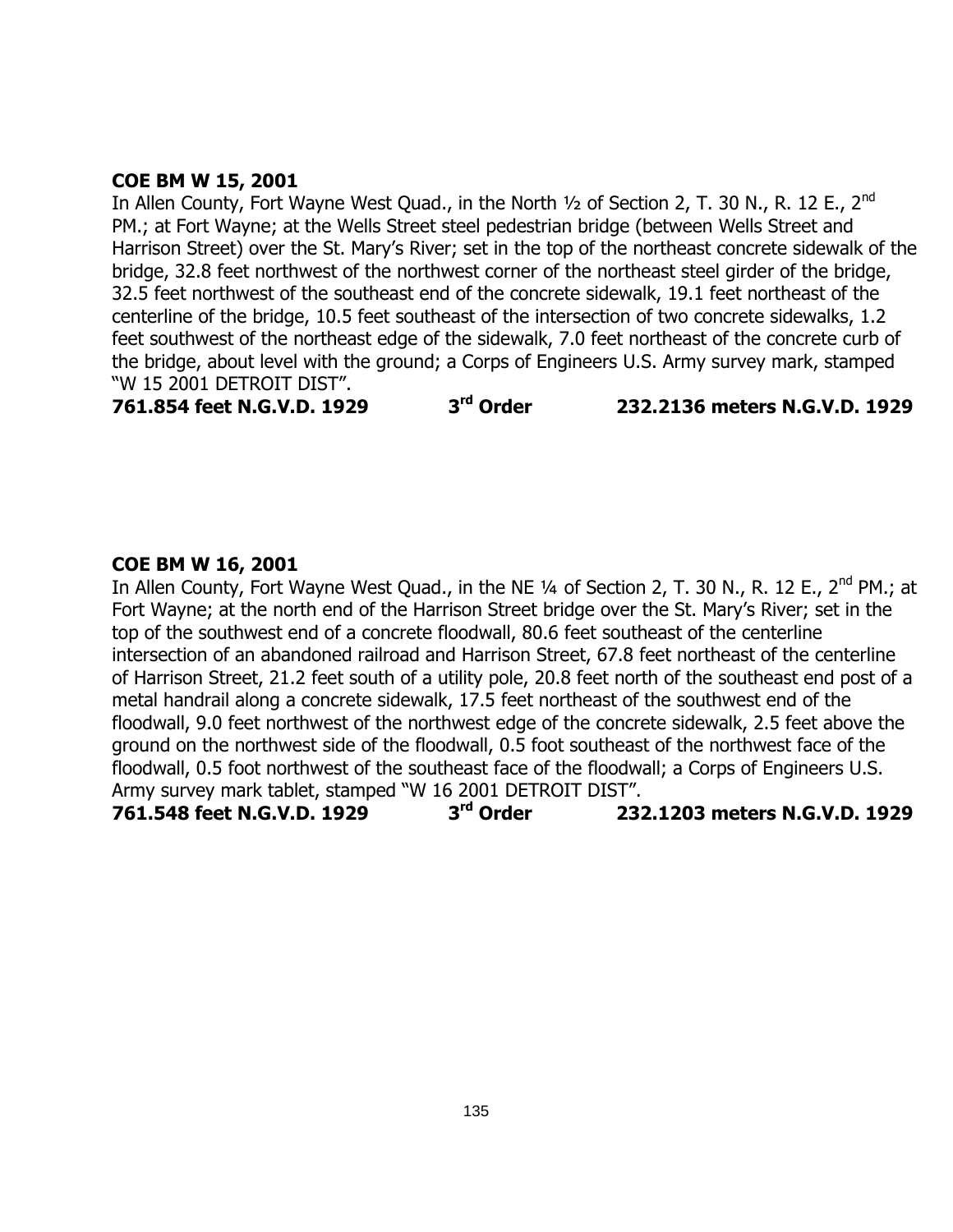# **COE BM W 17, 2001**

In Allen County, Fort Wayne West Quad., in the NE 1/4 of Section 2, T. 30 N., R. 12 E., 2<sup>nd</sup> PM.; at Fort Wayne; at the northwest end of the Harrison Street bridge over the St. Mary"s River; set in the top of the northeast end of a concrete floodwall, about 460 feet northeast along the concrete floodwall from the southwest end of the floodwall, 53.1 feet south of power pole # A 447/84 with three guy wires, 24.1 feet northwest of the northwest edge of a asphalt path along the St. Mary"s River, 20.9 feet east of the northeast corner of the Schabb Metal Products, Inc. blue painted metal building, 2.7 feet southwest of the northeast end of the concrete floodwall, 0.5 foot southeast of the northwest face of the floodwall, 0.5 foot northwest of the southeast face of the floodwall, about level with the top of the earthen levee; a Corps of Engineers U.S. Army survey mark tablet, stamped "W 17 2001 DETROIT DIST".

**761.514 feet N.G.V.D. 1929 3**

#### **rd Order 232.1099 meters N.G.V.D. 1929**

# **COE BM W 18, 2001**

In Allen County, Fort Wayne West Quad., in the NE 1/4 of Section 2, T. 30 N., R. 12 E., 2<sup>nd</sup> PM.; at Fort Wayne; at the intersection of Third Street and North Calhoun Street, at the sewage discharge building; set in the top of the north end of a concrete floodwall, 120 feet eastsoutheast of the centerline intersection of Third Street and North Calhoun Street, 57.8 feet northeast of the northwest corner of the brick sewage discharge building, 48.0 feet north along concrete floodwall from a chain link fence across the floodwall, 44.0 feet south of the extended centerline of Third Street, 5.2 feet southeast of the southeast edge of the asphalt path along the St. Mary"s River, 2.1 feet south of the north end of the floodwall, 0.65 east of the west face of the floodwall, 0.65 west of the east face of the floodwall, about 0.5 foot above the ground; a Corps of Engineers U.S. Army survey mark tablet, stamped "W 18 2001 DETROIT DIST". **761.745 feet N.G.V.D. 1929 3 rd Order 232.1803 meters N.G.V.D. 1929**

#### **COE BM W 19, 2001**

In Allen County, Fort Wayne West Quad., in the NE  $\frac{1}{4}$  of Section 2, T. 30 N., R. 12 E., 2<sup>nd</sup> PM.; at Fort Wayne; at the intersection of Fourth Street and Clinton Street, in the southeast quarter of the intersection; set in the top of the "L" shaped portion of a concrete floodwall, 25.6 feet west of the east face of the floodwall, 18.5 feet southwest of a metal street signal pole, 10.8 feet east of the east concrete curb of Clinton Street, 7.0 feet northeast of a metal street signal pole, 4.3 feet above the ground, 1.4 feet east of the west end of the floodwall, 1.3 feet south of the north face of the floodwall, 1.3 feet north of the south face of the floodwall; a Corps of Engineers U.S. Army survey mark tablet, stamped "W 19 2001 DETROIT DIST".

**761.614 feet N.G.V.D. 1929 3 rd Order 232.1404 meters N.G.V.D. 1929**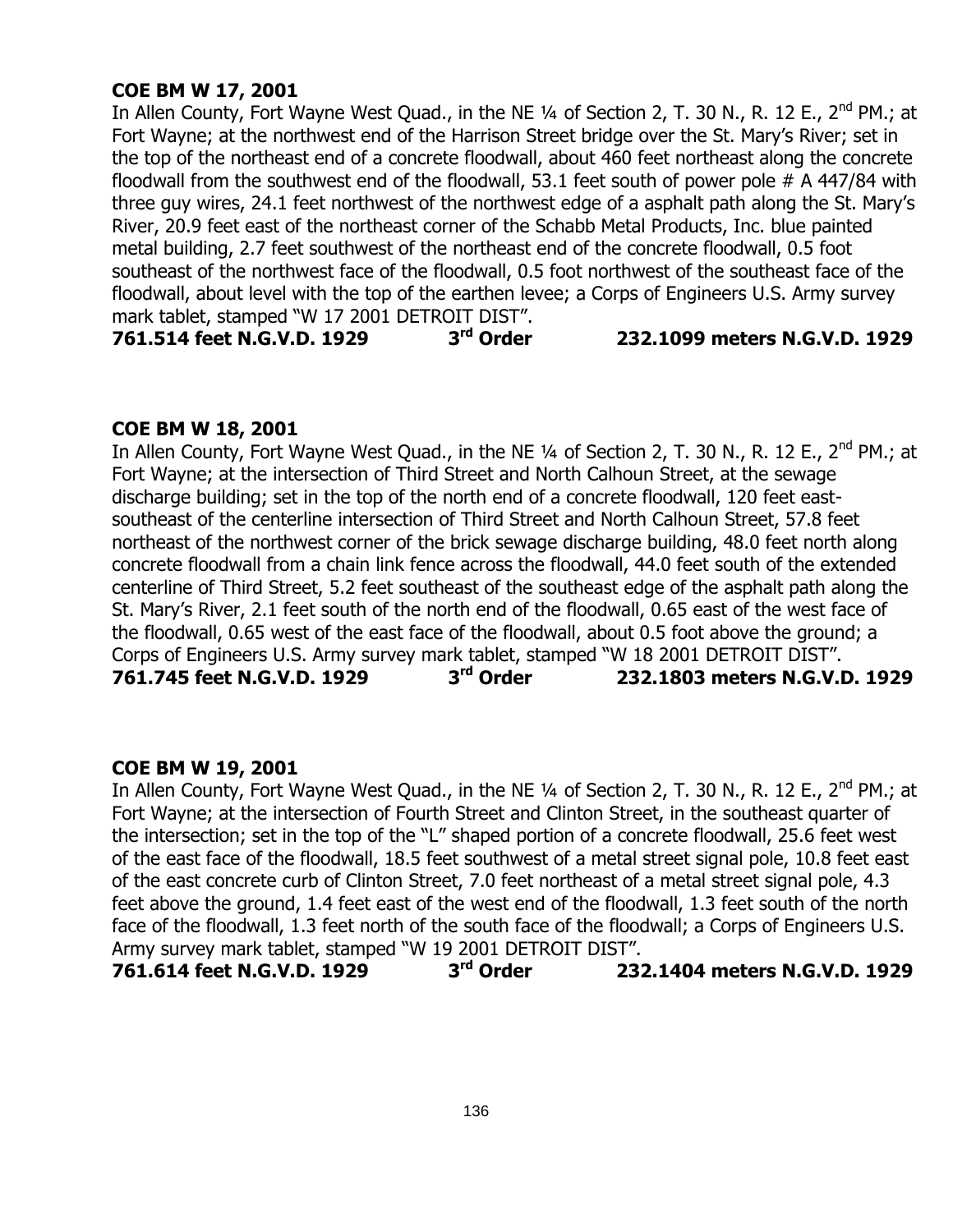# **USCOE BM C 1, 2001**

In Allen County, Fort Wayne West Quad., in the SE  $\frac{1}{4}$  of Section 35, T. 31 N., R. 12 E., 2<sup>nd</sup> PM.; at Fort Wayne; at the Clinton Street bridge over the Spy Run; set in the top of a concrete floodwall, at the entrance to an electrical substation and a Kroger grocery store, about 150 feet northeast of the northeast end of the bridge, 29.0 feet northeast of the centerline of the entrance to the Kroger grocery store, 23.5 feet northwest of the southeast end of the floodwall, 16.0 feet southeast of the northwest face of the southeast concrete curb of Clinton Street, 11.9 feet southwest of the southwest corner of a red brick building, 5.0 feet above the ground on the northwest side of the floodwall, 1.6 feet northeast of the southwest end of the floodwall, 0.5 foot southeast of the northwest face of the floodwall, 0.5 foot northwest of the southeast face of the floodwall; a Corps of Engineers U.S. Army survey mark tablet, stamped "C 1 2001 DETROIT DIST".

**761.807 feet N.G.V.D. 1929 3 rd Order 232.1992 meters N.G.V.D. 1929**

#### **USCOE BM C 2, 2001**

In Allen County, Fort Wayne West Quad., in the SE 1/4 of Section 35, T. 31 N., R. 12 E., 2<sup>nd</sup> PM.; at Fort Wayne; at the Elizabeth Street bridge over the Spy Run, near the southeast corner of the bridge; set in the top of a concrete floodwall, at the north end of an earthen levee, 28.3 feet east of the southeast concrete abutment of the bridge, 25.5 feet south of the centerline of Elizabeth Street, 8.7 feet east of the west face of the floodwall, about 4.6 feet above the ground on the Elizabeth Street side of the floodwall, 0.8 foot south of the north face of the floodwall, 0.8 foot north of the south face of the floodwall; a Corps of Engineers U.S. Army survey mark tablet, stamped "C 2 2001 DETROIT DIST".

**761.741 feet N.G.V.D. 1929 3**

**rd Order 232.1791 meters N.G.V.D. 1929**

#### **USCOE BM C 3, 2001**

In Allen County, Fort Wayne West Quad., in the SE  $\frac{1}{4}$  of Section 35, T. 31 N., R. 12 E., 2<sup>nd</sup> PM.; at Fort Wayne; about 0.05 mile west along Ruth Street from its "T" intersection with Spy Run Avenue to the west end of Ruth Street and a earthen levee and a concrete floodwall; set in the top of the north end of the concrete floodwall, 99.0 feet south of the extended centerline of Ruth Street, 28.5 feet east of a metal retaining wall on the west side of the earthen levee and on the left (east) bank of Spy Run, 10.0 feet west of the center of a metal manhole with a concrete pad in the east side of the earthen levee, 1.1 feet south of the north end of the concrete floodwall, 0.5 foot east of the west face of the concrete floodwall, 0.5 foot west of the east face of the concrete floodwall, about level with the top of the earthen levee; a Corps of Engineers U.S. Army survey mark tablet, stamped "C 3 2001 DETROIT DIST".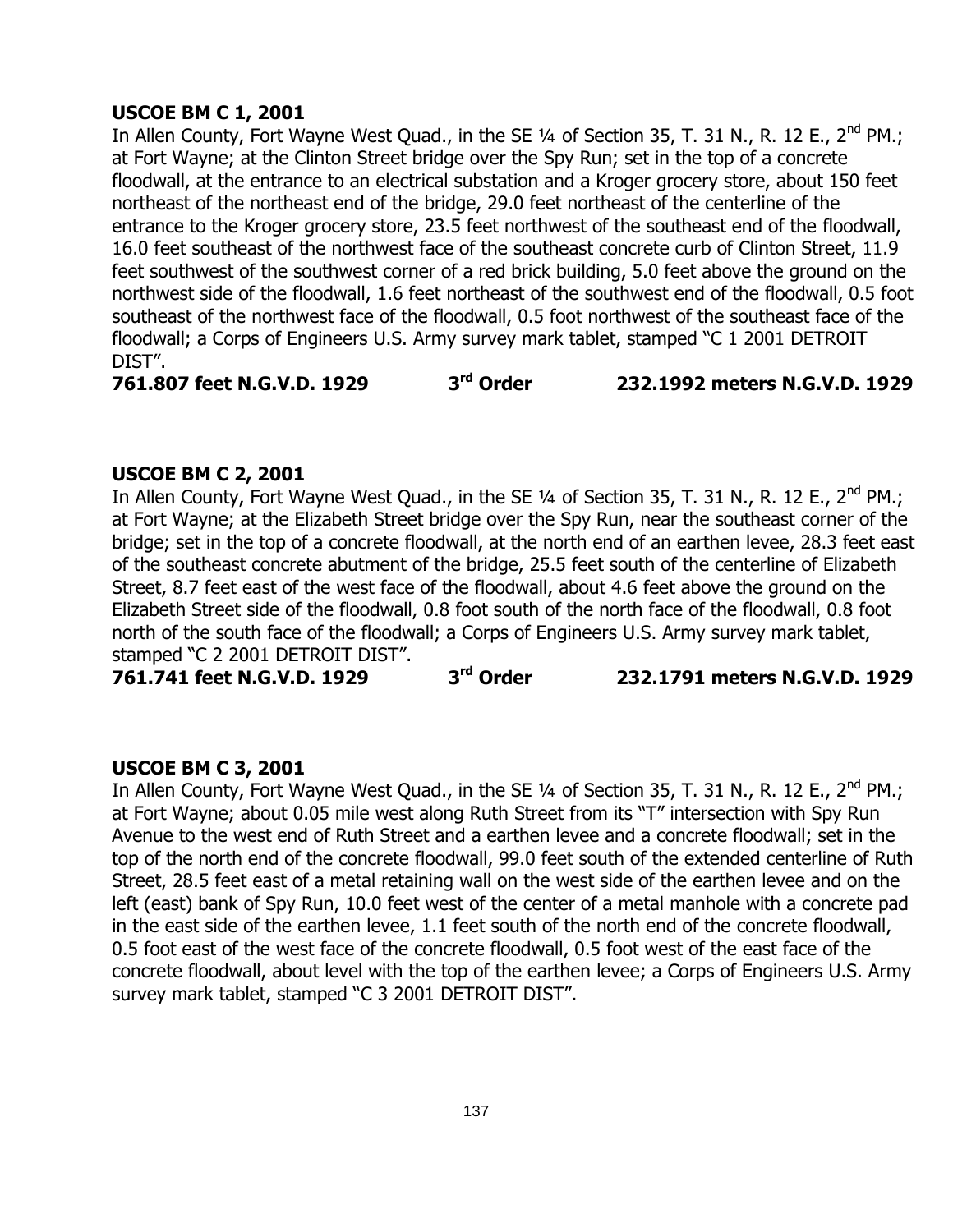# **COE BM C 4, 2001**

In Allen County, Fort Wayne West Quad., in the NE 1/4 of Section 2, T. 30 N., R. 12 E., 2<sup>nd</sup> PM.; at Fort Wayne; at the Fourth Street bridge over Spy Run; set in the north end of the concrete floodwall, north of the northeast corner of the bridge, 185 feet north of the south end of the floodwall, 34.9 feet northwest of utility pole  $# A$  447/1569 with two guy wires, a transformer, and a light, 12.7 feet southwest of the center of a round metal manhole cover with a square concrete collar, 11.3 feet south of the north end of the floodwall (note : the north 5 feet of the floodwall is below the ground of the earthen levee), 0.6 foot above the ground on the Spy Run side of the floodwall, 0.55 foot east of the west face of the floodwall, 0.5 foot west of the east face of the floodwall; a Corps of Engineers U.S. Army survey mark tablet, stamped "C 4 2001 DETROIT DIST".

**761.116 feet N.G.V.D. 1929 3 rd Order 231.9885 meters N.G.V.D. 1929**

# **COE BM C 5, 2001**

In Allen County, Fort Wayne West Quad., in the NE 1/4 of Section 2, T. 30 N., R. 12 E., 2<sup>nd</sup> PM.; at Fort Wayne; at the Fourth Street bridge over Spy Run; set in the top of the concrete floodwall, south of the southeast corner of the bridge, about 60 feet south of the north end of the floodwall, 30 feet north of the west end of a aluminum guardrail on the east side of the floodwall, 16 feet west of power pole # A 447/113, 16 feet west of a guy pole with a "LECTRO" box and electric meter # H 27 C 85, 3.5 feet north of a round metal manhole cover with a square concrete collar, 3.1 feet above the ground on the Spy Run side of the floodwall, 0.55 foot west of the east face of the floodwall, 0.45 foot east of the west face of the floodwall; a Corps of Engineers U.S. Army survey mark tablet, stamped "C 5 2001 DETROIT DIST".<br>761.178 feet N.G.V.D. 1929 3<sup>rd</sup> Order 232.0075 mete

**761.178 feet N.G.V.D. 1929 3 rd Order 232.0075 meters N.G.V.D. 1929**

# **COE BM C 6, 2001**

In Allen County, Fort Wayne West Quad., in the NE 1/4 of Section 2, T. 30 N., R. 12 E., 2<sup>nd</sup> PM.; at Fort Wayne; at the Fourth Street bridge over Spy Run; set in the top of the concrete floodwall, south of the southeast corner of the bridge, about 450 feet south of the north end of the floodwall to the a wooden pedestrian bridge over Spy Run and a concrete sidewalk, 7.4 feet southeast of the southeast corner of the southeast wood handrail post of the bridge, 5.7 feet south of a expansion joint in the floodwall, about 5 feet above the level of the wood bridge deck, 3.5 feet south of the center of a pvc pipe and cap inside a tile with a concrete collar; a Corps of Engineers U.S. Army survey mark tablet, stamped "C 6 2001 DETROIT DIST". **761.253 feet N.G.V.D. 1929 3 rd Order 232.0304 meters N.G.V.D. 1929**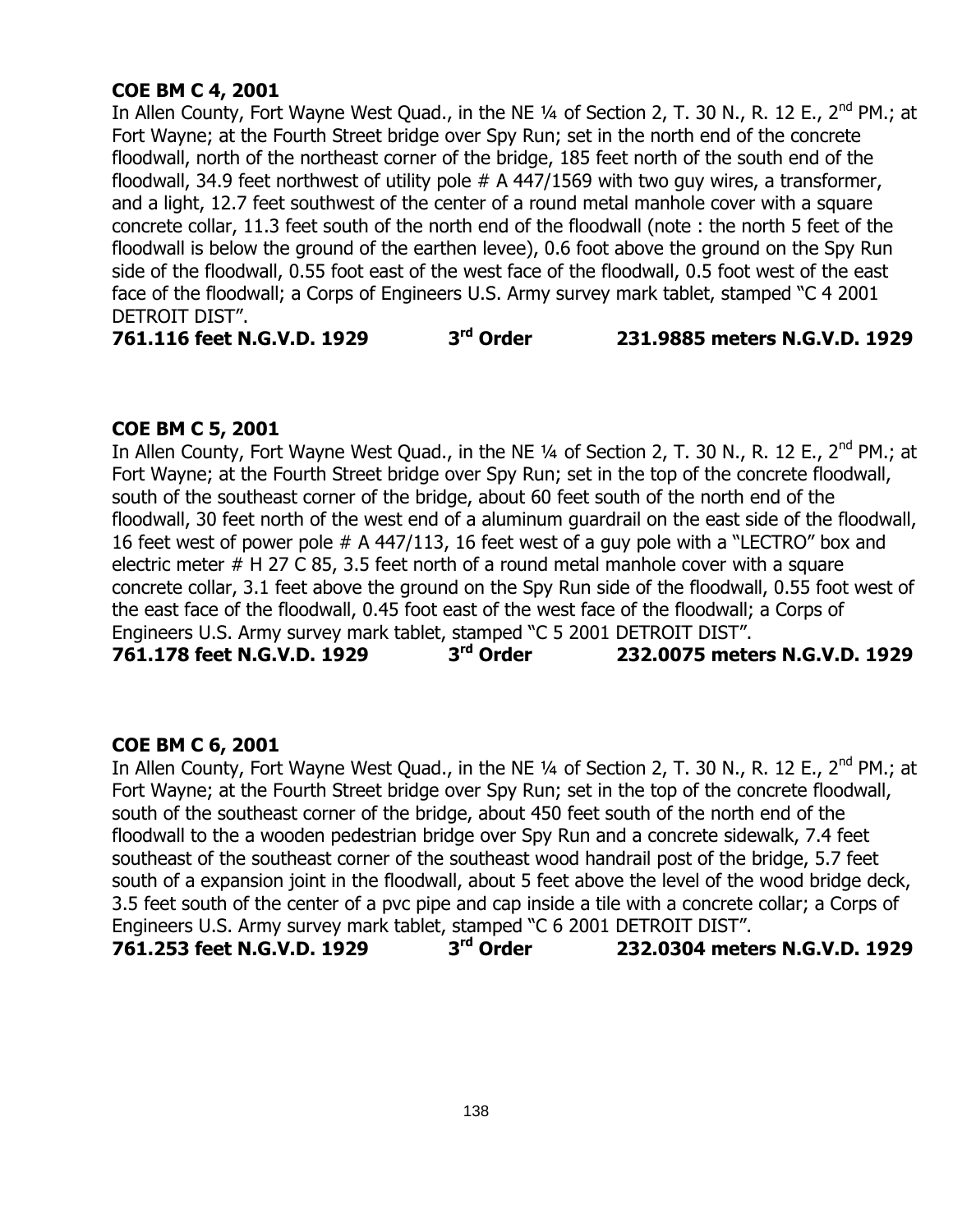# **COE BM C 7, 2001**

In Allen County, Fort Wayne West Quad., in the NE 1/4 of Section 2, T. 30 N., R. 12 E., 2<sup>nd</sup> PM.; at Fort Wayne; at the Spy Run Avenue bridge over the St. Mary's River; set in the top of a concrete floodwall, about 800 feet generally north along a grass covered levee at the northwest corner of the bridge to its intersection with the concrete floodwall, 24 feet east of the centerline of a concrete sidewalk, 22.4 feet northwest of powerpole # A 447/126 with a transformer, about 4 feet above the sidewalk, 3.9 feet north of the south face of the concrete floodwall, 0.5 foot west of the east face of the floodwall; a Corps of Engineers U.S. Army survey mark tablet, stamped "C 7 2001 DETROIT DIST".

**761.246 feet N.G.V.D. 1929 3 rd Order 232.0281 meters N.G.V.D. 1929**

# **COE BM C 8, 2001**

In Allen County, Fort Wayne West Quad., in the NE 1/4 of Section 2, T. 30 N., R. 12 E., 2<sup>nd</sup> PM.; at Fort Wayne; at the Spy Run Avenue bridge over the St. Mary"s River; set in the top of a concrete entrance drive/sidewalk leading to a recreated log fort, 66.2 feet northwest of the northwest corner of the west concrete guardrail of the bridge, 43.5 feet southeast of the southeast corner of the southeast most log building, 31 feet west of the east face of the concrete sidewalk and the west curb of Spy Run Avenue, about 2 feet above the level of Spy Run Avenue, 1.4 feet south of the north face of the entrance drive/sidewalk; a Corps of Engineers U.S. Army survey mark tablet, stamped "C 8 2001 DETROIT DIST".

**761.656 feet N.G.V.D. 1929 3**

**rd Order 232.1534 meters N.G.V.D. 1929**

#### **DOT BM F 195 ALL**

In Allen County, Ft. Wayne West Quad., in the NW  $\frac{1}{4}$  of Section 10, T. 30 N., R. 12 E., 2<sup>nd</sup> PM.; at Ft. Wayne; at the West Jefferson Road Bridge over the St. Mary's River; set in the top of the west end of the north handrail, 32 feet north of the centerline of Jefferson Street, 31.3 feet east of the west end of the concrete handrail, 3.5 feet above the concrete sidewalk, 0.7 foot west of the west base of a metal light pole, 0.7 foot south of the north face of the handrail, 0.7 foot north of the south face of the handrail, 0.7 foot east of a gap in the handrail; a Indiana Department of Transportation bench mark tablet, stamped "F 195 ALL".

**768.880 feet N.G.V.D. 1929 3 rd ORDER 234.3551 meters N.G.V.D. 1929**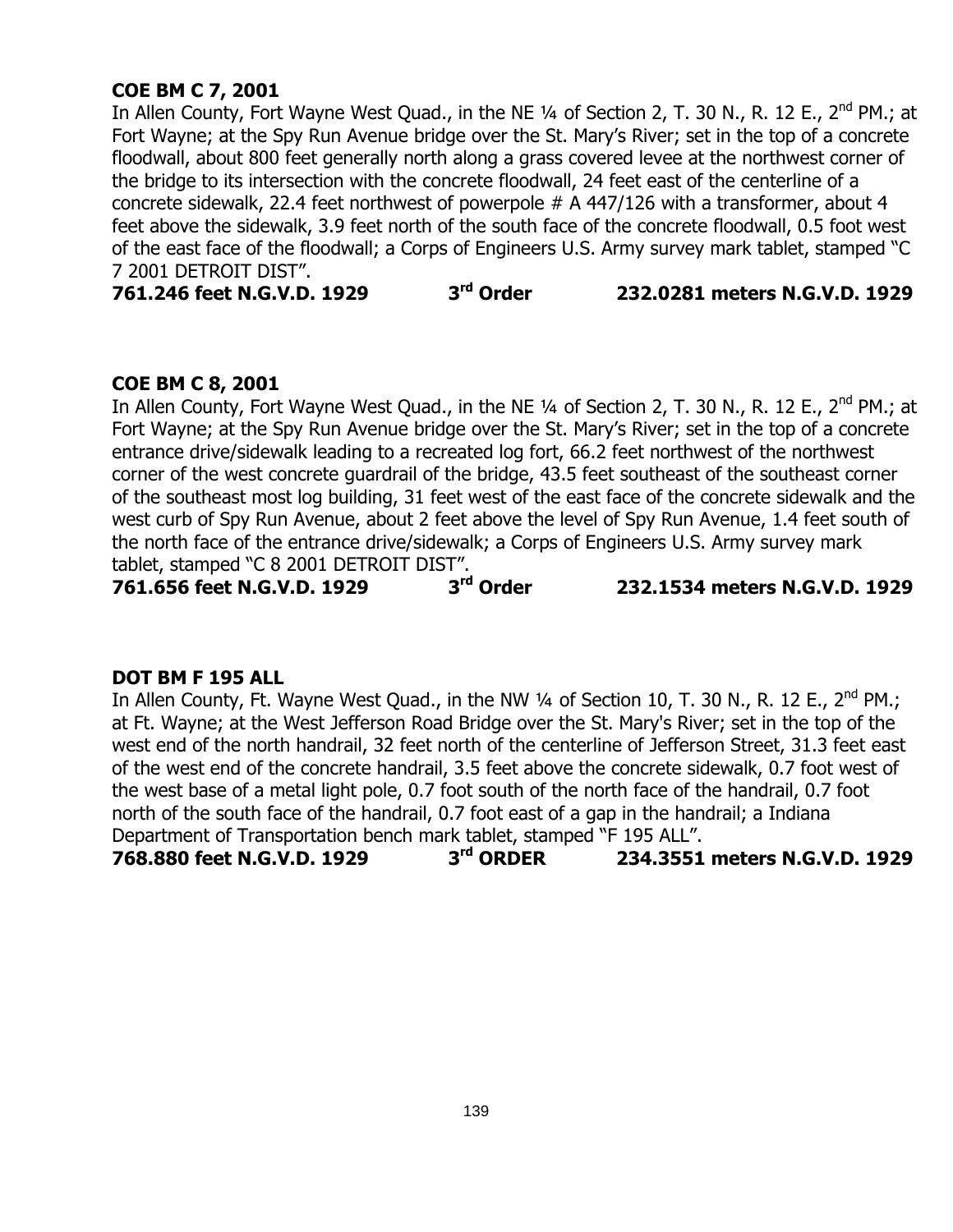# **DNR TBM STMR 2, 2003**

In Allen County, Poe Quad., in the SW  $\frac{1}{4}$  of Section 8, T. 29 N., R. 12 E., 2<sup>nd</sup> PM.; about 0.5 mile northwest of Hessen Cassel; at the I 469 bridge (Elmer MacDonald Memorial) (east bound) over the St. Mary"s River; set in the top of the southeast concrete abutment of the bridge, 24.5 feet south of the centerline of the east bound lanes of I 469, 10.8 feet east of the west end of the abutment, 0.6 foot west of the east end of the abutment, 0.3 foot north of the south face of the abutment, about level with the concrete bridge deck; a cut triangle.<br>782.981 feet N.G.V.D. 1929 3<sup>rd</sup> ORDER 238.6

**782.981 feet N.G.V.D. 1929 3 rd ORDER 238.6531 meters N.G.V.D. 1929**

#### **DNR TBM STMR 3, 2003**

In Allen County, Fort Wayne West Ouad., in Grant No. 2, T. 30 N., R. 12 E., 2<sup>nd</sup> PM.; at Fort Wayne; at Foster Park, at the "T" intersection of Hartman Road and the St Mary"s River Greenway path leading to the golf course; set in the top of a 12 inch concrete post, 47.0 feet west of the extended centerline of Hartman Road, 10.0 feet east of the River greenway St. Mary"s River Pathway mile 6.0 concrete and stone marker at the south edge of the path, 9.0 feet south of the centerline of the St Mary's River Greenway path, 6.2 feet south of a concrete gate post, 3.0 feet above the ground; a cut triangle.<br>**764.722 feet N.G.V.D. 1929** 3<sup>rd</sup> Order

**764.722 feet N.G.V.D. 1929 3**

```
rd Order 233.0877 meters N.G.V.D. 1929
```
#### **DNR TBM STMR 4, 2003**

In Allen County, Fort Wayne West Quad., in the NW 1/4 of Section 26, T. 30 N., R. 12 E., 2<sup>nd</sup> PM.; at Fort Wayne; at the Paulding Road (State Road 1) bridge over the St. Mary"s River; set in the top of the northwest concrete abutment of the bridge, 24.5 feet northwest of the centerline of the southwest bound lanes of Paulding Road, 11.4 feet southwest of the northeast end of the abutment, 0.75 foot northwest of the northwest face of the abutment, 0.65 foot northeast of the southwest end of the abutment, 0.5 foot southeast of the northwest face of the abutment, 1.2 feet southeast of the northwest face of the abutment, 0.6 foot above the concrete bridge deck; a cut triangle.

**775.092 feet N.G.V.D. 1929 3 rd Order 236.2486 meters N.G.V.D. 1929**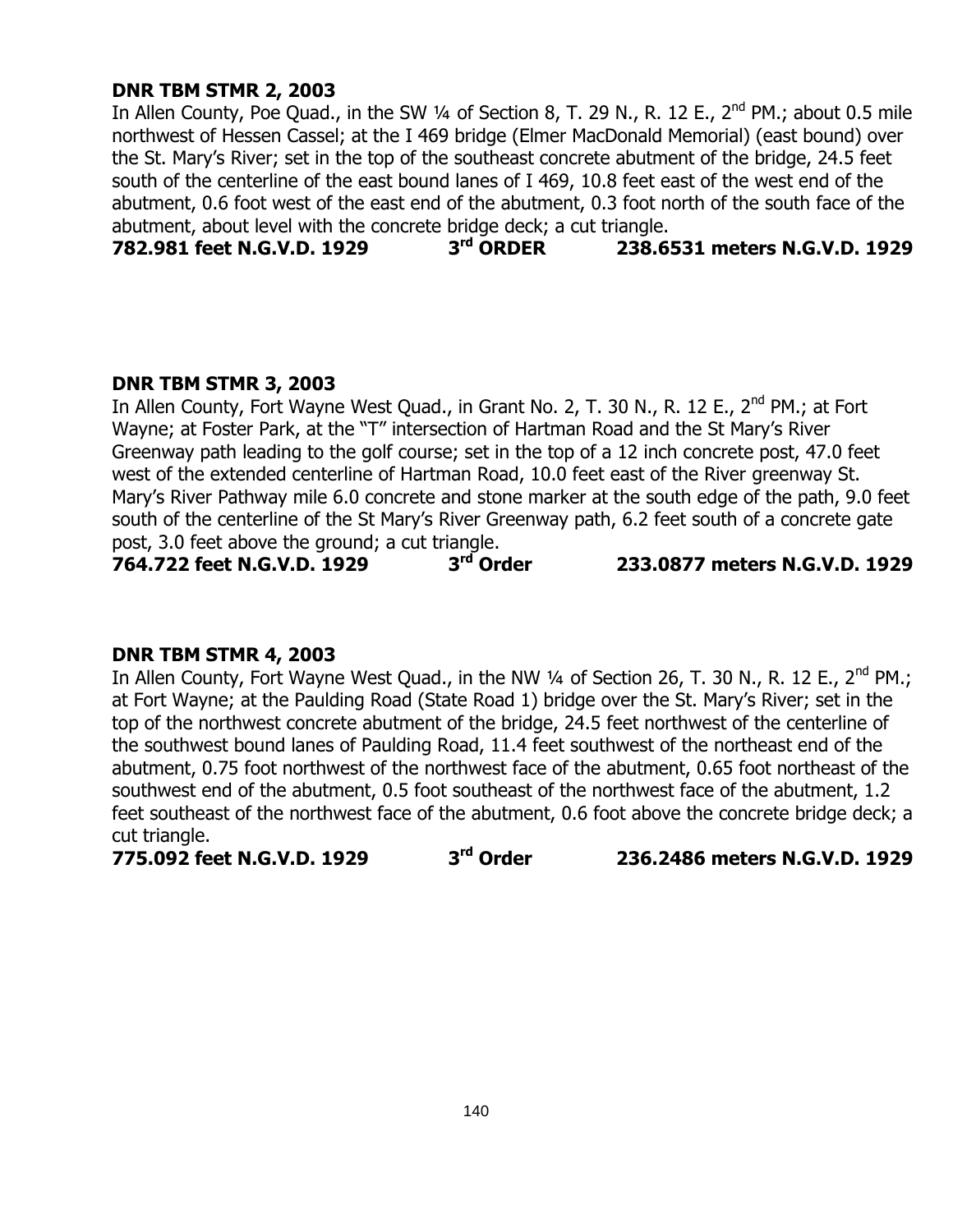# **DNR TBM STMR 5, 2003**

In Allen County, Fort Wayne West Quad., in the NE  $\frac{1}{4}$  of Section 15, T. 30 N., R. 12 E., 2<sup>nd</sup> PM.; at Fort Wayne; at the Bluffton Road bridge over the St. Mary"s River; set in the top of the northwest concrete abutment of the bridge, 22.0 feet north of the centerline of the west bound lanes of the road, 11.0 feet west of the east end of the abutment, 2.7 feet east-southeast of a metal light pole # K 11144, 1.0 foot above the north edge of the road, 0.85 foot east of the west end of the abutment,  $0.5$  foot south of the north face of the abutment; a cut triangle.<br>**770.932 feet N.G.V.D. 1929** 3<sup>rd</sup> Order 234.9805 meters N.G. **770.932 feet N.G.V.D. 1929 3 rd Order 234.9805 meters N.G.V.D. 1929**

#### **DNR TBM STMR 6, 2003**

In Allen County, Fort Wayne West Quad., in the SW 1/4 of Section 10, T. 30 N., R. 12 E., 2<sup>nd</sup> PM.; at Fort Wayne; at the Hale Avenue bridge over the St. Mary"s River; set in the top of the southeast concrete abutment of the bridge, 22.3 feet south of the centerline of the road, 3.7 feet below the top of the concrete base of the guardrail of the bridge, 2.9 feet south of the south face of the bridge, 2.0 feet west of the east end of the abutment, 0.75 foot north of the south face of the abutment, 0.45 foot east of the west face of the abutment; a cut triangle.<br>763.954 feet N.G.V.D. 1929 3<sup>rd</sup> Order 232.8536 mete

**763.954 feet N.G.V.D. 1929 3 rd Order 232.8536 meters N.G.V.D. 1929**

#### **DNR TBM STMR 7, 2003**

In Allen County, Fort Wayne West Quad., in the NW  $\frac{1}{4}$  of Section 2, T. 30 N., R. 12 E., 2<sup>nd</sup> PM.; at Fort Wayne; at the Wells Street bridge over the St. Mary"s River; set in the top of the northeast concrete abutment of the bridge, 28.5 feet northeast of the centerline of the northwest bound lanes of Wells Street, 13.8 feet northwest of a metal street lamp post, 12.8 feet northwest of the southeast end of the abutment, 4.6 feet above the ground, 2.15 feet southeast of the northwest end of the abutment, 1.0 foot northeast of a metal "I" beam support post of the metal guardrail of the bridge; a cut triangle.

**765.763 feet N.G.V.D. 1929 3 rd Order 233.4050 meters N.G.V.D. 1929**

# **DNR TBM STMR 8, 2003**

In Allen County, Fort Wayne West Quad., in the NE 1/4 of Section 2, T. 30 N., R. 12 E., 2<sup>nd</sup> PM.; at Fort Wayne; at the Clinton Street (Martin Luther King Jr. Memorial) bridge over the St. Mary"s River; set in the top of the northwest concrete abutment of the bridge, on the extended centerline of a concrete retaining wall that "Y"s" into the abutment, 6.6 feet west of the west edge of Clinton Street and the east edge of the concrete curb/sidewalk, 3.5 feet south of the north end of the abutment, 2.8 feet north of the south end of the abutment, 0.9 foot west of the west face of the concrete end portion of the concrete and metal guardrail of the bridge, 0.4 foot east of the west face of the abutment, level with the concrete sidewalk; a cut triangle. **760.042 feet N.G.V.D. 1929 3 rd Order 231.6612 meters N.G.V.D. 1929**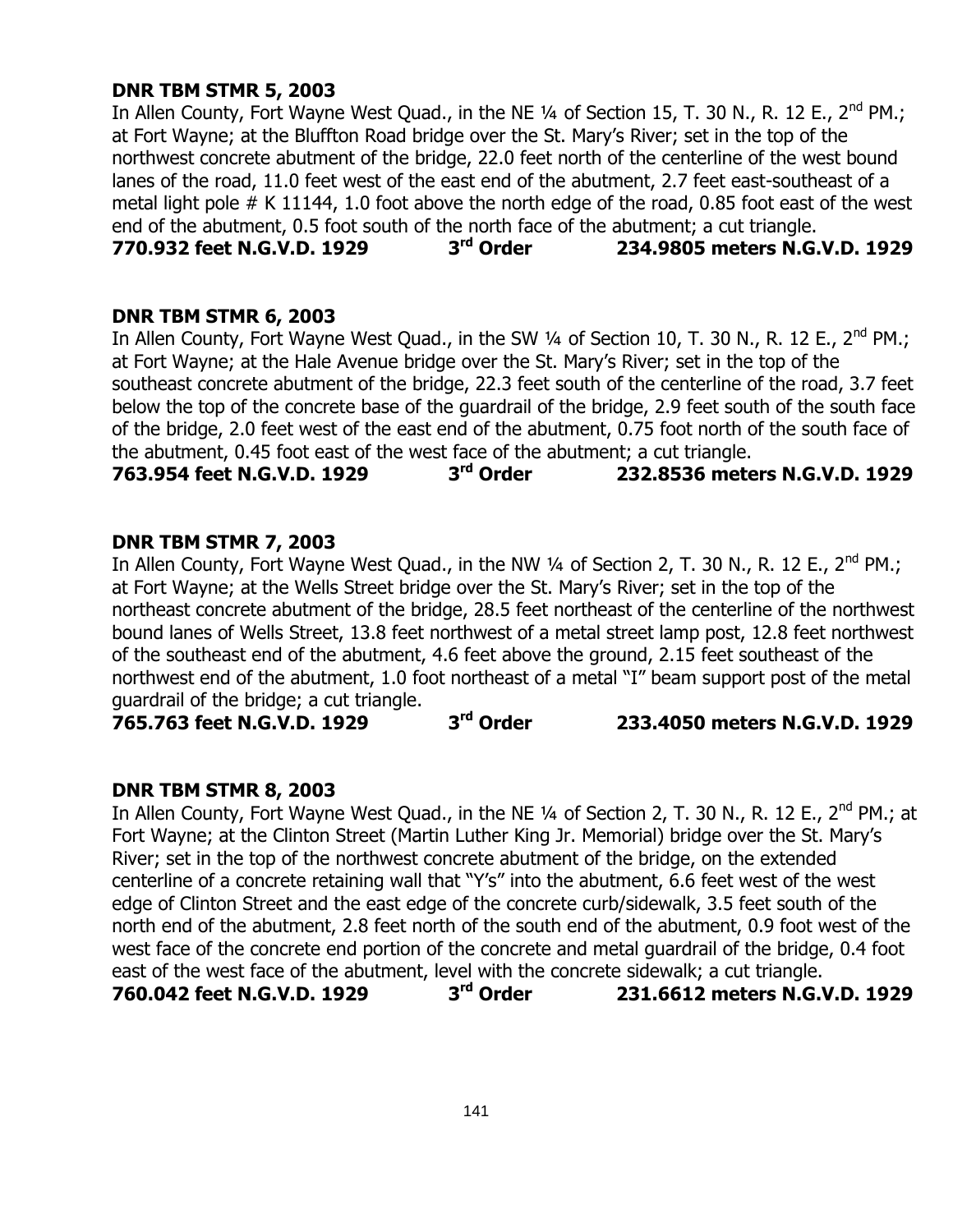#### **DNR TBM STMR 9, 2003**

In Allen County, Fort Wayne West Quad., in the SE 1/4 of Section 3, T. 30 N., R. 12 E., 2<sup>nd</sup> PM.; at Fort Wayne; at the Main Street bridge over the St. Mary"s River; set in the top of the west end of the south concrete guardrail of the bridge, 28.5 feet south of the centerline of the road, 21.8 feet east of the west end of the concrete guardrail, 4.2 feet west of a metal lamp post set on the top of the concrete guardrail, 3.6 feet above the concrete sidewalk, 0.6 foot north of the south face of the guardrail, 0.5 foot south of the north face of the guardrail; a blank bench mark tablet, not stamped.

**765.119 feet N.G.V.D. 1929 3 rd Order 233.2088 meters N.G.V.D. 1929**

#### **DNR TBM STMR 10, 2003**

In Allen County, Fort Wayne West Quad., in the SE 1/4 of Section 3, T. 30 N., R. 12 E., 2<sup>nd</sup> PM.; at Fort Wayne; at the Main Street bridge over the St. Mary"s River; set in the top of the east end of the north concrete guardrail of the bridge, 28.5 feet north of the centerline of the road, 6.5 feet southwest of a utility pole, 2.9 feet above the concrete sidewalk, 2.0 feet east of the west end of the metal guardrail, 1.9 feet west of the east end of the concrete guardrail, 0.3 foot north of the south face of the guardrail; a chiseled square.

**764.357 feet N.G.V.D. 1929 3 rd Order 232.9764 meters N.G.V.D. 1929**

## **DNR TBM STMR 11, 2003**

In Allen County, Ft. Wayne West Quad., in the SW 1/4 of Section 2, T. 30 N., R. 12 E., 2<sup>nd</sup> PM.; at Ft. Wayne; at the Van Buren Street Bridge over the St. Mary's River, set in the top of the southeast end of the bridge, in the corner of the bridge, 29 feet northeast of the centerline of the road, 1.2 feet northeast of the base of a metal guardrail support post, about 0.5 foot above the bridge deck, 0.2 foot southwest of the northeast face of the bridge, 0.2 foot northwest of the southeast face of the bridge; two cut lines forming a square.

**760.439 feet N.G.V.D. 1929 3 rd Order 231.7824 meters N.G.V.D. 1929**

#### **DNR TBM STMR 12, 2003**

In Allen County, Ft. Wayne West Quad., in the SW  $\frac{1}{4}$  of Section 2, T. 30 N., R. 12 E., 2<sup>nd</sup> PM.; at Ft. Wayne; at the Van Buren Street Bridge over the St. Mary's River, set in the top of the southeast end of the bridge, in the corner of the bridge, 23.5 feet southwest of the centerline of the road, about 0.5 foot above the bridge deck, 0.15 foot northeast of the southwest face of the bridge, 0.2 foot northwest of the southeast face of the bridge; two cut lines forming a square. **760.414 feet N.G.V.D. 1929 3 rd Order 231.7748 meters N.G.V.D. 1929**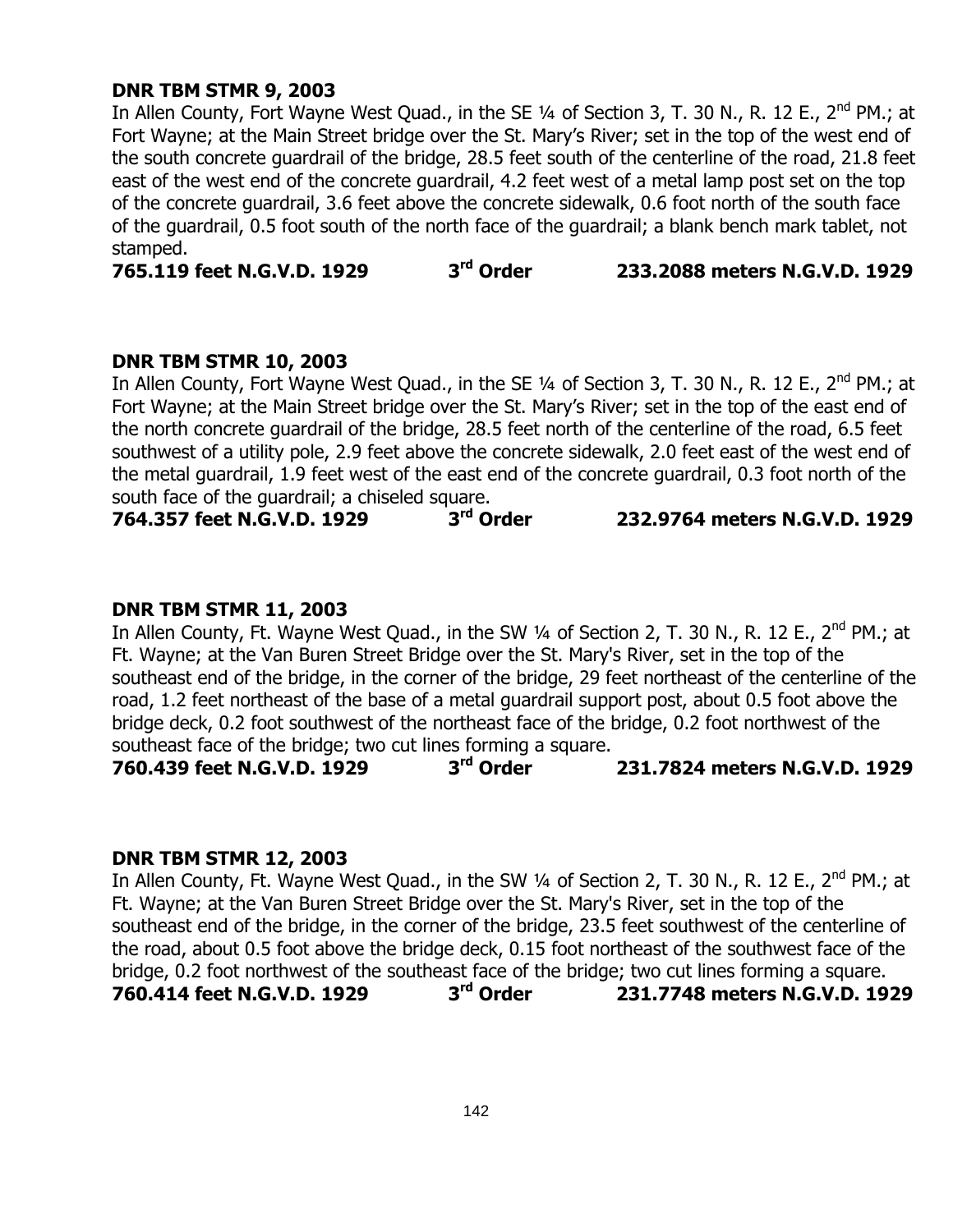## **DNR TBM STMR 13, 2003**

In Allen County, Ft. Wayne West Quad., in the SW  $\frac{1}{4}$  of Section 2, T. 30 N., R. 12 E., 2<sup>nd</sup> PM.; at Ft. Wayne; at the Van Buren Street Bridge over the St. Mary's River, set in the top of the northwest end of the bridge, in the corner of the bridge, 7.3 feet south of the south corner of a concrete floodwall, 6.3 feet northeast of the southwest face of the northeast concrete curb of the road, 1.6 feet southwest of the northeast face of the bridge, 0.2 foot west of the northwest end of the northeast most of two metal guardrails, about 0.2 foot above the concrete sidewalk; two cut lines forming a square.

**760.469 feet N.G.V.D. 1929 3 rd Order 231.7915 meters N.G.V.D. 1929**

#### **DNR TBM STMR 14, 2003**

In Allen County, Ft. Wayne West Quad., in the SW 1/4 of Section 2, T. 30 N., R. 12 E., 2<sup>nd</sup> PM.; at Ft. Wayne; at the Van Buren Street Bridge over the St. Mary's River, set in the top of the northwest end of the bridge, in the corner of the bridge, 11.5 feet east of the northeast corner of a concrete floodwall, 7.9 feet southwest of the northeast face of the southwest concrete curb of the road, 0.8 foot southwest of the northwest end of the southwest most of two metal guardrails, 0.3 foot above the ground, about 0.2 foot above the concrete sidewalk; two cut lines forming a square.

**760.459 feet N.G.V.D. 1929 3 rd Order 231.7885 meters N.G.V.D. 1929**

#### **DNR TBM FLATROCK 1, 2003**

In Allen County, Woodburn South Quad., in the NE 1/4 of Section 26, T. 30 N., R. 15 E., 2<sup>nd</sup> PM.; about 2.5 miles south of Edgerton; at the Indiana/Ohio State Line Road bridge over Flatrock Creek; set in the top of the southwest concrete wingwall of the bridge, 12.8 feet northeast of the southwest end of the wingwall, 12.5 feet west of the centerline of the road, 0.6 foot north of the southeast face of the wingwall, 0.5 foot west of the west face of the metal guardrail, 0.5 foot south of the southwest corner of a metal "I" beam guardrail support post, 0.2 foot below the level of the asphalt road; a cut triangle.

3<sup>rd</sup> Order

**761.652 feet N.G.V.D. 1929 761.134 feet N.A.V.D. 1988**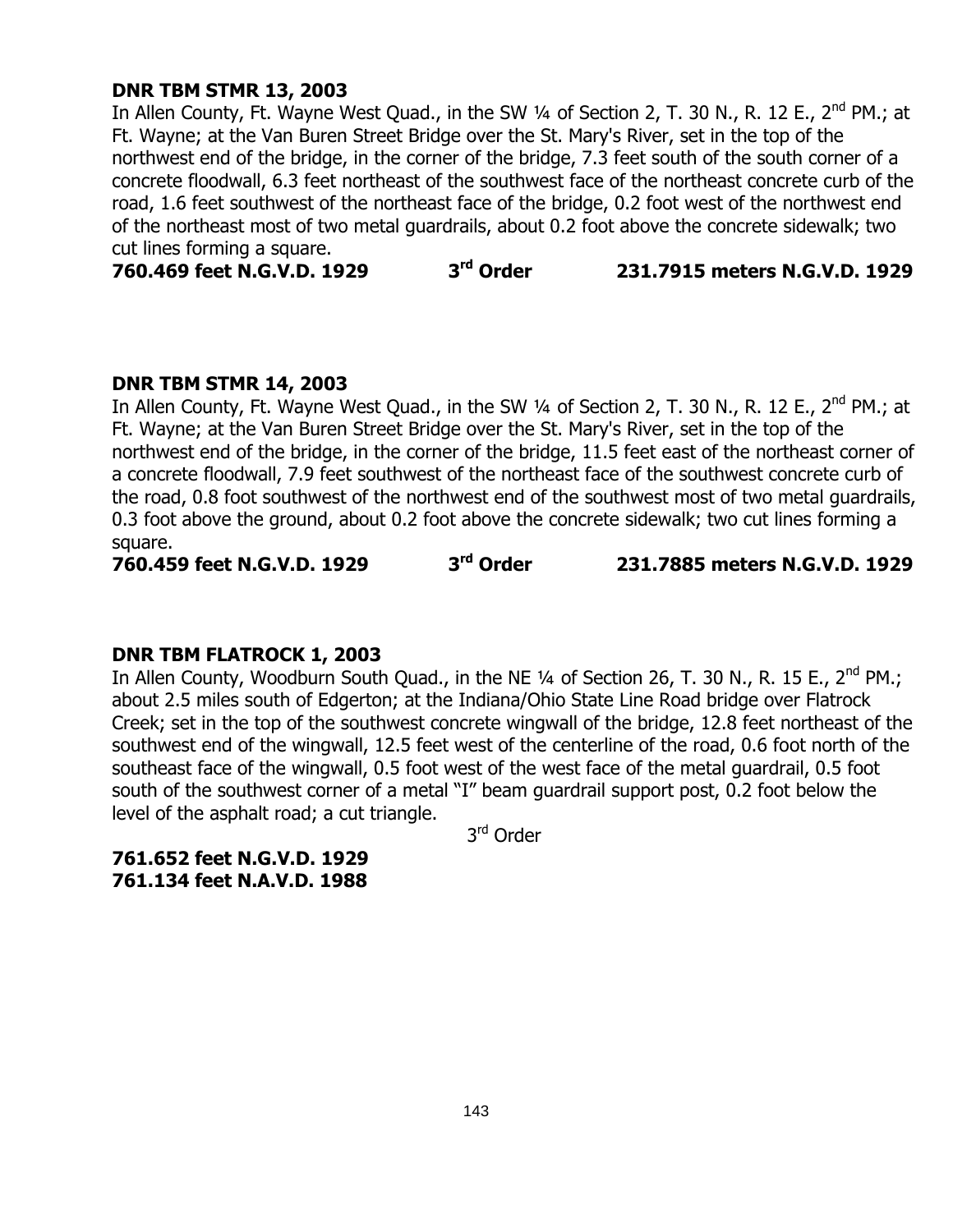#### **DNR TBM FLATROCK 2, 2003**

In Allen County, Woodburn South Quad., in the NW  $\frac{1}{4}$  of Section 27, T. 30 N., R. 15 E., 2<sup>nd</sup> PM.; about 3.0 miles southwest of Edgerton; at the Morgan Road bridge over Flatrock Creek; set in the top of the northeast concrete abutment of the bridge, 17.5 feet east of the centerline of the bridge, 4.4 feet south of the north end of the abutment, 3.2 feet north of the south end of the abutment, 1.1 feet north of the extended centerline of the expansion joint between the concrete bridge approach and the concrete bridge deck, 0.8 foot east of the east face of the east concrete guardrail of the bridge, 0.5 foot west of the east face of the abutment, about 0.1 foot below the level of the concrete bridge deck; a cut triangle.

3<sup>rd</sup> Order

**764.406 feet N.G.V.D. 1929 763.888 feet N.A.V.D. 1988**

#### **DNR TBM FLATROCK 3, 2003**

In Allen County, Woodburn South Quad., in the NE 1/4 of Section 32, T. 30 N., R. 15 E., 2<sup>nd</sup> PM.; about 1.0 miles northeast of Townley; at the Lortie Road bridge over Flatrock Creek; set in the top of the west end of the south concrete bridge seat, 19.2 feet west of the centerline of the road, 2.2 feet below the top of the concrete bridge deck, 1.2 feet west of the west face of the west concrete guardrail of the bridge, 0.4 foot south of the north face of the bridge seat, 0.4 foot east of the west face of the bridge seat; a cut triangle.

3<sup>rd</sup> Order

**766.290 feet N.G.V.D. 1929 765.773 feet N.A.V.D. 1988**

#### **DNR TBM FLATROCK 4, 2003**

In Allen County, Dixon Quad., in the SW 1/4 of Section 5, T. 29 N., R. 15 E., 2<sup>nd</sup> PM.; about 1.0 mile north of Monroeville; at the Hoffman Road bridge over Flatrock Creek; set in the top of the northwest concrete wingwall of the bridge; 14.0 feet north of the centerline of the road, 7.1 feet southeast of the northwest end of the wingwall, 1.4 feet north of the north face of the metal guardrail of the bridge, 0.9 foot northeast of the southwest face of the wingwall, 0.7 foot west of the east face of the wingwall, level with the top of the concrete bridge deck; a cut triangle.

3<sup>rd</sup> Order

**778.000 feet N.G.V.D. 1929 777.487 feet N.A.V.D. 1988**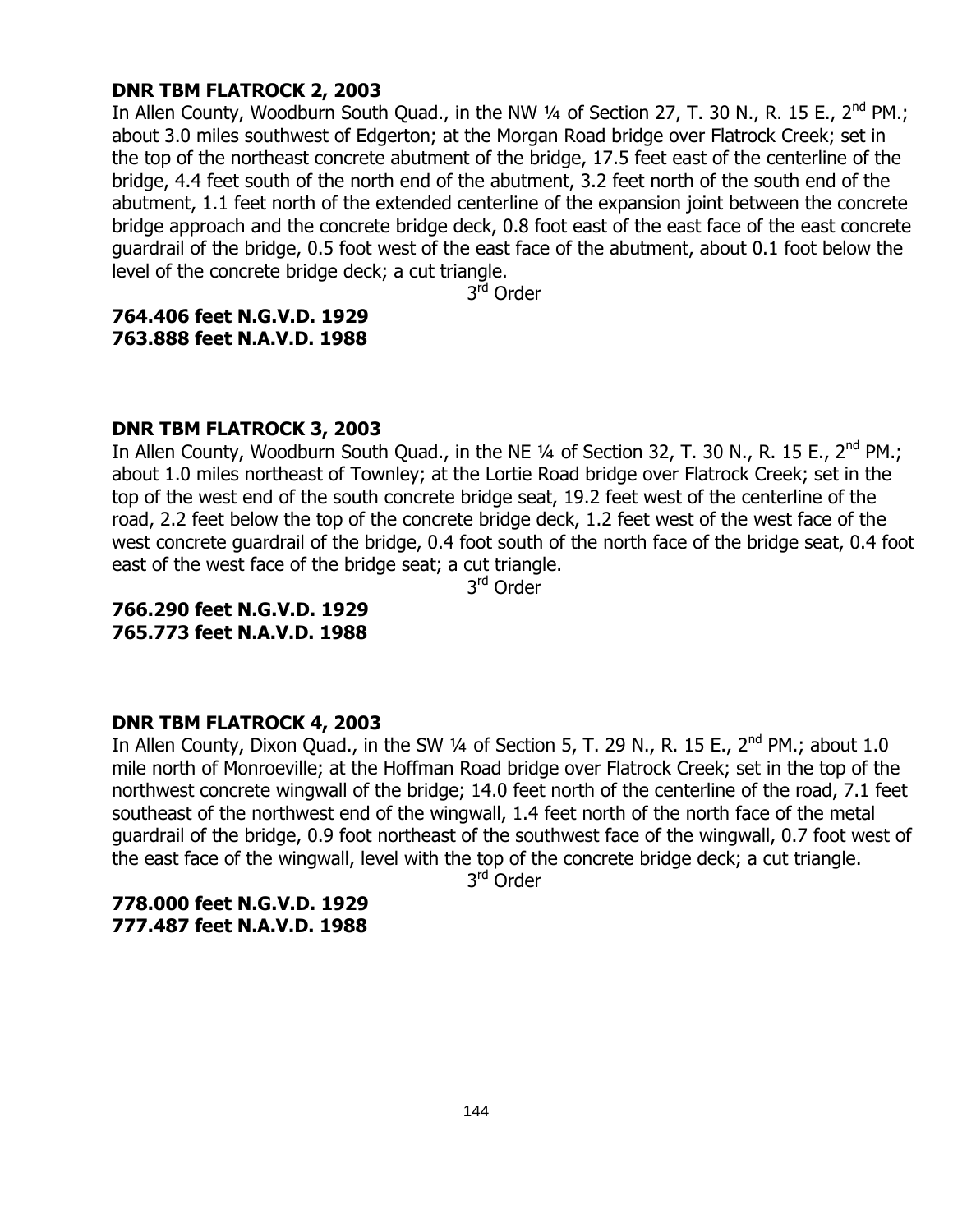#### **DNR TBM FLATROCK 5, 2003**

In Allen County, Dixon Quad., in the SE  $1/4$  of Section 7, T. 29 N., R. 15 E., 2<sup>nd</sup> PM.; at Monroeville; at the Monroeville Road bridge over Flatrock Creek; set in the top of the northwest corner of the north concrete wheel guard and base for the north metal guardrail of the bridge, 14.8 feet north of the centerline of the road, 7.0 feet south of the north end of the northwest concrete wingwall/abutment of the bridge, 3.5 feet west of the southwest corner of a metal "I" beam support post for the guardrail, 0.7 foot above the top of the asphalt bridge deck, 0.3 foot north of the north face of the metal guardrail; two cut lines forming a square.

3<sup>rd</sup> Order

#### **781.303 feet N.G.V.D. 1929 780.789 feet N.A.V.D. 1988**

#### **DNR TBM FLATROCK 6, 2003**

In Allen County, Dixon Quad., in the SE 1/4 of Section 17, T. 29 N., R. 15 E., 2<sup>nd</sup> PM.; about 1.0 mile east-southeast of Monroeville; at the Lortie Road bridge over Flatrock Creek; set in the top of the northwest end of the north concrete bridge seat, 17.3 feet west of the centerline of the road, 6.5 feet southeast of the northwest end of the northwest concrete wingwall/abutment of the bridge, about 1.5 feet below the top of the concrete bridge deck, 1.2 feet north of the northwest corner of a metal "I" beam support post of the west metal guardrail of the bridge, 0.8 foot southeast of the northwest face of the north concrete bridge seat, 0.8 foot west of the west face of the west concrete wheel guard and support for the west metal guardrail of the bridge, 0.6 foot southwest of the southwest face of the northwest wingwall/abutment of the bridge; a cut triangle.

3<sup>rd</sup> Order

**785.842 feet N.G.V.D. 1929 785.328 feet N.A.V.D. 1988**

#### **DNR TBM FLATROCK 7, 2003**

In Allen County, Dixon Quad., in the SE  $\frac{1}{4}$  of Section 21, T. 29 N., R. 15 E., 2<sup>nd</sup> PM.; about 1.8 mile southeast of Monroeville; at the Hoagland Road bridge over Flatrock Creek; set in the top of the northeast concrete abutment of the bridge, 16.3 feet north of the centerline of the road, 8.1 feet west of the east end of the northeast concrete abutment of the bridge, 3.7 feet west of the east end of the north concrete wheel guard and support for the north metal guardrail of the bridge, 1.8 feet east of the west end of the abutment, 0.6 foot above the top of the asphalt bridge deck, 0.5 foot south of the north face of the abutment; a cut triangle.

3<sup>rd</sup> Order

**789.745 feet N.G.V.D. 1929 789.233 feet N.A.V.D. 1988**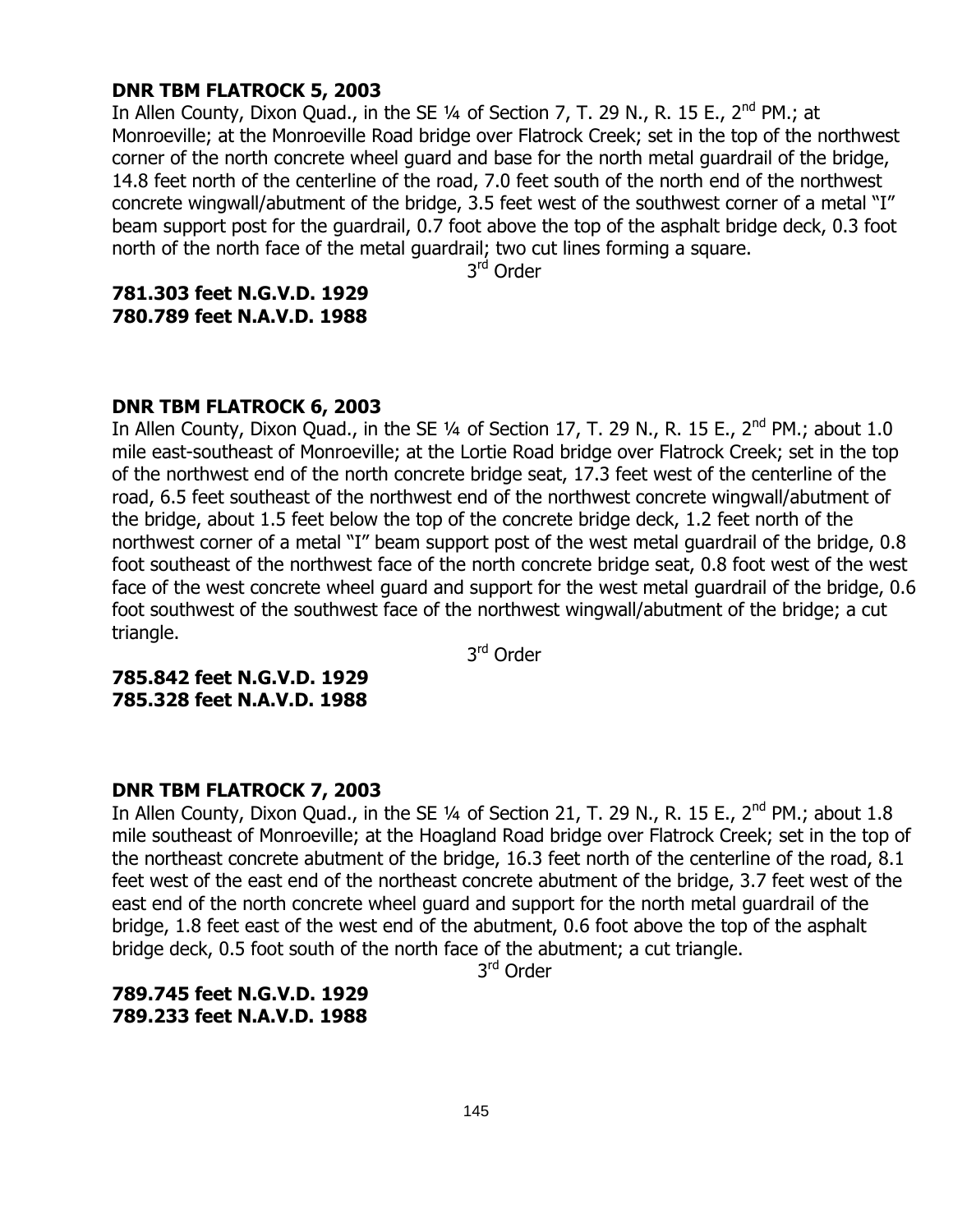## **DNR TBM FLATROCK 8, 2003**

In Allen County, Dixon Quad., in the NE 1/4 of Section 28, T. 29 N., R. 15 E., 2<sup>nd</sup> PM.; about 2.25 mile southeast of Monroeville; at the Rider Road bridge over Flatrock Creek; set in the top of the northwest concrete wingwall/abutment of the bridge, 17.3 feet north of the centerline of the road, 5.9 feet south of the north end of the wingwall/abutment, 0.9 foot north of the south end of the wingwall/abutment, 0.8 foot above the top of the asphalt bridge deck, 0.5 foot west of the east face of the wingwall/abutment, 0.5 foot east of the west face of the wingwall/abutment; a cut triangle.

3<sup>rd</sup> Order

**789.614 feet N.G.V.D. 1929 789.102 feet N.A.V.D. 1988**

## **DNR TBM FLATROCK 9, 2003**

In Allen County, Dixon Quad., in the SW 1/4 of Section 27, T. 29 N., R. 15 E., 2<sup>nd</sup> PM.; about 2.0 mile east of East Liberty; at the Morgan Road bridge over Flatrock Creek; set in the top of the southeast corner of the concrete bridge deck, 17.2 feet east of the centerline of the road, 0.7 foot south of the south end of the east concrete guardrail of the bridge, 0.5 foot west of the east face of the concrete bridge deck, 0.4 foot northeast of the southwest face of the concrete bridge deck; a cut triangle.

3<sup>rd</sup> Order

**791.018 feet N.G.V.D. 1929 790.507 feet N.A.V.D. 1988**

## **DNR TBM FLATROCK 10, 2003**

In Allen County, Dixon Quad., in the NW 1/4 of Section 34, T. 29 N., R. 15 E., 2<sup>nd</sup> PM.; about 2.3 mile east-southeast of East Liberty; at the Carrier Road bridge over Flatrock Creek; set in the top of the northwest concrete abutment of the bridge, 17.0 feet north of the centerline of the road, 3.4 feet east of the west end of the abutment, 2.5 feet west of the east end of the abutment, 1.3 feet east of the west end of the concrete bridge deck, 0.4 foot south of the north face of the abutment, level with the top of the concrete bridge deck; a cut triangle.

3<sup>rd</sup> Order

**790.413 feet N.G.V.D. 1929 789.903 feet N.A.V.D. 1988**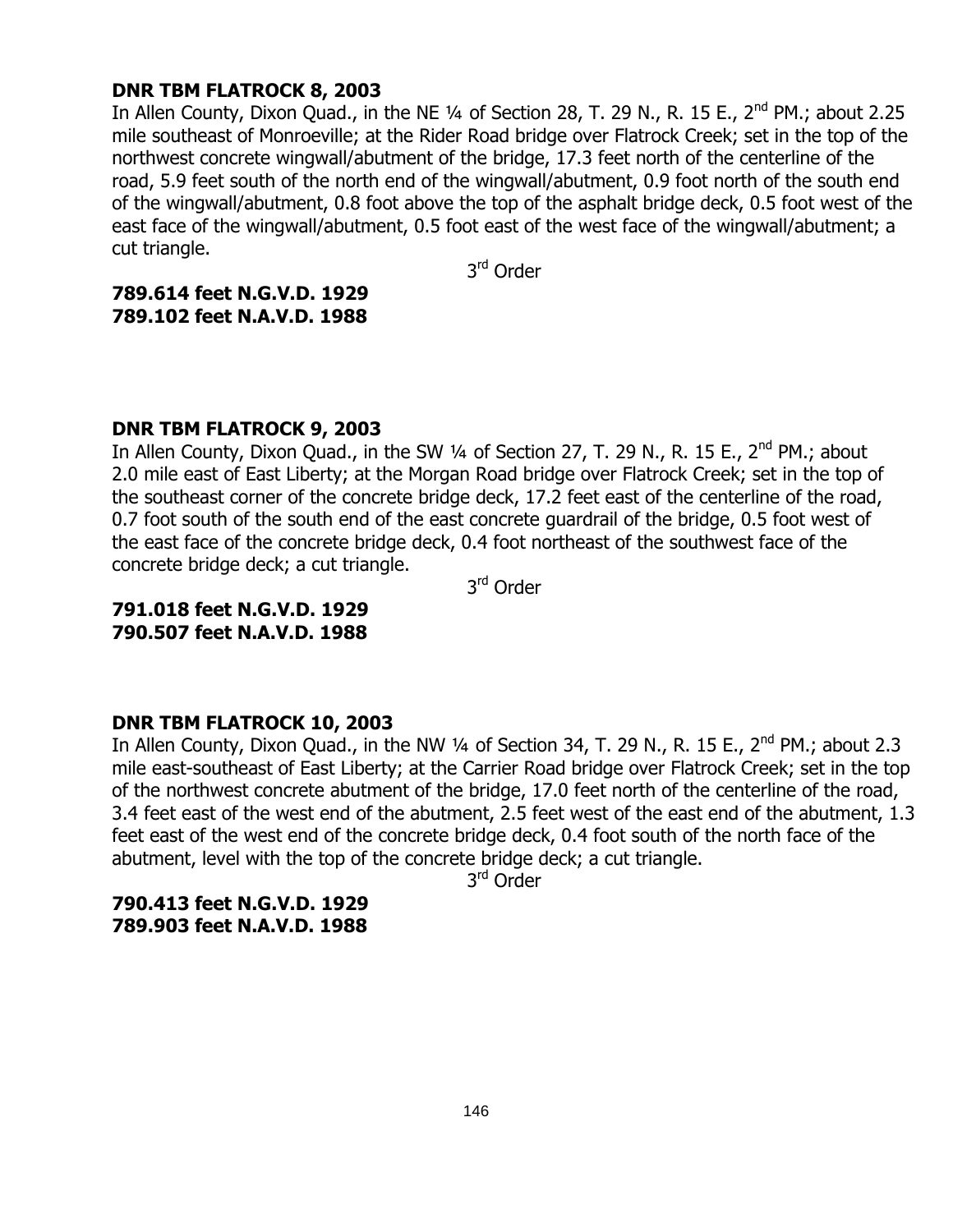## **DNR TBM FLATROCK 11, 2003**

In Allen County, Dixon Quad., in the SE 1/4 of Section 35, T. 29 N., R. 15 E., 2<sup>nd</sup> PM.; about 1.5 miles south of Dixon; at the Indiana/Ohio State Line Road bridge over Flatrock Creek; set in the top of the southwest concrete wingwall of the bridge, 13.0 feet west of the centerline of the road, 3.0 feet northeast of the southwest end of the wingwall, 1.4 feet southwest of the northeast face of the wingwall, 0.5 foot southeast of the northwest face of the wingwall, 0.4 foot northwest of the southeast face of the wingwall, about 0.2 foot below the top of the asphalt bridge deck; a cut triangle.

3<sup>rd</sup> Order

## **794.776 feet N.G.V.D. 1929 794.267 feet N.A.V.D. 1988**

## **DNR TBM FLATROCK 16, 2003**

In Allen County, Woodburn South Quad., in the SE 1/4 of Section 19, T. 30 N., R. 15 E., 2<sup>nd</sup> PM.; about 1.3 miles northeast of Townley; at the Lortie Road bridge over Hoffman Creek; set in the top of the west end of the south concrete bridge seat, 19.2 feet west of the centerline of the road, 2.2 feet below the top of the concrete bridge deck, 1.2 feet west of the west face of the west concrete guardrail of the bridge, 0.4 foot south of the north face of the bridge seat, 0.4 foot east of the west face of the bridge seat; a cut triangle.

3<sup>rd</sup> Order

**765.626 feet N.G.V.D. 1929 765.109 feet N.A.V.D. 1988**

**DNR TBM FLATROCK 17, 2004**

See Adams County Publication

## **DNR TBM FLATROCK 18, 2004**

In Allen County, Dixon Quad., in the SW 1/4 of Section 21, T. 29 N., R. 15 E., 2<sup>nd</sup> PM.; about 1.4 miles southeast of Monroeville; at the intersection of Hoagland Road and Lortie Road, in the northeast ¼ of the intersection; set in the east side of utility pole # 20A/A724/10, 350 feet north of the centerline of Hoagland Road, 16.0 feet east of the centerline of Lortie Road, 0.9 foot above the ground; a railroad spike driven through a aluminum tag, stamped "IDNR TBM FLATROCK 18, 2004".

3<sup>rd</sup> Order

**798.847 feet N.G.V.D. 1929 798.334 feet N.A.V.D. 1988**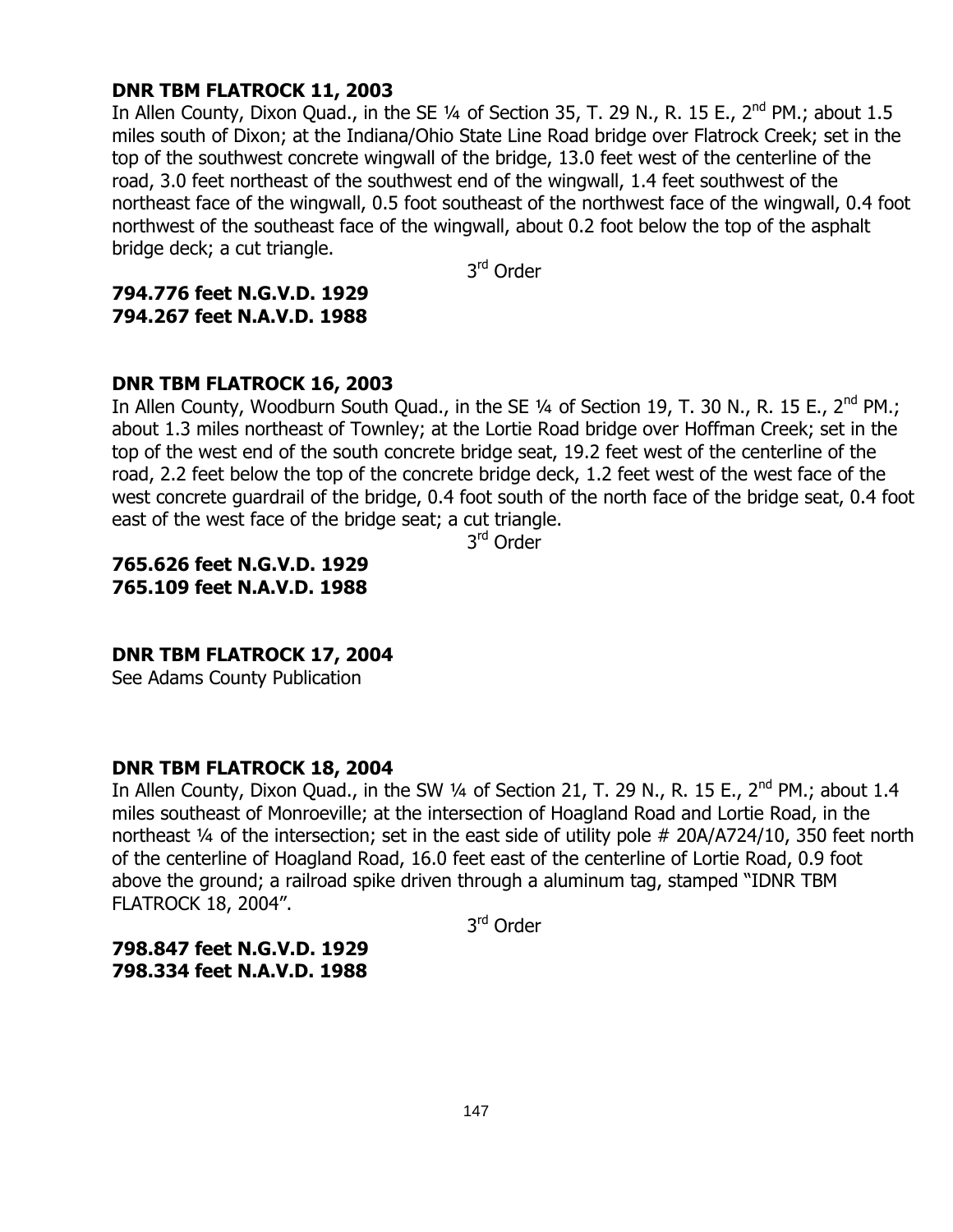#### **DNR TBM FLATROCK 19, 2004**

In Allen County, Dixon Quad., in the NE  $\frac{1}{4}$  of Section 8, T. 29 N., R. 15 E., 2<sup>nd</sup> PM.; about 1.4 miles northeast of Monroeville; at the intersection of Hoffman Road and Lortie Road, in the southwest  $\frac{1}{4}$  of the intersection; set in the south side of utility pole # AL 665/62 with a transformer and a guy wire to the west, 275 west of the centerline of Lortie Road, 73.3 feet northwest of the northwest corner of a large metal building with a porch to the southwest, 24.0 feet south of the centerline of Hoffman Road, about 1.5 feet above the centerline of Hoffman Road, 0.7 foot above the ground; a railroad spike driven through a aluminum tag, stamped "IDNR TBM FLATROCK 19, 2004".

3<sup>rd</sup> Order

**780.457 feet N.G.V.D. 1929 779.943 feet N.A.V.D. 1988**

#### **DNR TBM FLATROCK 20, 2004**

In Allen County, Woodburn South Quad., in the SE 1/4 of Section 16, T. 30 N., R. 15 E., 2<sup>nd</sup> PM.; about 1.5 miles southwest of Edgerton; at the intersection of Howe Road and Morgan Road, in the northwest ¼ of the intersection; set in the top of the north concrete headwall of a pipe culvert under Howe Road, 23.0 feet west of the centerline of Morgan Road, 13.1 feet east of the west end of the headwall, 12.5 feet north of the centerline of Howe Road, 7.0 feet southwest of utility pole # A521/40, 3.0 feet west of the east end of the headwall, about a foot above the centerline of Howe Road, 0.5 foot south of the north face of the headwall, 0.2 foot north of the south face of the headwall; a cut triangle.

3<sup>rd</sup> Order

**766.803 feet N.G.V.D. 1929 766.284 feet N.A.V.D. 1988**

#### **SHCOI BM F 107 ALL**

In Allen County, Woodburn South Quad., in the SE  $\frac{1}{4}$  of Section 32, T. 30 N., R. 15 E., 2<sup>nd</sup> PM.; about 0.6 mile southeast of Townley; at the southeast bound U.S. 30 bridge over Flatrock Creek; set in the top of the northeast concrete abutment of the southeast bound lanes of the bridge, 16.8 feet northwest of the southeast end of the abutment, 16.0 feet northeast the centerline of the road, 1.9 feet southeast of the northwest end of the abutment, 0.8 foot northeast of the northeast face of the concrete guardrail of the bridge, 0.5 foot southwest of the northeast face of the abutment, about level with the concrete bridge deck; a State Highway Commission of Indiana Survey bench mark tablet, stamped " F 107 ALL".

3<sup>rd</sup> Order

## **777.742 feet N.G.V.D. 1929 777.228 feet N.A.V.D. 1988**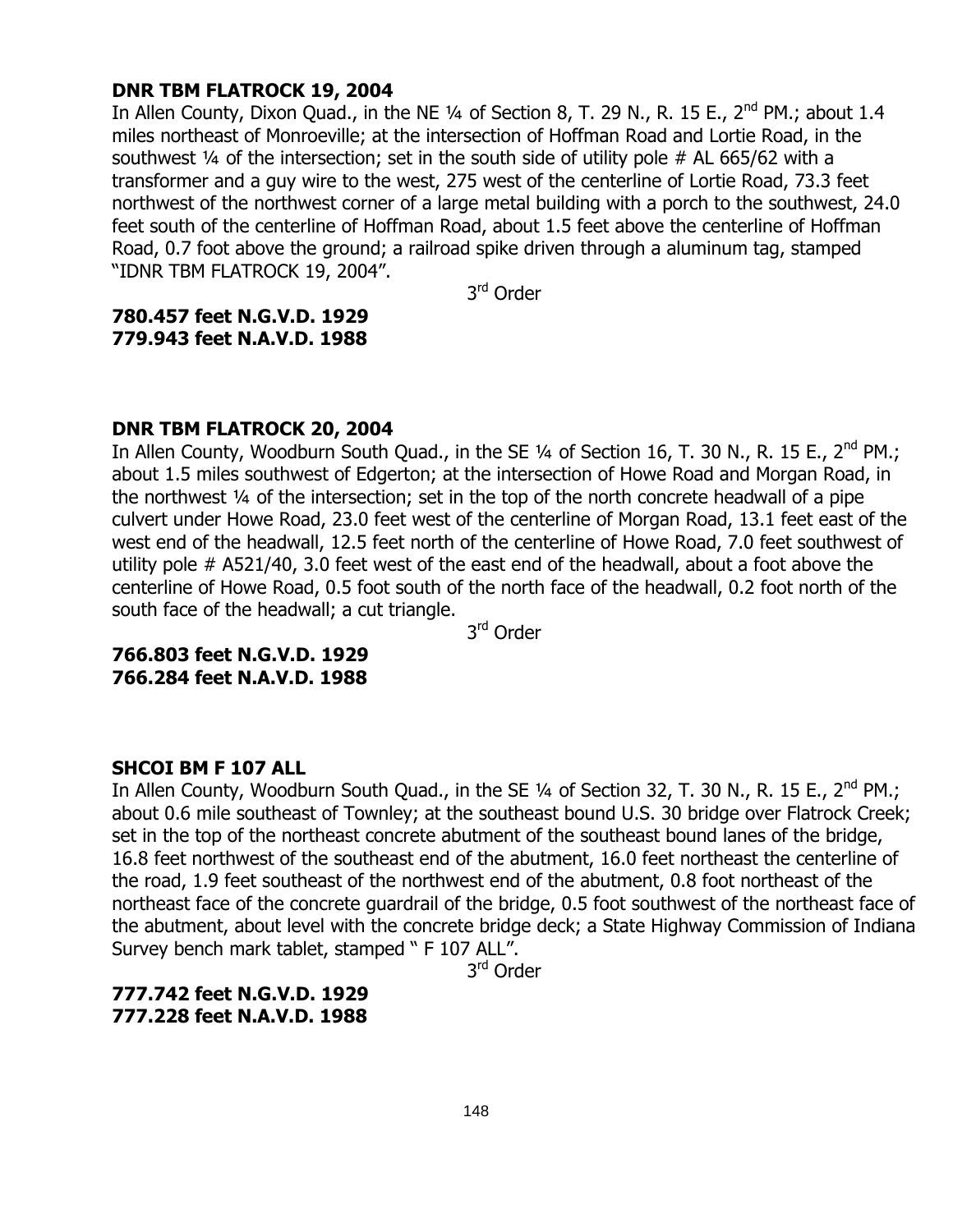## **DNR TBM HWSM 1, 1982**

In Allen County, Poe Quad., in the NW  $\frac{1}{4}$  of Sec. 7, T. 29 N., R. 13 E., 2<sup>nd</sup> P.M.; about 1.25 miles northwest of Hessen Cassel; at the Anthony Boulevard/Muldoon Bridge over the St. Mary's River; set in the top of the southeast corner of the south concrete bridge seat; a chiseled triangle.<br>767.046 feet N.G.V.D. 1929 3<sup>rd</sup> Order 233.7961 meters N.G.V.D. **767.046 feet N.G.V.D. 1929 3 rd Order 233.7961 meters N.G.V.D. 1929**

## **DNR TBM HWSM 2, 1982**

In Allen County, Poe Quad., in the SE  $\frac{1}{4}$  of Sec. 1, T. 29 N., R. 12 E., 2<sup>nd</sup> P.M.; about 1.5 miles northwest of Hessen Cassel; at the Ferguson Road bridge over the St. Mary"s River; set in the top of the east end of the north concrete wheel guard and support base for the metal guardrail, 1.2 feet north of the south face of the wheel guard, 0.35 foot south of the north face of the wheel guard, 0.3 foot west of the east end of the wheel guard; a chiseled triangle.

**778.605 feet N.G.V.D. 1929 3 rd Order 237.3193 meters N.G.V.D. 1929**

## **DNR TBM ALLENCO 1, 2008**

In Allen County, Arcola Quad., in the SW 1/4 of Sec. 33, T. 30 N., R. 11 E., 2<sup>nd</sup> P.M.; at the Amber Road Bridge over the Little River; set in the top of the concrete bridge deck, 14.0 feet east of the centerline of the road, 2.0 feet south of the north face of the bridge deck, 0.8 foot west of the east face of the bridge deck, 1.5 foot north of the northwest corner of the north most steel guardrail post at the northeast corner of the bridge deck; a cut triangle.

3<sup>rd</sup> Order

755.670 feet N.G.V.D. 1929 755. 210 feet NAVD 1988

## **IDOH BM F 165 ALL**

In Allen County, Maples Quad., in the NW 1/4 of Sec. 6, T. 30 N., R. 14 E., 2<sup>nd</sup> P.M.; about 5.5 miles northwest of Maples; at the Interstate 469 bridge over the Maumee River; set in the top of the southwest concrete abutment of the south bound lanes bridge, 9.9 feet north of the south end of the abutment, 0.8 foot west of the west face of the west concrete guardrail of the bridge, about level with the top of the concrete bridge deck; a Indiana Department of Highways bench mark tablet, stamped "F 165 ALL".

3<sup>rd</sup> Order

755.878 feet N.G.V.D. 1929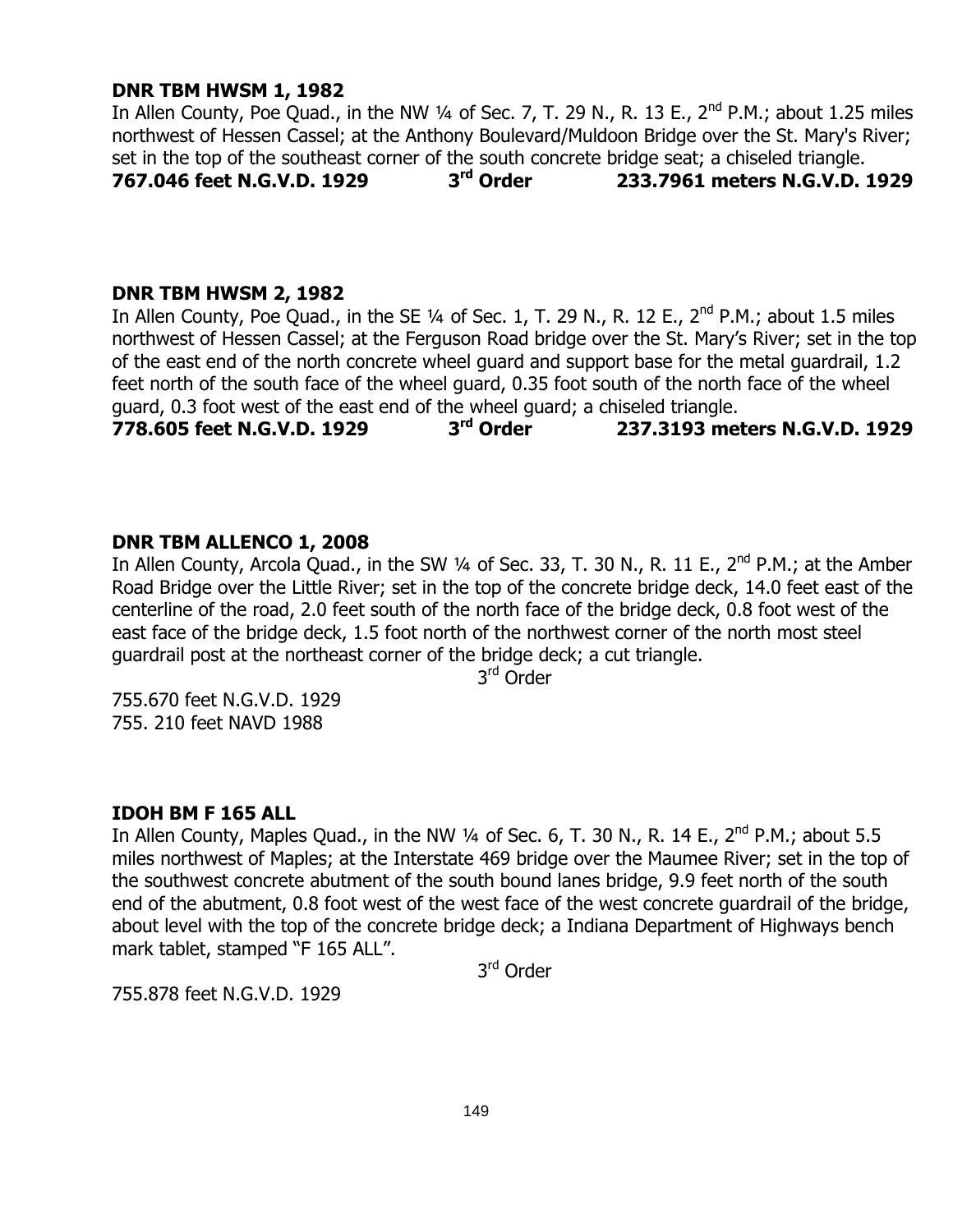## **IDOH BM F 166 ALL**

In Allen County, Maples Quad., in the SW 1/4 of Sec. 31, T. 30 N., R. 14 E., 2<sup>nd</sup> P.M.; about 5.5 miles northwest of Maples; at the Interstate 469 bridge over North River Road; set in the top of the southwest concrete abutment of the south bound lanes bridge, 1.55 feet north of the south end of the abutment, 0.7 foot west of the west face of the west concrete guardrail of the bridge, about level with the top of the concrete bridge deck; a Indiana Department of Highways bench mark tablet, stamped "F 166 ALL".

3<sup>rd</sup> Order

766.308 feet N.G.V.D. 1929

## **DNR TBM BART 6, 1991**

In Allen County, Maples Quad., in the SW 1/4 of Section 28, T. 31 N., R. 14 E., 2<sup>nd</sup> P. M.; about 2.2 miles southwest of Five Points; north along Bruick Road from its intersection with US 24 to its intersection with Parent Road, thence about 0.6 mile generally northeast along Parent Road to powerpole # 399/127; set in the south side of the powerpole, 109.0 feet east of a gate that leads to a private picnic area, 27.0 feet north of the centerline of Parent Road; a railroad spike driven through a aluminum tag, not stamped.

2<sup>nd</sup> Order

748.704 feet N.G.V.D. 1929

## **DNR TBM BART 7, 1991**

In Allen County, Grabill Quad., in the NW 1/4 of Section 23, T. 31 N., R. 14 E., 2<sup>nd</sup> P. M.; about 4.0 miles south of Harlan; about 1.0 mile east along Irving Road from its intersection with Thimler Road to the Ernest Yerks residence and powerpole # A 372/7; set in the north side of the powerpole, 260.0 feet west of the centerline of the driveway, 15.0 feet south of the centerline of Irving Road, 2.0 feet above the ground; a railroad spike driven through a aluminum tag, not stamped.

2<sup>nd</sup> Order

749.584 feet N.G.V.D. 1929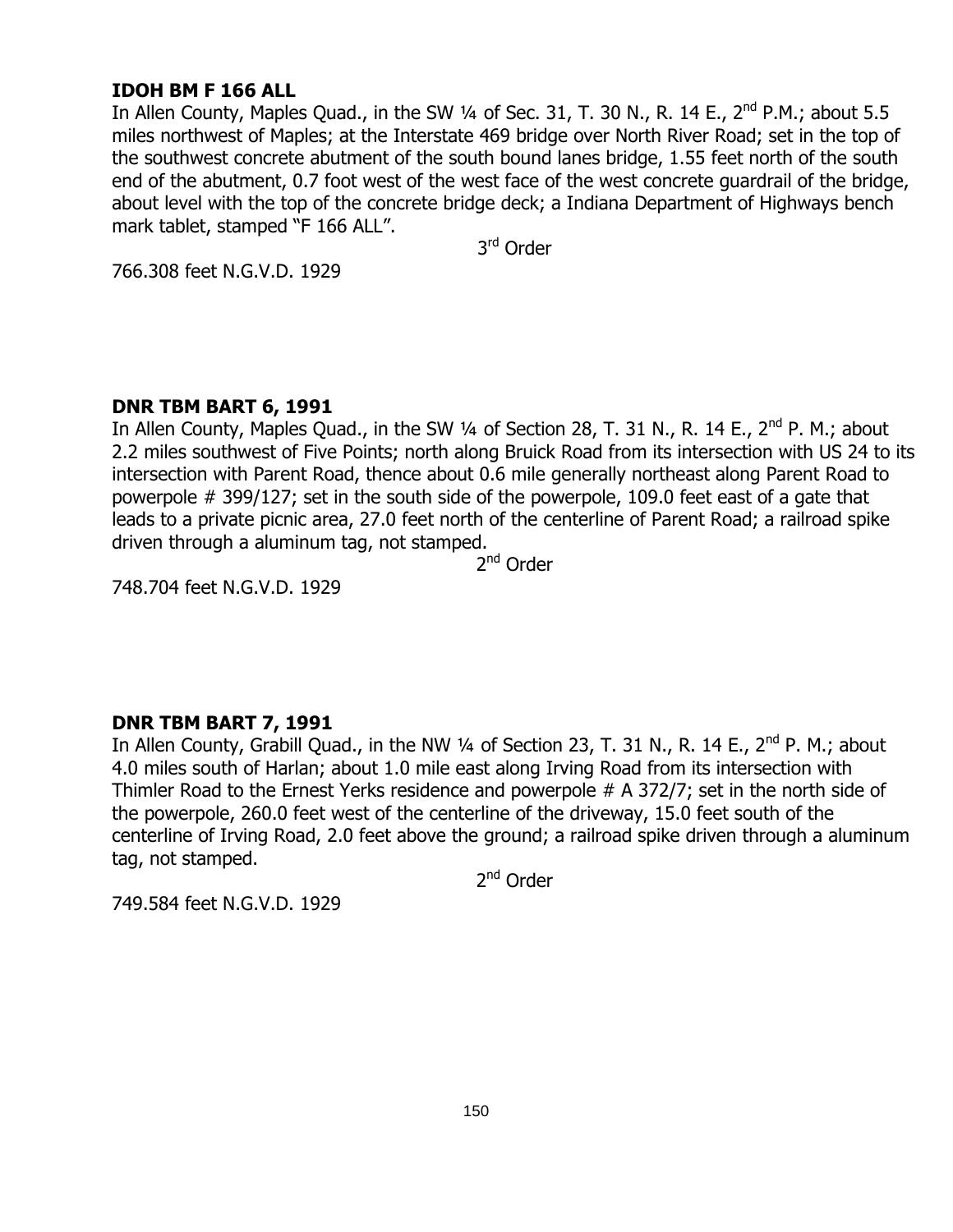#### **DNR TBM BART 8, 1991**

In Allen County, Grabill Quad., in the NW 1/4 of Section 13, T. 31 N., R. 14 E., 2<sup>nd</sup> P. M.; about 3.5 miles southeast of Harlan; at the intersection of Doty Road and Reomke Road; set in the west side of powerpole # A 344/22, 80.0 feet north of the extended centerline of Doty Road, 29.0 feet west of the centerline of Reomke Road, 2.0 feet above the ground; a railroad spike driven through a aluminum tag, not stamped.

2<sup>nd</sup> Order

749.321 feet N.G.V.D. 1929

#### **DNR TBM BART 9, 1991**

In Allen County, Woodburn North Quad., in the NE 1/4 of Section 9, T. 31 N., R. 15 E., 2<sup>nd</sup> P. M.; about 2.5 miles northeast of Woodburn; at the intersection of Mettert Road and River Road, in the southwest  $\frac{1}{4}$  of the intersection; set in the north side of powerpole # A 319/58, 27.0 feet south of the centerline of River Road, 17.0 feet west of the extended centerline of Mettert Road, 2.0 feet above the ground; a railroad spike driven through a aluminum tag, not stamped.

2<sup>nd</sup> Order

748.027 feet N.G.V.D. 1929

## **DNR TBM BART 10, 1991**

In Allen County, Woodburn North Quad., near Section 11, T. 31 N., R. 15 E., 2<sup>nd</sup> P. M.; about 3.5 miles northeast of Woodburn; about 0.7 mile southwest and then south along River Road from its intersection with the Indiana/Ohio State Line Road to house # 25912 on the north side of the road; set in the north side of a powerpole, 129.0 feet west of the centerline of River Road at the bend in the road, 24.0 feet north of the centerline of River Road, 2.0 feet above the ground; a railroad spike driven through a aluminum tag, not stamped.

2<sup>nd</sup> Order

744.499 feet N.G.V.D. 1929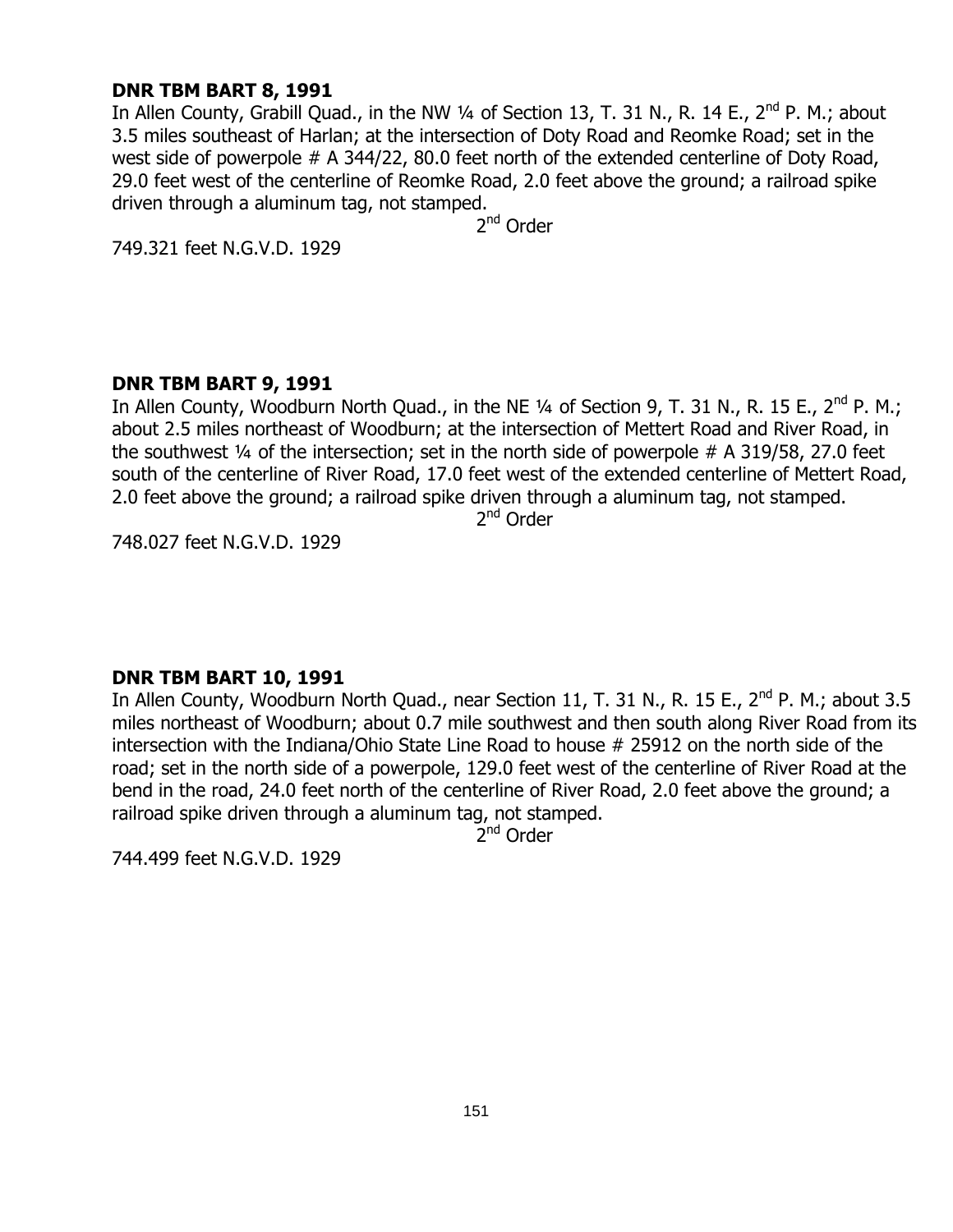## **DNR TBM BART 11, 1991**

In Allen County, Fort Wayne Quad., in the South  $1/2$  of Section 1, T. 30 N., R. 13 E.,  $2^{nd}$  P. M.; at Fort Wayne; 0.3 mile north along Rufus Street from its intersection with Rose Avenue to the Paul Stemmler Parkway, thence 0.4 mile east along the Paul Stemmler Parkway; set in the north side of powerpole # A 454/180, 18.0 feet south of the centerline of the Paul Stemmler Parkway, 2.0 feet above the ground; a railroad spike driven through an aluminum tag, not stamped. Note : no elevation available

## **DNR TBM BART 12, 1991**

In Allen County, Maples Quad., in a grant, T. 31 N., R. 14 E., 2<sup>nd</sup> P. M.; about 0.8 mile west of Five Points; about 2.0 miles generally northeast along Parent Road from its intersection with Bruick Road to the Amos Lengacher Jr. residence; set in the north side of powerpole # A 399/140, 79 feet west of the centerline of the drive leading to the Amos Lengacher Jr. residence, 28.0 feet south of the centerline of Parent Road; a railroad spike driven through an aluminum tag, not stamped.

2<sup>nd</sup> Order

745.818 feet N.G.V.D. 1929

## **DNR TBM BART 13, 1991**

In Allen County, Maples Quad., in the NE 1/4 of Section 32, T. 31 N., R. 14 E., 2<sup>nd</sup> P. M.; about 2.5 mile southwest of Five Points; at the "T" road intersection of US 24 and Bremer Road; set in the top of the northwest corner of a concrete right-of-way marker, about 200 feet northeast of Bremer Road, 48 feet northwest of the centerline of US 24, 2.0 feet above the ground; a chiseled square.

2<sup>nd</sup> Order

747.468 feet N.G.V.D. 1929

## **DNR TBM BART 14, 1991**

In Allen County, Woodburn North Quad., in the SW 1/4 of Section 3, T. 31 N., R. 15 E., 2<sup>nd</sup> P. M.; about 3.0 miles northeast of Woodburn; about 0.25 mile generally southwest along River Road from its "T" road intersection with Husted Road, at a bend in River Road; set in the west side of powerpole # A 290/43, 34.0 feet east of the centerline of River Road, 2.0 feet above the ground; a railroad spike driven through an aluminum tag.

2<sup>nd</sup> Order

746.967 feet N.G.V.D. 1929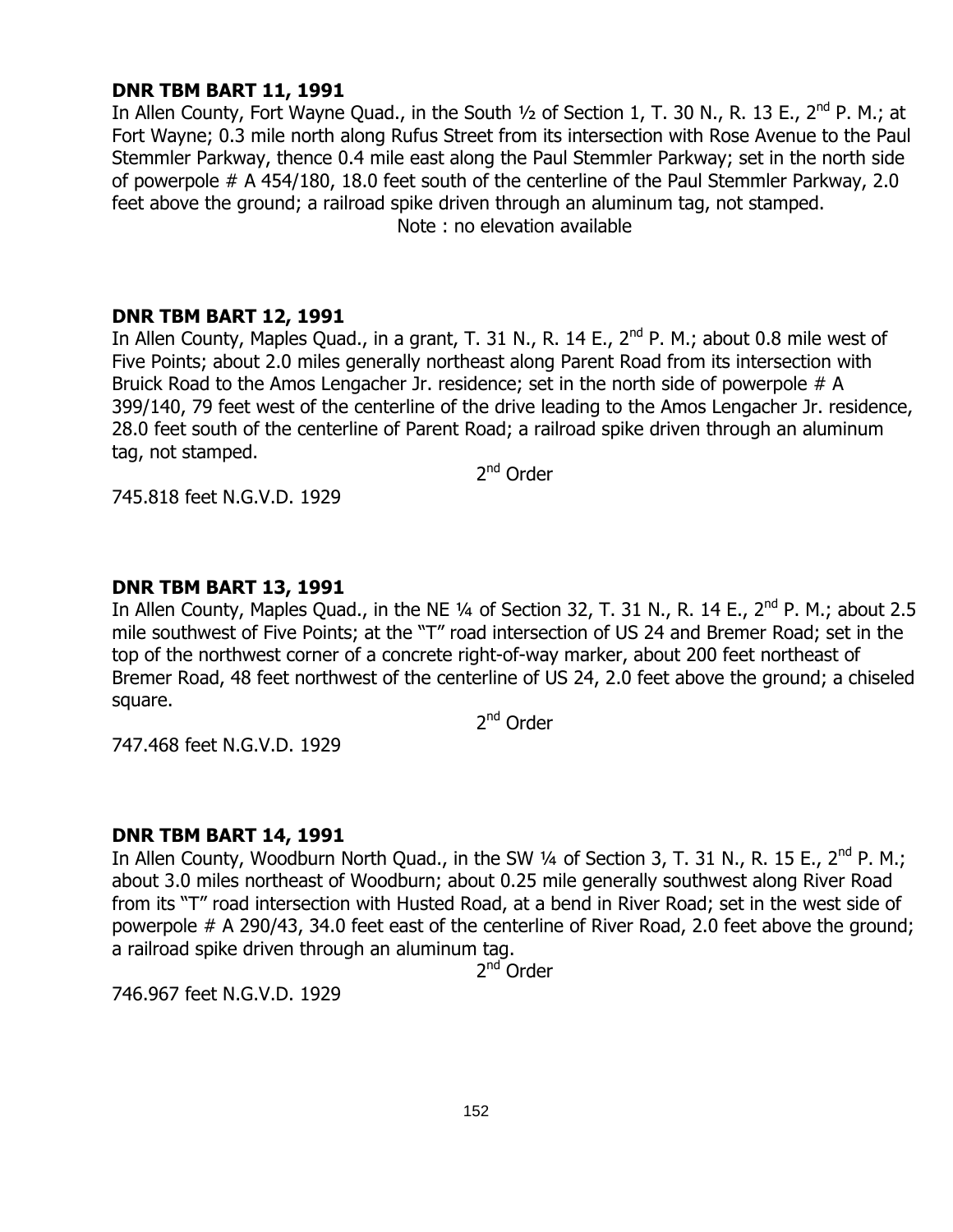#### **DNR TBM BART 15, 1991**

In Allen County, Woodburn North Quad., in the NE  $\frac{1}{4}$  of Section 8, T. 31 N., R. 15 E., 2<sup>nd</sup> P. M.; about 2.5 miles north of Woodburn; about 0.35 miles generally west along Ward Road from its intersection with State Road 101 to residence  $#$  22504; set in the northeast side of powerpole  $#$ A 317/63, 73.0 feet south of the centerline of Ward Road, 21.0 feet east of the driveway at residence # 22504; a railroad spike driven through an aluminum tag.

2<sup>nd</sup> Order

748.600 feet N.G.V.D. 1929

#### **DNR TBM BART 16, 1991**

In Allen County, Grabill Quad., in the NW 1/4 of Section 18, T. 31 N., R. 15 E., 2<sup>nd</sup> P. M.; about 3.3 miles southeast of Harlan; about 0.4 mile generally west along Doehrman Road from the Bull Rapids bridge; set in the north side of powerpole # A 345/57, 24.0 feet south of the centerline of the road, about 1.0 foot above the ground; a railroad spike.

2<sup>nd</sup> Order

747.619 feet N.G.V.D. 1929

## **DNR TBM BART 17, 1991**

In Allen County, Grabill Quad., in the SE 1/4 of Section 14, T. 31 N., R. 14 E., 2<sup>nd</sup> P. M.; about 3.8 miles south of Harlan; 0.4 mile south along Faust Road (Brush College Road) from its intersection with Doty Road to Irving Road; set in the east side of powerpole # A 343/101, 38 feet north of the centerline of Irving Road, 20 feet west of the centerline of Faust Road (Brush College Road), about 1.0 foot above the ground; a railroad spike.

2<sup>nd</sup> Order

750.505 feet N.G.V.D. 1929

## **USC&GS GAR 1947**

In Allen County, Maples Quad., in the NE 1/4 of Section 32, T. 31 N., R. 14 E., 2<sup>nd</sup> P. M.; about 2.5 mile southwest of Five Points; at the "T" road intersection of US 24 and Bruick Road; set in the top of a concrete post, 0.1 mile southwest of Bruick Road, 24.0 feet north of the centerline of US 24; a US Coast and Geodetic Survey triangulation tablet, stamped "GAR 1947".

2<sup>nd</sup> Order

750.505 feet N.G.V.D. 1929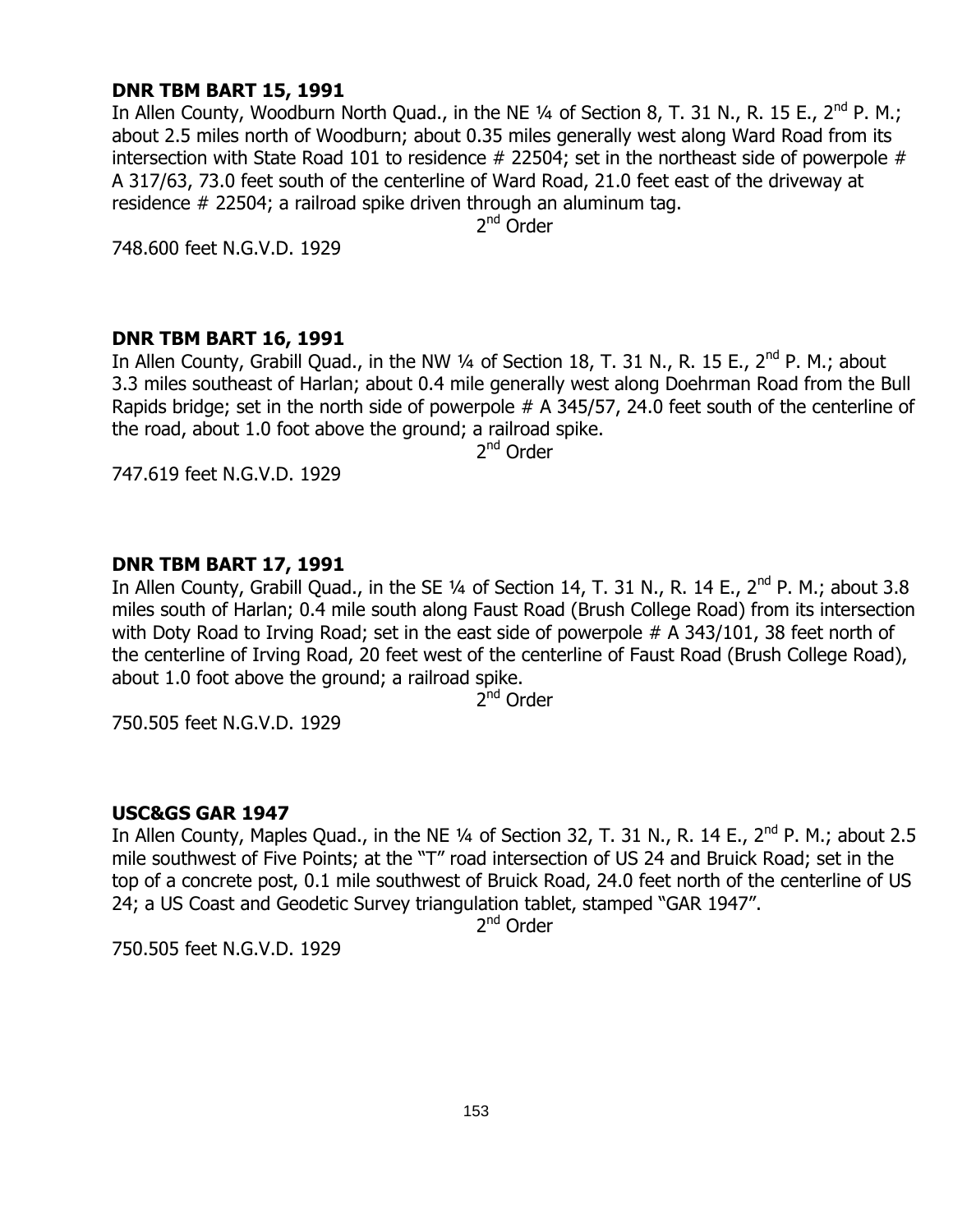## **DNR TBM BART 20, 1991**

In Allen County, Woodburn North Quad., in the SW  $\frac{1}{4}$  of Section 3, T. 31 N., R. 15 E., 2<sup>nd</sup> P. M.; about 2.5 miles northeast of Woodburn; about 0.2 mile north along Mettert Road from its intersection with River Road to a small white house  $#$  9117; set in the west side of powerpole  $#$ A 290/54, 40 feet east of the centerline of Mettert Road, 1.0 foot above the ground; a railroad spike.

2<sup>nd</sup> Order

747.922 feet N.G.V.D. 1929

## **DNR TBM BART 21, 1991**

In Allen County, Woodburn North Quad., in the NE  $\frac{1}{4}$  of Section 4, T. 31 N., R. 15 E., 2<sup>nd</sup> P. M.; about 2.5 miles northeast of Woodburn; about 0.4 mile south along Mettert Road from its intersection with Notestine Road to a private drive west, thence about 940 feet west along the drive to a sixty-inch Oak tree; set in the north side of the Oak tree, 32 feet south of the centerline of the private drive, about 1.0 foot above the ground; a railroad spike.

2<sup>nd</sup> Order

747.752 feet N.G.V.D. 1929

IDOT BM F 188 ALL

In Allen County, Cedarville Quad, in the NW 1/4 of Section 28, T. 32 N., R. 13 E., 2<sup>nd</sup> P. M.; at Cedarville; at the State Road 1 bridge over Cedar Creek; set on the top of the northwest concrete abutment of the bridge, 25 feet north of the centerline of State Road 1, 7.6 feet east of the west end of the abutment, 0.8 foot north of the north face of the north concrete guardrail, 0.4 foot west of the east end of the abutment, 0.45 foot south of the north face of the abutment, about level with State Road 1.; a Indiana Department of Transportation bench mark tablet, stamped "F 188 ALL".

3<sup>rd</sup> Order

784.29 feet N.G.V.D. 1929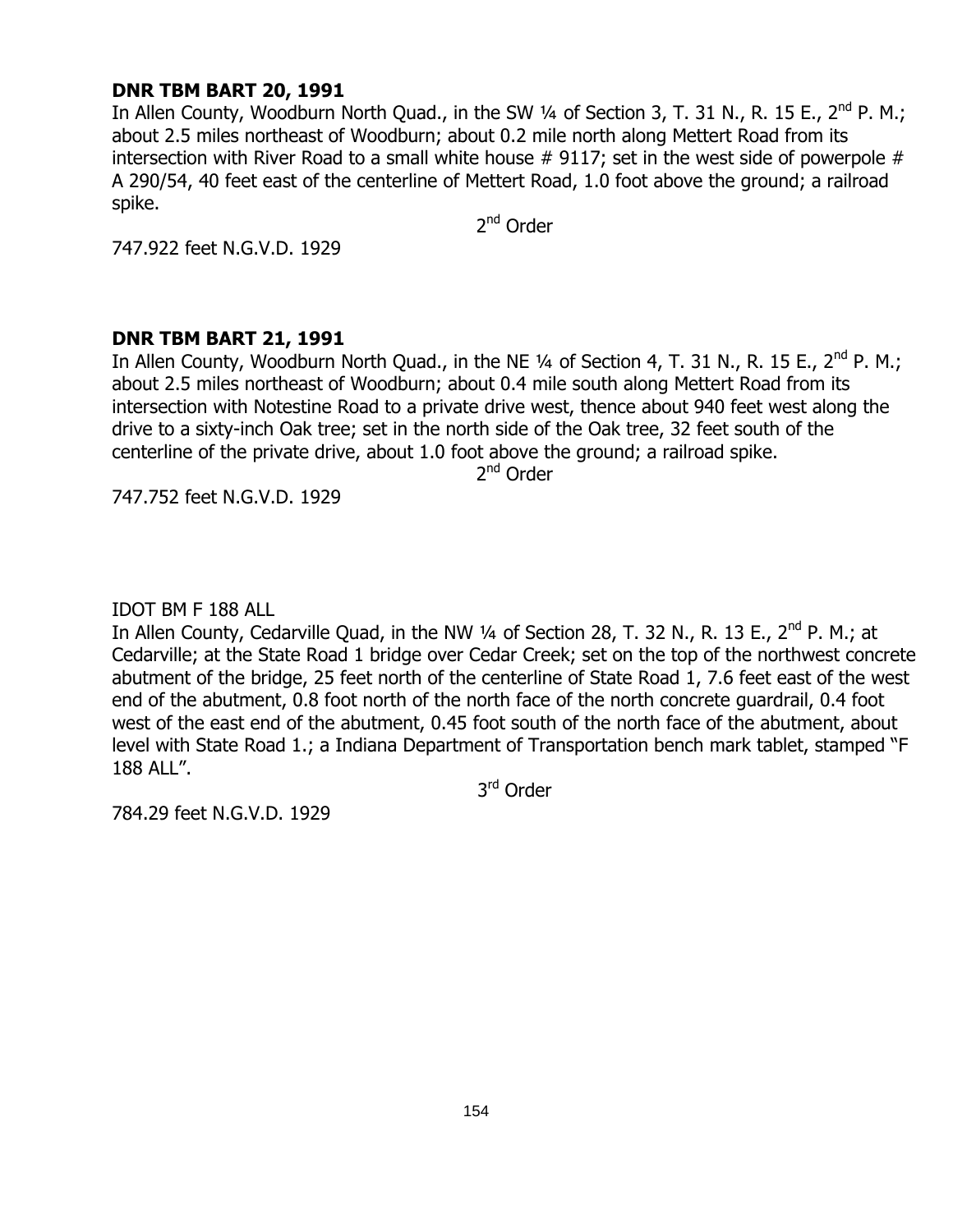#### DNR TBM ALLENCO 2, 2009

In Allen County, Garrett Quad., in the NE  $1/4$  of Section 3, T. 32 N., R. 12 E., 2<sup>nd</sup> P. M.; at the Allen – Dekalb County Line bridge over Cedar Creek, at the southeast corner of the bridge; set on the concrete bridge approach, 20 feet west of the east end of the concrete bridge approach, 16.2 feet south of the centerline of County Line Road, 0.7 foot north of the south face of the concrete bridge deck, 0.6 foot east of the expansion joint, about 2.3 foot below the metal guardrail; a cut triangle.

3<sup>rd</sup> Order

820.24 feet N.G.V.D. 1929

#### DNR TBM ALLENCO 3, 2009

In Allen County, Garrett Quad., in the SE 1/4 of Section 4, T. 32 N., R. 12 E., 2<sup>nd</sup> P. M.; about 0.7 mile south of the Allen– Dekalb County Line; at the north most of two State Road 27 bridges over Cedar Creek; set on the top of the south end of the concrete guardrail,16 feet west of the centerline of S. R. 327, 0.5 foot north of the south end of the west concrete guardrail, 0.4 foot east of the west face of the guardrail, 0.4 feet west of the east face of the guardrail, about 2.8 feet above the bridge deck; a chiseled triangle.

3<sup>rd</sup> Order

817.79 feet N.G.V.D. 1929

## DNR TBM ALLENCO 4, 2009

In Allen County, Cedarville Quad., in the NE 1/4 of Section 20, T. 32 N., R. 13 E., 2<sup>nd</sup> P. M.;at the Hursh Road bridge over Cedar Creek; set on the top of the northeast corner of the west concrete bridge seat, 14.0 feet north of the centerline of Hursh Road, 3.4 feet east of the northeast face of the northeast wingwall, 3.3 feet below the top of the wooden curb, 0.4 foot north of the north face of the wooden bridge, 0.2 foot south of the north face of the bridge seat, 0.2 foot west of the east face of the bridge seat; a cut line forming a triangle.

3<sup>rd</sup> Order

787.86 feet N.G. V. D. 1929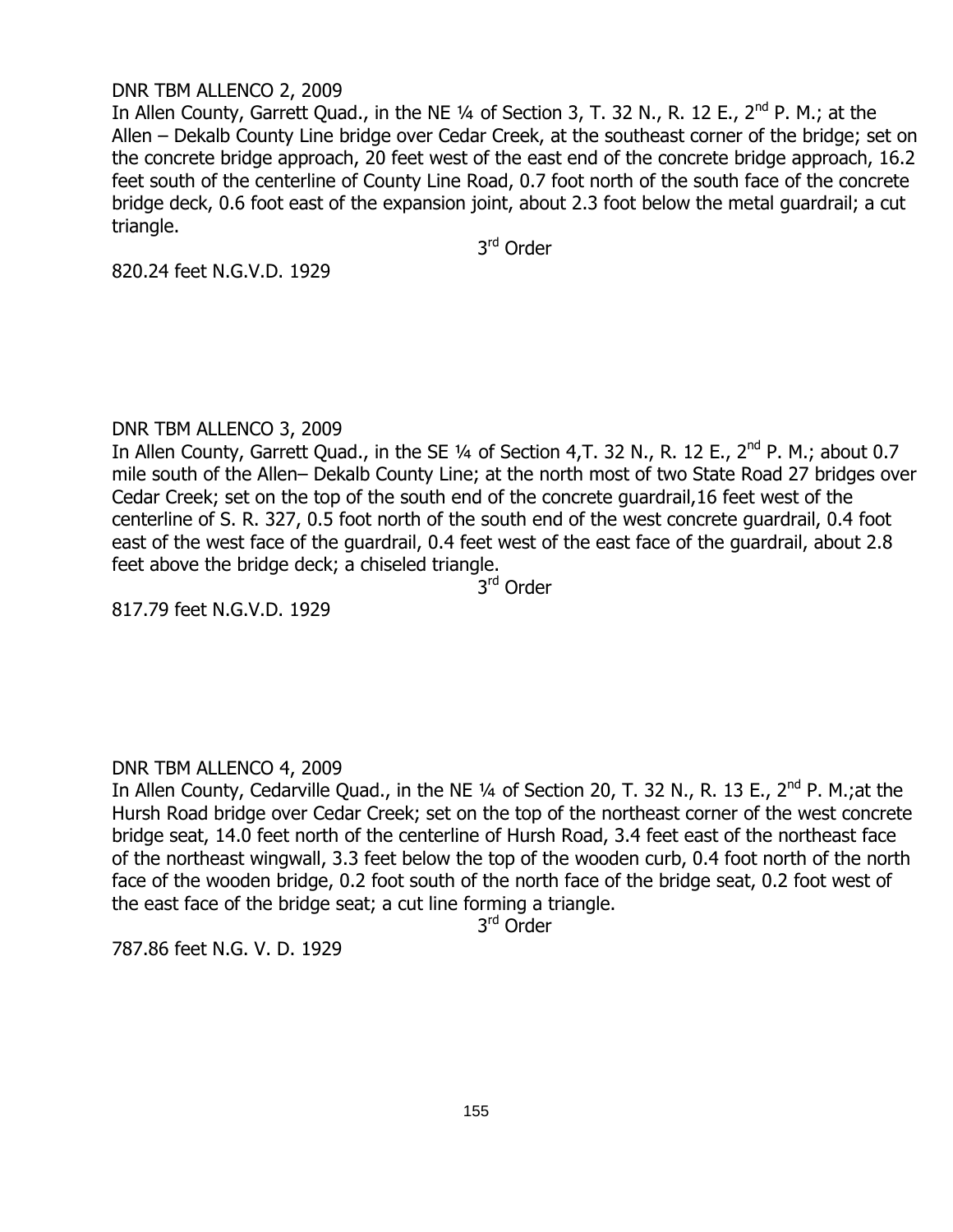#### DNR TBM ALLENCO 5, 2009

In Allen County, Woodburn South Quad., in the NW 1/4 of Section 27, T. 30 N., R. 15 E., 2<sup>nd</sup> PM.; about 3.0 miles southwest of Edgerton; at the Morgan Road bridge over Hoffman Creek; set in the top of the southwest concrete abutment of the bridge, 17.5 feet west of the centerline of the road, 5.2 feet south of the north end of the abutment, 1.0 foot west of the west face of the west concrete guardrail of the bridge, 0.9 foot north of the south end of the abutment, 0.35 foot east of the west face of the abutment, about level with the top of the concrete bridge deck; a cut triangle.

3<sup>rd</sup> Order

#### IDOH BM ALL F 127

In Allen County, Woodburn South Quad., in the NW 1/4 of Section 27, T. 30 N., R. 15 E., 2<sup>nd</sup> PM.; about 7.0 miles south of Woodburn; at the State Road 101 bridge over Hoffman Creek; set in the top of the south end of the west concrete guardrail of the bridge, 23.5 feet west of the centerline of the road, 8.5 feet south of the north end of the aluminum guardrail, 2.8 feet above the top of the concrete bridge deck, 0.6 foot north of the south end of the concrete guardrail, 0.35 foot west of the east face of the guardrail, 0.35 foot east of the west face of the guardrail; a Indiana Department of Highways bench mark tablet, stamped "ALL F 127".

3<sup>rd</sup> Order

773.410 feet N.G.V.D. 1929 235.7359 meters N.A.V.D. 1988 774.922 feet N.A.V.D. 1988 235.5789 meters N.A.V.D. 1988

#### SHCOI BM F 166 ALL

In Allen County, Woodburn South Quad., in the NW 1/4 of Section 31, T. 30 N., R. 15 E., 2<sup>nd</sup> PM.; about 7.3 miles south of Woodburn; at the U.S. 30 bridge over Hoffman Creek; set in the top of the northeast concrete abutment of the east bound U.S. 30 bridge over Hoffman Creek, 22.0 feet north of the centerline of the east bound lanes of U.S. 30, 18.5 feet west of the east end of the concrete guardrail of the bridge, 2.75 feet west of the east end of the abutment, 2.65 feet east of the west end of the abutment, 0.7 foot north of the north face of the north concrete guardrail of the bridge, 0.5 foot south of the north face of the abutment; a State Highway Commission of Indiana bench mark tablet, stamped "F 166 ALL".

3<sup>rd</sup> Order

777.804 feet N.G.V.D. 1929 237.0751 meters N.A.V.D. 1988 777.289 feet N.A.V.D. 1988 236.9182 meters N.A.V.D. 1988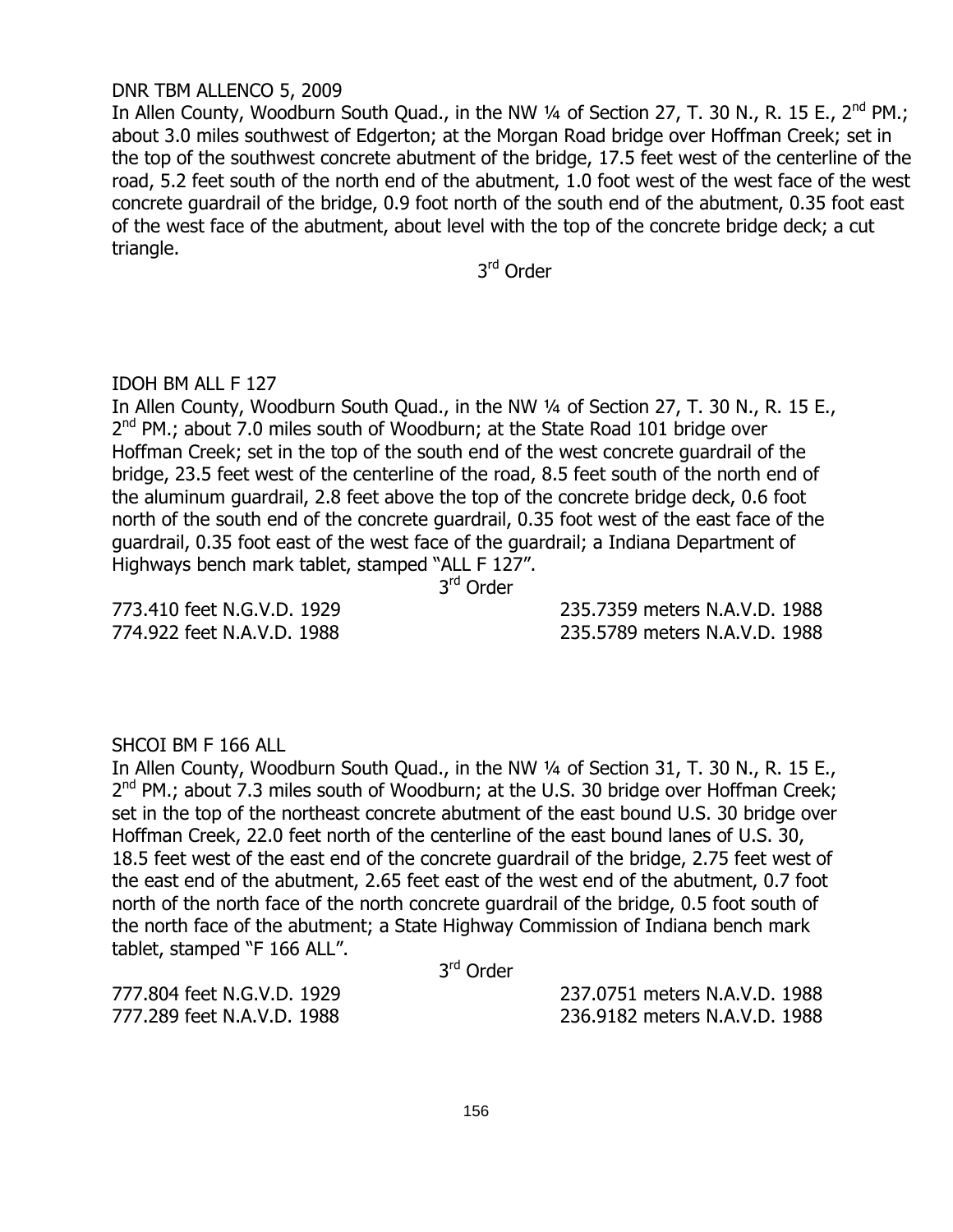#### DNR TBM ALLENCO 6, 2009

In Allen County, Woodburn South Quad., in the NE ¼ of Section 31, T. 30 N., R. 15 E., 2<sup>nd</sup> PM.; about 7.0 miles south of Woodburn; at the Lincoln Highway bridge over Hoffman Creek; set in the top of the southwest corner of the west concrete bridge approach, 19.0 feet south of the centerline of the road, 16.0 feet west of the west end of the concrete bridge deck, 2.8 feet below the top of the south concrete guardrail of the bridge, 0.9 foot west of the west end of the concrete guardrail, 0.5 foot east of the west end of the concrete bridge approach, 0.3 foot north of the south face of the concrete bridge approach; a cut triangle.

3<sup>rd</sup> Order

774.711 feet N.G.V.D. 1929 236.1324 meters N.A.V.D. 1988 774.196 feet N.A.V.D. 1988 235.9754 meters N.A.V.D. 1988

#### DNR TBM ALLENCO 7, 2009

In Allen County, Maples Quad., in the NE  $\frac{1}{4}$  of Section 36, T. 30 N., R. 14 E., 2<sup>nd</sup> PM.; about 0.5 mile east-southeast of Tillman; at the Sampson Road bridge over Hoffman Creek; set in the top of the stone base of the northwest concrete wingwall of the bridge, 16.5 feet west of the centerline of the road, 3.3 feet below the top of the concrete wingwall, 2.0 feet below the top of the bridge deck, 0.9 foot southwest of the southwest face of the wingwall, 0.7 foot northeast of the southwest face of the stone base, 0.7 foot southeast of the northwest face of the stone base; a cut triangle. 3<sup>rd</sup> Order

#### DNR TBM ALLENCO 8, 2009

In Allen County, Maples Quad., in the NW  $1/4$  of Section 36, T. 30 N., R. 14 E.,  $2^{nd}$  PM.; about 0.5 mile south of Tillman; at the Ternet Road bridge over Hoffman Creek; set in the top of the south end of the concrete base of the west concrete guardrail of the bridge, 12.5 feet west of the centerline of the road, 2.9 feet north of the south end of the concrete base of the west concrete guardrail of the bridge, 2.0 feet below the top of the concrete guardrail, 0.6 foot east of the east face of the guardrail, 0.5 foot above the top of the asphalt of the bridge deck, 0.45 foot west of the east face of the concrete base of the west concrete guardrail of the bridge; a cut triangle.

3<sup>rd</sup> Order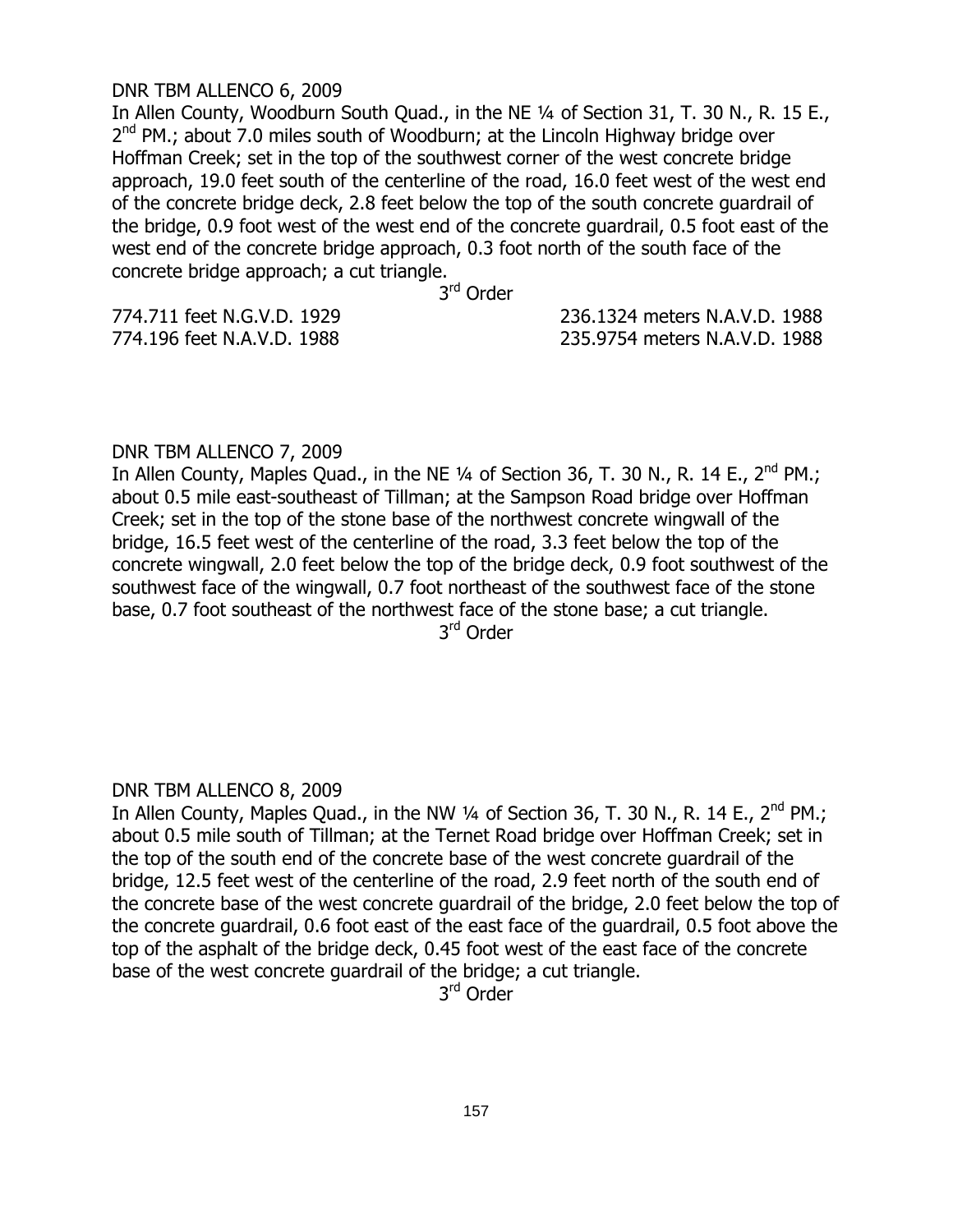#### DNR TBM ALLENCO 9, 2009

In Allen County, Maples Quad., in the NE 1/4 of Section 35, T. 30 N., R. 14 E., 2<sup>nd</sup> PM.; about 1.0 mile west of Tillman; at the Snyder Road bridge over Hoffman Ditch; set in the top of the south end of the northeast concrete abutment of the bridge, 17.5 feet east of the centerline of the road, 9.2 feet south of the north end of the abutment, 0.9 foot north of the south end of the abutment, 0.8 foot above the top of the asphalt on the bridge deck, 0.5 foot west of the east face of the abutment, 0.5 foot east of the west face of the abutment; a cut triangle.

3<sup>rd</sup> Order

## DNR TBM ALLENCO 10, 2009

In Allen County, Maples Quad., in the NE  $\frac{1}{4}$  of Section 34, T. 30 N., R. 14 E., 2<sup>nd</sup> PM.; about 1.7 miles east of Maples; at the Wilson Road bridge over Hoffman Ditch; set in the top of the east end of the north concrete bridge seat, 17.5 feet east of the centerline of the road, 2.1 feet below the top of the concrete base of the east metal guardrail of the bridge, 1.0 foot southeast of the southeast face of the northeast concrete wingwall of the bridge, 0.9 foot southwest of the northeast end of the bridge seat, 0.7 foot northwest of the southeast face of the bridge seat; a cut triangle. 3<sup>rd</sup> Order

## DNR TBM ALLENCO 11, 2009

In Allen County, Maples Quad., in the SW  $\frac{1}{4}$  of Section 34, T. 30 N., R. 14 E., 2<sup>nd</sup> PM.; about 1.3 miles east of Maples; at the Fackler Road bridge over Hoffman Ditch; set in the top of the northeast end of the north concrete bridge seat, 17.5 feet east of the centerline of the road, 2.1 feet below the top of the concrete base of the east metal guardrail of the bridge, 1.2 feet southeast of the southeast face of the northeast concrete wingwall of the bridge, 0.7 foot northeast of the northeast face of the base of the guardrail, 0.6 foot southwest of the northeast end of the bridge seat, 0.4 foot northwest of the southeast face of the bridge seat; a cut triangle.

3<sup>rd</sup> Order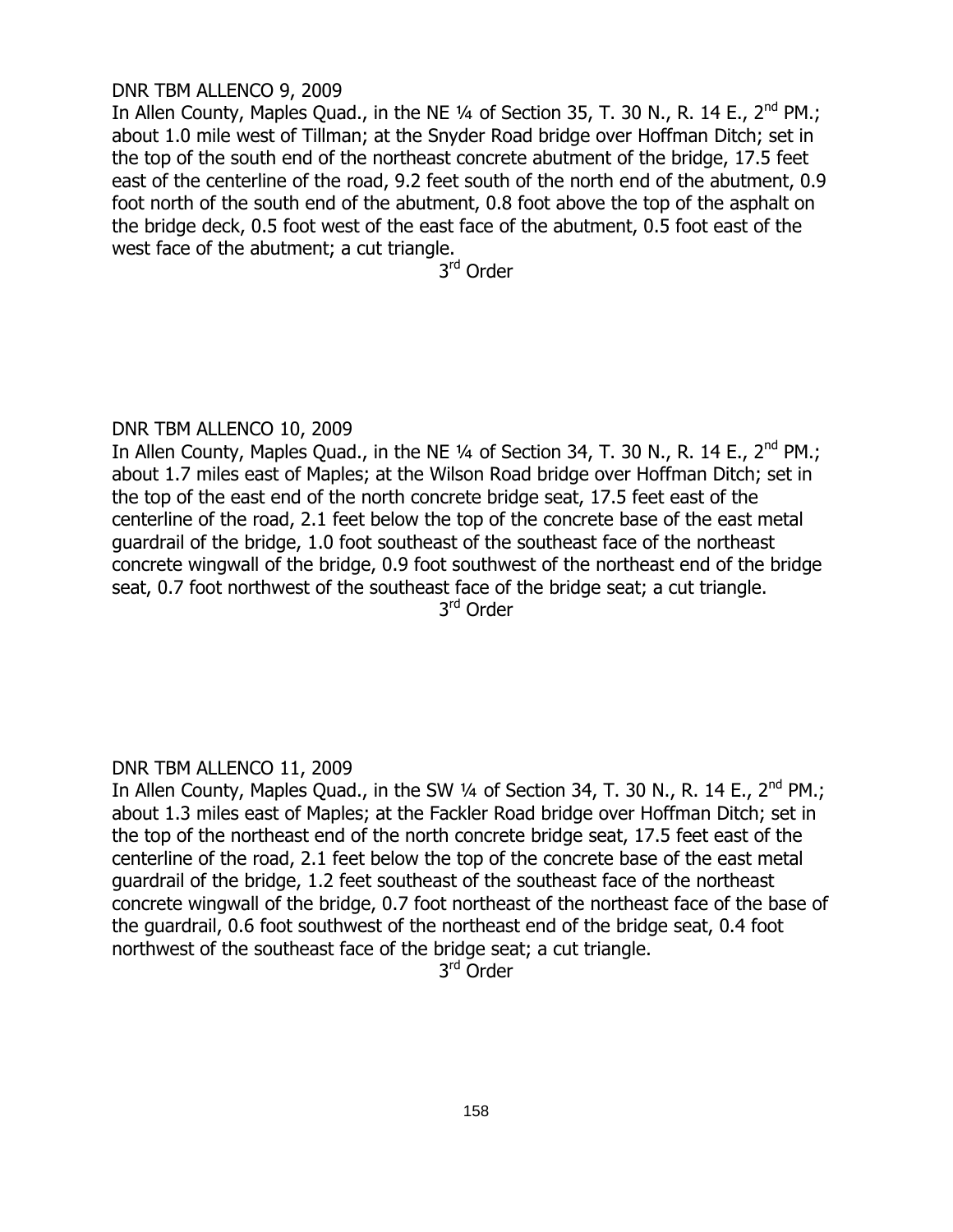#### DNR TBM ALLENCO 12, 2009

In Allen County, Maples Quad., in the SW 1/4 of Section 33, T. 30 N., R. 14 E., 2<sup>nd</sup> PM.; about 0.7 mile southeast of Maples; at the Greardot Road bridge over Hoffman Ditch; set in the top of the northeast concrete wingwall of the bridge, 15.0 feet southwest of the northeast end of the wingwall, 12.5 feet east of the centerline of the gravel road, 3.3 feet below the top of the east concrete guardrail of the bridge, 0.8 foot northwest of the southeast face of the wingwall, 0.7 foot southeast of the northwest face of the wingwall, 0.5 foot east of the east face of the guardrail, about level with the road; a cut triangle.

3<sup>rd</sup> Order

789.853 feet N.G.V.D. 1929 240.7477 meters N.A.V.D. 1988 789.338 feet N.A.V.D. 1988 240.5907 meters N.A.V.D. 1988

## DNR TBM ALLENCO 13, 2009

In Allen County, Maples Quad., in the NE  $\frac{1}{4}$  of Section 35, T. 30 N., R. 14 E., 2<sup>nd</sup> PM.; about 0.8 mile west of Tillman; at the Tillman Road bridge over McHenry Ditch; set in the top of the southwest concrete wingwall of the bridge, 17.5 feet south of the centerline of the road, 15.6 feet east of the west end of the concrete guardrail, 4.2 feet north of the south end of the wingwall, 3.2 feet below the top of the concrete guardrail of the bridge, 1.0 foot south of the south face of the concrete bridge deck, 0.5 foot west of the east face of the wingwall, 0.45 foot east of the west face of the wingwall, about 0.2 foot below the top of the concrete bridge deck; a cut triangle

3<sup>rd</sup> Order

780.723 feet N.G.V.D. 1929 237.9648 meters N.A.V.D. 1988 780.208 feet N.A.V.D. 1988 237.8079 meters N.A.V.D. 1988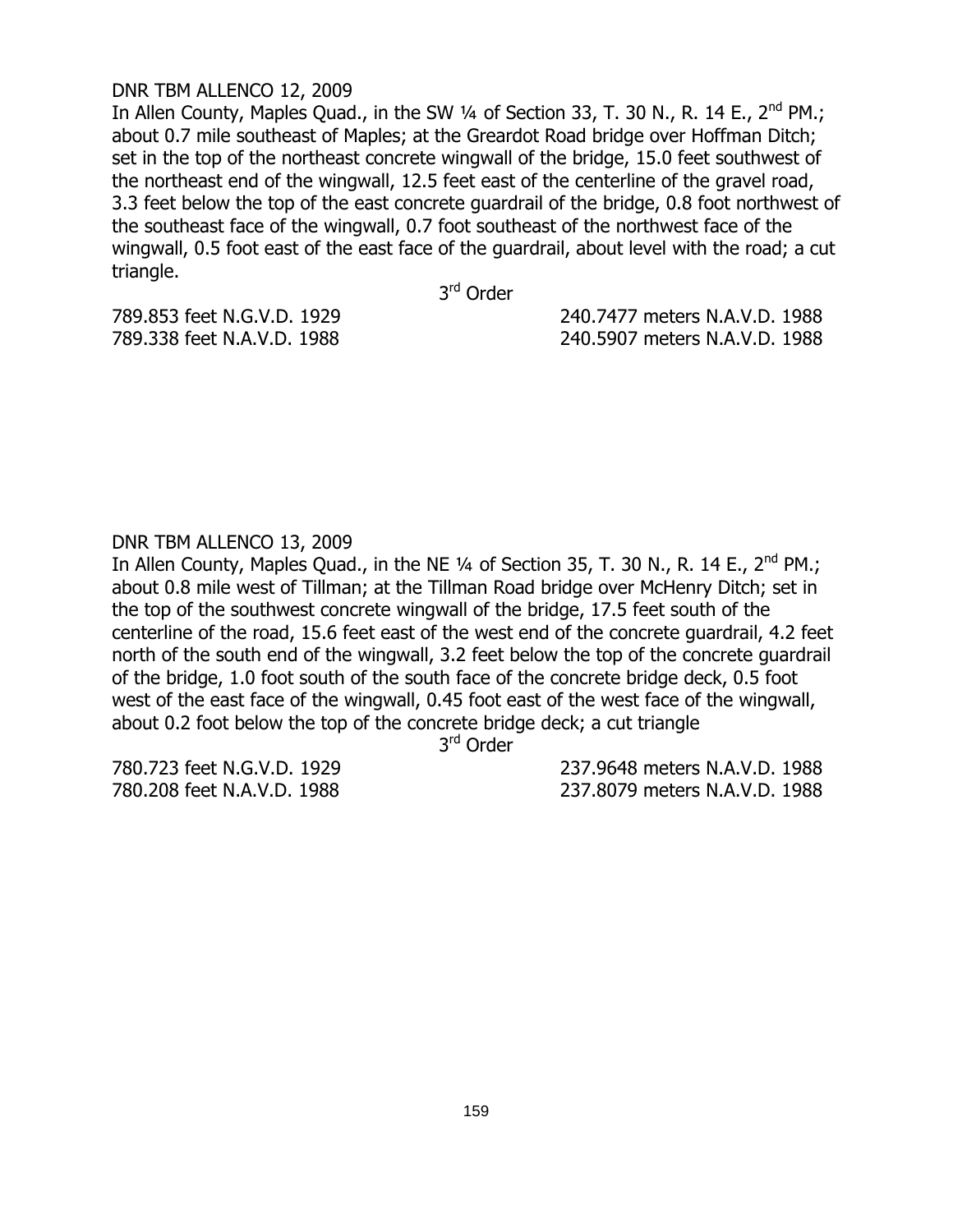#### USC&GS BM M 222, 1947

In Allen County, Woodburn South Quad., in the NW 1/4 of Sec. 32, T. 30 N., R. 15 E., 2<sup>nd</sup> P.M.; at Townley; at the intersection of State Road 101 and Lincoln Highway, in the southeast ¼ of the intersection; set in the top of a concrete post, at the edge of a cultivated field, 168.0 feet south of the centerline of Lincoln Highway, 76.5 feet south of a metal telephone pedestal, 54.0 feet southeast of the top of the center of a concrete headwall of a culvert under State Road 101, 40.5 feet east of the centerline of State Road 101, about 1.5 feet below the level of the centerline of State Road 101, about 0.2 foot above the ground; a U.S. Coast and Geodetic Survey bench mark tablet, stamped "M 222 1947".

2<sup>nd</sup> Order

771.898 feet N.G.V.D. 1929 235.275 meters N.G.V.D. 1929 771.383 feet N.A.V.D. 1988 235.118 meters N.A.V.D. 1988

## **USC&GS BM A 223, 1947**

In Allen County, Maples Quad., in the NW  $\frac{1}{4}$  of Section 4, T. 29 N., R. 14 E., 2<sup>nd</sup> PM.; about 0.7 mile southeast of Maples; at the Pennsylvania steel truss bridge over Hoffman Ditch; set in the top of the northeast end of the northwest concrete bridge deck, 4.9 feet below the top of the steel truss, 2.9 feet northeast of the northeast face of the steel truss, 2.7 feet southwest of the northeast face of the bridge seat, 2.3 feet northwest of the southeast face of the bridge seat, 1.8 feet southeast of the southeast face of the northwest concrete wingwall of the bridge; a U.S. Coast and Geodetic Survey bench mark tablet, stamped "A 223 1947".

2<sup>nd</sup> Order

795.881 feet N.G.V.D. 1929 242.585 meters N.G.V.D. 1929 795.372 feet N.A.V.D. 1988 242.430 meters N.A.V.D. 1988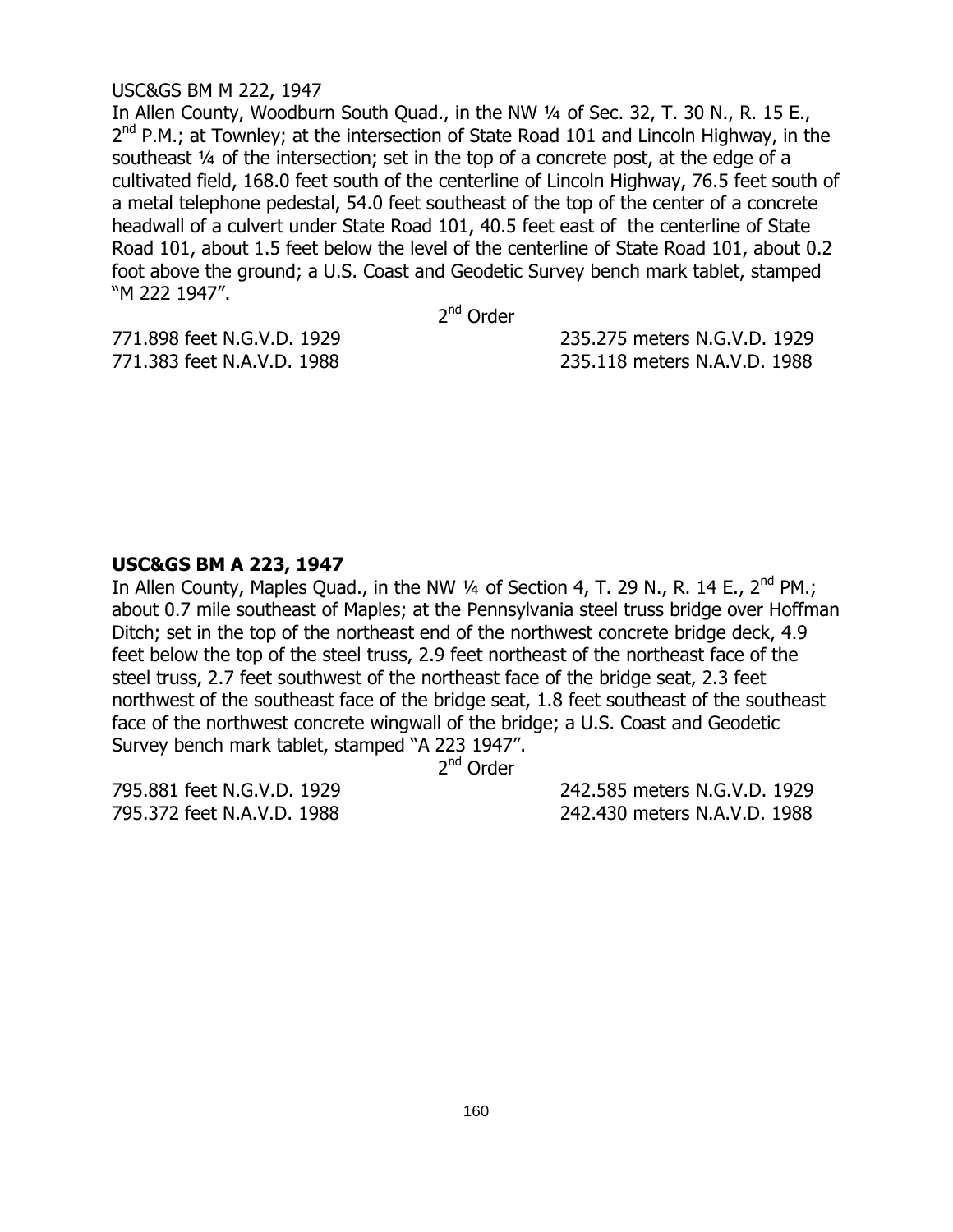## **USC&GS BM V 333, 1968**

In Allen County, Fort Wayne West Quad., in the West ½ of Section 1, T. 30 N., R. 12 E.,  $2^{nd}$  P.M.; at Fort Wayne; at the railroad bridge overpass over Clay Street; set vertically in the south face of the north concrete bridge seat, about 200 feet west of the Columbia street bridge over the Maumee River, near the confluence of the Maumee River and the St. Joseph River, 26.0 feet north of the north edge of Clay Street; 22.5 feet north of a concrete light pole; 16.6 feet north of a steel "I" beam pier for the railroad bridge, 4.0 feet southwest of a angle point in the concrete bridge seat, 3.0 feet above the concrete pad; a U.S. Coast and Geodetic Survey bench mark tablet, stamped "V 333 1968".

3<sup>rd</sup> order

**832.636** feet N.G.V.D. 1929

# **COE BM ONEAL 1997**

In Allen county, Fort Wayne West Quad., in the West ½ of Section 1, T. 30 N., R. 12 E., 2<sup>nd</sup> P.M.; at Ft. Wayne; at the Columbia Avenue bridge over Maumee River, where the Maumee River and St. Joseph River intersect; set in the northeast corner of the bridge, on the top of the concrete retaining wall on the south side of the sidewalk, 58.4 feet east of the east edge of the concrete bridge deck, 6.3 feet southeast of the east end of the north concrete guardrail of the bridge, 4.0 feet east of the west end of the retaining wall, 0.5 foot south of the north face of the retaining wall, 0.5 foot north of the south face of the retaining wall, about 1.2 feet above the road; A CORPS of ENGINEERS – US ARMY bench mark tablet, stamped "ONEAL 1997 DETROIT DIST".

3<sup>rd</sup> Order

828.22 feet N.G.V.D. 1929

## **COE BM ES 1, 2001**

In Allen county, Fort Wayne West Quad., in the West ½ of Section 1, T. 30 N., R. 12 E., 2<sup>nd</sup> P.M.; at Ft. Wayne; about 300 feet southeast of the Columbia Avenue bridge over Maumee River; set on the south end of the concrete retaining wall, on the south side of Edgewater Avenue, 41 feet south of the centerline Edgewater Avenue, 4.3 feet north of the centerline of the concrete sidewalk, 2.0 feet west of the south end of the wall, 0.7 foot south of the north face of the wall, 0.3 foot north of the south face of the wall, about 0.9 foot above the ground; A CORPS of ENGINEERS – US ARMY bench mark tablet, stamped "ES 1 2001 DETROIT DIST".

3<sup>rd</sup> Order

827.64 feet N.G.V.D. 1929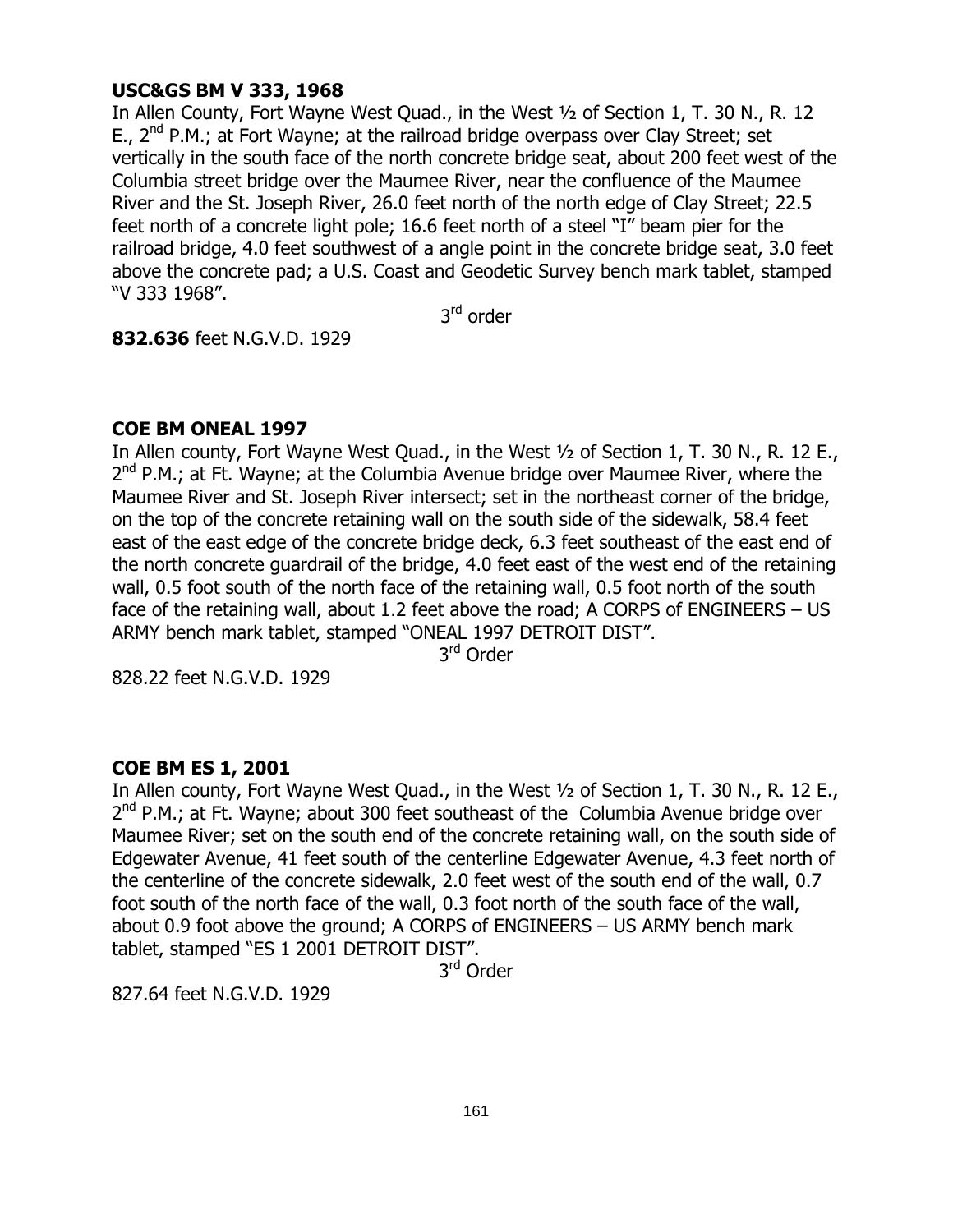#### DNR TBM ALLENCO 15, 2009

In Allen County, Ft. Wayne West Quad., in the NE ¼ of Section 25, T. 31 N., R. 12 E. 2<sup>nd</sup> P. M.; at Ft. Wayne; at the Johnny Appleseed Park; at the northeast corner of the Parnell Avenue bridge over the St. Joseph River; set on the top of a concrete footer at the east end of the wooden foot bridge under the Parnell Avenue bridge, 76 feet east of the northeast corner of the east concrete guardrail of the Parnell Avenue bridge, 37 feet south of the centerline of the access road in Johnny Appleseed Park, 5.0 feet south of the north end of the concrete footer, 5.1 feet north of the south end of the footer, 0.3 foot west of the east face of the footer, 0.3 foot east of the west face of the footer, about level with the wooden foot bridge deck; a cut triangle.

3<sup>rd</sup> Order

757.22 feet N.G.V.D. 1929

#### COE BM ES 2 2001

In Allen County, Ft. Wayne East Quad., in the NE 1/4 of Section 1, T. 30 N., R. 12 E. 2<sup>nd</sup> P. M.; Set in Ft. Wayne. Set on top of the northeast concrete retaining wall of the Combs/Tecumseh Street bridge over the Maumee River. 38.5 feet east of the west end of the concrete retaining wall, about 70 feet southeast of the centerline of Edgewater Ave., 1.0 feet west of the east end of the retaining wall, 0.8 foot south of the north face of the retaining wall, 0.7 foot north of the south face of the retaining wall, A CORPS OF ENGINEERS- US ARMY BM tablet stamped "ES 2 2001 DETROIT DIST." 760.26 feet NGVD 1929 3rd Order

## DNR TBM ALLENCO 16 2013

In Allen County, Churubusco Quad., in the East  $\frac{1}{2}$  of Section 8, T. 31 N., R. 11 E., 2<sup>nd</sup> P. M.; near the outlet control structure for Lake Everett; set in the easterly side of power pole # 49224 with a guy wire. 14 feet north of the top of the east end of the north most of two concrete pipes under the road, 17 feet easterly of the centerline of Everett Drive, 33.5 feet east of and across the road from the northeast corner of the concrete retaining wall of the control structure, 1.5 foot above the ground; a  $1/2$  inch lag bolt

839.63 feet N.G.V.D. 1929 3rd Order

255.920 meters N.G.V.D. 1929